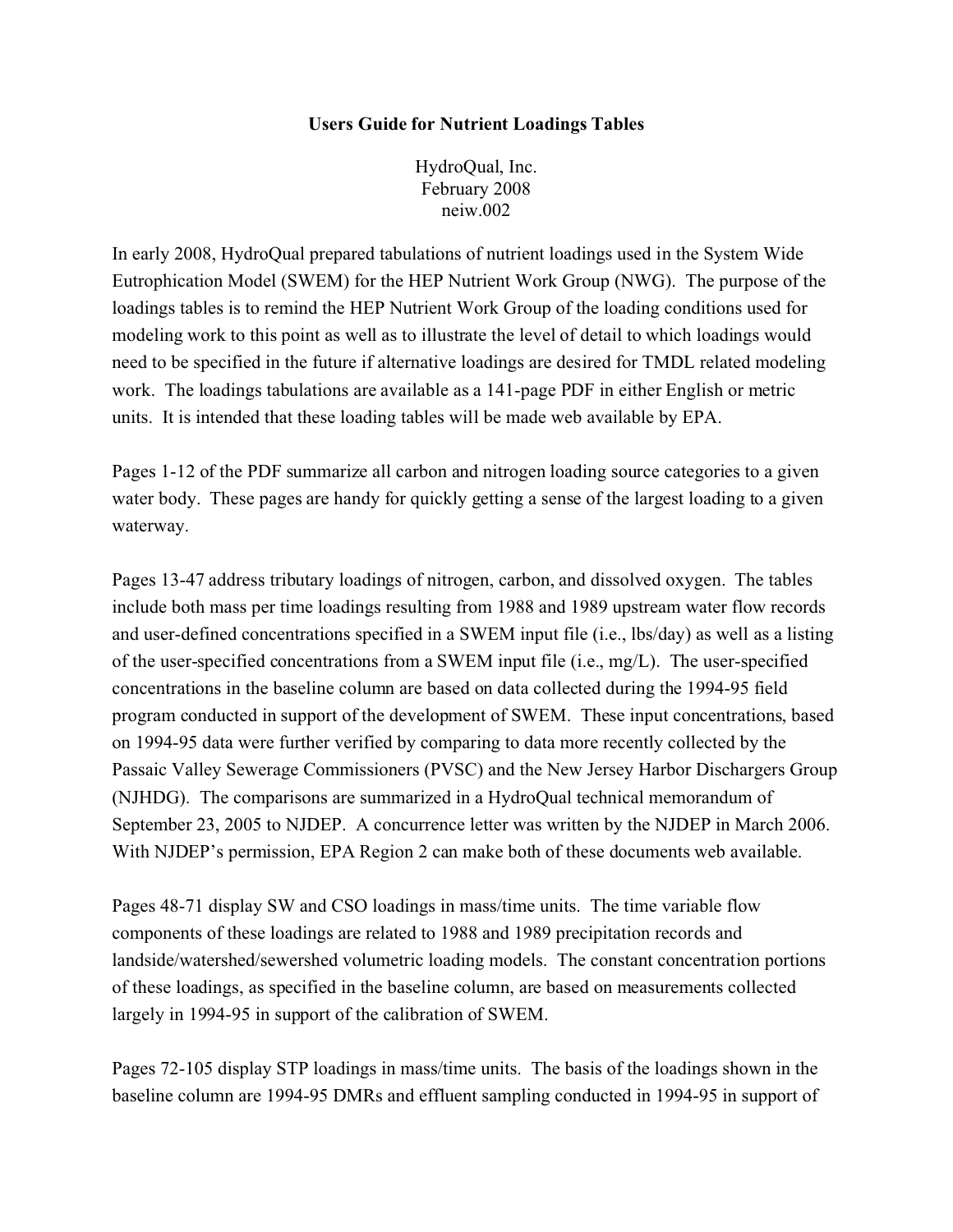## SWEM.

All of the tabulations displayed on pages 1-105 include four distinct conditions for tabulating loadings with column headings labeled as: baseline; baseline plus Clean Air Interstate Rule (CAIR) benefits plus the Long Island Sound Study (LISS) TMDL plus the Jamaica Bay (JB) Consent Order; HydroQual Scenario; and Pastoral. Each of these conditions is briefly described below and where possible a reference is given. It is intended that EPA will make the references web available.

Baseline - The baseline loading condition was carefully selected by the Nutrient Work Group in fall 2002. The baseline includes the rainfall of calendar years 1988 and 1989 with nutrient loadings based largely on 1994-95 measurements. The baseline conditions include the hydrologic and meteorological conditions of the 24 month period 1988 and 1989 as well as point source loadings representative of the attainment of secondary treatment at all STPs. Point source loadings used in the model are based primarily on measurements collected during 1994-95 for the calibration of SWEM and 1994-95 Discharge Monitoring Reports (DMRs) obtained from EPA's Permit Compliance System (PCS). Where necessary, adjustments were made to include upgrades to secondary treatment occurring subsequent to 1994-95 (i.e., Owls Head and Newtown Creek). Notes of numerous Work Group meetings and conference calls prior to and including 12-17-2002 document the selection process. The 1994-95 concentration measurements defining baseline loadings and used initially to calibrate SWEM are described and presented in two documents:

HydroQual, Inc, 2002. *Calibration Enhancement of the System-Wide Eutrophication Model (SWEM) in the New Jersey Tributaries*. Final technical report prepared for the State of New Jersey Department of Environmental Protection under contract agreement with the Passaic Valley Sewerage Commissioners.

HydroQual, Inc. 1999. *Newtown Creek Water Pollution Control Project East River Water Quality Plan Task 10.0 System-Wide Eutrophication Model (SWEM) Sub-task 10.2 Obtain and Reduce Loading/Water Quality Data.* Final technical report prepared for the City of New York Department of Environmental Protection under contract agreement with Greeley and Hansen, New York, NY.

Baseline plus Clean Air Interstate Rule (CAIR) benefits plus the Long Island Sound Study (LISS) TMDL plus the Jamaica Bay (JB) Consent Order - This SWEM simulation was a first attempt to upgrade SWEM NWG baseline loadings to reflect expected loadings through planned improvements. This loading condition was approved by the Nutrient Work Group as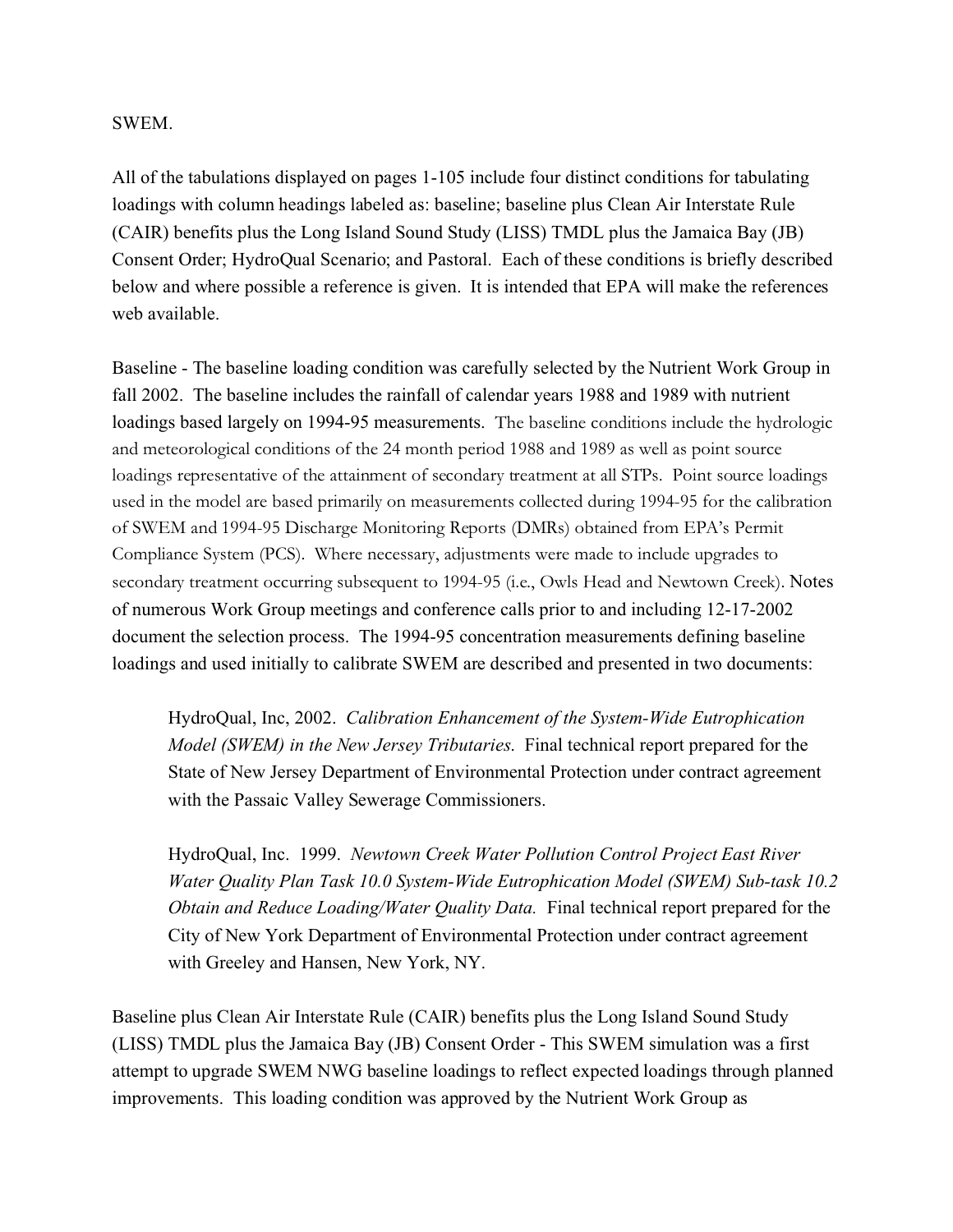representing a conservative estimate of expected conditions resulting from major planned improvements. It was intended that these loadings could serve as an improved baseline from which sub-regional planned improvements and other potential future actions could be evaluated. Individual portions of the loading conditions are described in several places including: for the Jamaica Bay Consent Order, an April 2, 2007 memorandum from HydroQual to Bob Nyman; for CAIR related loadings, a July 2006 HydroQual report, *Use of SWEM to Address HEP TMDL Oversight Group Nutrient Management Questions*; and for LISS TMDL loadings, July 2006 and August 2006 memoranda from HydroQual to Mark Tedesco, Paul Stacey, and Ron Entringer, *Loadings for TMDL Scenario* and *C Loadings for TMDL Scenario*.

HydroQual Scenario - This SWEM simulation was particularly useful in addressing the "What Would It Take?" question posed by the TMDL Oversight Group. Essentially, this loading condition illustrates one example of nutrient loadings that could result in a Harbor near attainment of water quality standards. The July 2006 HydroQual report, *Use of SWEM to Address HEP TMDL Oversight Group Nutrient Management Questions* provides a description.

Pastoral - This SWEM simulation attempts to define an upper limit on what water quality in the Harbor could be absent anthropogenic influences. This loading condition is described in the HydroQual August 2005 document, *Second Pastoral Scenario Results*.

Tabulations on pages 106-139 repeat the STP loadings from tables on pages 72-105 and also include tabulations of the loadings considered in costing analyses performed for HEP by the dischargers. The additional columns presented here correspond to the various levels of treatment considered in the costing analysis.

Tabulations on pages 140 and 141 display atmospheric loadings considered in SWEM.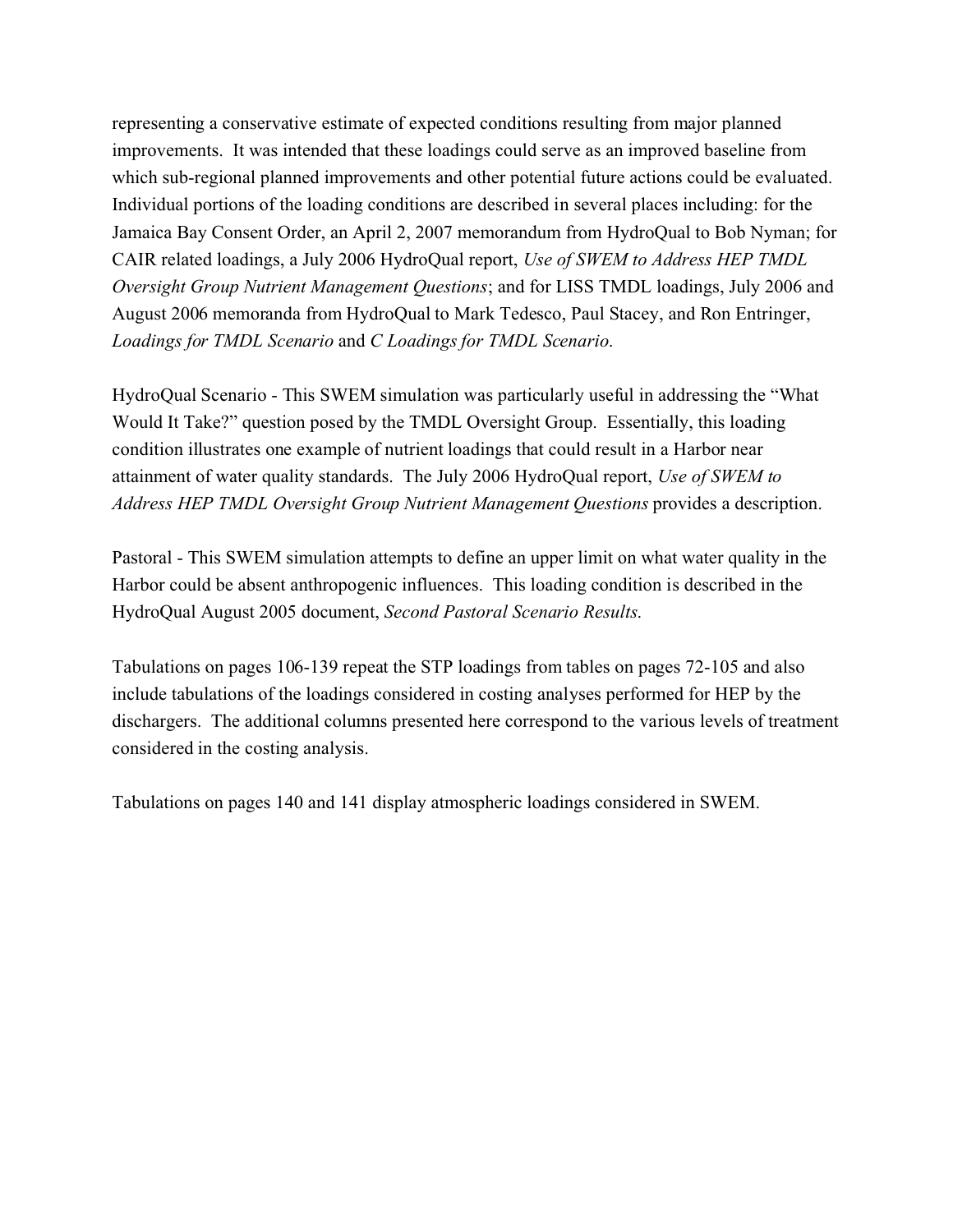|                               |         | Hackensack River Loads Summary<br>Total Nitrogen Load (lb/d) |                              |                                             |                         |  |  |
|-------------------------------|---------|--------------------------------------------------------------|------------------------------|---------------------------------------------|-------------------------|--|--|
|                               |         | 1988 Hydrodynamic Conditions                                 |                              |                                             |                         |  |  |
|                               |         |                                                              |                              | <b>Revised Planned Revised Sub-Regional</b> |                         |  |  |
| Source                        |         | Baseline Plants at Permit Flows                              | Improvements                 | Plans                                       | <b>Revised Pastoral</b> |  |  |
| Hackensack River Head of Tide | 127.1   | 127.1                                                        | 122.4                        | 122.4                                       | 48.4                    |  |  |
| <b>Storm Water</b>            | 1843.4  | 1843.4                                                       | 1635.1                       | 1376.8                                      | 523.9                   |  |  |
| CSO                           | 886.0   | 886.0                                                        | 886.0                        | 664.5                                       | 0.0                     |  |  |
| North Bergen Central          | 741.6   | 1228.9                                                       | 0.0                          | 0.0                                         |                         |  |  |
| Secaucus                      | 629.9   | 1048.7                                                       | 629.9                        | 102.6                                       |                         |  |  |
| <b>Bergen County</b>          | 12196.1 | 15506.3                                                      | 12196.1                      | 2490.3                                      |                         |  |  |
| Atmosphere                    | 76.2    | 76.2                                                         | 56.9                         | 56.9                                        | 5.8                     |  |  |
|                               |         |                                                              |                              |                                             |                         |  |  |
|                               |         |                                                              | 1989 Hydrodynamic Conditions |                                             |                         |  |  |
|                               |         |                                                              |                              | Revised Planned Revised Sub-Regional        |                         |  |  |
| Source                        |         | <b>Baseline Plants at Permit Flows</b>                       | Improvements                 | Plans                                       | <b>Revised Pastoral</b> |  |  |
| Hackensack River Head of Tide | 632.6   | 632.6                                                        | 609.0                        | 609.0                                       | 237.2                   |  |  |
| Storm Water                   | 2305.2  | 2305.2                                                       | 2044.7                       | 1721.7                                      | 655.1                   |  |  |
| CSO                           | 1107.9  | 1107.9                                                       | 1107.9                       | 830.9                                       | 0.0                     |  |  |
| North Bergen Central          | 741.7   | 1229.0                                                       | 0.0                          | 0.0                                         |                         |  |  |
| Secaucus                      | 629.5   | 1048.1                                                       | 629.5                        | 102.6                                       |                         |  |  |
| <b>Bergen County</b>          | 12195.3 | 15505.3                                                      | 12195.3                      | 2490.4                                      |                         |  |  |
| Atmosphere                    | 76.3    | 76.3                                                         | 57.0                         | 57.0                                        | 5.8                     |  |  |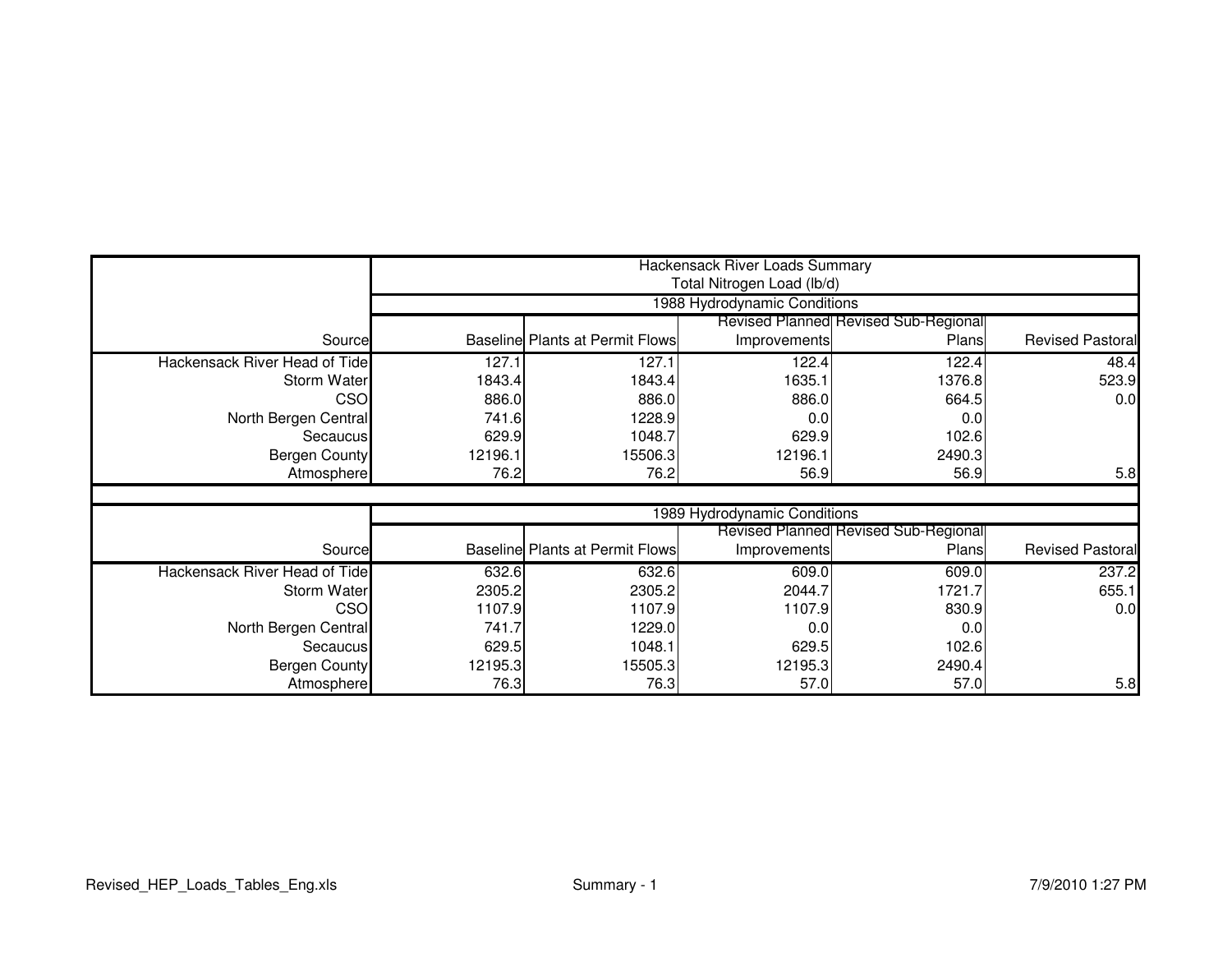|                               |         |                                                                  | Hackensack River Loads Summary |                                             |                         |  |  |
|-------------------------------|---------|------------------------------------------------------------------|--------------------------------|---------------------------------------------|-------------------------|--|--|
|                               |         | Total Organic Carbon Load (lb/d)<br>1988 Hydrodynamic Conditions |                                |                                             |                         |  |  |
|                               |         |                                                                  |                                | <b>Revised Planned Revised Sub-Regional</b> |                         |  |  |
| Source                        |         | <b>Baseline Plants at Permit Flows</b>                           | Improvements                   | Plans                                       | <b>Revised Pastoral</b> |  |  |
| Hackensack River Head of Tide | 665.3   | 665.3                                                            | 665.3                          | 665.3                                       | 347.7                   |  |  |
| <b>Storm Water</b>            | 16726.8 | 16726.8                                                          | 15054.1                        | 14217.8                                     | 3423.4                  |  |  |
| CSO                           | 5567.0  | 5567.0                                                           | 5567.0                         | 3340.2                                      | 0.0                     |  |  |
| North Bergen Central          | 2408.6  | 3991.8                                                           | 0.0                            | 0.0                                         |                         |  |  |
| Secaucus                      | 567.0   | 944.1                                                            | 567.0                          | 35.8                                        |                         |  |  |
| <b>Bergen County</b>          | 17186.0 | 21850.5                                                          | 17186.0                        | 779.2                                       |                         |  |  |
| Atmosphere                    | 112.9   | 112.9                                                            | 112.9                          | 112.9                                       | 8.6                     |  |  |
|                               |         |                                                                  |                                |                                             |                         |  |  |
|                               |         |                                                                  | 1989 Hydrodynamic Conditions   |                                             |                         |  |  |
|                               |         |                                                                  |                                | <b>Revised Planned Revised Sub-Regional</b> |                         |  |  |
| Source                        |         | <b>Baseline Plants at Permit Flows</b>                           | Improvements                   | Plans                                       | <b>Revised Pastoral</b> |  |  |
| Hackensack River Head of Tide | 3476.3  | 3476.3                                                           | 3476.3                         | 3476.3                                      | 1702.1                  |  |  |
| <b>Storm Water</b>            | 20916.9 | 20916.9                                                          | 18825.2                        | 17779.3                                     | 4280.9                  |  |  |
| CSO                           | 6961.5  | 6961.5                                                           | 6961.5                         | 4176.9                                      | 0.0                     |  |  |
| North Bergen Central          | 2405.9  | 3987.4                                                           | 0.0                            | 0.0                                         |                         |  |  |
| Secaucus                      | 566.7   | 943.5                                                            | 566.7                          | 35.8                                        |                         |  |  |
| <b>Bergen County</b>          | 17195.5 | 21862.6                                                          | 17195.5                        | 779.2                                       |                         |  |  |
| Atmosphere                    | 113.0   | 113.0                                                            | 113.0                          | 113.0                                       | 8.6                     |  |  |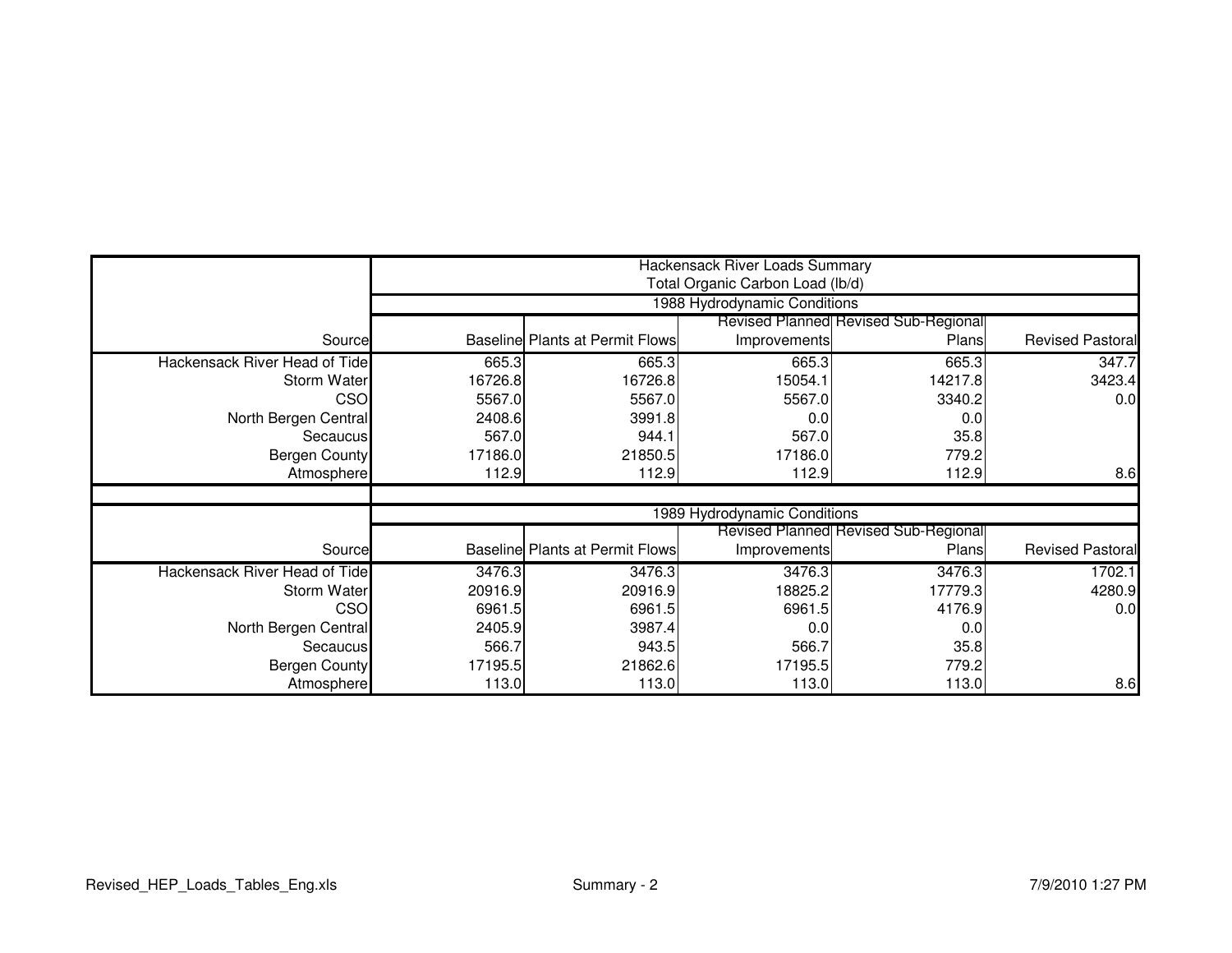|                            |         | Passaic River Loads Summary<br>Total Nitrogen Load (lb/d) |                              |                                             |                         |  |  |
|----------------------------|---------|-----------------------------------------------------------|------------------------------|---------------------------------------------|-------------------------|--|--|
|                            |         |                                                           | 1988 Hydrodynamic Conditions |                                             |                         |  |  |
|                            |         |                                                           |                              | <b>Revised Planned Revised Sub-Regional</b> |                         |  |  |
| Source                     |         | <b>Baseline Plants at Permit Flows</b>                    | <b>Improvements</b>          | Plans                                       | <b>Revised Pastoral</b> |  |  |
| Passaic River Head of Tide | 12439.9 | 12439.9                                                   | 11027.9                      | 11027.9                                     | 1897.4                  |  |  |
| Saddle River Head of Tide  | 1507.0  | 1507.0                                                    | 1450.8                       | 1450.8                                      | 75.3                    |  |  |
| <b>Storm Water</b>         | 1149.2  | 1149.2                                                    | 1019.4                       | 858.3                                       | 326.6                   |  |  |
| CSO                        | 986.5   | 986.5                                                     | 986.5                        | 739.8                                       | 0.0                     |  |  |
| Atmosphere                 | 49.5    | 49.5                                                      | 36.9                         | 36.9                                        | 3.8                     |  |  |
|                            |         |                                                           |                              |                                             |                         |  |  |
|                            |         |                                                           | 1989 Hydrodynamic Conditions |                                             |                         |  |  |
|                            |         |                                                           |                              | <b>Revised Planned Revised Sub-Regional</b> |                         |  |  |
| Source                     |         | <b>Baseline Plants at Permit Flows</b>                    | <b>Improvements</b>          | Plans                                       | <b>Revised Pastoral</b> |  |  |
| Passaic River Head of Tide | 25160.5 | 25160.5                                                   | 21886.5                      | 21886.5                                     | 3294.4                  |  |  |
| Saddle River Head of Tide  | 2410.2  | 2410.2                                                    | 2320.6                       | 2320.6                                      | 106.3                   |  |  |
| <b>Storm Water</b>         | 1437.1  | 1437.1                                                    | 1274.7                       | 1073.4                                      | 408.4                   |  |  |
| CSO                        | 1233.6  | 1233.6                                                    | 1233.6                       | 925.2                                       | 0.0                     |  |  |
| Atmosphere                 | 49.5    | 49.5                                                      | 37.0                         | 37.0                                        | 3.8                     |  |  |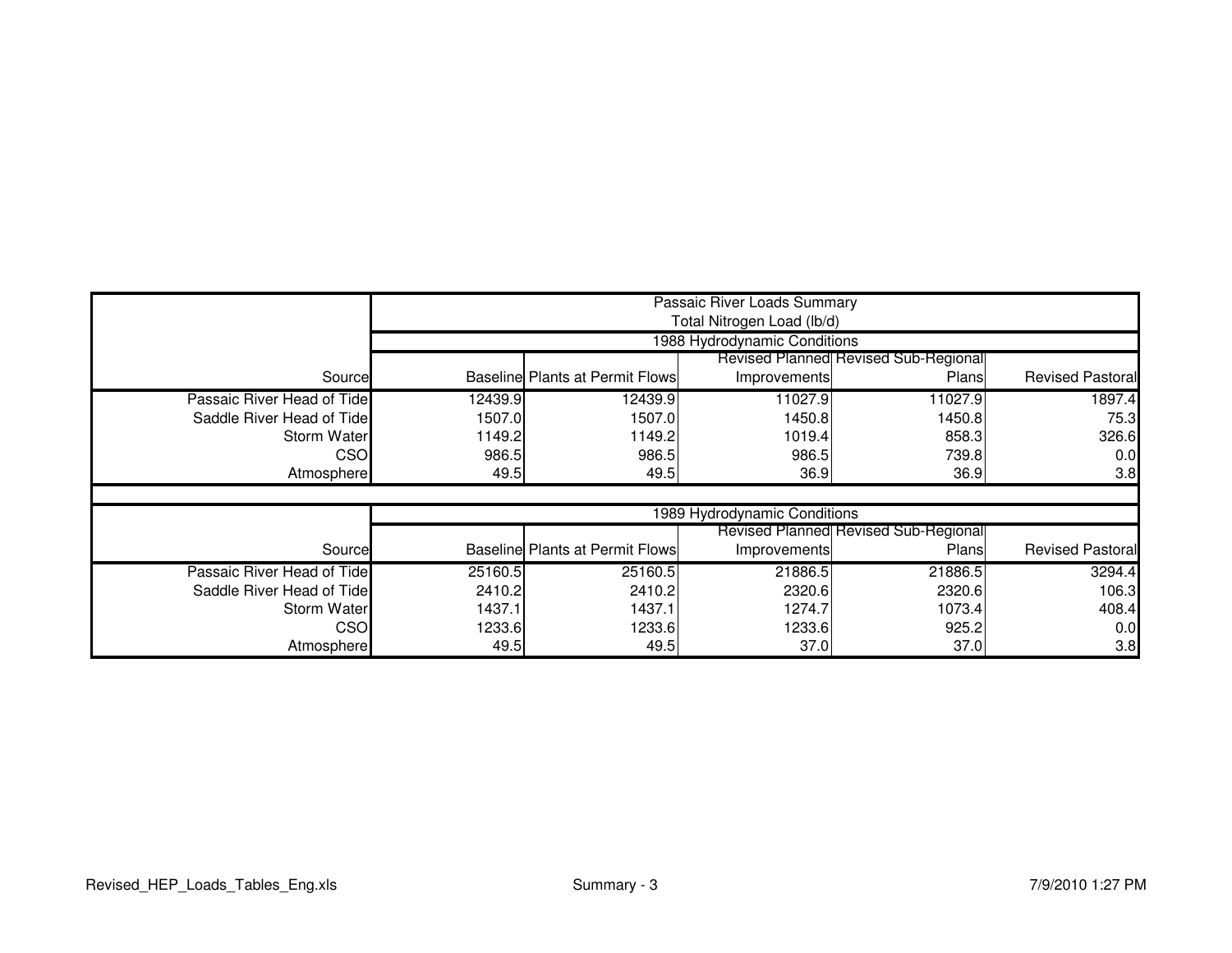|                            |         |                                        | Passaic River Loads Summary<br>Total Organic Carbon Load (lb/d) |                                             |                         |  |
|----------------------------|---------|----------------------------------------|-----------------------------------------------------------------|---------------------------------------------|-------------------------|--|
|                            |         | 1988 Hydrodynamic Conditions           |                                                                 |                                             |                         |  |
|                            |         |                                        |                                                                 | <b>Revised Planned Revised Sub-Regional</b> |                         |  |
| Source                     |         | <b>Baseline Plants at Permit Flows</b> | Improvements                                                    | Plans                                       | <b>Revised Pastoral</b> |  |
| Passaic River Head of Tide | 30254.0 | 30254.0                                | 2588.0                                                          | 2588.0                                      | 13052.8                 |  |
| Saddle River Head of Tide  | 3708.1  | 3708.1                                 | 3708.1                                                          | 3708.1                                      | 1551.9                  |  |
| Storm Water                | 10427.9 | 10427.9                                | 9385.1                                                          | 8863.7                                      | 2134.2                  |  |
| CSO                        | 6198.5  | 6198.5                                 | 6198.5                                                          | 3719.1                                      | 0.0                     |  |
| Atmosphere                 | 73.3    | 73.3                                   | 73.3                                                            | 73.3                                        | 5.6                     |  |
|                            |         |                                        |                                                                 |                                             |                         |  |
|                            |         |                                        | 1989 Hydrodynamic Conditions                                    |                                             |                         |  |
|                            |         |                                        |                                                                 | <b>Revised Planned Revised Sub-Regional</b> |                         |  |
| Source                     |         | <b>Baseline Plants at Permit Flows</b> | Improvements                                                    | Plans                                       | <b>Revised Pastoral</b> |  |
| Passaic River Head of Tide | 57695.6 | 57695.6                                | 4215.4                                                          | 4215.4                                      | 22663.2                 |  |
| Saddle River Head of Tide  | 5580.1  | 5580.1                                 | 5580.1                                                          | 5580.1                                      | 2191.7                  |  |
| Storm Water                | 13040.1 | 13040.1                                | 11736.1                                                         | 11084.1                                     | 2668.8                  |  |
| CSO                        | 7751.2  | 7751.2                                 | 7751.2                                                          | 4650.7                                      | 0.0                     |  |
| Atmosphere                 | 73.4    | 73.4                                   | 73.4                                                            | 73.4                                        | 5.6                     |  |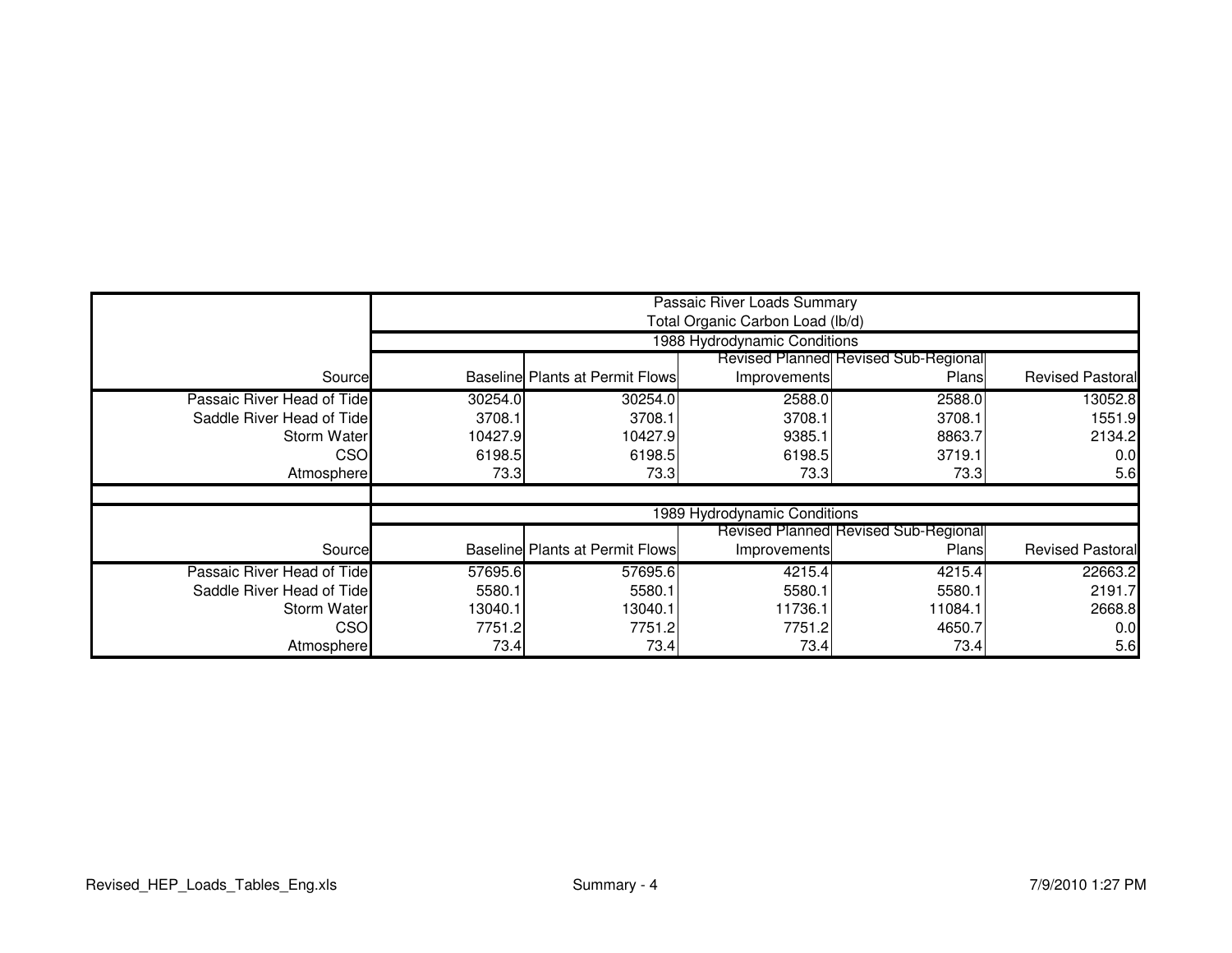|                    |       | Newark Bay Loads Summary<br>Total Nitrogen Load (lb/d) |                              |                                             |                         |  |  |
|--------------------|-------|--------------------------------------------------------|------------------------------|---------------------------------------------|-------------------------|--|--|
|                    |       | 1988 Hydrodynamic Conditions                           |                              |                                             |                         |  |  |
|                    |       |                                                        |                              | <b>Revised Planned Revised Sub-Regional</b> |                         |  |  |
| Source             |       | <b>Baseline Plants at Permit Flows</b>                 | Improvements                 | Plans                                       | <b>Revised Pastoral</b> |  |  |
| <b>Storm Water</b> | 310.8 | 310.8                                                  | 275.7                        | 232.2                                       | 88.3                    |  |  |
| <b>CSO</b>         | 319.8 | 319.8                                                  | 319.8                        | 239.8                                       | 0.0                     |  |  |
| Atmosphere         | 103.0 | 103.0                                                  | 76.9                         | 76.9                                        | 7.8                     |  |  |
|                    |       |                                                        |                              |                                             |                         |  |  |
|                    |       |                                                        | 1989 Hydrodynamic Conditions |                                             |                         |  |  |
|                    |       |                                                        |                              | <b>Revised Planned Revised Sub-Regional</b> |                         |  |  |
| Source             |       | <b>Baseline Plants at Permit Flows</b>                 | Improvements                 | Plans                                       | <b>Revised Pastoral</b> |  |  |
| <b>Storm Water</b> | 388.7 | 388.7                                                  | 344.8                        | 290.3                                       | 110.5                   |  |  |
| <b>CSO</b>         | 399.9 | 399.9                                                  | 399.9                        | 299.9                                       | 0.0                     |  |  |
| Atmosphere         | 103.1 | 103.1                                                  | 77.0                         | 77.0                                        | 7.9                     |  |  |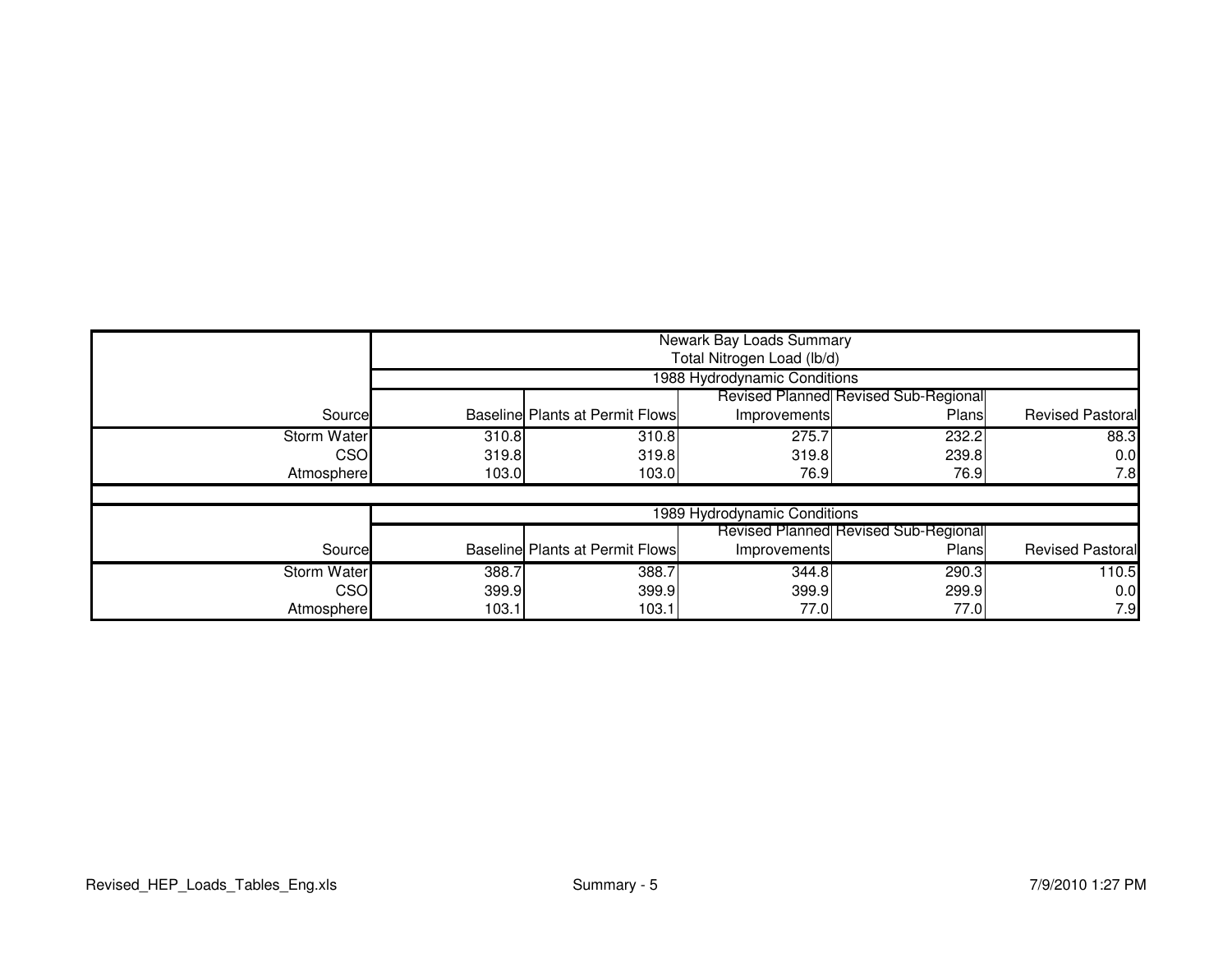|                    |        | Newark Bay Loads Summary<br>Total Organic Carbon Load (lb/d) |                              |                                             |                  |  |  |
|--------------------|--------|--------------------------------------------------------------|------------------------------|---------------------------------------------|------------------|--|--|
|                    |        | 1988 Hydrodynamic Conditions                                 |                              |                                             |                  |  |  |
|                    |        |                                                              |                              | <b>Revised Planned Revised Sub-Regional</b> |                  |  |  |
| Source             |        | <b>Baseline Plants at Permit Flows</b>                       | Improvements                 | Plans                                       | Revised Pastoral |  |  |
| <b>Storm Water</b> | 2820.4 | 2820.4                                                       | 2538.4                       | 2397.4                                      | 577.2            |  |  |
| <b>CSO</b>         | 2009.4 | 2009.4                                                       | 2009.4                       | 1205.6                                      | 0.0              |  |  |
| Atmosphere         | 152.6  | 152.6                                                        | 152.6                        | 152.6                                       | 11.6             |  |  |
|                    |        |                                                              |                              |                                             |                  |  |  |
|                    |        |                                                              | 1989 Hydrodynamic Conditions |                                             |                  |  |  |
|                    |        |                                                              |                              | Revised Planned Revised Sub-Regional        |                  |  |  |
| Source             |        | <b>Baseline Plants at Permit Flows</b>                       | Improvements                 | Plans                                       | Revised Pastoral |  |  |
| Storm Water        | 3526.9 | 3526.9                                                       | 3174.2                       | 2997.9                                      | 721.8            |  |  |
| <b>CSO</b>         | 2512.7 | 2512.7                                                       | 2512.7                       | 1507.6                                      | 0.0              |  |  |
| Atmosphere         | 152.7  | 152.7                                                        | 152.7                        | 152.7                                       | 11.6             |  |  |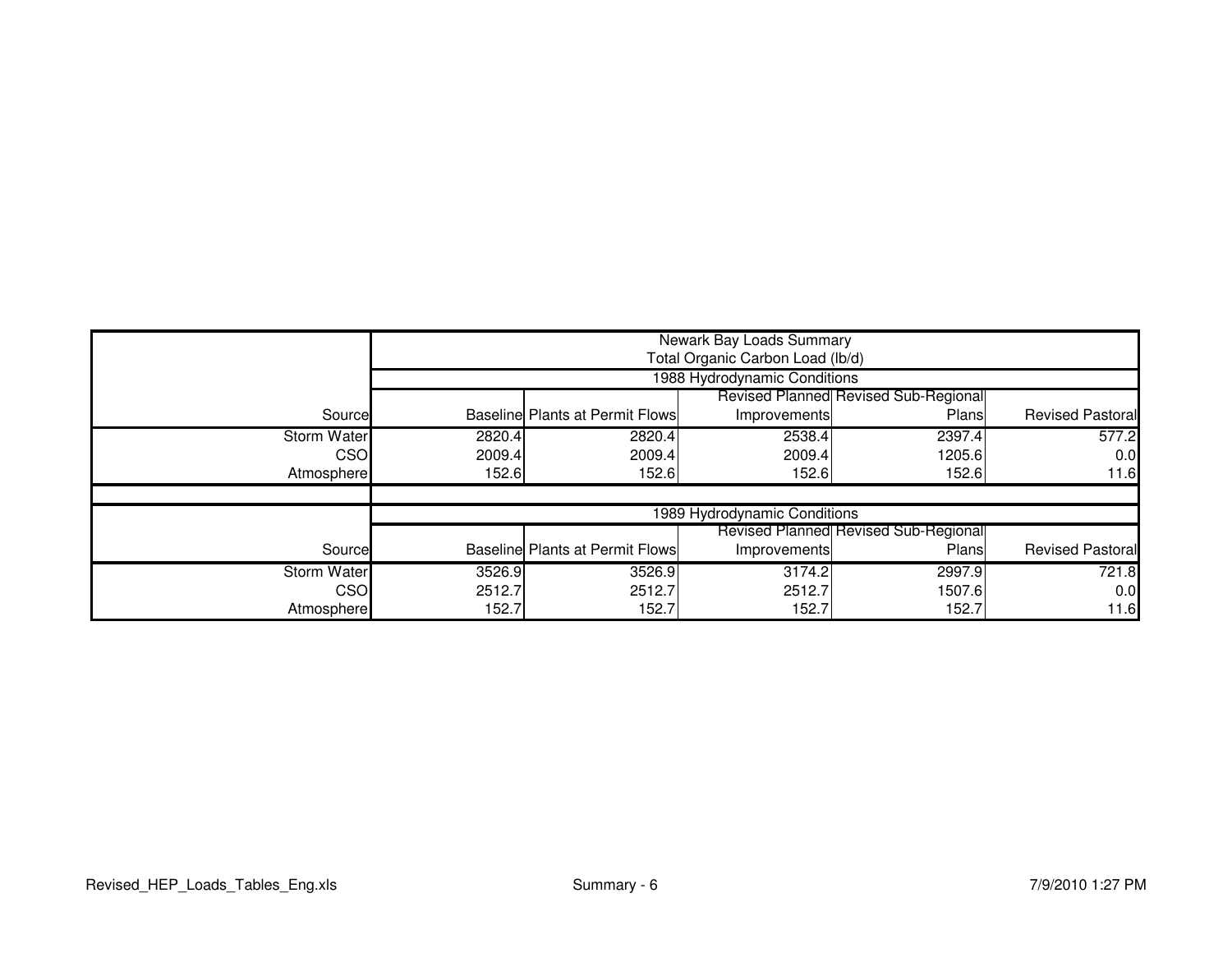|                                |        |                                                                             | Arthur Kill and Kill Van Kull Loads Summary |                                             |                  |  |  |
|--------------------------------|--------|-----------------------------------------------------------------------------|---------------------------------------------|---------------------------------------------|------------------|--|--|
|                                |        |                                                                             | Total Nitrogen Load (lb/d)                  |                                             |                  |  |  |
|                                |        | 1988 Hydrodynamic Conditions<br><b>Revised Planned Revised Sub-Regional</b> |                                             |                                             |                  |  |  |
| Source                         |        | <b>Baseline Plants at Permit Flows</b>                                      | Improvements                                | Plans                                       | Revised Pastoral |  |  |
| <b>Storm Water</b>             | 1552.1 | 1552.1                                                                      | 1376.7                                      | 1159.4                                      | 442.5            |  |  |
| CSO                            | 1215.9 | 1215.9                                                                      | 1215.9                                      | 949.5                                       | 0.0              |  |  |
| Port Richmond                  | 3065.1 | 4945.1                                                                      | 3065.1                                      | 3065.1                                      |                  |  |  |
| Linden Roselle                 | 7146.0 | 9941.1                                                                      | 7146.0                                      | 458.9                                       |                  |  |  |
| <b>Jnt Meeting Essex Union</b> | 9862.6 | 14555.4                                                                     | 9862.6                                      | 2163.7                                      |                  |  |  |
| Rahway                         | 3780.6 | 6023.1                                                                      | 3780.6                                      | 942.5                                       |                  |  |  |
| Atmosphere                     | 130.2  | 130.2                                                                       | 97.2                                        | 97.2                                        | 9.9              |  |  |
|                                |        |                                                                             |                                             |                                             |                  |  |  |
|                                |        |                                                                             | 1989 Hydrodynamic Conditions                |                                             |                  |  |  |
|                                |        |                                                                             |                                             | <b>Revised Planned Revised Sub-Regional</b> |                  |  |  |
| Source                         |        | <b>Baseline Plants at Permit Flows</b>                                      | Improvements                                | Plans                                       | Revised Pastoral |  |  |
| <b>Storm Water</b>             | 1940.9 | 1940.9                                                                      | 1721.5                                      | 1449.8                                      | 553.1            |  |  |
| CSO                            | 1512.7 | 1512.7                                                                      | 1512.7                                      | 1179.6                                      | 0.0              |  |  |
| Port Richmond                  | 3064.1 | 4943.6                                                                      | 3064.1                                      | 3064.1                                      |                  |  |  |
| Linden Roselle                 | 7129.0 | 9917.4                                                                      | 7129.0                                      | 458.9                                       |                  |  |  |
| <b>Jnt Meeting Essex Union</b> | 9865.5 | 14559.7                                                                     | 9865.5                                      | 2163.4                                      |                  |  |  |
| Rahway                         | 3779.2 | 6020.8                                                                      | 3779.2                                      | 942.5                                       |                  |  |  |
| Atmosphere                     | 130.3  | 130.3                                                                       | 97.3                                        | 97.3                                        | 9.9              |  |  |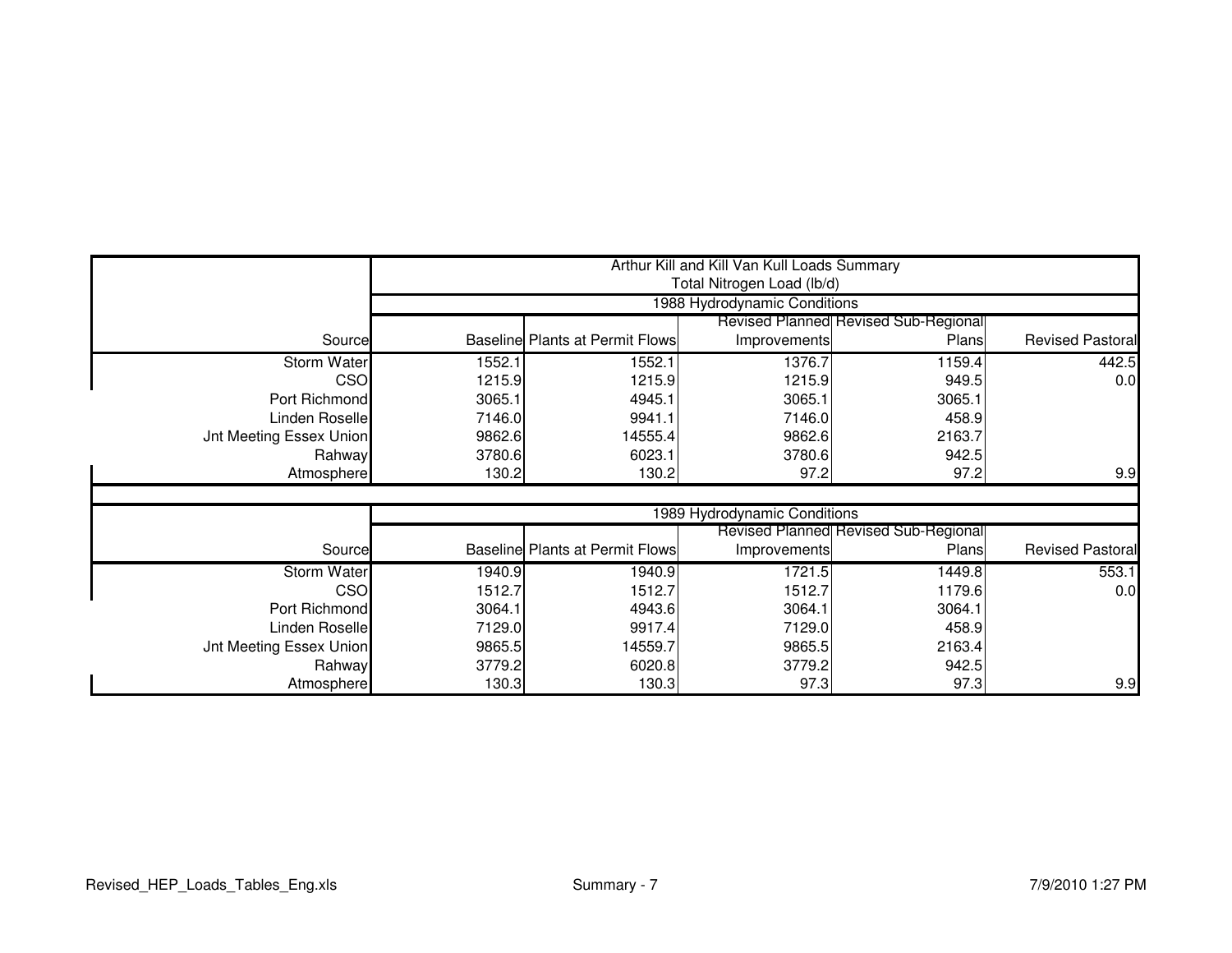|                                |         | Arthur Kill and Kill Van Kull Loads Summary<br>Total Organic Carbon Load (lb/d) |                              |                                             |                         |  |  |
|--------------------------------|---------|---------------------------------------------------------------------------------|------------------------------|---------------------------------------------|-------------------------|--|--|
|                                |         | 1988 Hydrodynamic Conditions                                                    |                              |                                             |                         |  |  |
|                                |         |                                                                                 |                              | <b>Revised Planned Revised Sub-Regional</b> |                         |  |  |
| Source                         |         | <b>Baseline Plants at Permit Flows</b>                                          | Improvements                 | Plans                                       | <b>Revised Pastoral</b> |  |  |
| <b>Storm Water</b>             | 14083.1 | 14083.1                                                                         | 12674.8                      | 11971.2                                     | 2891.9                  |  |  |
| CSO                            | 7640.0  | 7640.0                                                                          | 7640.0                       | 4961.7                                      | 0.0                     |  |  |
| Port Richmond                  | 2732.6  | 4409.3                                                                          | 2732.6                       | 2732.6                                      |                         |  |  |
| Linden Roselle                 | 1719.5  | 2392.7                                                                          | 1719.5                       | 342.7                                       |                         |  |  |
| <b>Jnt Meeting Essex Union</b> | 9748.2  | 14384.1                                                                         | 9748.2                       | 1979.9                                      |                         |  |  |
| Rahway                         | 5729.5  | 9125.4                                                                          | 5729.5                       | 851.0                                       |                         |  |  |
| Atmosphere                     | 192.9   | 192.9                                                                           | 192.9                        | 192.9                                       | 14.7                    |  |  |
|                                |         |                                                                                 |                              |                                             |                         |  |  |
|                                |         |                                                                                 | 1989 Hydrodynamic Conditions |                                             |                         |  |  |
|                                |         |                                                                                 |                              | <b>Revised Planned Revised Sub-Regional</b> |                         |  |  |
| Source                         |         | <b>Baseline Plants at Permit Flows</b>                                          | Improvements                 | Plans                                       | <b>Revised Pastoral</b> |  |  |
| <b>Storm Water</b>             | 17610.9 | 17610.9                                                                         | 15849.8                      | 14970.1                                     | 3614.1                  |  |  |
| <b>CSO</b>                     | 9505.2  | 9505.2                                                                          | 9505.2                       | 6156.2                                      | 0.0                     |  |  |
| Port Richmond                  | 2730.9  | 4406.6                                                                          | 2730.9                       | 2730.9                                      |                         |  |  |
| Linden Roselle                 | 1715.4  | 2387.0                                                                          | 1715.4                       | 342.7                                       |                         |  |  |
| <b>Jnt Meeting Essex Union</b> | 9750.2  | 14387.0                                                                         | 9750.2                       | 1979.7                                      |                         |  |  |
| Rahway                         | 5727.4  | 9121.9                                                                          | 5727.4                       | 850.9                                       |                         |  |  |
| Atmosphere                     | 193.1   | 193.1                                                                           | 193.1                        | 193.1                                       | 14.7                    |  |  |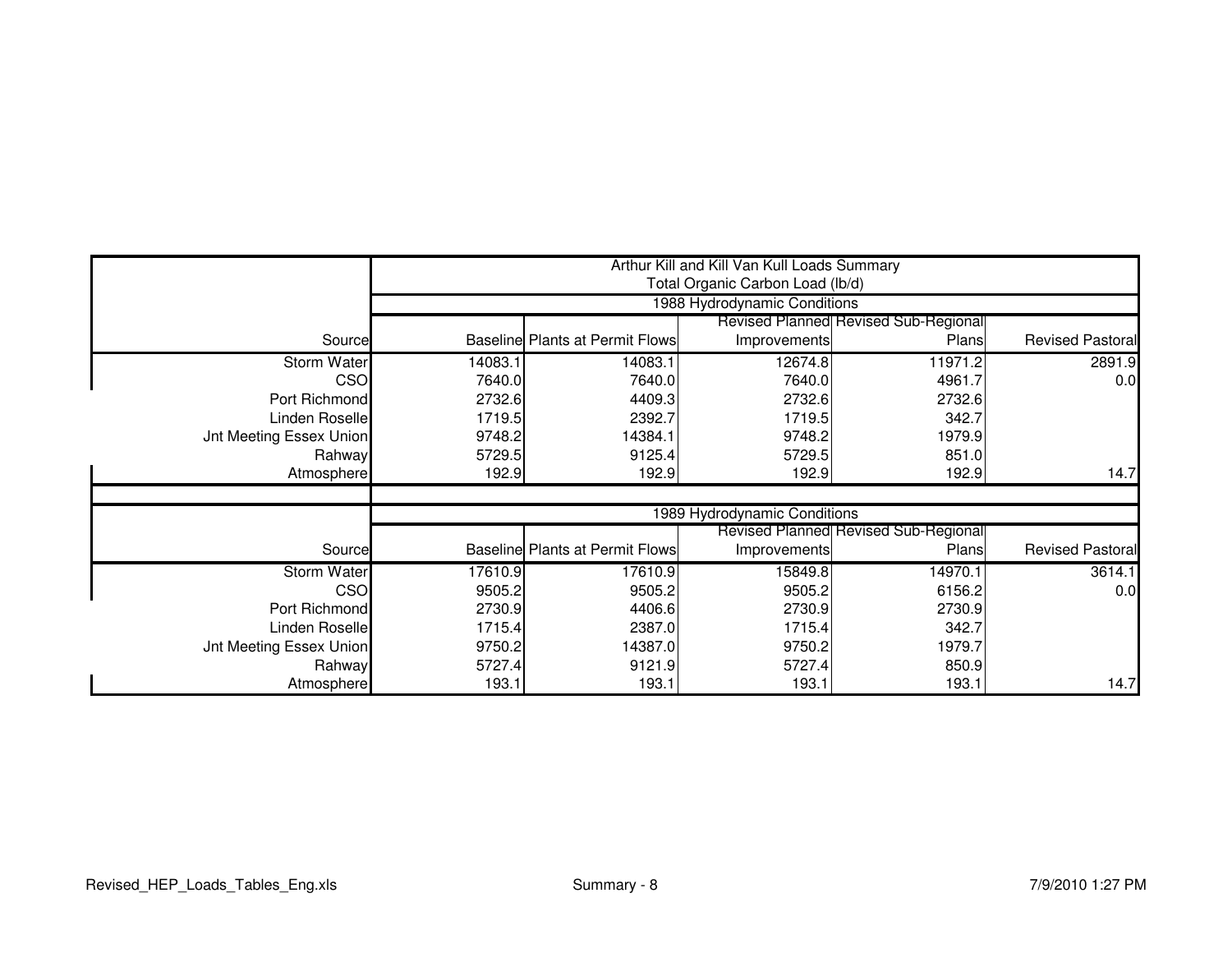|                                       |         | Raritan River and Raritan Bay Loads Summary<br>Total Nitrogen Load (lb/d) |                              |                                             |                         |  |  |  |
|---------------------------------------|---------|---------------------------------------------------------------------------|------------------------------|---------------------------------------------|-------------------------|--|--|--|
|                                       |         | 1988 Hydrodynamic Conditions                                              |                              |                                             |                         |  |  |  |
|                                       |         |                                                                           |                              | Revised Planned Revised Sub-Regional        |                         |  |  |  |
| Source                                |         | <b>Baseline Plants at Permit Flows</b>                                    | Improvements                 | Plans                                       | <b>Revised Pastoral</b> |  |  |  |
| Raritan River Head of Tide            | 13016.6 | 13016.6                                                                   | 11418.0                      | 11418.0                                     | 834.5                   |  |  |  |
| South River Head of Tide              | 1725.4  | 1725.4                                                                    | 1580.6                       | 1580.6                                      | 370.8                   |  |  |  |
| Navesink/Shrewbury River Head of Tide | 178.0   | 178.0                                                                     | 176.4                        | 176.4                                       | 62.5                    |  |  |  |
| Storm Water                           | 1777.7  | 1777.7                                                                    | 1576.8                       | 1327.7                                      | 505.2                   |  |  |  |
| <b>CSO</b>                            | 276.1   | 276.1                                                                     | 276.1                        | 207.0                                       | 0.0                     |  |  |  |
| Oakwood Beach                         | 4475.6  | 6794.3                                                                    | 4475.6                       | 4475.6                                      |                         |  |  |  |
| Middlesex County                      | 30816.4 | 42112.5                                                                   | 30816.4                      | 3590.3                                      |                         |  |  |  |
| Atmosphere                            | 1835.0  | 1835.0                                                                    | 1370.2                       | 1370.2                                      | 139.8                   |  |  |  |
|                                       |         |                                                                           |                              |                                             |                         |  |  |  |
|                                       |         |                                                                           | 1989 Hydrodynamic Conditions |                                             |                         |  |  |  |
|                                       |         |                                                                           |                              | <b>Revised Planned Revised Sub-Regional</b> |                         |  |  |  |
| Source                                |         | <b>Baseline Plants at Permit Flows</b>                                    | Improvements                 | Plans                                       | <b>Revised Pastoral</b> |  |  |  |
| Raritan River Head of Tide            | 19371.1 | 19371.1                                                                   | 17043.9                      | 17043.9                                     | 1268.7                  |  |  |  |
| South River Head of Tide              | 2444.0  | 2444.0                                                                    | 2240.3                       | 2240.3                                      | 521.0                   |  |  |  |
| Navesink/Shrewbury River Head of Tide | 675.3   | 675.3                                                                     | 669.3                        | 669.3                                       | 254.0                   |  |  |  |
| Storm Water                           | 2223.0  | 2223.0                                                                    | 1971.8                       | 1660.3                                      | 631.7                   |  |  |  |
| <b>CSO</b>                            | 345.2   | 345.2                                                                     | 345.2                        | 258.9                                       | 0.0                     |  |  |  |
| Oakwood Beach                         | 4479.7  | 6800.5                                                                    | 4479.7                       | 4479.7                                      |                         |  |  |  |
| <b>Middlesex County</b>               | 30801.7 | 42092.6                                                                   | 30801.7                      | 3589.9                                      |                         |  |  |  |
| Atmosphere                            | 1836.6  | 1836.6                                                                    | 1371.4                       | 1371.4                                      | 139.9                   |  |  |  |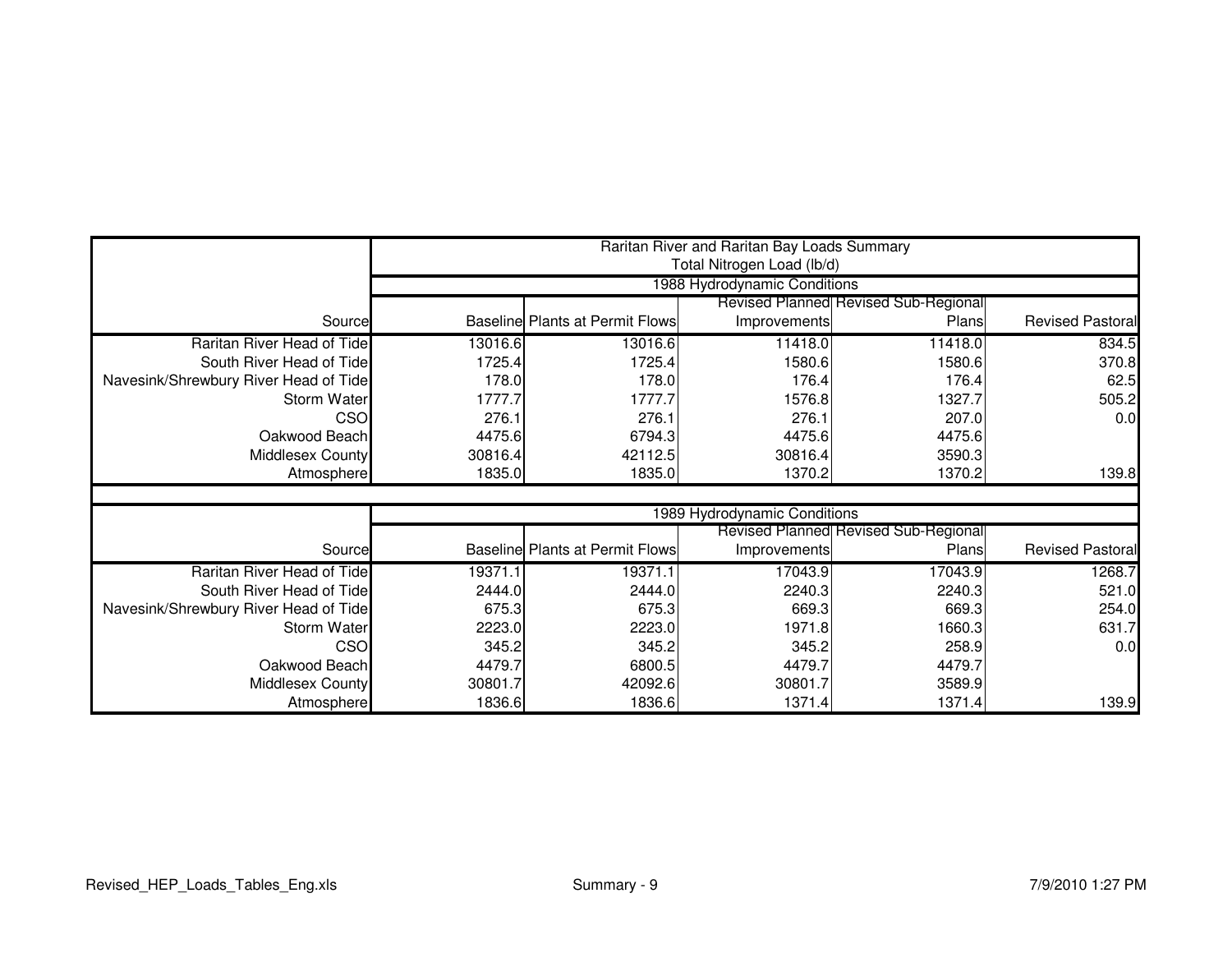|                                       |         |                                        | Raritan River and Raritan Bay Loads Summary<br>Total Organic Carbon Load (lb/d) |                                      |                         |  |  |
|---------------------------------------|---------|----------------------------------------|---------------------------------------------------------------------------------|--------------------------------------|-------------------------|--|--|
|                                       |         | 1988 Hydrodynamic Conditions           |                                                                                 |                                      |                         |  |  |
|                                       |         |                                        |                                                                                 | Revised Planned Revised Sub-Regional |                         |  |  |
| Source                                |         | Baseline Plants at Permit Flows        | Improvements                                                                    | Plans                                | <b>Revised Pastoral</b> |  |  |
| Raritan River Head of Tide            | 31455.4 | 31455.4                                | 6606.2                                                                          | 6606.2                               | 18111.3                 |  |  |
| South River Head of Tide              | 3975.0  | 3975.0                                 | 3975.0                                                                          | 3975.0                               | 2411.2                  |  |  |
| Navesink/Shrewbury River Head of Tide | 469.2   | 469.2                                  | 469.2                                                                           | 469.2                                | 361.2                   |  |  |
| <b>Storm Water</b>                    | 16130.2 | 16130.2                                | 14517.2                                                                         | 13710.7                              | 3301.3                  |  |  |
| <b>CSO</b>                            | 1734.6  | 1734.6                                 | 1734.6                                                                          | 1040.8                               | 0.0                     |  |  |
| Oakwood Beach                         | 2703.0  | 4103.4                                 | 2703.0                                                                          | 2703.0                               |                         |  |  |
| <b>Middlesex County</b>               | 33824.3 | 46228.6                                | 33824.3                                                                         | 3148.4                               |                         |  |  |
| Atmosphere                            | 2718.6  | 2718.6                                 | 2718.6                                                                          | 2718.6                               | 207.1                   |  |  |
|                                       |         |                                        |                                                                                 |                                      |                         |  |  |
|                                       |         |                                        | 1989 Hydrodynamic Conditions                                                    |                                      |                         |  |  |
|                                       |         |                                        |                                                                                 | Revised Planned Revised Sub-Regional |                         |  |  |
| Source                                |         | <b>Baseline Plants at Permit Flows</b> | Improvements                                                                    | Plans                                | <b>Revised Pastoral</b> |  |  |
| Raritan River Head of Tide            | 47768.8 | 47768.8                                | 10031.8                                                                         | 10031.8                              | 27536.3                 |  |  |
| South River Head of Tide              | 6147.4  | 6147.4                                 | 6147.4                                                                          | 6147.4                               | 3388.5                  |  |  |
| Navesink/Shrewbury River Head of Tide | 2062.7  | 2062.7                                 | 2062.7                                                                          | 2062.7                               | 1469.3                  |  |  |
| <b>Storm Water</b>                    | 20170.8 | 20170.8                                | 18153.7                                                                         | 17145.2                              | 4128.2                  |  |  |
| CSO                                   | 2169.1  | 2169.1                                 | 2169.1                                                                          | 1301.5                               | 0.0                     |  |  |
| Oakwood Beach                         | 2702.3  | 4102.4                                 | 2702.3                                                                          | 2702.3                               |                         |  |  |
| <b>Middlesex County</b>               | 33828.7 | 46234.7                                | 33828.7                                                                         | 3148.0                               |                         |  |  |
| Atmosphere                            | 2721.4  | 2721.4                                 | 2721.4                                                                          | 2721.4                               | 207.3                   |  |  |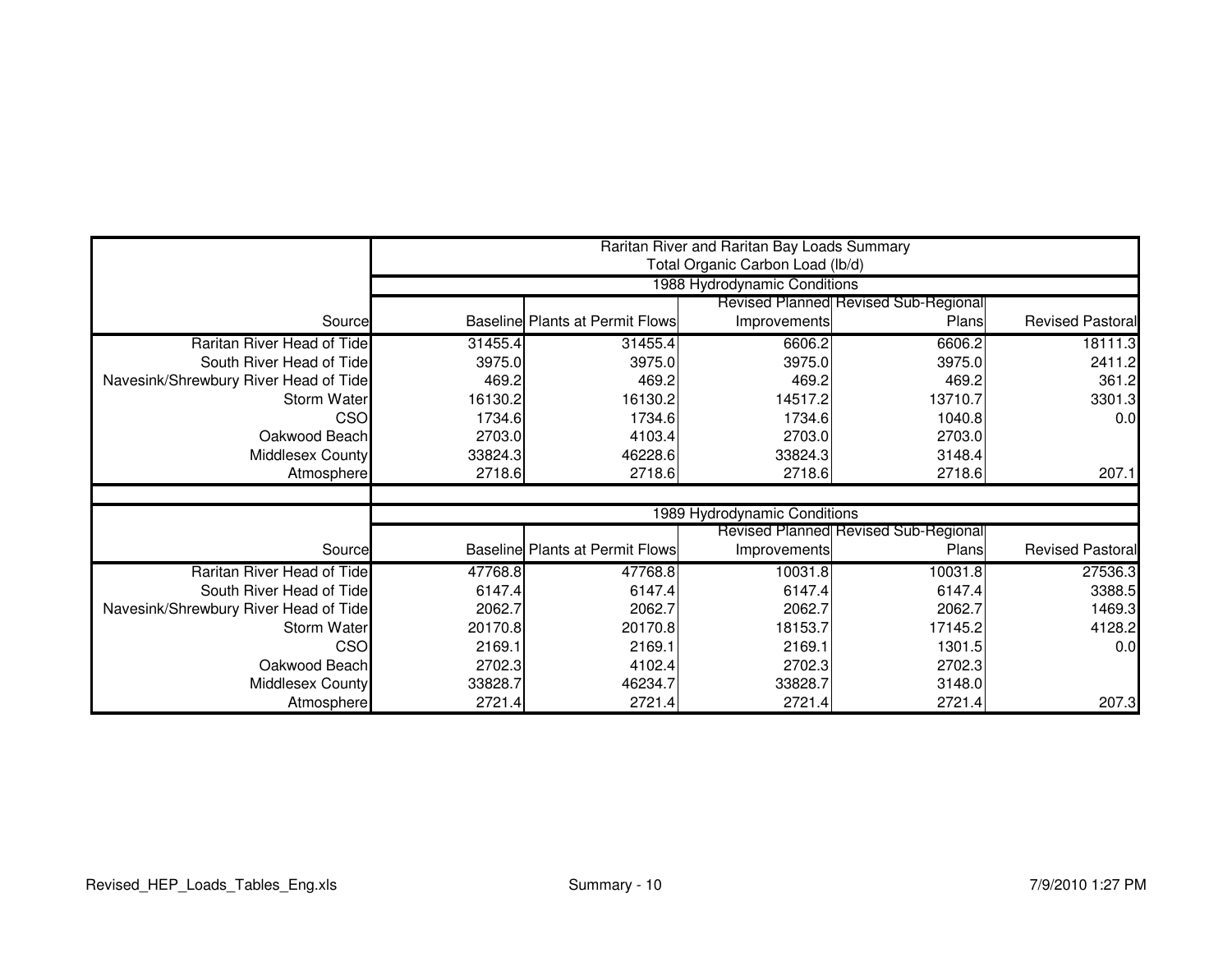|                            |         |                                        | Hudson River Below Tappan Zee and Upper Bay Loads Summary |                                      |                         |  |  |
|----------------------------|---------|----------------------------------------|-----------------------------------------------------------|--------------------------------------|-------------------------|--|--|
|                            |         |                                        | Total Nitrogen Load (lb/d)                                |                                      |                         |  |  |
|                            |         | 1988 Hydrodynamic Conditions           |                                                           |                                      |                         |  |  |
|                            |         |                                        |                                                           | Revised Planned Revised Sub-Regional |                         |  |  |
| Source                     |         | <b>Baseline Plants at Permit Flows</b> | Improvements                                              | Plans                                | <b>Revised Pastoral</b> |  |  |
| Sawmill River Head of Tide | 259.0   | 259.0                                  | 251.1                                                     | 251.1                                | 83.5                    |  |  |
| Storm Water                | 536.4   | 536.4                                  | 475.8                                                     | 475.8                                | 189.6                   |  |  |
| CSO                        | 2493.7  | 2493.7                                 | 2438.1                                                    | 2438.1                               | 0.0                     |  |  |
| North River                | 24197.7 | 26376.6                                | 24197.7                                                   | 15611.9                              |                         |  |  |
| Owls Head                  | 18517.7 | 17902.1                                | 14800.9                                                   | 12430.2                              |                         |  |  |
| Yonkers                    | 11319.7 | 17972.5                                | 11319.7                                                   | 11319.7                              |                         |  |  |
| North Bergen Woodcliff     | 350.1   | 407.6                                  | 350.1                                                     | 350.1                                |                         |  |  |
| Hoboken                    | 1854.1  | 3566.5                                 | 1854.1                                                    | 1676.6                               |                         |  |  |
| <b>West New York</b>       | 1051.8  | 1170.0                                 | 1051.8                                                    | 1051.8                               |                         |  |  |
| Passaic Valley             | 64056.7 | 80904.8                                | 64722.2                                                   | 44607.3                              |                         |  |  |
| Edgewater                  | 389.1   | 789.6                                  | 389.1                                                     | 386.1                                |                         |  |  |
| Atmosphere                 | 755.9   | 755.9                                  | 564.5                                                     | 564.5                                | 57.6                    |  |  |
|                            |         |                                        |                                                           |                                      |                         |  |  |
|                            |         |                                        | 1989 Hydrodynamic Conditions                              |                                      |                         |  |  |
|                            |         |                                        |                                                           | Revised Planned Revised Sub-Regional |                         |  |  |
| Source                     |         | <b>Baseline Plants at Permit Flows</b> | Improvements                                              | Plans                                | <b>Revised Pastoral</b> |  |  |
| Sawmill River Head of Tide | 358.1   | 358.1                                  | 347.2                                                     | 347.2                                | 118.9                   |  |  |
| Storm Water                | 681.3   | 681.3                                  | 604.3                                                     | 604.3                                | 252.0                   |  |  |
| CSO                        | 3389.9  | 3389.9                                 | 3305.5                                                    | 3305.5                               | 0.0                     |  |  |
| North River                | 24210.1 | 26390.0                                | 24210.1                                                   | 15613.7                              |                         |  |  |
| Owls Head                  | 18523.3 | 17907.5                                | 14800.9                                                   | 12431.4                              |                         |  |  |
| Yonkers                    | 11321.3 | 17975.1                                | 11321.3                                                   | 11321.3                              |                         |  |  |
| North Bergen Woodcliff     | 350.1   | 407.6                                  | 350.1                                                     | 350.1                                |                         |  |  |
| Hoboken                    | 1855.8  | 3569.8                                 | 1855.8                                                    | 1677.9                               |                         |  |  |
| <b>West New York</b>       | 1052.0  | 1170.2                                 | 1052.0                                                    | 1052.0                               |                         |  |  |
| Passaic Valley             | 64022.8 | 80862.3                                | 64687.8                                                   | 44608.9                              |                         |  |  |
| Edgewater                  | 389.0   | 789.3                                  | 389.0                                                     | 385.9                                |                         |  |  |
| Atmosphere                 | 756.6   | 756.6                                  | 564.9                                                     | 564.9                                | 57.6                    |  |  |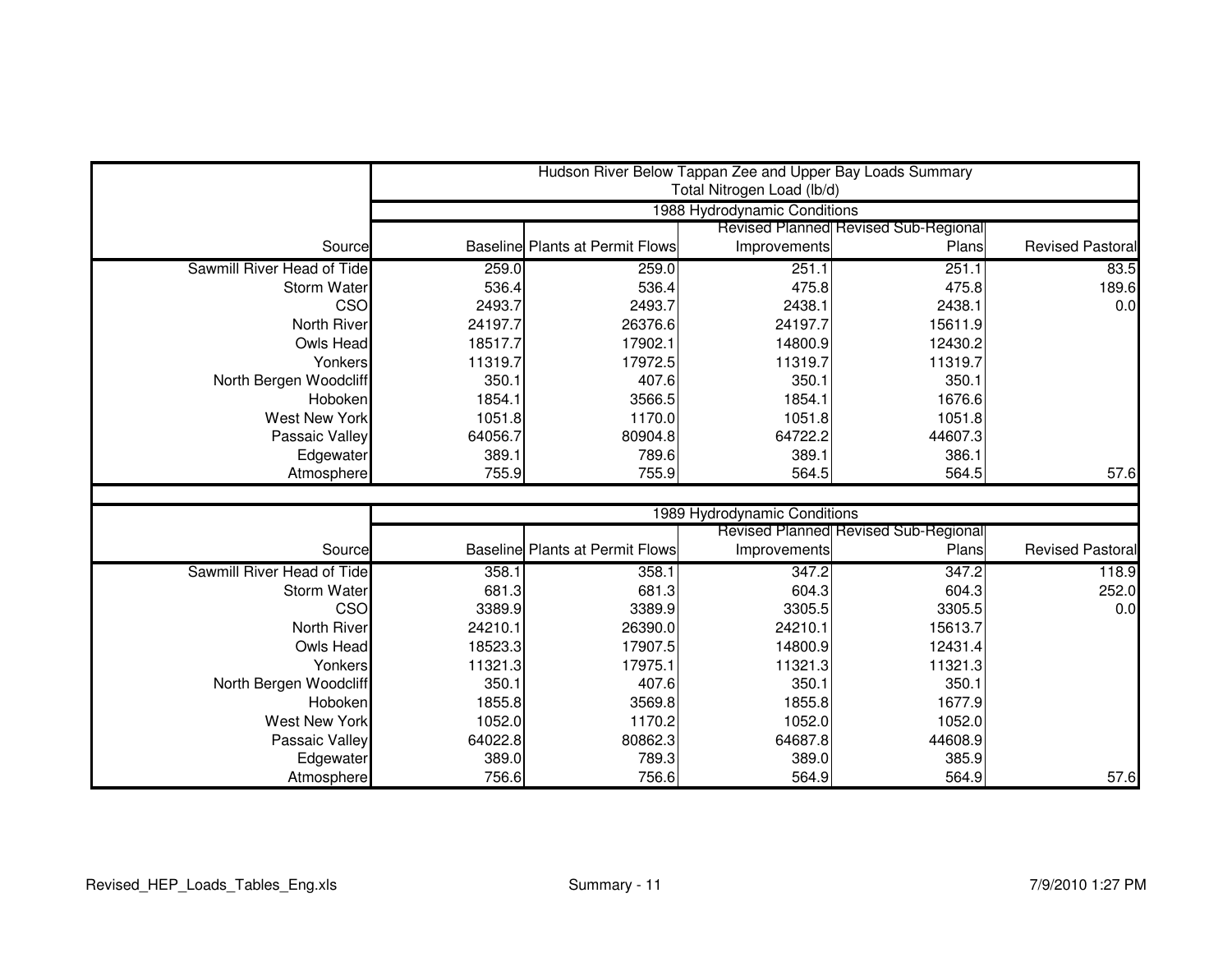|                            |                 |                                        | Hudson River Below Tappan Zee and Upper Bay Loads Summary |                                             |                         |
|----------------------------|-----------------|----------------------------------------|-----------------------------------------------------------|---------------------------------------------|-------------------------|
|                            |                 |                                        | Total Organic Carbon Load (lb/d)                          |                                             |                         |
|                            |                 |                                        | 1988 Hydrodynamic Conditions                              | Revised Planned Revised Sub-Regional        |                         |
| Source                     |                 | <b>Baseline Plants at Permit Flows</b> | Improvements                                              | Plans                                       | <b>Revised Pastoral</b> |
| Sawmill River Head of Tide | 734.7           | 734.7                                  | 734.7                                                     | 734.7                                       | 545.0                   |
| Storm Water                | 4867.3          | 4867.3                                 | 4380.5                                                    | 4380.5                                      | 1239.1                  |
| CSO                        | 15669.5         | 15669.5                                | 15320.1                                                   | 15320.1                                     | 0.0                     |
| <b>North River</b>         | 22703.2         | 24754.0                                | 22703.2                                                   | 18162.2                                     |                         |
| Owls Head                  | 22131.8         | 21399.5                                | 18375.1                                                   | 13792.9                                     |                         |
| Yonkers                    | 11101.9         | 17626.3                                | 11101.9                                                   | 9218.8                                      |                         |
| North Bergen Woodcliff     | 711.2           | 827.7                                  | 711.2                                                     | 169.6                                       |                         |
| Hoboken                    | 1679.4          | 3232.2                                 | 1679.4                                                    | 647.7                                       |                         |
| <b>West New York</b>       | 2515.2          | 2797.2                                 | 2515.2                                                    | 602.1                                       |                         |
| Passaic Valley             | 90709.1         | 114681.2                               | 93122.5                                                   | 15204.1                                     |                         |
| Edgewater                  | 566.2           | 1148.3                                 | 566.2                                                     | 199.8                                       |                         |
| Atmosphere                 | 1119.9          | 1119.9                                 | 1119.9                                                    | 1119.9                                      | 85.3                    |
|                            |                 |                                        |                                                           |                                             |                         |
|                            |                 |                                        | 1989 Hydrodynamic Conditions                              |                                             |                         |
|                            |                 |                                        |                                                           | <b>Revised Planned Revised Sub-Regional</b> |                         |
| Source                     |                 | <b>Baseline Plants at Permit Flows</b> | Improvements                                              | Plans                                       | <b>Revised Pastoral</b> |
| Sawmill River Head of Tide | 1060.0          | 1060.0                                 | 1060.0                                                    | 1060.0                                      | 776.0                   |
| Storm Water                | 6181.7          | 6181.7                                 | 5563.5                                                    | 5563.5                                      | 1646.6                  |
| CSO                        | 21300.9         | 21300.9                                | 20770.6                                                   | 20770.6                                     | 0.0                     |
| North River                | 22713.2         | 24764.8                                | 22713.2                                                   | 18164.3                                     |                         |
| Owls Head                  | 22129.3         | 21397.1                                | 18393.6                                                   | 13798.9                                     |                         |
| Yonkers                    | 11091.0         | 17609.0                                | 11091.0                                                   | 9216.6                                      |                         |
| North Bergen Woodcliff     | 710.1           | 826.5                                  | 710.1                                                     | 169.6                                       |                         |
| Hoboken                    | 1678.9          | 3231.3                                 | 1678.9                                                    | 647.8                                       |                         |
| <b>West New York</b>       | 2514.1          | 2795.9                                 | 2514.1                                                    | 601.9                                       |                         |
| Passaic Valley             | 90704.3         | 114674.8                               | 93115.2                                                   | 15204.6                                     |                         |
| Edgewater                  | 566.2<br>1121.1 | 1148.4<br>1121.1                       | 566.2<br>1121.1                                           | 199.7<br>1121.1                             | 85.4                    |
| Atmosphere                 |                 |                                        |                                                           |                                             |                         |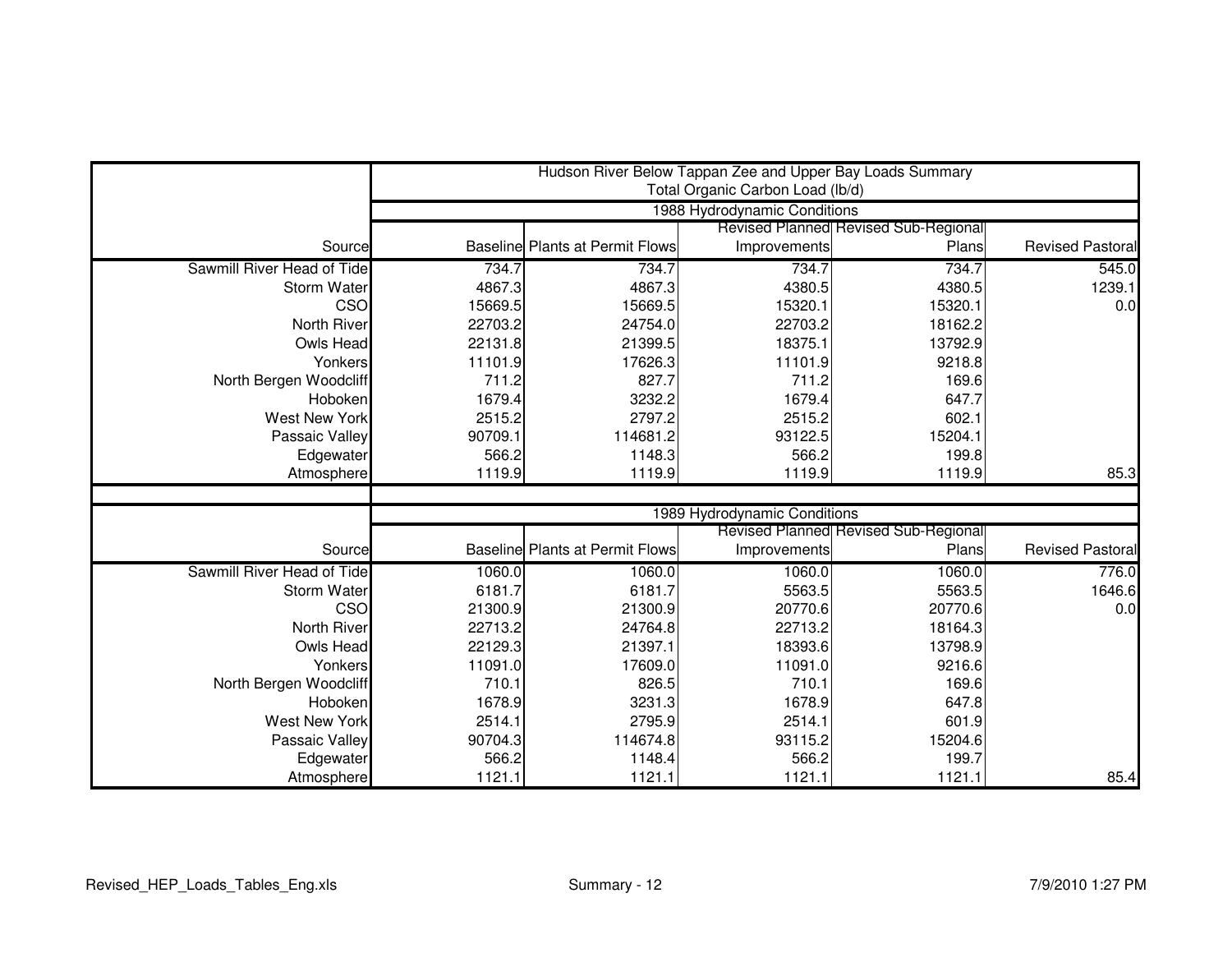|                       |                                             |                                        |                              | Upper East River, Lower East River, and Harlem River Loads Summary |                         |  |  |
|-----------------------|---------------------------------------------|----------------------------------------|------------------------------|--------------------------------------------------------------------|-------------------------|--|--|
|                       |                                             |                                        | Total Nitrogen Load (lb/d)   |                                                                    |                         |  |  |
|                       |                                             | 1988 Hydrodynamic Conditions           |                              |                                                                    |                         |  |  |
|                       | <b>Revised Planned Revised Sub-Regional</b> |                                        |                              |                                                                    |                         |  |  |
| Source                |                                             | Baseline Plants at Permit Flows        | Improvements                 | Plans                                                              | <b>Revised Pastoral</b> |  |  |
| <b>Storm Water</b>    | 72.1                                        | 72.1                                   | 57.1                         | 57.1                                                               | 244.9                   |  |  |
| <b>CSO</b>            | 5660.2                                      | 5660.2                                 | 1566.4                       | 1566.4                                                             | 0.0                     |  |  |
| <b>Red Hook</b>       | 5764.0                                      | 5764.0                                 | 1910.3                       | 1910.3                                                             |                         |  |  |
| Newtown Creek         | 38253.2                                     | 38253.2                                | 18802.4                      | 18802.4                                                            |                         |  |  |
| Wards Island          | 39041.9                                     | 39041.9                                | 17893.8                      | 17893.8                                                            |                         |  |  |
| <b>Bowery Bay</b>     | 18536.6                                     | 18536.6                                | 7168.6                       | 7168.6                                                             |                         |  |  |
| <b>Hunts Point</b>    | 27319.5                                     | 27319.5                                | 11878.0                      | 11878.0                                                            |                         |  |  |
| <b>Tallman Island</b> | 7346.3                                      | 7346.3                                 | 2845.4                       | 2845.4                                                             |                         |  |  |
| Atmosphere            | 270.1                                       | 270.1                                  | 201.7                        | 201.7                                                              | 20.6                    |  |  |
|                       |                                             |                                        |                              |                                                                    |                         |  |  |
|                       |                                             |                                        | 1989 Hydrodynamic Conditions |                                                                    |                         |  |  |
|                       |                                             |                                        |                              | Revised Planned Revised Sub-Regional                               |                         |  |  |
| Source                |                                             | <b>Baseline Plants at Permit Flows</b> | Improvements                 | Plans                                                              | <b>Revised Pastoral</b> |  |  |
| <b>Storm Water</b>    | 99.6                                        | 99.6                                   | 78.9                         | 78.9                                                               | 355.5                   |  |  |
| CSO                   | 7983.3                                      | 7983.3                                 | 1585.8                       | 1585.8                                                             | 0.0                     |  |  |
| <b>Red Hook</b>       | 5765.5                                      | 5765.5                                 | 1910.5                       | 1910.5                                                             |                         |  |  |
| <b>Newtown Creek</b>  | 38269.9                                     | 38269.9                                | 18804.6                      | 18804.6                                                            |                         |  |  |
| Wards Island          | 39040.1                                     | 39040.1                                | 17895.8                      | 17895.8                                                            |                         |  |  |
| <b>Bowery Bay</b>     | 18535.6                                     | 18535.6                                | 7169.4                       | 7169.4                                                             |                         |  |  |
| <b>Hunts Point</b>    | 27328.1                                     | 27328.1                                | 11879.4                      | 11879.4                                                            |                         |  |  |
| <b>Tallman Island</b> | 7349.8                                      | 7349.8                                 | 2845.7                       | 2845.7                                                             |                         |  |  |
| Atmosphere            | 270.3                                       | 270.3                                  | 201.9                        | 201.9                                                              | 20.6                    |  |  |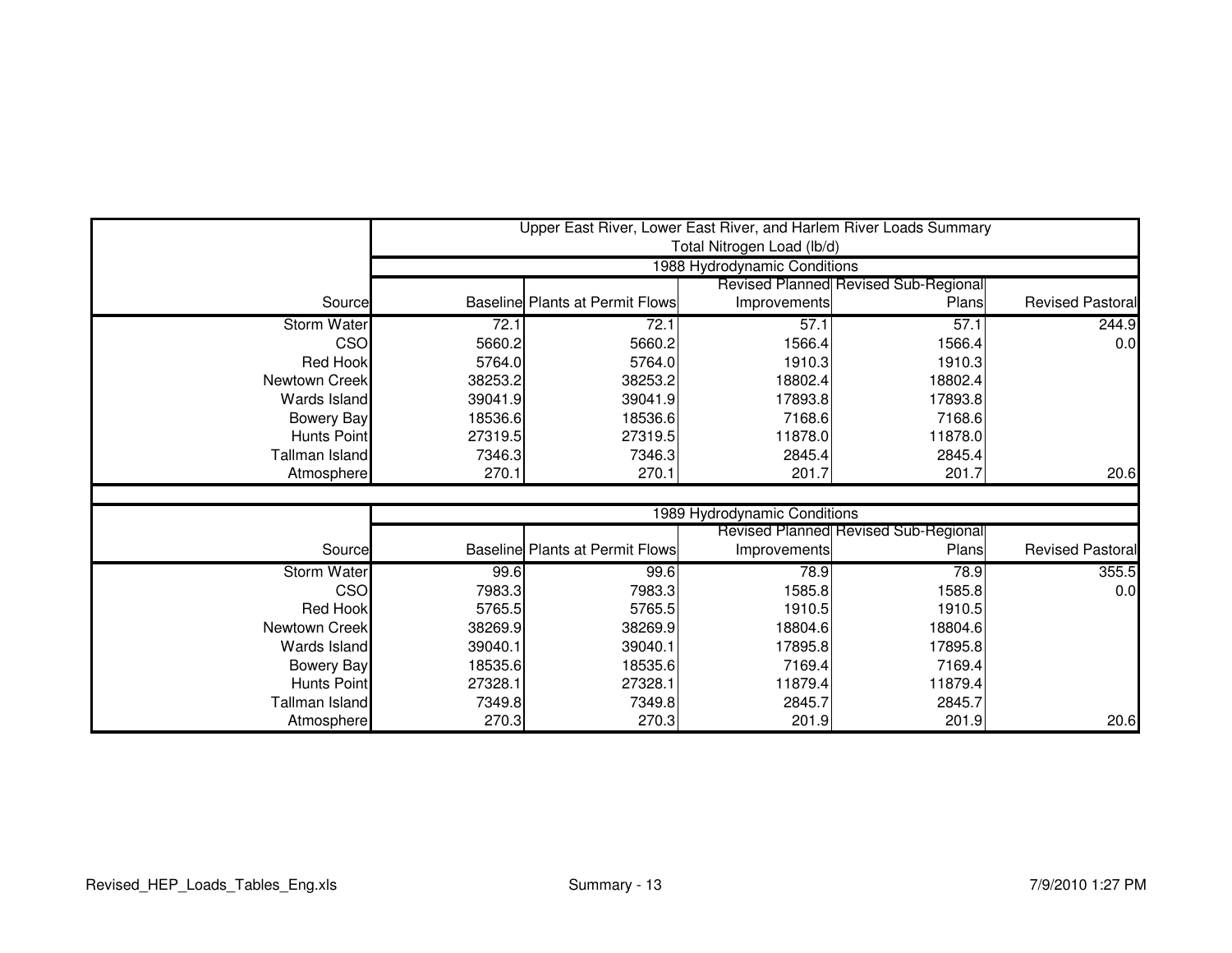|                    |         |                                             | Total Organic Carbon Load (lb/d) | Upper East River, Lower East River, and Harlem River Loads Summary |                         |  |  |
|--------------------|---------|---------------------------------------------|----------------------------------|--------------------------------------------------------------------|-------------------------|--|--|
|                    |         | 1988 Hydrodynamic Conditions                |                                  |                                                                    |                         |  |  |
|                    |         | <b>Revised Planned Revised Sub-Regional</b> |                                  |                                                                    |                         |  |  |
| Source             |         | <b>Baseline Plants at Permit Flows</b>      | Improvements                     | Plans                                                              | <b>Revised Pastoral</b> |  |  |
| <b>Storm Water</b> | 654.5   | 654.5                                       | 403.0                            | 403.0                                                              | 1600.6                  |  |  |
| <b>CSO</b>         | 35566.0 | 35566.0                                     | 21036.9                          | 21036.9                                                            | 0.0                     |  |  |
| <b>Red Hook</b>    | 5075.9  | 5075.9                                      | 4569.5                           | 4569.5                                                             |                         |  |  |
| Newtown Creek      | 51958.5 | 51958.5                                     | 46749.5                          | 46749.5                                                            |                         |  |  |
| Wards Island       | 26565.7 | 26565.7                                     | 23912.1                          | 23912.1                                                            |                         |  |  |
| <b>Bowery Bay</b>  | 10540.8 | 10540.8                                     | 9485.3                           | 9485.3                                                             |                         |  |  |
| <b>Hunts Point</b> | 14324.6 | 14324.6                                     | 12898.9                          | 12898.9                                                            |                         |  |  |
| Tallman Island     | 5728.3  | 5728.3                                      | 5155.4                           | 5155.4                                                             |                         |  |  |
| Atmosphere         | 400.2   | 400.2                                       | 400.2                            | 400.2                                                              | 30.5                    |  |  |
|                    |         |                                             |                                  |                                                                    |                         |  |  |
|                    |         |                                             | 1989 Hydrodynamic Conditions     |                                                                    |                         |  |  |
|                    |         |                                             |                                  | Revised Planned Revised Sub-Regional                               |                         |  |  |
| Source             |         | <b>Baseline Plants at Permit Flows</b>      | Improvements                     | Plans                                                              | <b>Revised Pastoral</b> |  |  |
| <b>Storm Water</b> | 903.6   | 903.6                                       | 555.6                            | 555.6                                                              | 2323.3                  |  |  |
| CSO                | 50163.5 | 50163.5                                     | 29589.5                          | 29589.5                                                            | 0.0                     |  |  |
| <b>Red Hook</b>    | 5074.4  | 5074.4                                      | 4568.2                           | 4568.2                                                             |                         |  |  |
| Newtown Creek      | 51973.0 | 51973.0                                     | 46762.6                          | 46762.6                                                            |                         |  |  |
| Wards Island       | 26552.5 | 26552.5                                     | 23900.2                          | 23900.2                                                            |                         |  |  |
| <b>Bowery Bay</b>  | 10522.7 | 10522.7                                     | 9469.1                           | 9469.1                                                             |                         |  |  |
| <b>Hunts Point</b> | 14315.7 | 14315.7                                     | 12890.9                          | 12890.9                                                            |                         |  |  |
| Tallman Island     | 5721.6  | 5721.6                                      | 5149.4                           | 5149.4                                                             |                         |  |  |
| Atmosphere         | 400.6   | 400.6                                       | 400.6                            | 400.6                                                              | 30.5                    |  |  |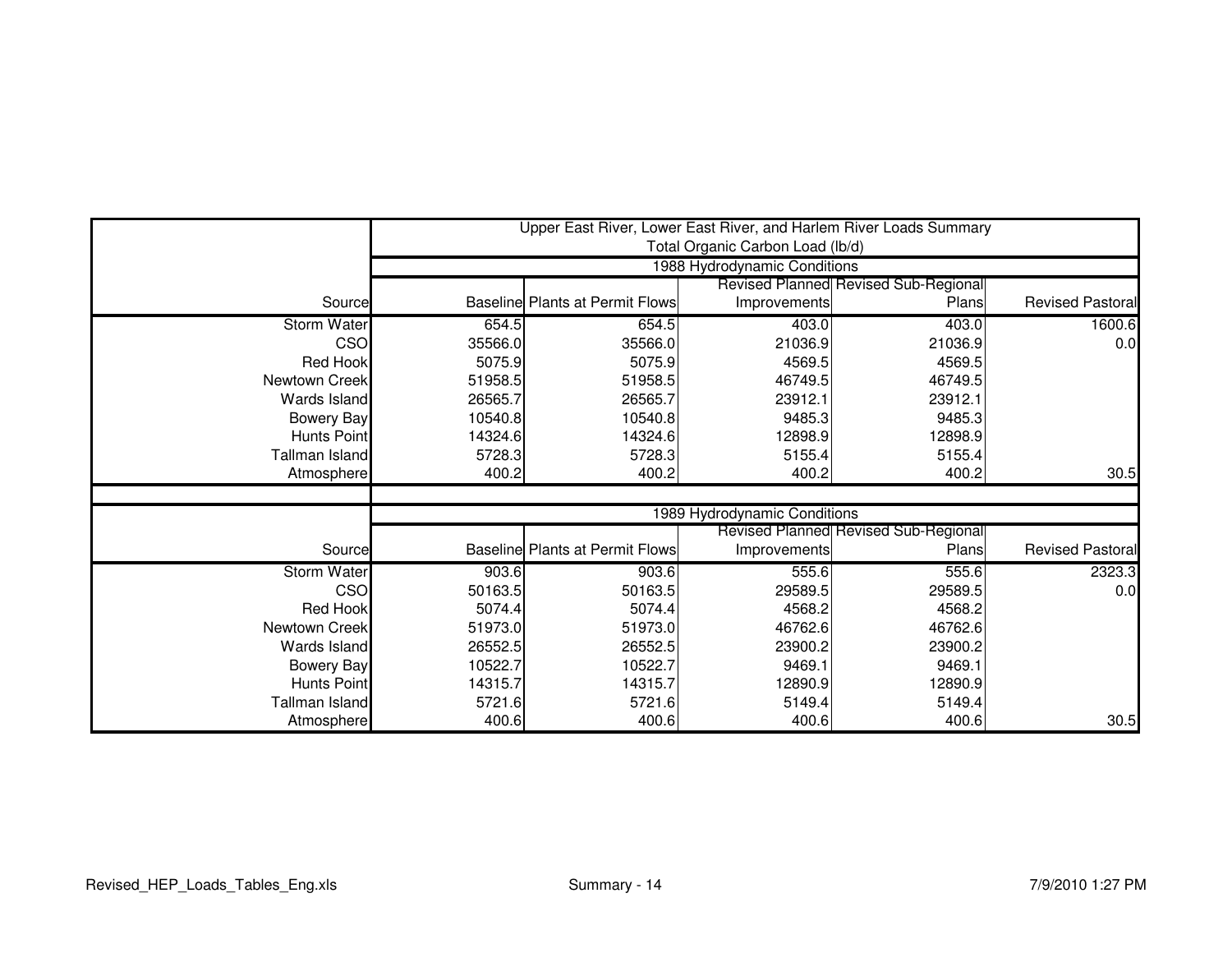|                    |         |                                                            | Jamaica Bay Loads Summary    |                                      |                         |  |  |
|--------------------|---------|------------------------------------------------------------|------------------------------|--------------------------------------|-------------------------|--|--|
|                    |         | Total Nitrogen Load (lb/d)<br>1988 Hydrodynamic Conditions |                              |                                      |                         |  |  |
|                    |         | <b>Revised Planned Revised Sub-Regional</b>                |                              |                                      |                         |  |  |
| Source             |         | <b>Baseline Plants at Permit Flows</b>                     | Improvements                 | Plans                                | Revised Pastoral        |  |  |
| <b>Storm Water</b> | 350.3   | 350.3                                                      | 327.0                        | 327.0                                | 327.4                   |  |  |
| <b>CSO</b>         | 4616.9  | 4616.9                                                     | 4616.9                       | 4616.9                               | 0.0                     |  |  |
| 26th Ward          | 14126.9 | 14126.9                                                    | 5702.9                       | 5702.9                               |                         |  |  |
| Jamaica            | 17998.9 | 17998.9                                                    | 20694.8                      | 20694.8                              |                         |  |  |
| Rockaway           | 2657.4  | 2657.4                                                     | 2795.6                       | 2795.6                               |                         |  |  |
| Coney Island       | 13424.7 | 13424.7                                                    | 15996.3                      | 15996.3                              |                         |  |  |
| Atmosphere         | 470.8   | 470.8                                                      | 351.6                        | 351.6                                | 35.9                    |  |  |
|                    |         |                                                            |                              |                                      |                         |  |  |
|                    |         |                                                            | 1989 Hydrodynamic Conditions |                                      |                         |  |  |
|                    |         |                                                            |                              | Revised Planned Revised Sub-Regional |                         |  |  |
| Source             |         | <b>Baseline Plants at Permit Flows</b>                     | Improvements                 | Plans                                | <b>Revised Pastoral</b> |  |  |
| <b>Storm Water</b> | 476.7   | 476.7                                                      | 445.0                        | 445.0                                | 451.2                   |  |  |
| <b>CSO</b>         | 6386.7  | 6386.7                                                     | 6386.7                       | 6386.7                               | 0.0                     |  |  |
| 26th Ward          | 14123.5 | 14123.5                                                    | 5703.6                       | 5703.6                               |                         |  |  |
| Jamaical           | 17996.8 | 17996.8                                                    | 20697.2                      | 20697.2                              |                         |  |  |
| Rockaway           | 2657.6  | 2657.6                                                     | 2796.0                       | 2796.0                               |                         |  |  |
| Coney Island       | 13427.9 | 13427.9                                                    | 15998.2                      | 15998.2                              |                         |  |  |
| Atmosphere         | 471.2   | 471.2                                                      | 351.9                        | 351.9                                | 35.9                    |  |  |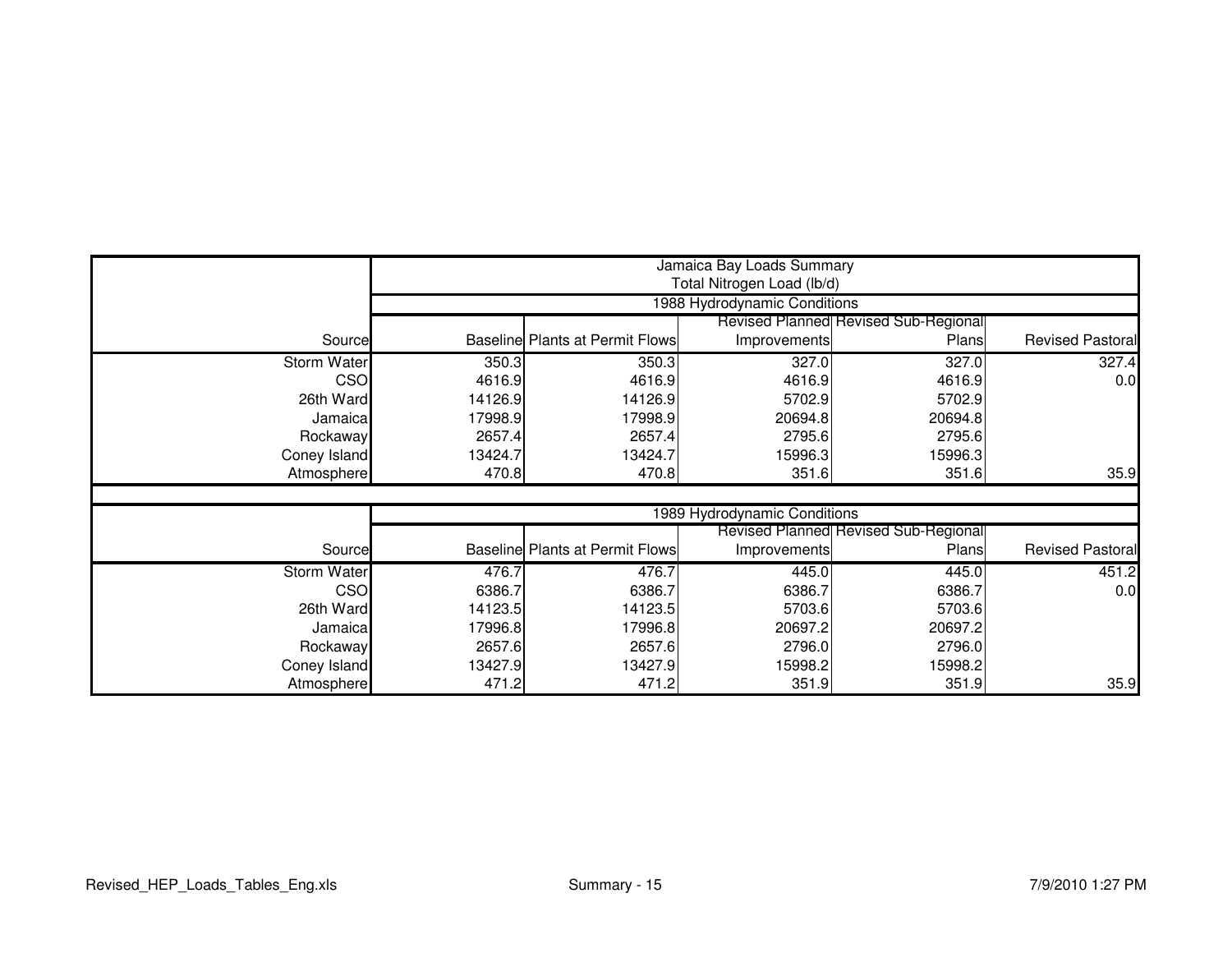|                    |         | Jamaica Bay Loads Summary              |                                  |                                             |                         |  |  |
|--------------------|---------|----------------------------------------|----------------------------------|---------------------------------------------|-------------------------|--|--|
|                    |         |                                        | Total Organic Carbon Load (lb/d) |                                             |                         |  |  |
|                    |         |                                        | 1988 Hydrodynamic Conditions     |                                             |                         |  |  |
|                    |         |                                        |                                  | <b>Revised Planned Revised Sub-Regional</b> |                         |  |  |
| Source             |         | <b>Baseline Plants at Permit Flows</b> | Improvements                     | Plans                                       | <b>Revised Pastoral</b> |  |  |
| <b>Storm Water</b> | 3178.3  | 3178.3                                 | 3178.3                           | 3178.3                                      | 2139.3                  |  |  |
| <b>CSO</b>         | 29010.4 | 29010.4                                | 29010.4                          | 29010.4                                     | 0.0                     |  |  |
| 26th Ward          | 12779.7 | 12779.7                                | 8999.0                           | 8999.0                                      |                         |  |  |
| Jamaical           | 16505.3 | 16505.3                                | 15198.2                          | 15198.2                                     |                         |  |  |
| Rockaway           | 3602.8  | 3602.8                                 | 2199.5                           | 2199.5                                      |                         |  |  |
| Coney Island       | 16784.7 | 16784.7                                | 10997.6                          | 10997.6                                     |                         |  |  |
| Atmosphere         | 697.5   | 697.5                                  | 697.5                            | 697.5                                       | 53.1                    |  |  |
|                    |         |                                        |                                  |                                             |                         |  |  |
|                    |         |                                        | 1989 Hydrodynamic Conditions     |                                             |                         |  |  |
|                    |         |                                        |                                  | <b>Revised Planned Revised Sub-Regional</b> |                         |  |  |
| Source             |         | <b>Baseline Plants at Permit Flows</b> | Improvements                     | Plans                                       | <b>Revised Pastoral</b> |  |  |
| <b>Storm Water</b> | 4325.5  | 4325.5                                 | 4325.5                           | 4325.5                                      | 2948.5                  |  |  |
| <b>CSO</b>         | 40131.2 | 40131.2                                | 40131.2                          | 40131.2                                     | 0.0                     |  |  |
| 26th Ward          | 12781.8 | 12781.8                                | 9000.0                           | 9000.0                                      |                         |  |  |
| Jamaica            | 16504.4 | 16504.4                                | 15199.8                          | 15199.8                                     |                         |  |  |
| Rockaway           | 3603.8  | 3603.8                                 | 2199.8                           | 2199.8                                      |                         |  |  |
| Coney Island       | 16786.7 | 16786.7                                | 10998.8                          | 10998.8                                     |                         |  |  |
| Atmosphere         | 698.3   | 698.3                                  | 698.3                            | 698.3                                       | 53.2                    |  |  |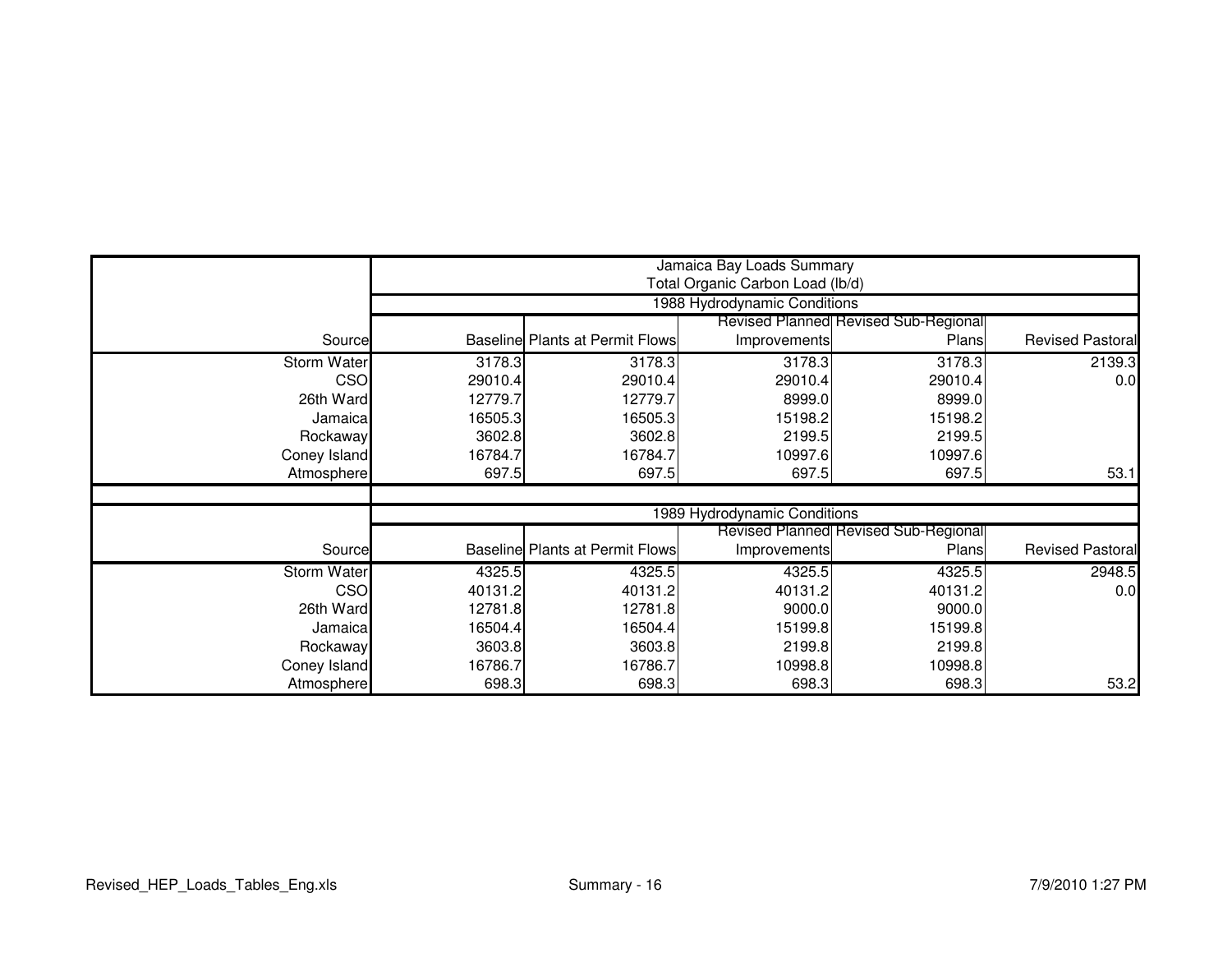|               | Hackensack River<br>Total Nitrogen Load (lb/d) |                                        |              |                                      |                         |  |  |
|---------------|------------------------------------------------|----------------------------------------|--------------|--------------------------------------|-------------------------|--|--|
|               |                                                |                                        |              |                                      |                         |  |  |
|               |                                                |                                        |              | Revised Planned Revised Sub-Regional |                         |  |  |
| Month         |                                                | <b>Baseline Plants at Permit Flows</b> | Improvements | Plans                                | <b>Revised Pastoral</b> |  |  |
| Jan-88        | 12.9                                           | 12.9                                   | 12.4         | 12.4                                 | 4.7                     |  |  |
| Feb-88        | 409.2                                          | 409.2                                  | 394.0        | 394.0                                | 141.6                   |  |  |
| Mar-88        | 377.4                                          | 377.4                                  | 363.4        | 363.4                                | 115.6                   |  |  |
| Apr-88        | 32.5                                           | 32.5                                   | 31.3         | 31.3                                 | 15.1                    |  |  |
| May-88        | 441.5                                          | 441.5                                  | 425.0        | 425.0                                | 182.9                   |  |  |
| <b>Jun-88</b> | 57.6                                           | 57.6                                   | 55.4         | 55.4                                 | 17.4                    |  |  |
| <b>Jul-88</b> | 12.4                                           | 12.4                                   | 11.9         | 11.9                                 | 4.2                     |  |  |
| Aug-88        | 13.4                                           | 13.4                                   | 12.9         | 12.9                                 | 4.6                     |  |  |
| Sep-88        | 15.8                                           | 15.8                                   | 15.2         | 15.2                                 | 5.4                     |  |  |
| Oct-88        | 4.7                                            | 4.7                                    | 4.6          | 4.6                                  | 1.6                     |  |  |
| <b>Nov-88</b> | 82.7                                           | 82.7                                   | 79.7         | 79.7                                 | 46.1                    |  |  |
| Dec-88        | 73.0                                           | 73.0                                   | 70.3         | 70.3                                 | 44.6                    |  |  |
| Jan-89        | 1.8                                            | 1.8                                    | 1.8          | 1.8                                  | 0.7                     |  |  |
| Feb-89        | 5.9                                            | 5.9                                    | 5.7          | 5.7                                  | 2.0                     |  |  |
| Mar-89        | 302.7                                          | 302.7                                  | 291.5        | 291.5                                | 92.7                    |  |  |
| Apr-89        | 325.9                                          | 325.9                                  | 314.0        | 314.0                                | 151.3                   |  |  |
| May-89        | 3162.4                                         | 3162.4                                 | 3043.8       | 3043.8                               | 1310.1                  |  |  |
| <b>Jun-89</b> | 1425.0                                         | 1425.0                                 | 1371.6       | 1371.6                               | 431.3                   |  |  |
| <b>Jul-89</b> | 171.4                                          | 171.4                                  | 165.1        | 165.1                                | 58.4                    |  |  |
| Aug-89        | 289.4                                          | 289.4                                  | 278.6        | 278.6                                | 98.6                    |  |  |
| Sep-89        | 473.8                                          | 473.8                                  | 456.2        | 456.2                                | 161.4                   |  |  |
| Oct-89        | 1153.8                                         | 1153.8                                 | 1110.9       | 1110.9                               | 393.0                   |  |  |
| <b>Nov-89</b> | 199.1                                          | 199.1                                  | 191.9        | 191.9                                | 110.9                   |  |  |
| Dec-89        | 16.0                                           | 16.0                                   | 15.4         | 15.4                                 | 9.8                     |  |  |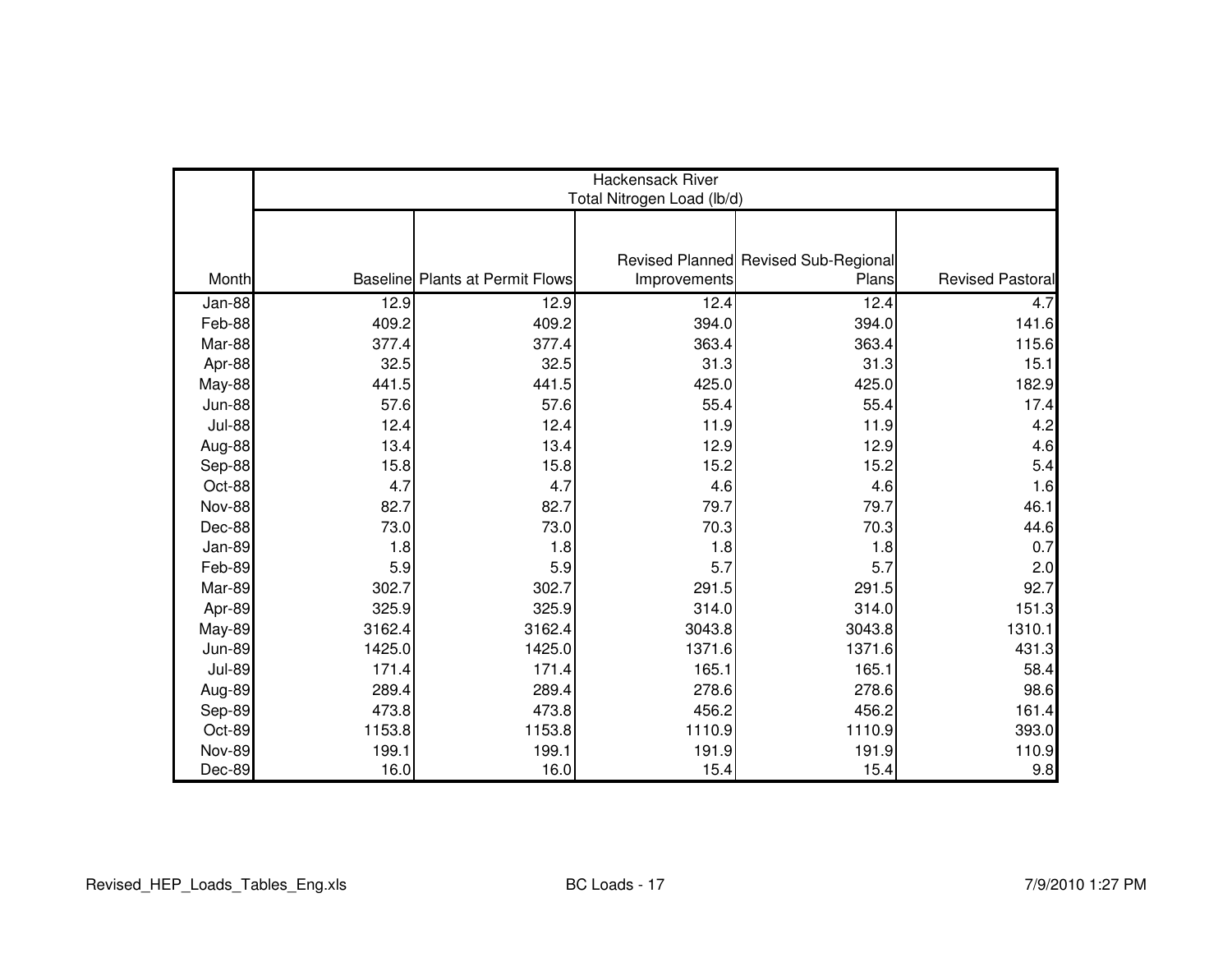|               | Hackensack River<br>Total Organic Carbon Load (lb/d) |                                        |              |                                      |                         |  |  |
|---------------|------------------------------------------------------|----------------------------------------|--------------|--------------------------------------|-------------------------|--|--|
|               |                                                      |                                        |              |                                      |                         |  |  |
|               |                                                      |                                        |              | Revised Planned Revised Sub-Regional |                         |  |  |
| Month         |                                                      | <b>Baseline</b> Plants at Permit Flows | Improvements | Plans                                | <b>Revised Pastoral</b> |  |  |
| Jan-88        | 63.7                                                 | 63.7                                   | 63.7         | 63.7                                 | 33.9                    |  |  |
| Feb-88        | 1812.9                                               | 1812.9                                 | 1812.9       | 1812.9                               | 1016.0                  |  |  |
| Mar-88        | 1456.2                                               | 1456.2                                 | 1456.2       | 1456.2                               | 829.9                   |  |  |
| Apr-88        | 216.9                                                | 216.9                                  | 216.9        | 216.9                                | 108.0                   |  |  |
| May-88        | 2696.9                                               | 2696.9                                 | 2696.9       | 2696.9                               | 1313.0                  |  |  |
| <b>Jun-88</b> | 283.1                                                | 283.1                                  | 283.1        | 283.1                                | 125.2                   |  |  |
| <b>Jul-88</b> | 58.6                                                 | 58.6                                   | 58.6         | 58.6                                 | 30.3                    |  |  |
| Aug-88        | 63.3                                                 | 63.3                                   | 63.3         | 63.3                                 | 32.8                    |  |  |
| Sep-88        | 74.5                                                 | 74.5                                   | 74.5         | 74.5                                 | 38.5                    |  |  |
| Oct-88        | 22.4                                                 | 22.4                                   | 22.4         | 22.4                                 | 11.6                    |  |  |
| <b>Nov-88</b> | 689.6                                                | 689.6                                  | 689.6        | 689.6                                | 330.9                   |  |  |
| Dec-88        | 574.1                                                | 574.1                                  | 574.1        | 574.1                                | 319.7                   |  |  |
| Jan-89        | 9.1                                                  | 9.1                                    | 9.1          | 9.1                                  | 4.9                     |  |  |
| Feb-89        | 26.1                                                 | 26.1                                   | 26.1         | 26.1                                 | 14.6                    |  |  |
| Mar-89        | 1168.0                                               | 1168.0                                 | 1168.0       | 1168.0                               | 665.7                   |  |  |
| Apr-89        | 2178.5                                               | 2178.5                                 | 2178.5       | 2178.5                               | 1084.3                  |  |  |
| <b>May-89</b> | 19315.6                                              | 19315.6                                | 19315.6      | 19315.6                              | 9404.2                  |  |  |
| <b>Jun-89</b> | 7003.8                                               | 7003.8                                 | 7003.8       | 7003.8                               | 3096.3                  |  |  |
| <b>Jul-89</b> | 809.8                                                | 809.8                                  | 809.8        | 809.8                                | 419.0                   |  |  |
| Aug-89        | 1367.0                                               | 1367.0                                 | 1367.0       | 1367.0                               | 707.3                   |  |  |
| Sep-89        | 2239.1                                               | 2239.1                                 | 2239.1       | 2239.1                               | 1158.0                  |  |  |
| Oct-89        | 5452.2                                               | 5452.2                                 | 5452.2       | 5452.2                               | 2819.7                  |  |  |
| <b>Nov-89</b> | 1660.1                                               | 1660.1                                 | 1660.1       | 1660.1                               | 796.6                   |  |  |
| Dec-89        | 125.5                                                | 125.5                                  | 125.5        | 125.5                                | 69.9                    |  |  |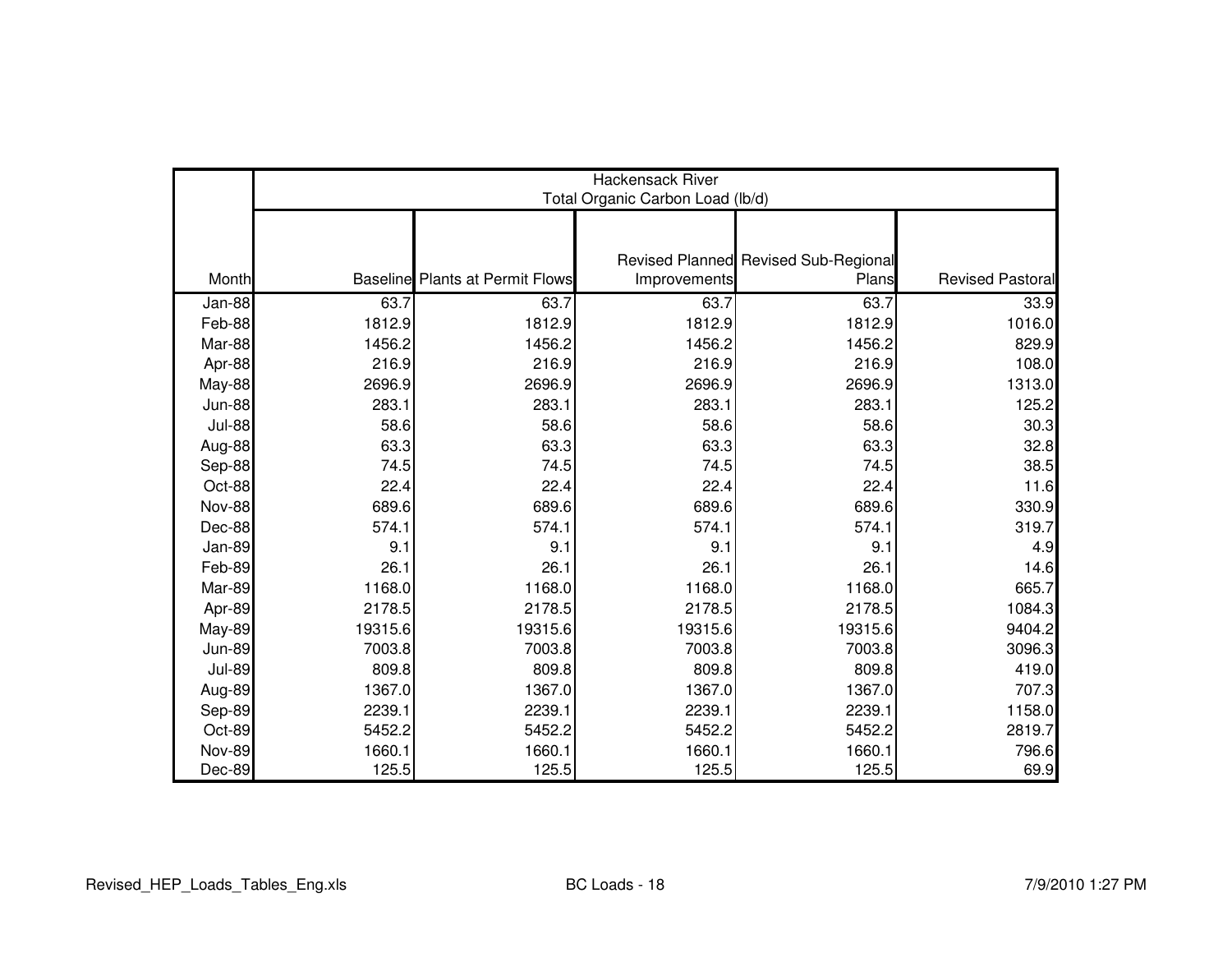|               | Passaic River<br>Total Nitrogen Load (lb/d) |                                        |              |                                      |                         |  |  |  |
|---------------|---------------------------------------------|----------------------------------------|--------------|--------------------------------------|-------------------------|--|--|--|
|               |                                             |                                        |              |                                      |                         |  |  |  |
|               |                                             |                                        |              |                                      |                         |  |  |  |
|               |                                             |                                        |              | Revised Planned Revised Sub-Regional |                         |  |  |  |
| Month         |                                             | <b>Baseline Plants at Permit Flows</b> | Improvements | Plans                                | <b>Revised Pastoral</b> |  |  |  |
| Jan-88        | 7638.1                                      | 7638.1                                 | 7201.2       | 7201.2                               | 1665.7                  |  |  |  |
| Feb-88        | 22647.9                                     | 22647.9                                | 21414.6      | 21414.6                              | 3814.4                  |  |  |  |
| Mar-88        | 15345.3                                     | 15345.3                                | 13774.0      | 13774.0                              | 3187.3                  |  |  |  |
| Apr-88        | 7985.4                                      | 7985.4                                 | 6715.5       | 6715.5                               | 1161.1                  |  |  |  |
| May-88        | 35448.3                                     | 35448.3                                | 29887.3      | 29887.3                              | 4253.8                  |  |  |  |
| <b>Jun-88</b> | 9614.0                                      | 9614.0                                 | 8027.5       | 8027.5                               | 983.9                   |  |  |  |
| <b>Jul-88</b> | 14211.6                                     | 14211.6                                | 12902.9      | 12902.9                              | 1659.2                  |  |  |  |
| Aug-88        | 7119.7                                      | 7119.7                                 | 6481.1       | 6481.1                               | 831.2                   |  |  |  |
| Sep-88        | 6413.5                                      | 6413.5                                 | 5842.0       | 5842.0                               | 748.8                   |  |  |  |
| Oct-88        | 3459.9                                      | 3459.9                                 | 3144.5       | 3144.5                               | 403.9                   |  |  |  |
| <b>Nov-88</b> | 13752.5                                     | 13752.5                                | 11905.2      | 11905.2                              | 2988.3                  |  |  |  |
| Dec-88        | 5914.8                                      | 5914.8                                 | 5334.0       | 5334.0                               | 1140.2                  |  |  |  |
| Jan-89        | 6149.2                                      | 6149.2                                 | 5797.5       | 5797.5                               | 1341.0                  |  |  |  |
| Feb-89        | 7755.4                                      | 7755.4                                 | 7333.1       | 7333.1                               | 1306.2                  |  |  |  |
| Mar-89        | 8066.6                                      | 8066.6                                 | 7240.6       | 7240.6                               | 1675.5                  |  |  |  |
| Apr-89        | 28252.3                                     | 28252.3                                | 23759.3      | 23759.3                              | 4107.9                  |  |  |  |
| May-89        | 98431.4                                     | 98431.4                                | 82989.8      | 82989.8                              | 11811.7                 |  |  |  |
| <b>Jun-89</b> | 41190.4                                     | 41190.4                                | 34393.5      | 34393.5                              | 4215.7                  |  |  |  |
| <b>Jul-89</b> | 13765.9                                     | 13765.9                                | 12498.3      | 12498.3                              | 1607.2                  |  |  |  |
| Aug-89        | 9065.9                                      | 9065.9                                 | 8252.7       | 8252.7                               | 1058.4                  |  |  |  |
| Sep-89        | 26168.2                                     | 26168.2                                | 23836.2      | 23836.2                              | 3055.1                  |  |  |  |
| Oct-89        | 40494.7                                     | 40494.7                                | 36803.3      | 36803.3                              | 4727.7                  |  |  |  |
| <b>Nov-89</b> | 15908.1                                     | 15908.1                                | 13771.2      | 13771.2                              | 3456.7                  |  |  |  |
| Dec-89        | 5344.4                                      | 5344.4                                 | 4819.6       | 4819.6                               | 1030.2                  |  |  |  |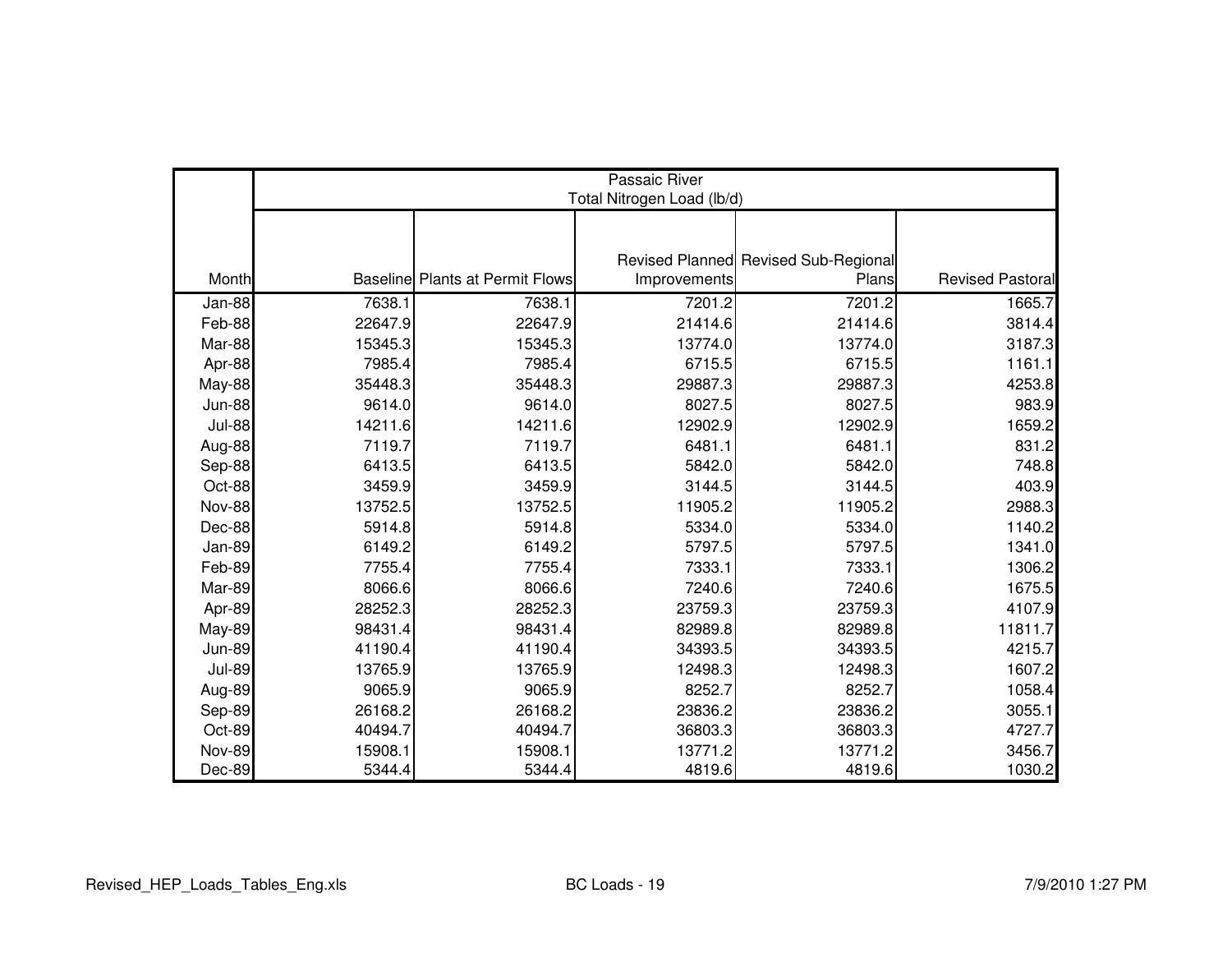|               | Passaic River<br>Total Organic Carbon Load (lb/d) |                                        |              |                                      |                         |  |  |  |
|---------------|---------------------------------------------------|----------------------------------------|--------------|--------------------------------------|-------------------------|--|--|--|
|               |                                                   |                                        |              |                                      |                         |  |  |  |
|               |                                                   |                                        |              |                                      |                         |  |  |  |
|               |                                                   | <b>Baseline</b> Plants at Permit Flows |              | Revised Planned Revised Sub-Regional | <b>Revised Pastoral</b> |  |  |  |
| Month         |                                                   |                                        | Improvements | Plans                                |                         |  |  |  |
| Jan-88        | 20755.5                                           | 20755.5                                | 2163.0       | 2163.0                               | 11470.7                 |  |  |  |
| Feb-88        | 39579.1                                           | 39579.1                                | 6380.3       | 6380.3                               | 26215.9                 |  |  |  |
| Mar-88        | 40242.6                                           | 40242.6                                | 5048.4       | 5048.4                               | 21946.4                 |  |  |  |
| Apr-88        | 17664.8                                           | 17664.8                                | 1659.6       | 1659.6                               | 7992.9                  |  |  |  |
| <b>May-88</b> | 80185.7                                           | 80185.7                                | 5766.7       | 5766.7                               | 29276.7                 |  |  |  |
| <b>Jun-88</b> | 21150.8                                           | 21150.8                                | 1240.6       | 1240.6                               | 6765.8                  |  |  |  |
| <b>Jul-88</b> | 44950.1                                           | 44950.1                                | 2002.5       | 2002.5                               | 11397.1                 |  |  |  |
| Aug-88        | 14653.6                                           | 14653.6                                | 825.8        | 825.8                                | 5711.5                  |  |  |  |
| Sep-88        | 12407.6                                           | 12407.6                                | 814.1        | 814.1                                | 5158.4                  |  |  |  |
| Oct-88        | 6691.9                                            | 6691.9                                 | 436.9        | 436.9                                | 2774.4                  |  |  |  |
| <b>Nov-88</b> | 48307.8                                           | 48307.8                                | 3330.7       | 3330.7                               | 20565.5                 |  |  |  |
| Dec-88        | 16367.0                                           | 16367.0                                | 1524.8       | 1524.8                               | 7829.0                  |  |  |  |
| Jan-89        | 16709.7                                           | 16709.7                                | 1741.4       | 1741.4                               | 9234.7                  |  |  |  |
| Feb-89        | 13553.2                                           | 13553.2                                | 2184.8       | 2184.8                               | 8977.2                  |  |  |  |
| Mar-89        | 21154.4                                           | 21154.4                                | 2653.8       | 2653.8                               | 11536.6                 |  |  |  |
| Apr-89        | 62498.3                                           | 62498.3                                | 5871.5       | 5871.5                               | 28279.0                 |  |  |  |
| <b>May-89</b> | 222656.2                                          | 222656.2                               | 16012.7      | 16012.7                              | 81294.4                 |  |  |  |
| <b>Jun-89</b> | 90618.8                                           | 90618.8                                | 5315.5       | 5315.5                               | 28987.8                 |  |  |  |
| <b>Jul-89</b> | 43540.5                                           | 43540.5                                | 1939.7       | 1939.7                               | 11039.7                 |  |  |  |
| Aug-89        | 18659.4                                           | 18659.4                                | 1051.5       | 1051.5                               | 7272.7                  |  |  |  |
| Sep-89        | 50625.1                                           | 50625.1                                | 3321.6       | 3321.6                               | 21047.1                 |  |  |  |
| Oct-89        | 78321.7                                           | 78321.7                                | 5113.3       | 5113.3                               | 32471.4                 |  |  |  |
| <b>Nov-89</b> | 55879.5                                           | 55879.5                                | 3852.8       | 3852.8                               | 23788.9                 |  |  |  |
| Dec-89        | 14788.8                                           | 14788.8                                | 1377.7       | 1377.7                               | 7074.1                  |  |  |  |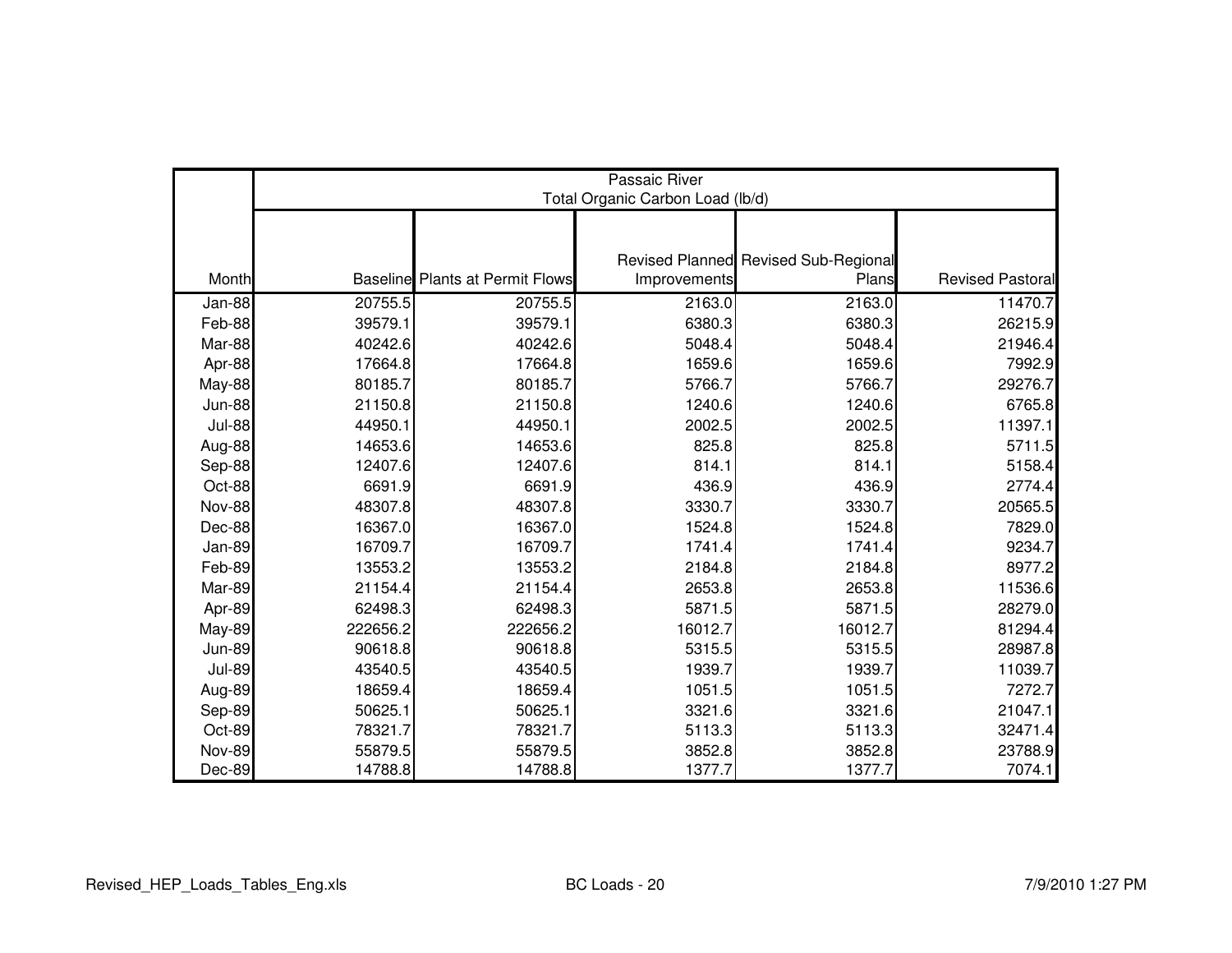|               | Saddle River<br>Total Nitrogen Load (lb/d) |                                        |              |                                               |                         |  |  |  |
|---------------|--------------------------------------------|----------------------------------------|--------------|-----------------------------------------------|-------------------------|--|--|--|
|               |                                            |                                        |              |                                               |                         |  |  |  |
|               |                                            |                                        |              |                                               |                         |  |  |  |
| Month         |                                            | <b>Baseline Plants at Permit Flows</b> | Improvements | Revised Planned Revised Sub-Regional<br>Plans | <b>Revised Pastoral</b> |  |  |  |
| Jan-88        | 943.5                                      | 943.5                                  | 907.6        | 907.6                                         | 68.6                    |  |  |  |
| Feb-88        | 2165.1                                     | 2165.1                                 | 2083.3       | 2083.3                                        | 121.5                   |  |  |  |
| Mar-88        | 1347.6                                     | 1347.6                                 | 1295.6       | 1295.6                                        | 93.3                    |  |  |  |
|               | 1327.1                                     | 1327.1                                 | 1279.1       | 1279.1                                        |                         |  |  |  |
| Apr-88        | 2539.6                                     | 2539.6                                 | 2446.4       | 2446.4                                        | 64.3<br>101.6           |  |  |  |
| May-88        |                                            |                                        |              |                                               |                         |  |  |  |
| <b>Jun-88</b> | 1351.5                                     | 1351.5                                 | 1300.8       | 1300.8                                        | 46.1                    |  |  |  |
| <b>Jul-88</b> | 2393.8                                     | 2393.8                                 | 2304.4       | 2304.4                                        | 93.2                    |  |  |  |
| Aug-88        | 1153.1                                     | 1153.1                                 | 1110.1       | 1110.1                                        | 44.9                    |  |  |  |
| Sep-88        | 1230.1                                     | 1230.1                                 | 1184.2       | 1184.2                                        | 47.9                    |  |  |  |
| Oct-88        | 1009.5                                     | 1009.5                                 | 971.8        | 971.8                                         | 39.3                    |  |  |  |
| Nov-88        | 1789.1                                     | 1789.1                                 | 1720.6       | 1720.6                                        | 129.6                   |  |  |  |
| Dec-88        | 866.3                                      | 866.3                                  | 835.7        | 835.7                                         | 55.7                    |  |  |  |
| Jan-89        | 698.1                                      | 698.1                                  | 671.6        | 671.6                                         | 50.8                    |  |  |  |
| Feb-89        | 1129.0                                     | 1129.0                                 | 1086.3       | 1086.3                                        | 63.4                    |  |  |  |
| Mar-89        | 1280.3                                     | 1280.3                                 | 1231.0       | 1231.0                                        | 88.7                    |  |  |  |
| Apr-89        | 2183.9                                     | 2183.9                                 | 2104.9       | 2104.9                                        | 105.9                   |  |  |  |
| <b>May-89</b> | 6788.2                                     | 6788.2                                 | 6539.2       | 6539.2                                        | 271.5                   |  |  |  |
| <b>Jun-89</b> | 4234.0                                     | 4234.0                                 | 4075.1       | 4075.1                                        | 144.4                   |  |  |  |
| <b>Jul-89</b> | 2395.7                                     | 2395.7                                 | 2306.3       | 2306.3                                        | 93.3                    |  |  |  |
| Aug-89        | 1799.2                                     | 1799.2                                 | 1732.0       | 1732.0                                        | 70.0                    |  |  |  |
| Sep-89        | 2915.2                                     | 2915.2                                 | 2806.4       | 2806.4                                        | 113.5                   |  |  |  |
| Oct-89        | 3393.2                                     | 3393.2                                 | 3266.6       | 3266.6                                        | 132.1                   |  |  |  |
| <b>Nov-89</b> | 1196.2                                     | 1196.2                                 | 1150.4       | 1150.4                                        | 86.6                    |  |  |  |
| Dec-89        | 813.7                                      | 813.7                                  | 785.0        | 785.0                                         | 52.3                    |  |  |  |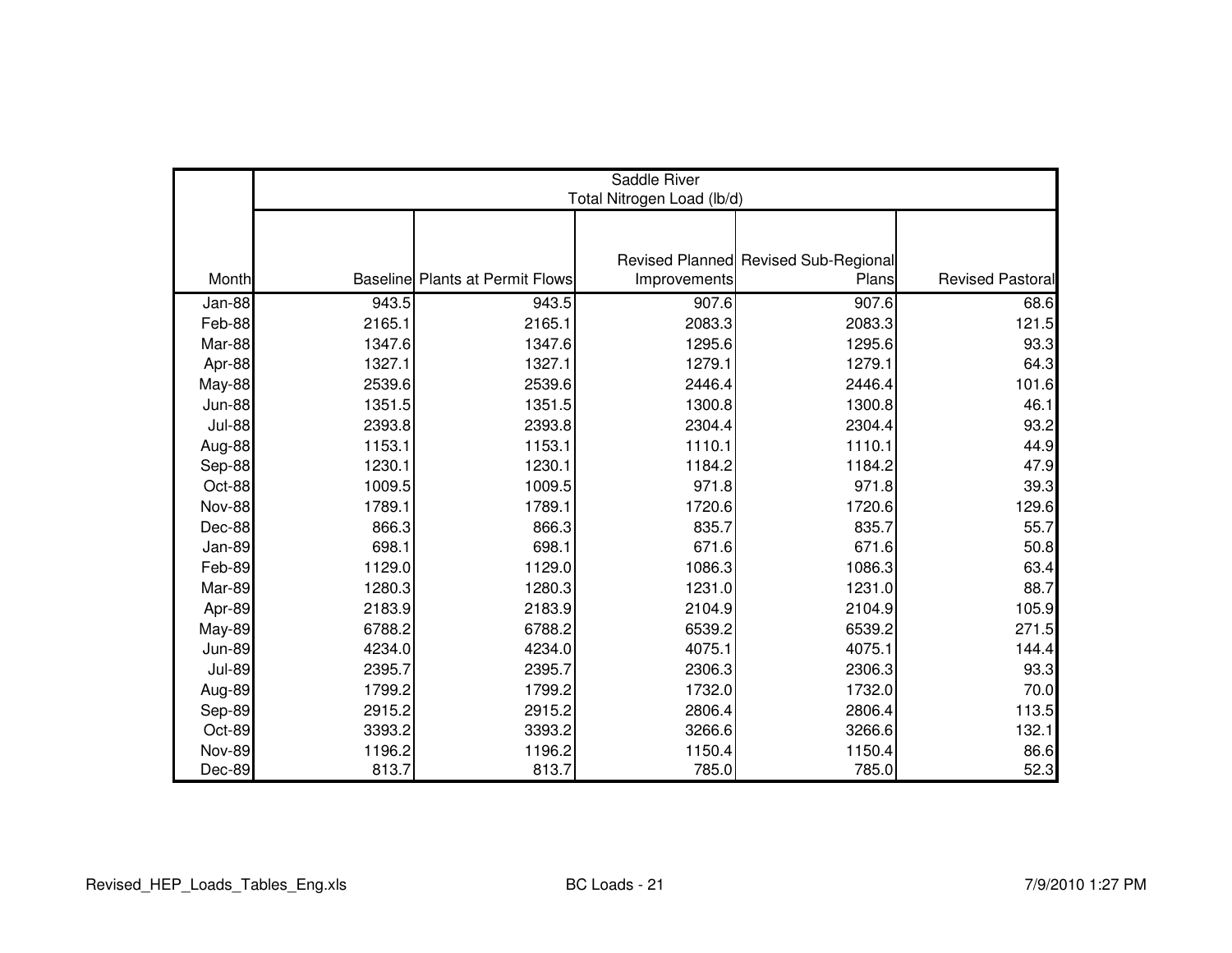|               | Saddle River<br>Total Organic Carbon Load (lb/d) |                                        |              |                                      |                  |  |  |  |
|---------------|--------------------------------------------------|----------------------------------------|--------------|--------------------------------------|------------------|--|--|--|
|               |                                                  |                                        |              |                                      |                  |  |  |  |
|               |                                                  |                                        |              | Revised Planned Revised Sub-Regional |                  |  |  |  |
| Month         |                                                  | <b>Baseline</b> Plants at Permit Flows | Improvements | Plans                                | Revised Pastoral |  |  |  |
| Jan-88        | 2563.7                                           | 2563.7                                 | 2563.7       | 2563.7                               | 1414.0           |  |  |  |
| Feb-88        | 3783.7                                           | 3783.7                                 | 3783.7       | 3783.7                               | 2506.8           |  |  |  |
| Mar-88        | 3534.0                                           | 3534.0                                 | 3534.0       | 3534.0                               | 1923.5           |  |  |  |
| Apr-88        | 2935.8                                           | 2935.8                                 | 2935.8       | 2935.8                               | 1326.5           |  |  |  |
| <b>May-88</b> | 5744.7                                           | 5744.7                                 | 5744.7       | 5744.7                               | 2095.1           |  |  |  |
| <b>Jun-88</b> | 2973.4                                           | 2973.4                                 | 2973.4       | 2973.4                               | 951.7            |  |  |  |
| <b>Jul-88</b> | 7571.2                                           | 7571.2                                 | 7571.2       | 7571.2                               | 1921.6           |  |  |  |
| Aug-88        | 2373.3                                           | 2373.3                                 | 2373.3       | 2373.3                               | 924.8            |  |  |  |
| Sep-88        | 2379.7                                           | 2379.7                                 | 2379.7       | 2379.7                               | 986.0            |  |  |  |
| Oct-88        | 1952.4                                           | 1952.4                                 | 1952.4       | 1952.4                               | 809.4            |  |  |  |
| <b>Nov-88</b> | 6284.3                                           | 6284.3                                 | 6284.3       | 6284.3                               | 2669.4           |  |  |  |
| Dec-88        | 2397.1                                           | 2397.1                                 | 2397.1       | 2397.1                               | 1147.3           |  |  |  |
| <b>Jan-89</b> | 1897.1                                           | 1897.1                                 | 1897.1       | 1897.1                               | 1046.4           |  |  |  |
| Feb-89        | 1973.0                                           | 1973.0                                 | 1973.0       | 1973.0                               | 1307.2           |  |  |  |
| Mar-89        | 3357.7                                           | 3357.7                                 | 3357.7       | 3357.7                               | 1827.5           |  |  |  |
| Apr-89        | 4831.2                                           | 4831.2                                 | 4831.2       | 4831.2                               | 2182.8           |  |  |  |
| <b>May-89</b> | 15355.2                                          | 15355.2                                | 15355.2      | 15355.2                              | 5600.1           |  |  |  |
| <b>Jun-89</b> | 9314.8                                           | 9314.8                                 | 9314.8       | 9314.8                               | 2981.4           |  |  |  |
| <b>Jul-89</b> | 7577.4                                           | 7577.4                                 | 7577.4       | 7577.4                               | 1923.2           |  |  |  |
| Aug-89        | 3703.0                                           | 3703.0                                 | 3703.0       | 3703.0                               | 1443.0           |  |  |  |
| Sep-89        | 5639.8                                           | 5639.8                                 | 5639.8       | 5639.8                               | 2336.7           |  |  |  |
| Oct-89        | 6562.9                                           | 6562.9                                 | 6562.9       | 6562.9                               | 2720.8           |  |  |  |
| <b>Nov-89</b> | 4201.8                                           | 4201.8                                 | 4201.8       | 4201.8                               | 1784.8           |  |  |  |
| Dec-89        | 2251.5                                           | 2251.5                                 | 2251.5       | 2251.5                               | 1077.6           |  |  |  |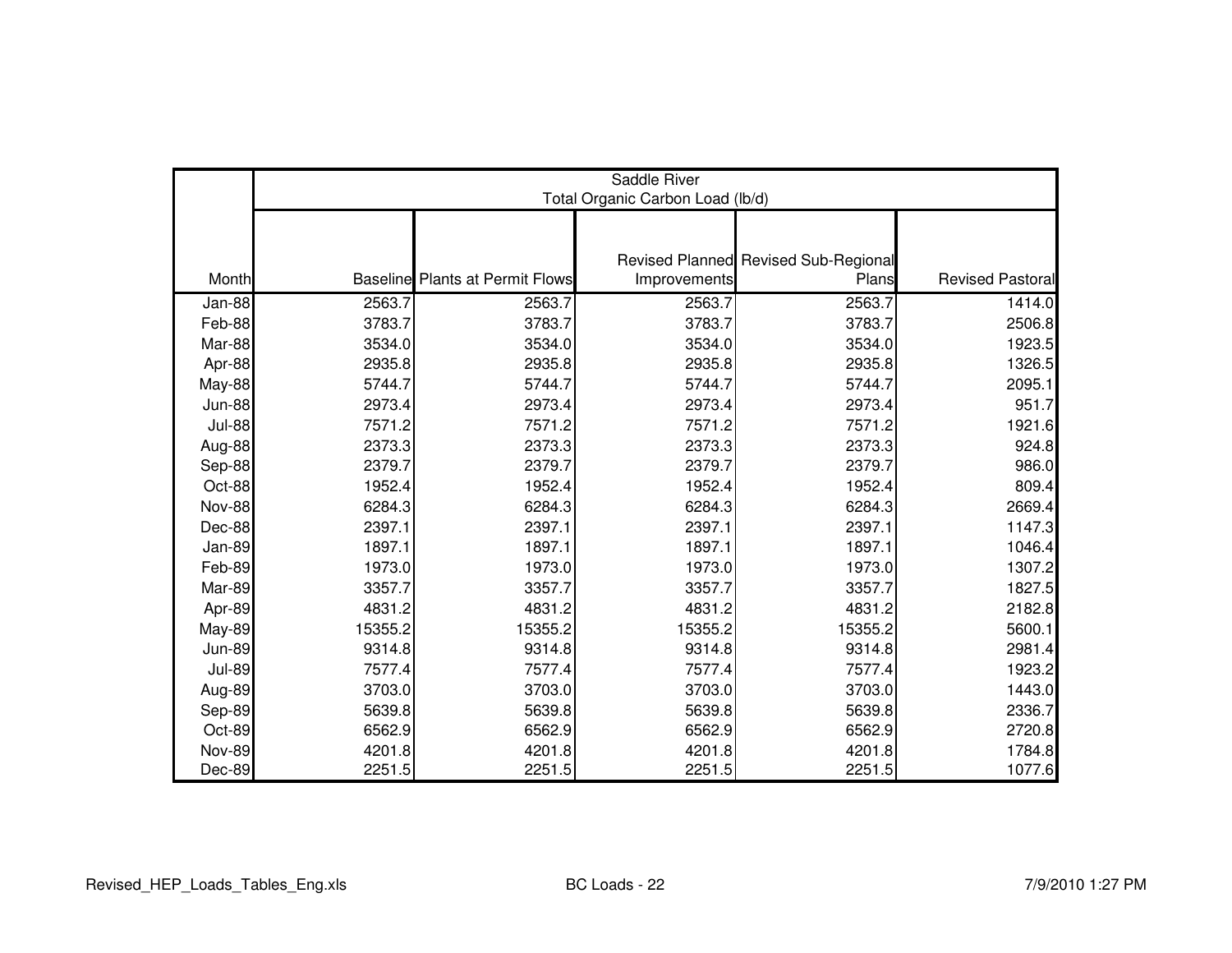|               | <b>Raritan River</b><br>Total Nitrogen Load (lb/d) |                                        |              |                                      |                         |  |  |  |
|---------------|----------------------------------------------------|----------------------------------------|--------------|--------------------------------------|-------------------------|--|--|--|
|               |                                                    |                                        |              |                                      |                         |  |  |  |
|               |                                                    |                                        |              |                                      |                         |  |  |  |
|               |                                                    |                                        |              | Revised Planned Revised Sub-Regional |                         |  |  |  |
| Month         |                                                    | <b>Baseline Plants at Permit Flows</b> | Improvements | Plans                                | <b>Revised Pastoral</b> |  |  |  |
| $Jan-88$      | 12736.8                                            | 12736.8                                | 11573.3      | 11573.3                              | 777.4                   |  |  |  |
| Feb-88        | 30622.7                                            | 30622.7                                | 27706.9      | 27706.9                              | 2024.1                  |  |  |  |
| Mar-88        | 15835.7                                            | 15835.7                                | 14356.6      | 14356.6                              | 1055.5                  |  |  |  |
| Apr-88        | 8380.4                                             | 8380.4                                 | 7213.1       | 7213.1                               | 509.6                   |  |  |  |
| May-88        | 16680.9                                            | 16680.9                                | 14084.2      | 14084.2                              | 1293.6                  |  |  |  |
| <b>Jun-88</b> | 4753.4                                             | 4753.4                                 | 4321.9       | 4321.9                               | 295.9                   |  |  |  |
| <b>Jul-88</b> | 21395.1                                            | 21395.1                                | 16330.2      | 16330.2                              | 1191.0                  |  |  |  |
| Aug-88        | 4273.5                                             | 4273.5                                 | 3777.4       | 3777.4                               | 277.6                   |  |  |  |
| Sep-88        | 4769.4                                             | 4769.4                                 | 4330.0       | 4330.0                               | 309.8                   |  |  |  |
| Oct-88        | 3708.0                                             | 3708.0                                 | 3366.5       | 3366.5                               | 240.9                   |  |  |  |
| <b>Nov-88</b> | 23756.7                                            | 23756.7                                | 21568.5      | 21568.5                              | 1543.3                  |  |  |  |
| Dec-88        | 10086.9                                            | 10086.9                                | 9172.2       | 9172.2                               | 549.7                   |  |  |  |
| <b>Jan-89</b> | 10206.8                                            | 10206.8                                | 9274.6       | 9274.6                               | 623.0                   |  |  |  |
| Feb-89        | 14800.9                                            | 14800.9                                | 13391.7      | 13391.7                              | 978.3                   |  |  |  |
| Mar-89        | 17999.3                                            | 17999.3                                | 16318.1      | 16318.1                              | 1199.7                  |  |  |  |
| Apr-89        | 21407.8                                            | 21407.8                                | 18425.9      | 18425.9                              | 1301.7                  |  |  |  |
| <b>May-89</b> | 40873.1                                            | 40873.1                                | 34510.5      | 34510.5                              | 3169.8                  |  |  |  |
| <b>Jun-89</b> | 29859.9                                            | 29859.9                                | 27149.3      | 27149.3                              | 1858.9                  |  |  |  |
| <b>Jul-89</b> | 18248.7                                            | 18248.7                                | 13928.6      | 13928.6                              | 1015.9                  |  |  |  |
| Aug-89        | 7020.9                                             | 7020.9                                 | 6205.8       | 6205.8                               | 456.1                   |  |  |  |
| Sep-89        | 27243.0                                            | 27243.0                                | 24733.7      | 24733.7                              | 1769.8                  |  |  |  |
| Oct-89        | 26091.3                                            | 26091.3                                | 23688.0      | 23688.0                              | 1695.0                  |  |  |  |
| <b>Nov-89</b> | 12519.9                                            | 12519.9                                | 11366.7      | 11366.7                              | 813.3                   |  |  |  |
| Dec-89        | 6175.9                                             | 6175.9                                 | 5615.9       | 5615.9                               | 336.6                   |  |  |  |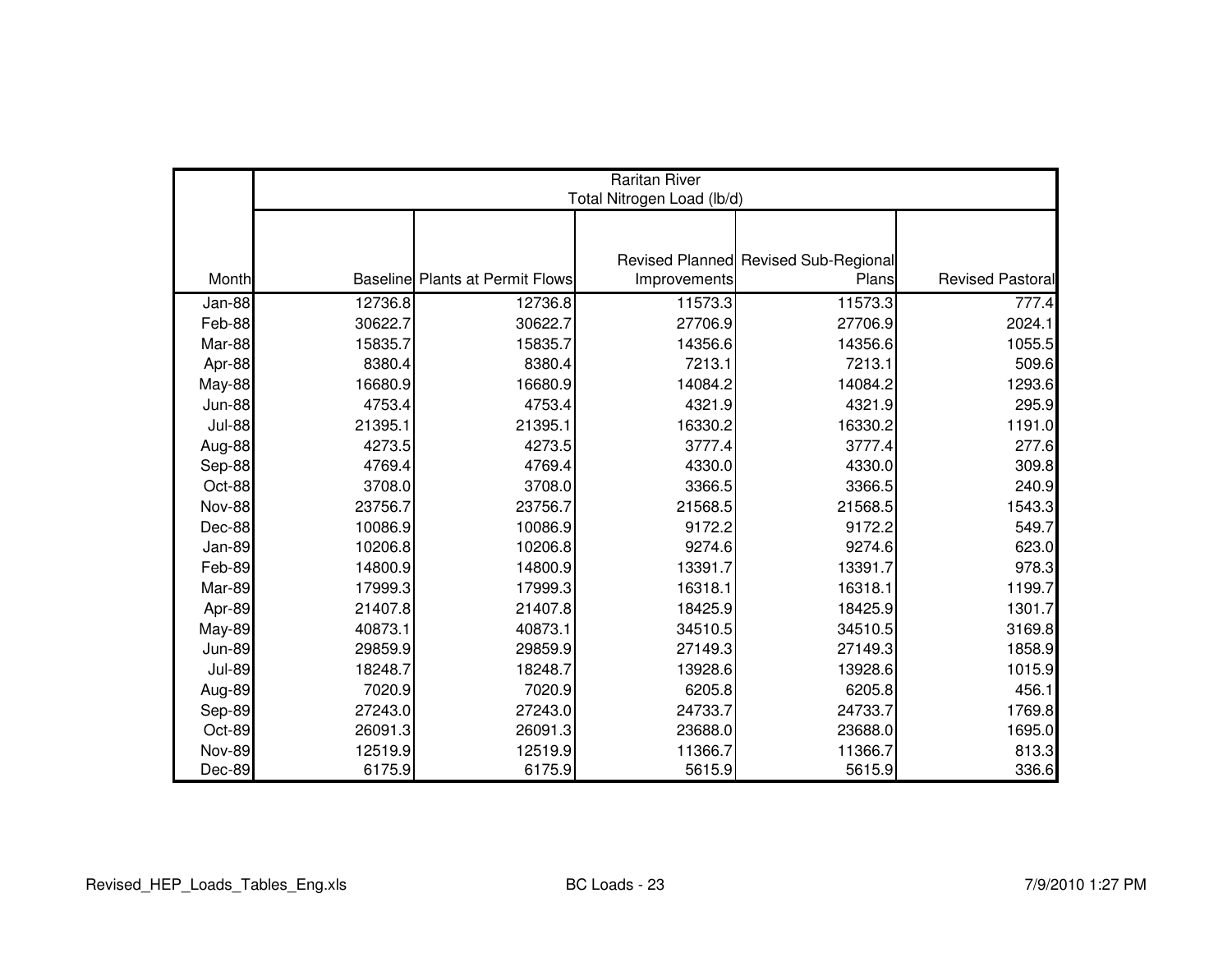|               | <b>Raritan River</b><br>Total Organic Carbon Load (lb/d) |                                        |              |                                      |                         |  |  |  |
|---------------|----------------------------------------------------------|----------------------------------------|--------------|--------------------------------------|-------------------------|--|--|--|
|               |                                                          |                                        |              |                                      |                         |  |  |  |
|               |                                                          |                                        |              | Revised Planned Revised Sub-Regional |                         |  |  |  |
| Month         |                                                          | <b>Baseline</b> Plants at Permit Flows | Improvements | Plans                                | <b>Revised Pastoral</b> |  |  |  |
| Jan-88        | 21469.4                                                  | 21469.4                                | 4510.0       | 4510.0                               | 16882.7                 |  |  |  |
| Feb-88        | 57171.3                                                  | 57171.3                                | 12010.3      | 12010.3                              | 43912.4                 |  |  |  |
| Mar-88        | 40021.3                                                  | 40021.3                                | 8406.7       | 8406.7                               | 22911.2                 |  |  |  |
| Apr-88        | 17451.1                                                  | 17451.1                                | 3667.8       | 3667.8                               | 11053.5                 |  |  |  |
| <b>May-88</b> | 46733.4                                                  | 46733.4                                | 9807.5       | 9807.5                               | 28048.2                 |  |  |  |
| <b>Jun-88</b> | 9834.0                                                   | 9834.0                                 | 2065.8       | 2065.8                               | 6428.4                  |  |  |  |
| <b>Jul-88</b> | 70529.8                                                  | 70529.8                                | 14812.4      | 14812.4                              | 25851.9                 |  |  |  |
| Aug-88        | 10995.6                                                  | 10995.6                                | 2309.4       | 2309.4                               | 6025.0                  |  |  |  |
| Sep-88        | 12274.5                                                  | 12274.5                                | 2577.7       | 2577.7                               | 6727.7                  |  |  |  |
| Oct-88        | 9543.0                                                   | 9543.0                                 | 2004.1       | 2004.1                               | 5230.6                  |  |  |  |
| <b>Nov-88</b> | 61140.4                                                  | 61140.4                                | 12839.9      | 12839.9                              | 33511.6                 |  |  |  |
| Dec-88        | 21149.9                                                  | 21149.9                                | 4441.3       | 4441.3                               | 11942.2                 |  |  |  |
| Jan-89        | 17204.9                                                  | 17204.9                                | 3614.2       | 3614.2                               | 13529.3                 |  |  |  |
| Feb-89        | 27632.7                                                  | 27632.7                                | 5804.9       | 5804.9                               | 21224.3                 |  |  |  |
| Mar-89        | 45489.1                                                  | 45489.1                                | 9555.3       | 9555.3                               | 26041.4                 |  |  |  |
| Apr-89        | 44578.7                                                  | 44578.7                                | 9369.3       | 9369.3                               | 28236.2                 |  |  |  |
| <b>May-89</b> | 114511.0                                                 | 114511.0                               | 24031.4      | 24031.4                              | 68726.4                 |  |  |  |
| <b>Jun-89</b> | 61774.9                                                  | 61774.9                                | 12977.1      | 12977.1                              | 40381.9                 |  |  |  |
| <b>Jul-89</b> | 60157.4                                                  | 60157.4                                | 12634.1      | 12634.1                              | 22050.1                 |  |  |  |
| Aug-89        | 18064.5                                                  | 18064.5                                | 3794.1       | 3794.1                               | 9898.5                  |  |  |  |
| Sep-89        | 70112.7                                                  | 70112.7                                | 14724.2      | 14724.2                              | 38429.4                 |  |  |  |
| Oct-89        | 67148.5                                                  | 67148.5                                | 14101.7      | 14101.7                              | 36804.7                 |  |  |  |
| <b>Nov-89</b> | 32221.3                                                  | 32221.3                                | 6766.7       | 6766.7                               | 17660.8                 |  |  |  |
| Dec-89        | 12949.4                                                  | 12949.4                                | 2719.3       | 2719.3                               | 7311.8                  |  |  |  |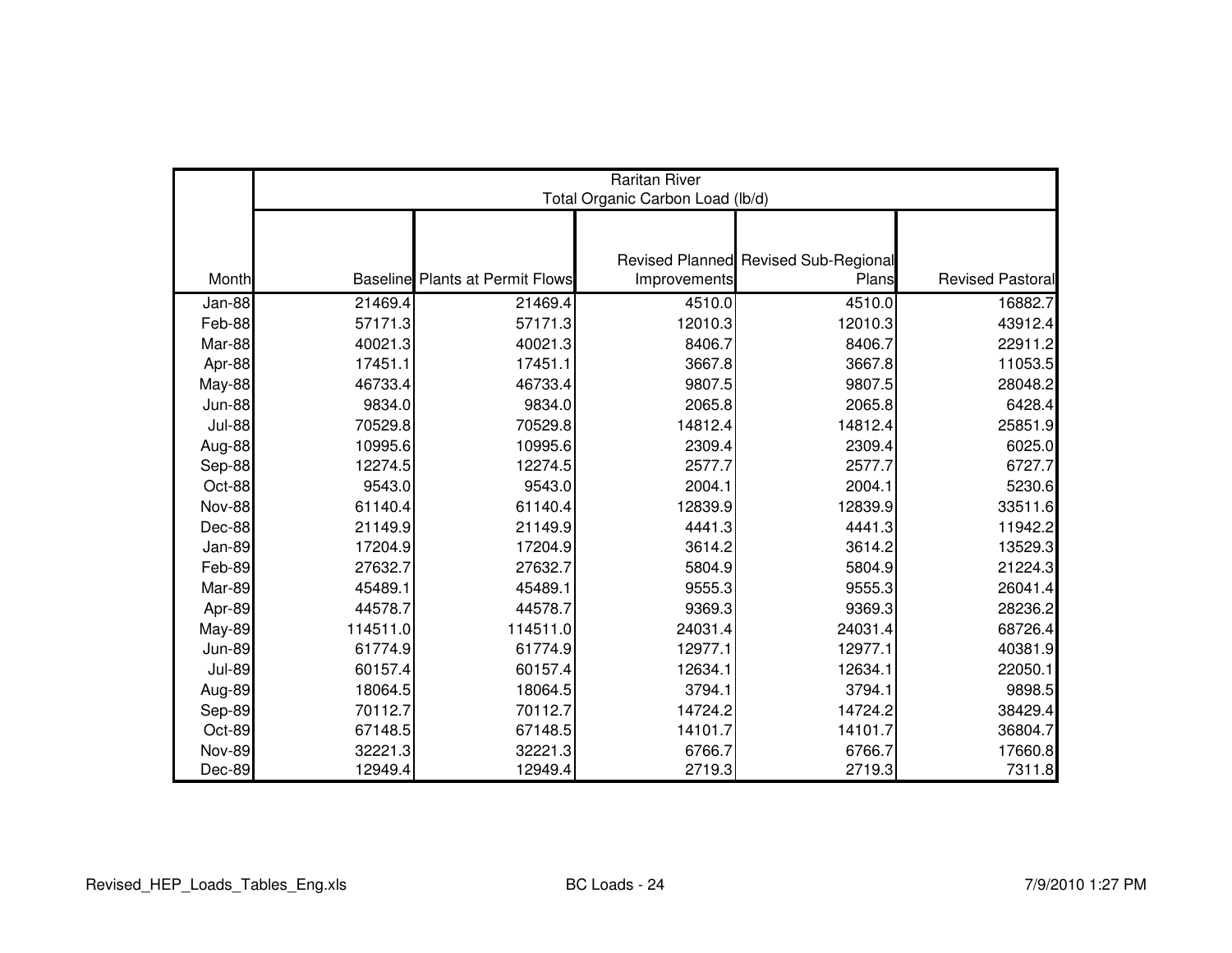|               | South River<br>Total Nitrogen Load (lb/d) |                                        |              |                                      |                         |  |
|---------------|-------------------------------------------|----------------------------------------|--------------|--------------------------------------|-------------------------|--|
|               |                                           |                                        |              |                                      |                         |  |
|               |                                           |                                        |              |                                      |                         |  |
|               |                                           |                                        |              | Revised Planned Revised Sub-Regional |                         |  |
| Month         |                                           | <b>Baseline Plants at Permit Flows</b> | Improvements | Plans                                | <b>Revised Pastoral</b> |  |
| Jan-88        | 2543.3                                    | 2543.3                                 | 2332.3       | 2332.3                               | 517.8                   |  |
| Feb-88        | 4556.8                                    | 4556.8                                 | 4164.4       | 4164.4                               | 1005.4                  |  |
| Mar-88        | 2406.9                                    | 2406.9                                 | 2204.1       | 2204.1                               | 535.3                   |  |
| Apr-88        | 2023.3                                    | 2023.3                                 | 1855.4       | 1855.4                               | 410.5                   |  |
| May-88        | 2104.6                                    | 2104.6                                 | 1928.1       | 1928.1                               | 545.4                   |  |
| <b>Jun-88</b> | 952.7                                     | 952.7                                  | 874.4        | 874.4                                | 198.3                   |  |
| <b>Jul-88</b> | 1783.2                                    | 1783.2                                 | 1634.7       | 1634.7                               | 331.2                   |  |
| Aug-88        | 824.1                                     | 824.1                                  | 755.4        | 755.4                                | 179.0                   |  |
| Sep-88        | 774.4                                     | 774.4                                  | 710.0        | 710.0                                | 167.9                   |  |
| Oct-88        | 433.5                                     | 433.5                                  | 397.5        | 397.5                                | 94.0                    |  |
| <b>Nov-88</b> | 1477.2                                    | 1477.2                                 | 1354.4       | 1354.4                               | 320.3                   |  |
| Dec-88        | 953.1                                     | 953.1                                  | 873.8        | 873.8                                | 173.4                   |  |
| <b>Jan-89</b> | 954.1                                     | 954.1                                  | 875.0        | 875.0                                | 194.3                   |  |
| Feb-89        | 1274.5                                    | 1274.5                                 | 1164.7       | 1164.7                               | 281.2                   |  |
| Mar-89        | 1516.0                                    | 1516.0                                 | 1388.3       | 1388.3                               | 337.2                   |  |
| Apr-89        | 1866.6                                    | 1866.6                                 | 1711.6       | 1711.6                               | 378.7                   |  |
| <b>May-89</b> | 2727.5                                    | 2727.5                                 | 2498.7       | 2498.7                               | 706.9                   |  |
| <b>Jun-89</b> | 2371.3                                    | 2371.3                                 | 2176.3       | 2176.3                               | 493.5                   |  |
| <b>Jul-89</b> | 3379.2                                    | 3379.2                                 | 3097.8       | 3097.8                               | 627.6                   |  |
| Aug-89        | 2182.8                                    | 2182.8                                 | 2000.9       | 2000.9                               | 474.1                   |  |
| Sep-89        | 3488.8                                    | 3488.8                                 | 3198.6       | 3198.6                               | 756.3                   |  |
| Oct-89        | 4287.2                                    | 4287.2                                 | 3930.6       | 3930.6                               | 929.4                   |  |
| <b>Nov-89</b> | 3182.9                                    | 3182.9                                 | 2918.2       | 2918.2                               | 690.0                   |  |
| Dec-89        | 2020.4                                    | 2020.4                                 | 1852.3       | 1852.3                               | 367.6                   |  |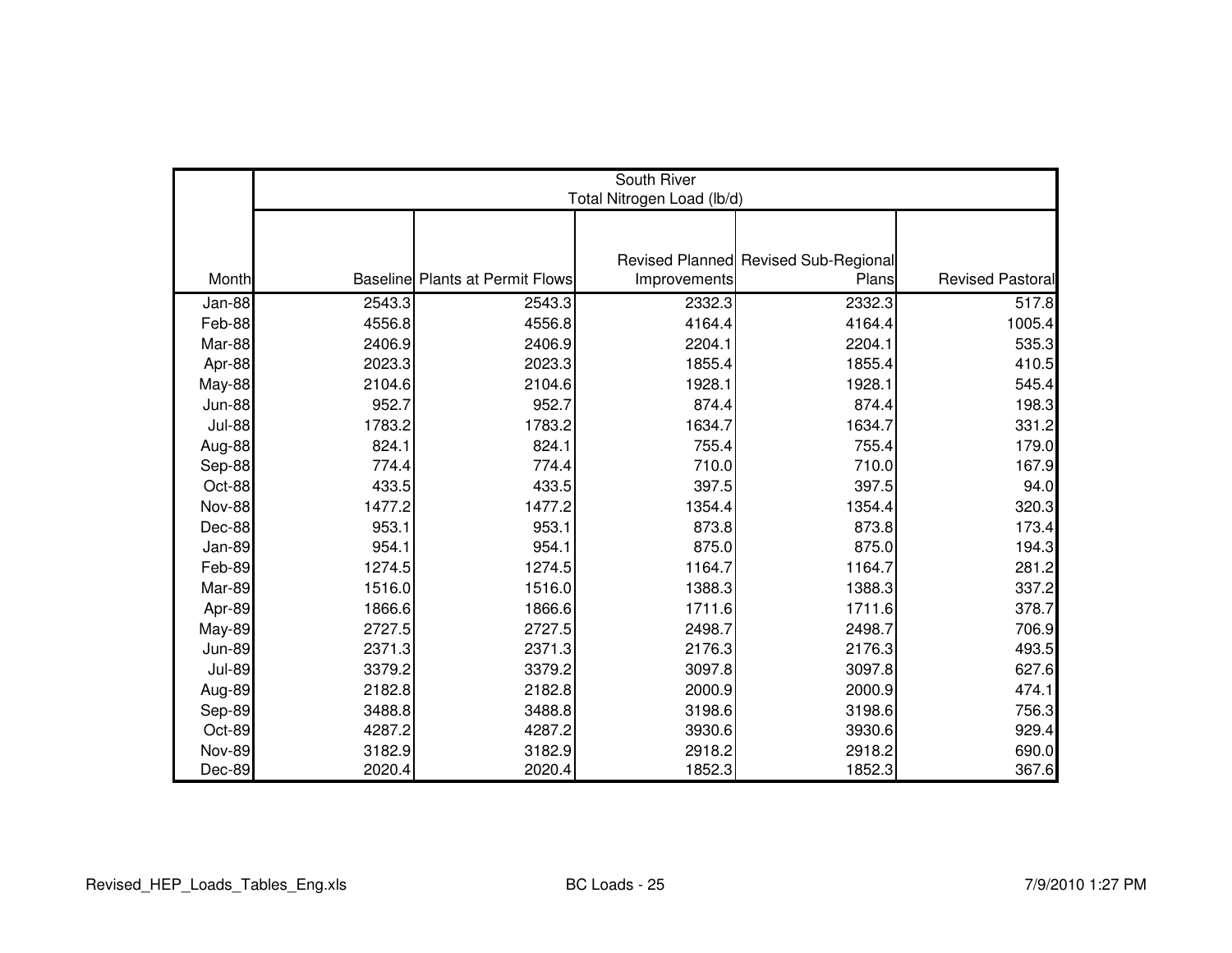|               | South River<br>Total Organic Carbon Load (lb/d) |                                        |              |                                      |                  |  |
|---------------|-------------------------------------------------|----------------------------------------|--------------|--------------------------------------|------------------|--|
|               |                                                 |                                        |              |                                      |                  |  |
|               |                                                 |                                        |              | Revised Planned Revised Sub-Regional |                  |  |
| Month         |                                                 | <b>Baseline</b> Plants at Permit Flows | Improvements | Plans                                | Revised Pastoral |  |
| Jan-88        | 4287.1                                          | 4287.1                                 | 4287.1       | 4287.1                               | 3370.0           |  |
| Feb-88        | 8507.4                                          | 8507.4                                 | 8507.4       | 8507.4                               | 6530.1           |  |
| Mar-88        | 6082.9                                          | 6082.9                                 | 6082.9       | 6082.9                               | 3488.3           |  |
| Apr-88        | 4213.3                                          | 4213.3                                 | 4213.3       | 4213.3                               | 2670.8           |  |
| <b>May-88</b> | 5896.4                                          | 5896.4                                 | 5896.4       | 5896.4                               | 3538.4           |  |
| <b>Jun-88</b> | 1971.0                                          | 1971.0                                 | 1971.0       | 1971.0                               | 1286.4           |  |
| <b>Jul-88</b> | 5878.5                                          | 5878.5                                 | 5878.5       | 5878.5                               | 2156.9           |  |
| Aug-88        | 2120.4                                          | 2120.4                                 | 2120.4       | 2120.4                               | 1161.1           |  |
| Sep-88        | 1993.0                                          | 1993.0                                 | 1993.0       | 1993.0                               | 1093.0           |  |
| Oct-88        | 1115.7                                          | 1115.7                                 | 1115.7       | 1115.7                               | 611.9            |  |
| <b>Nov-88</b> | 3801.8                                          | 3801.8                                 | 3801.8       | 3801.8                               | 2085.0           |  |
| Dec-88        | 1998.4                                          | 1998.4                                 | 1998.4       | 1998.4                               | 1128.0           |  |
| Jan-89        | 1608.2                                          | 1608.2                                 | 1608.2       | 1608.2                               | 1264.2           |  |
| Feb-89        | 2379.4                                          | 2379.4                                 | 2379.4       | 2379.4                               | 1826.4           |  |
| Mar-89        | 3831.3                                          | 3831.3                                 | 3831.3       | 3831.3                               | 2197.1           |  |
| Apr-89        | 3886.9                                          | 3886.9                                 | 3886.9       | 3886.9                               | 2463.8           |  |
| <b>May-89</b> | 7641.4                                          | 7641.4                                 | 7641.4       | 7641.4                               | 4585.6           |  |
| <b>Jun-89</b> | 4905.7                                          | 4905.7                                 | 4905.7       | 4905.7                               | 3201.8           |  |
| <b>Jul-89</b> | 11139.6                                         | 11139.6                                | 11139.6      | 11139.6                              | 4087.3           |  |
| Aug-89        | 5616.4                                          | 5616.4                                 | 5616.4       | 5616.4                               | 3075.3           |  |
| Sep-89        | 8978.8                                          | 8978.8                                 | 8978.8       | 8978.8                               | 4924.1           |  |
| Oct-89        | 11033.4                                         | 11033.4                                | 11033.4      | 11033.4                              | 6050.8           |  |
| <b>Nov-89</b> | 8191.5                                          | 8191.5                                 | 8191.5       | 8191.5                               | 4492.3           |  |
| Dec-89        | 4236.2                                          | 4236.2                                 | 4236.2       | 4236.2                               | 2391.1           |  |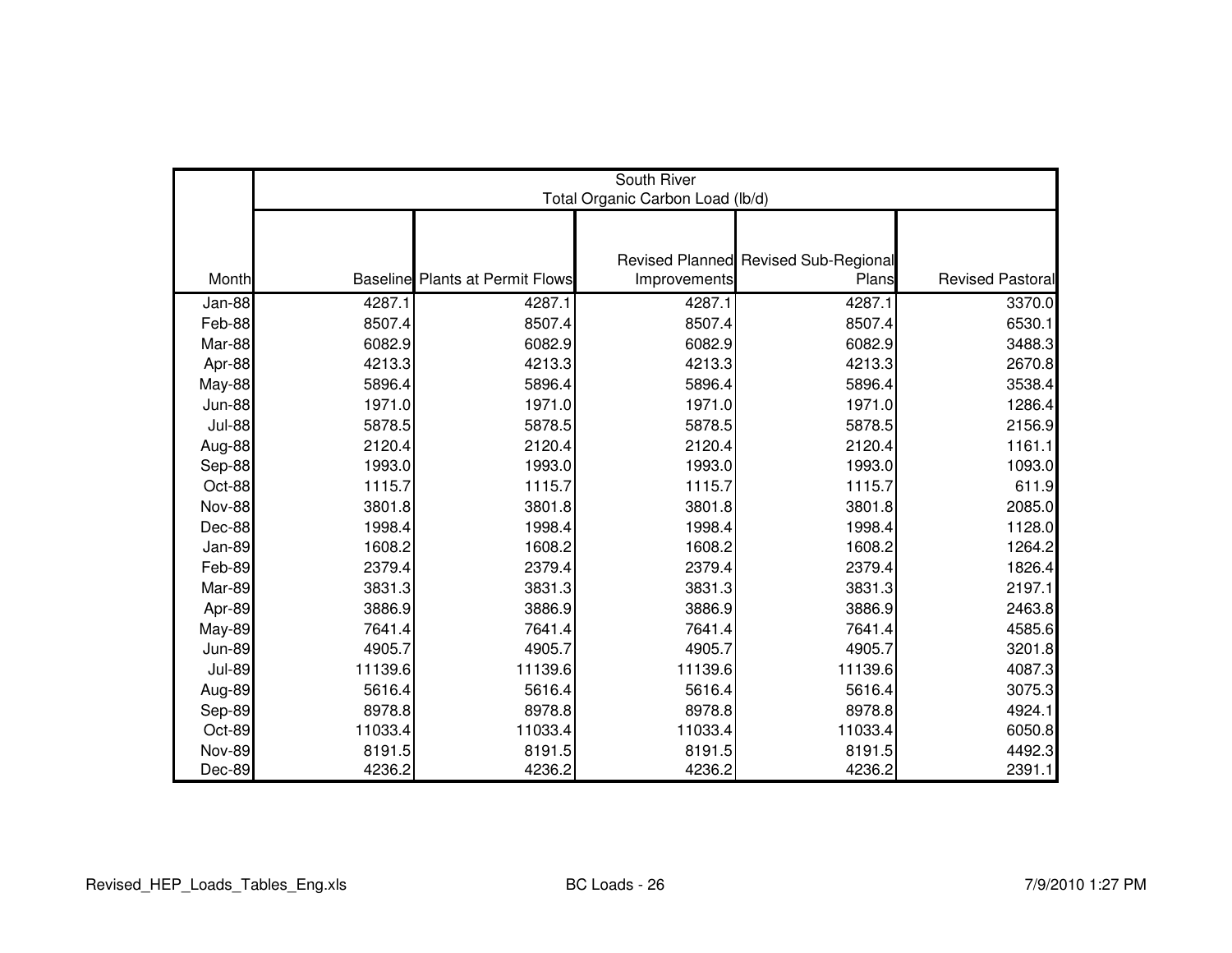|               | Navesink/Shrewbury River<br>Total Nitrogen Load (lb/d) |                                        |              |                                      |                  |  |
|---------------|--------------------------------------------------------|----------------------------------------|--------------|--------------------------------------|------------------|--|
|               |                                                        |                                        |              | Revised Planned Revised Sub-Regional |                  |  |
| Month         |                                                        | <b>Baseline Plants at Permit Flows</b> | Improvements | Plans                                | Revised Pastoral |  |
| Jan-88        | 356.0                                                  | 356.0                                  | 353.0        | 353.0                                | 118.3            |  |
| Feb-88        | 847.4                                                  | 847.4                                  | 839.9        | 839.9                                | 279.6            |  |
| Mar-88        | 388.7                                                  | 388.7                                  | 385.2        | 385.2                                | 138.2            |  |
| Apr-88        | 202.8                                                  | 202.8                                  | 201.0        | 201.0                                | 75.7             |  |
| May-88        | 342.1                                                  | 342.1                                  | 339.1        | 339.1                                | 136.2            |  |
| <b>Jun-88</b> | 26.6                                                   | 26.6                                   | 26.4         | 26.4                                 | 10.2             |  |
| <b>Jul-88</b> | 0.0                                                    | 0.0                                    | 0.0          | 0.0                                  | 0.0              |  |
| Aug-88        | 0.0                                                    | 0.0                                    | 0.0          | 0.0                                  | 0.0              |  |
| Sep-88        | 0.0                                                    | 0.0                                    | 0.0          | 0.0                                  | 0.0              |  |
| Oct-88        | 0.0                                                    | 0.0                                    | 0.0          | 0.0                                  | 0.0              |  |
| Nov-88        | 0.0                                                    | 0.0                                    | 0.0          | 0.0                                  | 0.0              |  |
| Dec-88        | 0.0                                                    | 0.0                                    | 0.0          | 0.0                                  | 0.0              |  |
| Jan-89        | 0.0                                                    | 0.0                                    | 0.0          | 0.0                                  | 0.0              |  |
| Feb-89        | 12.2                                                   | 12.2                                   | 12.0         | 12.0                                 | 4.0              |  |
| Mar-89        | 398.8                                                  | 398.8                                  | 395.2        | 395.2                                | 141.8            |  |
| Apr-89        | 442.2                                                  | 442.2                                  | 438.2        | 438.2                                | 165.0            |  |
| <b>May-89</b> | 1263.3                                                 | 1263.3                                 | 1252.2       | 1252.2                               | 503.0            |  |
| <b>Jun-89</b> | 801.8                                                  | 801.8                                  | 794.4        | 794.4                                | 308.8            |  |
| <b>Jul-89</b> | 1049.8                                                 | 1049.8                                 | 1040.2       | 1040.2                               | 394.6            |  |
| Aug-89        | 674.6                                                  | 674.6                                  | 668.8        | 668.8                                | 263.5            |  |
| Sep-89        | 528.5                                                  | 528.5                                  | 523.7        | 523.7                                | 199.6            |  |
| Oct-89        | 1562.3                                                 | 1562.3                                 | 1548.2       | 1548.2                               | 550.2            |  |
| <b>Nov-89</b> | 860.1                                                  | 860.1                                  | 852.7        | 852.7                                | 337.4            |  |
| Dec-89        | 443.6                                                  | 443.6                                  | 439.7        | 439.7                                | 155.8            |  |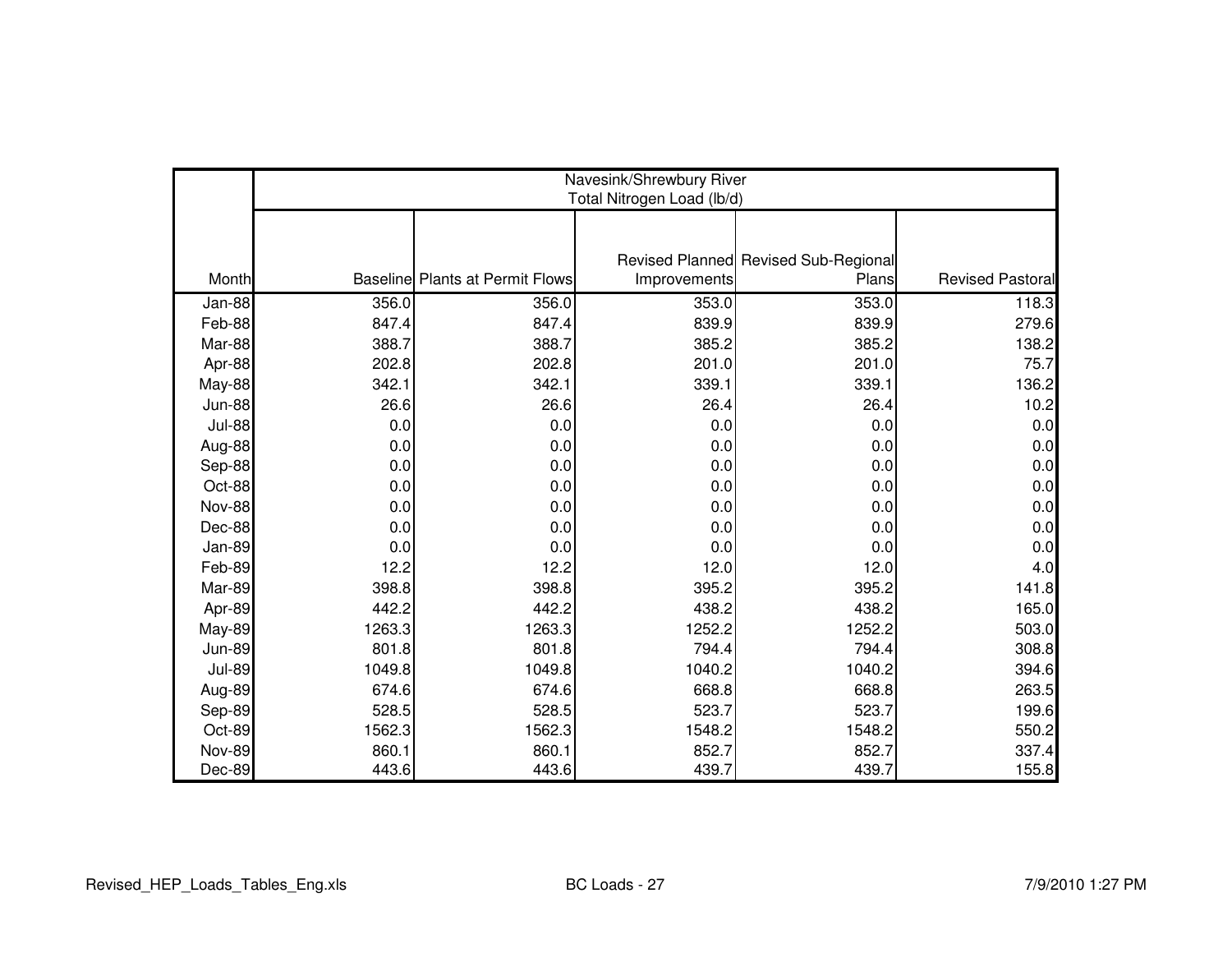|               | Navesink/Shrewbury River<br>Total Organic Carbon Load (lb/d) |                                        |              |                                      |                         |  |
|---------------|--------------------------------------------------------------|----------------------------------------|--------------|--------------------------------------|-------------------------|--|
|               |                                                              |                                        |              |                                      |                         |  |
|               |                                                              |                                        |              | Revised Planned Revised Sub-Regional |                         |  |
| Month         |                                                              | <b>Baseline</b> Plants at Permit Flows | Improvements | Plans                                | <b>Revised Pastoral</b> |  |
| Jan-88        | 892.5                                                        | 892.5                                  | 892.5        | 892.5                                | 683.8                   |  |
| Feb-88        | 2112.7                                                       | 2112.7                                 | 2112.7       | 2112.7                               | 1617.7                  |  |
| Mar-88        | 1012.9                                                       | 1012.9                                 | 1012.9       | 1012.9                               | 800.0                   |  |
| Apr-88        | 563.6                                                        | 563.6                                  | 563.6        | 563.6                                | 437.7                   |  |
| May-88        | 1017.7                                                       | 1017.7                                 | 1017.7       | 1017.7                               | 786.8                   |  |
| <b>Jun-88</b> | 97.4                                                         | 97.4                                   | 97.4         | 97.4                                 | 59.3                    |  |
| <b>Jul-88</b> | 0.0                                                          | 0.0                                    | 0.0          | 0.0                                  | 0.0                     |  |
| Aug-88        | 0.0                                                          | 0.0                                    | 0.0          | 0.0                                  | 0.0                     |  |
| Sep-88        | 0.0                                                          | 0.0                                    | 0.0          | 0.0                                  | 0.0                     |  |
| Oct-88        | 0.0                                                          | 0.0                                    | 0.0          | 0.0                                  | 0.0                     |  |
| <b>Nov-88</b> | 0.0                                                          | 0.0                                    | 0.0          | 0.0                                  | 0.0                     |  |
| Dec-88        | 0.0                                                          | 0.0                                    | 0.0          | 0.0                                  | 0.0                     |  |
| Jan-89        | 0.0                                                          | 0.0                                    | 0.0          | 0.0                                  | 0.0                     |  |
| Feb-89        | 30.3                                                         | 30.3                                   | 30.3         | 30.3                                 | 23.2                    |  |
| Mar-89        | 1039.1                                                       | 1039.1                                 | 1039.1       | 1039.1                               | 820.7                   |  |
| Apr-89        | 1228.8                                                       | 1228.8                                 | 1228.8       | 1228.8                               | 954.3                   |  |
| May-89        | 3758.4                                                       | 3758.4                                 | 3758.4       | 3758.4                               | 2905.6                  |  |
| <b>Jun-89</b> | 2934.5                                                       | 2934.5                                 | 2934.5       | 2934.5                               | 1788.5                  |  |
| <b>Jul-89</b> | 3183.1                                                       | 3183.1                                 | 3183.1       | 3183.1                               | 2277.7                  |  |
| Aug-89        | 2309.9                                                       | 2309.9                                 | 2309.9       | 2309.9                               | 1527.3                  |  |
| Sep-89        | 1549.9                                                       | 1549.9                                 | 1549.9       | 1549.9                               | 1155.9                  |  |
| Oct-89        | 4628.2                                                       | 4628.2                                 | 4628.2       | 4628.2                               | 3187.3                  |  |
| <b>Nov-89</b> | 2723.1                                                       | 2723.1                                 | 2723.1       | 2723.1                               | 1950.3                  |  |
| Dec-89        | 1175.8                                                       | 1175.8                                 | 1175.8       | 1175.8                               | 900.3                   |  |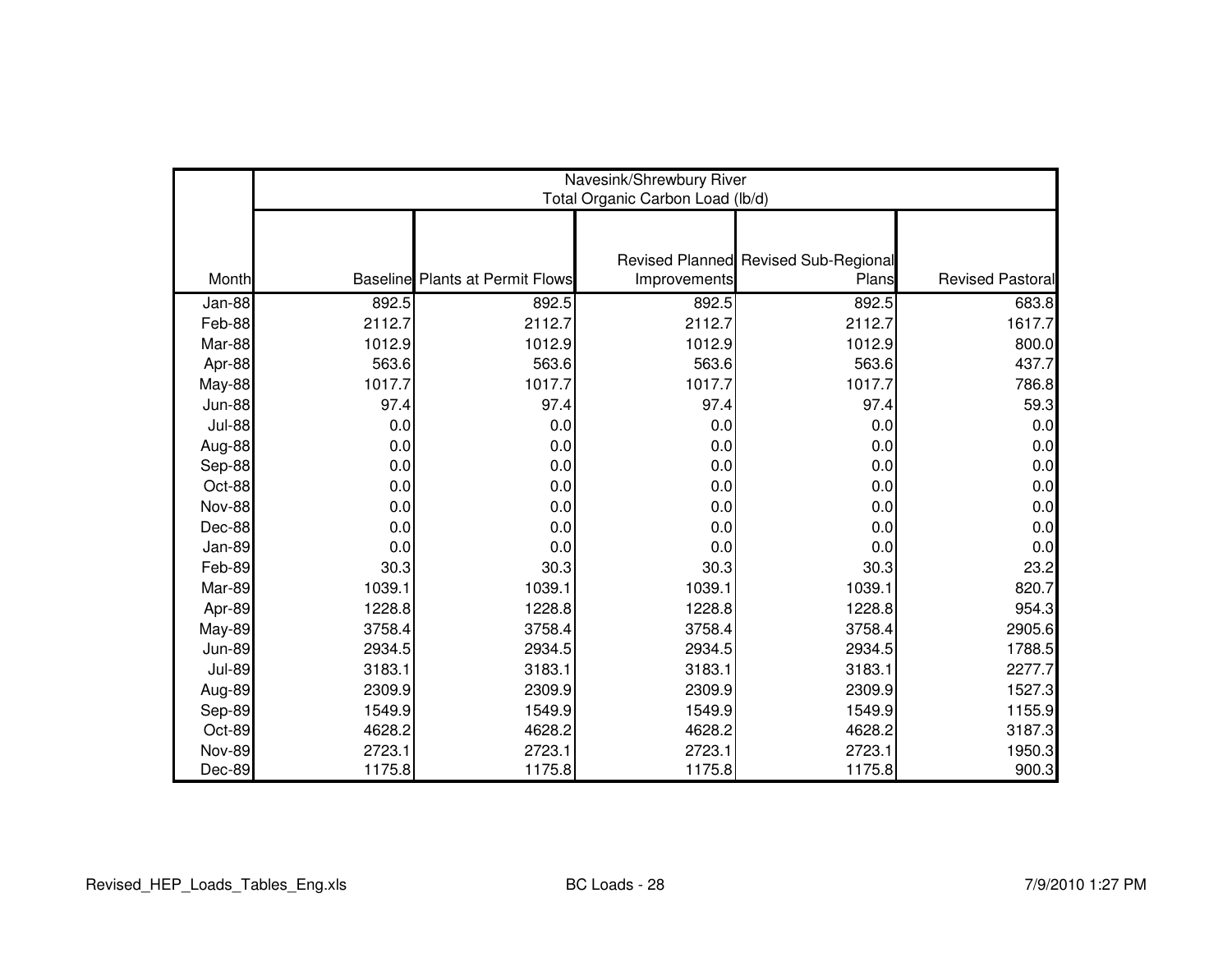|               | <b>Sawmill River</b><br>Total Nitrogen Load (lb/d) |                                        |              |                                      |                         |  |
|---------------|----------------------------------------------------|----------------------------------------|--------------|--------------------------------------|-------------------------|--|
|               |                                                    |                                        |              |                                      |                         |  |
|               |                                                    |                                        |              |                                      |                         |  |
|               |                                                    |                                        |              | Revised Planned Revised Sub-Regional |                         |  |
| Month         |                                                    | <b>Baseline Plants at Permit Flows</b> | Improvements | Plans                                | <b>Revised Pastoral</b> |  |
| Jan-88        | 271.6                                              | 271.6                                  | 263.4        | 263.4                                | 80.0                    |  |
| Feb-88        | 625.9                                              | 625.9                                  | 606.7        | 606.7                                | 183.1                   |  |
| Mar-88        | 356.3                                              | 356.3                                  | 345.2        | 345.2                                | 112.3                   |  |
| Apr-88        | 197.7                                              | 197.7                                  | 191.7        | 191.7                                | 65.4                    |  |
| May-88        | 327.9                                              | 327.9                                  | 317.8        | 317.8                                | 115.6                   |  |
| <b>Jun-88</b> | 138.2                                              | 138.2                                  | 134.0        | 134.0                                | 47.2                    |  |
| <b>Jul-88</b> | 218.5                                              | 218.5                                  | 211.8        | 211.8                                | 72.7                    |  |
| Aug-88        | 87.8                                               | 87.8                                   | 85.1         | 85.1                                 | 30.5                    |  |
| Sep-88        | 106.6                                              | 106.6                                  | 103.2        | 103.2                                | 35.7                    |  |
| Oct-88        | 105.3                                              | 105.3                                  | 102.1        | 102.1                                | 32.9                    |  |
| <b>Nov-88</b> | 472.6                                              | 472.6                                  | 458.2        | 458.2                                | 164.3                   |  |
| Dec-88        | 219.8                                              | 219.8                                  | 213.2        | 213.2                                | 68.4                    |  |
| Jan-89        | 222.0                                              | 222.0                                  | 215.3        | 215.3                                | 65.4                    |  |
| Feb-89        | 277.4                                              | 277.4                                  | 268.9        | 268.9                                | 81.1                    |  |
| Mar-89        | 373.8                                              | 373.8                                  | 362.2        | 362.2                                | 117.8                   |  |
| Apr-89        | 501.9                                              | 501.9                                  | 486.8        | 486.8                                | 166.1                   |  |
| May-89        | 1076.6                                             | 1076.6                                 | 1043.6       | 1043.6                               | 379.5                   |  |
| <b>Jun-89</b> | 431.2                                              | 431.2                                  | 418.0        | 418.0                                | 147.2                   |  |
| <b>Jul-89</b> | 225.2                                              | 225.2                                  | 218.3        | 218.3                                | 74.9                    |  |
| Aug-89        | 199.4                                              | 199.4                                  | 193.3        | 193.3                                | 69.2                    |  |
| Sep-89        | 166.8                                              | 166.8                                  | 161.6        | 161.6                                | 55.8                    |  |
| Oct-89        | 340.2                                              | 340.2                                  | 329.7        | 329.7                                | 106.4                   |  |
| <b>Nov-89</b> | 335.4                                              | 335.4                                  | 325.2        | 325.2                                | 116.6                   |  |
| Dec-89        | 140.0                                              | 140.0                                  | 135.7        | 135.7                                | 43.5                    |  |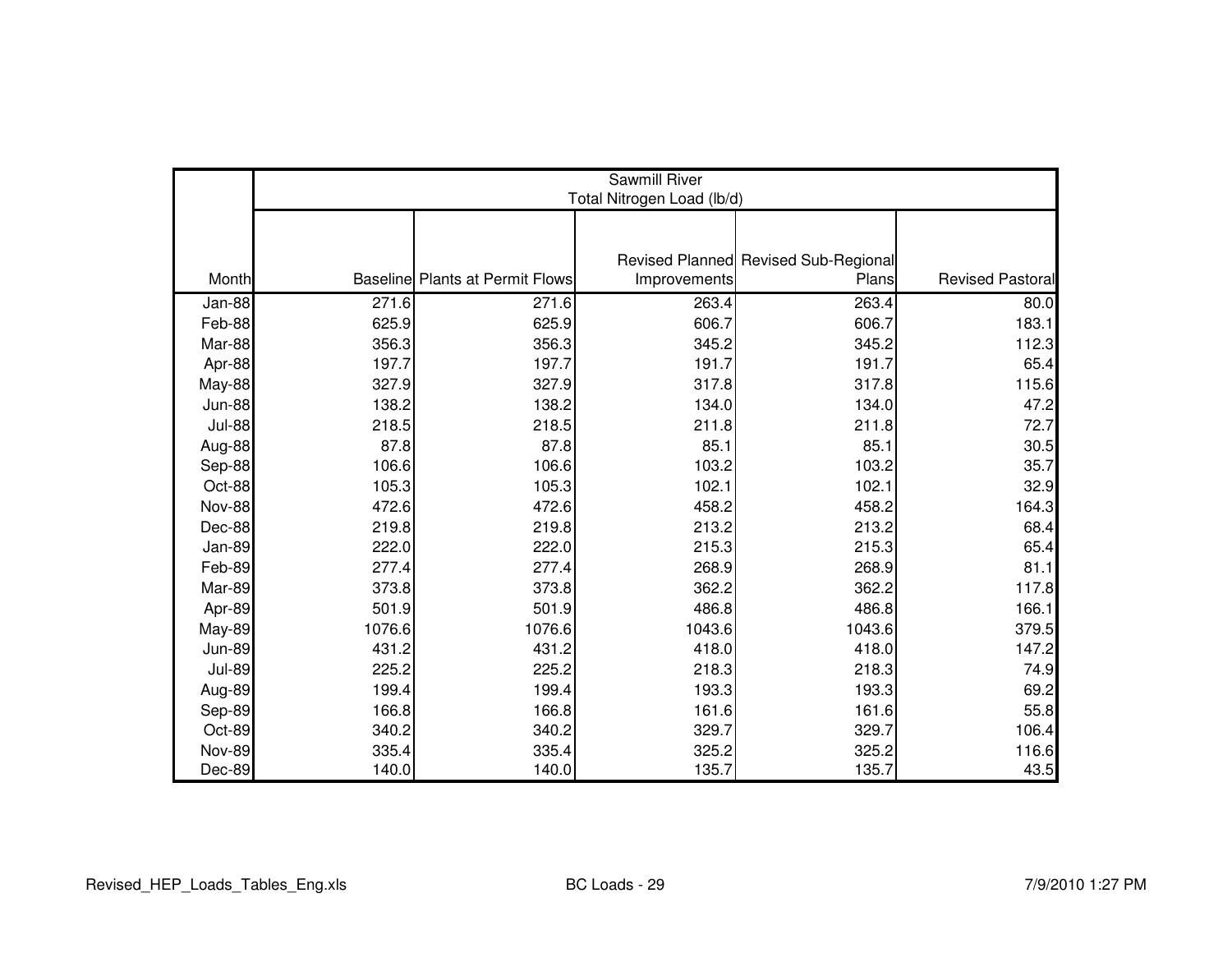|               | <b>Sawmill River</b><br>Total Organic Carbon Load (lb/d) |                                        |              |                                      |                         |  |
|---------------|----------------------------------------------------------|----------------------------------------|--------------|--------------------------------------|-------------------------|--|
|               |                                                          |                                        |              |                                      |                         |  |
|               |                                                          |                                        |              | Revised Planned Revised Sub-Regional |                         |  |
| Month         |                                                          | <b>Baseline</b> Plants at Permit Flows | Improvements | Plans                                | <b>Revised Pastoral</b> |  |
| Jan-88        | 681.1                                                    | 681.1                                  | 681.1        | 681.1                                | 521.8                   |  |
| Feb-88        | 1560.3                                                   | 1560.3                                 | 1560.3       | 1560.3                               | 1194.7                  |  |
| Mar-88        | 928.3                                                    | 928.3                                  | 928.3        | 928.3                                | 733.2                   |  |
| Apr-88        | 549.4                                                    | 549.4                                  | 549.4        | 549.4                                | 426.6                   |  |
| <b>May-88</b> | 975.4                                                    | 975.4                                  | 975.4        | 975.4                                | 754.1                   |  |
| <b>Jun-88</b> | 505.8                                                    | 505.8                                  | 505.8        | 505.8                                | 308.3                   |  |
| <b>Jul-88</b> | 662.7                                                    | 662.7                                  | 662.7        | 662.7                                | 474.2                   |  |
| Aug-88        | 300.6                                                    | 300.6                                  | 300.6        | 300.6                                | 198.7                   |  |
| Sep-88        | 312.6                                                    | 312.6                                  | 312.6        | 312.6                                | 233.1                   |  |
| Oct-88        | 312.0                                                    | 312.0                                  | 312.0        | 312.0                                | 214.9                   |  |
| <b>Nov-88</b> | 1496.2                                                   | 1496.2                                 | 1496.2       | 1496.2                               | 1071.6                  |  |
| Dec-88        | 582.6                                                    | 582.6                                  | 582.6        | 582.6                                | 446.1                   |  |
| Jan-89        | 556.6                                                    | 556.6                                  | 556.6        | 556.6                                | 426.5                   |  |
| Feb-89        | 691.5                                                    | 691.5                                  | 691.5        | 691.5                                | 529.5                   |  |
| Mar-89        | 974.0                                                    | 974.0                                  | 974.0        | 974.0                                | 769.2                   |  |
| Apr-89        | 1395.0                                                   | 1395.0                                 | 1395.0       | 1395.0                               | 1083.3                  |  |
| <b>May-89</b> | 3202.9                                                   | 3202.9                                 | 3202.9       | 3202.9                               | 2476.2                  |  |
| <b>Jun-89</b> | 1578.1                                                   | 1578.1                                 | 1578.1       | 1578.1                               | 961.8                   |  |
| <b>Jul-89</b> | 682.7                                                    | 682.7                                  | 682.7        | 682.7                                | 488.5                   |  |
| Aug-89        | 682.6                                                    | 682.6                                  | 682.6        | 682.6                                | 451.3                   |  |
| Sep-89        | 489.3                                                    | 489.3                                  | 489.3        | 489.3                                | 364.9                   |  |
| Oct-89        | 1007.8                                                   | 1007.8                                 | 1007.8       | 1007.8                               | 694.0                   |  |
| <b>Nov-89</b> | 1061.8                                                   | 1061.8                                 | 1061.8       | 1061.8                               | 760.5                   |  |
| Dec-89        | 371.0                                                    | 371.0                                  | 371.0        | 371.0                                | 284.0                   |  |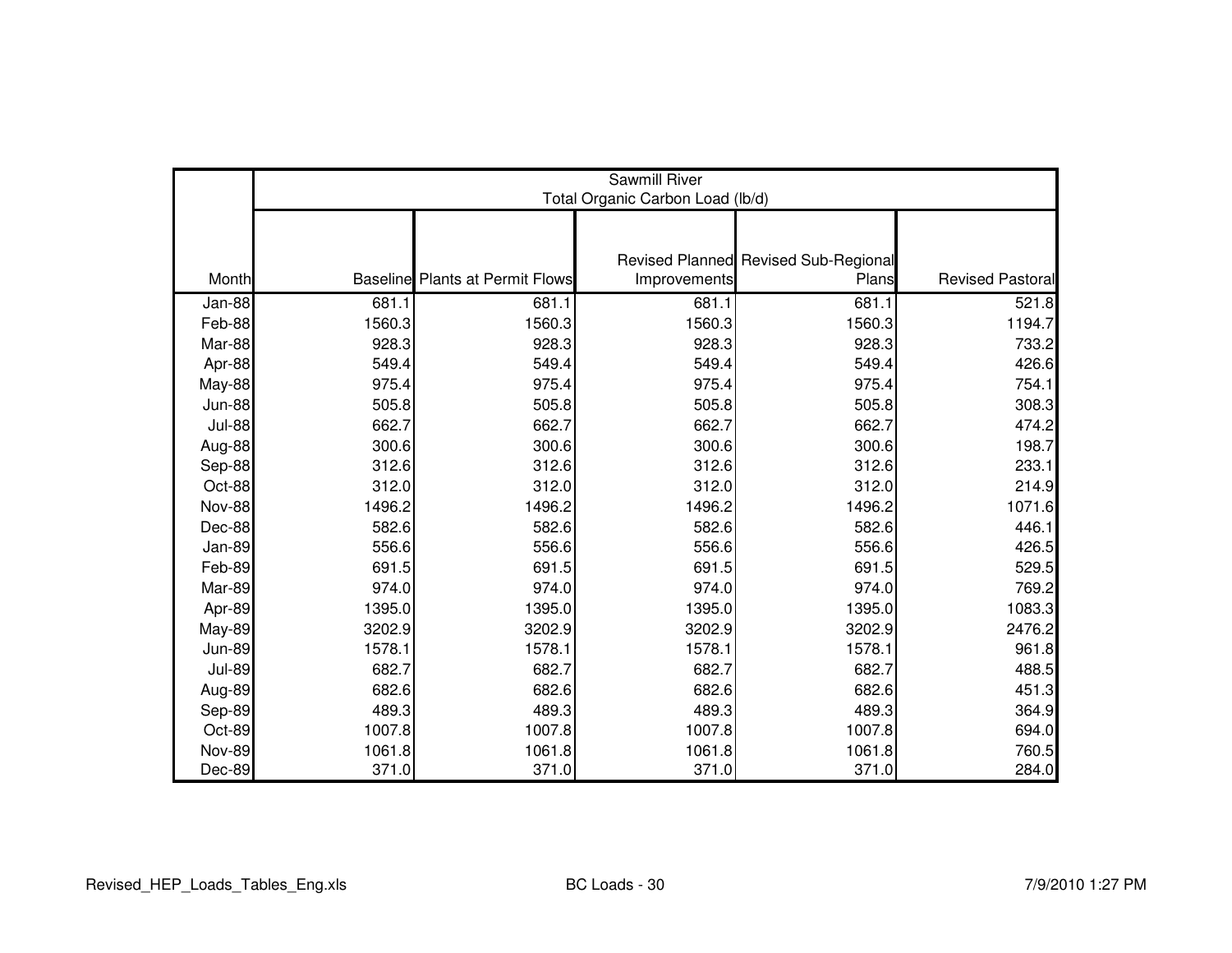|               | <b>Hackensack River</b><br>Total Nitrogen Concentration (mg/L) |                                        |              |                                      |                  |  |
|---------------|----------------------------------------------------------------|----------------------------------------|--------------|--------------------------------------|------------------|--|
|               |                                                                |                                        |              |                                      |                  |  |
|               |                                                                |                                        |              | Revised Planned Revised Sub-Regional |                  |  |
| Month         |                                                                | <b>Baseline Plants at Permit Flows</b> | Improvements | Plans                                | Revised Pastoral |  |
| Jan-88        | 1.25                                                           | 1.25                                   | 1.20         | 1.20                                 | 0.46             |  |
| Feb-88        | 1.33                                                           | 1.33                                   | 1.28         | 1.28                                 | 0.46             |  |
| Mar-88        | 1.50                                                           | 1.50                                   | 1.44         | 1.44                                 | 0.46             |  |
| Apr-88        | 0.99                                                           | 0.99                                   | 0.95         | 0.95                                 | 0.46             |  |
| May-88        | 1.11                                                           | 1.11                                   | 1.07         | 1.07                                 | 0.46             |  |
| <b>Jun-88</b> | 1.52                                                           | 1.52                                   | 1.46         | 1.46                                 | 0.46             |  |
| <b>Jul-88</b> | 1.35                                                           | 1.35                                   | 1.30         | 1.30                                 | 0.46             |  |
| Aug-88        | 1.35                                                           | 1.35                                   | 1.30         | 1.30                                 | 0.46             |  |
| Sep-88        | 1.35                                                           | 1.35                                   | 1.30         | 1.30                                 | 0.46             |  |
| Oct-88        | 1.35                                                           | 1.35                                   | 1.30         | 1.30                                 | 0.46             |  |
| <b>Nov-88</b> | 0.83                                                           | 0.83                                   | 0.80         | 0.80                                 | 0.46             |  |
| Dec-88        | 0.75                                                           | 0.75                                   | 0.72         | 0.72                                 | 0.46             |  |
| <b>Jan-89</b> | 1.25                                                           | 1.25                                   | 1.20         | 1.20                                 | 0.46             |  |
| Feb-89        | 1.33                                                           | 1.33                                   | 1.28         | 1.28                                 | 0.46             |  |
| Mar-89        | 1.50                                                           | 1.50                                   | 1.44         | 1.44                                 | 0.46             |  |
| Apr-89        | 0.99                                                           | 0.99                                   | 0.95         | 0.95                                 | 0.46             |  |
| <b>May-89</b> | 1.11                                                           | 1.11                                   | 1.07         | 1.07                                 | 0.46             |  |
| <b>Jun-89</b> | 1.52                                                           | 1.52                                   | 1.46         | 1.46                                 | 0.46             |  |
| <b>Jul-89</b> | 1.35                                                           | 1.35                                   | 1.30         | 1.30                                 | 0.46             |  |
| Aug-89        | 1.35                                                           | 1.35                                   | 1.30         | 1.30                                 | 0.46             |  |
| Sep-89        | 1.35                                                           | 1.35                                   | 1.30         | 1.30                                 | 0.46             |  |
| Oct-89        | 1.35                                                           | 1.35                                   | 1.30         | 1.30                                 | 0.46             |  |
| <b>Nov-89</b> | 0.83                                                           | 0.83                                   | 0.80         | 0.80                                 | 0.46             |  |
| Dec-89        | 0.75                                                           | 0.75                                   | 0.72         | 0.72                                 | 0.46             |  |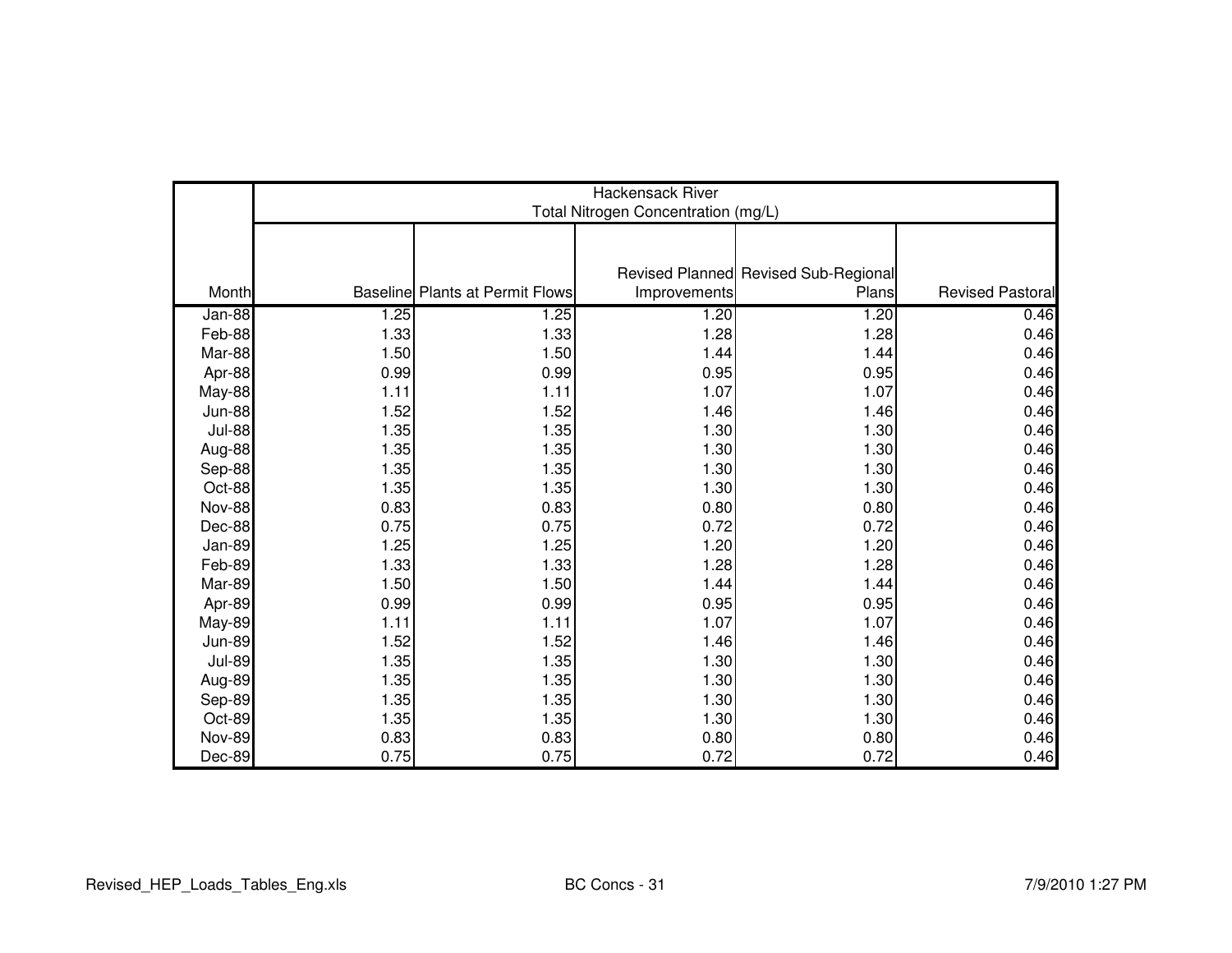|               | <b>Hackensack River</b><br>Total Organic Carbon Concentration (mg/L) |                                        |              |                                      |                         |  |
|---------------|----------------------------------------------------------------------|----------------------------------------|--------------|--------------------------------------|-------------------------|--|
|               |                                                                      |                                        |              |                                      |                         |  |
|               |                                                                      |                                        |              | Revised Planned Revised Sub-Regional |                         |  |
| Month         |                                                                      | <b>Baseline Plants at Permit Flows</b> | Improvements | Plans                                | <b>Revised Pastoral</b> |  |
| Jan-88        | 6.19                                                                 | 6.19                                   | 6.19         | 6.19                                 | 3.30                    |  |
| Feb-88        | 5.89                                                                 | 5.89                                   | 5.89         | 5.89                                 | 3.30                    |  |
| Mar-88        | 5.79                                                                 | 5.79                                   | 5.79         | 5.79                                 | 3.30                    |  |
| Apr-88        | 6.62                                                                 | 6.62                                   | 6.62         | 6.62                                 | 3.30                    |  |
| May-88        | 6.78                                                                 | 6.78                                   | 6.78         | 6.78                                 | 3.30                    |  |
| <b>Jun-88</b> | 7.47                                                                 | 7.47                                   | 7.47         | 7.47                                 | 3.30                    |  |
| <b>Jul-88</b> | 6.38                                                                 | 6.38                                   | 6.38         | 6.38                                 | 3.30                    |  |
| Aug-88        | 6.38                                                                 | 6.38                                   | 6.38         | 6.38                                 | 3.30                    |  |
| Sep-88        | 6.38                                                                 | 6.38                                   | 6.38         | 6.38                                 | 3.30                    |  |
| Oct-88        | 6.38                                                                 | 6.38                                   | 6.38         | 6.38                                 | 3.30                    |  |
| <b>Nov-88</b> | 6.88                                                                 | 6.88                                   | 6.88         | 6.88                                 | 3.30                    |  |
| Dec-88        | 5.92                                                                 | 5.92                                   | 5.92         | 5.92                                 | 3.30                    |  |
| Jan-89        | 6.19                                                                 | 6.19                                   | 6.19         | 6.19                                 | 3.30                    |  |
| Feb-89        | 5.89                                                                 | 5.89                                   | 5.89         | 5.89                                 | 3.30                    |  |
| Mar-89        | 5.79                                                                 | 5.79                                   | 5.79         | 5.79                                 | 3.30                    |  |
| Apr-89        | 6.62                                                                 | 6.62                                   | 6.62         | 6.62                                 | 3.30                    |  |
| <b>May-89</b> | 6.78                                                                 | 6.78                                   | 6.78         | 6.78                                 | 3.30                    |  |
| <b>Jun-89</b> | 7.47                                                                 | 7.47                                   | 7.47         | 7.47                                 | 3.30                    |  |
| <b>Jul-89</b> | 6.38                                                                 | 6.38                                   | 6.38         | 6.38                                 | 3.30                    |  |
| Aug-89        | 6.38                                                                 | 6.38                                   | 6.38         | 6.38                                 | 3.30                    |  |
| Sep-89        | 6.38                                                                 | 6.38                                   | 6.38         | 6.38                                 | 3.30                    |  |
| Oct-89        | 6.38                                                                 | 6.38                                   | 6.38         | 6.38                                 | 3.30                    |  |
| <b>Nov-89</b> | 6.88                                                                 | 6.88                                   | 6.88         | 6.88                                 | 3.30                    |  |
| Dec-89        | 5.92                                                                 | 5.92                                   | 5.92         | 5.92                                 | 3.30                    |  |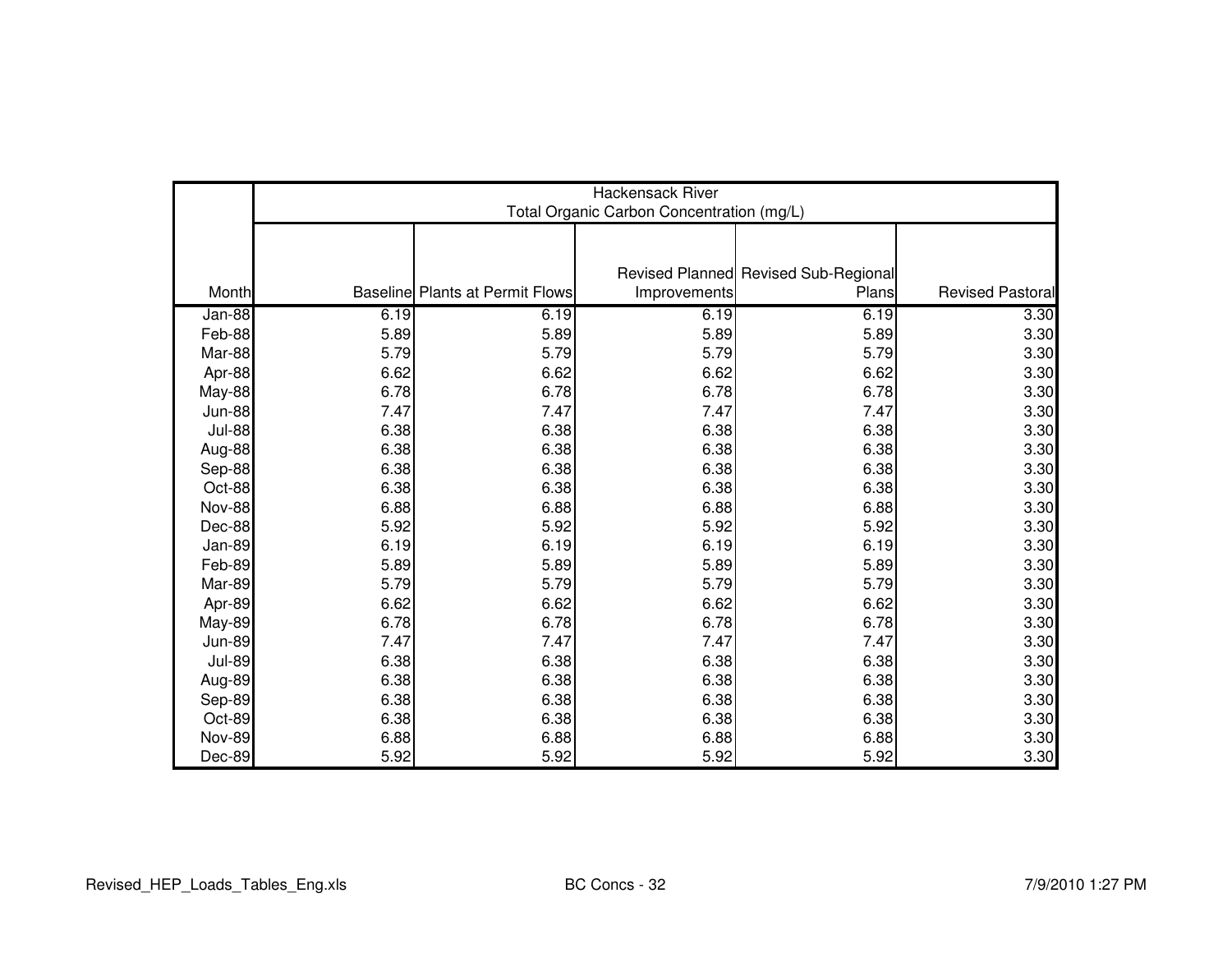|               | Hackensack River<br>Dissolved Oxygen Concentration (mg/L) |                                        |              |                                      |                         |  |
|---------------|-----------------------------------------------------------|----------------------------------------|--------------|--------------------------------------|-------------------------|--|
|               |                                                           |                                        |              |                                      |                         |  |
|               |                                                           |                                        |              | Revised Planned Revised Sub-Regional |                         |  |
| Month         |                                                           | <b>Baseline Plants at Permit Flows</b> | Improvements | Plans                                | <b>Revised Pastoral</b> |  |
| Jan-88        | 6.0                                                       | 6.0                                    | 6.0          | 6.0                                  | 6.0                     |  |
| Feb-88        | 11.0                                                      | 11.0                                   | 11.0         | 11.0                                 | 11.0                    |  |
| Mar-88        | 13.0                                                      | 13.0                                   | 13.0         | 13.0                                 | 13.0                    |  |
| Apr-88        | 9.0                                                       | 9.0                                    | 9.0          | 9.0                                  | 9.0                     |  |
| <b>May-88</b> | 5.0                                                       | 5.0                                    | 5.0          | 5.0                                  | 5.0                     |  |
| <b>Jun-88</b> | 3.5                                                       | 3.5                                    | 3.5          | 3.5                                  | 3.5                     |  |
| <b>Jul-88</b> | 2.0                                                       | 2.0                                    | 2.0          | 2.0                                  | 2.0                     |  |
| Aug-88        | 4.0                                                       | 4.0                                    | 4.0          | 4.0                                  | 4.0                     |  |
| Sep-88        | 4.5                                                       | 4.5                                    | 4.5          | 4.5                                  | 4.5                     |  |
| Oct-88        | 4.5                                                       | 4.5                                    | 4.5          | 4.5                                  | 4.5                     |  |
| <b>Nov-88</b> | 7.0                                                       | 7.0                                    | 7.0          | 7.0                                  | 7.0                     |  |
| Dec-88        | 8.0                                                       | 8.0                                    | 8.0          | 8.0                                  | 8.0                     |  |
| Jan-89        | 6.0                                                       | 6.0                                    | 6.0          | 6.0                                  | 6.0                     |  |
| Feb-89        | 11.0                                                      | 11.0                                   | 11.0         | 11.0                                 | 11.0                    |  |
| Mar-89        | 13.0                                                      | 13.0                                   | 13.0         | 13.0                                 | 13.0                    |  |
| Apr-89        | 9.0                                                       | 9.0                                    | 9.0          | 9.0                                  | 9.0                     |  |
| <b>May-89</b> | 5.0                                                       | 5.0                                    | 5.0          | 5.0                                  | 5.0                     |  |
| <b>Jun-89</b> | 3.5                                                       | 3.5                                    | 3.5          | 3.5                                  | 3.5                     |  |
| <b>Jul-89</b> | 2.0                                                       | 2.0                                    | 2.0          | 2.0                                  | 2.0                     |  |
| Aug-89        | 4.0                                                       | 4.0                                    | 4.0          | 4.0                                  | 4.0                     |  |
| Sep-89        | 4.5                                                       | 4.5                                    | 4.5          | 4.5                                  | 4.5                     |  |
| Oct-89        | 4.5                                                       | 4.5                                    | 4.5          | 4.5                                  | 4.5                     |  |
| <b>Nov-89</b> | 7.0                                                       | $7.0$                                  | 7.0          | 7.0                                  | 7.0                     |  |
| Dec-89        | 8.0                                                       | 8.0                                    | 8.0          | 8.0                                  | 8.0                     |  |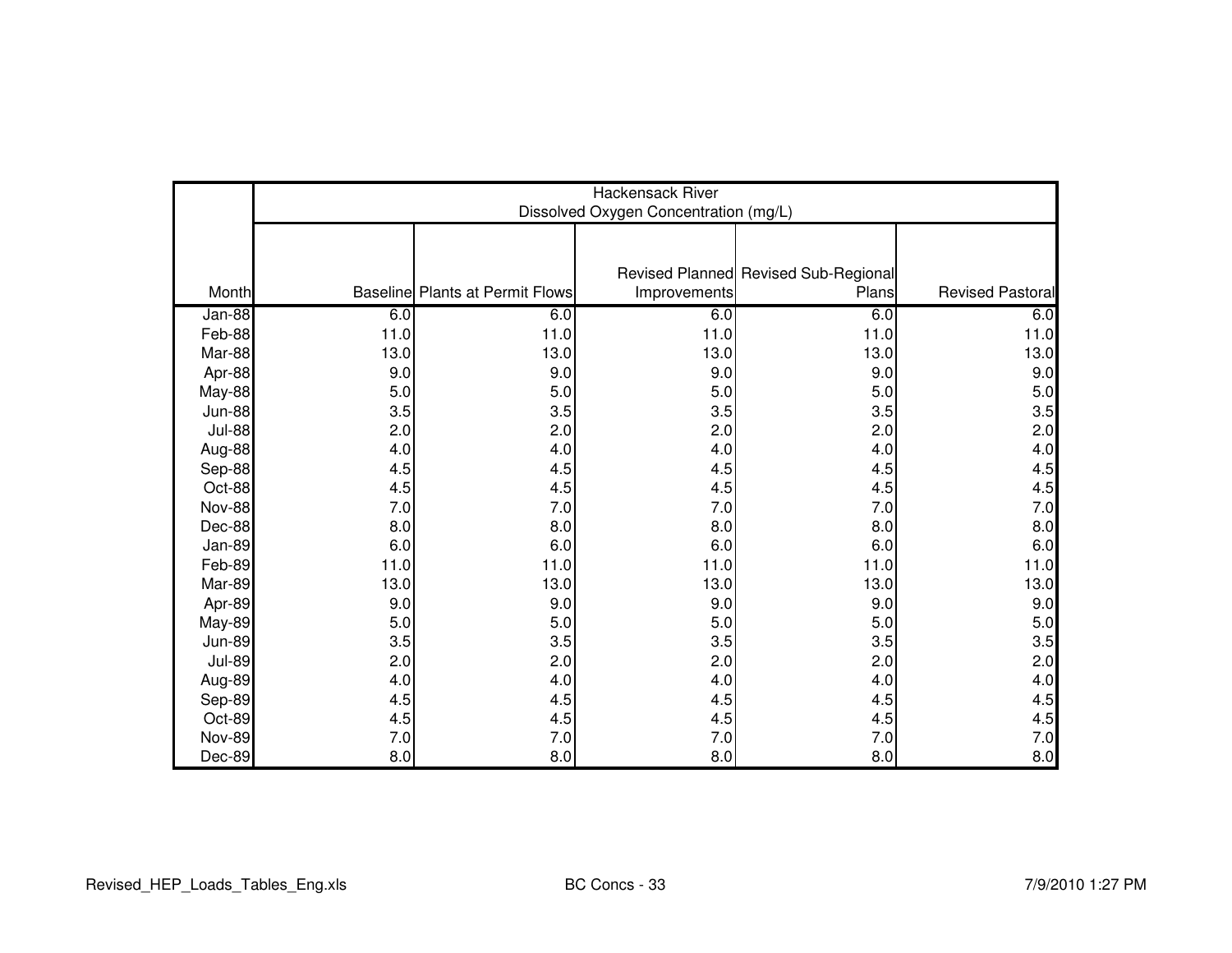|               | Passaic River<br>Total Nitrogen Concentration (mg/L) |                                        |              |                                      |                  |  |  |
|---------------|------------------------------------------------------|----------------------------------------|--------------|--------------------------------------|------------------|--|--|
|               |                                                      |                                        |              |                                      |                  |  |  |
|               |                                                      |                                        |              | Revised Planned Revised Sub-Regional |                  |  |  |
| Month         |                                                      | <b>Baseline Plants at Permit Flows</b> | Improvements | Plans                                | Revised Pastoral |  |  |
| Jan-88        | 2.20                                                 | 2.20                                   | 2.08         | 2.08                                 | 0.48             |  |  |
| Feb-88        | 2.85                                                 | 2.85                                   | 2.69         | 2.69                                 | 0.48             |  |  |
| Mar-88        | 2.31                                                 | 2.31                                   | 2.07         | 2.07                                 | 0.48             |  |  |
| Apr-88        | 3.30                                                 | 3.30                                   | 2.78         | 2.78                                 | 0.48             |  |  |
| May-88        | 4.00                                                 | 4.00                                   | 3.37         | 3.37                                 | 0.48             |  |  |
| <b>Jun-88</b> | 4.69                                                 | 4.69                                   | 3.92         | 3.92                                 | 0.48             |  |  |
| <b>Jul-88</b> | 4.11                                                 | 4.11                                   | 3.73         | 3.73                                 | 0.48             |  |  |
| Aug-88        | 4.11                                                 | 4.11                                   | 3.74         | 3.74                                 | 0.48             |  |  |
| Sep-88        | 4.11                                                 | 4.11                                   | 3.74         | 3.74                                 | 0.48             |  |  |
| Oct-88        | 4.11                                                 | 4.11                                   | 3.74         | 3.74                                 | 0.48             |  |  |
| Nov-88        | 2.21                                                 | 2.21                                   | 1.91         | 1.91                                 | 0.48             |  |  |
| Dec-88        | 2.49                                                 | 2.49                                   | 2.25         | 2.25                                 | 0.48             |  |  |
| <b>Jan-89</b> | 2.20                                                 | 2.20                                   | 2.08         | 2.08                                 | 0.48             |  |  |
| Feb-89        | 2.85                                                 | 2.85                                   | 2.69         | 2.69                                 | 0.48             |  |  |
| Mar-89        | 2.31                                                 | 2.31                                   | 2.07         | 2.07                                 | 0.48             |  |  |
| Apr-89        | 3.30                                                 | 3.30                                   | 2.78         | 2.78                                 | 0.48             |  |  |
| <b>May-89</b> | 4.00                                                 | 4.00                                   | 3.37         | 3.37                                 | 0.48             |  |  |
| <b>Jun-89</b> | 4.69                                                 | 4.69                                   | 3.92         | 3.92                                 | 0.48             |  |  |
| <b>Jul-89</b> | 4.11                                                 | 4.11                                   | 3.73         | 3.73                                 | 0.48             |  |  |
| Aug-89        | 4.11                                                 | 4.11                                   | 3.74         | 3.74                                 | 0.48             |  |  |
| Sep-89        | 4.11                                                 | 4.11                                   | 3.74         | 3.74                                 | 0.48             |  |  |
| Oct-89        | 4.11                                                 | 4.11                                   | 3.74         | 3.74                                 | 0.48             |  |  |
| <b>Nov-89</b> | 2.21                                                 | 2.21                                   | 1.91         | 1.91                                 | 0.48             |  |  |
| Dec-89        | 2.49                                                 | 2.49                                   | 2.25         | 2.25                                 | 0.48             |  |  |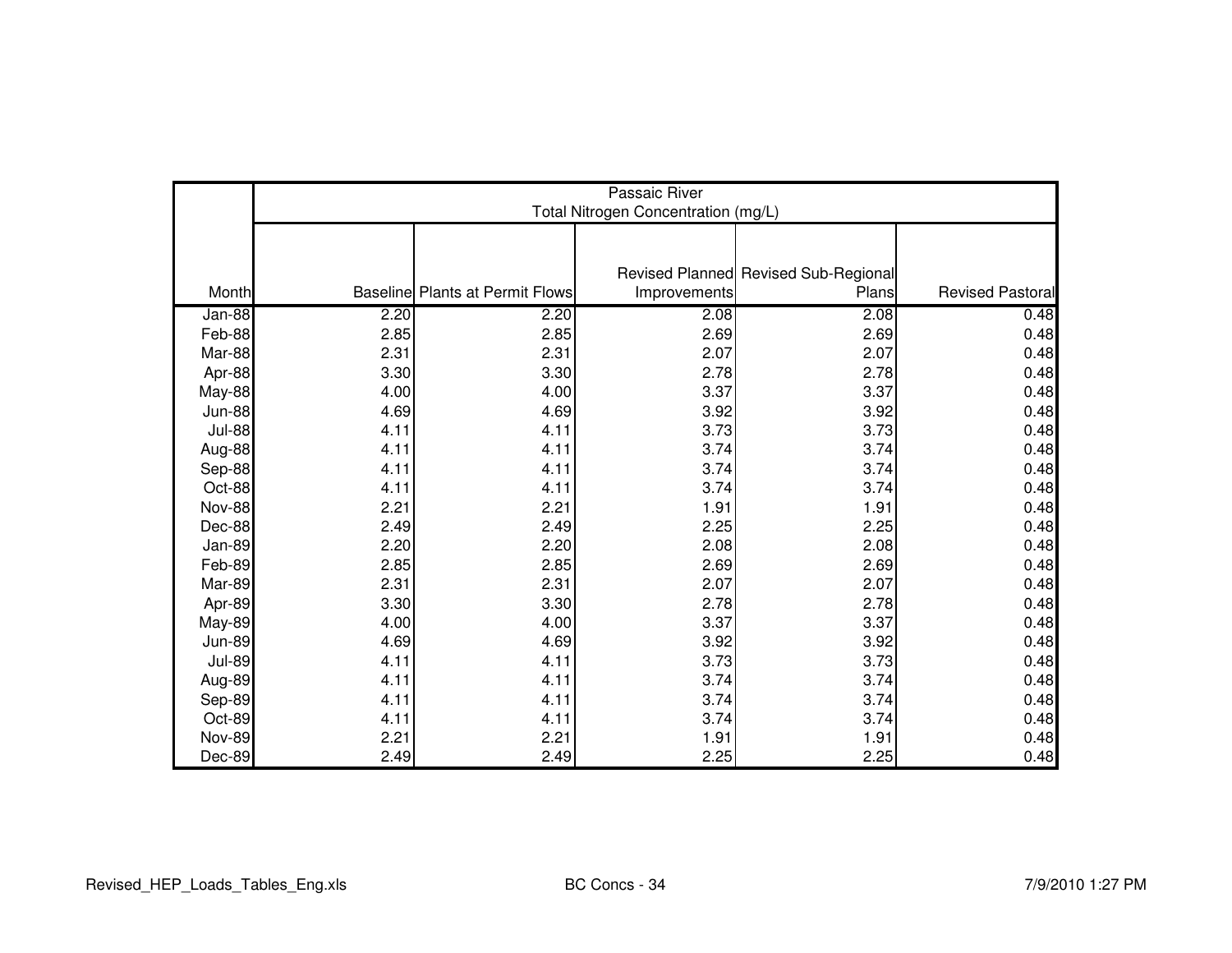|               | Passaic River<br>Total Organic Carbon Concentration (mg/L) |                                        |              |                                      |                         |  |  |
|---------------|------------------------------------------------------------|----------------------------------------|--------------|--------------------------------------|-------------------------|--|--|
|               |                                                            |                                        |              |                                      |                         |  |  |
|               |                                                            |                                        |              |                                      |                         |  |  |
| Month         |                                                            | <b>Baseline Plants at Permit Flows</b> |              | Revised Planned Revised Sub-Regional | <b>Revised Pastoral</b> |  |  |
|               |                                                            |                                        | Improvements | Plans                                |                         |  |  |
| Jan-88        | 5.98                                                       | 5.98                                   | 0.62         | 0.62                                 | 3.31                    |  |  |
| Feb-88        | 4.98                                                       | 4.98                                   | 0.80         | 0.80                                 | 3.30                    |  |  |
| Mar-88        | 6.06                                                       | 6.06                                   | 0.76         | 0.76                                 | 3.30                    |  |  |
| Apr-88        | 7.30                                                       | 7.30                                   | 0.69         | 0.69                                 | 3.30                    |  |  |
| <b>May-88</b> | 9.05                                                       | 9.05                                   | 0.65         | 0.65                                 | 3.30                    |  |  |
| <b>Jun-88</b> | 10.32                                                      | 10.32                                  | 0.61         | 0.61                                 | 3.30                    |  |  |
| <b>Jul-88</b> | 13.00                                                      | 13.00                                  | 0.58         | 0.58                                 | 3.30                    |  |  |
| Aug-88        | 8.46                                                       | 8.46                                   | 0.48         | 0.48                                 | 3.30                    |  |  |
| Sep-88        | 7.95                                                       | 7.95                                   | 0.52         | 0.52                                 | 3.31                    |  |  |
| Oct-88        | 7.95                                                       | 7.95                                   | 0.52         | 0.52                                 | 3.30                    |  |  |
| <b>Nov-88</b> | 7.76                                                       | 7.76                                   | 0.54         | 0.54                                 | 3.30                    |  |  |
| Dec-88        | 6.89                                                       | 6.89                                   | 0.64         | 0.64                                 | 3.30                    |  |  |
| Jan-89        | 5.98                                                       | 5.98                                   | 0.62         | 0.62                                 | 3.31                    |  |  |
| Feb-89        | 4.98                                                       | 4.98                                   | 0.80         | 0.80                                 | 3.30                    |  |  |
| Mar-89        | 6.06                                                       | 6.06                                   | 0.76         | 0.76                                 | 3.30                    |  |  |
| Apr-89        | 7.30                                                       | 7.30                                   | 0.69         | 0.69                                 | 3.30                    |  |  |
| <b>May-89</b> | 9.05                                                       | 9.05                                   | 0.65         | 0.65                                 | 3.30                    |  |  |
| <b>Jun-89</b> | 10.32                                                      | 10.32                                  | 0.61         | 0.61                                 | 3.30                    |  |  |
| <b>Jul-89</b> | 13.00                                                      | 13.00                                  | 0.58         | 0.58                                 | 3.30                    |  |  |
| Aug-89        | 8.46                                                       | 8.46                                   | 0.48         | 0.48                                 | 3.30                    |  |  |
| Sep-89        | 7.95                                                       | 7.95                                   | 0.52         | 0.52                                 | 3.31                    |  |  |
| Oct-89        | 7.95                                                       | 7.95                                   | 0.52         | 0.52                                 | 3.30                    |  |  |
| <b>Nov-89</b> | 7.76                                                       | 7.76                                   | 0.54         | 0.54                                 | 3.30                    |  |  |
| Dec-89        | 6.89                                                       | 6.89                                   | 0.64         | 0.64                                 | 3.30                    |  |  |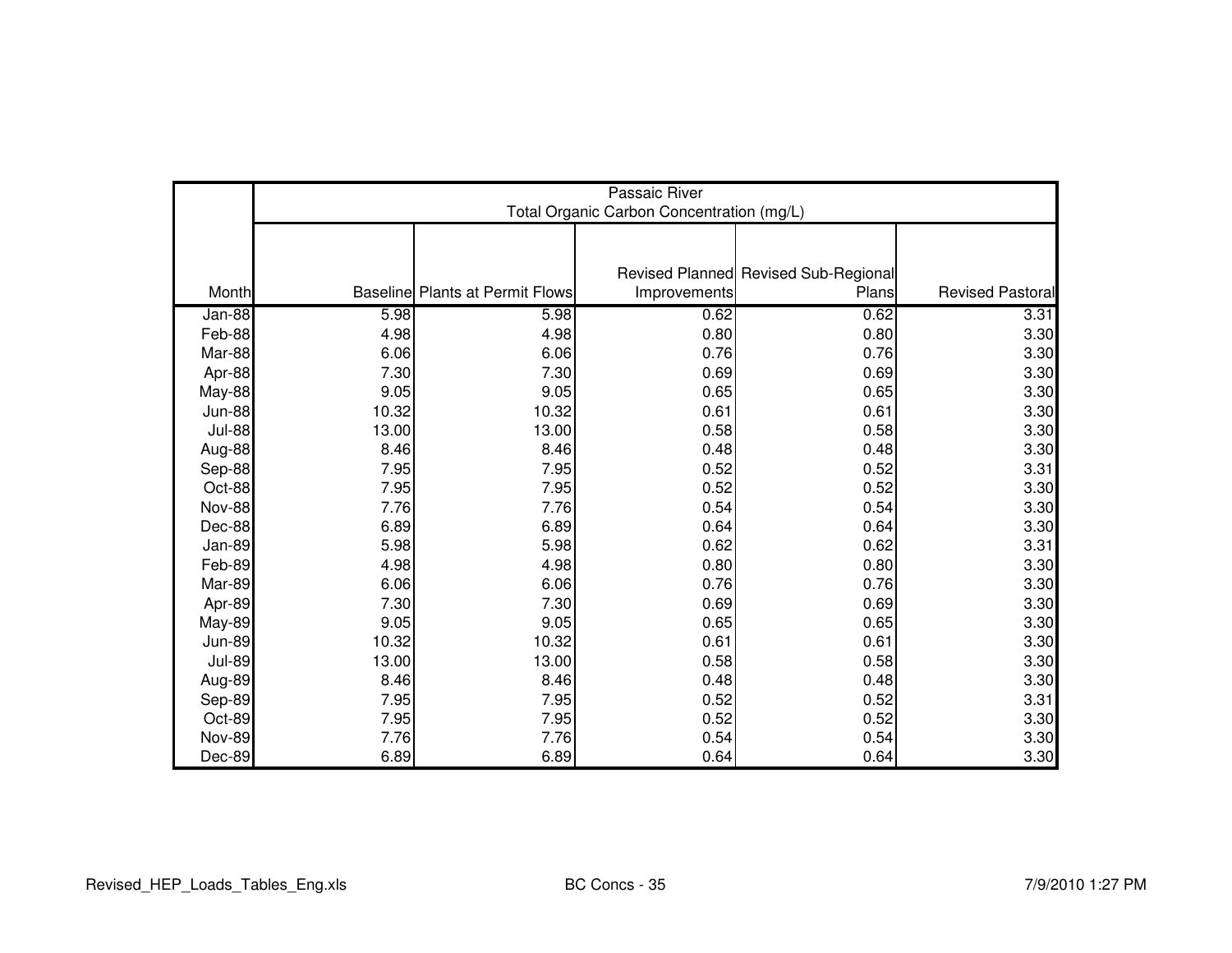|               |      | Passaic River<br>Dissolved Oxygen Concentration (mg/L) |              |                                      |                         |  |  |  |
|---------------|------|--------------------------------------------------------|--------------|--------------------------------------|-------------------------|--|--|--|
|               |      |                                                        |              |                                      |                         |  |  |  |
|               |      |                                                        |              | Revised Planned Revised Sub-Regional |                         |  |  |  |
| Month         |      | <b>Baseline Plants at Permit Flows</b>                 | Improvements | Plans                                | <b>Revised Pastoral</b> |  |  |  |
| Jan-88        | 10.0 | 10.0                                                   | 11.1         | 11.1                                 | 11.1                    |  |  |  |
| Feb-88        | 11.0 | 11.0                                                   | 13.8         | 13.8                                 | 13.8                    |  |  |  |
| Mar-88        | 11.0 | 11.0                                                   | 13.7         | 13.7                                 | 13.7                    |  |  |  |
| Apr-88        | 10.5 | 10.5                                                   | 12.3         | 12.3                                 | 12.3                    |  |  |  |
| <b>May-88</b> | 5.0  | 5.0                                                    | 11.0         | 11.0                                 | 11.0                    |  |  |  |
| <b>Jun-88</b> | 5.5  | 5.5                                                    | 10.5         | 10.5                                 | 10.5                    |  |  |  |
| <b>Jul-88</b> | 6.0  | 6.0                                                    | 10.1         | 10.1                                 | 10.1                    |  |  |  |
| Aug-88        | 7.0  | 7.0                                                    | 10.0         | 10.0                                 | 10.0                    |  |  |  |
| Sep-88        | 6.0  | 6.0                                                    | 10.2         | 10.2                                 | 10.2                    |  |  |  |
| Oct-88        | 6.0  | 6.0                                                    | 10.5         | 10.5                                 | 10.5                    |  |  |  |
| <b>Nov-88</b> | 10.0 | 10.0                                                   | 10.6         | 10.6                                 | 10.6                    |  |  |  |
| Dec-88        | 13.0 | 13.0                                                   | 11.2         | 11.2                                 | 11.2                    |  |  |  |
| Jan-89        | 10.0 | 10.0                                                   | 11.1         | 11.1                                 | 11.1                    |  |  |  |
| Feb-89        | 11.0 | 11.0                                                   | 13.8         | 13.8                                 | 13.8                    |  |  |  |
| Mar-89        | 11.0 | 11.0                                                   | 13.7         | 13.7                                 | 13.7                    |  |  |  |
| Apr-89        | 10.5 | 10.5                                                   | 12.3         | 12.3                                 | 12.3                    |  |  |  |
| <b>May-89</b> | 5.0  | 5.0                                                    | 11.0         | 11.0                                 | 11.0                    |  |  |  |
| <b>Jun-89</b> | 5.5  | 5.5                                                    | 10.5         | 10.5                                 | 10.5                    |  |  |  |
| <b>Jul-89</b> | 6.0  | 6.0                                                    | 10.1         | 10.1                                 | 10.1                    |  |  |  |
| Aug-89        | 7.0  | 7.0                                                    | 10.0         | 10.0                                 | 10.0                    |  |  |  |
| Sep-89        | 6.0  | 6.0                                                    | 10.2         | 10.2                                 | 10.2                    |  |  |  |
| Oct-89        | 6.0  | 6.0                                                    | 10.5         | 10.5                                 | 10.5                    |  |  |  |
| <b>Nov-89</b> | 10.0 | 10.0                                                   | 10.6         | 10.6                                 | 10.6                    |  |  |  |
| Dec-89        | 13.0 | 13.0                                                   | 11.2         | 11.2                                 | 11.2                    |  |  |  |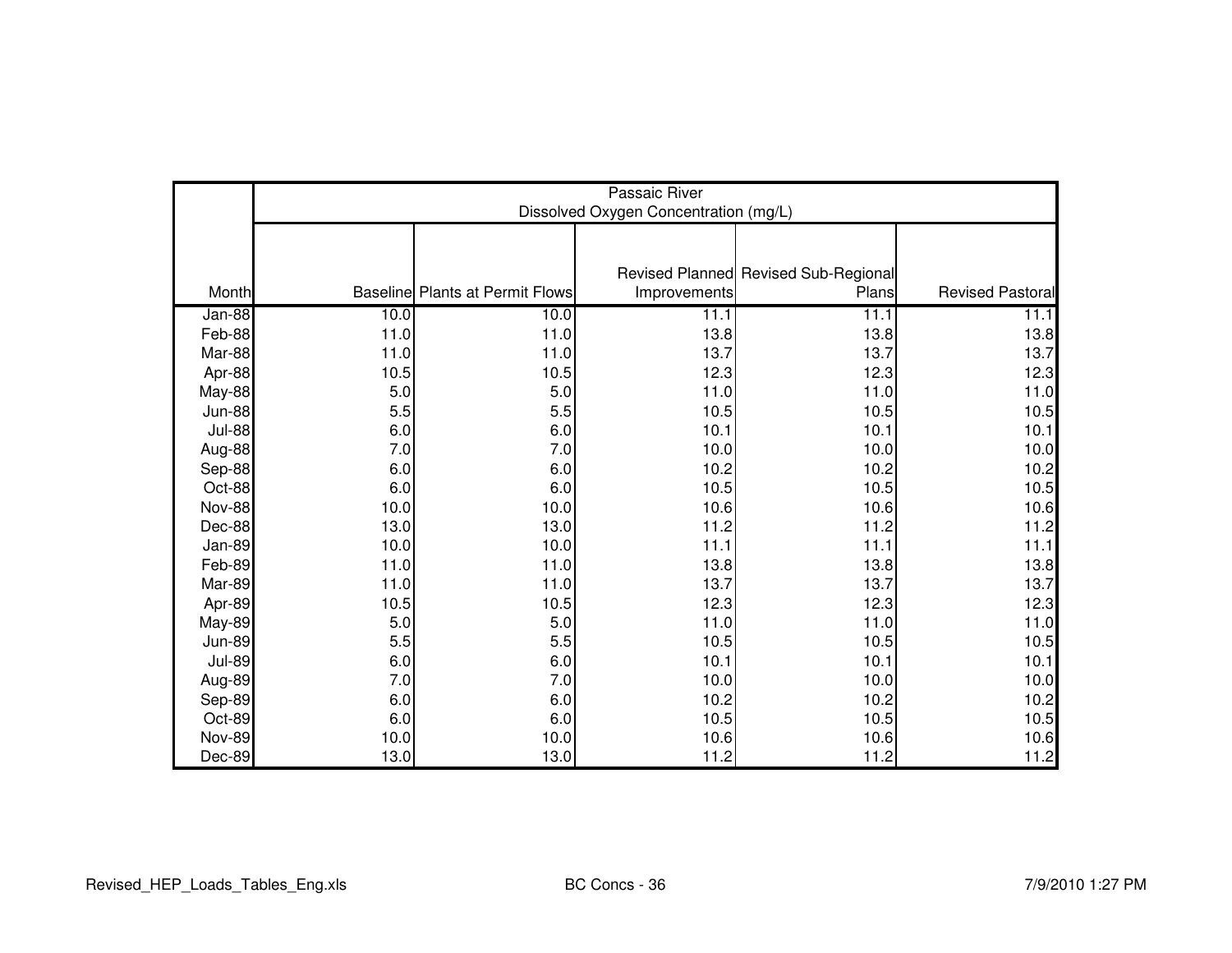|               | Saddle River<br>Total Nitrogen Concentration (mg/L) |                                        |              |                                      |                  |  |  |
|---------------|-----------------------------------------------------|----------------------------------------|--------------|--------------------------------------|------------------|--|--|
|               |                                                     |                                        |              |                                      |                  |  |  |
|               |                                                     |                                        |              |                                      |                  |  |  |
|               |                                                     |                                        |              | Revised Planned Revised Sub-Regional |                  |  |  |
| Month         |                                                     | <b>Baseline Plants at Permit Flows</b> | Improvements | Plans                                | Revised Pastoral |  |  |
| Jan-88        | 2.20                                                | 2.20                                   | 2.12         | 2.12                                 | 0.16             |  |  |
| Feb-88        | 2.85                                                | 2.85                                   | 2.74         | 2.74                                 | 0.16             |  |  |
| Mar-88        | 2.31                                                | 2.31                                   | 2.22         | 2.22                                 | 0.16             |  |  |
| Apr-88        | 3.30                                                | 3.30                                   | 3.18         | 3.18                                 | 0.16             |  |  |
| May-88        | 4.00                                                | 4.00                                   | 3.85         | 3.85                                 | 0.16             |  |  |
| <b>Jun-88</b> | 4.69                                                | 4.69                                   | 4.51         | 4.51                                 | 0.16             |  |  |
| <b>Jul-88</b> | 4.11                                                | 4.11                                   | 3.96         | 3.96                                 | 0.16             |  |  |
| Aug-88        | 4.11                                                | 4.11                                   | 3.96         | 3.96                                 | 0.16             |  |  |
| Sep-88        | 4.11                                                | 4.11                                   | 3.96         | 3.96                                 | 0.16             |  |  |
| Oct-88        | 4.11                                                | 4.11                                   | 3.96         | 3.96                                 | 0.16             |  |  |
| <b>Nov-88</b> | 2.21                                                | 2.21                                   | 2.12         | 2.12                                 | 0.16             |  |  |
| Dec-88        | 2.49                                                | 2.49                                   | 2.40         | 2.40                                 | 0.16             |  |  |
| <b>Jan-89</b> | 2.20                                                | 2.20                                   | 2.12         | 2.12                                 | 0.16             |  |  |
| Feb-89        | 2.85                                                | 2.85                                   | 2.74         | 2.74                                 | 0.16             |  |  |
| Mar-89        | 2.31                                                | 2.31                                   | 2.22         | 2.22                                 | 0.16             |  |  |
| Apr-89        | 3.30                                                | 3.30                                   | 3.18         | 3.18                                 | 0.16             |  |  |
| <b>May-89</b> | 4.00                                                | 4.00                                   | 3.85         | 3.85                                 | 0.16             |  |  |
| <b>Jun-89</b> | 4.69                                                | 4.69                                   | 4.51         | 4.51                                 | 0.16             |  |  |
| <b>Jul-89</b> | 4.11                                                | 4.11                                   | 3.96         | 3.96                                 | 0.16             |  |  |
| Aug-89        | 4.11                                                | 4.11                                   | 3.96         | 3.96                                 | 0.16             |  |  |
| Sep-89        | 4.11                                                | 4.11                                   | 3.96         | 3.96                                 | 0.16             |  |  |
| Oct-89        | 4.11                                                | 4.11                                   | 3.96         | 3.96                                 | 0.16             |  |  |
| <b>Nov-89</b> | 2.21                                                | 2.21                                   | 2.12         | 2.12                                 | 0.16             |  |  |
| Dec-89        | 2.49                                                | 2.49                                   | 2.40         | 2.40                                 | 0.16             |  |  |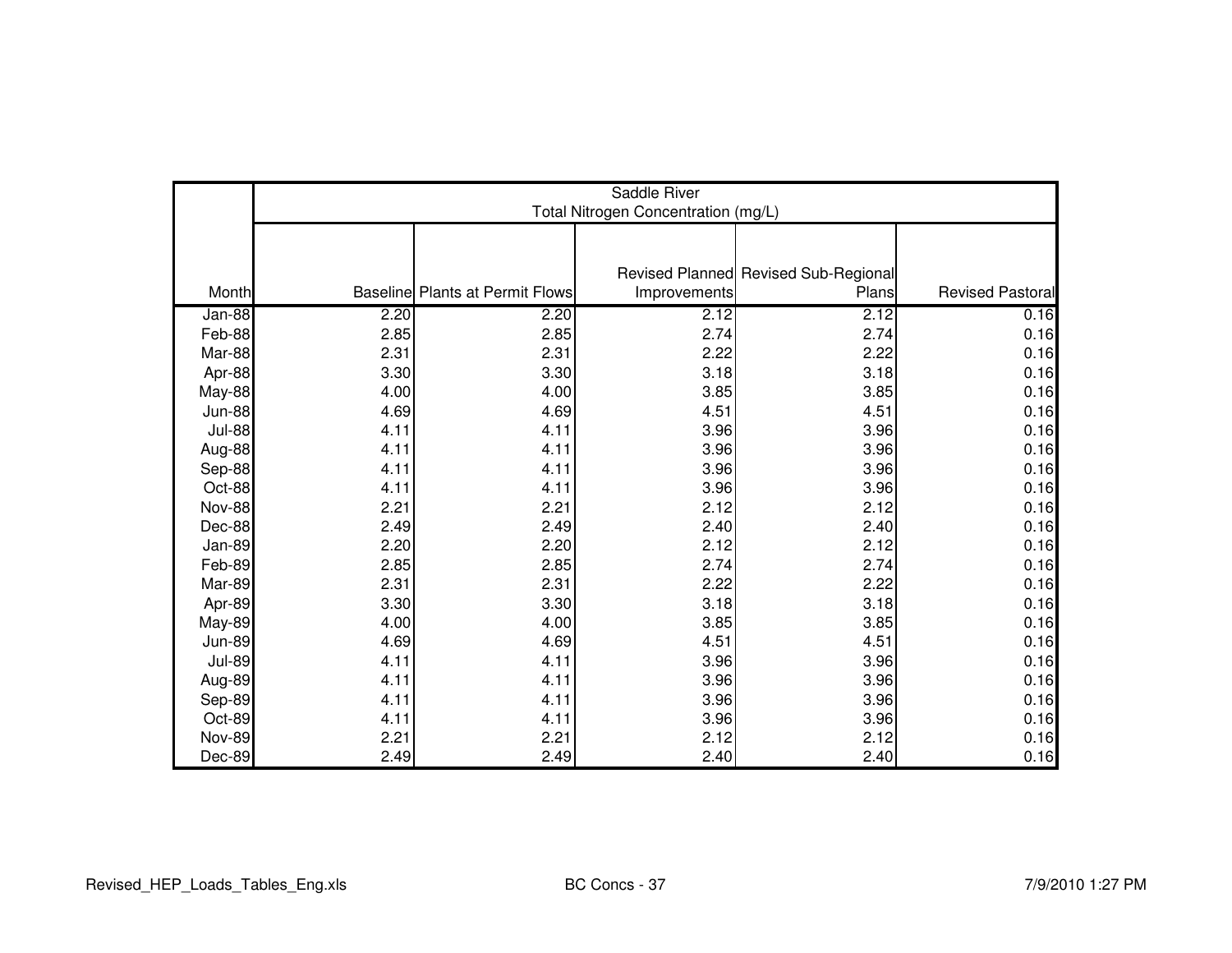|               | Saddle River<br>Total Organic Carbon Concentration (mg/L) |                                        |              |                                      |                         |  |  |
|---------------|-----------------------------------------------------------|----------------------------------------|--------------|--------------------------------------|-------------------------|--|--|
|               |                                                           |                                        |              |                                      |                         |  |  |
|               |                                                           |                                        |              |                                      |                         |  |  |
|               |                                                           |                                        |              | Revised Planned Revised Sub-Regional |                         |  |  |
| Month         |                                                           | <b>Baseline Plants at Permit Flows</b> | Improvements | Plans                                | <b>Revised Pastoral</b> |  |  |
| Jan-88        | 5.98                                                      | 5.98                                   | 5.98         | 5.98                                 | 3.30                    |  |  |
| Feb-88        | 4.98                                                      | 4.98                                   | 4.98         | 4.98                                 | 3.30                    |  |  |
| Mar-88        | 6.06                                                      | 6.06                                   | 6.06         | 6.06                                 | 3.30                    |  |  |
| Apr-88        | 7.30                                                      | 7.30                                   | 7.30         | 7.30                                 | 3.30                    |  |  |
| <b>May-88</b> | 9.05                                                      | 9.05                                   | 9.05         | 9.05                                 | 3.30                    |  |  |
| <b>Jun-88</b> | 10.32                                                     | 10.32                                  | 10.32        | 10.32                                | 3.30                    |  |  |
| <b>Jul-88</b> | 13.00                                                     | 13.00                                  | 13.00        | 13.00                                | 3.30                    |  |  |
| Aug-88        | 8.46                                                      | 8.46                                   | 8.46         | 8.46                                 | 3.30                    |  |  |
| Sep-88        | 7.95                                                      | 7.95                                   | 7.95         | 7.95                                 | 3.29                    |  |  |
| Oct-88        | 7.95                                                      | 7.95                                   | 7.95         | 7.95                                 | 3.30                    |  |  |
| <b>Nov-88</b> | 7.76                                                      | 7.76                                   | 7.76         | 7.76                                 | 3.30                    |  |  |
| Dec-88        | 6.89                                                      | 6.89                                   | 6.89         | 6.89                                 | 3.30                    |  |  |
| Jan-89        | 5.98                                                      | 5.98                                   | 5.98         | 5.98                                 | 3.30                    |  |  |
| Feb-89        | 4.98                                                      | 4.98                                   | 4.98         | 4.98                                 | 3.30                    |  |  |
| Mar-89        | 6.06                                                      | 6.06                                   | 6.06         | 6.06                                 | 3.30                    |  |  |
| Apr-89        | 7.30                                                      | 7.30                                   | 7.30         | 7.30                                 | 3.30                    |  |  |
| <b>May-89</b> | 9.05                                                      | 9.05                                   | 9.05         | 9.05                                 | 3.30                    |  |  |
| <b>Jun-89</b> | 10.32                                                     | 10.32                                  | 10.32        | 10.32                                | 3.30                    |  |  |
| <b>Jul-89</b> | 13.00                                                     | 13.00                                  | 13.00        | 13.00                                | 3.30                    |  |  |
| Aug-89        | 8.46                                                      | 8.46                                   | 8.46         | 8.46                                 | 3.30                    |  |  |
| Sep-89        | 7.95                                                      | 7.95                                   | 7.95         | 7.95                                 | 3.29                    |  |  |
| Oct-89        | 7.95                                                      | 7.95                                   | 7.95         | 7.95                                 | 3.30                    |  |  |
| <b>Nov-89</b> | 7.76                                                      | 7.76                                   | 7.76         | 7.76                                 | 3.30                    |  |  |
| Dec-89        | 6.89                                                      | 6.89                                   | 6.89         | 6.89                                 | 3.30                    |  |  |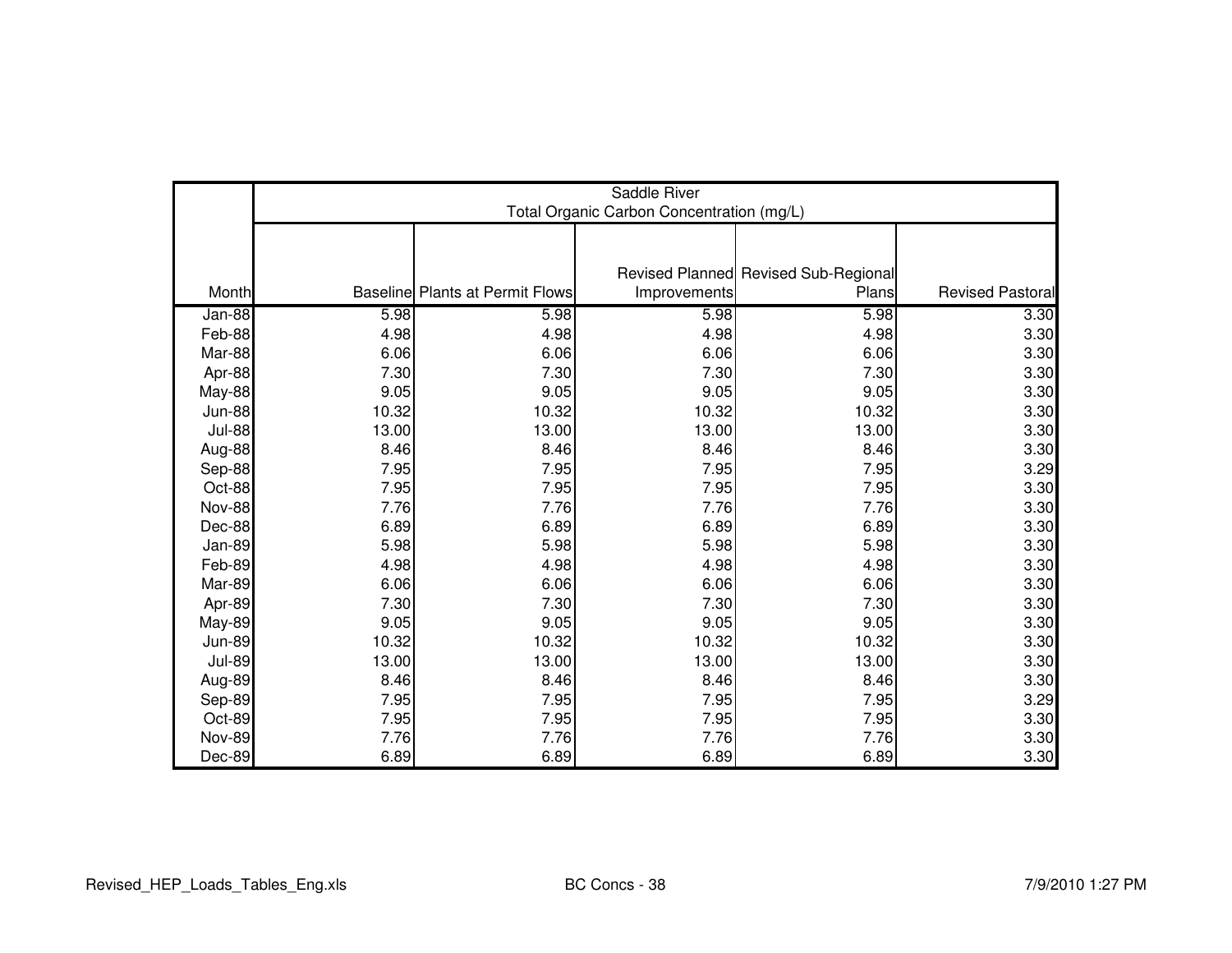|               |      | Saddle River<br>Dissolved Oxygen Concentration (mg/L) |              |                                      |                         |  |  |  |
|---------------|------|-------------------------------------------------------|--------------|--------------------------------------|-------------------------|--|--|--|
|               |      |                                                       |              |                                      |                         |  |  |  |
|               |      |                                                       |              | Revised Planned Revised Sub-Regional |                         |  |  |  |
| Month         |      | <b>Baseline Plants at Permit Flows</b>                | Improvements | Plans                                | <b>Revised Pastoral</b> |  |  |  |
| Jan-88        | 10.0 | 10.0                                                  | 10.0         | 10.0                                 | 10.0                    |  |  |  |
| Feb-88        | 11.0 | 11.0                                                  | 11.0         | 11.0                                 | 11.0                    |  |  |  |
| Mar-88        | 11.0 | 11.0                                                  | 11.0         | 11.0                                 | 11.0                    |  |  |  |
| Apr-88        | 10.5 | 10.5                                                  | 10.5         | 10.5                                 | 10.5                    |  |  |  |
| <b>May-88</b> | 5.0  | 5.0                                                   | 5.0          | 5.0                                  | 5.0                     |  |  |  |
| <b>Jun-88</b> | 5.5  | 5.5                                                   | 5.5          | $5.5\,$                              | 5.5                     |  |  |  |
| <b>Jul-88</b> | 6.0  | 6.0                                                   | 6.0          | 6.0                                  | 6.0                     |  |  |  |
| Aug-88        | 7.0  | 7.0                                                   | 7.0          | 7.0                                  | 7.0                     |  |  |  |
| Sep-88        | 6.0  | 6.0                                                   | 6.0          | 6.0                                  | 6.0                     |  |  |  |
| Oct-88        | 6.0  | 6.0                                                   | 6.0          | 6.0                                  | 6.0                     |  |  |  |
| <b>Nov-88</b> | 10.0 | 10.0                                                  | 10.0         | 10.0                                 | 10.0                    |  |  |  |
| Dec-88        | 13.0 | 13.0                                                  | 13.0         | 13.0                                 | 13.0                    |  |  |  |
| Jan-89        | 10.0 | 10.0                                                  | 10.0         | 10.0                                 | 10.0                    |  |  |  |
| Feb-89        | 11.0 | 11.0                                                  | 11.0         | 11.0                                 | 11.0                    |  |  |  |
| Mar-89        | 11.0 | 11.0                                                  | 11.0         | 11.0                                 | 11.0                    |  |  |  |
| Apr-89        | 10.5 | 10.5                                                  | 10.5         | 10.5                                 | 10.5                    |  |  |  |
| <b>May-89</b> | 5.0  | 5.0                                                   | 5.0          | 5.0                                  | 5.0                     |  |  |  |
| <b>Jun-89</b> | 5.5  | 5.5                                                   | 5.5          | $5.5\,$                              | 5.5                     |  |  |  |
| <b>Jul-89</b> | 6.0  | 6.0                                                   | 6.0          | 6.0                                  | 6.0                     |  |  |  |
| Aug-89        | 7.0  | 7.0                                                   | 7.0          | $7.0\,$                              | 7.0                     |  |  |  |
| Sep-89        | 6.0  | 6.0                                                   | 6.0          | 6.0                                  | 6.0                     |  |  |  |
| Oct-89        | 6.0  | 6.0                                                   | $6.0\,$      | 6.0                                  | 6.0                     |  |  |  |
| <b>Nov-89</b> | 10.0 | 10.0                                                  | 10.0         | 10.0                                 | 10.0                    |  |  |  |
| Dec-89        | 13.0 | 13.0                                                  | 13.0         | 13.0                                 | 13.0                    |  |  |  |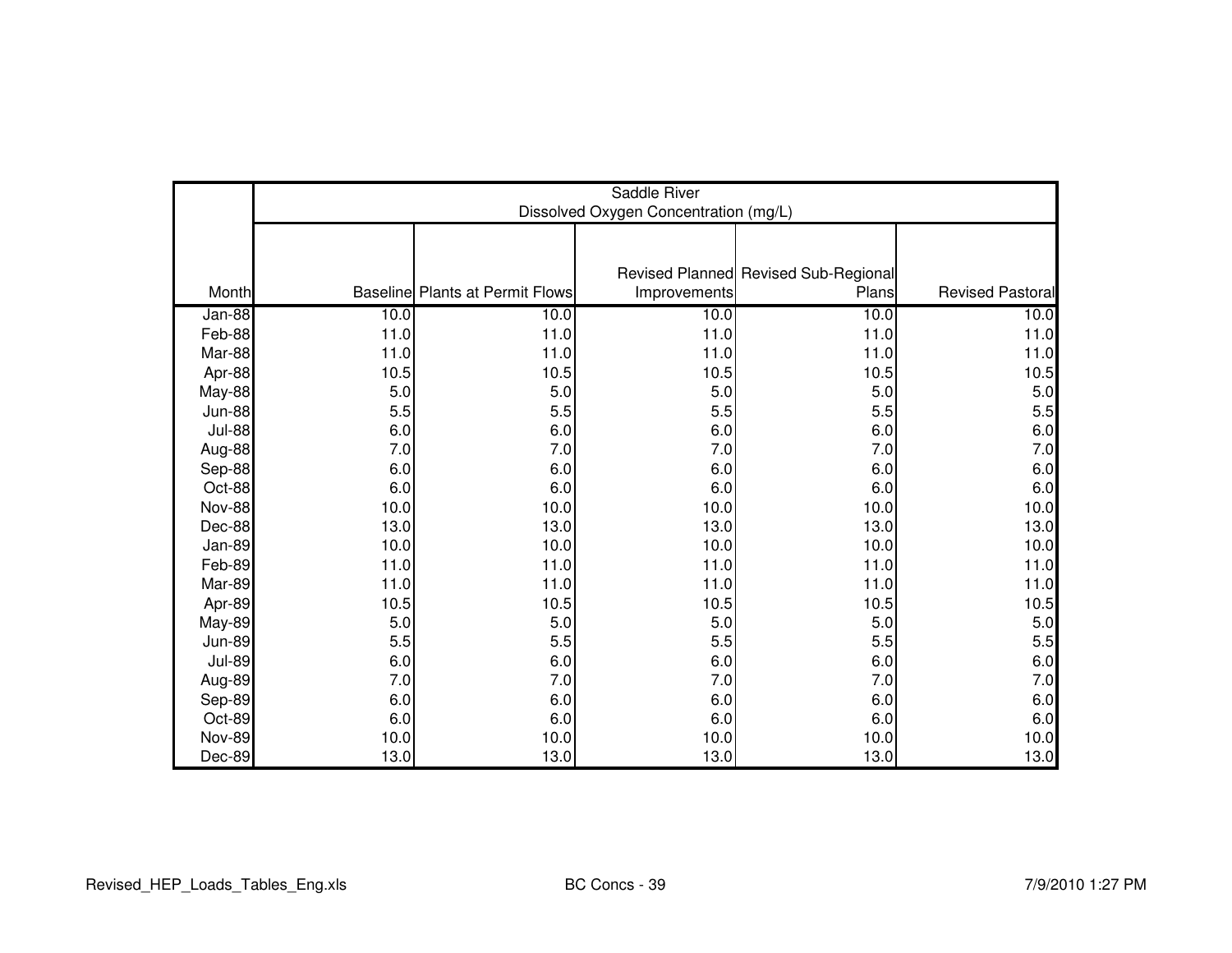|               | <b>Raritan River</b><br>Total Nitrogen Concentration (mg/L) |                                        |              |                                      |                  |  |  |
|---------------|-------------------------------------------------------------|----------------------------------------|--------------|--------------------------------------|------------------|--|--|
|               |                                                             |                                        |              |                                      |                  |  |  |
|               |                                                             |                                        |              |                                      |                  |  |  |
|               |                                                             |                                        |              | Revised Planned Revised Sub-Regional |                  |  |  |
| Month         |                                                             | <b>Baseline Plants at Permit Flows</b> | Improvements | Plans                                | Revised Pastoral |  |  |
| Jan-88        | 2.49                                                        | 2.49                                   | 2.26         | 2.26                                 | 0.15             |  |  |
| Feb-88        | 2.30                                                        | 2.30                                   | 2.08         | 2.08                                 | 0.15             |  |  |
| Mar-88        | 2.28                                                        | 2.28                                   | 2.07         | 2.07                                 | 0.15             |  |  |
| Apr-88        | 2.50                                                        | 2.50                                   | 2.15         | 2.15                                 | 0.15             |  |  |
| May-88        | 1.96                                                        | 1.96                                   | 1.66         | 1.66                                 | 0.15             |  |  |
| <b>Jun-88</b> | 2.44                                                        | 2.44                                   | 2.22         | 2.22                                 | 0.15             |  |  |
| <b>Jul-88</b> | 2.73                                                        | 2.73                                   | 2.08         | 2.08                                 | 0.15             |  |  |
| Aug-88        | 2.34                                                        | 2.34                                   | 2.07         | 2.07                                 | 0.15             |  |  |
| Sep-88        | 2.34                                                        | 2.34                                   | 2.12         | 2.12                                 | 0.15             |  |  |
| Oct-88        | 2.34                                                        | 2.34                                   | 2.12         | 2.12                                 | 0.15             |  |  |
| <b>Nov-88</b> | 2.34                                                        | 2.34                                   | 2.12         | 2.12                                 | 0.15             |  |  |
| Dec-88        | 2.79                                                        | 2.79                                   | 2.54         | 2.54                                 | 0.15             |  |  |
| <b>Jan-89</b> | 2.49                                                        | 2.49                                   | 2.26         | 2.26                                 | 0.15             |  |  |
| Feb-89        | 2.30                                                        | 2.30                                   | 2.08         | 2.08                                 | 0.15             |  |  |
| Mar-89        | 2.28                                                        | 2.28                                   | 2.07         | 2.07                                 | 0.15             |  |  |
| Apr-89        | 2.50                                                        | 2.50                                   | 2.15         | 2.15                                 | 0.15             |  |  |
| <b>May-89</b> | 1.96                                                        | 1.96                                   | 1.66         | 1.66                                 | 0.15             |  |  |
| <b>Jun-89</b> | 2.44                                                        | 2.44                                   | 2.22         | 2.22                                 | 0.15             |  |  |
| <b>Jul-89</b> | 2.73                                                        | 2.73                                   | 2.08         | 2.08                                 | 0.15             |  |  |
| Aug-89        | 2.34                                                        | 2.34                                   | 2.07         | 2.07                                 | 0.15             |  |  |
| Sep-89        | 2.34                                                        | 2.34                                   | 2.12         | 2.12                                 | 0.15             |  |  |
| Oct-89        | 2.34                                                        | 2.34                                   | 2.12         | 2.12                                 | 0.15             |  |  |
| <b>Nov-89</b> | 2.34                                                        | 2.34                                   | 2.12         | 2.12                                 | 0.15             |  |  |
| Dec-89        | 2.79                                                        | 2.79                                   | 2.54         | 2.54                                 | 0.15             |  |  |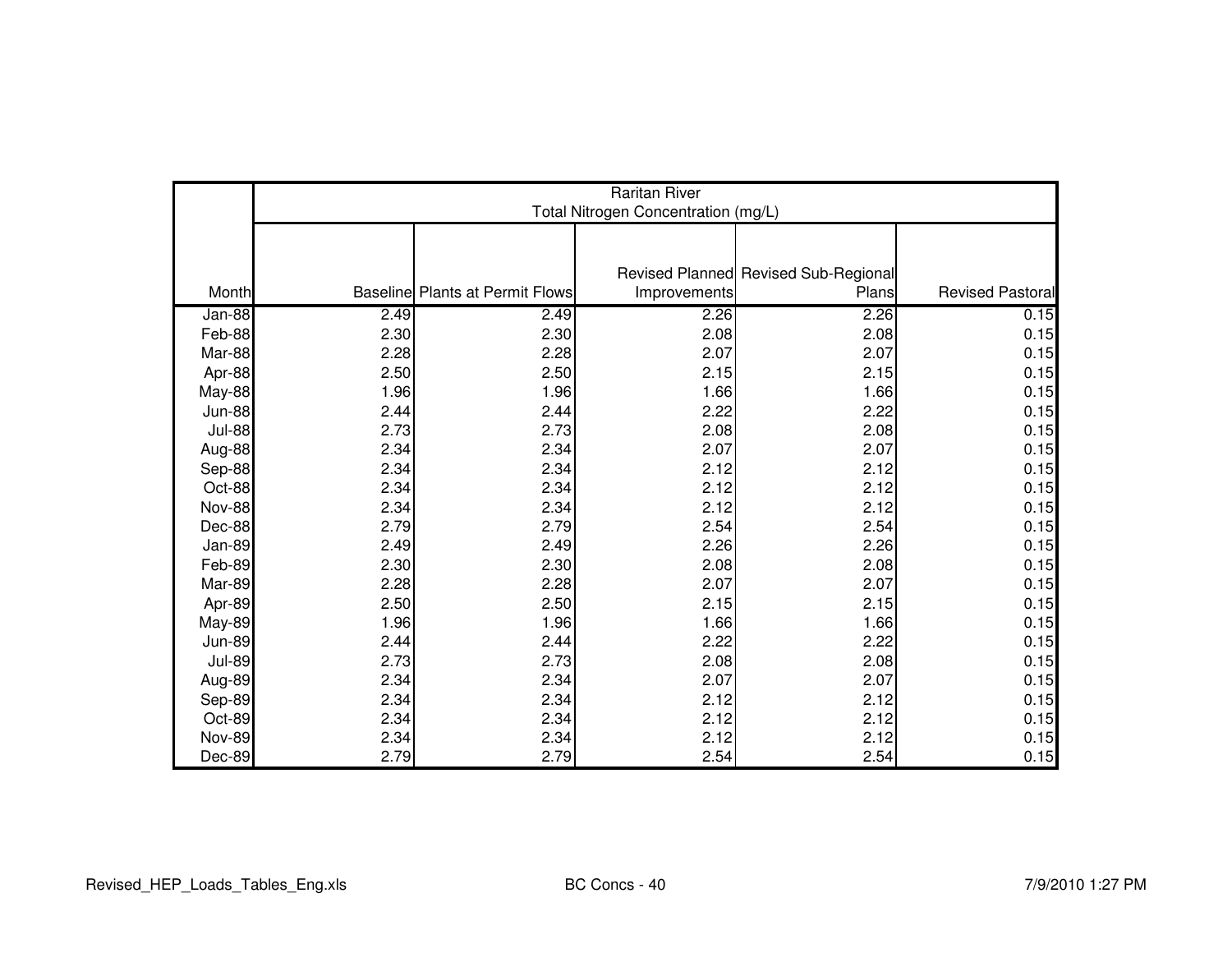|               | <b>Raritan River</b><br>Total Organic Carbon Concentration (mg/L) |                                        |              |                                      |                         |  |  |
|---------------|-------------------------------------------------------------------|----------------------------------------|--------------|--------------------------------------|-------------------------|--|--|
|               |                                                                   |                                        |              |                                      |                         |  |  |
|               |                                                                   |                                        |              |                                      |                         |  |  |
|               |                                                                   |                                        |              | Revised Planned Revised Sub-Regional |                         |  |  |
| Month         |                                                                   | <b>Baseline Plants at Permit Flows</b> | Improvements | Plans                                | <b>Revised Pastoral</b> |  |  |
| Jan-88        | 4.20                                                              | 4.20                                   | 0.88         | 0.88                                 | 3.30                    |  |  |
| Feb-88        | 4.29                                                              | 4.29                                   | 0.90         | 0.90                                 | 3.30                    |  |  |
| Mar-88        | 5.76                                                              | 5.76                                   | 1.21         | 1.21                                 | 3.30                    |  |  |
| Apr-88        | 5.21                                                              | 5.21                                   | 1.09         | 1.09                                 | 3.30                    |  |  |
| <b>May-88</b> | 5.49                                                              | 5.49                                   | 1.15         | 1.15                                 | 3.30                    |  |  |
| <b>Jun-88</b> | 5.05                                                              | 5.05                                   | 1.06         | 1.06                                 | 3.30                    |  |  |
| <b>Jul-88</b> | 9.00                                                              | 9.00                                   | 1.89         | 1.89                                 | 3.30                    |  |  |
| Aug-88        | 6.02                                                              | 6.02                                   | 1.26         | 1.26                                 | 3.30                    |  |  |
| Sep-88        | 6.02                                                              | 6.02                                   | 1.26         | 1.26                                 | 3.30                    |  |  |
| Oct-88        | 6.02                                                              | 6.02                                   | 1.26         | 1.26                                 | 3.30                    |  |  |
| Nov-88        | 6.02                                                              | 6.02                                   | 1.26         | 1.26                                 | 3.30                    |  |  |
| Dec-88        | 5.85                                                              | 5.85                                   | 1.23         | 1.23                                 | 3.30                    |  |  |
| Jan-89        | 4.20                                                              | 4.20                                   | 0.88         | 0.88                                 | 3.30                    |  |  |
| Feb-89        | 4.29                                                              | 4.29                                   | 0.90         | 0.90                                 | 3.30                    |  |  |
| Mar-89        | 5.76                                                              | 5.76                                   | 1.21         | 1.21                                 | 3.30                    |  |  |
| Apr-89        | 5.21                                                              | 5.21                                   | 1.09         | 1.09                                 | 3.30                    |  |  |
| <b>May-89</b> | 5.49                                                              | 5.49                                   | 1.15         | 1.15                                 | 3.30                    |  |  |
| <b>Jun-89</b> | 5.05                                                              | 5.05                                   | 1.06         | 1.06                                 | 3.30                    |  |  |
| <b>Jul-89</b> | 9.00                                                              | 9.00                                   | 1.89         | 1.89                                 | 3.30                    |  |  |
| Aug-89        | 6.02                                                              | 6.02                                   | 1.26         | 1.26                                 | 3.30                    |  |  |
| Sep-89        | 6.02                                                              | 6.02                                   | 1.26         | 1.26                                 | 3.30                    |  |  |
| Oct-89        | 6.02                                                              | 6.02                                   | 1.26         | 1.26                                 | 3.30                    |  |  |
| <b>Nov-89</b> | 6.02                                                              | 6.02                                   | 1.26         | 1.26                                 | 3.30                    |  |  |
| Dec-89        | 5.85                                                              | 5.85                                   | 1.23         | 1.23                                 | 3.30                    |  |  |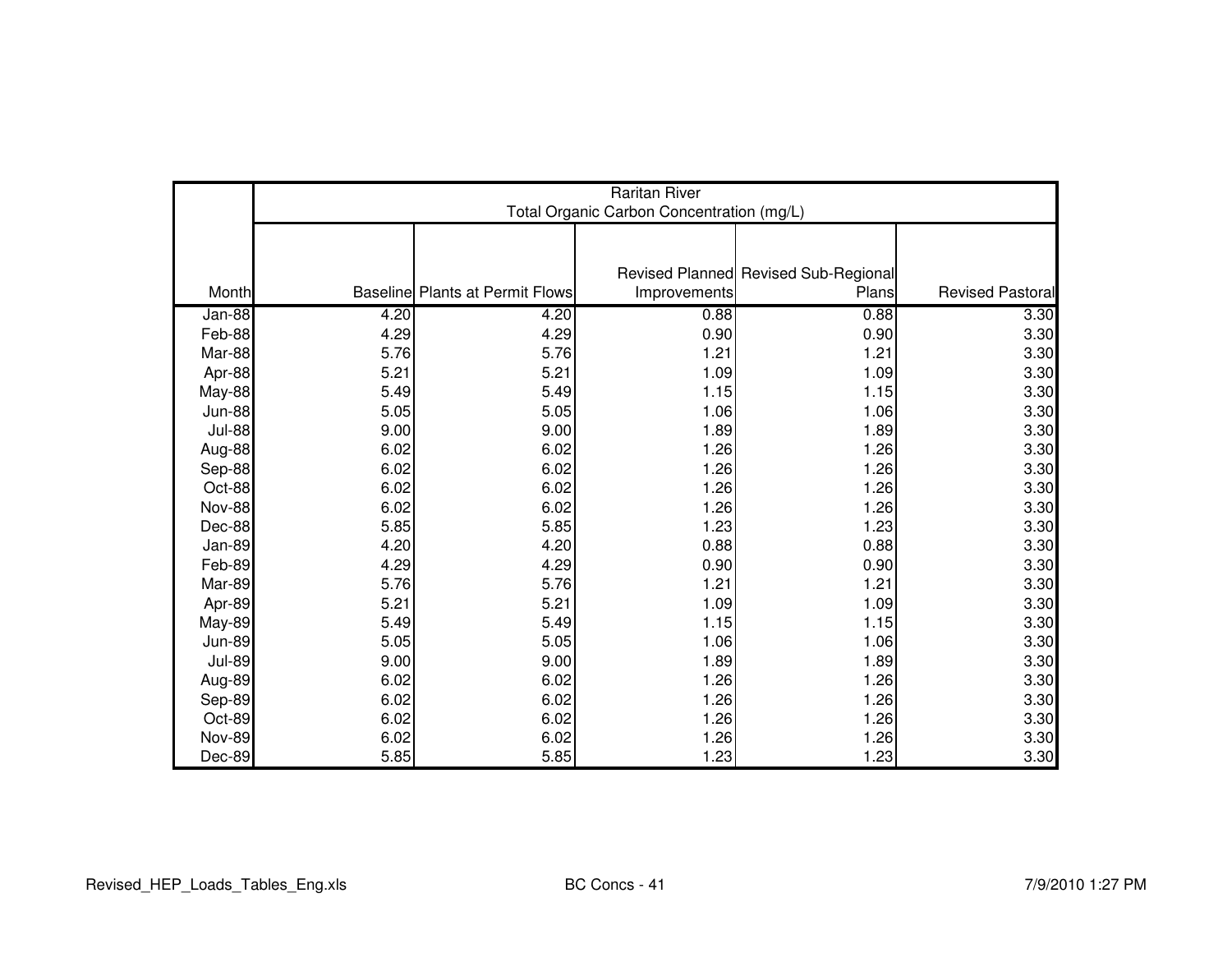|               | <b>Raritan River</b><br>Dissolved Oxygen Concentration (mg/L) |                                        |              |                                      |                         |  |  |
|---------------|---------------------------------------------------------------|----------------------------------------|--------------|--------------------------------------|-------------------------|--|--|
|               |                                                               |                                        |              |                                      |                         |  |  |
|               |                                                               |                                        |              | Revised Planned Revised Sub-Regional |                         |  |  |
| Month         |                                                               | <b>Baseline Plants at Permit Flows</b> | Improvements | Plans                                | <b>Revised Pastoral</b> |  |  |
| Jan-88        | 12.0                                                          | 12.0                                   | 12.0         | 12.0                                 | 12.0                    |  |  |
| Feb-88        | 12.0                                                          | 12.0                                   | 12.0         | 12.0                                 | 12.0                    |  |  |
| Mar-88        | 14.0                                                          | 14.0                                   | 14.0         | 14.0                                 | 14.0                    |  |  |
| Apr-88        | 14.0                                                          | 14.0                                   | 14.0         | 14.0                                 | 14.0                    |  |  |
| <b>May-88</b> | 3.5                                                           | 3.5                                    | 8.0          | 8.0                                  | 8.0                     |  |  |
| <b>Jun-88</b> | 5.3                                                           | 5.3                                    | 8.0          | 8.0                                  | 8.0                     |  |  |
| <b>Jul-88</b> | 7.0                                                           | 7.0                                    | 8.0          | 8.0                                  | 8.0                     |  |  |
| Aug-88        | 4.5                                                           | 4.5                                    | 8.0          | 8.0                                  | 8.0                     |  |  |
| Sep-88        | 8.0                                                           | 8.0                                    | 8.0          | 8.0                                  | 8.0                     |  |  |
| Oct-88        | 8.0                                                           | 8.0                                    | 8.0          | 8.0                                  | 8.0                     |  |  |
| <b>Nov-88</b> | 10.0                                                          | 10.0                                   | 10.0         | 10.0                                 | 10.0                    |  |  |
| Dec-88        | 12.0                                                          | 12.0                                   | 12.0         | 12.0                                 | 12.0                    |  |  |
| Jan-89        | 12.0                                                          | 12.0                                   | 12.0         | 12.0                                 | 12.0                    |  |  |
| Feb-89        | 12.0                                                          | 12.0                                   | 12.0         | 12.0                                 | 12.0                    |  |  |
| Mar-89        | 14.0                                                          | 14.0                                   | 14.0         | 14.0                                 | 14.0                    |  |  |
| Apr-89        | 14.0                                                          | 14.0                                   | 14.0         | 14.0                                 | 14.0                    |  |  |
| <b>May-89</b> | 3.5                                                           | 3.5                                    | 8.0          | 8.0                                  | 8.0                     |  |  |
| <b>Jun-89</b> | 5.3                                                           | 5.3                                    | 8.0          | 8.0                                  | 8.0                     |  |  |
| <b>Jul-89</b> | 7.0                                                           | 7.0                                    | 8.0          | 8.0                                  | 8.0                     |  |  |
| Aug-89        | 4.5                                                           | 4.5                                    | 8.0          | 8.0                                  | 8.0                     |  |  |
| Sep-89        | 8.0                                                           | 8.0                                    | 8.0          | 8.0                                  | 8.0                     |  |  |
| Oct-89        | 8.0                                                           | 8.0                                    | 8.0          | 8.0                                  | 8.0                     |  |  |
| <b>Nov-89</b> | 10.0                                                          | 10.0                                   | 10.0         | 10.0                                 | 10.0                    |  |  |
| Dec-89        | 12.0                                                          | 12.0                                   | 12.0         | 12.0                                 | 12.0                    |  |  |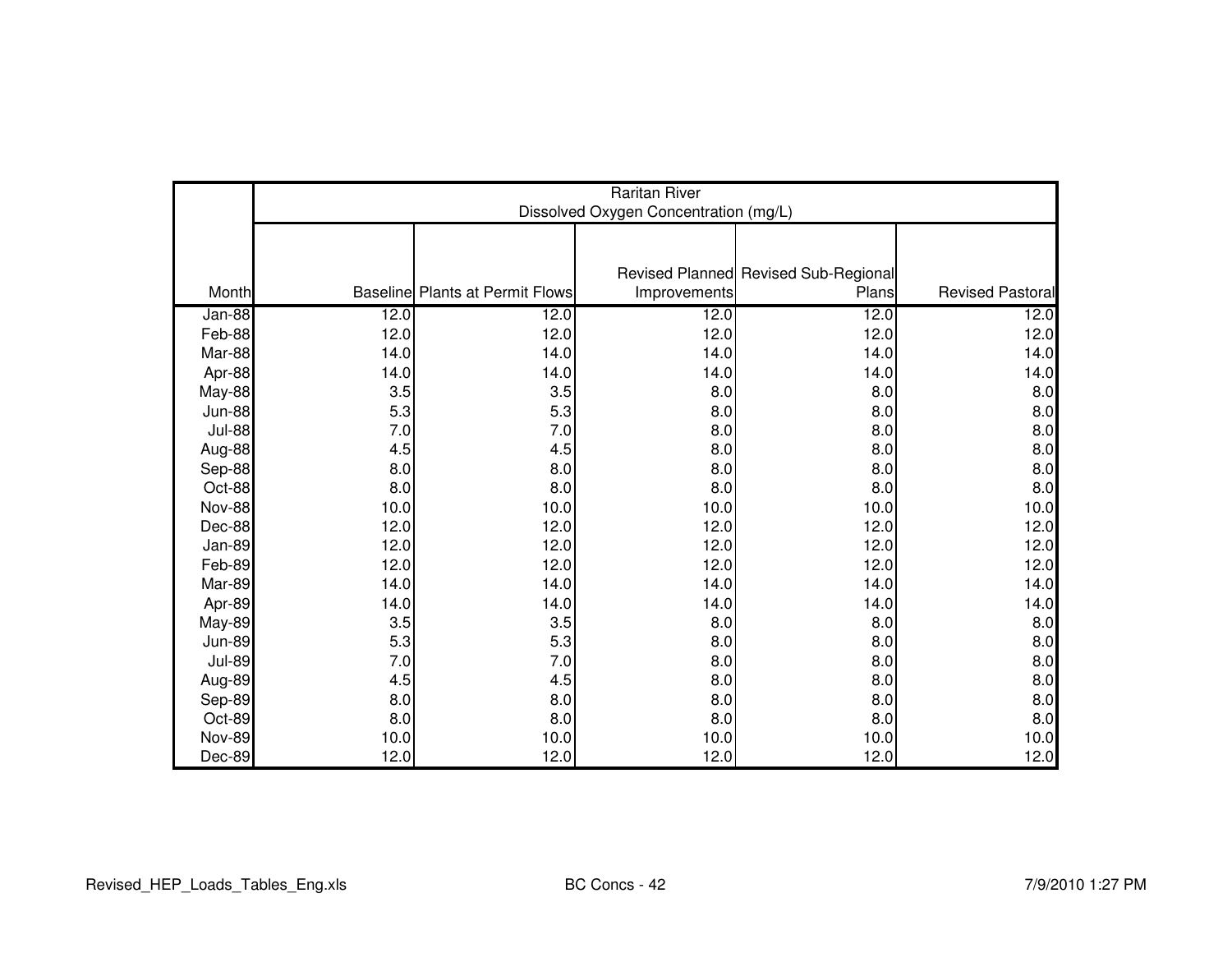|               | South River<br>Total Nitrogen Concentration (mg/L) |                                        |              |                                      |                  |  |  |
|---------------|----------------------------------------------------|----------------------------------------|--------------|--------------------------------------|------------------|--|--|
|               |                                                    |                                        |              |                                      |                  |  |  |
|               |                                                    |                                        |              |                                      |                  |  |  |
|               |                                                    |                                        |              | Revised Planned Revised Sub-Regional |                  |  |  |
| Month         |                                                    | <b>Baseline Plants at Permit Flows</b> | Improvements | Plans                                | Revised Pastoral |  |  |
| Jan-88        | 2.49                                               | 2.49                                   | 2.28         | 2.28                                 | 0.51             |  |  |
| Feb-88        | 2.30                                               | 2.30                                   | 2.10         | 2.10                                 | 0.51             |  |  |
| Mar-88        | 2.28                                               | 2.28                                   | 2.09         | 2.09                                 | 0.51             |  |  |
| Apr-88        | 2.50                                               | 2.50                                   | 2.29         | 2.29                                 | 0.51             |  |  |
| May-88        | 1.96                                               | 1.96                                   | 1.80         | 1.80                                 | 0.51             |  |  |
| <b>Jun-88</b> | 2.44                                               | 2.44                                   | 2.24         | 2.24                                 | 0.51             |  |  |
| <b>Jul-88</b> | 2.73                                               | 2.73                                   | 2.50         | 2.50                                 | 0.51             |  |  |
| Aug-88        | 2.34                                               | 2.34                                   | 2.14         | 2.14                                 | 0.51             |  |  |
| Sep-88        | 2.34                                               | 2.34                                   | 2.14         | 2.14                                 | 0.51             |  |  |
| Oct-88        | 2.34                                               | 2.34                                   | 2.14         | 2.14                                 | 0.51             |  |  |
| <b>Nov-88</b> | 2.34                                               | 2.34                                   | 2.14         | 2.14                                 | 0.51             |  |  |
| Dec-88        | 2.79                                               | 2.79                                   | 2.56         | 2.56                                 | 0.51             |  |  |
| <b>Jan-89</b> | 2.49                                               | 2.49                                   | 2.28         | 2.28                                 | 0.51             |  |  |
| Feb-89        | 2.30                                               | 2.30                                   | 2.10         | 2.10                                 | 0.51             |  |  |
| Mar-89        | 2.28                                               | 2.28                                   | 2.09         | 2.09                                 | 0.51             |  |  |
| Apr-89        | 2.50                                               | 2.50                                   | 2.29         | 2.29                                 | 0.51             |  |  |
| <b>May-89</b> | 1.96                                               | 1.96                                   | 1.80         | 1.80                                 | 0.51             |  |  |
| <b>Jun-89</b> | 2.44                                               | 2.44                                   | 2.24         | 2.24                                 | 0.51             |  |  |
| <b>Jul-89</b> | 2.73                                               | 2.73                                   | 2.50         | 2.50                                 | 0.51             |  |  |
| Aug-89        | 2.34                                               | 2.34                                   | 2.14         | 2.14                                 | 0.51             |  |  |
| Sep-89        | 2.34                                               | 2.34                                   | 2.14         | 2.14                                 | 0.51             |  |  |
| Oct-89        | 2.34                                               | 2.34                                   | 2.14         | 2.14                                 | 0.51             |  |  |
| <b>Nov-89</b> | 2.34                                               | 2.34                                   | 2.14         | 2.14                                 | 0.51             |  |  |
| Dec-89        | 2.79                                               | 2.79                                   | 2.56         | 2.56                                 | 0.51             |  |  |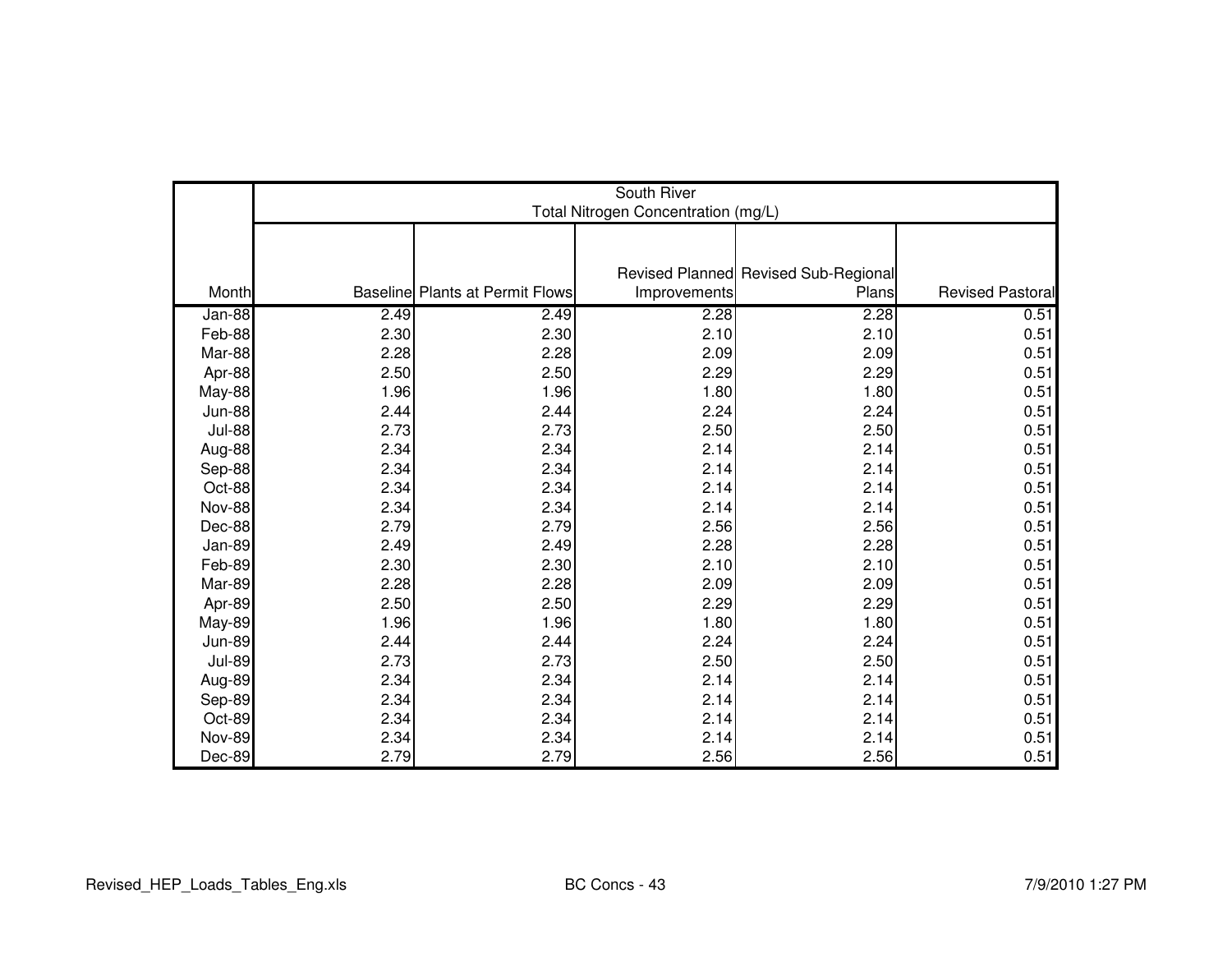|               | South River<br>Total Organic Carbon Concentration (mg/L) |                                        |              |                                      |                         |  |  |
|---------------|----------------------------------------------------------|----------------------------------------|--------------|--------------------------------------|-------------------------|--|--|
|               |                                                          |                                        |              |                                      |                         |  |  |
|               |                                                          |                                        |              |                                      |                         |  |  |
|               |                                                          |                                        |              | Revised Planned Revised Sub-Regional |                         |  |  |
| Month         |                                                          | <b>Baseline Plants at Permit Flows</b> | Improvements | Plans                                | <b>Revised Pastoral</b> |  |  |
| Jan-88        | 4.20                                                     | 4.20                                   | 4.20         | 4.20                                 | 3.30                    |  |  |
| Feb-88        | 4.29                                                     | 4.29                                   | 4.29         | 4.29                                 | 3.30                    |  |  |
| Mar-88        | 5.76                                                     | 5.76                                   | 5.76         | 5.76                                 | 3.30                    |  |  |
| Apr-88        | 5.21                                                     | 5.21                                   | 5.21         | 5.21                                 | 3.30                    |  |  |
| <b>May-88</b> | 5.49                                                     | 5.49                                   | 5.49         | 5.49                                 | 3.30                    |  |  |
| <b>Jun-88</b> | 5.05                                                     | 5.05                                   | 5.05         | 5.05                                 | 3.30                    |  |  |
| <b>Jul-88</b> | 9.00                                                     | 9.00                                   | 9.00         | 9.00                                 | 3.30                    |  |  |
| Aug-88        | 6.02                                                     | 6.02                                   | 6.02         | 6.02                                 | 3.30                    |  |  |
| Sep-88        | 6.02                                                     | 6.02                                   | 6.02         | 6.02                                 | 3.30                    |  |  |
| Oct-88        | 6.02                                                     | 6.02                                   | 6.02         | 6.02                                 | 3.30                    |  |  |
| <b>Nov-88</b> | 6.02                                                     | 6.02                                   | 6.02         | 6.02                                 | 3.30                    |  |  |
| Dec-88        | 5.85                                                     | 5.85                                   | 5.85         | 5.85                                 | 3.30                    |  |  |
| <b>Jan-89</b> | 4.20                                                     | 4.20                                   | 4.20         | 4.20                                 | 3.30                    |  |  |
| Feb-89        | 4.29                                                     | 4.29                                   | 4.29         | 4.29                                 | 3.30                    |  |  |
| Mar-89        | 5.76                                                     | 5.76                                   | 5.76         | 5.76                                 | 3.30                    |  |  |
| Apr-89        | 5.21                                                     | 5.21                                   | 5.21         | 5.21                                 | 3.30                    |  |  |
| <b>May-89</b> | 5.49                                                     | 5.49                                   | 5.49         | 5.49                                 | 3.30                    |  |  |
| <b>Jun-89</b> | 5.05                                                     | 5.05                                   | 5.05         | 5.05                                 | 3.30                    |  |  |
| <b>Jul-89</b> | 9.00                                                     | 9.00                                   | 9.00         | 9.00                                 | 3.30                    |  |  |
| Aug-89        | 6.02                                                     | 6.02                                   | 6.02         | 6.02                                 | 3.30                    |  |  |
| Sep-89        | 6.02                                                     | 6.02                                   | 6.02         | 6.02                                 | 3.30                    |  |  |
| Oct-89        | 6.02                                                     | 6.02                                   | 6.02         | 6.02                                 | 3.30                    |  |  |
| <b>Nov-89</b> | 6.02                                                     | 6.02                                   | 6.02         | 6.02                                 | 3.30                    |  |  |
| Dec-89        | 5.85                                                     | 5.85                                   | 5.85         | 5.85                                 | 3.30                    |  |  |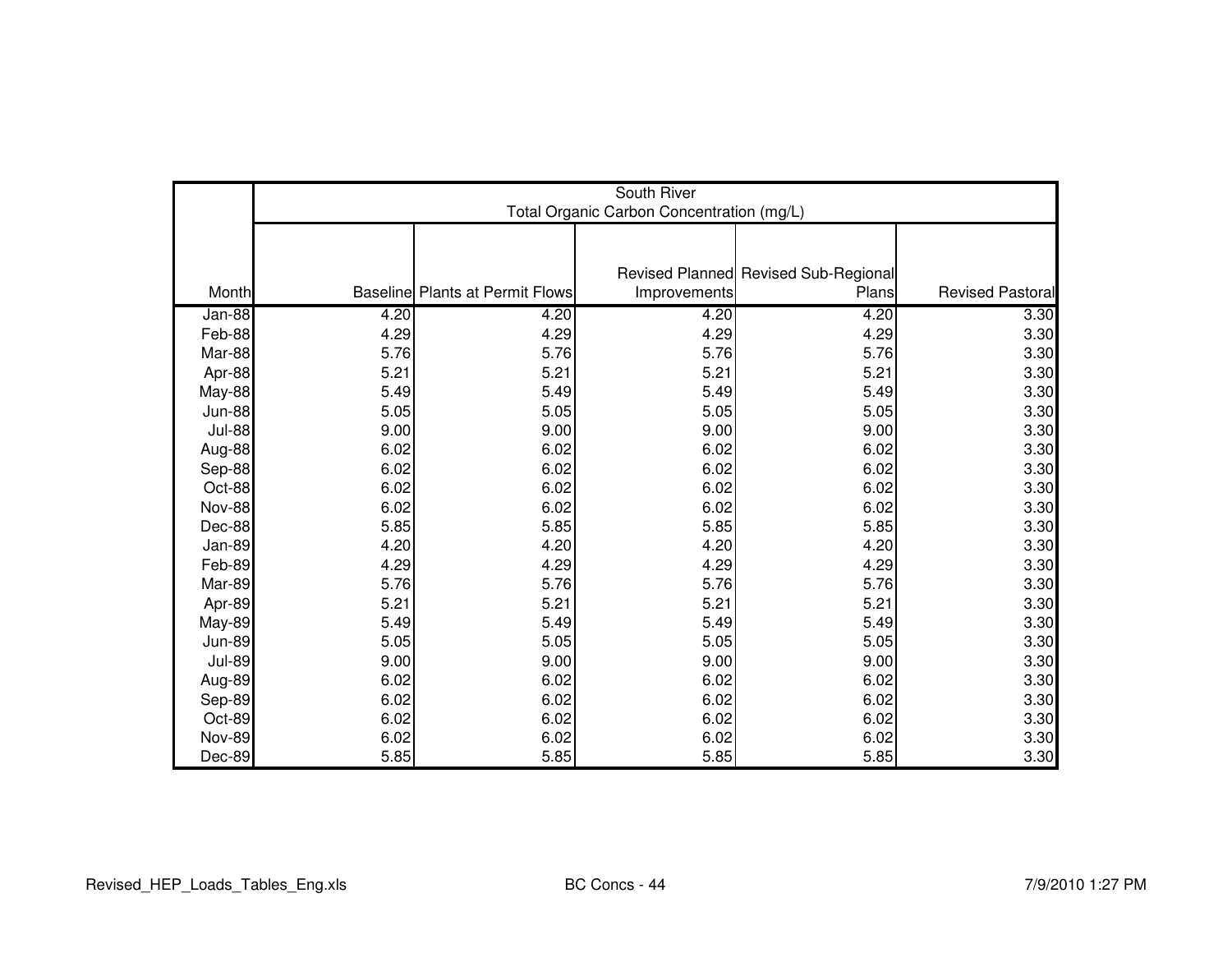|               | South River<br>Dissolved Oxygen Concentration (mg/L) |                                        |              |                                      |                         |  |  |
|---------------|------------------------------------------------------|----------------------------------------|--------------|--------------------------------------|-------------------------|--|--|
|               |                                                      |                                        |              |                                      |                         |  |  |
|               |                                                      |                                        |              | Revised Planned Revised Sub-Regional |                         |  |  |
| Month         |                                                      | <b>Baseline Plants at Permit Flows</b> | Improvements | Plans                                | <b>Revised Pastoral</b> |  |  |
| Jan-88        | 12.0                                                 | 12.0                                   | 12.0         | 12.0                                 | $\overline{12.0}$       |  |  |
| Feb-88        | 12.0                                                 | 12.0                                   | 12.0         | 12.0                                 | 12.0                    |  |  |
| Mar-88        | 14.0                                                 | 14.0                                   | 14.0         | 14.0                                 | 14.0                    |  |  |
| Apr-88        | 14.0                                                 | 14.0                                   | 14.0         | 14.0                                 | 14.0                    |  |  |
| <b>May-88</b> | 3.5                                                  | 3.5                                    | 8.0          | 8.0                                  | 8.0                     |  |  |
| <b>Jun-88</b> | 5.3                                                  | 5.3                                    | 8.0          | 8.0                                  | 8.0                     |  |  |
| <b>Jul-88</b> | 7.0                                                  | 7.0                                    | 8.0          | 8.0                                  | 8.0                     |  |  |
| Aug-88        | 4.5                                                  | 4.5                                    | 8.0          | 8.0                                  | 8.0                     |  |  |
| Sep-88        | 8.0                                                  | 8.0                                    | 8.0          | 8.0                                  | 8.0                     |  |  |
| Oct-88        | 8.0                                                  | 8.0                                    | 8.0          | 8.0                                  | 8.0                     |  |  |
| <b>Nov-88</b> | 10.0                                                 | 10.0                                   | 10.0         | 10.0                                 | 10.0                    |  |  |
| Dec-88        | 12.0                                                 | 12.0                                   | 12.0         | 12.0                                 | 12.0                    |  |  |
| Jan-89        | 12.0                                                 | 12.0                                   | 12.0         | 12.0                                 | 12.0                    |  |  |
| Feb-89        | 12.0                                                 | 12.0                                   | 12.0         | 12.0                                 | 12.0                    |  |  |
| Mar-89        | 14.0                                                 | 14.0                                   | 14.0         | 14.0                                 | 14.0                    |  |  |
| Apr-89        | 14.0                                                 | 14.0                                   | 14.0         | 14.0                                 | 14.0                    |  |  |
| <b>May-89</b> | 3.5                                                  | 3.5                                    | 8.0          | 8.0                                  | 8.0                     |  |  |
| <b>Jun-89</b> | 5.3                                                  | 5.3                                    | 8.0          | 8.0                                  | 8.0                     |  |  |
| <b>Jul-89</b> | 7.0                                                  | 7.0                                    | 8.0          | 8.0                                  | 8.0                     |  |  |
| Aug-89        | 4.5                                                  | 4.5                                    | 8.0          | 8.0                                  | 8.0                     |  |  |
| Sep-89        | 8.0                                                  | 8.0                                    | 8.0          | 8.0                                  | 8.0                     |  |  |
| Oct-89        | 8.0                                                  | 8.0                                    | 8.0          | 8.0                                  | 8.0                     |  |  |
| <b>Nov-89</b> | 10.0                                                 | 10.0                                   | 10.0         | 10.0                                 | 10.0                    |  |  |
| Dec-89        | 12.0                                                 | 12.0                                   | 12.0         | 12.0                                 | 12.0                    |  |  |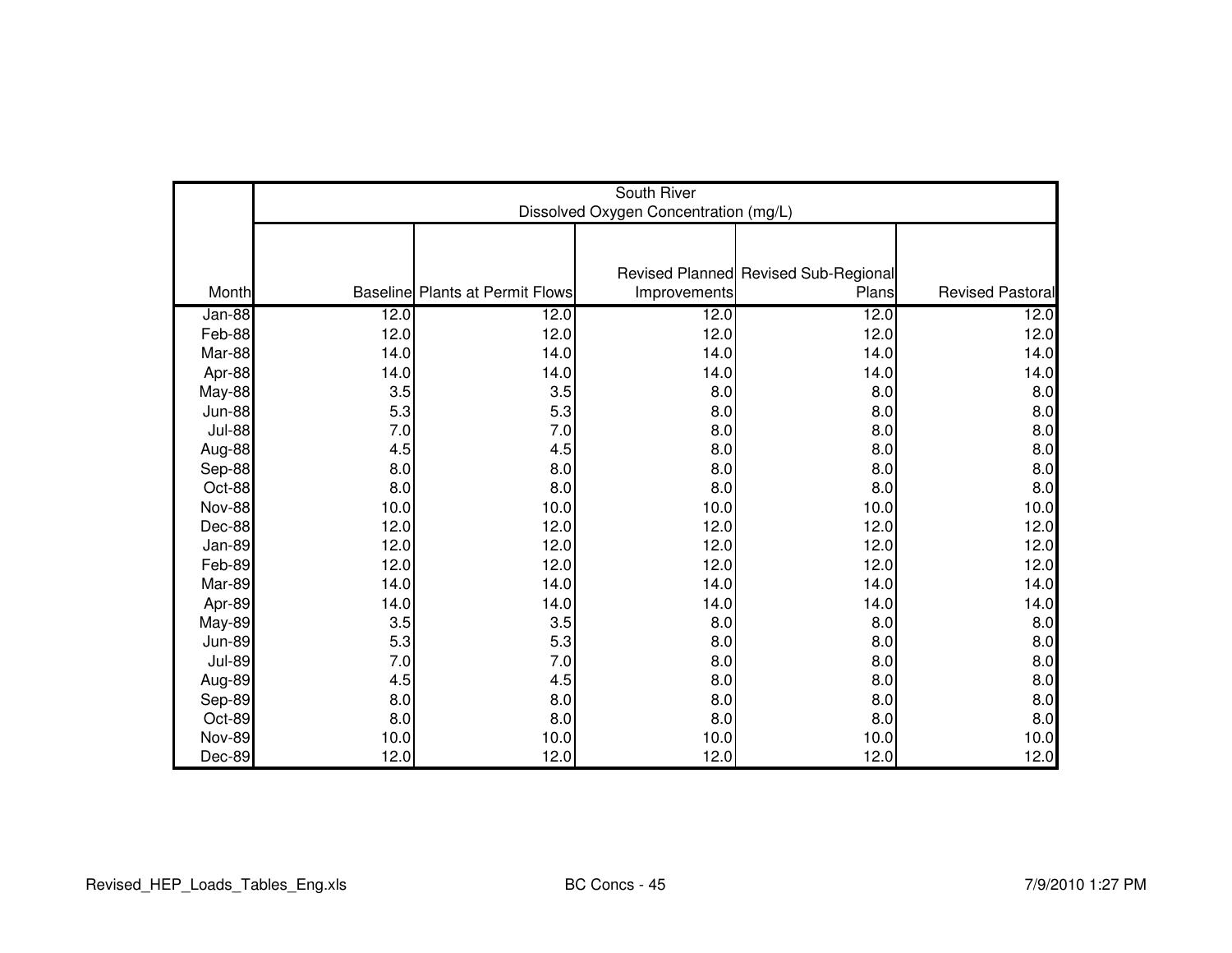|               | Navesink/Shrewbury River<br>Total Nitrogen Concentration (mg/L) |                                        |              |                                      |                         |  |
|---------------|-----------------------------------------------------------------|----------------------------------------|--------------|--------------------------------------|-------------------------|--|
|               |                                                                 |                                        |              |                                      |                         |  |
|               |                                                                 |                                        |              | Revised Planned Revised Sub-Regional |                         |  |
| Month         |                                                                 | <b>Baseline Plants at Permit Flows</b> | Improvements | Plans                                | <b>Revised Pastoral</b> |  |
| Jan-88        | 1.72                                                            | 1.72                                   | 1.70         | 1.70                                 | 0.57                    |  |
| Feb-88        | 1.73                                                            | 1.73                                   | 1.71         | 1.71                                 | 0.57                    |  |
| Mar-88        | 1.60                                                            | 1.60                                   | 1.59         | 1.59                                 | 0.57                    |  |
| Apr-88        | 1.53                                                            | 1.53                                   | 1.51         | 1.51                                 | 0.57                    |  |
| May-88        | 1.43                                                            | 1.43                                   | 1.42         | 1.42                                 | 0.57                    |  |
| <b>Jun-88</b> | 1.48                                                            | 1.48                                   | 1.47         | 1.47                                 | 0.57                    |  |
| <b>Jul-88</b> | 1.52                                                            | 1.52                                   | 1.51         | 1.51                                 | 0.57                    |  |
| Aug-88        | 1.46                                                            | 1.46                                   | 1.44         | 1.44                                 | 0.57                    |  |
| Sep-88        | 1.51                                                            | 1.51                                   | 1.50         | 1.50                                 | 0.57                    |  |
| Oct-88        | 1.62                                                            | 1.62                                   | 1.60         | 1.60                                 | 0.57                    |  |
| <b>Nov-88</b> | 1.45                                                            | 1.45                                   | 1.44         | 1.44                                 | 0.57                    |  |
| Dec-88        | 1.62                                                            | 1.62                                   | 1.61         | 1.61                                 | 0.57                    |  |
| Jan-89        | 1.72                                                            | 1.72                                   | 1.70         | 1.70                                 | 0.57                    |  |
| Feb-89        | 1.73                                                            | 1.73                                   | 1.71         | 1.71                                 | 0.57                    |  |
| Mar-89        | 1.60                                                            | 1.60                                   | 1.59         | 1.59                                 | 0.57                    |  |
| Apr-89        | 1.53                                                            | 1.53                                   | 1.51         | 1.51                                 | 0.57                    |  |
| <b>May-89</b> | 1.43                                                            | 1.43                                   | 1.42         | 1.42                                 | 0.57                    |  |
| <b>Jun-89</b> | 1.48                                                            | 1.48                                   | 1.47         | 1.47                                 | 0.57                    |  |
| <b>Jul-89</b> | 1.52                                                            | 1.52                                   | 1.51         | 1.51                                 | 0.57                    |  |
| Aug-89        | 1.46                                                            | 1.46                                   | 1.44         | 1.44                                 | 0.57                    |  |
| Sep-89        | 1.51                                                            | 1.51                                   | 1.50         | 1.50                                 | 0.57                    |  |
| Oct-89        | 1.62                                                            | 1.62                                   | 1.60         | 1.60                                 | 0.57                    |  |
| <b>Nov-89</b> | 1.45                                                            | 1.45                                   | 1.44         | 1.44                                 | 0.57                    |  |
| Dec-89        | 1.62                                                            | 1.62                                   | 1.61         | 1.61                                 | 0.57                    |  |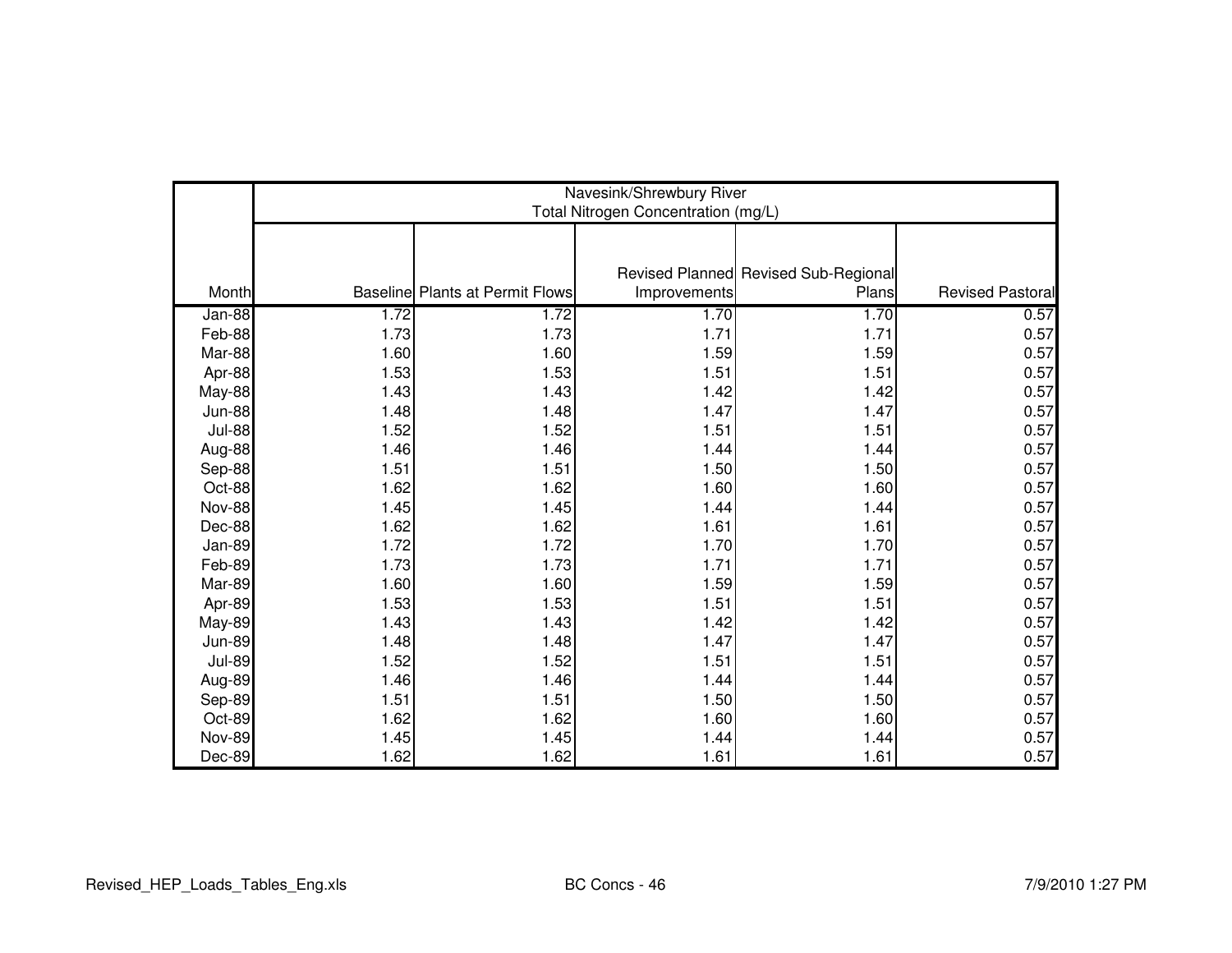|               | Navesink/Shrewbury River<br>Total Organic Carbon Concentration (mg/L) |                                        |              |                                               |                         |  |  |
|---------------|-----------------------------------------------------------------------|----------------------------------------|--------------|-----------------------------------------------|-------------------------|--|--|
|               |                                                                       |                                        |              |                                               |                         |  |  |
|               |                                                                       |                                        |              |                                               |                         |  |  |
| Month         |                                                                       | <b>Baseline Plants at Permit Flows</b> | Improvements | Revised Planned Revised Sub-Regional<br>Plans | <b>Revised Pastoral</b> |  |  |
| Jan-88        | 4.30                                                                  | 4.30                                   | 4.30         | 4.30                                          | 3.30                    |  |  |
| Feb-88        | 4.31                                                                  | 4.31                                   | 4.31         | 4.31                                          | 3.30                    |  |  |
| Mar-88        | 4.18                                                                  | 4.18                                   | 4.18         | 4.18                                          | 3.30                    |  |  |
| Apr-88        | 4.25                                                                  | 4.25                                   | 4.25         | 4.25                                          | 3.30                    |  |  |
| <b>May-88</b> | 4.27                                                                  | 4.27                                   | 4.27         | 4.27                                          | 3.30                    |  |  |
| <b>Jun-88</b> | 5.42                                                                  | 5.42                                   | 5.42         | 5.42                                          | 3.30                    |  |  |
| <b>Jul-88</b> | 4.61                                                                  | 4.61                                   | 4.61         | 4.61                                          | 3.30                    |  |  |
| Aug-88        | 4.99                                                                  | 4.99                                   | 4.99         | 4.99                                          | 3.30                    |  |  |
| Sep-88        | 4.43                                                                  | 4.43                                   | 4.43         | 4.43                                          | 3.30                    |  |  |
| Oct-88        | 4.79                                                                  | 4.79                                   | 4.79         | 4.79                                          | 3.30                    |  |  |
| <b>Nov-88</b> | 4.60                                                                  | 4.60                                   | 4.60         | 4.60                                          | 3.30                    |  |  |
| Dec-88        | 4.31                                                                  | 4.31                                   | 4.31         | 4.31                                          | 3.30                    |  |  |
| Jan-89        | 4.30                                                                  | 4.30                                   | 4.30         | 4.30                                          | 3.30                    |  |  |
| Feb-89        | 4.31                                                                  | 4.31                                   | 4.31         | 4.31                                          | 3.30                    |  |  |
| Mar-89        | 4.18                                                                  | 4.18                                   | 4.18         | 4.18                                          | 3.30                    |  |  |
| Apr-89        | 4.25                                                                  | 4.25                                   | 4.25         | 4.25                                          | 3.30                    |  |  |
| <b>May-89</b> | 4.27                                                                  | 4.27                                   | 4.27         | 4.27                                          | 3.30                    |  |  |
| <b>Jun-89</b> | 5.42                                                                  | 5.42                                   | 5.42         | 5.42                                          | 3.30                    |  |  |
| <b>Jul-89</b> | 4.61                                                                  | 4.61                                   | 4.61         | 4.61                                          | 3.30                    |  |  |
| Aug-89        | 4.99                                                                  | 4.99                                   | 4.99         | 4.99                                          | 3.30                    |  |  |
| Sep-89        | 4.43                                                                  | 4.43                                   | 4.43         | 4.43                                          | 3.30                    |  |  |
| Oct-89        | 4.79                                                                  | 4.79                                   | 4.79         | 4.79                                          | 3.30                    |  |  |
| <b>Nov-89</b> | 4.60                                                                  | 4.60                                   | 4.60         | 4.60                                          | 3.30                    |  |  |
| Dec-89        | 4.31                                                                  | 4.31                                   | 4.31         | 4.31                                          | 3.30                    |  |  |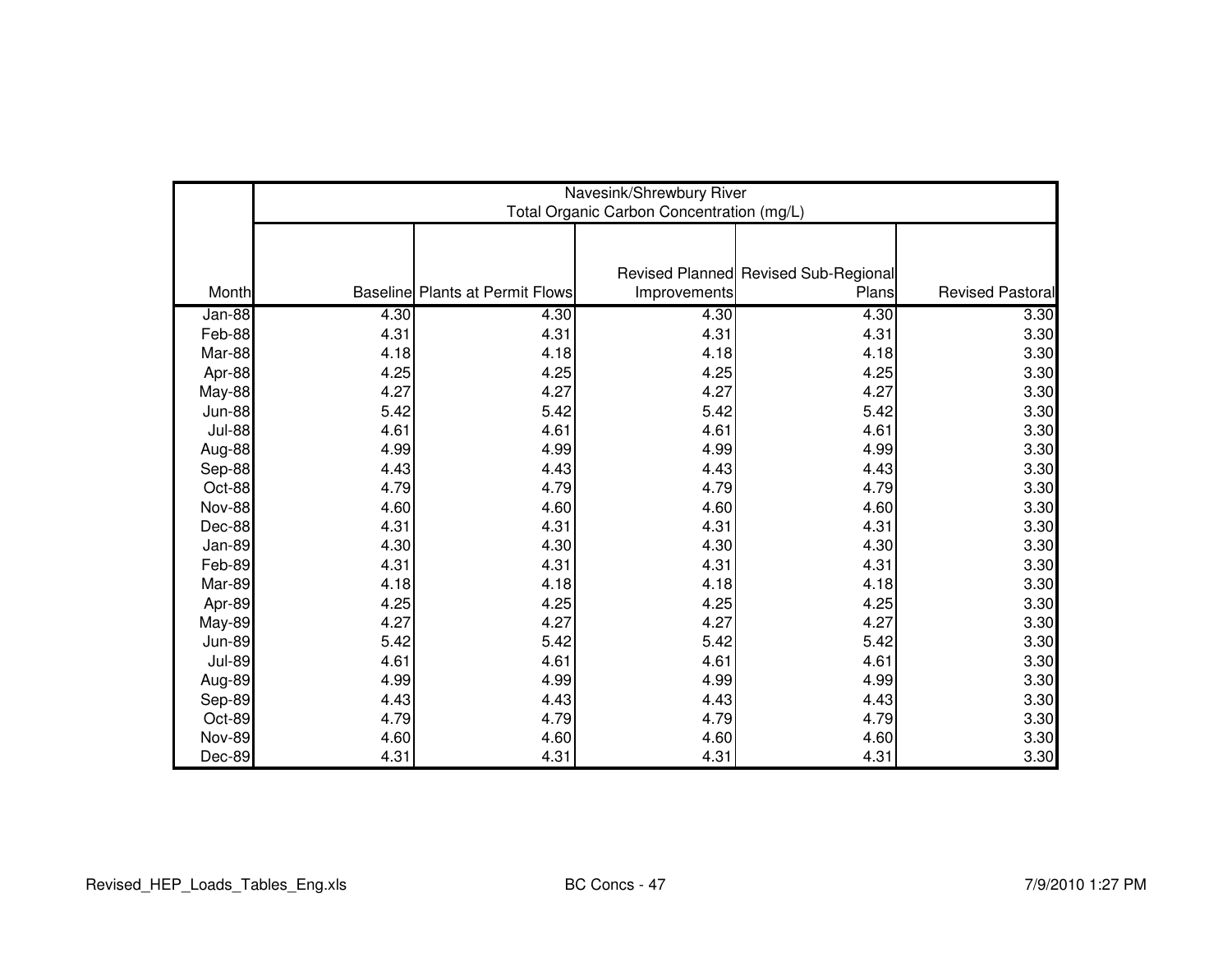|               | Navesink/Shrewbury River<br>Dissolved Oxygen Concentration (mg/L) |                                        |              |                                               |                         |  |  |
|---------------|-------------------------------------------------------------------|----------------------------------------|--------------|-----------------------------------------------|-------------------------|--|--|
| Month         |                                                                   | <b>Baseline Plants at Permit Flows</b> | Improvements | Revised Planned Revised Sub-Regional<br>Plans | <b>Revised Pastoral</b> |  |  |
| Jan-88        | 13.4                                                              | 13.4                                   | 13.4         | 13.4                                          | 13.4                    |  |  |
| Feb-88        | 13.6                                                              | 13.6                                   | 13.6         | 13.6                                          | 13.6                    |  |  |
| Mar-88        | 14.9                                                              | 14.9                                   | 14.9         | 14.9                                          | 14.9                    |  |  |
| Apr-88        | 11.5                                                              | 11.5                                   | 11.5         | 11.5                                          | $11.5$                  |  |  |
| <b>May-88</b> | 11.0                                                              | 11.0                                   | 11.0         | 11.0                                          | 11.0                    |  |  |
| <b>Jun-88</b> | 10.0                                                              | 10.0                                   | 10.0         | 10.0                                          | 10.0                    |  |  |
| <b>Jul-88</b> | 9.4                                                               | 9.4                                    | 9.4          | 9.4                                           | 9.4                     |  |  |
| Aug-88        | 9.8                                                               | 9.8                                    | 9.8          | 9.8                                           | 9.8                     |  |  |
| Sep-88        | 9.6                                                               | 9.6                                    | 9.6          | 9.6                                           | 9.6                     |  |  |
| Oct-88        | 9.6                                                               | 9.6                                    | 9.6          | 9.6                                           | 9.6                     |  |  |
| <b>Nov-88</b> | 11.3                                                              | 11.3                                   | 11.3         | 11.3                                          | 11.3                    |  |  |
| Dec-88        | 12.6                                                              | 12.6                                   | 12.6         | 12.6                                          | 12.6                    |  |  |
| Jan-89        | 13.4                                                              | 13.4                                   | 13.4         | 13.4                                          | 13.4                    |  |  |
| Feb-89        | 13.6                                                              | 13.6                                   | 13.6         | 13.6                                          | 13.6                    |  |  |
| Mar-89        | 14.9                                                              | 14.9                                   | 14.9         | 14.9                                          | 14.9                    |  |  |
| Apr-89        | 11.5                                                              | 11.5                                   | 11.5         | 11.5                                          | 11.5                    |  |  |
| <b>May-89</b> | 11.0                                                              | 11.0                                   | 11.0         | 11.0                                          | 11.0                    |  |  |
| <b>Jun-89</b> | 10.0                                                              | 10.0                                   | 10.0         | 10.0                                          | 10.0                    |  |  |
| <b>Jul-89</b> | 9.4                                                               | 9.4                                    | 9.4          | 9.4                                           | 9.4                     |  |  |
| Aug-89        | 9.8                                                               | 9.8                                    | 9.8          | 9.8                                           | 9.8                     |  |  |
| Sep-89        | 9.6                                                               | 9.6                                    | 9.6          | 9.6                                           | 9.6                     |  |  |
| Oct-89        | 9.6                                                               | 9.6                                    | 9.6          | 9.6                                           | 9.6                     |  |  |
| <b>Nov-89</b> | 11.3                                                              | 11.3                                   | 11.3         | 11.3                                          | 11.3                    |  |  |
| Dec-89        | 12.6                                                              | 12.6                                   | 12.6         | 12.6                                          | 12.6                    |  |  |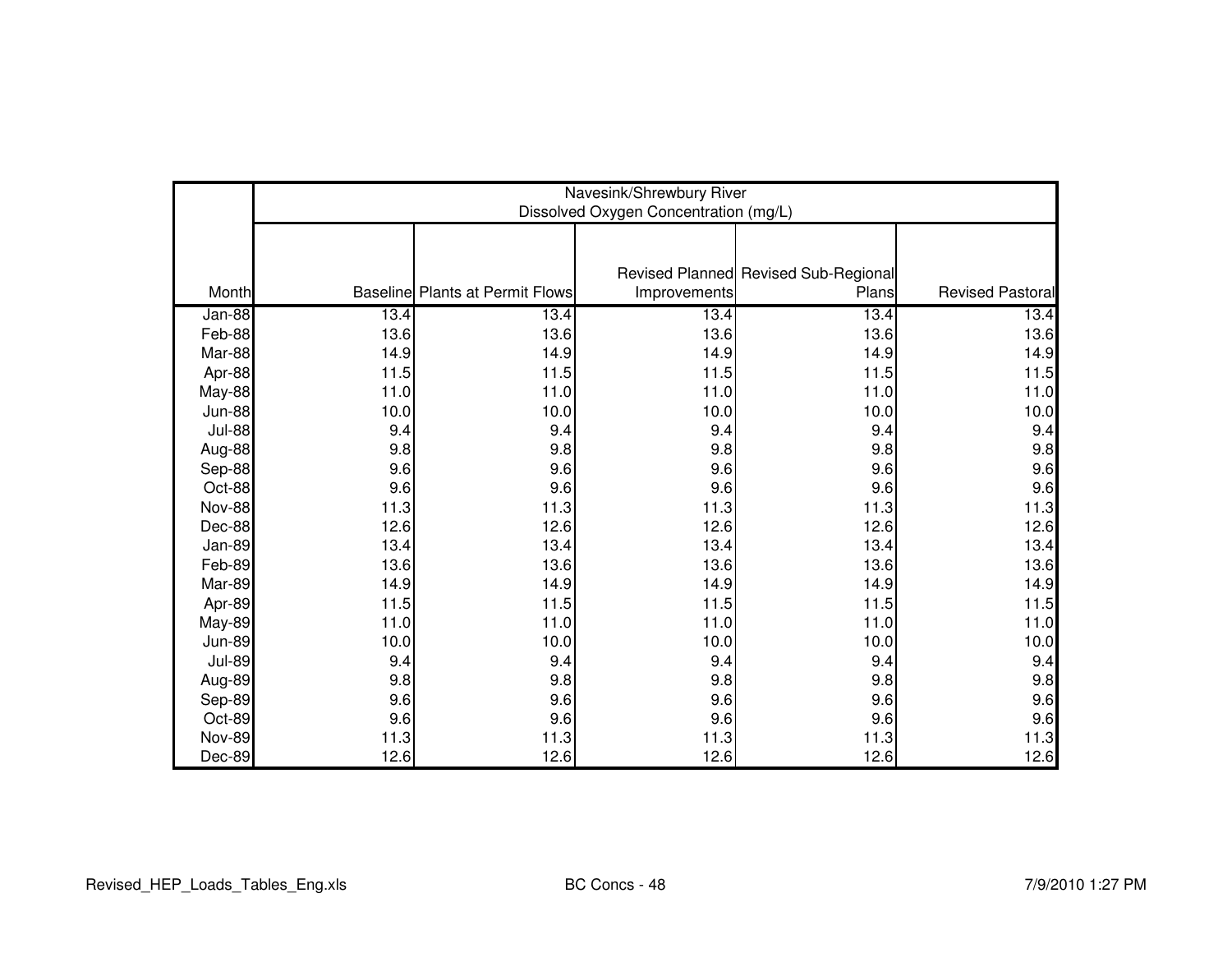|               | Sawmill River<br>Total Nitrogen Concentration (mg/L) |                                        |              |                                      |                         |  |
|---------------|------------------------------------------------------|----------------------------------------|--------------|--------------------------------------|-------------------------|--|
|               |                                                      |                                        |              |                                      |                         |  |
|               |                                                      |                                        |              |                                      |                         |  |
|               |                                                      |                                        |              | Revised Planned Revised Sub-Regional |                         |  |
| Month         |                                                      | <b>Baseline Plants at Permit Flows</b> | Improvements | Plans                                | <b>Revised Pastoral</b> |  |
| Jan-88        | 1.72                                                 | 1.72                                   | 1.66         | 1.66                                 | 0.51                    |  |
| Feb-88        | 1.73                                                 | 1.73                                   | 1.68         | 1.68                                 | 0.51                    |  |
| Mar-88        | 1.60                                                 | 1.60                                   | 1.55         | 1.55                                 | 0.51                    |  |
| Apr-88        | 1.53                                                 | 1.53                                   | 1.48         | 1.48                                 | 0.51                    |  |
| May-88        | 1.43                                                 | 1.43                                   | 1.39         | 1.39                                 | 0.51                    |  |
| <b>Jun-88</b> | 1.48                                                 | 1.48                                   | 1.44         | 1.44                                 | 0.51                    |  |
| <b>Jul-88</b> | 1.52                                                 | 1.52                                   | 1.47         | 1.47                                 | 0.51                    |  |
| Aug-88        | 1.46                                                 | 1.46                                   | 1.41         | 1.41                                 | 0.51                    |  |
| Sep-88        | 1.51                                                 | 1.51                                   | 1.46         | 1.46                                 | 0.51                    |  |
| Oct-88        | 1.62                                                 | 1.62                                   | 1.57         | 1.57                                 | 0.51                    |  |
| Nov-88        | 1.45                                                 | 1.45                                   | 1.41         | 1.41                                 | 0.51                    |  |
| Dec-88        | 1.62                                                 | 1.62                                   | 1.58         | 1.58                                 | 0.51                    |  |
| <b>Jan-89</b> | 1.72                                                 | 1.72                                   | 1.66         | 1.66                                 | 0.51                    |  |
| Feb-89        | 1.73                                                 | 1.73                                   | 1.68         | 1.68                                 | 0.51                    |  |
| Mar-89        | 1.60                                                 | 1.60                                   | 1.55         | 1.55                                 | 0.51                    |  |
| Apr-89        | 1.53                                                 | 1.53                                   | 1.48         | 1.48                                 | 0.51                    |  |
| <b>May-89</b> | 1.43                                                 | 1.43                                   | 1.39         | 1.39                                 | 0.51                    |  |
| <b>Jun-89</b> | 1.48                                                 | 1.48                                   | 1.44         | 1.44                                 | 0.51                    |  |
| <b>Jul-89</b> | 1.52                                                 | 1.52                                   | 1.47         | 1.47                                 | 0.51                    |  |
| Aug-89        | 1.46                                                 | 1.46                                   | 1.41         | 1.41                                 | 0.51                    |  |
| Sep-89        | 1.51                                                 | 1.51                                   | 1.46         | 1.46                                 | 0.51                    |  |
| Oct-89        | 1.62                                                 | 1.62                                   | 1.57         | 1.57                                 | 0.51                    |  |
| <b>Nov-89</b> | 1.45                                                 | 1.45                                   | 1.41         | 1.41                                 | 0.51                    |  |
| Dec-89        | 1.62                                                 | 1.62                                   | 1.58         | 1.58                                 | 0.51                    |  |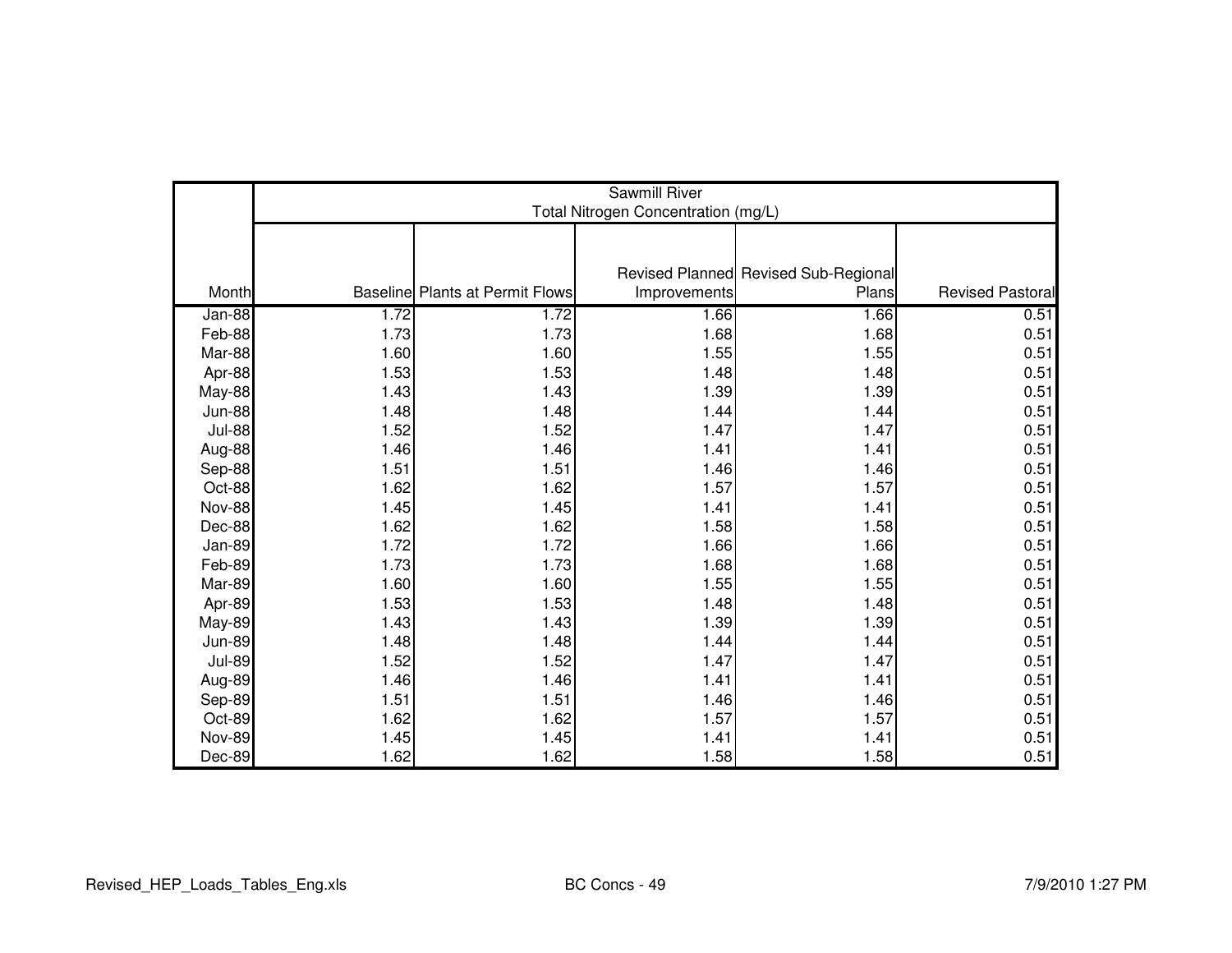|               | Sawmill River<br>Total Organic Carbon Concentration (mg/L) |                                        |              |                                      |                         |  |  |
|---------------|------------------------------------------------------------|----------------------------------------|--------------|--------------------------------------|-------------------------|--|--|
|               |                                                            |                                        |              |                                      |                         |  |  |
|               |                                                            |                                        |              | Revised Planned Revised Sub-Regional |                         |  |  |
| Month         |                                                            | <b>Baseline Plants at Permit Flows</b> | Improvements | Plans                                | <b>Revised Pastoral</b> |  |  |
| Jan-88        | 4.30                                                       | 4.30                                   | 4.30         | 4.30                                 | 3.30                    |  |  |
| Feb-88        | 4.31                                                       | 4.31                                   | 4.31         | 4.31                                 | 3.30                    |  |  |
| Mar-88        | 4.18                                                       | 4.18                                   | 4.18         | 4.18                                 | 3.30                    |  |  |
| Apr-88        | 4.25                                                       | 4.25                                   | 4.25         | 4.25                                 | 3.30                    |  |  |
| <b>May-88</b> | 4.27                                                       | 4.27                                   | 4.27         | 4.27                                 | 3.30                    |  |  |
| <b>Jun-88</b> | 5.42                                                       | 5.42                                   | 5.42         | 5.42                                 | 3.30                    |  |  |
| <b>Jul-88</b> | 4.61                                                       | 4.61                                   | 4.61         | 4.61                                 | 3.30                    |  |  |
| Aug-88        | 4.99                                                       | 4.99                                   | 4.99         | 4.99                                 | 3.30                    |  |  |
| Sep-88        | 4.43                                                       | 4.43                                   | 4.43         | 4.43                                 | 3.30                    |  |  |
| Oct-88        | 4.79                                                       | 4.79                                   | 4.79         | 4.79                                 | 3.30                    |  |  |
| <b>Nov-88</b> | 4.60                                                       | 4.60                                   | 4.60         | 4.60                                 | 3.30                    |  |  |
| Dec-88        | 4.31                                                       | 4.31                                   | 4.31         | 4.31                                 | 3.30                    |  |  |
| <b>Jan-89</b> | 4.30                                                       | 4.30                                   | 4.30         | 4.30                                 | 3.30                    |  |  |
| Feb-89        | 4.31                                                       | 4.31                                   | 4.31         | 4.31                                 | 3.30                    |  |  |
| Mar-89        | 4.18                                                       | 4.18                                   | 4.18         | 4.18                                 | 3.30                    |  |  |
| Apr-89        | 4.25                                                       | 4.25                                   | 4.25         | 4.25                                 | 3.30                    |  |  |
| <b>May-89</b> | 4.27                                                       | 4.27                                   | 4.27         | 4.27                                 | 3.30                    |  |  |
| <b>Jun-89</b> | 5.42                                                       | 5.42                                   | 5.42         | 5.42                                 | 3.30                    |  |  |
| <b>Jul-89</b> | 4.61                                                       | 4.61                                   | 4.61         | 4.61                                 | 3.30                    |  |  |
| Aug-89        | 4.99                                                       | 4.99                                   | 4.99         | 4.99                                 | 3.30                    |  |  |
| Sep-89        | 4.43                                                       | 4.43                                   | 4.43         | 4.43                                 | 3.30                    |  |  |
| Oct-89        | 4.79                                                       | 4.79                                   | 4.79         | 4.79                                 | 3.30                    |  |  |
| <b>Nov-89</b> | 4.60                                                       | 4.60                                   | 4.60         | 4.60                                 | 3.30                    |  |  |
| Dec-89        | 4.31                                                       | 4.31                                   | 4.31         | 4.31                                 | 3.30                    |  |  |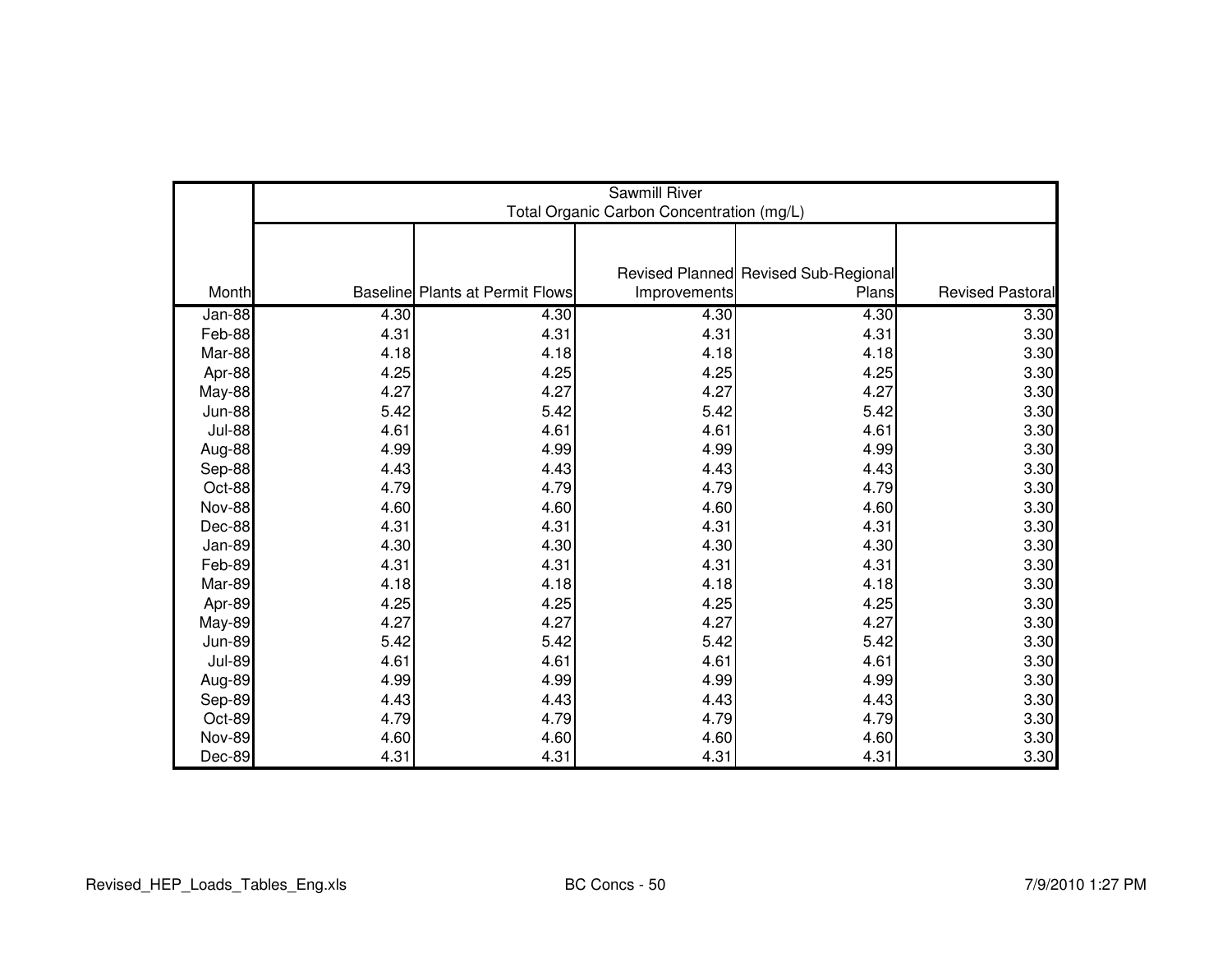|               | Sawmill River<br>Dissolved Oxygen Concentration (mg/L) |                                        |              |                                      |                         |  |  |
|---------------|--------------------------------------------------------|----------------------------------------|--------------|--------------------------------------|-------------------------|--|--|
|               |                                                        |                                        |              |                                      |                         |  |  |
|               |                                                        |                                        |              | Revised Planned Revised Sub-Regional |                         |  |  |
| Month         |                                                        | <b>Baseline Plants at Permit Flows</b> | Improvements | Plans                                | <b>Revised Pastoral</b> |  |  |
| Jan-88        | 13.4                                                   | 13.4                                   | 13.4         | 13.4                                 | 13.4                    |  |  |
| Feb-88        | 13.6                                                   | 13.6                                   | 13.6         | 13.6                                 | 13.6                    |  |  |
| Mar-88        | 14.9                                                   | 14.9                                   | 14.9         | 14.9                                 | 14.9                    |  |  |
| Apr-88        | 11.5                                                   | 11.5                                   | 11.5         | 11.5                                 | $11.5$                  |  |  |
| <b>May-88</b> | 11.0                                                   | 11.0                                   | 11.0         | 11.0                                 | 11.0                    |  |  |
| <b>Jun-88</b> | 10.0                                                   | 10.0                                   | 10.0         | 10.0                                 | 10.0                    |  |  |
| <b>Jul-88</b> | 9.4                                                    | 9.4                                    | 9.4          | 9.4                                  | 9.4                     |  |  |
| Aug-88        | 9.8                                                    | 9.8                                    | 9.8          | 9.8                                  | 9.8                     |  |  |
| Sep-88        | 9.6                                                    | 9.6                                    | 9.6          | 9.6                                  | 9.6                     |  |  |
| Oct-88        | 9.6                                                    | 9.6                                    | 9.6          | 9.6                                  | 9.6                     |  |  |
| <b>Nov-88</b> | 11.3                                                   | 11.3                                   | 11.3         | 11.3                                 | 11.3                    |  |  |
| Dec-88        | 12.6                                                   | 12.6                                   | 12.6         | 12.6                                 | 12.6                    |  |  |
| Jan-89        | 13.4                                                   | 13.4                                   | 13.4         | 13.4                                 | 13.4                    |  |  |
| Feb-89        | 13.6                                                   | 13.6                                   | 13.6         | 13.6                                 | 13.6                    |  |  |
| Mar-89        | 14.9                                                   | 14.9                                   | 14.9         | 14.9                                 | 14.9                    |  |  |
| Apr-89        | 11.5                                                   | 11.5                                   | 11.5         | 11.5                                 | 11.5                    |  |  |
| <b>May-89</b> | 11.0                                                   | 11.0                                   | 11.0         | $11.0$                               | 11.0                    |  |  |
| <b>Jun-89</b> | 10.0                                                   | 10.0                                   | 10.0         | 10.0                                 | 10.0                    |  |  |
| <b>Jul-89</b> | 9.4                                                    | 9.4                                    | 9.4          | 9.4                                  | 9.4                     |  |  |
| Aug-89        | 9.8                                                    | 9.8                                    | 9.8          | 9.8                                  | 9.8                     |  |  |
| Sep-89        | 9.6                                                    | 9.6                                    | 9.6          | 9.6                                  | 9.6                     |  |  |
| Oct-89        | 9.6                                                    | 9.6                                    | 9.6          | 9.6                                  | 9.6                     |  |  |
| <b>Nov-89</b> | 11.3                                                   | 11.3                                   | 11.3         | 11.3                                 | 11.3                    |  |  |
| Dec-89        | 12.6                                                   | 12.6                                   | 12.6         | 12.6                                 | 12.6                    |  |  |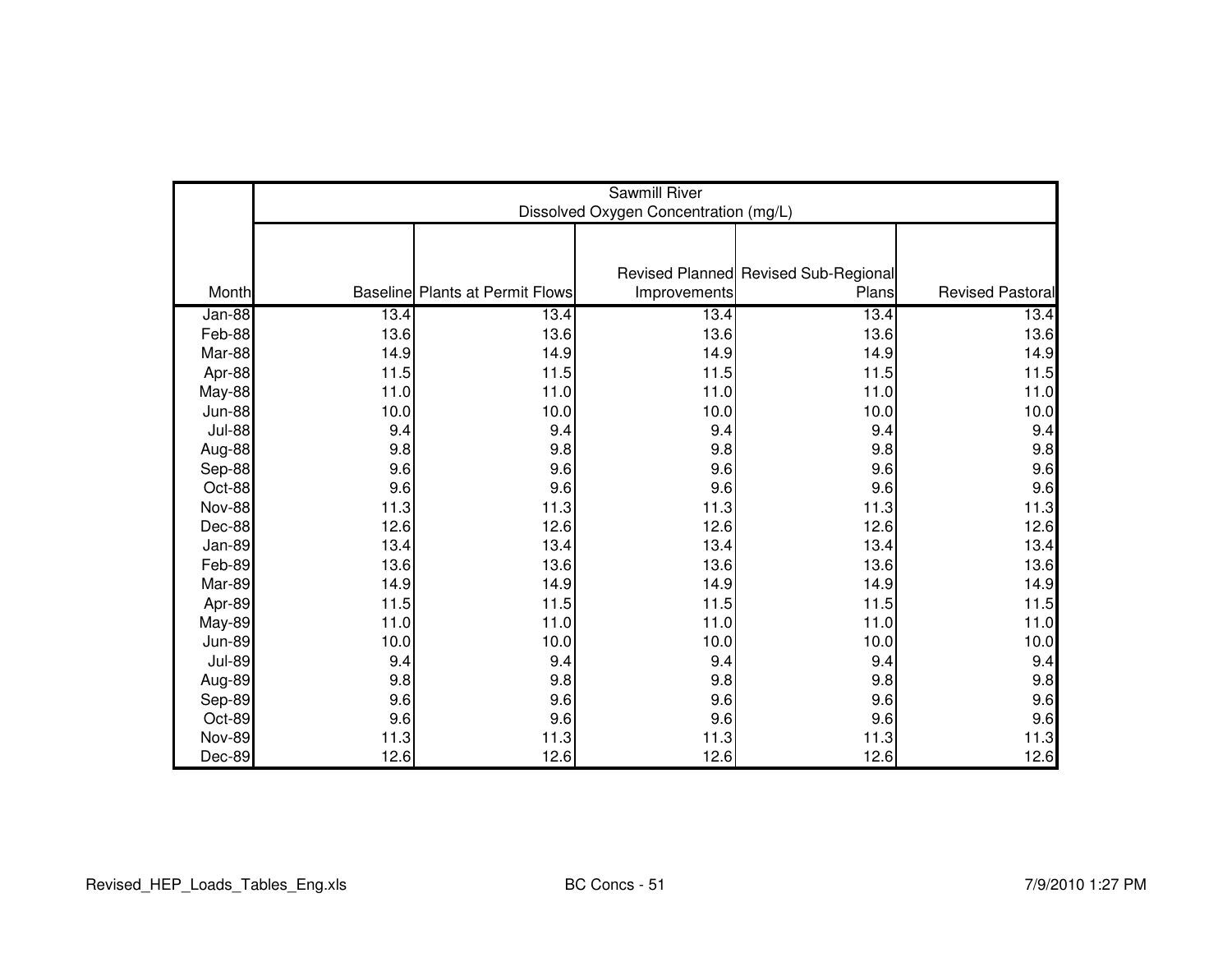|               | Hackensack River Storm Water<br>Total Nitrogen Load (lb) |                                        |              |                                      |                         |  |  |
|---------------|----------------------------------------------------------|----------------------------------------|--------------|--------------------------------------|-------------------------|--|--|
|               |                                                          |                                        |              |                                      |                         |  |  |
|               |                                                          |                                        |              |                                      |                         |  |  |
|               |                                                          |                                        |              | Revised Planned Revised Sub-Regional |                         |  |  |
| Month         |                                                          | <b>Baseline Plants at Permit Flows</b> | Improvements | Plans                                | <b>Revised Pastoral</b> |  |  |
| Jan-88        | 57876                                                    | 57876                                  | 51336        | 43226                                | 16448                   |  |  |
| Feb-88        | 64481                                                    | 64481                                  | 57195        | 48160                                | 18325                   |  |  |
| Mar-88        | 33027                                                    | 33027                                  | 29295        | 24667                                | 9386                    |  |  |
| Apr-88        | 29410                                                    | 29410                                  | 26086        | 21966                                | 8358                    |  |  |
| May-88        | 90117                                                    | 90117                                  | 79933        | 67306                                | 25610                   |  |  |
| <b>Jun-88</b> | 16042                                                    | 16042                                  | 14229        | 11981                                | 4559                    |  |  |
| <b>Jul-88</b> | 156643                                                   | 156643                                 | 138941       | 116993                               | 44516                   |  |  |
| Aug-88        | 27994                                                    | 27994                                  | 24831        | 20908                                | 7956                    |  |  |
| Sep-88        | 26107                                                    | 26107                                  | 23157        | 19499                                | 7419                    |  |  |
| Oct-88        | 37745                                                    | 37745                                  | 33480        | 28191                                | 10727                   |  |  |
| <b>Nov-88</b> | 119998                                                   | 119998                                 | 106438       | 89624                                | 34102                   |  |  |
| Dec-88        | 15255                                                    | 15255                                  | 13531        | 11394                                | 4335                    |  |  |
| <b>Jan-89</b> | 29567                                                    | 29567                                  | 26226        | 22083                                | 8403                    |  |  |
| Feb-89        | 42149                                                    | 42149                                  | 37386        | 31480                                | 11978                   |  |  |
| Mar-89        | 69357                                                    | 69357                                  | 61519        | 51801                                | 19710                   |  |  |
| Apr-89        | 50327                                                    | 50327                                  | 44640        | 37588                                | 14302                   |  |  |
| <b>May-89</b> | 138871                                                   | 138871                                 | 123178       | 103720                               | 39465                   |  |  |
| <b>Jun-89</b> | 83669                                                    | 83669                                  | 74214        | 62490                                | 23777                   |  |  |
| <b>Jul-89</b> | 81938                                                    | 81938                                  | 72679        | 61198                                | 23286                   |  |  |
| Aug-89        | 109461                                                   | 109461                                 | 97092        | 81754                                | 31107                   |  |  |
| Sep-89        | 101283                                                   | 101283                                 | 89838        | 75646                                | 28783                   |  |  |
| Oct-89        | 84769                                                    | 84769                                  | 75190        | 63313                                | 24090                   |  |  |
| <b>Nov-89</b> | 39790                                                    | 39790                                  | 35293        | 29718                                | 11308                   |  |  |
| Dec-89        | 10223                                                    | 10223                                  | 9067         | 7635                                 | 2905                    |  |  |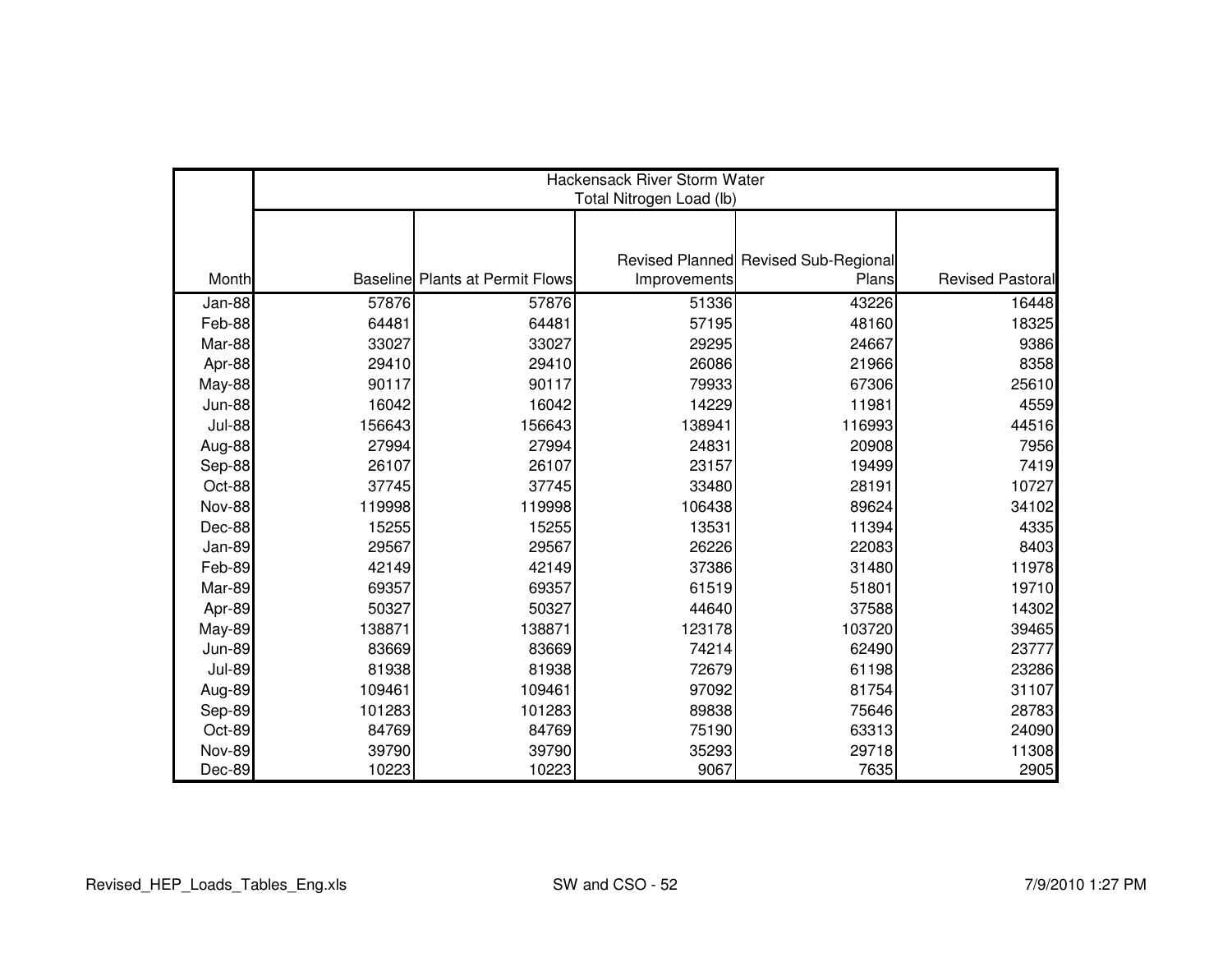|               | <b>Hackensack River Storm Water</b><br>Total Organic Carbon Load (lb) |                                        |              |                                      |                         |  |  |
|---------------|-----------------------------------------------------------------------|----------------------------------------|--------------|--------------------------------------|-------------------------|--|--|
|               |                                                                       |                                        |              |                                      |                         |  |  |
|               |                                                                       |                                        |              |                                      |                         |  |  |
|               |                                                                       |                                        |              | Revised Planned Revised Sub-Regional |                         |  |  |
| Month         |                                                                       | <b>Baseline Plants at Permit Flows</b> | Improvements | Plans                                | <b>Revised Pastoral</b> |  |  |
| Jan-88        | 525150                                                                | 525150                                 | 472636       | 446378                               | 107479                  |  |  |
| Feb-88        | 585086                                                                | 585086                                 | 526578       | 497323                               | 119746                  |  |  |
| Mar-88        | 299678                                                                | 299678                                 | 269710       | 254727                               | 61333                   |  |  |
| Apr-88        | 266856                                                                | 266856                                 | 240171       | 226828                               | 54616                   |  |  |
| <b>May-88</b> | 817693                                                                | 817693                                 | 735924       | 695040                               | 167352                  |  |  |
| <b>Jun-88</b> | 145558                                                                | 145558                                 | 131002       | 123724                               | 29790                   |  |  |
| <b>Jul-88</b> | 1421333                                                               | 1421333                                | 1279200      | 1208131                              | 290895                  |  |  |
| Aug-88        | 254013                                                                | 254013                                 | 228612       | 215911                               | 51987                   |  |  |
| Sep-88        | 236889                                                                | 236889                                 | 213199       | 201355                               | 48482                   |  |  |
| Oct-88        | 342490                                                                | 342490                                 | 308240       | 291116                               | 70095                   |  |  |
| Nov-88        | 1088831                                                               | 1088831                                | 979948       | 925506                               | 222844                  |  |  |
| Dec-88        | 138423                                                                | 138423                                 | 124580       | 117659                               | 28330                   |  |  |
| Jan-89        | 268284                                                                | 268284                                 | 241455       | 228041                               | 54908                   |  |  |
| Feb-89        | 382446                                                                | 382446                                 | 344202       | 325079                               | 78273                   |  |  |
| Mar-89        | 629324                                                                | 629324                                 | 566392       | 534926                               | 128800                  |  |  |
| Apr-89        | 456652                                                                | 456652                                 | 410988       | 388155                               | 93460                   |  |  |
| <b>May-89</b> | 1260076                                                               | 1260076                                | 1134067      | 1071064                              | 257892                  |  |  |
| <b>Jun-89</b> | 759185                                                                | 759185                                 | 683267       | 645307                               | 155378                  |  |  |
| <b>Jul-89</b> | 743487                                                                | 743487                                 | 669139       | 631964                               | 152165                  |  |  |
| Aug-89        | 993220                                                                | 993220                                 | 893897       | 844236                               | 203276                  |  |  |
| Sep-89        | 919013                                                                | 919013                                 | 827111       | 781161                               | 188089                  |  |  |
| Oct-89        | 769174                                                                | 769174                                 | 692257       | 653798                               | 157422                  |  |  |
| <b>Nov-89</b> | 361041                                                                | 361041                                 | 324937       | 306885                               | 73892                   |  |  |
| Dec-89        | 92757                                                                 | 92757                                  | 83482        | 78844                                | 18984                   |  |  |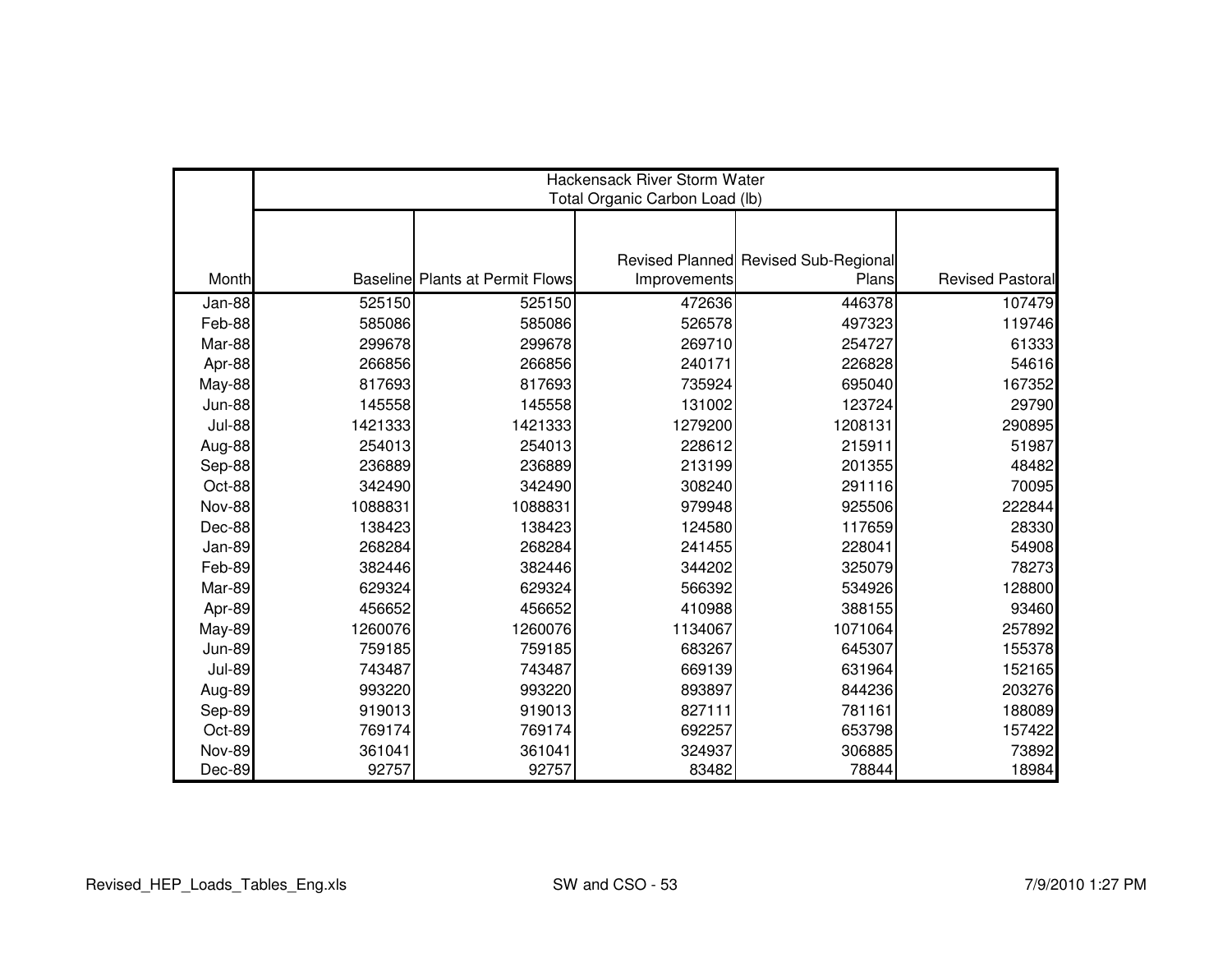|               | Hackensack River CSO<br>Total Nitrogen Load (lb) |                                        |              |                                      |                         |  |  |
|---------------|--------------------------------------------------|----------------------------------------|--------------|--------------------------------------|-------------------------|--|--|
|               |                                                  |                                        |              |                                      |                         |  |  |
|               |                                                  |                                        |              |                                      |                         |  |  |
|               |                                                  |                                        |              | Revised Planned Revised Sub-Regional |                         |  |  |
| Month         |                                                  | <b>Baseline Plants at Permit Flows</b> | Improvements | Plans                                | <b>Revised Pastoral</b> |  |  |
| $Jan-88$      | 27816                                            | 27816                                  | 27816        | 20862                                |                         |  |  |
| Feb-88        | 30990                                            | 30990                                  | 30990        | 23243                                | 0                       |  |  |
| Mar-88        | 15873                                            | 15873                                  | 15873        | 11905                                | 0                       |  |  |
| Apr-88        | 14135                                            | 14135                                  | 14135        | 10601                                | 0                       |  |  |
| <b>May-88</b> | 43311                                            | 43311                                  | 43311        | 32483                                | 0                       |  |  |
| <b>Jun-88</b> | 7710                                             | 7710                                   | 7710         | 5782                                 | 0                       |  |  |
| <b>Jul-88</b> | 75283                                            | 75283                                  | 75283        | 56463                                | 0                       |  |  |
| Aug-88        | 13454                                            | 13454                                  | 13454        | 10091                                | 0                       |  |  |
| Sep-88        | 12547                                            | 12547                                  | 12547        | 9410                                 | 0                       |  |  |
| Oct-88        | 18141                                            | 18141                                  | 18141        | 13605                                | $\Omega$                |  |  |
| <b>Nov-88</b> | 57672                                            | 57672                                  | 57672        | 43254                                | 0                       |  |  |
| Dec-88        | 7332                                             | 7332                                   | 7332         | 5499                                 | 0                       |  |  |
| Jan-89        | 14210                                            | 14210                                  | 14210        | 10658                                | 0                       |  |  |
| Feb-89        | 20257                                            | 20257                                  | 20257        | 15193                                | 0                       |  |  |
| Mar-89        | 33333                                            | 33333                                  | 33333        | 25000                                | 0                       |  |  |
| Apr-89        | 24187                                            | 24187                                  | 24187        | 18141                                | 0                       |  |  |
| <b>May-89</b> | 66742                                            | 66742                                  | 66742        | 50057                                | 0                       |  |  |
| <b>Jun-89</b> | 40212                                            | 40212                                  | 40212        | 30159                                | 0                       |  |  |
| <b>Jul-89</b> | 39380                                            | 39380                                  | 39380        | 29535                                | 0                       |  |  |
| Aug-89        | 52608                                            | 52608                                  | 52608        | 39456                                | 0                       |  |  |
| Sep-89        | 48677                                            | 48677                                  | 48677        | 36508                                | 0                       |  |  |
| Oct-89        | 40741                                            | 40741                                  | 40741        | 30556                                | 0                       |  |  |
| <b>Nov-89</b> | 19123                                            | 19123                                  | 19123        | 14342                                | 0                       |  |  |
| Dec-89        | 4913                                             | 4913                                   | 4913         | 3685                                 | 0                       |  |  |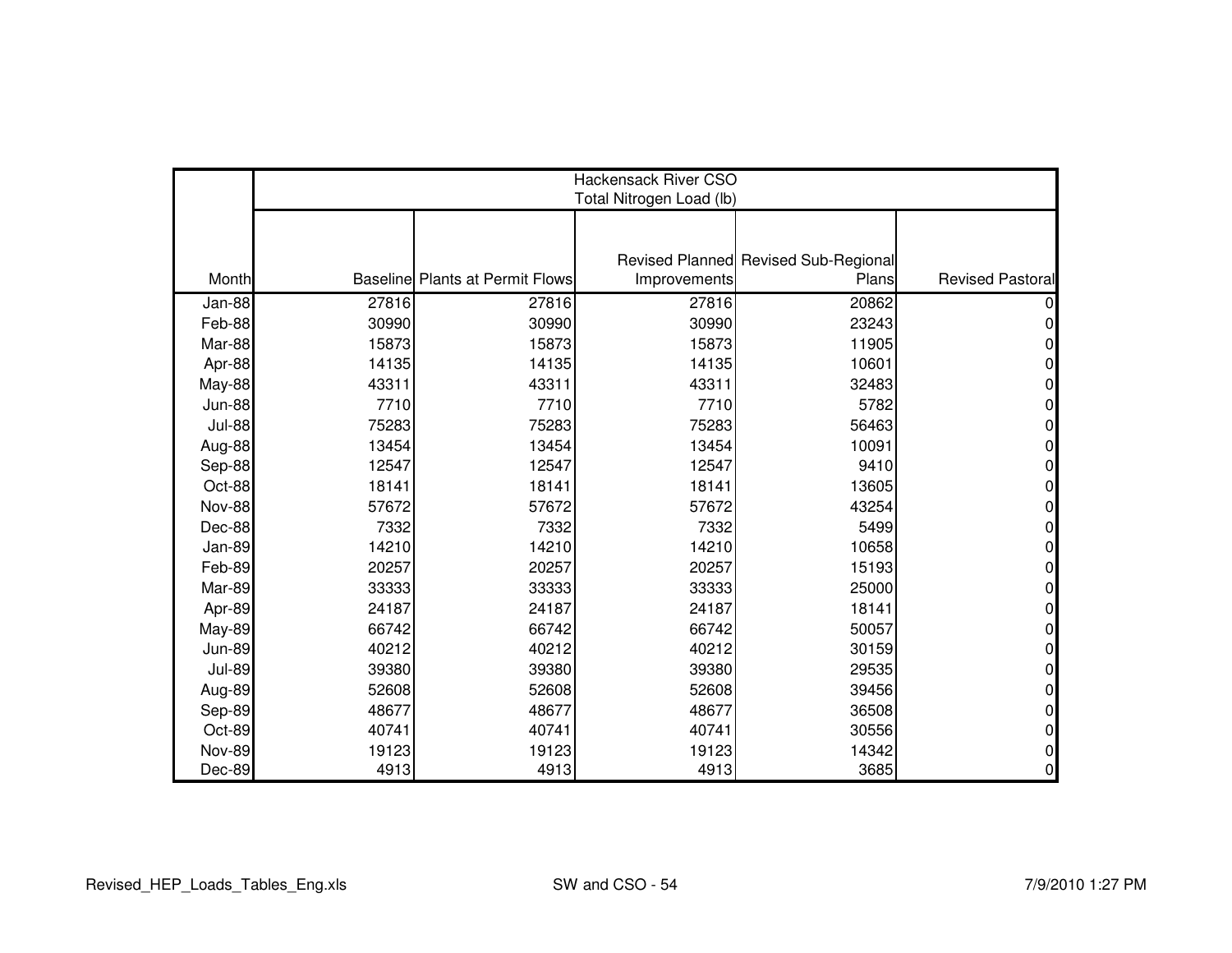|               | Hackensack River CSO<br>Total Organic Carbon Load (lb) |                                        |              |                                      |                         |  |  |
|---------------|--------------------------------------------------------|----------------------------------------|--------------|--------------------------------------|-------------------------|--|--|
|               |                                                        |                                        |              |                                      |                         |  |  |
|               |                                                        |                                        |              |                                      |                         |  |  |
|               |                                                        |                                        |              | Revised Planned Revised Sub-Regional |                         |  |  |
| Month         |                                                        | <b>Baseline Plants at Permit Flows</b> | Improvements | Plans                                | <b>Revised Pastoral</b> |  |  |
| Jan-88        | 174780                                                 | 174780                                 | 174780       | 104868                               |                         |  |  |
| Feb-88        | 194728                                                 | 194728                                 | 194728       | 116837                               | 0                       |  |  |
| Mar-88        | 99739                                                  | 99739                                  | 99739        | 59843                                | 0                       |  |  |
| Apr-88        | 88815                                                  | 88815                                  | 88815        | 53289                                |                         |  |  |
| <b>May-88</b> | 272144                                                 | 272144                                 | 272144       | 163287                               | 0                       |  |  |
| <b>Jun-88</b> | 48445                                                  | 48445                                  | 48445        | 29067                                | 0                       |  |  |
| <b>Jul-88</b> | 473047                                                 | 473047                                 | 473047       | 283828                               | 0                       |  |  |
| Aug-88        | 84541                                                  | 84541                                  | 84541        | 50724                                | 0                       |  |  |
| Sep-88        | 78841                                                  | 78841                                  | 78841        | 47305                                | 0                       |  |  |
| Oct-88        | 113987                                                 | 113987                                 | 113987       | 68392                                | 0                       |  |  |
| <b>Nov-88</b> | 362384                                                 | 362384                                 | 362384       | 217430                               | 0                       |  |  |
| Dec-88        | 46070                                                  | 46070                                  | 46070        | 27642                                | 0                       |  |  |
| Jan-89        | 89290                                                  | 89290                                  | 89290        | 53574                                | 0                       |  |  |
| Feb-89        | 127286                                                 | 127286                                 | 127286       | 76371                                | 0                       |  |  |
| Mar-89        | 209451                                                 | 209451                                 | 209451       | 125671                               | 0                       |  |  |
| Apr-89        | 151983                                                 | 151983                                 | 151983       | 91190                                | 0                       |  |  |
| <b>May-89</b> | 419378                                                 | 419378                                 | 419378       | 251626                               | 0                       |  |  |
| <b>Jun-89</b> | 252671                                                 | 252671                                 | 252671       | 151603                               | 0                       |  |  |
| <b>Jul-89</b> | 247447                                                 | 247447                                 | 247447       | 148468                               | 0                       |  |  |
| Aug-89        | 330563                                                 | 330563                                 | 330563       | 198338                               | 0                       |  |  |
| Sep-89        | 305866                                                 | 305866                                 | 305866       | 183519                               | 0                       |  |  |
| Oct-89        | 255996                                                 | 255996                                 | 255996       | 153598                               | 0                       |  |  |
| <b>Nov-89</b> | 120162                                                 | 120162                                 | 120162       | 72097                                | 0                       |  |  |
| Dec-89        | 30872                                                  | 30872                                  | 30872        | 18523                                | 0                       |  |  |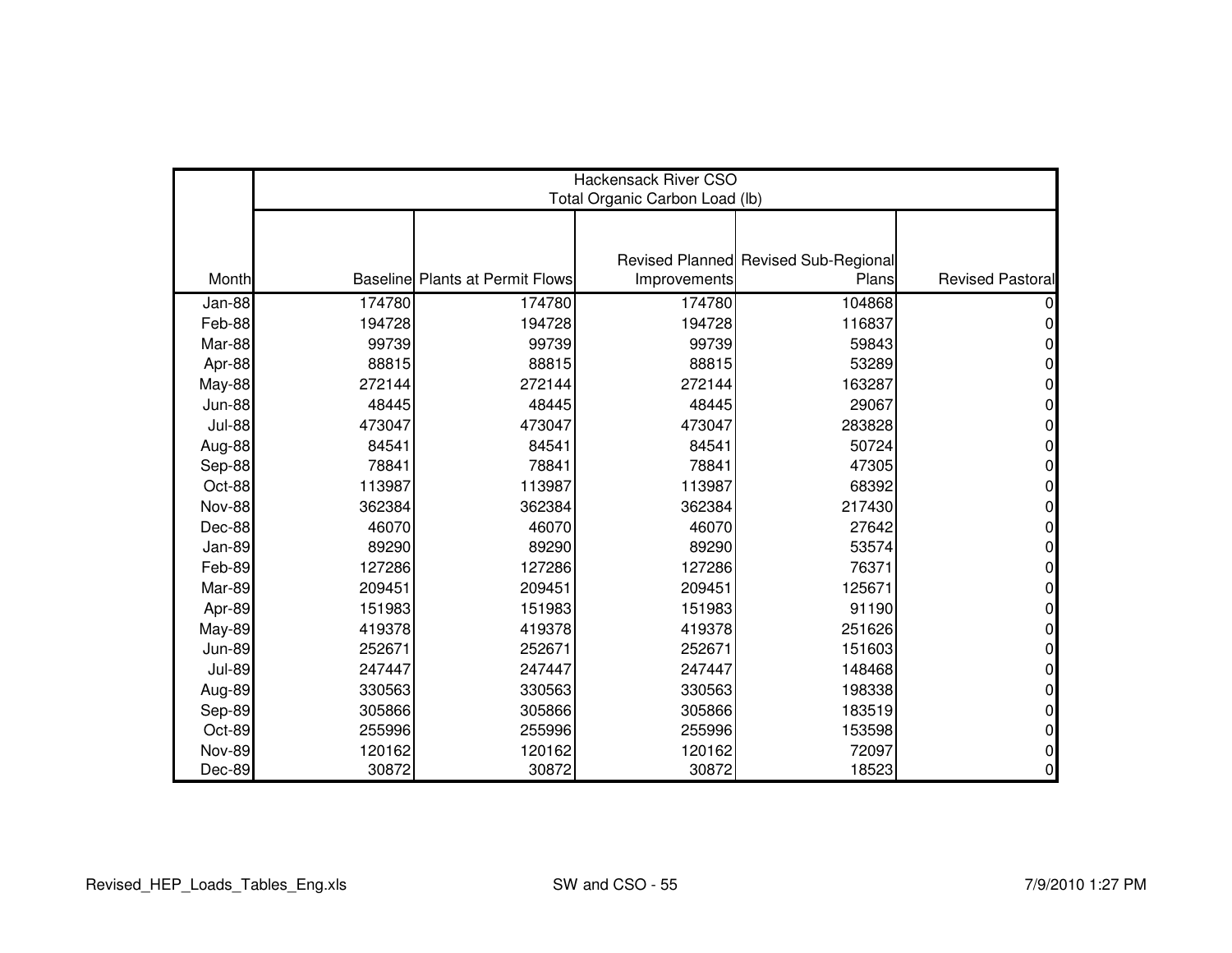|               |       |                                        | Passaic River Storm Water |                                             |                         |
|---------------|-------|----------------------------------------|---------------------------|---------------------------------------------|-------------------------|
|               |       |                                        | Total Nitrogen Load (lb)  |                                             |                         |
|               |       |                                        |                           | <b>Revised Planned Revised Sub-Regional</b> |                         |
| Month         |       | <b>Baseline Plants at Permit Flows</b> | Improvements              | Plans                                       | <b>Revised Pastoral</b> |
| Jan-88        | 36081 | 36081                                  | 32004                     | 26948                                       | 10254                   |
| Feb-88        | 40199 | 40199                                  | 35657                     | 30024                                       | 11424                   |
| Mar-88        | 20590 | 20590                                  | 18263                     | 15378                                       | 5851                    |
| Apr-88        | 18335 | 18335                                  | 16263                     | 13694                                       | 5211                    |
| <b>May-88</b> | 56181 | 56181                                  | 49832                     | 41960                                       | 15966                   |
| <b>Jun-88</b> | 10001 | 10001                                  | 8871                      | 7469                                        | 2842                    |
| <b>Jul-88</b> | 97655 | 97655                                  | 86620                     | 72937                                       | 27752                   |
| Aug-88        | 17452 | 17452                                  | 15480                     | 13035                                       | 4960                    |
| Sep-88        | 16276 | 16276                                  | 14437                     | 12156                                       | 4625                    |
| Oct-88        | 23531 | 23531                                  | 20872                     | 17575                                       | 6687                    |
| <b>Nov-88</b> | 74810 | 74810                                  | 66356                     | 55874                                       | 21260                   |
| Dec-88        | 9511  | 9511                                   | 8436                      | 7103                                        | 2703                    |
| Jan-89        | 18433 | 18433                                  | 16350                     | 13767                                       | 5238                    |
| Feb-89        | 26277 | 26277                                  | 23307                     | 19625                                       | 7467                    |
| Mar-89        | 43239 | 43239                                  | 38353                     | 32294                                       | 12288                   |
| Apr-89        | 31375 | 31375                                  | 27830                     | 23433                                       | 8916                    |
| May-89        | 86576 | 86576                                  | 76792                     | 64662                                       | 24604                   |
| <b>Jun-89</b> | 52161 | 52161                                  | 46267                     | 38958                                       | 14824                   |
| <b>Jul-89</b> | 51083 | 51083                                  | 45310                     | 38153                                       | 14517                   |
| Aug-89        | 68241 | 68241                                  | 60529                     | 50968                                       | 19393                   |
| Sep-89        | 63142 | 63142                                  | 56007                     | 47160                                       | 17944                   |
| Oct-89        | 52847 | 52847                                  | 46875                     | 39471                                       | 15019                   |
| <b>Nov-89</b> | 24806 | 24806                                  | 22003                     | 18527                                       | 7050                    |
| Dec-89        | 6373  | 6373                                   | 5653                      | 4760                                        | 1811                    |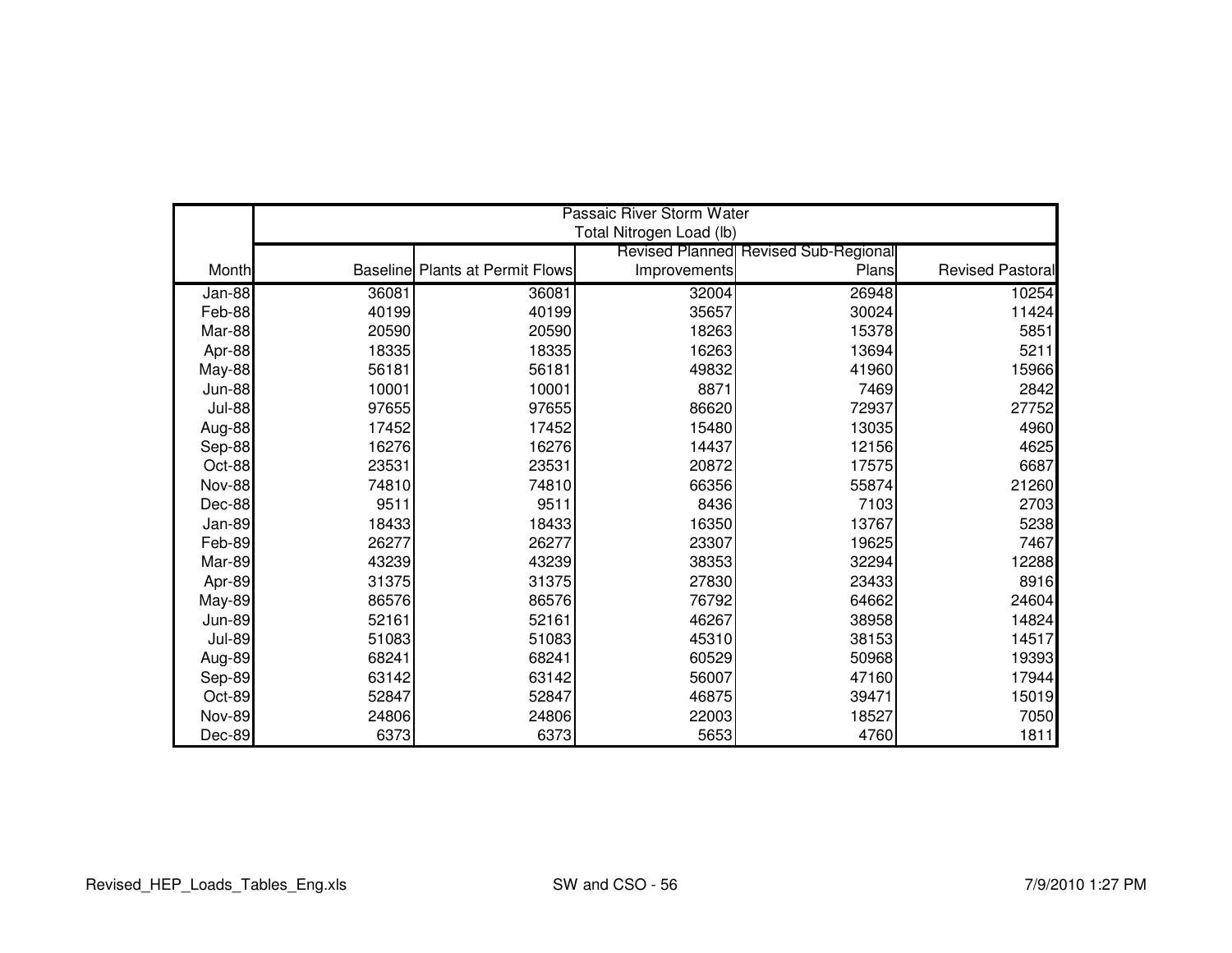|               | Passaic River Storm Water<br>Total Organic Carbon Load (lb) |                                        |              |                                             |                  |  |
|---------------|-------------------------------------------------------------|----------------------------------------|--------------|---------------------------------------------|------------------|--|
|               |                                                             |                                        |              | <b>Revised Planned Revised Sub-Regional</b> |                  |  |
| Month         |                                                             | <b>Baseline Plants at Permit Flows</b> | Improvements | Plans                                       | Revised Pastoral |  |
|               | 327392                                                      | 327392                                 | 294653       | 278283                                      | 67005            |  |
| Jan-88        |                                                             |                                        | 328282       | 310044                                      | 74653            |  |
| Feb-88        | 364758<br>186827                                            | 364758                                 | 168144       | 158803                                      |                  |  |
| Mar-88        |                                                             | 186827                                 |              |                                             | 38237            |  |
| Apr-88        | 166365                                                      | 166365                                 | 149728       | 141411                                      | 34049            |  |
| May-88        | 509771                                                      | 509771                                 | 458794       | 433305                                      | 104332           |  |
| <b>Jun-88</b> | 90745                                                       | 90745                                  | 81670        | 77133                                       | 18572            |  |
| <b>Jul-88</b> | 886093                                                      | 886093                                 | 797484       | 753180                                      | 181351           |  |
| Aug-88        | 158358                                                      | 158358                                 | 142522       | 134604                                      | 32410            |  |
| Sep-88        | 147682                                                      | 147682                                 | 132914       | 125530                                      | 30225            |  |
| Oct-88        | 213517                                                      | 213517                                 | 192165       | 181489                                      | 43699            |  |
| <b>Nov-88</b> | 678805                                                      | 678805                                 | 610925       | 576983                                      | 138927           |  |
| Dec-88        | 86296                                                       | 86296                                  | 77667        | 73352                                       | 17662            |  |
| Jan-89        | 167254                                                      | 167254                                 | 150529       | 142166                                      | 34231            |  |
| Feb-89        | 238427                                                      | 238427                                 | 214584       | 202663                                      | 48797            |  |
| Mar-89        | 392337                                                      | 392337                                 | 353104       | 333486                                      | 80297            |  |
| Apr-89        | 284689                                                      | 284689                                 | 256220       | 241985                                      | 58265            |  |
| <b>May-89</b> | 785563                                                      | 785563                                 | 707007       | 667729                                      | 160777           |  |
| <b>Jun-89</b> | 473295                                                      | 473295                                 | 425966       | 402301                                      | 96867            |  |
| <b>Jul-89</b> | 463509                                                      | 463509                                 | 417158       | 393983                                      | 94864            |  |
| Aug-89        | 619197                                                      | 619197                                 | 557278       | 526318                                      | 126727           |  |
| Sep-89        | 572936                                                      | 572936                                 | 515642       | 486996                                      | 117259           |  |
| Oct-89        | 479522                                                      | 479522                                 | 431570       | 407595                                      | 98141            |  |
| <b>Nov-89</b> | 225082                                                      | 225082                                 | 202574       | 191320                                      | 46066            |  |
| Dec-89        | 57827                                                       | 57827                                  | 52045        | 49153                                       | 11835            |  |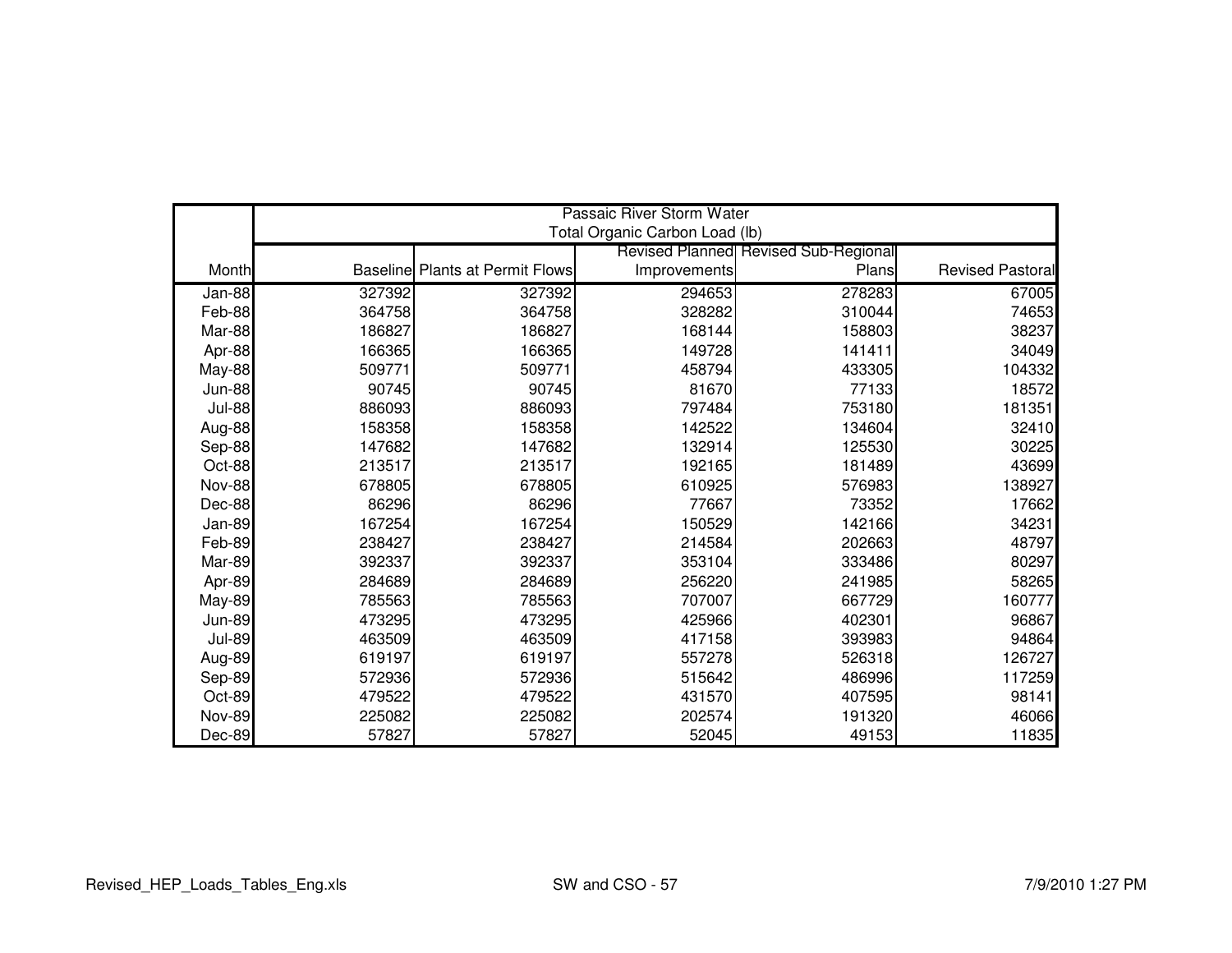|               |       |                                        | Passaic River CSO        |                                      |                         |
|---------------|-------|----------------------------------------|--------------------------|--------------------------------------|-------------------------|
|               |       |                                        | Total Nitrogen Load (lb) |                                      |                         |
|               |       |                                        |                          | Revised Planned Revised Sub-Regional |                         |
| Month         |       | <b>Baseline Plants at Permit Flows</b> | Improvements             | Plans                                | <b>Revised Pastoral</b> |
| Jan-88        | 30971 | 30971                                  | 30971                    | 23228                                |                         |
| Feb-88        | 34505 | 34505                                  | 34505                    | 25879                                |                         |
| Mar-88        | 17673 | 17673                                  | 17673                    | 13255                                |                         |
| Apr-88        | 15738 | 15738                                  | 15738                    | 11803                                | 0                       |
| May-88        | 48223 | 48223                                  | 48223                    | 36167                                | 0                       |
| <b>Jun-88</b> | 8584  | 8584                                   | 8584                     | 6438                                 | 0                       |
| <b>Jul-88</b> | 83823 | 83823                                  | 83823                    | 62867                                | 0                       |
| Aug-88        | 14980 | 14980                                  | 14980                    | 11235                                | 0                       |
| Sep-88        | 13970 | 13970                                  | 13970                    | 10478                                | 0                       |
| Oct-88        | 20198 | 20198                                  | 20198                    | 15149                                | 0                       |
| <b>Nov-88</b> | 64213 | 64213                                  | 64213                    | 48160                                | 0                       |
| Dec-88        | 8163  | 8163                                   | 8163                     | 6123                                 | 0                       |
| Jan-89        | 15822 | 15822                                  | 15822                    | 11866                                | 0                       |
| Feb-89        | 22555 | 22555                                  | 22555                    | 16916                                | 0                       |
| Mar-89        | 37114 | 37114                                  | 37114                    | 27836                                | 0                       |
| Apr-89        | 26931 | 26931                                  | 26931                    | 20198                                | 0                       |
| May-89        | 74313 | 74313                                  | 74313                    | 55734                                | 0                       |
| <b>Jun-89</b> | 44773 | 44773                                  | 44773                    | 33580                                | 0                       |
| <b>Jul-89</b> | 43847 | 43847                                  | 43847                    | 32885                                | 0                       |
| Aug-89        | 58575 | 58575                                  | 58575                    | 43931                                | 0                       |
| Sep-89        | 54199 | 54199                                  | 54199                    | 40649                                | 0                       |
| Oct-89        | 45362 | 45362                                  | 45362                    | 34021                                | 0                       |
| <b>Nov-89</b> | 21292 | 21292                                  | 21292                    | 15969                                | 0                       |
| Dec-89        | 5470  | 5470                                   | 5470                     | 4103                                 | 0                       |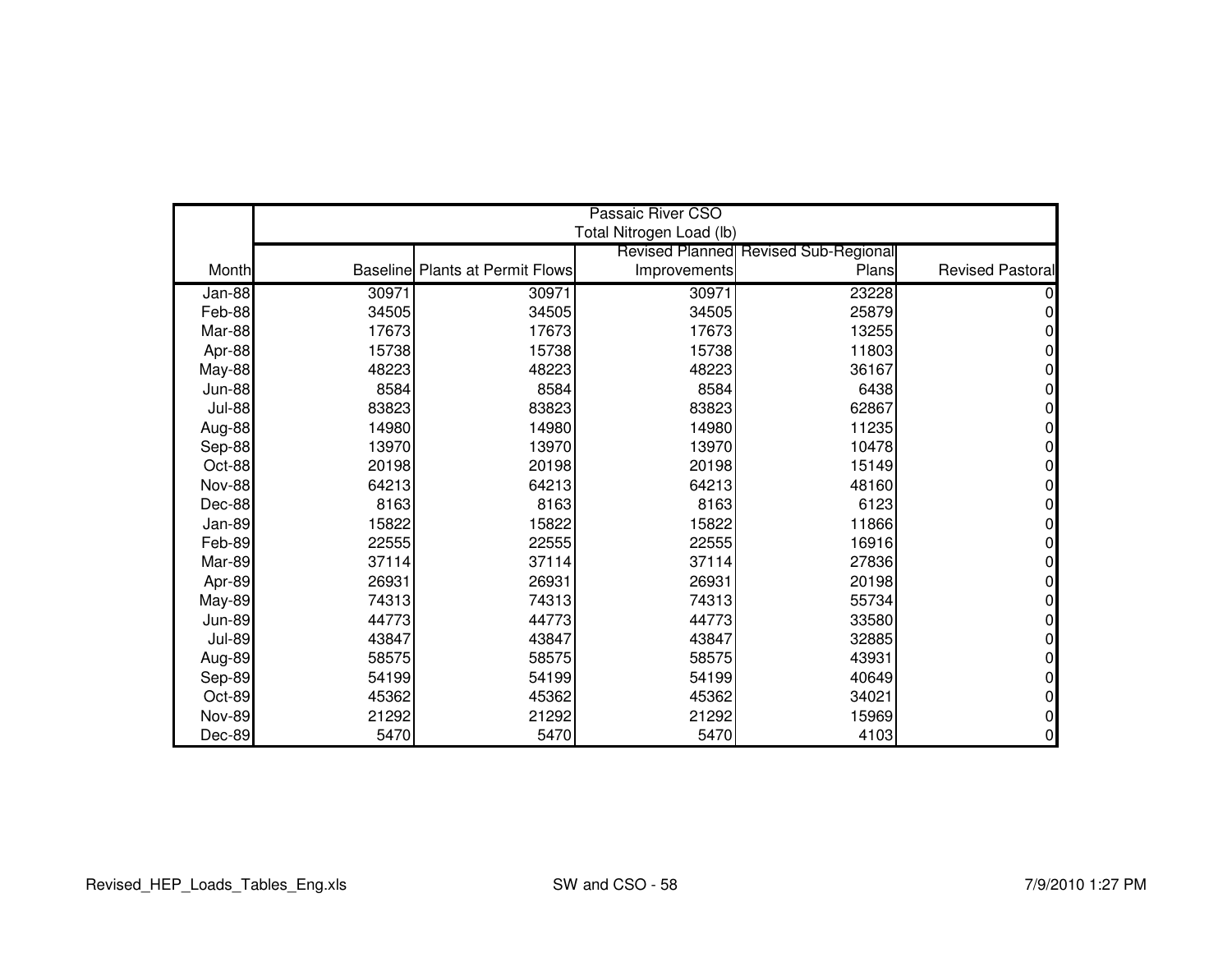|               |        |                                        | Passaic River CSO              |                                      |                         |
|---------------|--------|----------------------------------------|--------------------------------|--------------------------------------|-------------------------|
|               |        |                                        | Total Organic Carbon Load (lb) |                                      |                         |
|               |        |                                        |                                | Revised Planned Revised Sub-Regional |                         |
| Month         |        | <b>Baseline Plants at Permit Flows</b> | Improvements                   | Plans                                | <b>Revised Pastoral</b> |
| Jan-88        | 194605 | 194605                                 | 194605                         | 116763                               |                         |
| Feb-88        | 216816 | 216816                                 | 216816                         | 130089                               |                         |
| Mar-88        | 111052 | 111052                                 | 111052                         | 66631                                |                         |
| Apr-88        | 98889  | 98889                                  | 98889                          | 59333                                |                         |
| <b>May-88</b> | 303013 | 303013                                 | 303013                         | 181808                               |                         |
| <b>Jun-88</b> | 53939  | 53939                                  | 53939                          | 32364                                |                         |
| <b>Jul-88</b> | 526704 | 526704                                 | 526704                         | 316022                               |                         |
| Aug-88        | 94130  | 94130                                  | 94130                          | 56478                                |                         |
| Sep-88        | 87784  | 87784                                  | 87784                          | 52670                                |                         |
| Oct-88        | 126916 | 126916                                 | 126916                         | 76150                                |                         |
| <b>Nov-88</b> | 403489 | 403489                                 | 403489                         | 242093                               |                         |
| Dec-88        | 51295  | 51295                                  | 51295                          | 30777                                |                         |
| Jan-89        | 99418  | 99418                                  | 99418                          | 59651                                |                         |
| Feb-89        | 141723 | 141723                                 | 141723                         | 85034                                |                         |
| Mar-89        | 233209 | 233209                                 | 233209                         | 139925                               |                         |
| Apr-89        | 169222 | 169222                                 | 169222                         | 101533                               |                         |
| May-89        | 466947 | 466947                                 | 466947                         | 280168                               |                         |
| <b>Jun-89</b> | 281332 | 281332                                 | 281332                         | 168799                               |                         |
| <b>Jul-89</b> | 275515 | 275515                                 | 275515                         | 165309                               |                         |
| Aug-89        | 368058 | 368058                                 | 368058                         | 220835                               |                         |
| Sep-89        | 340559 | 340559                                 | 340559                         | 204336                               |                         |
| Oct-89        | 285033 | 285033                                 | 285033                         | 171020                               |                         |
| <b>Nov-89</b> | 133791 | 133791                                 | 133791                         | 80275                                |                         |
| Dec-89        | 34373  | 34373                                  | 34373                          | 20624                                | 0                       |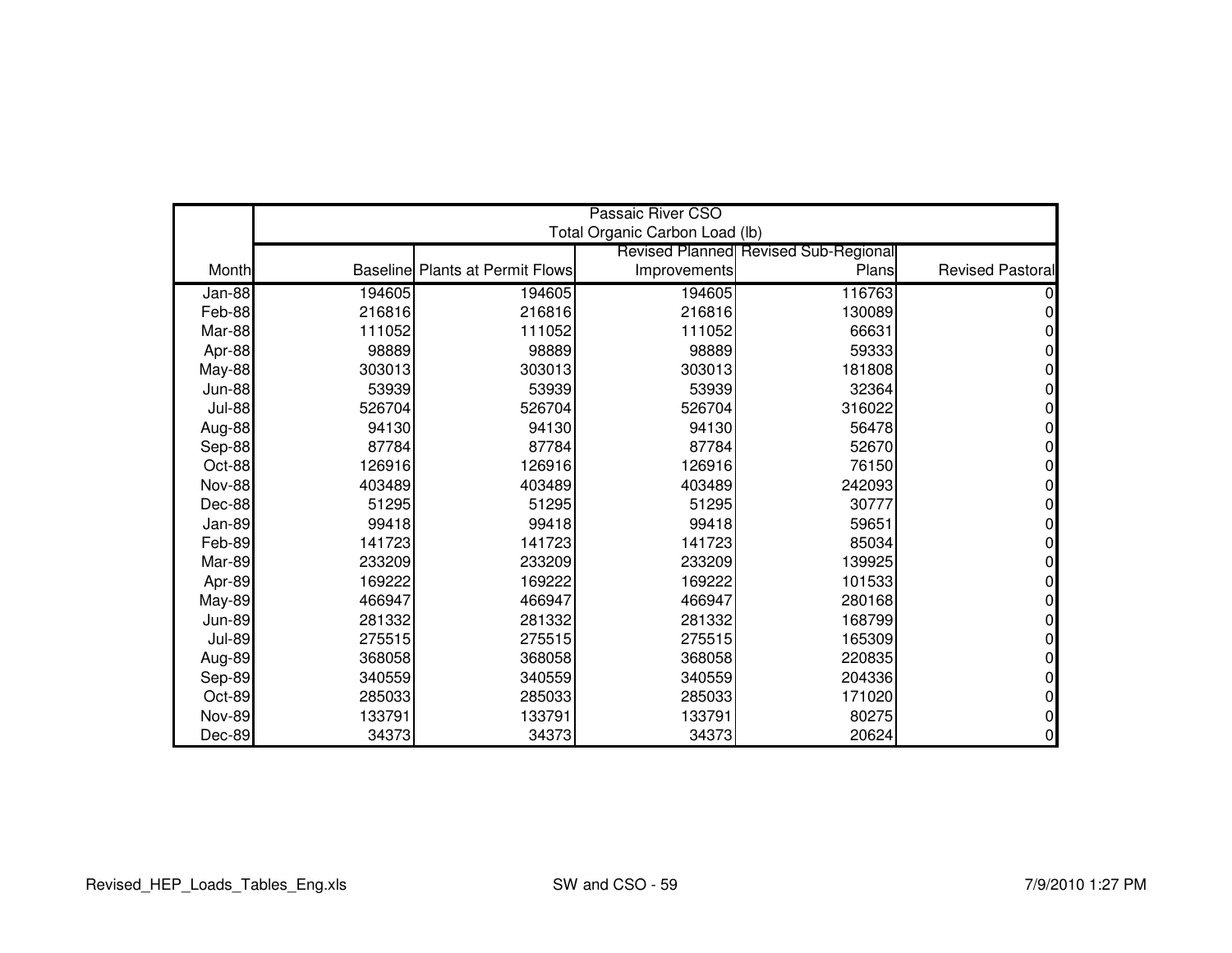|               |       |                                        |                          | Newark Bay Storm Water               |                  |  |  |  |  |
|---------------|-------|----------------------------------------|--------------------------|--------------------------------------|------------------|--|--|--|--|
|               |       |                                        | Total Nitrogen Load (lb) |                                      |                  |  |  |  |  |
|               |       |                                        |                          | Revised Planned Revised Sub-Regional |                  |  |  |  |  |
| Month         |       | <b>Baseline Plants at Permit Flows</b> | Improvements             | Plans                                | Revised Pastoral |  |  |  |  |
| $Jan-88$      | 9759  | 9759                                   | 8656                     | 7289                                 | 2773             |  |  |  |  |
| Feb-88        | 10873 | 10873                                  | 9644                     | 8121                                 | 3090             |  |  |  |  |
| Mar-88        | 5569  | 5569                                   | 4940                     | 4159                                 | 1583             |  |  |  |  |
| Apr-88        | 4959  | 4959                                   | 4399                     | 3704                                 | 1409             |  |  |  |  |
| May-88        | 15195 | 15195                                  | 13478                    | 11349                                | 4318             |  |  |  |  |
| <b>Jun-88</b> | 2705  | 2705                                   | 2399                     | 2020                                 | 769              |  |  |  |  |
| <b>Jul-88</b> | 26413 | 26413                                  | 23428                    | 19727                                | 7506             |  |  |  |  |
| Aug-88        | 4720  | 4720                                   | 4187                     | 3526                                 | 1341             |  |  |  |  |
| Sep-88        | 4402  | 4402                                   | 3905                     | 3288                                 | 1251             |  |  |  |  |
| Oct-88        | 6364  | 6364                                   | 5645                     | 4753                                 | 1809             |  |  |  |  |
| <b>Nov-88</b> | 20234 | 20234                                  | 17947                    | 15112                                | 5750             |  |  |  |  |
| Dec-88        | 2572  | 2572                                   | 2282                     | 1921                                 | 731              |  |  |  |  |
| Jan-89        | 4986  | 4986                                   | 4422                     | 3724                                 | 1417             |  |  |  |  |
| Feb-89        | 7107  | 7107                                   | 6304                     | 5308                                 | 2020             |  |  |  |  |
| Mar-89        | 11695 | 11695                                  | 10373                    | 8735                                 | 3323             |  |  |  |  |
| Apr-89        | 8486  | 8486                                   | 7527                     | 6338                                 | 2412             |  |  |  |  |
| <b>May-89</b> | 23416 | 23416                                  | 20770                    | 17489                                | 6655             |  |  |  |  |
| <b>Jun-89</b> | 14108 | 14108                                  | 12514                    | 10537                                | 4009             |  |  |  |  |
| <b>Jul-89</b> | 13816 | 13816                                  | 12255                    | 10319                                | 3926             |  |  |  |  |
| Aug-89        | 18457 | 18457                                  | 16371                    | 13785                                | 5245             |  |  |  |  |
| Sep-89        | 17078 | 17078                                  | 15148                    | 12755                                | 4853             |  |  |  |  |
| Oct-89        | 14294 | 14294                                  | 12678                    | 10676                                | 4062             |  |  |  |  |
| <b>Nov-89</b> | 6709  | 6709                                   | 5951                     | 5011                                 | 1907             |  |  |  |  |
| Dec-89        | 1724  | 1724                                   | 1529                     | 1287                                 | 490              |  |  |  |  |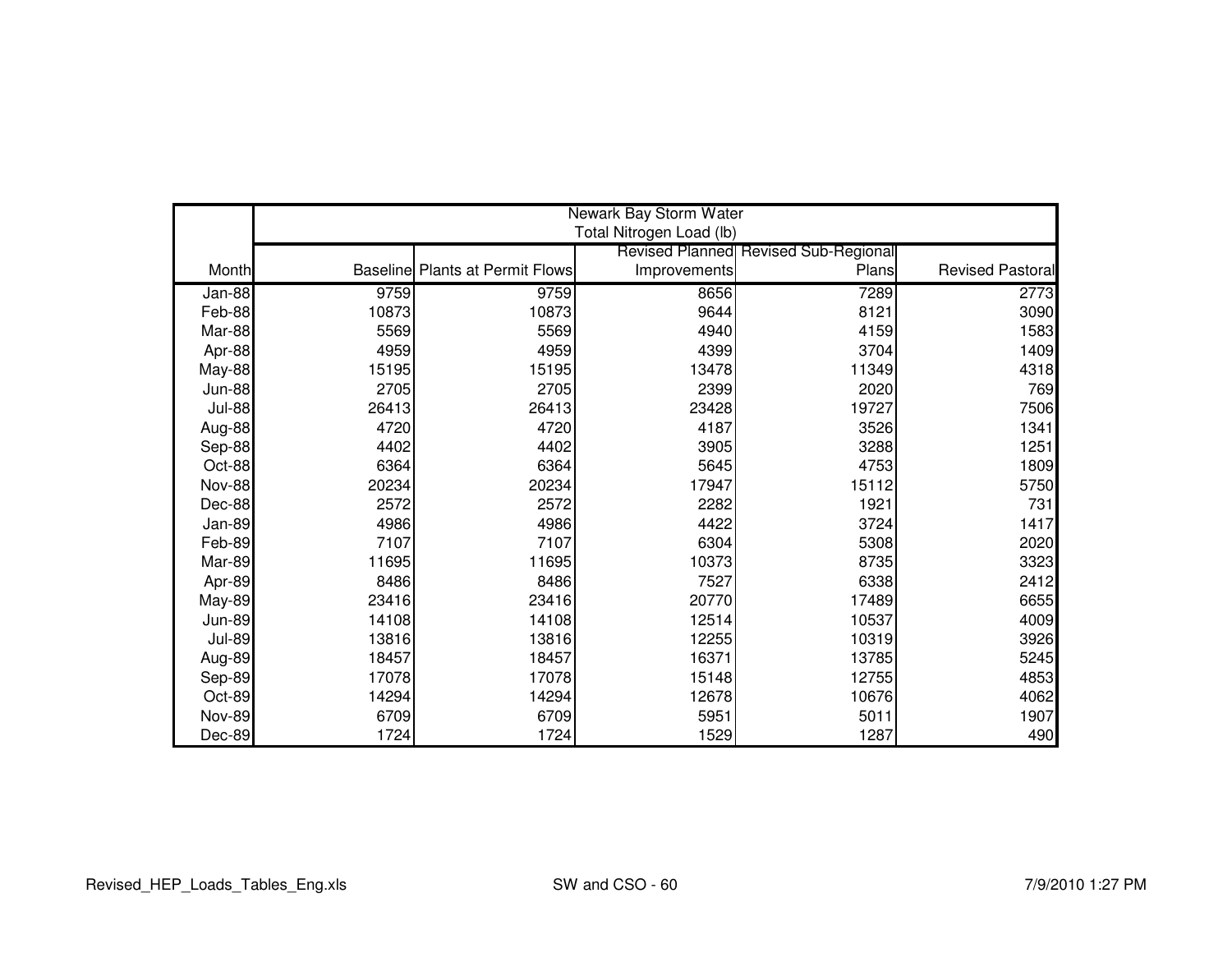|               |        |                                        |              |                                      | Newark Bay Storm Water<br>Total Organic Carbon Load (lb) |  |  |  |  |  |
|---------------|--------|----------------------------------------|--------------|--------------------------------------|----------------------------------------------------------|--|--|--|--|--|
|               |        |                                        |              | Revised Planned Revised Sub-Regional |                                                          |  |  |  |  |  |
| Month         |        | <b>Baseline Plants at Permit Flows</b> | Improvements | Plans                                | <b>Revised Pastoral</b>                                  |  |  |  |  |  |
|               |        |                                        |              |                                      |                                                          |  |  |  |  |  |
| Jan-88        | 88549  | 88549                                  | 79694        | 75267                                | 18123                                                    |  |  |  |  |  |
| Feb-88        | 98655  | 98655                                  | 88790        | 83857                                | 20191                                                    |  |  |  |  |  |
| Mar-88        | 50531  | 50531                                  | 45478        | 42951                                | 10342                                                    |  |  |  |  |  |
| Apr-88        | 44996  | 44996                                  | 40497        | 38247                                | 9209                                                     |  |  |  |  |  |
| <b>May-88</b> | 137877 | 137877                                 | 124089       | 117195                               | 28218                                                    |  |  |  |  |  |
| <b>Jun-88</b> | 24543  | 24543                                  | 22089        | 20862                                | 5023                                                     |  |  |  |  |  |
| <b>Jul-88</b> | 239660 | 239660                                 | 215694       | 203711                               | 49050                                                    |  |  |  |  |  |
| Aug-88        | 42831  | 42831                                  | 38548        | 36406                                | 8766                                                     |  |  |  |  |  |
| Sep-88        | 39943  | 39943                                  | 35949        | 33952                                | 8175                                                     |  |  |  |  |  |
| Oct-88        | 57749  | 57749                                  | 51975        | 49087                                | 11819                                                    |  |  |  |  |  |
| <b>Nov-88</b> | 183595 | 183595                                 | 165236       | 156056                               | 37575                                                    |  |  |  |  |  |
| Dec-88        | 23340  | 23340                                  | 21006        | 19839                                | 4777                                                     |  |  |  |  |  |
| Jan-89        | 45237  | 45237                                  | 40713        | 38451                                | 9258                                                     |  |  |  |  |  |
| Feb-89        | 64487  | 64487                                  | 58038        | 54814                                | 13198                                                    |  |  |  |  |  |
| Mar-89        | 106114 | 106114                                 | 95503        | 90197                                | 21718                                                    |  |  |  |  |  |
| Apr-89        | 76999  | 76999                                  | 69299        | 65449                                | 15759                                                    |  |  |  |  |  |
| <b>May-89</b> | 212470 | 212470                                 | 191223       | 180599                               | 43485                                                    |  |  |  |  |  |
| <b>Jun-89</b> | 128011 | 128011                                 | 115210       | 108810                               | 26199                                                    |  |  |  |  |  |
| <b>Jul-89</b> | 125364 | 125364                                 | 112828       | 106560                               | 25658                                                    |  |  |  |  |  |
| Aug-89        | 167473 | 167473                                 | 150726       | 142352                               | 34276                                                    |  |  |  |  |  |
| Sep-89        | 154961 | 154961                                 | 139465       | 131717                               | 31715                                                    |  |  |  |  |  |
| Oct-89        | 129696 | 129696                                 | 116726       | 110241                               | 26544                                                    |  |  |  |  |  |
| <b>Nov-89</b> | 60877  | 60877                                  | 54790        | 51746                                | 12459                                                    |  |  |  |  |  |
| Dec-89        | 15640  | 15640                                  | 14076        | 13294                                | 3201                                                     |  |  |  |  |  |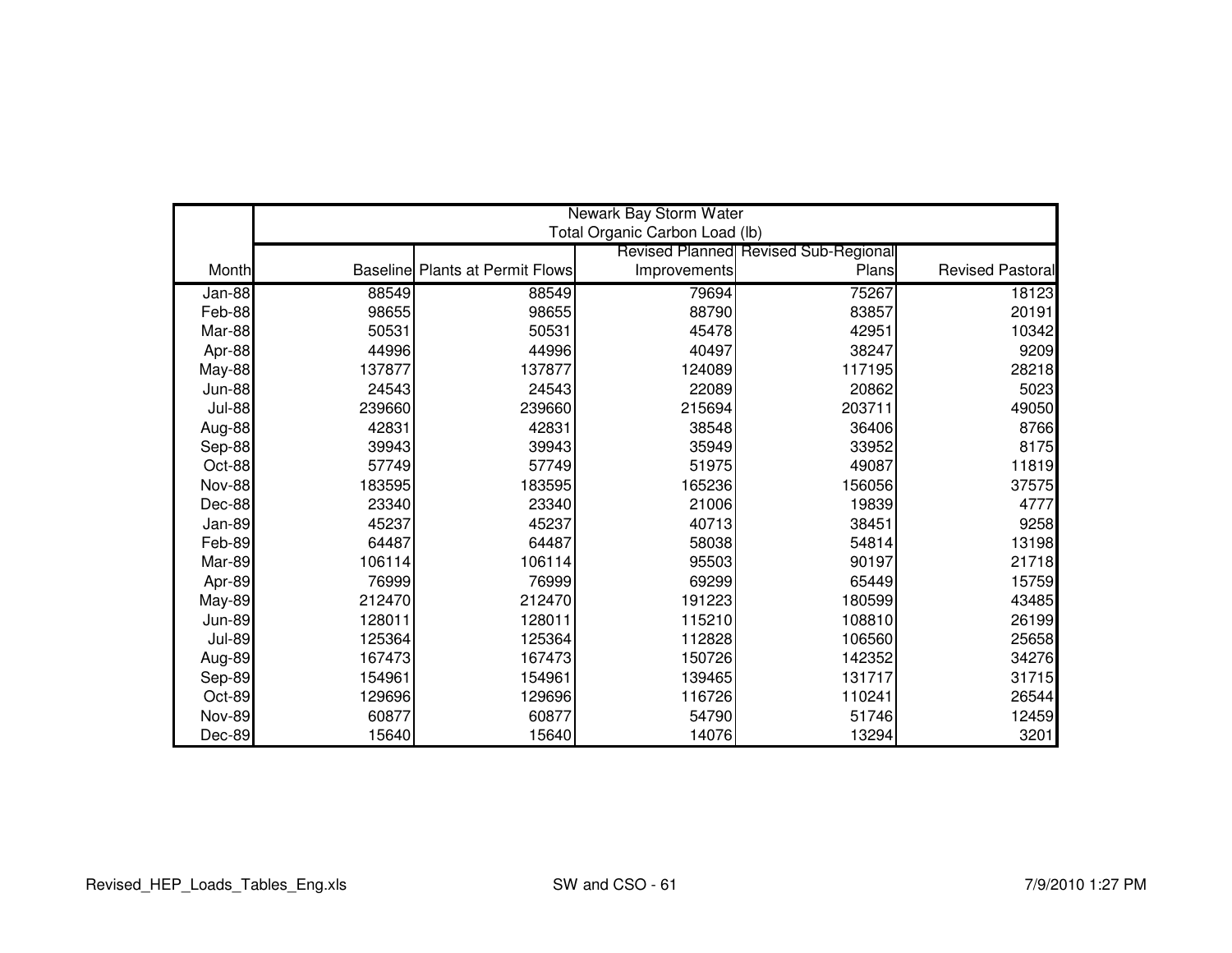|               |       |                                        | Newark Bay CSO           |                                      |                         |
|---------------|-------|----------------------------------------|--------------------------|--------------------------------------|-------------------------|
|               |       |                                        | Total Nitrogen Load (lb) |                                      |                         |
|               |       |                                        |                          | Revised Planned Revised Sub-Regional |                         |
| Month         |       | <b>Baseline Plants at Permit Flows</b> | Improvements             | Plans                                | <b>Revised Pastoral</b> |
| $Jan-88$      | 10040 | 10040                                  | 10040                    | 7530                                 |                         |
| Feb-88        | 11186 | 11186                                  | 11186                    | 8389                                 |                         |
| Mar-88        | 5729  | 5729                                   | 5729                     | 4297                                 |                         |
| Apr-88        | 5102  | 5102                                   | 5102                     | 3826                                 | 0                       |
| May-88        | 15633 | 15633                                  | 15633                    | 11725                                | 0                       |
| <b>Jun-88</b> | 2783  | 2783                                   | 2783                     | 2087                                 | 0                       |
| <b>Jul-88</b> | 27173 | 27173                                  | 27173                    | 20380                                | 0                       |
| Aug-88        | 4856  | 4856                                   | 4856                     | 3642                                 | 0                       |
| Sep-88        | 4529  | 4529                                   | 4529                     | 3397                                 | 0                       |
| Oct-88        | 6548  | 6548                                   | 6548                     | 4911                                 | 0                       |
| <b>Nov-88</b> | 20816 | 20816                                  | 20816                    | 15612                                | 0                       |
| Dec-88        | 2646  | 2646                                   | 2646                     | 1985                                 | 0                       |
| Jan-89        | 5129  | 5129                                   | 5129                     | 3847                                 | 0                       |
| Feb-89        | 7312  | 7312                                   | 7312                     | 5484                                 | 0                       |
| Mar-89        | 12032 | 12032                                  | 12032                    | 9024                                 | 0                       |
| Apr-89        | 8730  | 8730                                   | 8730                     | 6548                                 | 0                       |
| <b>May-89</b> | 24090 | 24090                                  | 24090                    | 18068                                | 0                       |
| <b>Jun-89</b> | 14514 | 14514                                  | 14514                    | 10886                                | 0                       |
| <b>Jul-89</b> | 14214 | 14214                                  | 14214                    | 10661                                | 0                       |
| Aug-89        | 18989 | 18989                                  | 18989                    | 14241                                | 0                       |
| Sep-89        | 17570 | 17570                                  | 17570                    | 13177                                | 0                       |
| Oct-89        | 14705 | 14705                                  | 14705                    | 11029                                | 0                       |
| <b>Nov-89</b> | 6902  | 6902                                   | 6902                     | 5177                                 | 0                       |
| Dec-89        | 1773  | 1773                                   | 1773                     | 1330                                 | 0                       |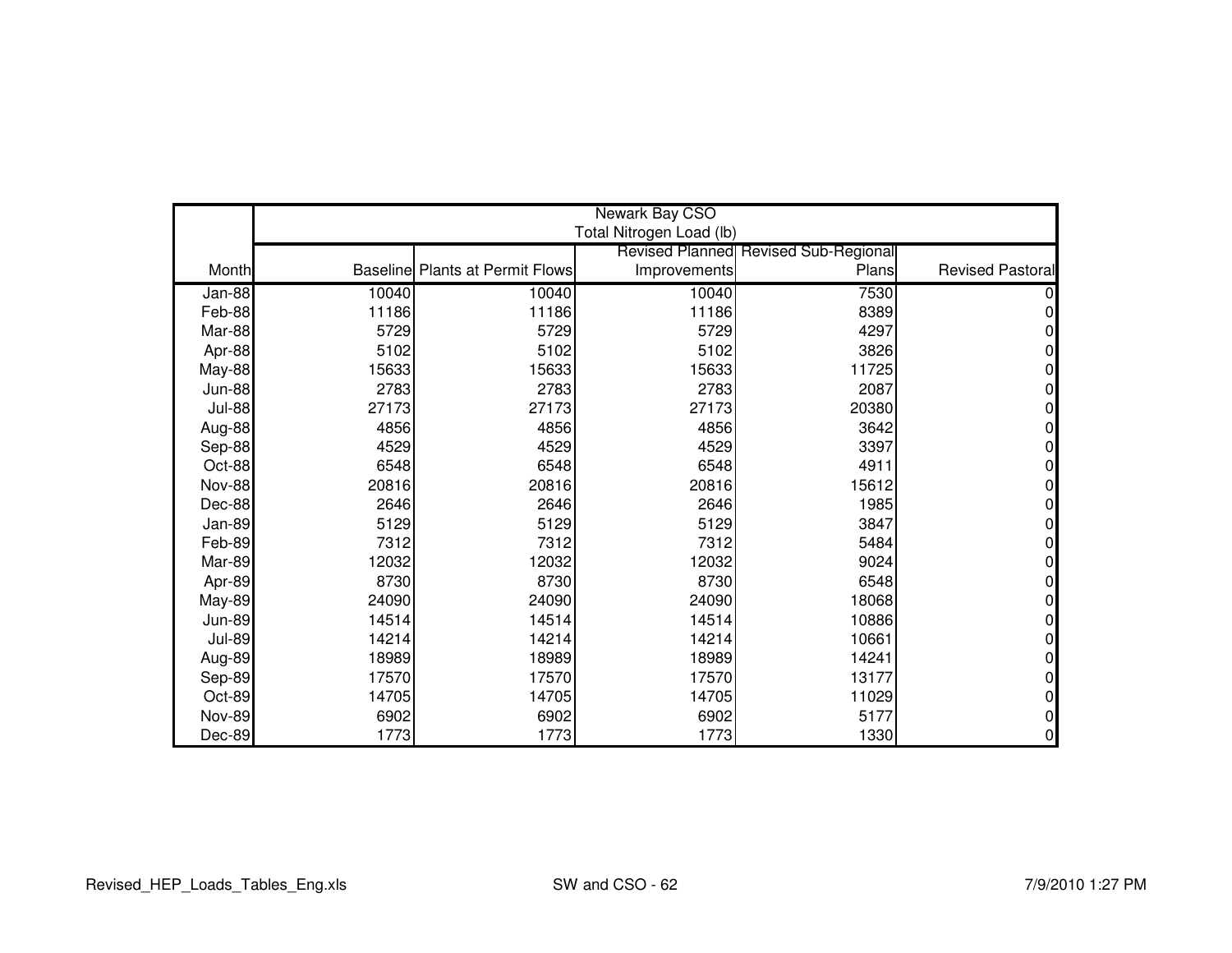|               |        |                                        | Newark Bay CSO                 |                                                      |                         |
|---------------|--------|----------------------------------------|--------------------------------|------------------------------------------------------|-------------------------|
|               |        |                                        | Total Organic Carbon Load (lb) |                                                      |                         |
| Month         |        | <b>Baseline Plants at Permit Flows</b> |                                | <b>Revised Planned Revised Sub-Regional</b><br>Plans | <b>Revised Pastoral</b> |
|               |        |                                        | Improvements                   |                                                      |                         |
| $Jan-88$      | 63086  | 63086                                  | 63086                          | 37852                                                |                         |
| Feb-88        | 70286  | 70286                                  | 70286                          | 42172                                                |                         |
| Mar-88        | 36000  | 36000                                  | 36000                          | 21600                                                |                         |
| Apr-88        | 32057  | 32057                                  | 32057                          | 19234                                                | 0                       |
| May-88        | 98229  | 98229                                  | 98229                          | 58938                                                |                         |
| <b>Jun-88</b> | 17486  | 17486                                  | 17486                          | 10492                                                | n                       |
| <b>Jul-88</b> | 170744 | 170744                                 | 170744                         | 102447                                               |                         |
| Aug-88        | 30515  | 30515                                  | 30515                          | 18309                                                |                         |
| Sep-88        | 28457  | 28457                                  | 28457                          | 17074                                                | O                       |
| Oct-88        | 41143  | 41143                                  | 41143                          | 24686                                                |                         |
| <b>Nov-88</b> | 130801 | 130801                                 | 130801                         | 78481                                                |                         |
| Dec-88        | 16629  | 16629                                  | 16629                          | 9977                                                 |                         |
| Jan-89        | 32229  | 32229                                  | 32229                          | 19337                                                |                         |
| Feb-89        | 45943  | 45943                                  | 45943                          | 27566                                                | 0                       |
| Mar-89        | 75601  | 75601                                  | 75601                          | 45360                                                |                         |
| Apr-89        | 54858  | 54858                                  | 54858                          | 32915                                                |                         |
| <b>May-89</b> | 151373 | 151373                                 | 151373                         | 90824                                                | 0                       |
| <b>Jun-89</b> | 91201  | 91201                                  | 91201                          | 54720                                                |                         |
| <b>Jul-89</b> | 89315  | 89315                                  | 89315                          | 53589                                                |                         |
| Aug-89        | 119315 | 119315                                 | 119315                         | 71589                                                | ი                       |
| Sep-89        | 110401 | 110401                                 | 110401                         | 66241                                                |                         |
| Oct-89        | 92401  | 92401                                  | 92401                          | 55440                                                | 0                       |
| <b>Nov-89</b> | 43372  | 43372                                  | 43372                          | 26023                                                |                         |
| Dec-89        | 11143  | 11143                                  | 11143                          | 6686                                                 | $\Omega$                |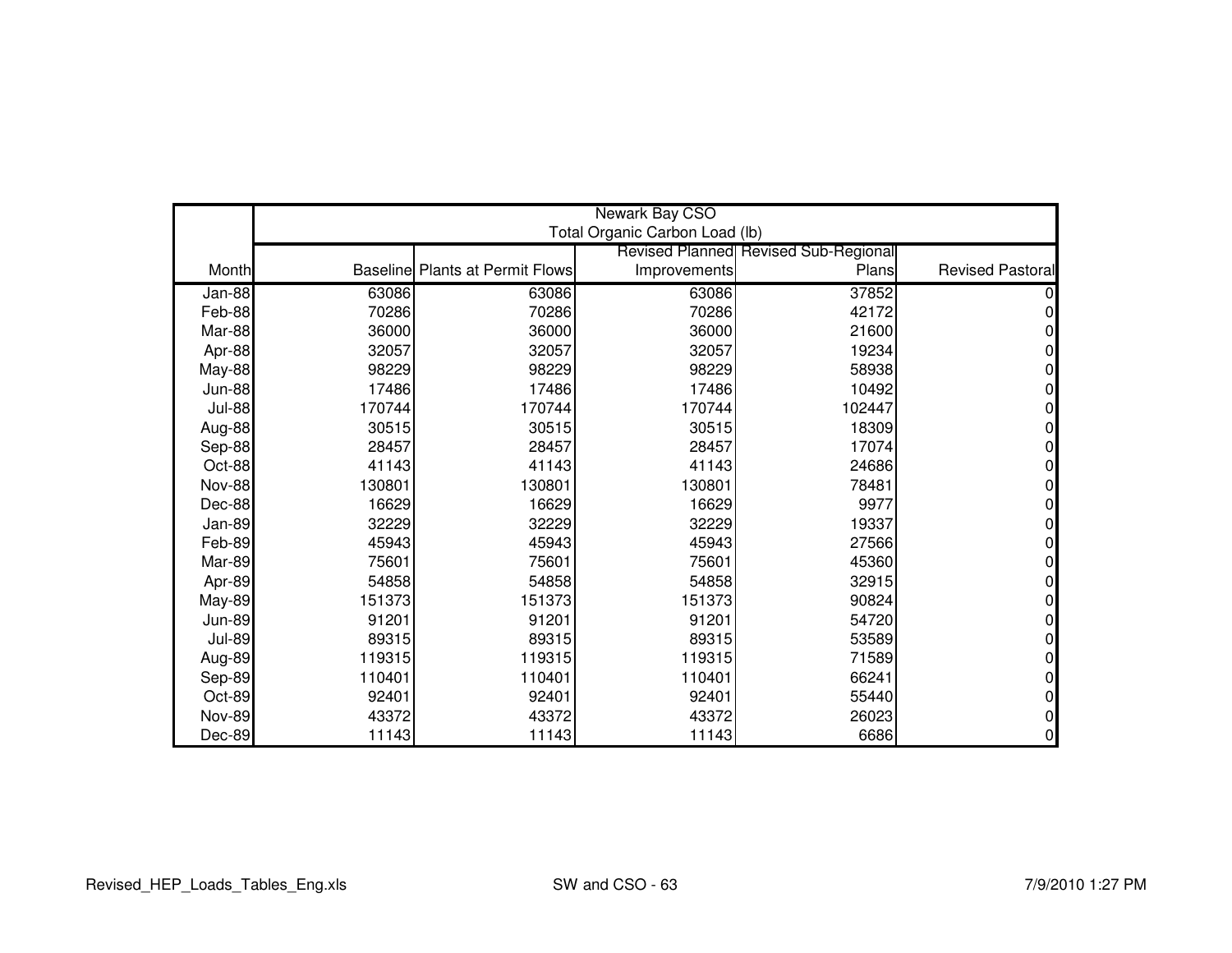|               |        |                                        | Arthur Kill and Kill Van Kull Storm Water |                                             |                         |
|---------------|--------|----------------------------------------|-------------------------------------------|---------------------------------------------|-------------------------|
|               |        |                                        | Total Nitrogen Load (lb)                  |                                             |                         |
|               |        |                                        |                                           | <b>Revised Planned Revised Sub-Regional</b> |                         |
| Month         |        | <b>Baseline Plants at Permit Flows</b> | Improvements                              | Plans                                       | <b>Revised Pastoral</b> |
| Jan-88        | 48728  | 48728                                  | 43222                                     | 36400                                       | 13850                   |
| Feb-88        | 54290  | 54290                                  | 48155                                     | 40555                                       | 15457                   |
| Mar-88        | 27807  | 27807                                  | 24665                                     | 20772                                       | 7909                    |
| Apr-88        | 24761  | 24761                                  | 21963                                     | 18497                                       | 7058                    |
| <b>May-88</b> | 75874  | 75874                                  | 67300                                     | 56678                                       | 21628                   |
| <b>Jun-88</b> | 13506  | 13506                                  | 11980                                     | 10089                                       | 3838                    |
| <b>Jul-88</b> | 131885 | 131885                                 | 116982                                    | 98519                                       | 37751                   |
| Aug-88        | 23570  | 23570                                  | 20906                                     | 17607                                       | 6731                    |
| Sep-88        | 21981  | 21981                                  | 19497                                     | 16420                                       | 6250                    |
| Oct-88        | 31780  | 31780                                  | 28188                                     | 23740                                       | 9031                    |
| <b>Nov-88</b> | 101032 | 101032                                 | 89615                                     | 75472                                       | 28819                   |
| Dec-88        | 12844  | 12844                                  | 11393                                     | 9595                                        | 3650                    |
| Jan-89        | 24894  | 24894                                  | 22081                                     | 18596                                       | 7078                    |
| Feb-89        | 35487  | 35487                                  | 31477                                     | 26509                                       | 10091                   |
| Mar-89        | 58395  | 58395                                  | 51796                                     | 43621                                       | 16610                   |
| Apr-89        | 42372  | 42372                                  | 37584                                     | 31652                                       | 12042                   |
| <b>May-89</b> | 116922 | 116922                                 | 103710                                    | 87341                                       | 33302                   |
| <b>Jun-89</b> | 70444  | 70444                                  | 62484                                     | 52622                                       | 20096                   |
| <b>Jul-89</b> | 68988  | 68988                                  | 61192                                     | 51534                                       | 19716                   |
| Aug-89        | 92160  | 92160                                  | 81746                                     | 68844                                       | 26314                   |
| Sep-89        | 85275  | 85275                                  | 75639                                     | 63701                                       | 24329                   |
| Oct-89        | 71371  | 71371                                  | 63306                                     | 53315                                       | 20322                   |
| <b>Nov-89</b> | 33501  | 33501                                  | 29715                                     | 25025                                       | 9523                    |
| Dec-89        | 8607   | 8607                                   | 7634                                      | 6429                                        | 2446                    |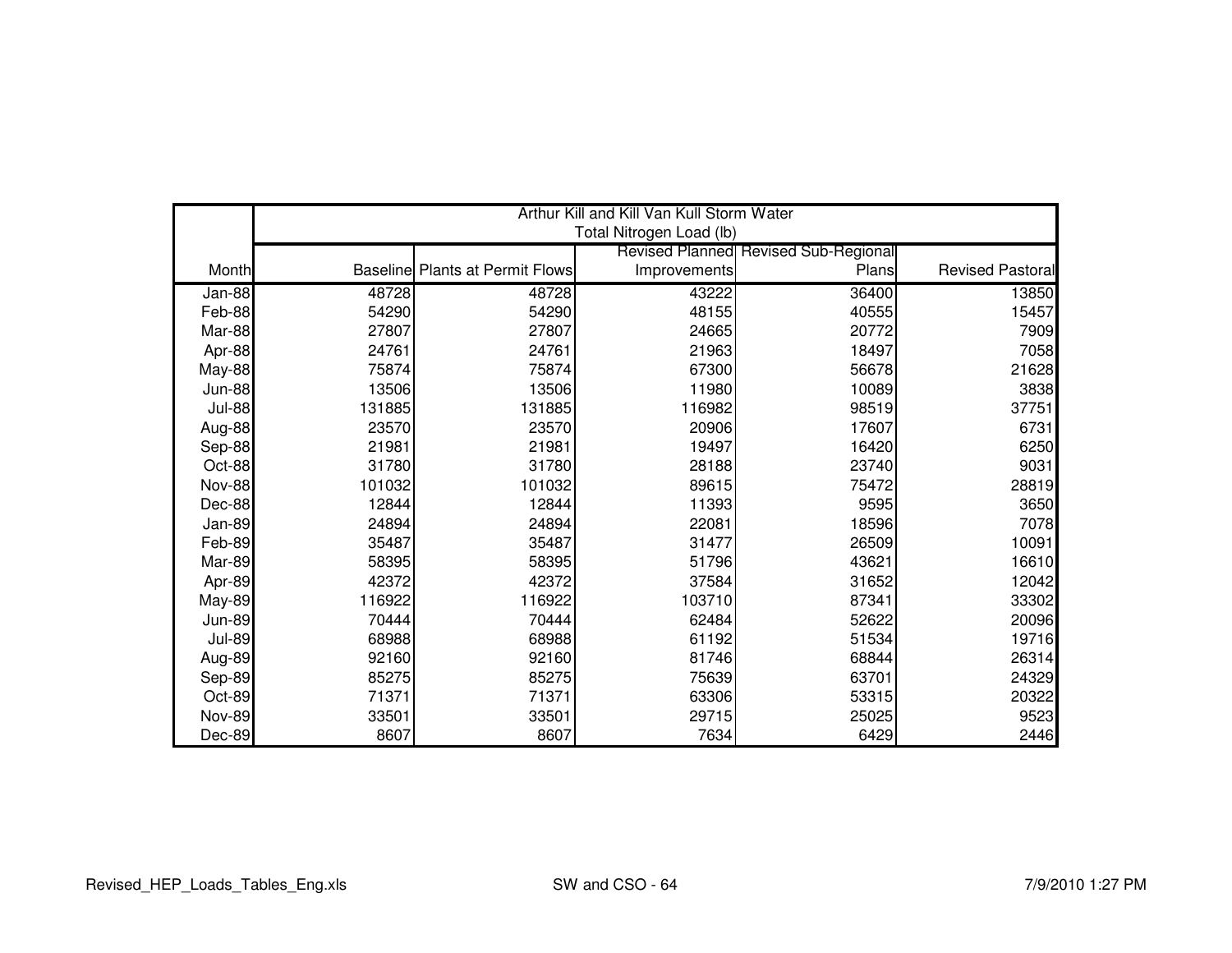|               |         |                                        | Arthur Kill and Kill Van Kull Storm Water |                                      |                         |
|---------------|---------|----------------------------------------|-------------------------------------------|--------------------------------------|-------------------------|
|               |         |                                        | Total Organic Carbon Load (lb)            |                                      |                         |
|               |         |                                        |                                           | Revised Planned Revised Sub-Regional |                         |
| Month         |         | <b>Baseline Plants at Permit Flows</b> | Improvements                              | Plans                                | <b>Revised Pastoral</b> |
| Jan-88        | 442147  | 442147                                 | 397932                                    | 375844                               | 90506                   |
| Feb-88        | 492613  | 492613                                 | 443352                                    | 418743                               | 101008                  |
| Mar-88        | 252313  | 252313                                 | 227082                                    | 214477                               | 51682                   |
| Apr-88        | 224677  | 224677                                 | 202210                                    | 190986                               | 46119                   |
| May-88        | 688455  | 688455                                 | 619609                                    | 585217                               | 141334                  |
| <b>Jun-88</b> | 122551  | 122551                                 | 110296                                    | 104174                               | 25082                   |
| <b>Jul-88</b> | 1196689 | 1196689                                | 1077018                                   | 1017237                              | 246687                  |
| Aug-88        | 213866  | 213866                                 | 192479                                    | 181795                               | 43987                   |
| Sep-88        | 199448  | 199448                                 | 179503                                    | 169540                               | 40843                   |
| Oct-88        | 288360  | 288360                                 | 259523                                    | 245118                               | 59017                   |
| <b>Nov-88</b> | 916743  | 916743                                 | 825069                                    | 779269                               | 188321                  |
| Dec-88        | 116545  | 116545                                 | 104890                                    | 99068                                | 23852                   |
| Jan-89        | 225879  | 225879                                 | 203291                                    | 192007                               | 46250                   |
| Feb-89        | 321998  | 321998                                 | 289798                                    | 273712                               | 65944                   |
| Mar-89        | 529858  | 529858                                 | 476873                                    | 450403                               | 108544                  |
| Apr-89        | 384476  | 384476                                 | 346028                                    | 326821                               | 78688                   |
| <b>May-89</b> | 1060916 | 1060916                                | 954828                                    | 901827                               | 217620                  |
| <b>Jun-89</b> | 639191  | 639191                                 | 575274                                    | 543343                               | 131321                  |
| <b>Jul-89</b> | 625979  | 625979                                 | 563382                                    | 532110                               | 128838                  |
| Aug-89        | 836240  | 836240                                 | 752615                                    | 710843                               | 171954                  |
| Sep-89        | 773759  | 773759                                 | 696387                                    | 657733                               | 158980                  |
| Oct-89        | 647605  | 647605                                 | 582844                                    | 550492                               | 132797                  |
| <b>Nov-89</b> | 303977  | 303977                                 | 273579                                    | 258394                               | 62228                   |
| Dec-89        | 78096   | 78096                                  | 70287                                     | 66385                                | 15983                   |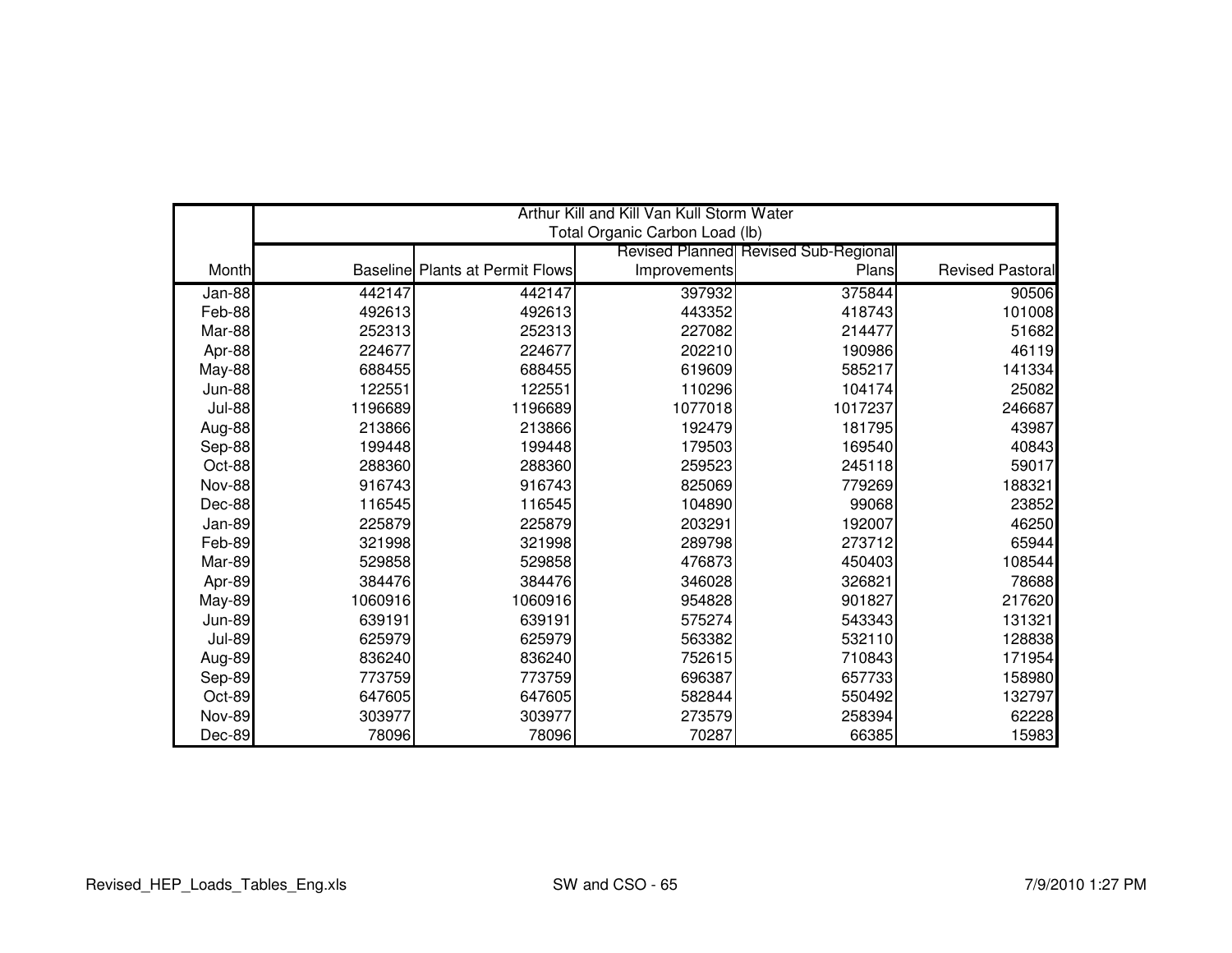|               |        |                                        | Arthur Kill and Kill Van Kull CSO |                                      |                         |
|---------------|--------|----------------------------------------|-----------------------------------|--------------------------------------|-------------------------|
|               |        |                                        | Total Nitrogen Load (lb)          |                                      |                         |
|               |        |                                        |                                   | Revised Planned Revised Sub-Regional |                         |
| Month         |        | <b>Baseline Plants at Permit Flows</b> | Improvements                      | Plans                                | <b>Revised Pastoral</b> |
| Jan-88        | 37149  | 37149                                  | 37149                             | 28789                                |                         |
| Feb-88        | 42010  | 42010                                  | 42010                             | 32694                                |                         |
| Mar-88        | 21338  | 21338                                  | 21338                             | 16567                                |                         |
| Apr-88        | 19359  | 19359                                  | 19359                             | 15110                                | 0                       |
| <b>May-88</b> | 59335  | 59335                                  | 59335                             | 46312                                | 0                       |
| <b>Jun-88</b> | 10279  | 10279                                  | 10279                             | 7962                                 | 0                       |
| <b>Jul-88</b> | 106586 | 106586                                 | 106586                            | 83932                                | 0                       |
| Aug-88        | 18678  | 18678                                  | 18678                             | 14632                                | 0                       |
| Sep-88        | 16819  | 16819                                  | 16819                             | 13048                                | 0                       |
| Oct-88        | 24187  | 24187                                  | 24187                             | 18734                                | 0                       |
| <b>Nov-88</b> | 79496  | 79496                                  | 79496                             | 62155                                | 0                       |
| Dec-88        | 9775   | 9775                                   | 9775                              | 7572                                 | 0                       |
| Jan-89        | 19027  | 19027                                  | 19027                             | 14756                                | 0                       |
| Feb-89        | 27173  | 27173                                  | 27173                             | 21085                                | 0                       |
| Mar-89        | 44841  | 44841                                  | 44841                             | 34822                                | 0                       |
| Apr-89        | 32249  | 32249                                  | 32249                             | 24979                                | 0                       |
| <b>May-89</b> | 90710  | 90710                                  | 90710                             | 70644                                | 0                       |
| <b>Jun-89</b> | 55471  | 55471                                  | 55471                             | 43380                                | 0                       |
| <b>Jul-89</b> | 54989  | 54989                                  | 54989                             | 43141                                | 0                       |
| Aug-89        | 73090  | 73090                                  | 73090                             | 57269                                | 0                       |
| Sep-89        | 67208  | 67208                                  | 67208                             | 52571                                | 0                       |
| Oct-89        | 55273  | 55273                                  | 55273                             | 43026                                | 0                       |
| <b>Nov-89</b> | 25557  | 25557                                  | 25557                             | 19809                                | 0                       |
| Dec-89        | 6551   | 6551                                   | 6551                              | 5074                                 | 0                       |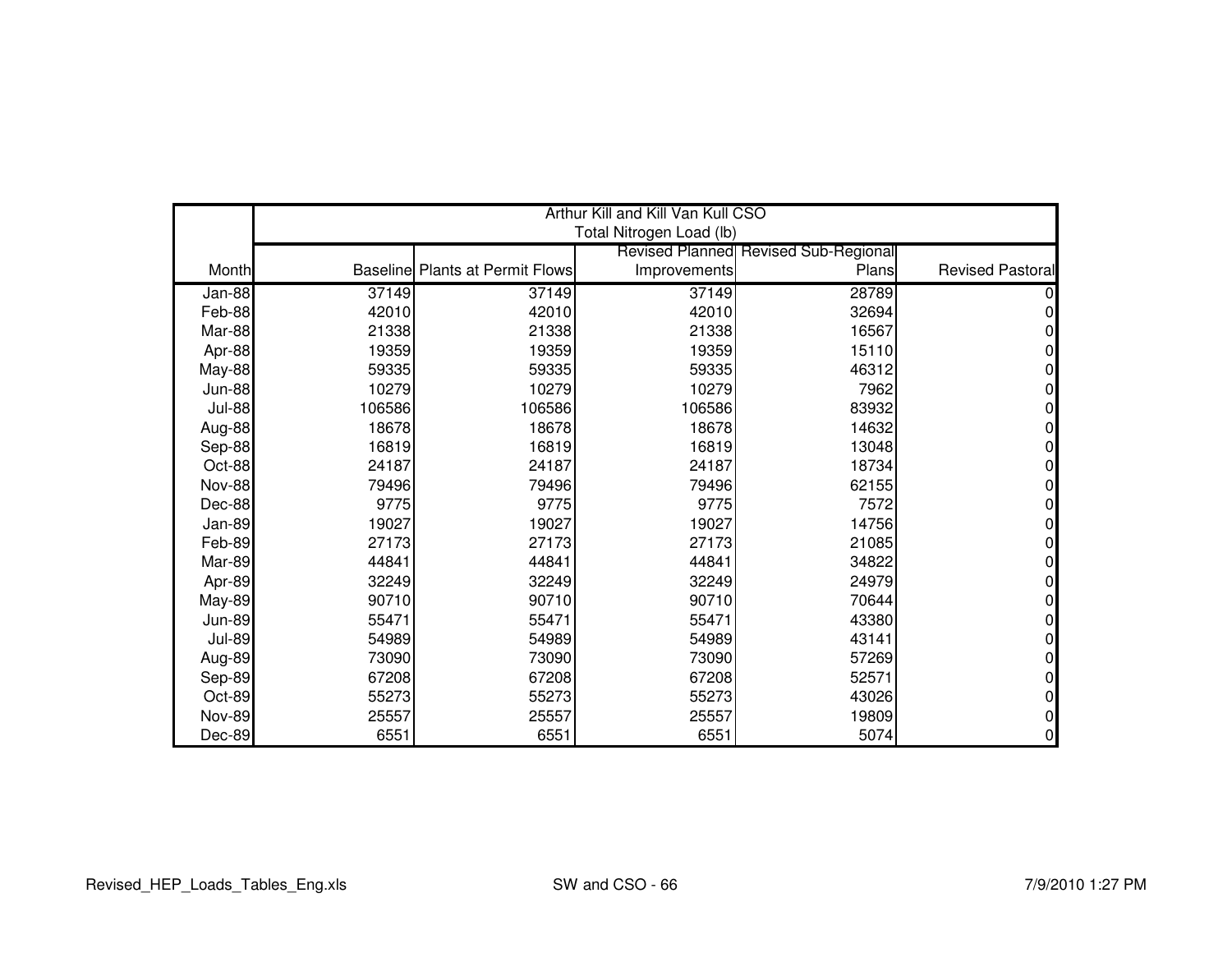|               |        |                                        | Arthur Kill and Kill Van Kull CSO |                                             |                         |
|---------------|--------|----------------------------------------|-----------------------------------|---------------------------------------------|-------------------------|
|               |        |                                        | Total Organic Carbon Load (lb)    |                                             |                         |
|               |        |                                        |                                   | <b>Revised Planned Revised Sub-Regional</b> |                         |
| Month         |        | <b>Baseline Plants at Permit Flows</b> | Improvements                      | Plans                                       | <b>Revised Pastoral</b> |
| Jan-88        | 233429 | 233429                                 | 233429                            | 149376                                      |                         |
| Feb-88        | 263969 | 263969                                 | 263969                            | 170311                                      |                         |
| Mar-88        | 134079 | 134079                                 | 134079                            | 86114                                       |                         |
| Apr-88        | 121646 | 121646                                 | 121646                            | 78921                                       |                         |
| <b>May-88</b> | 372836 | 372836                                 | 372836                            | 241908                                      |                         |
| <b>Jun-88</b> | 64590  | 64590                                  | 64590                             | 41293                                       | 0                       |
| <b>Jul-88</b> | 669737 | 669737                                 | 669737                            | 441988                                      | 0                       |
| Aug-88        | 117366 | 117366                                 | 117366                            | 76683                                       | 0                       |
| Sep-88        | 105684 | 105684                                 | 105684                            | 67769                                       | 0                       |
| Oct-88        | 151977 | 151977                                 | 151977                            | 97160                                       | 0                       |
| <b>Nov-88</b> | 499518 | 499518                                 | 499518                            | 325173                                      | 0                       |
| Dec-88        | 61424  | 61424                                  | 61424                             | 39269                                       | 0                       |
| Jan-89        | 119559 | 119559                                 | 119559                            | 76619                                       | 0                       |
| Feb-89        | 170744 | 170744                                 | 170744                            | 109532                                      | 0                       |
| Mar-89        | 281762 | 281762                                 | 281762                            | 181029                                      | 0                       |
| Apr-89        | 202636 | 202636                                 | 202636                            | 129547                                      | 0                       |
| <b>May-89</b> | 569982 | 569982                                 | 569982                            | 368247                                      | 0                       |
| <b>Jun-89</b> | 348556 | 348556                                 | 348556                            | 226993                                      | 0                       |
| <b>Jul-89</b> | 345525 | 345525                                 | 345525                            | 226413                                      | 0                       |
| Aug-89        | 459267 | 459267                                 | 459267                            | 300200                                      | 0                       |
| Sep-89        | 422304 | 422304                                 | 422304                            | 275146                                      | 0                       |
| Oct-89        | 347313 | 347313                                 | 347313                            | 224185                                      | 0                       |
| <b>Nov-89</b> | 160586 | 160586                                 | 160586                            | 102800                                      | 0                       |
| Dec-89        | 41160  | 41160                                  | 41160                             | 26314                                       | 0                       |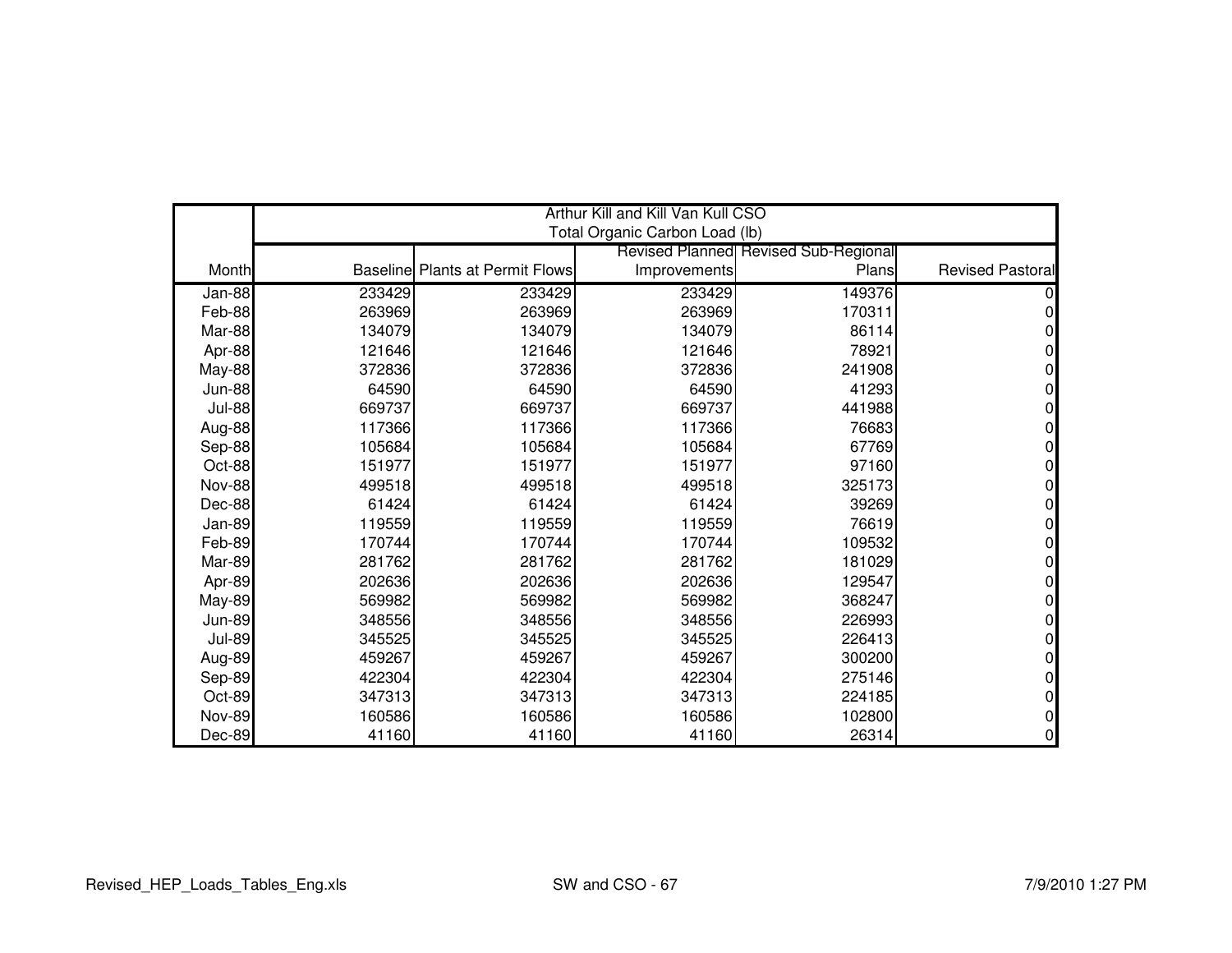|               |        |                                        | Raritan River and Raritan Bay Storm Water |                                             |                         |
|---------------|--------|----------------------------------------|-------------------------------------------|---------------------------------------------|-------------------------|
|               |        |                                        | Total Nitrogen Load (lb)                  |                                             |                         |
|               |        |                                        |                                           | <b>Revised Planned Revised Sub-Regional</b> |                         |
| Month         |        | <b>Baseline Plants at Permit Flows</b> | Improvements                              | Plans                                       | <b>Revised Pastoral</b> |
| Jan-88        | 55812  | 55812                                  | 49505                                     | 41684                                       | 15861                   |
| Feb-88        | 62182  | 62182                                  | 55155                                     | 46443                                       | 17671                   |
| Mar-88        | 31849  | 31849                                  | 28250                                     | 23788                                       | 9051                    |
| Apr-88        | 28361  | 28361                                  | 25156                                     | 21182                                       | 8060                    |
| <b>May-88</b> | 86903  | 86903                                  | 77082                                     | 64906                                       | 24697                   |
| <b>Jun-88</b> | 15469  | 15469                                  | 13721                                     | 11554                                       | 4396                    |
| <b>Jul-88</b> | 151054 | 151054                                 | 133985                                    | 112819                                      | 42928                   |
| Aug-88        | 26996  | 26996                                  | 23945                                     | 20163                                       | 7672                    |
| Sep-88        | 25176  | 25176                                  | 22331                                     | 18803                                       | 7155                    |
| Oct-88        | 36399  | 36399                                  | 32286                                     | 27186                                       | 10344                   |
| <b>Nov-88</b> | 115718 | 115718                                 | 102641                                    | 86428                                       | 32886                   |
| Dec-88        | 14711  | 14711                                  | 13049                                     | 10988                                       | 4181                    |
| Jan-89        | 28513  | 28513                                  | 25291                                     | 21295                                       | 8103                    |
| Feb-89        | 40646  | 40646                                  | 36053                                     | 30358                                       | 11551                   |
| Mar-89        | 66883  | 66883                                  | 59325                                     | 49953                                       | 19007                   |
| Apr-89        | 48533  | 48533                                  | 43048                                     | 36248                                       | 13792                   |
| <b>May-89</b> | 133917 | 133917                                 | 118784                                    | 100020                                      | 38058                   |
| <b>Jun-89</b> | 80684  | 80684                                  | 71567                                     | 60262                                       | 22929                   |
| <b>Jul-89</b> | 79015  | 79015                                  | 70086                                     | 59015                                       | 22455                   |
| Aug-89        | 105556 | 105556                                 | 93628                                     | 78838                                       | 29998                   |
| Sep-89        | 97670  | 97670                                  | 86632                                     | 72947                                       | 27756                   |
| Oct-89        | 81746  | 81746                                  | 72508                                     | 61054                                       | 23231                   |
| <b>Nov-89</b> | 38371  | 38371                                  | 34035                                     | 28658                                       | 10904                   |
| Dec-89        | 9858   | 9858                                   | 8744                                      | 7363                                        | 2802                    |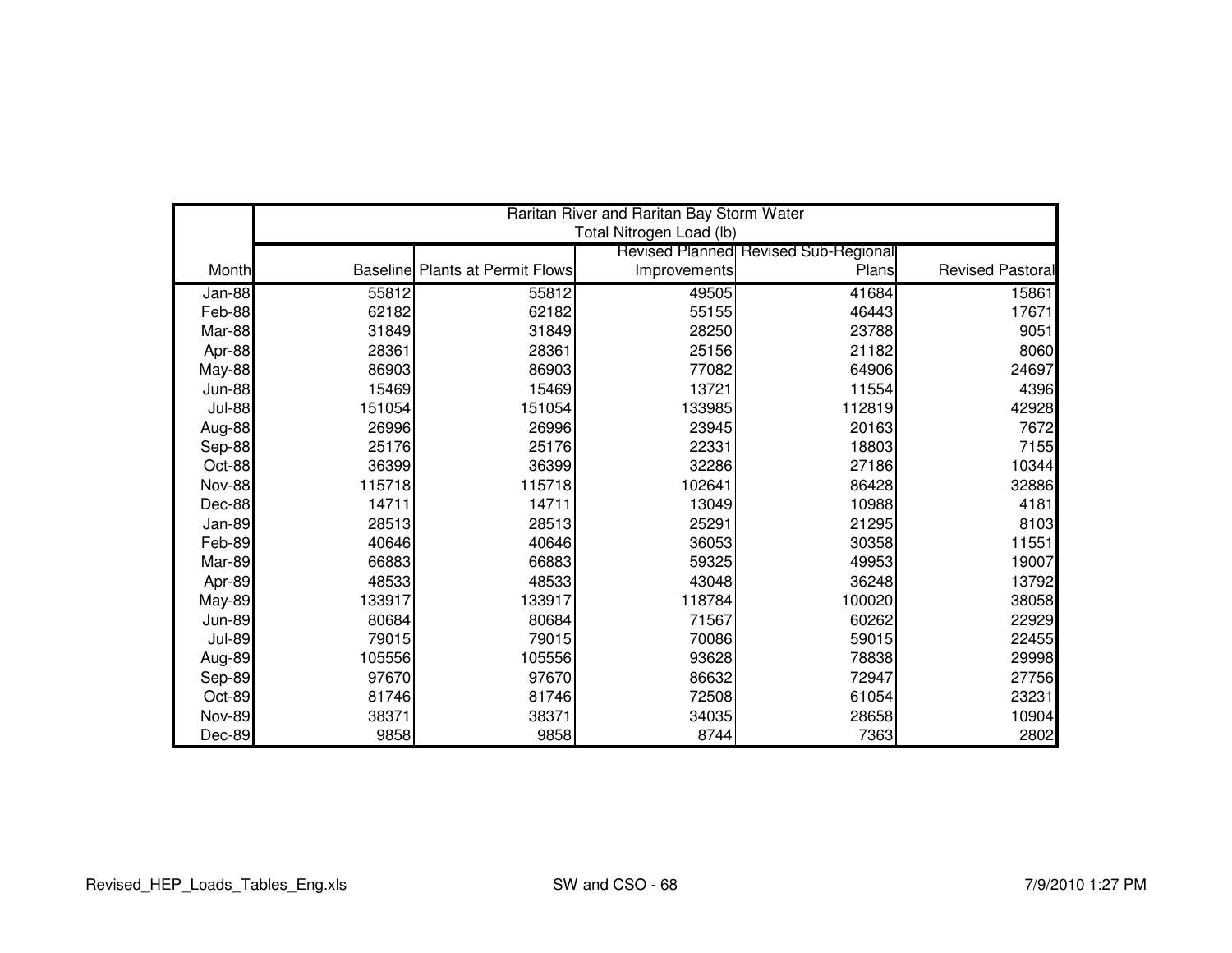|               |         |                                        | Raritan River and Raritan Bay Storm Water |                                             |                         |
|---------------|---------|----------------------------------------|-------------------------------------------|---------------------------------------------|-------------------------|
|               |         |                                        | Total Organic Carbon Load (lb)            | <b>Revised Planned Revised Sub-Regional</b> |                         |
| Month         |         | <b>Baseline Plants at Permit Flows</b> | Improvements                              | Plans                                       | <b>Revised Pastoral</b> |
|               |         |                                        |                                           |                                             |                         |
| Jan-88        | 506418  | 506418                                 | 455775                                    | 430455                                      | 103645                  |
| Feb-88        | 564225  | 564225                                 | 507803                                    | 479591                                      | 115476                  |
| Mar-88        | 288992  | 288992                                 | 260093                                    | 245643                                      | 59146                   |
| Apr-88        | 257342  | 257342                                 | 231608                                    | 218741                                      | 52669                   |
| May-88        | 788531  | 788531                                 | 709678                                    | 670252                                      | 161384                  |
| <b>Jun-88</b> | 140365  | 140365                                 | 126329                                    | 119310                                      | 28728                   |
| <b>Jul-88</b> | 1370625 | 1370625                                | 1233563                                   | 1165031                                     | 280517                  |
| Aug-88        | 244954  | 244954                                 | 220459                                    | 208211                                      | 50133                   |
| Sep-88        | 228437  | 228437                                 | 205593                                    | 194171                                      | 46753                   |
| Oct-88        | 330274  | 330274                                 | 297247                                    | 280733                                      | 67595                   |
| <b>Nov-88</b> | 1049994 | 1049994                                | 944994                                    | 892495                                      | 214896                  |
| Dec-88        | 133487  | 133487                                 | 120138                                    | 113464                                      | 27320                   |
| Jan-89        | 258716  | 258716                                 | 232844                                    | 219908                                      | 52950                   |
| Feb-89        | 368813  | 368813                                 | 331932                                    | 313492                                      | 75483                   |
| Mar-89        | 606876  | 606876                                 | 546188                                    | 515844                                      | 124205                  |
| Apr-89        | 440372  | 440372                                 | 396335                                    | 374316                                      | 90128                   |
| <b>May-89</b> | 1215127 | 1215127                                | 1093615                                   | 1032858                                     | 248693                  |
| <b>Jun-89</b> | 732108  | 732108                                 | 658897                                    | 622291                                      | 149836                  |
| <b>Jul-89</b> | 716959  | 716959                                 | 645263                                    | 609415                                      | 146736                  |
| Aug-89        | 957786  | 957786                                 | 862007                                    | 814118                                      | 196024                  |
| Sep-89        | 886225  | 886225                                 | 797603                                    | 753291                                      | 181378                  |
| Oct-89        | 741737  | 741737                                 | 667563                                    | 630476                                      | 151807                  |
| <b>Nov-89</b> | 348166  | 348166                                 | 313350                                    | 295942                                      | 71257                   |
| Dec-89        | 89452   | 89452                                  | 80507                                     | 76035                                       | 18308                   |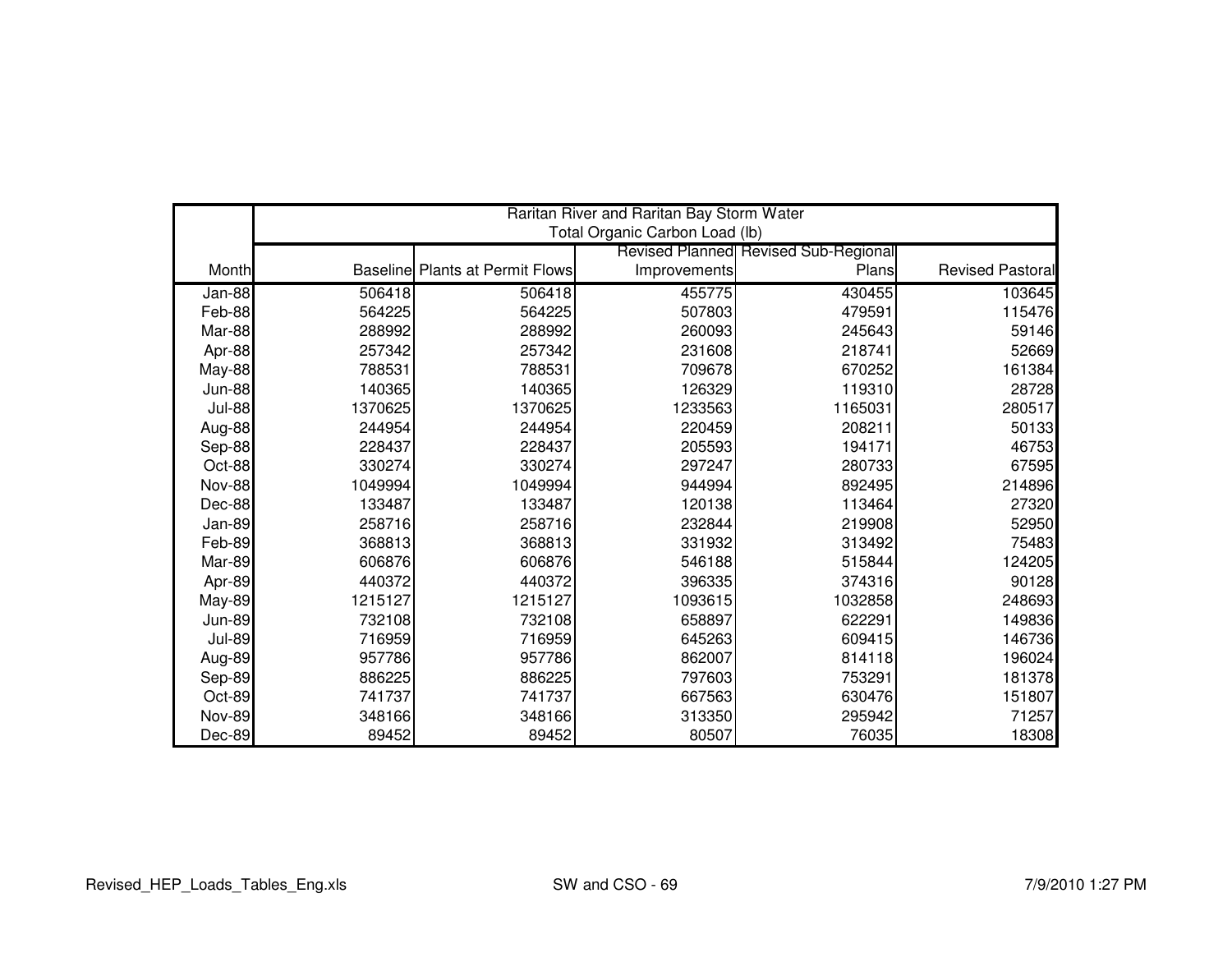|               |       |                                        | Raritan River and Raritan Bay CSO |                                      |                         |
|---------------|-------|----------------------------------------|-----------------------------------|--------------------------------------|-------------------------|
|               |       |                                        | Total Nitrogen Load (lb)          |                                      |                         |
|               |       |                                        |                                   | Revised Planned Revised Sub-Regional |                         |
| Month         |       | <b>Baseline Plants at Permit Flows</b> | Improvements                      | Plans                                | <b>Revised Pastoral</b> |
| Jan-88        | 8667  | 8667                                   | 8667                              | 6500                                 |                         |
| Feb-88        | 9656  | 9656                                   | 9656                              | 7242                                 | 0                       |
| Mar-88        | 4946  | 4946                                   | 4946                              | 3709                                 | 0                       |
| Apr-88        | 4404  | 4404                                   | 4404                              | 3303                                 | 0                       |
| May-88        | 13495 | 13495                                  | 13495                             | 10121                                | 0                       |
| <b>Jun-88</b> | 2402  | 2402                                   | 2402                              | 1802                                 | 0                       |
| <b>Jul-88</b> | 23457 | 23457                                  | 23457                             | 17593                                | 0                       |
| Aug-88        | 4192  | 4192                                   | 4192                              | 3144                                 | 0                       |
| Sep-88        | 3910  | 3910                                   | 3910                              | 2932                                 | 0                       |
| Oct-88        | 5652  | 5652                                   | 5652                              | 4239                                 | 0                       |
| <b>Nov-88</b> | 17970 | 17970                                  | 17970                             | 13477                                | 0                       |
| Dec-88        | 2284  | 2284                                   | 2284                              | 1713                                 | 0                       |
| Jan-89        | 4428  | 4428                                   | 4428                              | 3321                                 | 0                       |
| Feb-89        | 6312  | 6312                                   | 6312                              | 4734                                 | 0                       |
| Mar-89        | 10386 | 10386                                  | 10386                             | 7790                                 | 0                       |
| Apr-89        | 7536  | 7536                                   | 7536                              | 5652                                 | 0                       |
| <b>May-89</b> | 20796 | 20796                                  | 20796                             | 15597                                | 0                       |
| <b>Jun-89</b> | 12529 | 12529                                  | 12529                             | 9397                                 | 0                       |
| <b>Jul-89</b> | 12270 | 12270                                  | 12270                             | 9203                                 | 0                       |
| Aug-89        | 16392 | 16392                                  | 16392                             | 12294                                | 0                       |
| Sep-89        | 15167 | 15167                                  | 15167                             | 11375                                | 0                       |
| Oct-89        | 12694 | 12694                                  | 12694                             | 9521                                 | 0                       |
| <b>Nov-89</b> | 5959  | 5959                                   | 5959                              | 4469                                 | 0                       |
| Dec-89        | 1531  | 1531                                   | 1531                              | 1148                                 | 0                       |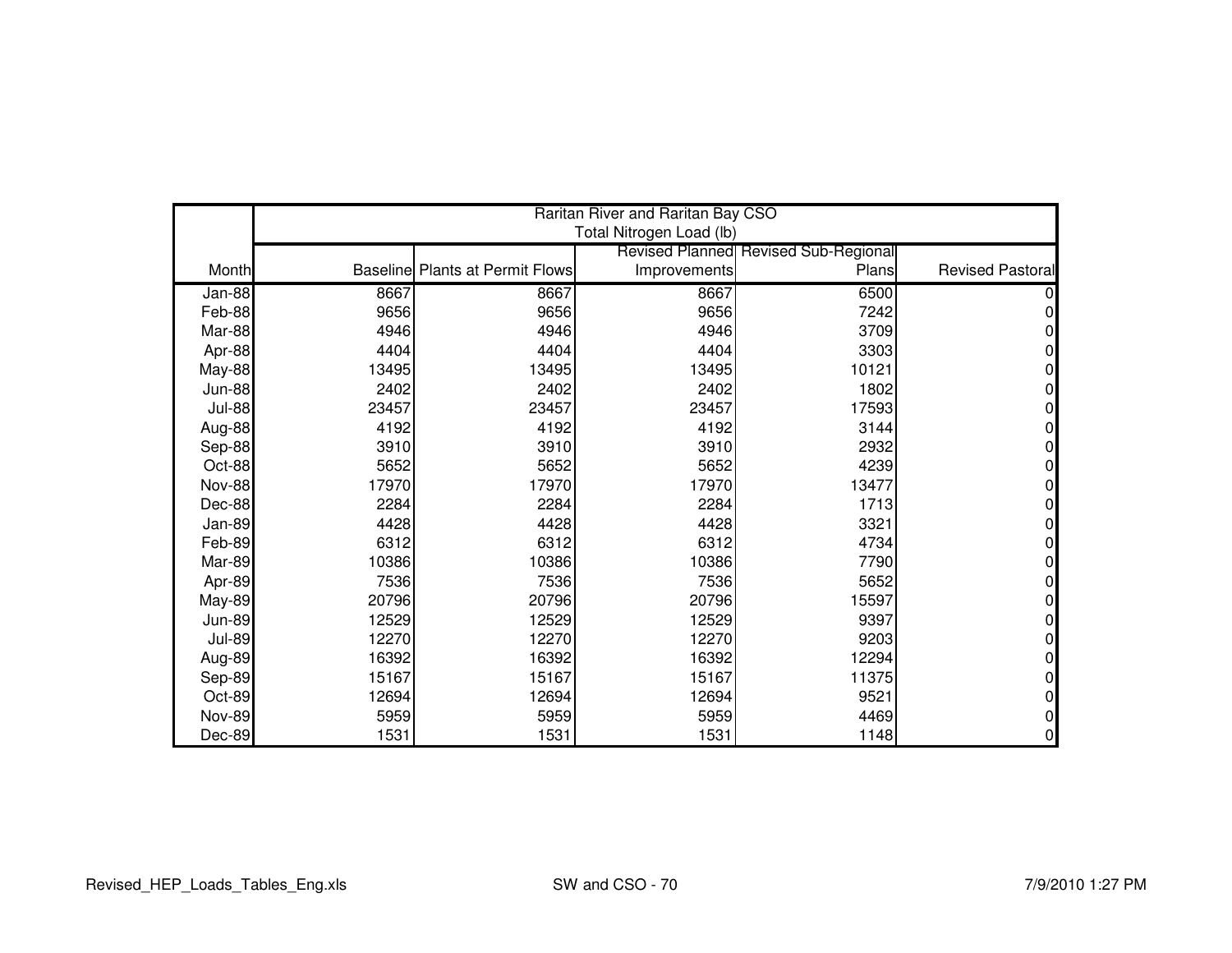|               |        |                                        | Raritan River and Raritan Bay CSO |                                                      |                         |
|---------------|--------|----------------------------------------|-----------------------------------|------------------------------------------------------|-------------------------|
|               |        |                                        | Total Organic Carbon Load (lb)    |                                                      |                         |
| Month         |        | <b>Baseline Plants at Permit Flows</b> |                                   | <b>Revised Planned Revised Sub-Regional</b><br>Plans | <b>Revised Pastoral</b> |
|               |        |                                        | Improvements                      |                                                      |                         |
| Jan-88        | 54459  | 54459                                  | 54459                             | 32675                                                |                         |
| Feb-88        | 60675  | 60675                                  | 60675                             | 36405                                                |                         |
| Mar-88        | 31077  | 31077                                  | 31077                             | 18646                                                |                         |
| Apr-88        | 27674  | 27674                                  | 27674                             | 16604                                                | 0                       |
| May-88        | 84797  | 84797                                  | 84797                             | 50878                                                | 0                       |
| <b>Jun-88</b> | 15095  | 15095                                  | 15095                             | 9057                                                 | 0                       |
| <b>Jul-88</b> | 147395 | 147395                                 | 147395                            | 88437                                                | 0                       |
| Aug-88        | 26342  | 26342                                  | 26342                             | 15805                                                | 0                       |
| Sep-88        | 24566  | 24566                                  | 24566                             | 14739                                                | 0                       |
| Oct-88        | 35517  | 35517                                  | 35517                             | 21310                                                | 0                       |
| <b>Nov-88</b> | 112914 | 112914                                 | 112914                            | 67748                                                | 0                       |
| Dec-88        | 14355  | 14355                                  | 14355                             | 8613                                                 | 0                       |
| Jan-89        | 27822  | 27822                                  | 27822                             | 16693                                                | 0                       |
| Feb-89        | 39660  | 39660                                  | 39660                             | 23796                                                | 0                       |
| Mar-89        | 65262  | 65262                                  | 65262                             | 39157                                                | 0                       |
| Apr-89        | 47356  | 47356                                  | 47356                             | 28413                                                | 0                       |
| <b>May-89</b> | 130672 | 130672                                 | 130672                            | 78403                                                | 0                       |
| <b>Jun-89</b> | 78729  | 78729                                  | 78729                             | 47237                                                | 0                       |
| <b>Jul-89</b> | 77101  | 77101                                  | 77101                             | 46261                                                | 0                       |
| Aug-89        | 102999 | 102999                                 | 102999                            | 61799                                                | 0                       |
| Sep-89        | 95303  | 95303                                  | 95303                             | 57182                                                | 0                       |
| Oct-89        | 79765  | 79765                                  | 79765                             | 47859                                                | 0                       |
| <b>Nov-89</b> | 37441  | 37441                                  | 37441                             | 22464                                                | 0                       |
| Dec-89        | 9619   | 9619                                   | 9619                              | 5771                                                 | 0                       |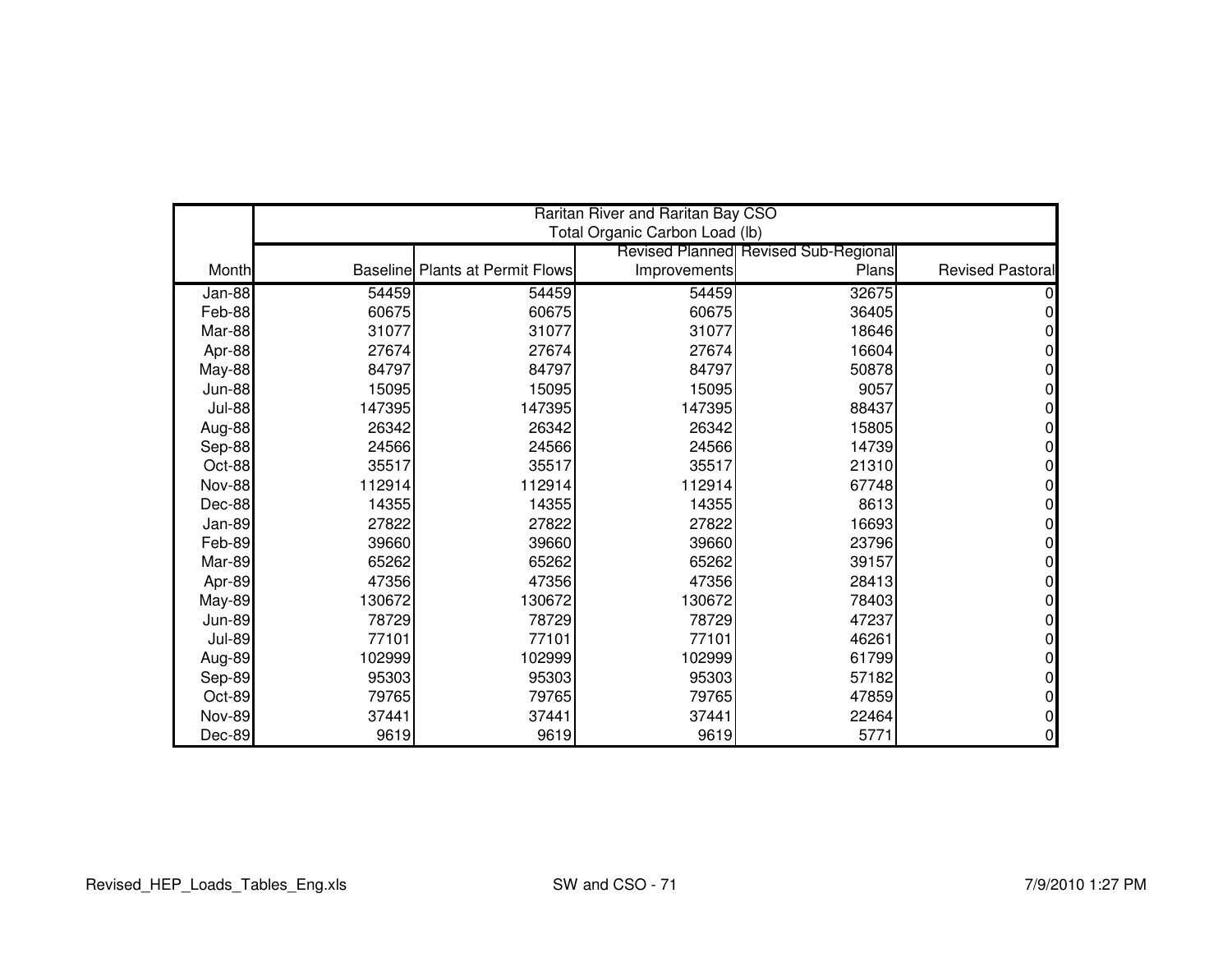|               |       |                                        | Hudson River Below Tappan Zee and Upper Bay Storm Water |                                             |                  |
|---------------|-------|----------------------------------------|---------------------------------------------------------|---------------------------------------------|------------------|
|               |       |                                        | Total Nitrogen Load (lb)                                |                                             |                  |
|               |       |                                        |                                                         | <b>Revised Planned Revised Sub-Regional</b> |                  |
| Month         |       | <b>Baseline Plants at Permit Flows</b> | Improvements                                            | Plans                                       | Revised Pastoral |
| $Jan-88$      | 16788 | 16788                                  | 14891                                                   | 14891                                       | 5399             |
| Feb-88        | 18642 | 18642                                  | 16536                                                   | 16536                                       | 6306             |
| Mar-88        | 9564  | 9564                                   | 8483                                                    | 8483                                        | 3222             |
| Apr-88        | 8647  | 8647                                   | 7670                                                    | 7670                                        | 2959             |
| <b>May-88</b> | 25835 | 25835                                  | 22915                                                   | 22915                                       | 8775             |
| <b>Jun-88</b> | 4764  | 4764                                   | 4225                                                    | 4225                                        | 1566             |
| <b>Jul-88</b> | 44619 | 44619                                  | 39577                                                   | 39577                                       | 15650            |
| Aug-88        | 8274  | 8274                                   | 7339                                                    | 7339                                        | 3107             |
| Sep-88        | 7902  | 7902                                   | 7009                                                    | 7009                                        | 3062             |
| Oct-88        | 11472 | 11472                                  | 10176                                                   | 10176                                       | 4526             |
| <b>Nov-88</b> | 35347 | 35347                                  | 31352                                                   | 31352                                       | 13345            |
| Dec-88        | 4474  | 4474                                   | 3969                                                    | 3969                                        | 1486             |
| Jan-89        | 8754  | 8754                                   | 7764                                                    | 7764                                        | 2956             |
| Feb-89        | 12388 | 12388                                  | 10988                                                   | 10988                                       | 4122             |
| Mar-89        | 20304 | 20304                                  | 18010                                                   | 18010                                       | 7142             |
| Apr-89        | 15041 | 15041                                  | 13341                                                   | 13341                                       | 5207             |
| <b>May-89</b> | 40957 | 40957                                  | 36329                                                   | 36329                                       | 15022            |
| <b>Jun-89</b> | 25651 | 25651                                  | 22753                                                   | 22753                                       | 10692            |
| <b>Jul-89</b> | 23642 | 23642                                  | 20971                                                   | 20971                                       | 8558             |
| Aug-89        | 32325 | 32325                                  | 28672                                                   | 28672                                       | 12641            |
| Sep-89        | 29507 | 29507                                  | 26172                                                   | 26172                                       | 11149            |
| Oct-89        | 25435 | 25435                                  | 22561                                                   | 22561                                       | 9751             |
| <b>Nov-89</b> | 11651 | 11651                                  | 10334                                                   | 10334                                       | 3744             |
| Dec-89        | 3010  | 3010                                   | 2669                                                    | 2669                                        | 988              |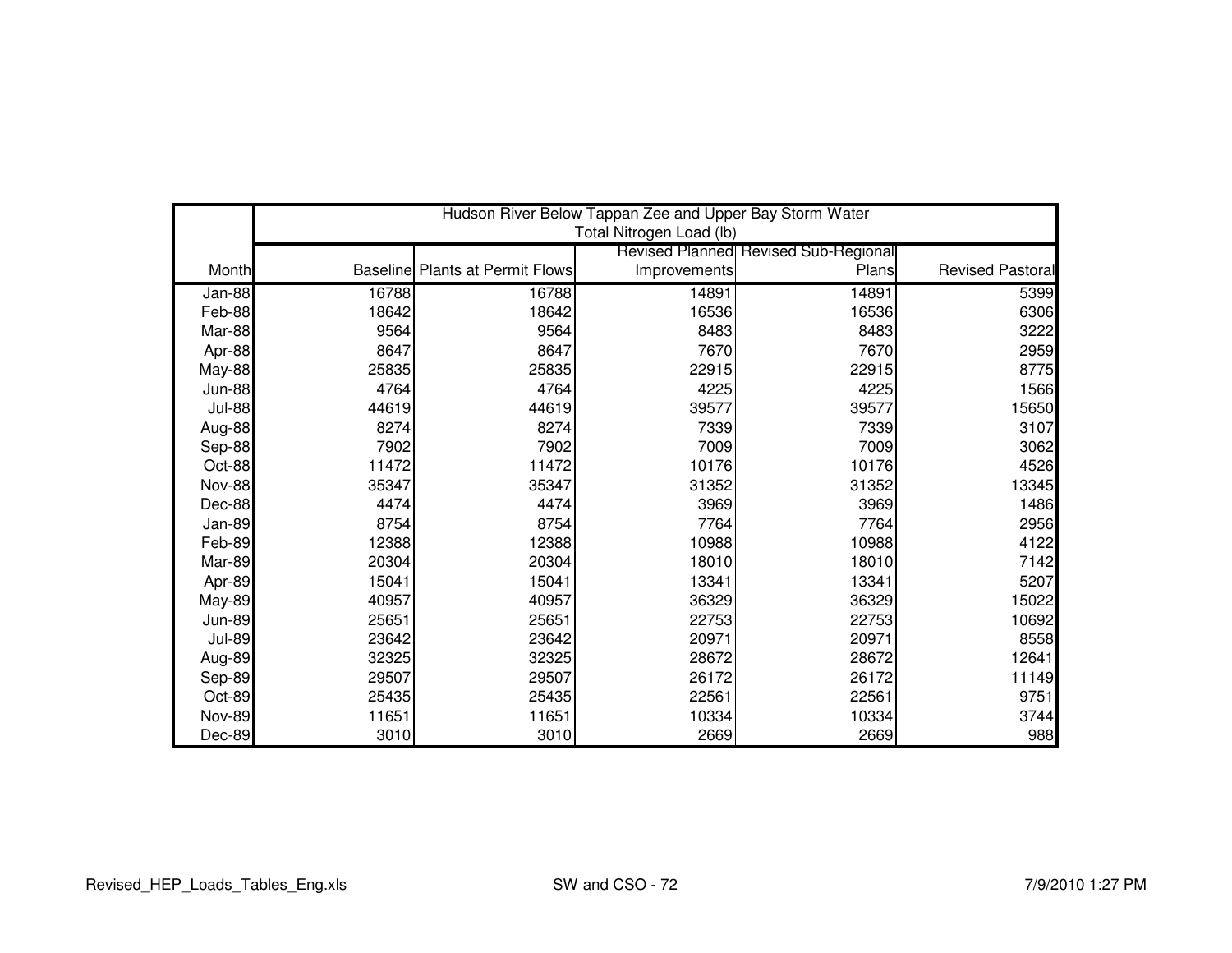|               | Hudson River Below Tappan Zee and Upper Bay Storm Water |                                        |                                |                                      |                         |  |
|---------------|---------------------------------------------------------|----------------------------------------|--------------------------------|--------------------------------------|-------------------------|--|
|               |                                                         |                                        | Total Organic Carbon Load (lb) |                                      |                         |  |
|               |                                                         |                                        |                                | Revised Planned Revised Sub-Regional |                         |  |
| Month         |                                                         | <b>Baseline Plants at Permit Flows</b> | Improvements                   | Plans                                | <b>Revised Pastoral</b> |  |
| Jan-88        | 152329                                                  | 152329                                 | 137096                         | 137096                               | 35278                   |  |
| Feb-88        | 169157                                                  | 169157                                 | 152242                         | 152242                               | 41208                   |  |
| Mar-88        | 86777                                                   | 86777                                  | 78099                          | 78099                                | 21056                   |  |
| Apr-88        | 78462                                                   | 78462                                  | 70615                          | 70615                                | 19335                   |  |
| <b>May-88</b> | 234417                                                  | 234417                                 | 210976                         | 210976                               | 57340                   |  |
| <b>Jun-88</b> | 43223                                                   | 43223                                  | 38901                          | 38901                                | 10231                   |  |
| <b>Jul-88</b> | 404865                                                  | 404865                                 | 364378                         | 364378                               | 102266                  |  |
| Aug-88        | 75075                                                   | 75075                                  | 67567                          | 67567                                | 20302                   |  |
| Sep-88        | 71698                                                   | 71698                                  | 64528                          | 64528                                | 20009                   |  |
| Oct-88        | 104095                                                  | 104095                                 | 93685                          | 93685                                | 29574                   |  |
| <b>Nov-88</b> | 320725                                                  | 320725                                 | 288653                         | 288653                               | 87203                   |  |
| Dec-88        | 40599                                                   | 40599                                  | 36539                          | 36539                                | 9709                    |  |
| Jan-89        | 79429                                                   | 79429                                  | 71486                          | 71486                                | 19316                   |  |
| Feb-89        | 112407                                                  | 112407                                 | 101166                         | 101166                               | 26939                   |  |
| Mar-89        | 184235                                                  | 184235                                 | 165811                         | 165811                               | 46673                   |  |
| Apr-89        | 136479                                                  | 136479                                 | 122832                         | 122832                               | 34025                   |  |
| <b>May-89</b> | 371636                                                  | 371636                                 | 334472                         | 334472                               | 98165                   |  |
| <b>Jun-89</b> | 232754                                                  | 232754                                 | 209478                         | 209478                               | 69870                   |  |
| <b>Jul-89</b> | 214524                                                  | 214524                                 | 193072                         | 193072                               | 55927                   |  |
| Aug-89        | 293310                                                  | 293310                                 | 263978                         | 263978                               | 82607                   |  |
| Sep-89        | 267736                                                  | 267736                                 | 240963                         | 240963                               | 72853                   |  |
| Oct-89        | 230790                                                  | 230790                                 | 207711                         | 207711                               | 63720                   |  |
| <b>Nov-89</b> | 105717                                                  | 105717                                 | 95145                          | 95145                                | 24465                   |  |
| Dec-89        | 27308                                                   | 27308                                  | 24577                          | 24577                                | 6456                    |  |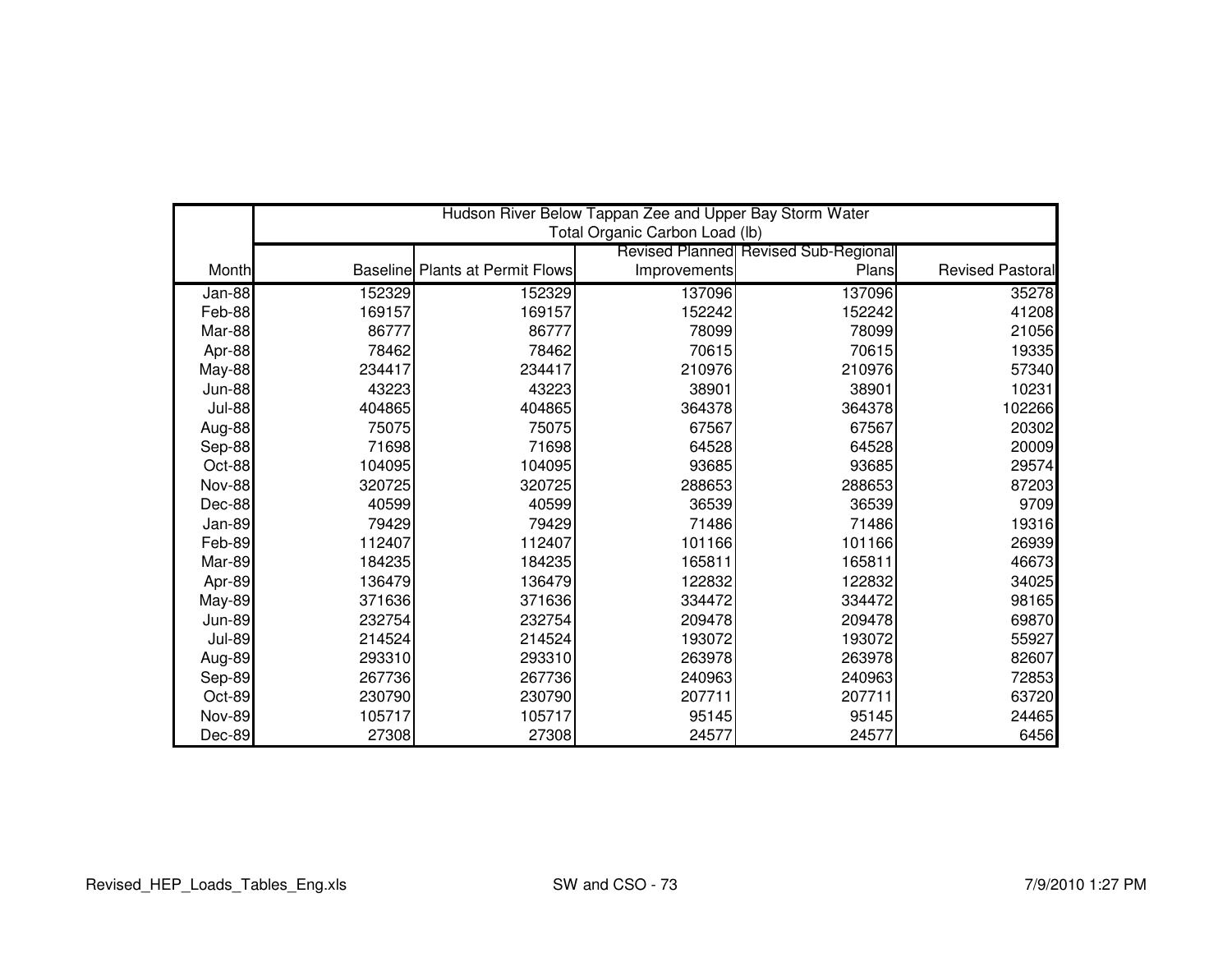|               |        |                                        | Hudson River Below Tappan Zee and Upper Bay CSO |                                      |                         |
|---------------|--------|----------------------------------------|-------------------------------------------------|--------------------------------------|-------------------------|
|               |        |                                        | Total Nitrogen Load (lb)                        |                                      |                         |
|               |        |                                        |                                                 | Revised Planned Revised Sub-Regional |                         |
| Month         |        | <b>Baseline Plants at Permit Flows</b> | Improvements                                    | Plans                                | <b>Revised Pastoral</b> |
| Jan-88        | 67358  | 67358                                  | 66201                                           | 66201                                |                         |
| Feb-88        | 80088  | 80088                                  | 78530                                           | 78530                                |                         |
| Mar-88        | 41778  | 41778                                  | 40933                                           | 40933                                |                         |
| Apr-88        | 38865  | 38865                                  | 38017                                           | 38017                                |                         |
| <b>May-88</b> | 113814 | 113814                                 | 111557                                          | 111557                               |                         |
| <b>Jun-88</b> | 19941  | 19941                                  | 19546                                           | 19546                                | 0                       |
| <b>Jul-88</b> | 202697 | 202697                                 | 198520                                          | 198520                               |                         |
| Aug-88        | 41077  | 41077                                  | 40060                                           | 40060                                |                         |
| Sep-88        | 42028  | 42028                                  | 40864                                           | 40864                                | 0                       |
| Oct-88        | 63634  | 63634                                  | 61794                                           | 61794                                |                         |
| <b>Nov-88</b> | 181475 | 181475                                 | 176817                                          | 176817                               | 0                       |
| Dec-88        | 19949  | 19949                                  | 19515                                           | 19515                                |                         |
| Jan-89        | 38795  | 38795                                  | 37949                                           | 37949                                |                         |
| Feb-89        | 51957  | 51957                                  | 50962                                           | 50962                                | $\Omega$                |
| Mar-89        | 95079  | 95079                                  | 92910                                           | 92910                                | 0                       |
| Apr-89        | 69919  | 69919                                  | 68274                                           | 68274                                |                         |
| May-89        | 201842 | 201842                                 | 196875                                          | 196875                               | 0                       |
| <b>Jun-89</b> | 149807 | 149807                                 | 145282                                          | 145282                               | 0                       |
| <b>Jul-89</b> | 113975 | 113975                                 | 111353                                          | 111353                               | 0                       |
| Aug-89        | 170227 | 170227                                 | 165755                                          | 165755                               |                         |
| Sep-89        | 151531 | 151531                                 | 147721                                          | 147721                               | 0                       |
| Oct-89        | 134721 | 134721                                 | 131044                                          | 131044                               | 0                       |
| <b>Nov-89</b> | 46688  | 46688                                  | 45868                                           | 45868                                |                         |
| Dec-89        | 12789  | 12789                                  | 12532                                           | 12532                                | 0                       |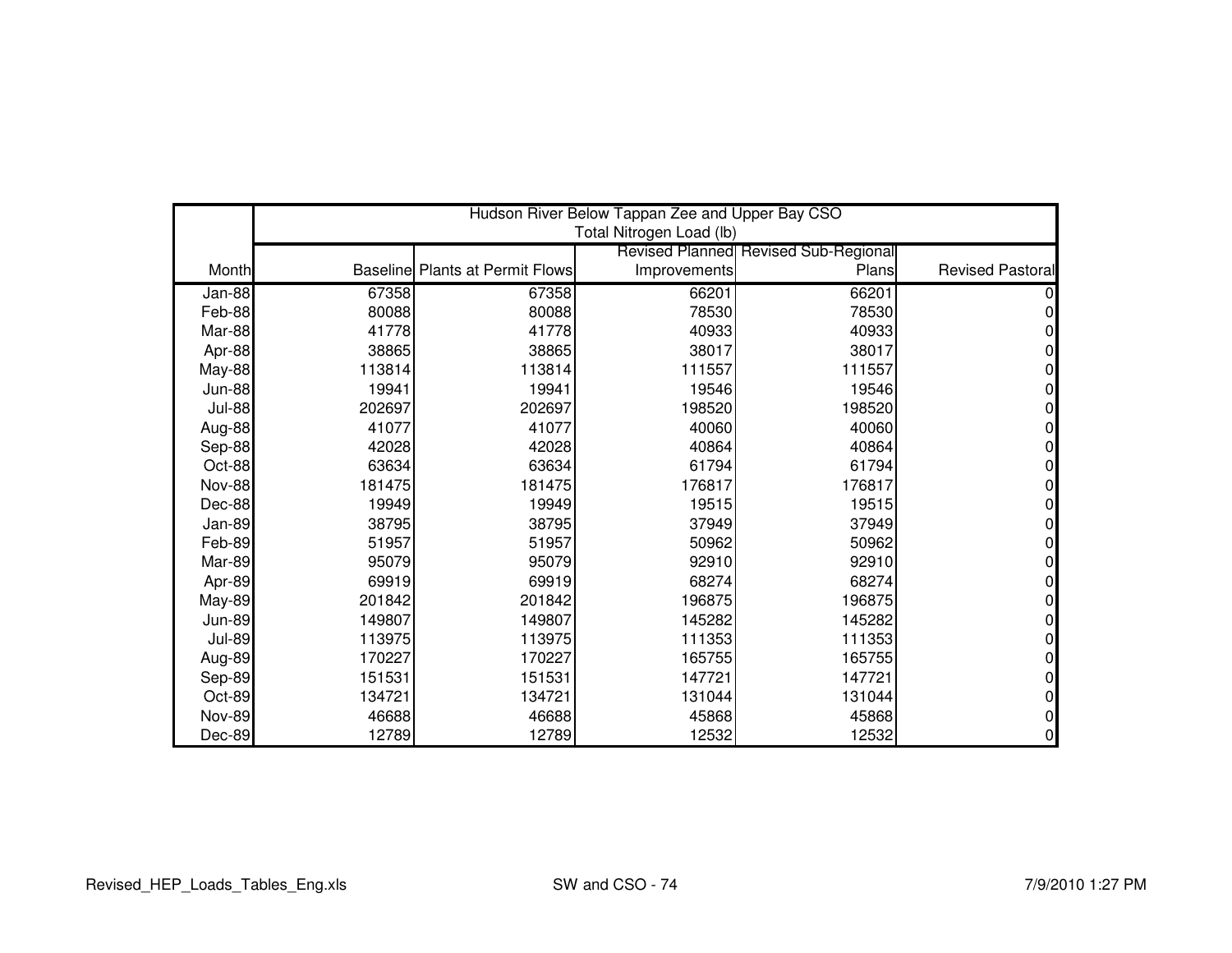|               |         |                                        | Hudson River Below Tappan Zee and Upper Bay CSO |                                      |                  |
|---------------|---------|----------------------------------------|-------------------------------------------------|--------------------------------------|------------------|
|               |         |                                        | Total Organic Carbon Load (lb)                  |                                      |                  |
|               |         |                                        |                                                 | Revised Planned Revised Sub-Regional |                  |
| Month         |         | <b>Baseline Plants at Permit Flows</b> | Improvements                                    | Plans                                | Revised Pastoral |
| Jan-88        | 423249  | 423249                                 | 415978                                          | 415978                               |                  |
| Feb-88        | 503239  | 503239                                 | 493448                                          | 493448                               |                  |
| Mar-88        | 262515  | 262515                                 | 257203                                          | 257203                               |                  |
| Apr-88        | 244208  | 244208                                 | 238883                                          | 238883                               |                  |
| May-88        | 715157  | 715157                                 | 700974                                          | 700974                               |                  |
| <b>Jun-88</b> | 125298  | 125298                                 | 122817                                          | 122817                               |                  |
| <b>Jul-88</b> | 1273659 | 1273659                                | 1247408                                         | 1247408                              |                  |
| Aug-88        | 258110  | 258110                                 | 251717                                          | 251717                               |                  |
| Sep-88        | 264086  | 264086                                 | 256772                                          | 256772                               |                  |
| Oct-88        | 399846  | 399846                                 | 388283                                          | 388283                               |                  |
| <b>Nov-88</b> | 1140306 | 1140306                                | 1111040                                         | 1111040                              |                  |
| Dec-88        | 125350  | 125350                                 | 122620                                          | 122620                               |                  |
| Jan-89        | 243767  | 243767                                 | 238452                                          | 238452                               |                  |
| Feb-89        | 326475  | 326475                                 | 320222                                          | 320222                               |                  |
| Mar-89        | 597433  | 597433                                 | 583802                                          | 583802                               |                  |
| Apr-89        | 439338  | 439338                                 | 429004                                          | 429004                               |                  |
| May-89        | 1268284 | 1268284                                | 1237075                                         | 1237075                              |                  |
| <b>Jun-89</b> | 941321  | 941321                                 | 912887                                          | 912887                               |                  |
| <b>Jul-89</b> | 716166  | 716166                                 | 699692                                          | 699692                               |                  |
| Aug-89        | 1069630 | 1069630                                | 1041527                                         | 1041527                              |                  |
| Sep-89        | 952153  | 952153                                 | 928212                                          | 928212                               |                  |
| Oct-89        | 846526  | 846526                                 | 823419                                          | 823419                               |                  |
| <b>Nov-89</b> | 293364  | 293364                                 | 288212                                          | 288212                               |                  |
| Dec-89        | 80360   | 80360                                  | 78747                                           | 78747                                |                  |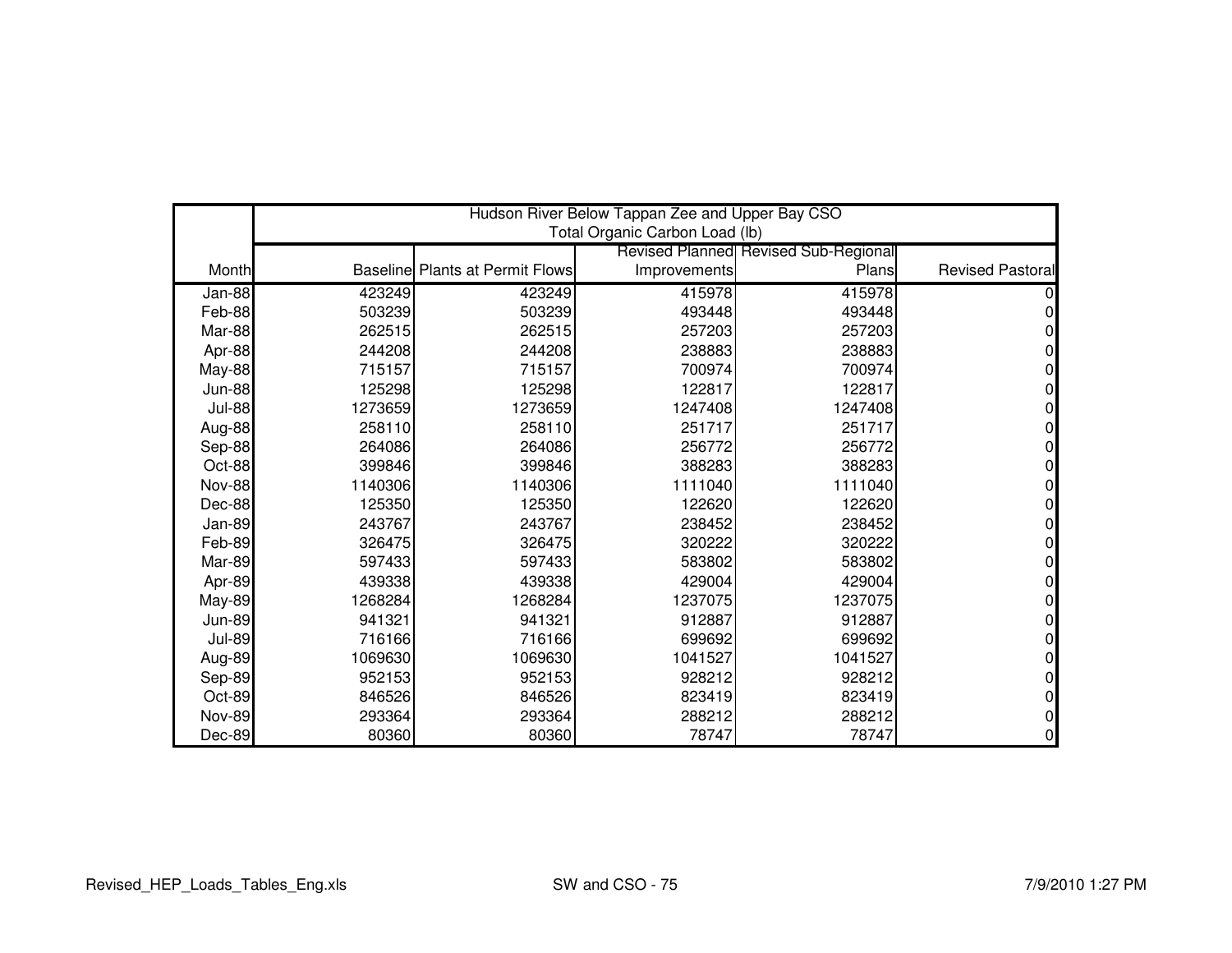|               |      |                                        | Upper East River, Lower East River, and Harlem River Storm Water |                                      |                         |
|---------------|------|----------------------------------------|------------------------------------------------------------------|--------------------------------------|-------------------------|
|               |      |                                        | Total Nitrogen Load (lb)                                         |                                      |                         |
|               |      |                                        |                                                                  | Revised Planned Revised Sub-Regional |                         |
| Month         |      | <b>Baseline Plants at Permit Flows</b> | Improvements                                                     | Plans                                | <b>Revised Pastoral</b> |
| Jan-88        | 2415 | 2415                                   | 1912                                                             | 1912                                 | 4196                    |
| Feb-88        | 2352 | 2352                                   | 1863                                                             | 1863                                 | 6941                    |
| Mar-88        | 1260 | 1260                                   | 997                                                              | 997                                  | 3976                    |
| Apr-88        | 1555 | 1555                                   | 1232                                                             | 1232                                 | 3649                    |
| <b>May-88</b> | 3137 | 3137                                   | 2484                                                             | 2484                                 | 9203                    |
| <b>Jun-88</b> | 800  | 800                                    | 633                                                              | 633                                  | 1596                    |
| <b>Jul-88</b> | 4885 | 4885                                   | 3868                                                             | 3868                                 | 20836                   |
| Aug-88        | 1129 | 1129                                   | 894                                                              | 894                                  | 4626                    |
| Sep-88        | 1359 | 1359                                   | 1076                                                             | 1076                                 | 6032                    |
| Oct-88        | 1900 | 1900                                   | 1505                                                             | 1505                                 | 7416                    |
| <b>Nov-88</b> | 4780 | 4780                                   | 3785                                                             | 3785                                 | 19305                   |
| Dec-88        | 831  | 831                                    | 658                                                              | 658                                  | 1874                    |
| Jan-89        | 1571 | 1571                                   | 1244                                                             | 1244                                 | 4359                    |
| Feb-89        | 2145 | 2145                                   | 1698                                                             | 1698                                 | 4882                    |
| Mar-89        | 2896 | 2896                                   | 2294                                                             | 2294                                 | 9057                    |
| Apr-89        | 2647 | 2647                                   | 2096                                                             | 2096                                 | 5506                    |
| May-89        | 5649 | 5649                                   | 4474                                                             | 4474                                 | 20353                   |
| <b>Jun-89</b> | 4347 | 4347                                   | 3443                                                             | 3443                                 | 19218                   |
| <b>Jul-89</b> | 3114 | 3114                                   | 2466                                                             | 2466                                 | 12454                   |
| Aug-89        | 4151 | 4151                                   | 3287                                                             | 3287                                 | 20535                   |
| Sep-89        | 3447 | 3447                                   | 2730                                                             | 2730                                 | 14787                   |
| Oct-89        | 3723 | 3723                                   | 2948                                                             | 2948                                 | 13767                   |
| <b>Nov-89</b> | 2078 | 2078                                   | 1646                                                             | 1646                                 | 3735                    |
| Dec-89        | 580  | 580                                    | 459                                                              | 459                                  | 1115                    |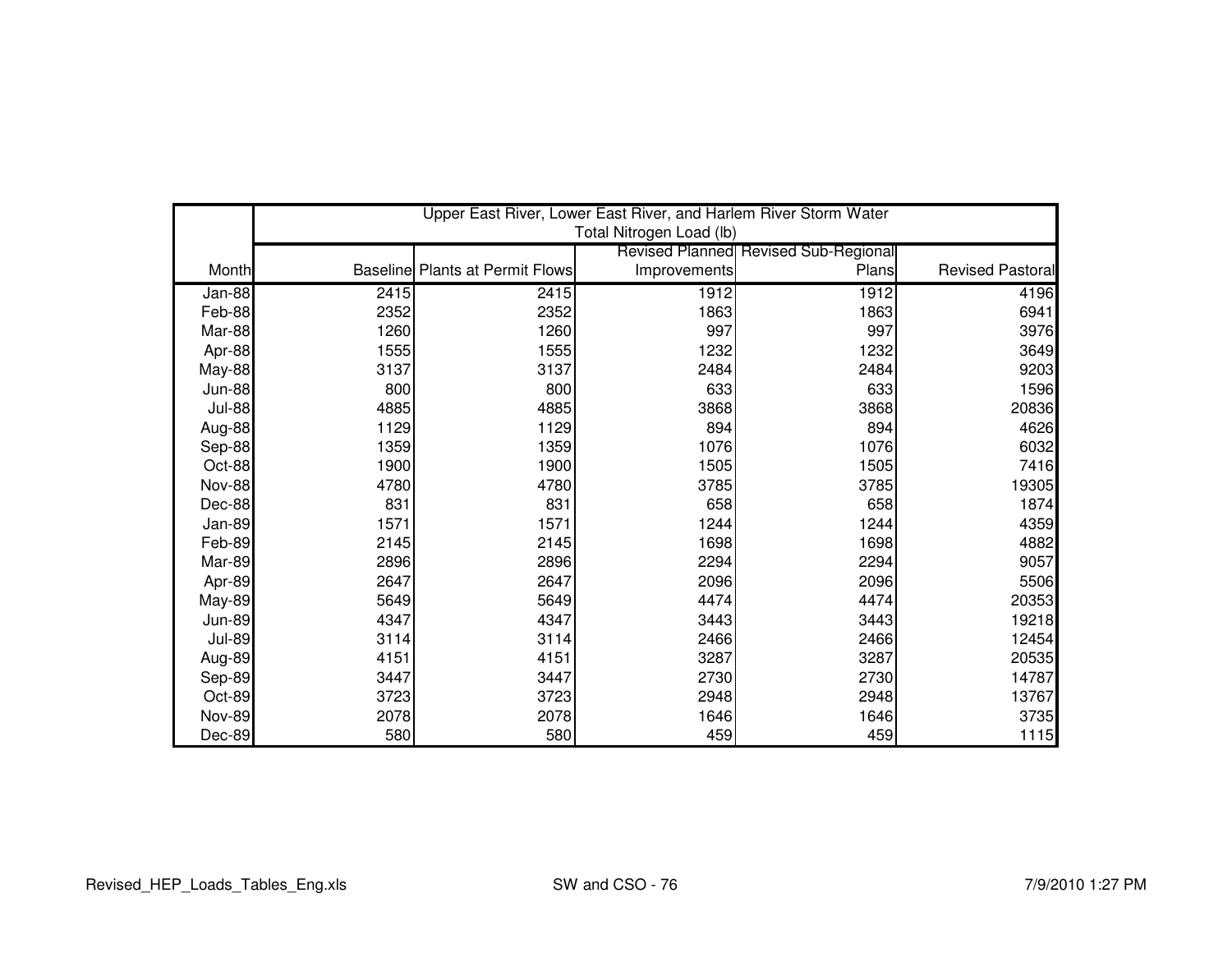|               | Upper East River, Lower East River, and Harlem River Storm Water<br>Total Organic Carbon Load (lb) |                                        |              |                                      |                         |  |
|---------------|----------------------------------------------------------------------------------------------------|----------------------------------------|--------------|--------------------------------------|-------------------------|--|
|               |                                                                                                    |                                        |              | Revised Planned Revised Sub-Regional |                         |  |
| Month         |                                                                                                    | <b>Baseline Plants at Permit Flows</b> | Improvements | Plans                                | <b>Revised Pastoral</b> |  |
|               |                                                                                                    |                                        |              |                                      |                         |  |
| $Jan-88$      | 21909                                                                                              | 21909                                  | 13428        | 13428                                | 27417                   |  |
| Feb-88        | 21342                                                                                              | 21342                                  | 13134        | 13134                                | 45359                   |  |
| Mar-88        | 11429                                                                                              | 11429                                  | 7029         | 7029                                 | 25979                   |  |
| Apr-88        | 14111                                                                                              | 14111                                  | 8720         | 8720                                 | 23842                   |  |
| <b>May-88</b> | 28463                                                                                              | 28463                                  | 17520        | 17520                                | 60137                   |  |
| <b>Jun-88</b> | 7255                                                                                               | 7255                                   | 4458         | 4458                                 | 10427                   |  |
| <b>Jul-88</b> | 44319                                                                                              | 44319                                  | 27365        | 27365                                | 136157                  |  |
| Aug-88        | 10245                                                                                              | 10245                                  | 6304         | 6304                                 | 30232                   |  |
| Sep-88        | 12331                                                                                              | 12331                                  | 7613         | 7613                                 | 39415                   |  |
| Oct-88        | 17242                                                                                              | 17242                                  | 10611        | 10611                                | 48459                   |  |
| <b>Nov-88</b> | 43370                                                                                              | 43370                                  | 26657        | 26657                                | 126148                  |  |
| Dec-88        | 7540                                                                                               | 7540                                   | 4656         | 4656                                 | 12246                   |  |
| Jan-89        | 14252                                                                                              | 14252                                  | 8785         | 8785                                 | 28483                   |  |
| Feb-89        | 19458                                                                                              | 19458                                  | 11999        | 11999                                | 31902                   |  |
| Mar-89        | 26279                                                                                              | 26279                                  | 16160        | 16160                                | 59185                   |  |
| Apr-89        | 24020                                                                                              | 24020                                  | 14726        | 14726                                | 35982                   |  |
| <b>May-89</b> | 51258                                                                                              | 51258                                  | 31459        | 31459                                | 133001                  |  |
| <b>Jun-89</b> | 39445                                                                                              | 39445                                  | 24262        | 24262                                | 125586                  |  |
| <b>Jul-89</b> | 28255                                                                                              | 28255                                  | 17458        | 17458                                | 81380                   |  |
| Aug-89        | 37663                                                                                              | 37663                                  | 23197        | 23197                                | 134187                  |  |
| Sep-89        | 31275                                                                                              | 31275                                  | 19214        | 19214                                | 96625                   |  |
| Oct-89        | 33779                                                                                              | 33779                                  | 20689        | 20689                                | 89965                   |  |
| <b>Nov-89</b> | 18856                                                                                              | 18856                                  | 11617        | 11617                                | 24408                   |  |
| Dec-89        | 5264                                                                                               | 5264                                   | 3246         | 3246                                 | 7287                    |  |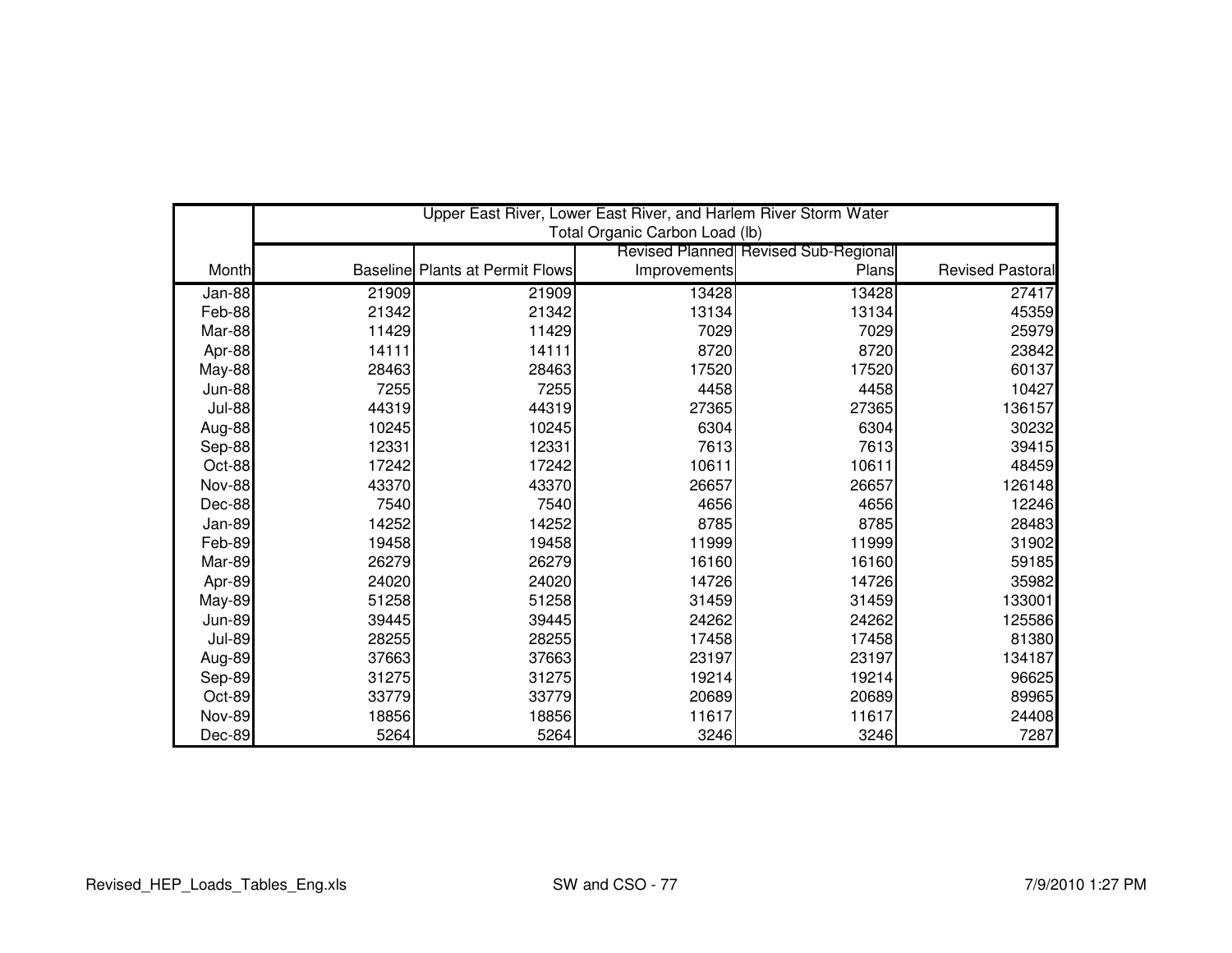|               |        |                                        | Upper East River, Lower East River, and Harlem River CSO |                                      |                         |
|---------------|--------|----------------------------------------|----------------------------------------------------------|--------------------------------------|-------------------------|
|               |        |                                        | Total Nitrogen Load (lb)                                 |                                      |                         |
|               |        |                                        |                                                          | Revised Planned Revised Sub-Regional |                         |
| Month         |        | <b>Baseline Plants at Permit Flows</b> | Improvements                                             | Plans                                | <b>Revised Pastoral</b> |
| Jan-88        | 106188 | 106188                                 | 29151                                                    | 29151                                |                         |
| Feb-88        | 160973 | 160973                                 | 44532                                                    | 44532                                |                         |
| Mar-88        | 100877 | 100877                                 | 27970                                                    | 27970                                |                         |
| Apr-88        | 92018  | 92018                                  | 25406                                                    | 25406                                |                         |
| <b>May-88</b> | 214642 | 214642                                 | 59314                                                    | 59314                                |                         |
| <b>Jun-88</b> | 46048  | 46048                                  | 12586                                                    | 12586                                |                         |
| <b>Jul-88</b> | 452809 | 452809                                 | 126023                                                   | 126023                               |                         |
| Aug-88        | 107038 | 107038                                 | 29465                                                    | 29465                                |                         |
| Sep-88        | 137169 | 137169                                 | 38123                                                    | 38123                                | 0                       |
| Oct-88        | 173191 | 173191                                 | 47788                                                    | 47788                                |                         |
| <b>Nov-88</b> | 424188 | 424188                                 | 117309                                                   | 117309                               |                         |
| Dec-88        | 56482  | 56482                                  | 15622                                                    | 15622                                |                         |
| Jan-89        | 109153 | 109153                                 | 21970                                                    | 21970                                |                         |
| Feb-89        | 113333 | 113333                                 | 22647                                                    | 22647                                | 0                       |
| Mar-89        | 211699 | 211699                                 | 42217                                                    | 42217                                |                         |
| Apr-89        | 139117 | 139117                                 | 27409                                                    | 27409                                |                         |
| <b>May-89</b> | 453605 | 453605                                 | 90504                                                    | 90504                                | 0                       |
| <b>Jun-89</b> | 410225 | 410225                                 | 81028                                                    | 81028                                |                         |
| <b>Jul-89</b> | 278236 | 278236                                 | 55873                                                    | 55873                                | 0                       |
| Aug-89        | 432283 | 432283                                 | 85759                                                    | 85759                                |                         |
| Sep-89        | 325568 | 325568                                 | 64281                                                    | 64281                                |                         |
| Oct-89        | 311103 | 311103                                 | 61398                                                    | 61398                                | 0                       |
| <b>Nov-89</b> | 93159  | 93159                                  | 18597                                                    | 18597                                |                         |
| Dec-89        | 36421  | 36421                                  | 7146                                                     | 7146                                 |                         |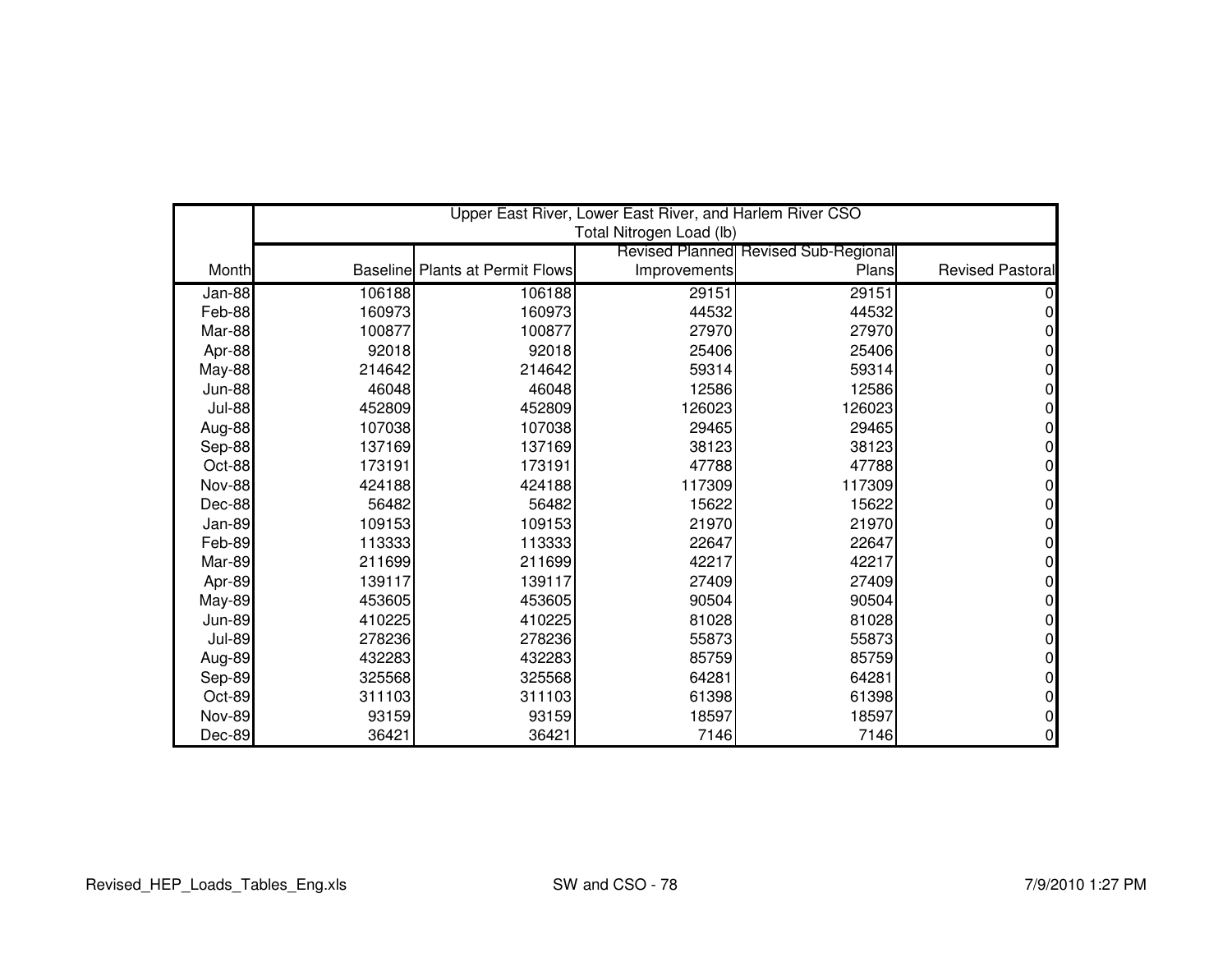|               |         |                                        | Upper East River, Lower East River, and Harlem River CSO |                                      |                  |
|---------------|---------|----------------------------------------|----------------------------------------------------------|--------------------------------------|------------------|
|               |         |                                        | Total Organic Carbon Load (lb)                           |                                      |                  |
|               |         |                                        |                                                          | Revised Planned Revised Sub-Regional |                  |
| Month         |         | <b>Baseline Plants at Permit Flows</b> | Improvements                                             | Plans                                | Revised Pastoral |
| Jan-88        | 667237  | 667237                                 | 390122                                                   | 390122                               |                  |
| Feb-88        | 1011482 | 1011482                                | 597992                                                   | 597992                               |                  |
| Mar-88        | 633866  | 633866                                 | 375971                                                   | 375971                               |                  |
| Apr-88        | 578197  | 578197                                 | 340872                                                   | 340872                               |                  |
| <b>May-88</b> | 1348716 | 1348716                                | 796106                                                   | 796106                               |                  |
| <b>Jun-88</b> | 289347  | 289347                                 | 168105                                                   | 168105                               |                  |
| <b>Jul-88</b> | 2845251 | 2845251                                | 1696770                                                  | 1696770                              |                  |
| Aug-88        | 672578  | 672578                                 | 394815                                                   | 394815                               |                  |
| Sep-88        | 861909  | 861909                                 | 512969                                                   | 512969                               |                  |
| Oct-88        | 1088253 | 1088253                                | 640993                                                   | 640993                               |                  |
| <b>Nov-88</b> | 2665409 | 2665409                                | 1575047                                                  | 1575047                              |                  |
| Dec-88        | 354904  | 354904                                 | 209758                                                   | 209758                               |                  |
| Jan-89        | 685871  | 685871                                 | 409011                                                   | 409011                               |                  |
| Feb-89        | 712136  | 712136                                 | 422131                                                   | 422131                               | 0                |
| Mar-89        | 1330220 | 1330220                                | 787194                                                   | 787194                               |                  |
| Apr-89        | 874151  | 874151                                 | 512136                                                   | 512136                               |                  |
| <b>May-89</b> | 2850254 | 2850254                                | 1687423                                                  | 1687423                              |                  |
| <b>Jun-89</b> | 2577672 | 2577672                                | 1513335                                                  | 1513335                              |                  |
| <b>Jul-89</b> | 1748310 | 1748310                                | 1040598                                                  | 1040598                              |                  |
| Aug-89        | 2716275 | 2716275                                | 1600498                                                  | 1600498                              |                  |
| Sep-89        | 2045725 | 2045725                                | 1200637                                                  | 1200637                              |                  |
| Oct-89        | 1954831 | 1954831                                | 1146883                                                  | 1146883                              |                  |
| <b>Nov-89</b> | 585366  | 585366                                 | 346699                                                   | 346699                               |                  |
| Dec-89        | 228852  | 228852                                 | 133615                                                   | 133615                               |                  |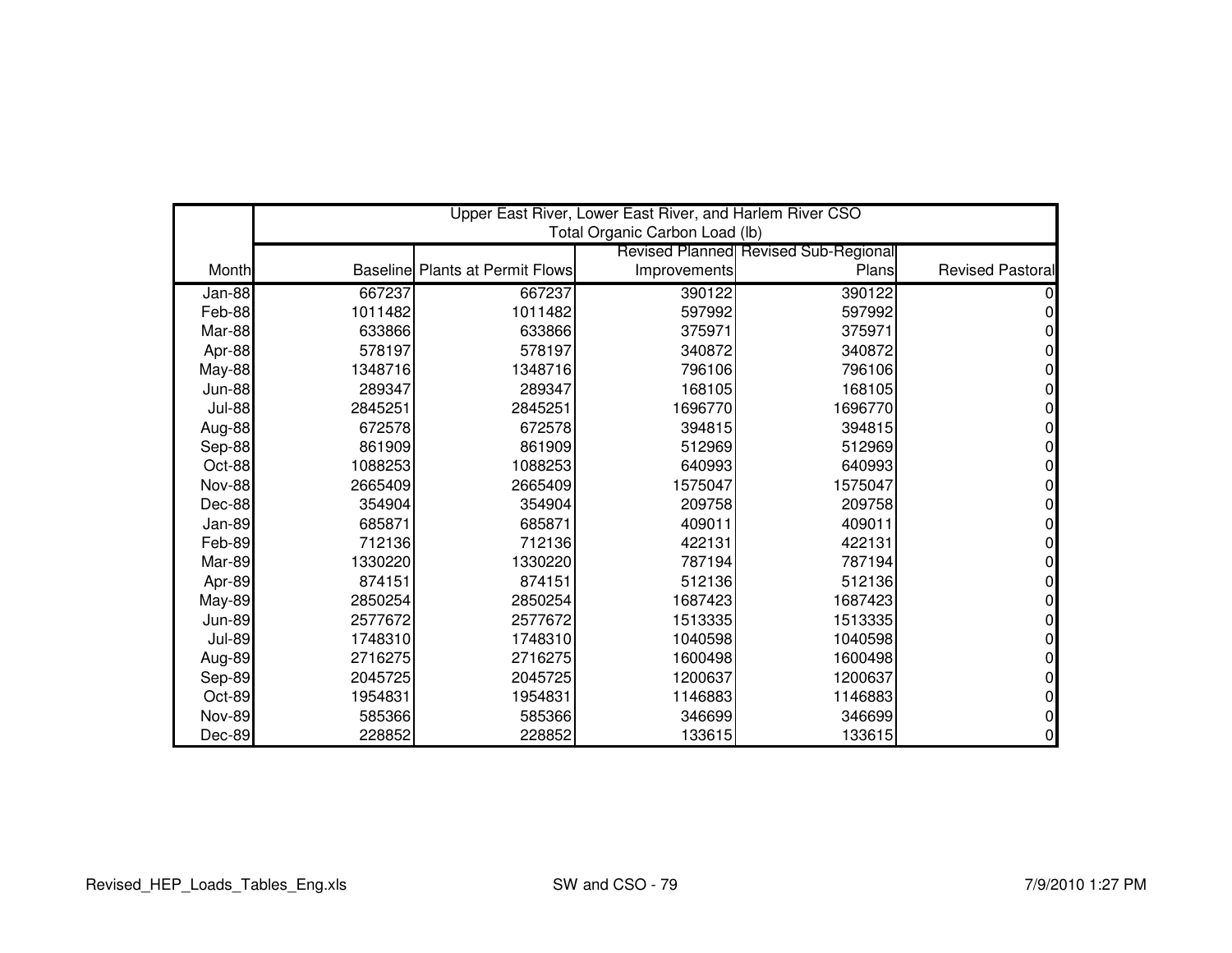|               |       |                                        | Jamaica Bay Storm Water  |                                             |                  |
|---------------|-------|----------------------------------------|--------------------------|---------------------------------------------|------------------|
|               |       |                                        | Total Nitrogen Load (lb) |                                             |                  |
|               |       |                                        |                          | <b>Revised Planned Revised Sub-Regional</b> |                  |
| Month         |       | <b>Baseline Plants at Permit Flows</b> | Improvements             | Plans                                       | Revised Pastoral |
| Jan-88        | 12341 | 12341                                  | 11522                    | 11522                                       | 8389             |
| Feb-88        | 13087 | 13087                                  | 12218                    | 12218                                       | 11045            |
| Mar-88        | 7788  | 7788                                   | 7271                     | 7271                                        | 6865             |
| Apr-88        | 6904  | 6904                                   | 6445                     | 6445                                        | 5647             |
| <b>May-88</b> | 16464 | 16464                                  | 15371                    | 15371                                       | 14992            |
| <b>Jun-88</b> | 5109  | 5109                                   | 4770                     | 4770                                        | 4215             |
| <b>Jul-88</b> | 19169 | 19169                                  | 17896                    | 17896                                       | 20440            |
| Aug-88        | 5426  | 5426                                   | 5066                     | 5066                                        | 6242             |
| Sep-88        | 7978  | 7978                                   | 7448                     | 7448                                        | 9113             |
| Oct-88        | 9597  | 9597                                   | 8960                     | 8960                                        | 10205            |
| <b>Nov-88</b> | 20037 | 20037                                  | 18707                    | 18707                                       | 19867            |
| Dec-88        | 4299  | 4299                                   | 4013                     | 4013                                        | 2796             |
| Jan-89        | 7073  | 7073                                   | 6603                     | 6603                                        | 5663             |
| Feb-89        | 10759 | 10759                                  | 10044                    | 10044                                       | 7311             |
| Mar-89        | 13422 | 13422                                  | 12531                    | 12531                                       | 11736            |
| Apr-89        | 13659 | 13659                                  | 12752                    | 12752                                       | 10261            |
| <b>May-89</b> | 30546 | 30546                                  | 28518                    | 28518                                       | 32626            |
| <b>Jun-89</b> | 24234 | 24234                                  | 22625                    | 22625                                       | 24868            |
| <b>Jul-89</b> | 16009 | 16009                                  | 14946                    | 14946                                       | 18609            |
| Aug-89        | 12554 | 12554                                  | 11720                    | 11720                                       | 13166            |
| Sep-89        | 12773 | 12773                                  | 11925                    | 11925                                       | 12642            |
| Oct-89        | 19831 | 19831                                  | 18513                    | 18513                                       | 19934            |
| <b>Nov-89</b> | 10847 | 10847                                  | 10127                    | 10127                                       | 6520             |
| Dec-89        | 2290  | 2290                                   | 2138                     | 2138                                        | 1354             |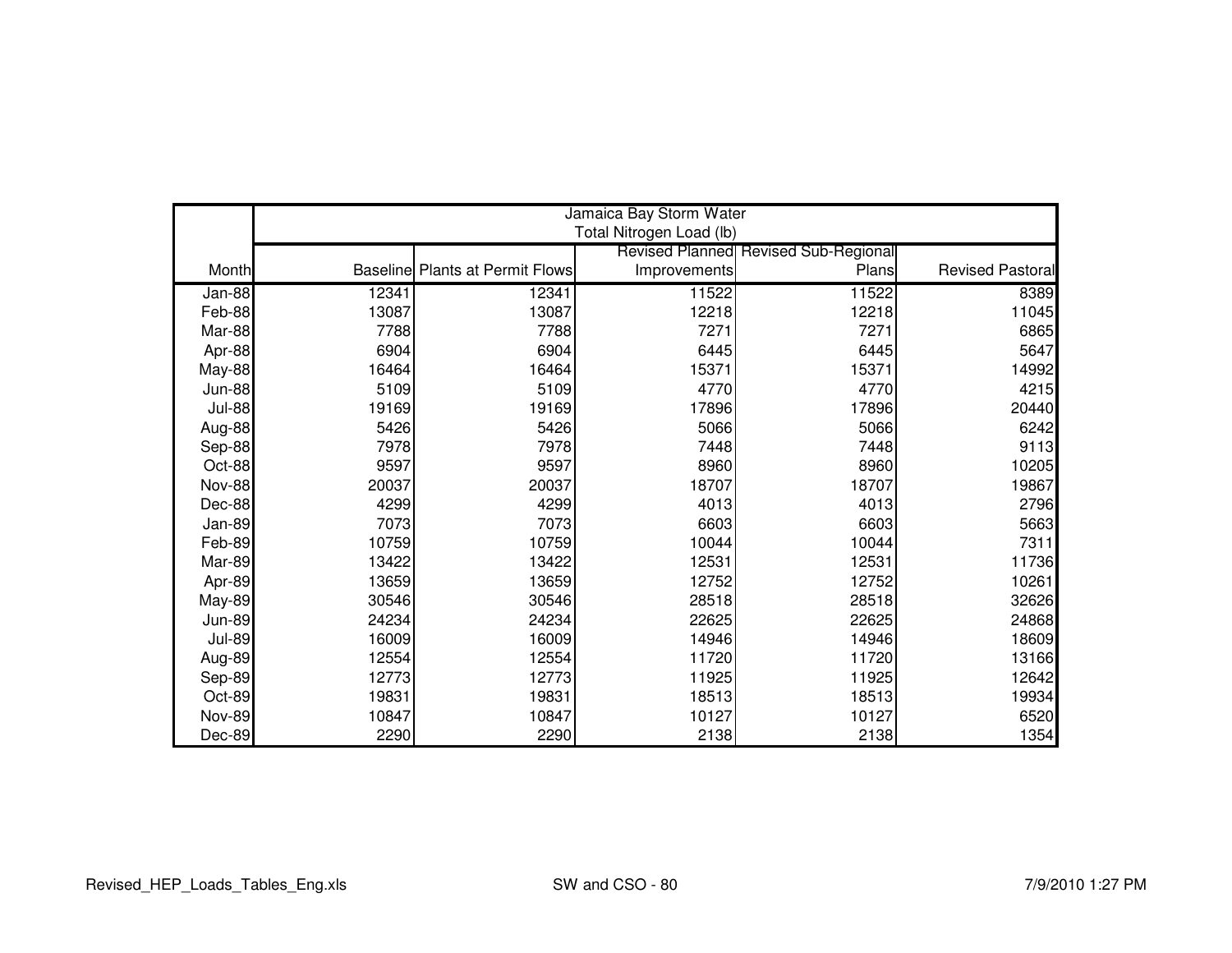|               |        |                                        | Jamaica Bay Storm Water        |                                      |                         |
|---------------|--------|----------------------------------------|--------------------------------|--------------------------------------|-------------------------|
|               |        |                                        | Total Organic Carbon Load (lb) | Revised Planned Revised Sub-Regional |                         |
| Month         |        | <b>Baseline Plants at Permit Flows</b> | Improvements                   | Plans                                | <b>Revised Pastoral</b> |
|               |        |                                        |                                |                                      |                         |
| Jan-88        | 111978 | 111978                                 | 111978                         | 111978                               | 54822                   |
| Feb-88        | 118747 | 118747                                 | 118747                         | 118747                               | 72176                   |
| Mar-88        | 70668  | 70668                                  | 70668                          | 70668                                | 44861                   |
| Apr-88        | 62643  | 62643                                  | 62643                          | 62643                                | 36900                   |
| <b>May-88</b> | 149389 | 149389                                 | 149389                         | 149389                               | 97969                   |
| <b>Jun-88</b> | 46360  | 46360                                  | 46360                          | 46360                                | 27545                   |
| <b>Jul-88</b> | 173937 | 173937                                 | 173937                         | 173937                               | 133570                  |
| Aug-88        | 49237  | 49237                                  | 49237                          | 49237                                | 40788                   |
| Sep-88        | 72391  | 72391                                  | 72391                          | 72391                                | 59549                   |
| Oct-88        | 87081  | 87081                                  | 87081                          | 87081                                | 66689                   |
| <b>Nov-88</b> | 181817 | 181817                                 | 181817                         | 181817                               | 129824                  |
| Dec-88        | 39007  | 39007                                  | 39007                          | 39007                                | 18274                   |
| Jan-89        | 64180  | 64180                                  | 64180                          | 64180                                | 37009                   |
| Feb-89        | 97621  | 97621                                  | 97621                          | 97621                                | 47778                   |
| Mar-89        | 121788 | 121788                                 | 121788                         | 121788                               | 76689                   |
| Apr-89        | 123937 | 123937                                 | 123937                         | 123937                               | 67051                   |
| <b>May-89</b> | 277172 | 277172                                 | 277176                         | 277176                               | 213198                  |
| <b>Jun-89</b> | 219893 | 219893                                 | 219893                         | 219893                               | 162506                  |
| <b>Jul-89</b> | 145261 | 145261                                 | 145261                         | 145261                               | 121600                  |
| Aug-89        | 113913 | 113913                                 | 113913                         | 113913                               | 86036                   |
| Sep-89        | 115903 | 115903                                 | 115903                         | 115903                               | 82608                   |
| Oct-89        | 179937 | 179937                                 | 179937                         | 179937                               | 130262                  |
| <b>Nov-89</b> | 98420  | 98420                                  | 98420                          | 98420                                | 42604                   |
| Dec-89        | 20780  | 20780                                  | 20780                          | 20780                                | 8848                    |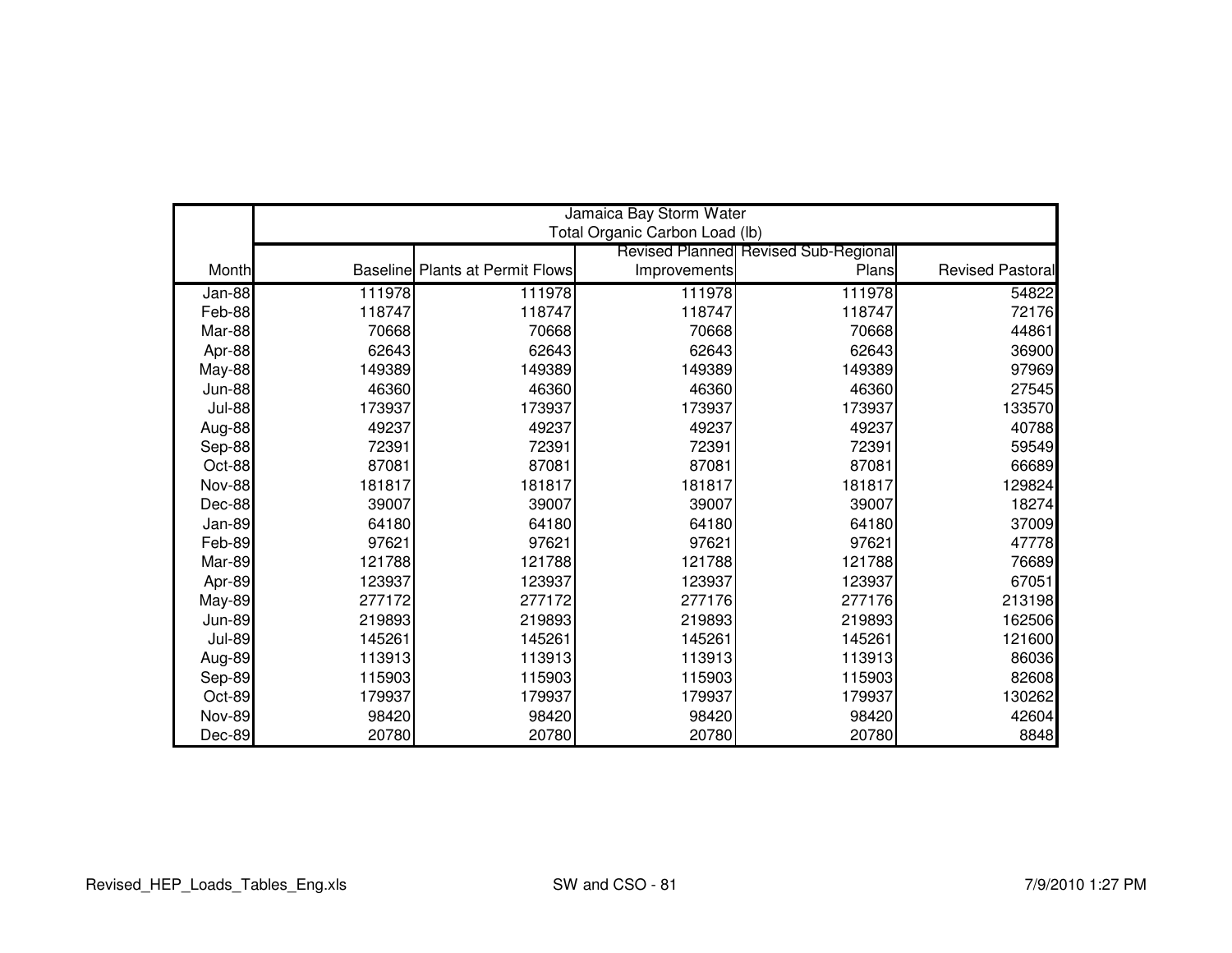|               |        |                                        | Jamaica Bay CSO          |                                             |                         |
|---------------|--------|----------------------------------------|--------------------------|---------------------------------------------|-------------------------|
|               |        |                                        | Total Nitrogen Load (lb) |                                             |                         |
|               |        |                                        |                          | <b>Revised Planned Revised Sub-Regional</b> |                         |
| Month         |        | <b>Baseline Plants at Permit Flows</b> | Improvements             | Plans                                       | <b>Revised Pastoral</b> |
| Jan-88        | 102942 | 102942                                 | 102942                   | 102942                                      |                         |
| Feb-88        | 149797 | 149797                                 | 149797                   | 149797                                      |                         |
| Mar-88        | 96082  | 96082                                  | 96082                    | 96082                                       |                         |
| Apr-88        | 75256  | 75256                                  | 75256                    | 75256                                       |                         |
| May-88        | 209032 | 209032                                 | 209032                   | 209032                                      |                         |
| <b>Jun-88</b> | 56761  | 56761                                  | 56761                    | 56761                                       |                         |
| <b>Jul-88</b> | 298702 | 298702                                 | 298702                   | 298702                                      |                         |
| Aug-88        | 92901  | 92901                                  | 92901                    | 92901                                       |                         |
| Sep-88        | 135657 | 135657                                 | 135657                   | 135657                                      | ი                       |
| Oct-88        | 150803 | 150803                                 | 150803                   | 150803                                      |                         |
| <b>Nov-88</b> | 287423 | 287423                                 | 287423                   | 287423                                      |                         |
| Dec-88        | 34423  | 34423                                  | 34423                    | 34423                                       |                         |
| Jan-89        | 75961  | 75961                                  | 75961                    | 75961                                       |                         |
| Feb-89        | 88333  | 88333                                  | 88333                    | 88333                                       | ი                       |
| Mar-89        | 162430 | 162430                                 | 162430                   | 162430                                      |                         |
| Apr-89        | 132811 | 132811                                 | 132811                   | 132811                                      |                         |
| <b>May-89</b> | 480275 | 480275                                 | 480275                   | 480275                                      | N                       |
| <b>Jun-89</b> | 358152 | 358152                                 | 358152                   | 358152                                      |                         |
| <b>Jul-89</b> | 281060 | 281060                                 | 281060                   | 281060                                      |                         |
| Aug-89        | 192079 | 192079                                 | 192079                   | 192079                                      |                         |
| Sep-89        | 183090 | 183090                                 | 183090                   | 183090                                      |                         |
| Oct-89        | 288129 | 288129                                 | 288129                   | 288129                                      | 0                       |
| <b>Nov-89</b> | 73393  | 73393                                  | 73393                    | 73393                                       |                         |
| Dec-89        | 15438  | 15438                                  | 15438                    | 15438                                       | $\Omega$                |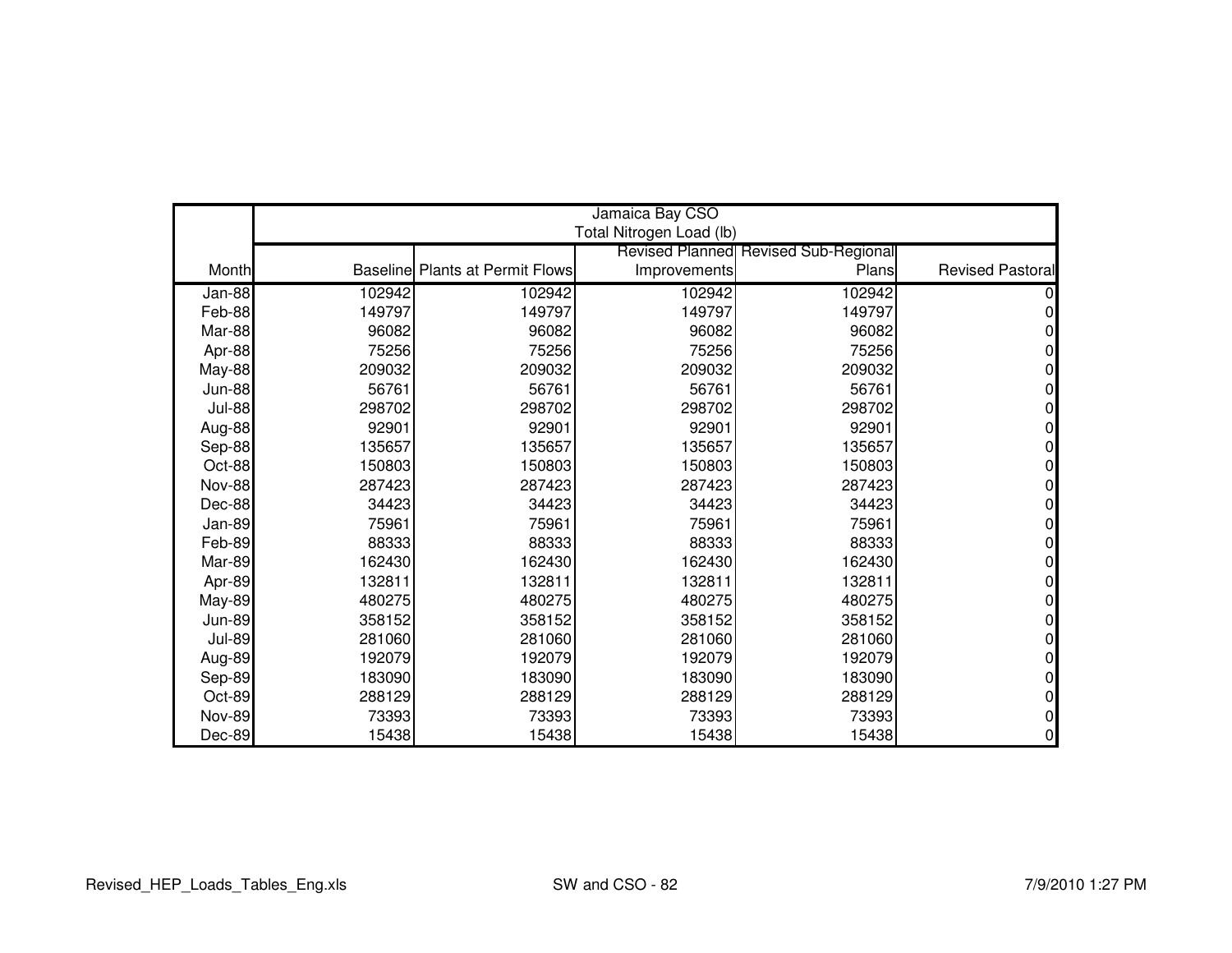|               | Jamaica Bay CSO<br>Total Organic Carbon Load (lb) |                                        |              |                                      |                         |  |
|---------------|---------------------------------------------------|----------------------------------------|--------------|--------------------------------------|-------------------------|--|
|               |                                                   |                                        |              | Revised Planned Revised Sub-Regional |                         |  |
| Month         |                                                   | <b>Baseline Plants at Permit Flows</b> | Improvements | Plans                                | <b>Revised Pastoral</b> |  |
|               |                                                   |                                        |              |                                      |                         |  |
| Jan-88        | 646840                                            | 646840                                 | 646840       | 646840                               |                         |  |
| Feb-88        | 941260                                            | 941260                                 | 941260       | 941260                               |                         |  |
| Mar-88        | 603739                                            | 603739                                 | 603739       | 603739                               |                         |  |
| Apr-88        | 472873                                            | 472873                                 | 472873       | 472873                               |                         |  |
| <b>May-88</b> | 1313462                                           | 1313462                                | 1313462      | 1313462                              |                         |  |
| <b>Jun-88</b> | 356658                                            | 356658                                 | 356658       | 356658                               |                         |  |
| <b>Jul-88</b> | 1876907                                           | 1876907                                | 1876907      | 1876907                              |                         |  |
| Aug-88        | 583746                                            | 583746                                 | 583746       | 583746                               |                         |  |
| Sep-88        | 852404                                            | 852404                                 | 852404       | 852404                               |                         |  |
| Oct-88        | 947577                                            | 947577                                 | 947577       | 947577                               |                         |  |
| <b>Nov-88</b> | 1806032                                           | 1806032                                | 1806032      | 1806032                              |                         |  |
| Dec-88        | 216297                                            | 216297                                 | 216297       | 216297                               |                         |  |
| Jan-89        | 477303                                            | 477303                                 | 477303       | 477303                               |                         |  |
| Feb-89        | 555046                                            | 555046                                 | 555046       | 555046                               |                         |  |
| Mar-89        | 1020633                                           | 1020633                                | 1020633      | 1020633                              |                         |  |
| Apr-89        | 834524                                            | 834524                                 | 834524       | 834524                               |                         |  |
| <b>May-89</b> | 3017829                                           | 3017829                                | 3017824      | 3017824                              |                         |  |
| <b>Jun-89</b> | 2250466                                           | 2250466                                | 2250466      | 2250466                              |                         |  |
| <b>Jul-89</b> | 1766059                                           | 1766059                                | 1766059      | 1766059                              |                         |  |
| Aug-89        | 1206939                                           | 1206939                                | 1206939      | 1206939                              |                         |  |
| Sep-89        | 1150455                                           | 1150455                                | 1150455      | 1150455                              |                         |  |
| Oct-89        | 1810477                                           | 1810477                                | 1810477      | 1810477                              |                         |  |
| <b>Nov-89</b> | 461171                                            | 461171                                 | 461171       | 461171                               |                         |  |
| Dec-89        | 97003                                             | 97003                                  | 97003        | 97003                                |                         |  |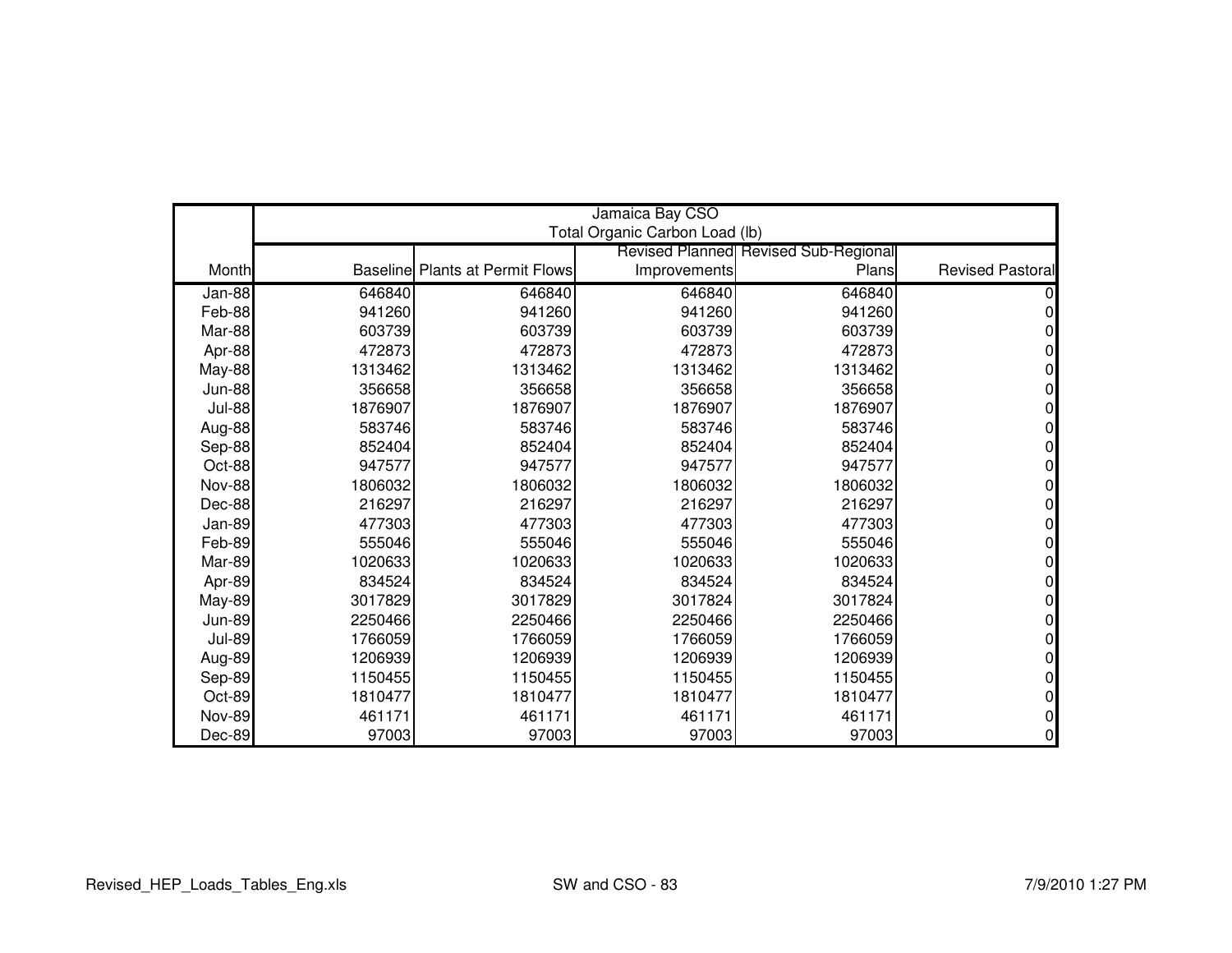|               | North Bergen Central<br>Total Nitrogen Load (lb/d) |                                        |              |                                               |                         |  |  |
|---------------|----------------------------------------------------|----------------------------------------|--------------|-----------------------------------------------|-------------------------|--|--|
|               |                                                    |                                        |              |                                               |                         |  |  |
|               |                                                    |                                        |              |                                               |                         |  |  |
| Month         |                                                    | <b>Baseline</b> Plants at Permit Flows | Improvements | Revised Planned Revised Sub-Regional<br>Plans | <b>Revised Pastoral</b> |  |  |
| Jan-88        | 668                                                | 1107                                   | 0            | 0                                             |                         |  |  |
| Feb-88        | 732                                                | 1215                                   |              | 0                                             |                         |  |  |
| Mar-88        | 706                                                | 1168                                   |              | 0                                             |                         |  |  |
| Apr-88        | 696                                                | 1153                                   |              | 0                                             |                         |  |  |
| May-88        | 733                                                | 1216                                   |              | 0                                             |                         |  |  |
| <b>Jun-88</b> | 786                                                | 1302                                   |              | 0                                             |                         |  |  |
| <b>Jul-88</b> | 851                                                | 1412                                   | 0            | 0                                             |                         |  |  |
| Aug-88        | 770                                                | 1274                                   | ŋ            | 0                                             |                         |  |  |
| Sep-88        | 804                                                | 1332                                   | 0            | 0                                             |                         |  |  |
| Oct-88        | 744                                                | 1232                                   |              | 0                                             |                         |  |  |
| Nov-88        | 637                                                | 1056                                   |              | 0                                             |                         |  |  |
| Dec-88        | 770                                                | 1275                                   | 0            | 0                                             |                         |  |  |
| Jan-89        | 669                                                | 1109                                   | O            | 0                                             |                         |  |  |
| Feb-89        | 732                                                | 1215                                   |              | 0                                             |                         |  |  |
| Mar-89        | 706                                                | 1168                                   |              | 0                                             |                         |  |  |
| Apr-89        | 696                                                | 1153                                   | 0            | 0                                             |                         |  |  |
| <b>May-89</b> | 733                                                | 1216                                   | O            | 0                                             |                         |  |  |
| <b>Jun-89</b> | 786                                                | 1302                                   | 0            | 0                                             |                         |  |  |
| <b>Jul-89</b> | 851                                                | 1412                                   |              | 0                                             |                         |  |  |
| Aug-89        | 770                                                | 1274                                   |              | 0                                             |                         |  |  |
| Sep-89        | 804                                                | 1332                                   |              | 0                                             |                         |  |  |
| Oct-89        | 744                                                | 1232                                   |              | 0                                             |                         |  |  |
| <b>Nov-89</b> | 637                                                | 1056                                   | 0            | 0                                             |                         |  |  |
| Dec-89        | 770                                                | 1275                                   | 0            | 0                                             | 0                       |  |  |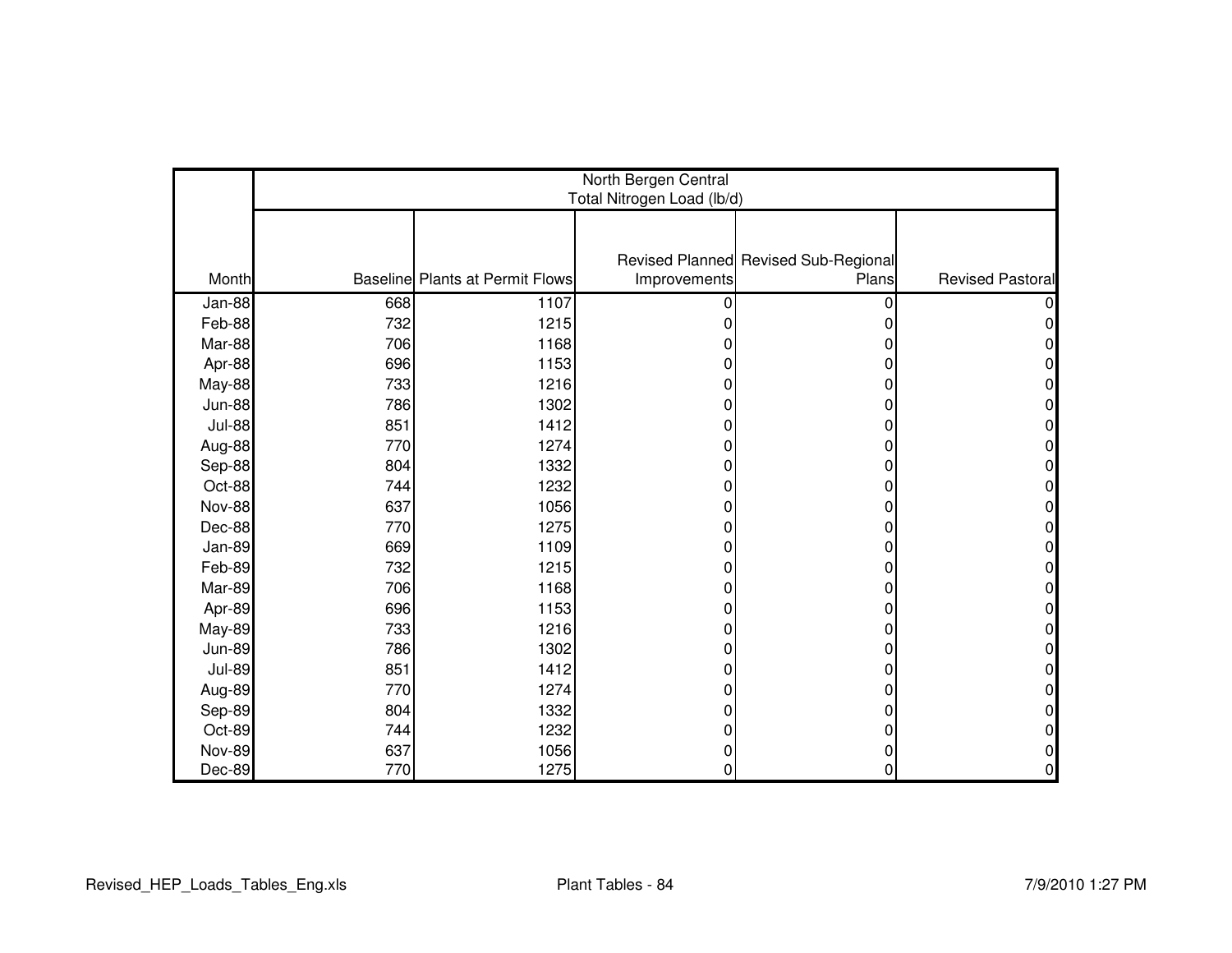|               | North Bergen Central<br>Total Organic Carbon Load (lb/d) |                                        |              |                                      |                         |  |  |
|---------------|----------------------------------------------------------|----------------------------------------|--------------|--------------------------------------|-------------------------|--|--|
|               |                                                          |                                        |              |                                      |                         |  |  |
|               |                                                          |                                        |              | Revised Planned Revised Sub-Regional |                         |  |  |
| Month         |                                                          | <b>Baseline Plants at Permit Flows</b> | Improvements | Plans                                | <b>Revised Pastoral</b> |  |  |
| Jan-88        | 2491                                                     | 4129                                   | <sup>0</sup> | 0                                    |                         |  |  |
| Feb-88        | 3489                                                     | 5785                                   |              | 0                                    |                         |  |  |
| Mar-88        | 2638                                                     | 4374                                   |              |                                      |                         |  |  |
| Apr-88        | 2566                                                     | 4253                                   |              | 0                                    |                         |  |  |
| May-88        | 2553                                                     | 4226                                   |              | O                                    |                         |  |  |
| <b>Jun-88</b> | 2363                                                     | 3919                                   |              | 0                                    |                         |  |  |
| <b>Jul-88</b> | 1465                                                     | 2426                                   |              | 0                                    |                         |  |  |
| Aug-88        | 2378                                                     | 3943                                   |              | 0                                    |                         |  |  |
| Sep-88        | 1702                                                     | 2825                                   | O            | 0                                    |                         |  |  |
| Oct-88        | 2648                                                     | 4392                                   |              | 0                                    |                         |  |  |
| Nov-88        | 2402                                                     | 3977                                   |              | 0                                    |                         |  |  |
| Dec-88        | 2258                                                     | 3738                                   |              | 0                                    |                         |  |  |
| Jan-89        | 2495                                                     | 4134                                   |              | 0                                    |                         |  |  |
| Feb-89        | 3489                                                     | 5785                                   |              | 0                                    | 0                       |  |  |
| Mar-89        | 2638                                                     | 4374                                   |              | 0                                    |                         |  |  |
| Apr-89        | 2566                                                     | 4253                                   |              | 0                                    |                         |  |  |
| <b>May-89</b> | 2553                                                     | 4226                                   |              | 0                                    |                         |  |  |
| <b>Jun-89</b> | 2363                                                     | 3919                                   | ŋ            | 0                                    | 0                       |  |  |
| <b>Jul-89</b> | 1465                                                     | 2426                                   |              | 0                                    |                         |  |  |
| Aug-89        | 2378                                                     | 3943                                   |              | 0                                    |                         |  |  |
| Sep-89        | 1702                                                     | 2825                                   |              | O                                    |                         |  |  |
| Oct-89        | 2648                                                     | 4392                                   |              | 0                                    |                         |  |  |
| <b>Nov-89</b> | 2402                                                     | 3977                                   |              | 0                                    |                         |  |  |
| Dec-89        | 2258                                                     | 3738                                   | $\Omega$     | 0                                    | 0                       |  |  |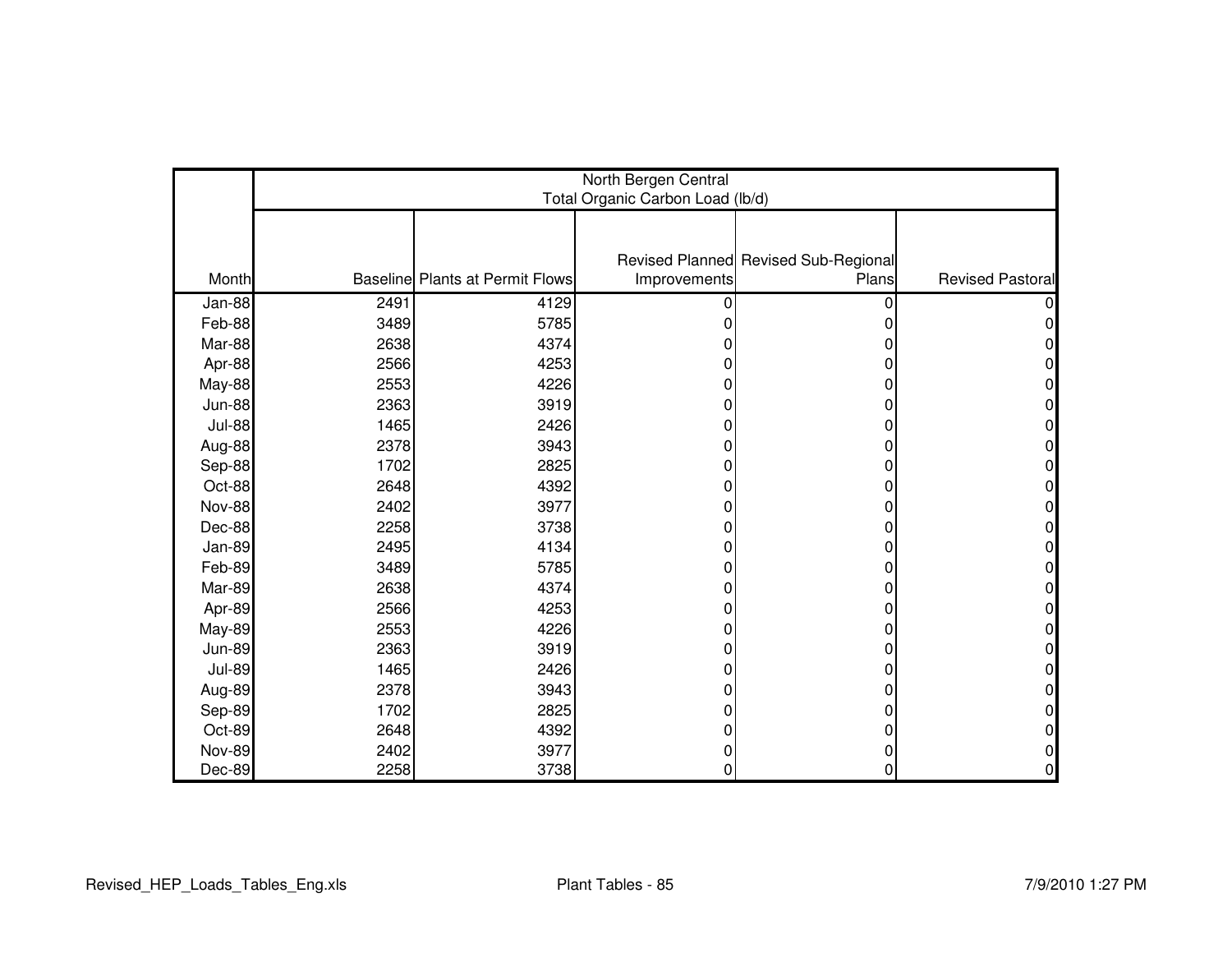|               | Secaucus                   |                                        |              |                                      |                         |  |  |
|---------------|----------------------------|----------------------------------------|--------------|--------------------------------------|-------------------------|--|--|
|               | Total Nitrogen Load (lb/d) |                                        |              |                                      |                         |  |  |
|               |                            |                                        |              |                                      |                         |  |  |
|               |                            |                                        |              | Revised Planned Revised Sub-Regional |                         |  |  |
| Month         |                            | <b>Baseline Plants at Permit Flows</b> | Improvements | Plans                                | <b>Revised Pastoral</b> |  |  |
| Jan-88        | 696                        | 1158                                   | 696          | 107                                  |                         |  |  |
| Feb-88        | 793                        | 1319                                   | 793          | 104                                  | 0                       |  |  |
| Mar-88        | 597                        | 994                                    | 597          | 107                                  | 0                       |  |  |
| Apr-88        | 543                        | 904                                    | 543          | 97                                   | 0                       |  |  |
| May-88        | 546                        | 910                                    | 546          | 100                                  | 0                       |  |  |
| <b>Jun-88</b> | 800                        | 1331                                   | 800          | 100                                  | 0                       |  |  |
| <b>Jul-88</b> | 487                        | 814                                    | 487          | 110                                  | 0                       |  |  |
| Aug-88        | 546                        | 907                                    | 546          | 100                                  | 0                       |  |  |
| Sep-88        | 693                        | 1152                                   | 693          | 110                                  | 0                       |  |  |
| Oct-88        | 873                        | 1453                                   | 873          | 97                                   | 0                       |  |  |
| <b>Nov-88</b> | 615                        | 1025                                   | 615          | 97                                   | 0                       |  |  |
| Dec-88        | 385                        | 643                                    | 385          | 103                                  | 0                       |  |  |
| Jan-89        | 697                        | 1159                                   | 697          | 107                                  | 0                       |  |  |
| Feb-89        | 793                        | 1319                                   | 793          | 104                                  | 0                       |  |  |
| Mar-89        | 597                        | 994                                    | 597          | 107                                  | 0                       |  |  |
| Apr-89        | 543                        | 904                                    | 543          | 97                                   | 0                       |  |  |
| <b>May-89</b> | 546                        | 910                                    | 546          | 100                                  | 0                       |  |  |
| <b>Jun-89</b> | 800                        | 1331                                   | 800          | 100                                  | 0                       |  |  |
| <b>Jul-89</b> | 487                        | 814                                    | 487          | 110                                  | 0                       |  |  |
| Aug-89        | 546                        | 907                                    | 546          | 100                                  | 0                       |  |  |
| Sep-89        | 693                        | 1152                                   | 693          | 110                                  | 0                       |  |  |
| Oct-89        | 873                        | 1453                                   | 873          | 97                                   | 0                       |  |  |
| <b>Nov-89</b> | 615                        | 1025                                   | 615          | 97                                   | 0                       |  |  |
| Dec-89        | 385                        | 643                                    | 385          | 103                                  | 0                       |  |  |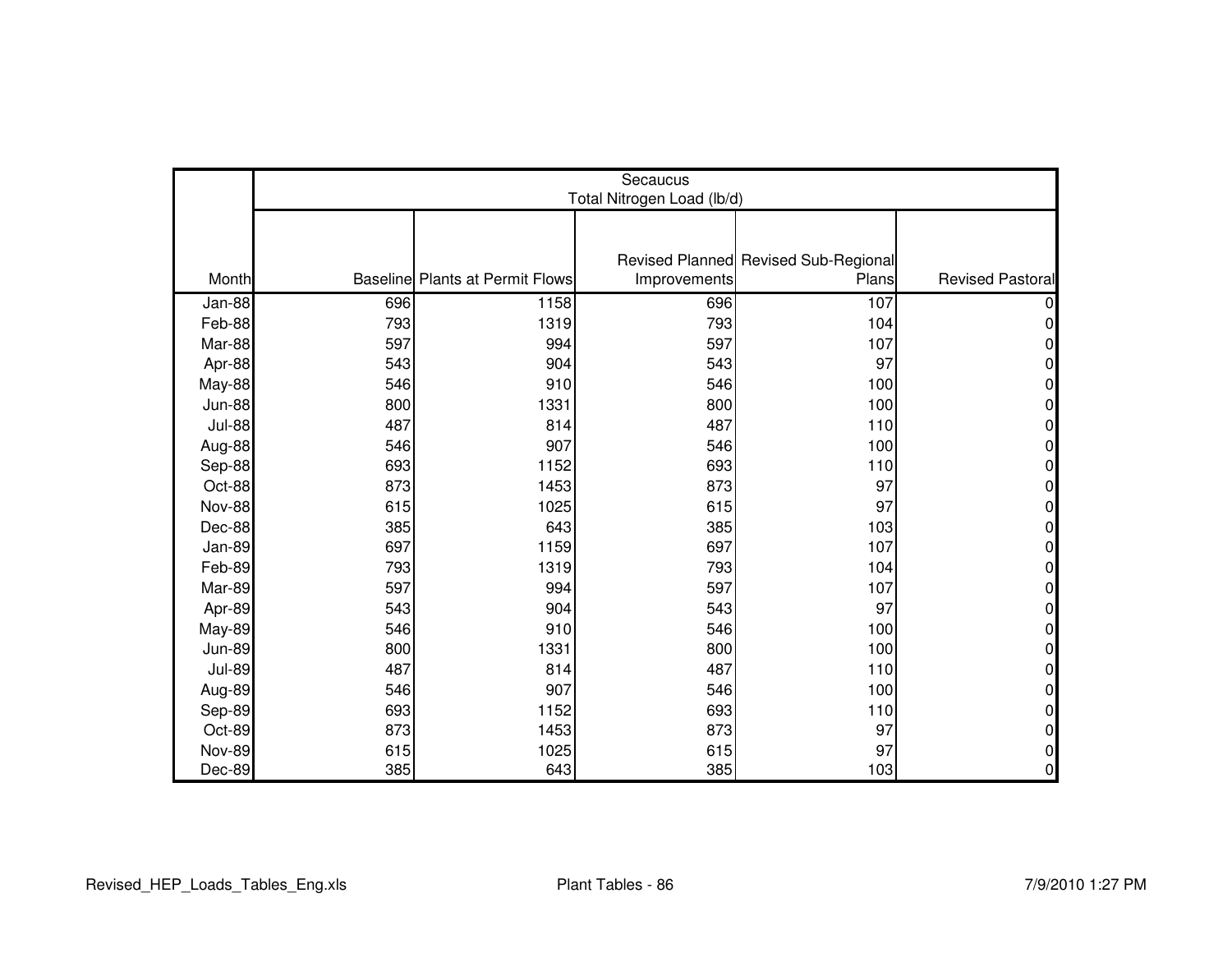|               | Secaucus<br>Total Organic Carbon Load (lb/d) |                                        |              |                                      |                         |  |  |
|---------------|----------------------------------------------|----------------------------------------|--------------|--------------------------------------|-------------------------|--|--|
|               |                                              |                                        |              |                                      |                         |  |  |
|               |                                              |                                        |              |                                      |                         |  |  |
|               |                                              |                                        |              | Revised Planned Revised Sub-Regional |                         |  |  |
| Month         |                                              | <b>Baseline Plants at Permit Flows</b> | Improvements | Plans                                | <b>Revised Pastoral</b> |  |  |
| Jan-88        | 569                                          | 948                                    | 569          | 37                                   |                         |  |  |
| Feb-88        | 713                                          | 1187                                   | 713          | 36                                   | 0                       |  |  |
| Mar-88        | 563                                          | 938                                    | 563          | 37                                   | 0                       |  |  |
| Apr-88        | 876                                          | 1458                                   | 876          | 34                                   | 0                       |  |  |
| <b>May-88</b> | 560                                          | 933                                    | 560          | 35                                   | 0                       |  |  |
| <b>Jun-88</b> | 410                                          | 683                                    | 410          | 35                                   | 0                       |  |  |
| <b>Jul-88</b> | 488                                          | 812                                    | 488          | 38                                   | 0                       |  |  |
| Aug-88        | 537                                          | 895                                    | 537          | 35                                   | 0                       |  |  |
| Sep-88        | 531                                          | 885                                    | 531          | 38                                   | 0                       |  |  |
| Oct-88        | 500                                          | 833                                    | 500          | 34                                   | 0                       |  |  |
| <b>Nov-88</b> | 461                                          | 768                                    | 461          | 34                                   | 0                       |  |  |
| Dec-88        | 604                                          | 1006                                   | 604          | 36                                   | 0                       |  |  |
| Jan-89        | 570                                          | 949                                    | 570          | 37                                   | 0                       |  |  |
| Feb-89        | 713                                          | 1187                                   | 713          | 36                                   | 0                       |  |  |
| Mar-89        | 563                                          | 938                                    | 563          | 37                                   | 0                       |  |  |
| Apr-89        | 876                                          | 1458                                   | 876          | 34                                   | 0                       |  |  |
| <b>May-89</b> | 560                                          | 933                                    | 560          | 35                                   | 0                       |  |  |
| <b>Jun-89</b> | 410                                          | 683                                    | 410          | 35                                   | 0                       |  |  |
| <b>Jul-89</b> | 488                                          | 812                                    | 488          | 38                                   | 0                       |  |  |
| Aug-89        | 537                                          | 895                                    | 537          | 35                                   | 0                       |  |  |
| Sep-89        | 531                                          | 885                                    | 531          | 38                                   | 0                       |  |  |
| Oct-89        | 500                                          | 833                                    | 500          | 34                                   | 0                       |  |  |
| <b>Nov-89</b> | 461                                          | 768                                    | 461          | 34                                   | 0                       |  |  |
| Dec-89        | 604                                          | 1006                                   | 604          | 36                                   | $\overline{0}$          |  |  |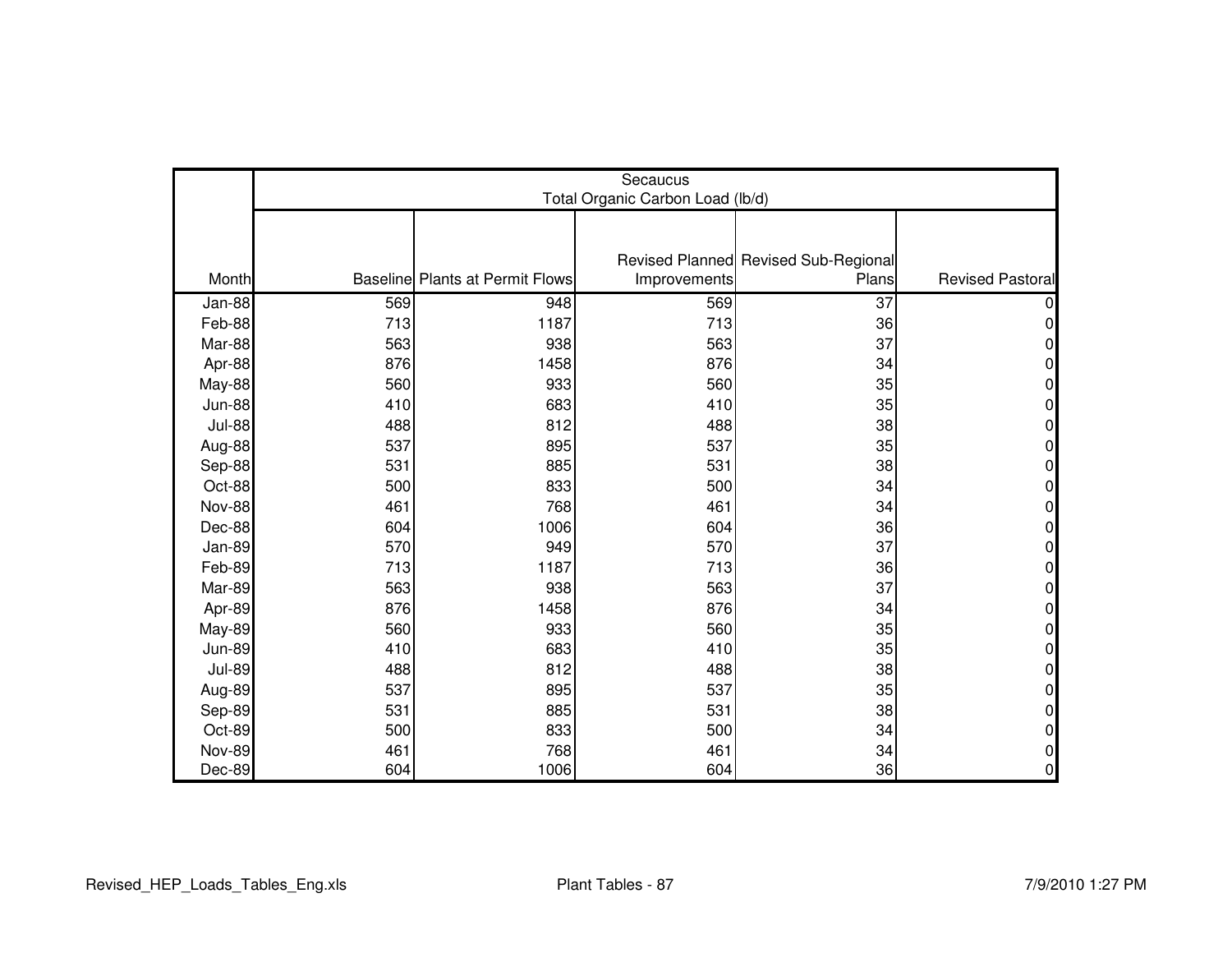|               | <b>Bergen County</b><br>Total Nitrogen Load (lb/d) |                                        |              |                                      |                         |  |  |
|---------------|----------------------------------------------------|----------------------------------------|--------------|--------------------------------------|-------------------------|--|--|
|               |                                                    |                                        |              |                                      |                         |  |  |
|               |                                                    |                                        |              | Revised Planned Revised Sub-Regional |                         |  |  |
| Month         |                                                    | <b>Baseline Plants at Permit Flows</b> | Improvements | Plans                                | <b>Revised Pastoral</b> |  |  |
| Jan-88        | 12904                                              | 16411                                  | 12904        | 2789                                 |                         |  |  |
| Feb-88        | 13023                                              | 16541                                  | 13023        | 2595                                 | 0                       |  |  |
| Mar-88        | 12718                                              | 16174                                  | 12718        | 2659                                 | 0                       |  |  |
| Apr-88        | 12445                                              | 15844                                  | 12445        | 2456                                 | U                       |  |  |
| May-88        | 12024                                              | 15270                                  | 12024        | 2443                                 | 0                       |  |  |
| <b>Jun-88</b> | 13351                                              | 16963                                  | 13351        | 2499                                 | 0                       |  |  |
| <b>Jul-88</b> | 13234                                              | 16817                                  | 13234        | 2418                                 | 0                       |  |  |
| Aug-88        | 11206                                              | 14244                                  | 11206        | 2370                                 | 0                       |  |  |
| Sep-88        | 11332                                              | 14413                                  | 11332        | 2177                                 | 0                       |  |  |
| Oct-88        | 9551                                               | 12132                                  | 9551         | 2330                                 | 0                       |  |  |
| <b>Nov-88</b> | 12219                                              | 15547                                  | 12219        | 2425                                 | 0                       |  |  |
| Dec-88        | 12418                                              | 15809                                  | 12418        | 2718                                 | 0                       |  |  |
| <b>Jan-89</b> | 12921                                              | 16434                                  | 12921        | 2793                                 | 0                       |  |  |
| Feb-89        | 13023                                              | 16541                                  | 13023        | 2595                                 | 0                       |  |  |
| Mar-89        | 12718                                              | 16174                                  | 12718        | 2659                                 | 0                       |  |  |
| Apr-89        | 12445                                              | 15844                                  | 12445        | 2456                                 | 0                       |  |  |
| <b>May-89</b> | 12024                                              | 15270                                  | 12024        | 2443                                 | 0                       |  |  |
| <b>Jun-89</b> | 13351                                              | 16963                                  | 13351        | 2499                                 | 0                       |  |  |
| <b>Jul-89</b> | 13234                                              | 16817                                  | 13234        | 2418                                 | 0                       |  |  |
| Aug-89        | 11206                                              | 14244                                  | 11206        | 2370                                 | U                       |  |  |
| Sep-89        | 11332                                              | 14413                                  | 11332        | 2177                                 | 0                       |  |  |
| Oct-89        | 9551                                               | 12132                                  | 9551         | 2330                                 | 0                       |  |  |
| <b>Nov-89</b> | 12219                                              | 15547                                  | 12219        | 2425                                 | 0                       |  |  |
| Dec-89        | 12418                                              | 15809                                  | 12418        | 2718                                 | 0                       |  |  |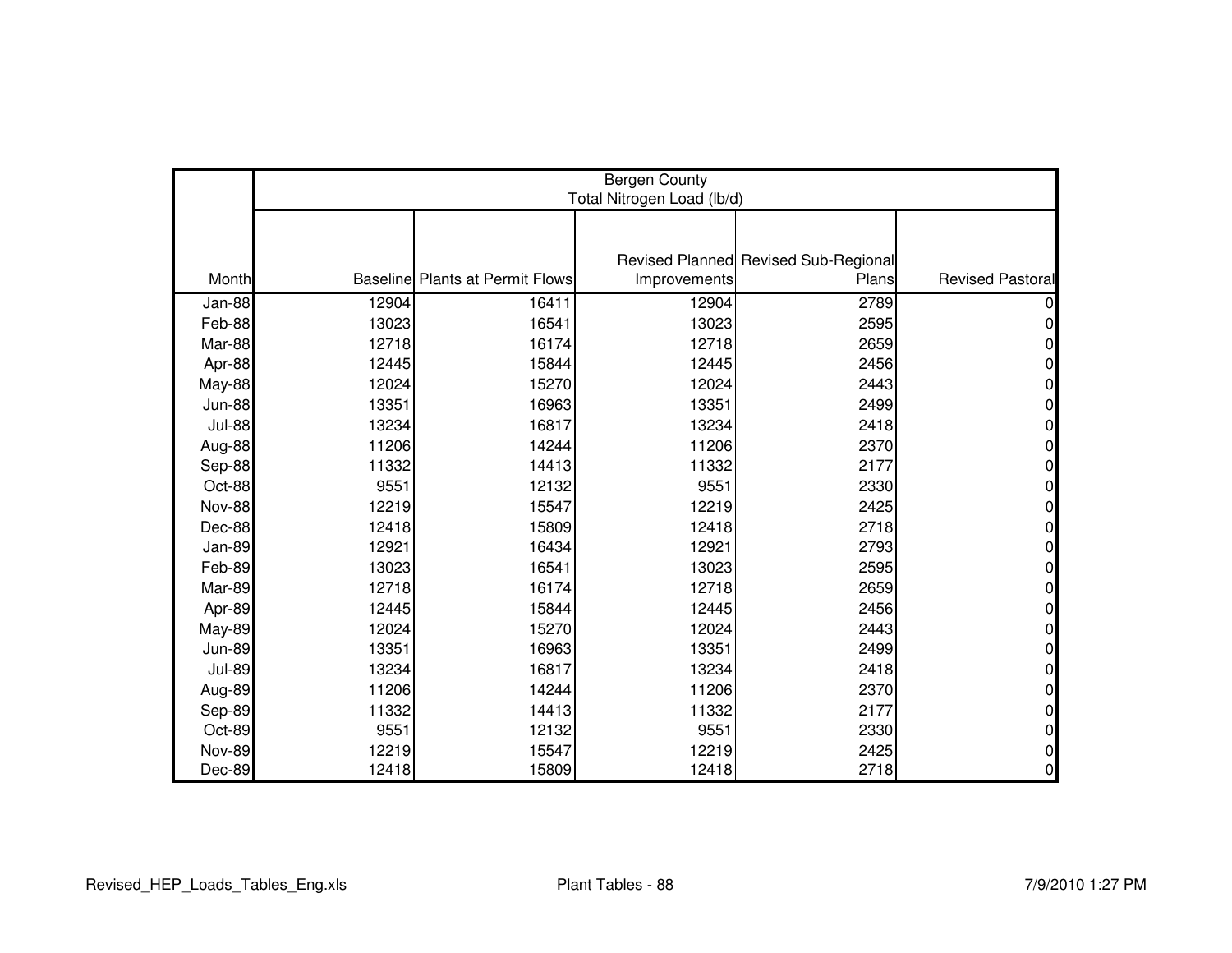|               | <b>Bergen County</b><br>Total Organic Carbon Load (lb/d) |                                        |              |                                      |                         |  |
|---------------|----------------------------------------------------------|----------------------------------------|--------------|--------------------------------------|-------------------------|--|
|               |                                                          |                                        |              |                                      |                         |  |
|               |                                                          |                                        |              | Revised Planned Revised Sub-Regional |                         |  |
| Month         |                                                          | <b>Baseline Plants at Permit Flows</b> | Improvements | Plans                                | <b>Revised Pastoral</b> |  |
| Jan-88        | 18437                                                    | 23408                                  | 18437        | 873                                  |                         |  |
| Feb-88        | 14489                                                    | 18426                                  | 14489        | 811                                  | 0                       |  |
| Mar-88        | 17619                                                    | 22403                                  | 17619        | 832                                  | 0                       |  |
| Apr-88        | 18841                                                    | 23955                                  | 18841        | 769                                  | 0                       |  |
| <b>May-88</b> | 19599                                                    | 24925                                  | 19599        | 764                                  | 0                       |  |
| <b>Jun-88</b> | 21782                                                    | 27681                                  | 21782        | 782                                  | 0                       |  |
| <b>Jul-88</b> | 17716                                                    | 22531                                  | 17716        | 757                                  | 0                       |  |
| Aug-88        | 16539                                                    | 21014                                  | 16539        | 742                                  | 0                       |  |
| Sep-88        | 15979                                                    | 20305                                  | 15979        | 681                                  | 0                       |  |
| Oct-88        | 14643                                                    | 18651                                  | 14643        | 730                                  | 0                       |  |
| <b>Nov-88</b> | 14370                                                    | 18268                                  | 14370        | 758                                  | 0                       |  |
| Dec-88        | 16116                                                    | 20507                                  | 16116        | 850                                  | 0                       |  |
| Jan-89        | 18462                                                    | 23440                                  | 18462        | 874                                  | 0                       |  |
| Feb-89        | 14489                                                    | 18426                                  | 14489        | 811                                  | 0                       |  |
| Mar-89        | 17619                                                    | 22403                                  | 17619        | 832                                  | 0                       |  |
| Apr-89        | 18841                                                    | 23955                                  | 18841        | 769                                  | 0                       |  |
| <b>May-89</b> | 19599                                                    | 24925                                  | 19599        | 764                                  | 0                       |  |
| <b>Jun-89</b> | 21782                                                    | 27681                                  | 21782        | 782                                  | 0                       |  |
| <b>Jul-89</b> | 17716                                                    | 22531                                  | 17716        | 757                                  | 0                       |  |
| Aug-89        | 16539                                                    | 21014                                  | 16539        | 742                                  | 0                       |  |
| Sep-89        | 15979                                                    | 20305                                  | 15979        | 681                                  | 0                       |  |
| Oct-89        | 14643                                                    | 18651                                  | 14643        | 730                                  | 0                       |  |
| <b>Nov-89</b> | 14370                                                    | 18268                                  | 14370        | 758                                  | 0                       |  |
| Dec-89        | 16116                                                    | 20507                                  | 16116        | 850                                  | $\overline{0}$          |  |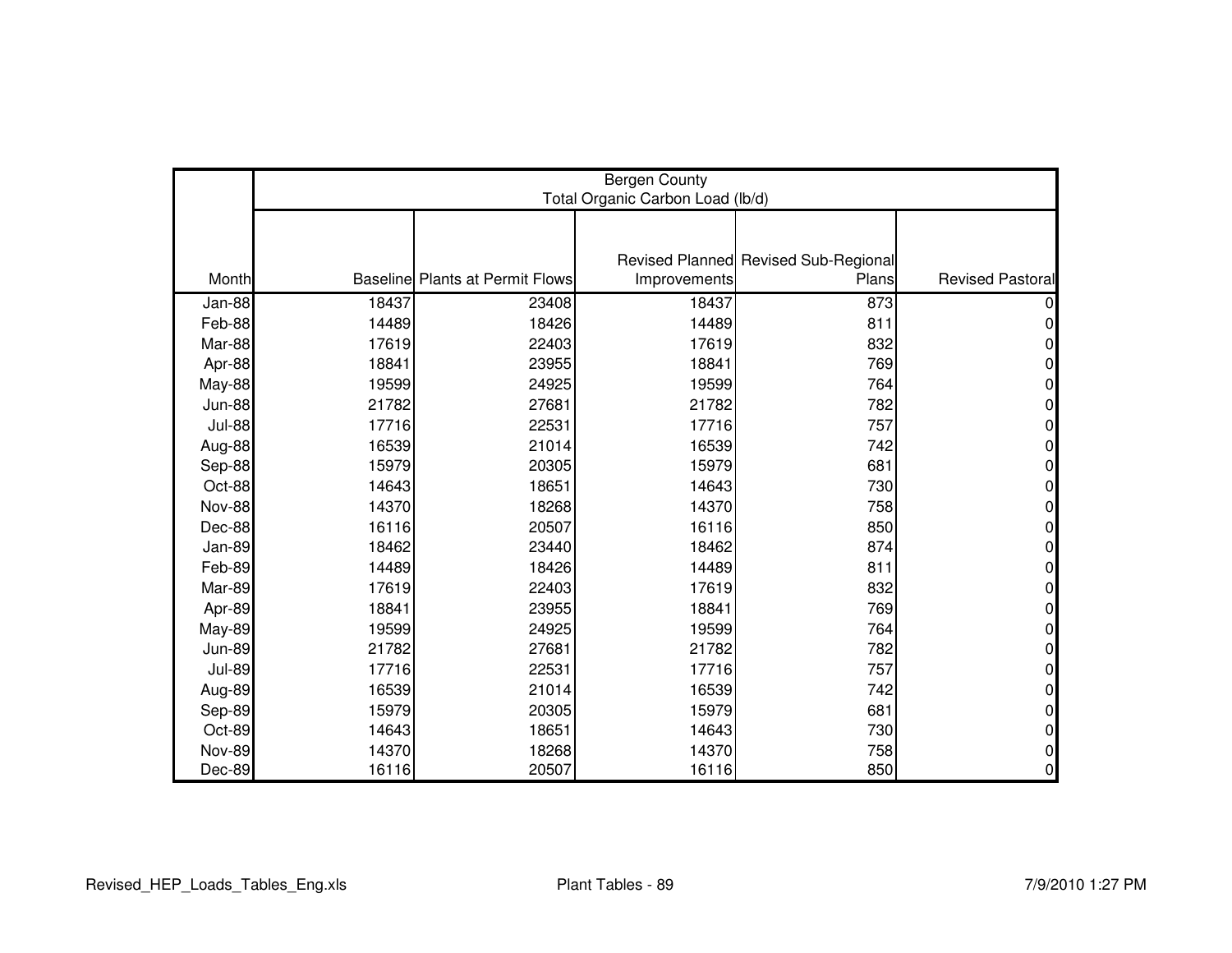|               |      |                                        | <b>Port Richmond</b>       |                                             |                         |
|---------------|------|----------------------------------------|----------------------------|---------------------------------------------|-------------------------|
|               |      |                                        | Total Nitrogen Load (lb/d) |                                             |                         |
|               |      |                                        |                            | <b>Revised Planned Revised Sub-Regional</b> |                         |
| Month         |      | <b>Baseline Plants at Permit Flows</b> | Improvements               | Plans                                       | <b>Revised Pastoral</b> |
| Jan-88        | 3168 | 5111                                   | 3168                       | 3168                                        |                         |
| Feb-88        | 3549 | 5720                                   | 3549                       | 3549                                        | N                       |
| Mar-88        | 2655 | 4283                                   | 2655                       | 2655                                        | O                       |
| Apr-88        | 3625 | 5848                                   | 3625                       | 3625                                        | 0                       |
| May-88        | 3471 | 5603                                   | 3471                       | 3471                                        | 0                       |
| <b>Jun-88</b> | 2877 | 4642                                   | 2877                       | 2877                                        | 0                       |
| <b>Jul-88</b> | 2280 | 3678                                   | 2280                       | 2280                                        | ი                       |
| Aug-88        | 2936 | 4736                                   | 2936                       | 2936                                        | 0                       |
| Sep-88        | 3937 | 6352                                   | 3937                       | 3937                                        | 0                       |
| Oct-88        | 2649 | 4274                                   | 2649                       | 2649                                        | N                       |
| <b>Nov-88</b> | 2723 | 4393                                   | 2723                       | 2723                                        | 0                       |
| Dec-88        | 2973 | 4798                                   | 2973                       | 2973                                        | 0                       |
| Jan-89        | 3172 | 5118                                   | 3172                       | 3172                                        | N                       |
| Feb-89        | 3549 | 5720                                   | 3549                       | 3549                                        | 0                       |
| Mar-89        | 2655 | 4283                                   | 2655                       | 2655                                        | O                       |
| Apr-89        | 3625 | 5848                                   | 3625                       | 3625                                        | O                       |
| <b>May-89</b> | 3471 | 5603                                   | 3471                       | 3471                                        | 0                       |
| <b>Jun-89</b> | 2877 | 4642                                   | 2877                       | 2877                                        | 0                       |
| <b>Jul-89</b> | 2280 | 3678                                   | 2280                       | 2280                                        | 0                       |
| Aug-89        | 2936 | 4736                                   | 2936                       | 2936                                        | 0                       |
| Sep-89        | 3937 | 6352                                   | 3937                       | 3937                                        | 0                       |
| Oct-89        | 2649 | 4274                                   | 2649                       | 2649                                        | 0                       |
| <b>Nov-89</b> | 2723 | 4393                                   | 2723                       | 2723                                        | 0                       |
| Dec-89        | 2973 | 4798                                   | 2973                       | 2973                                        | 0                       |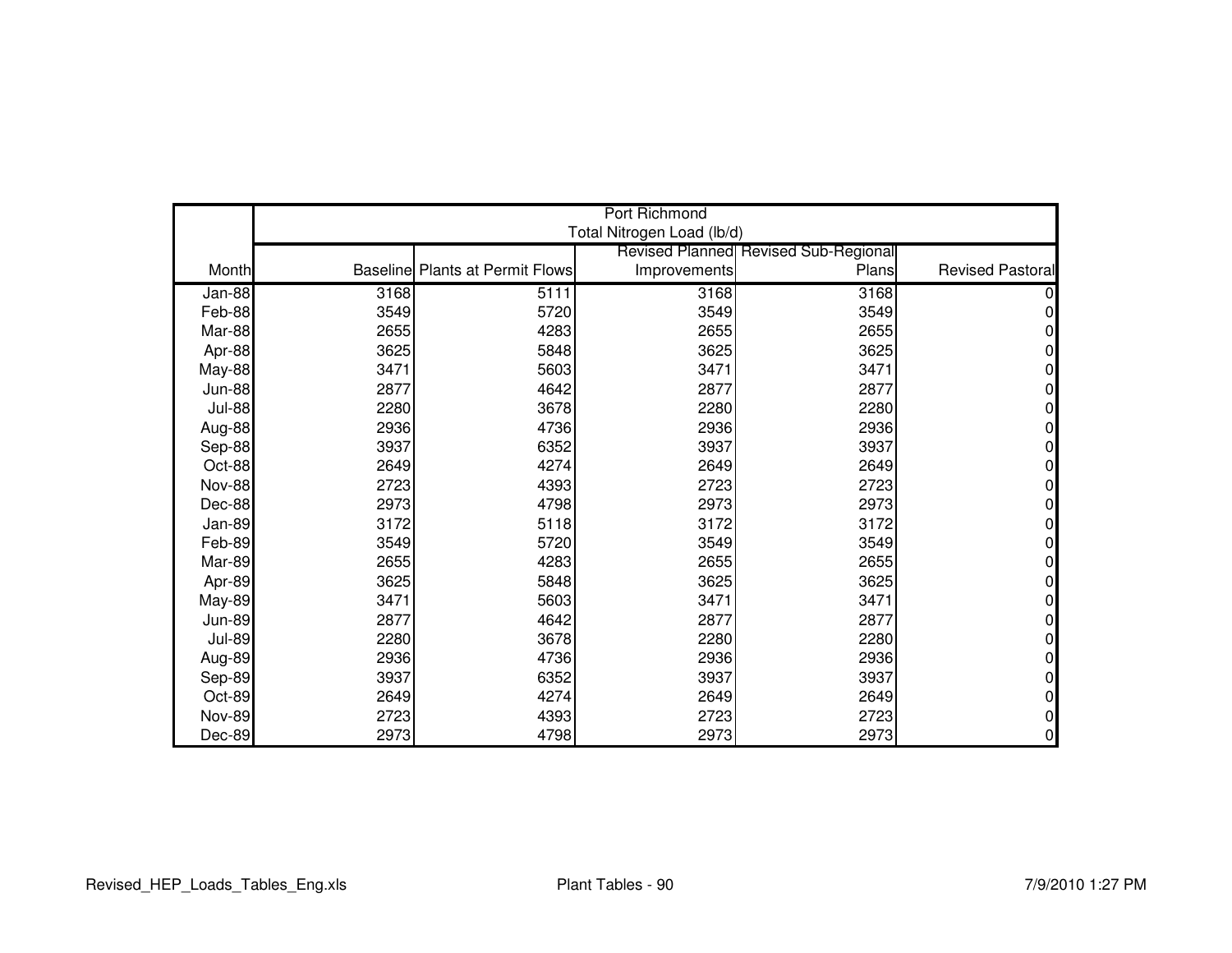|               |      |                                        | <b>Port Richmond</b>             |                                             |                         |
|---------------|------|----------------------------------------|----------------------------------|---------------------------------------------|-------------------------|
|               |      |                                        | Total Organic Carbon Load (lb/d) |                                             |                         |
|               |      |                                        |                                  | <b>Revised Planned Revised Sub-Regional</b> |                         |
| Month         |      | <b>Baseline Plants at Permit Flows</b> | Improvements                     | Plans                                       | <b>Revised Pastoral</b> |
| Jan-88        | 3477 | 5611                                   | 3477                             | 3477                                        |                         |
| Feb-88        | 3486 | 5628                                   | 3486                             | 3486                                        | ი                       |
| Mar-88        | 2594 | 4183                                   | 2594                             | 2594                                        |                         |
| Apr-88        | 4126 | 6654                                   | 4126                             | 4126                                        | 0                       |
| May-88        | 3252 | 5250                                   | 3252                             | 3252                                        | 0                       |
| <b>Jun-88</b> | 2319 | 3744                                   | 2319                             | 2319                                        | 0                       |
| <b>Jul-88</b> | 2426 | 3911                                   | 2426                             | 2426                                        | ი                       |
| Aug-88        | 2952 | 4765                                   | 2952                             | 2952                                        | O                       |
| Sep-88        | 2319 | 3744                                   | 2319                             | 2319                                        | 0                       |
| Oct-88        | 1650 | 2662                                   | 1650                             | 1650                                        | N                       |
| <b>Nov-88</b> | 1675 | 2704                                   | 1675                             | 1675                                        | 0                       |
| Dec-88        | 2546 | 4110                                   | 2546                             | 2546                                        | 0                       |
| Jan-89        | 3482 | 5618                                   | 3482                             | 3482                                        | N                       |
| Feb-89        | 3486 | 5628                                   | 3486                             | 3486                                        | 0                       |
| Mar-89        | 2594 | 4183                                   | 2594                             | 2594                                        | O                       |
| Apr-89        | 4126 | 6654                                   | 4126                             | 4126                                        | O                       |
| <b>May-89</b> | 3252 | 5250                                   | 3252                             | 3252                                        | 0                       |
| <b>Jun-89</b> | 2319 | 3744                                   | 2319                             | 2319                                        | 0                       |
| <b>Jul-89</b> | 2426 | 3911                                   | 2426                             | 2426                                        | 0                       |
| Aug-89        | 2952 | 4765                                   | 2952                             | 2952                                        | 0                       |
| Sep-89        | 2319 | 3744                                   | 2319                             | 2319                                        | 0                       |
| Oct-89        | 1650 | 2662                                   | 1650                             | 1650                                        | 0                       |
| <b>Nov-89</b> | 1675 | 2704                                   | 1675                             | 1675                                        | 0                       |
| Dec-89        | 2546 | 4110                                   | 2546                             | 2546                                        | 0                       |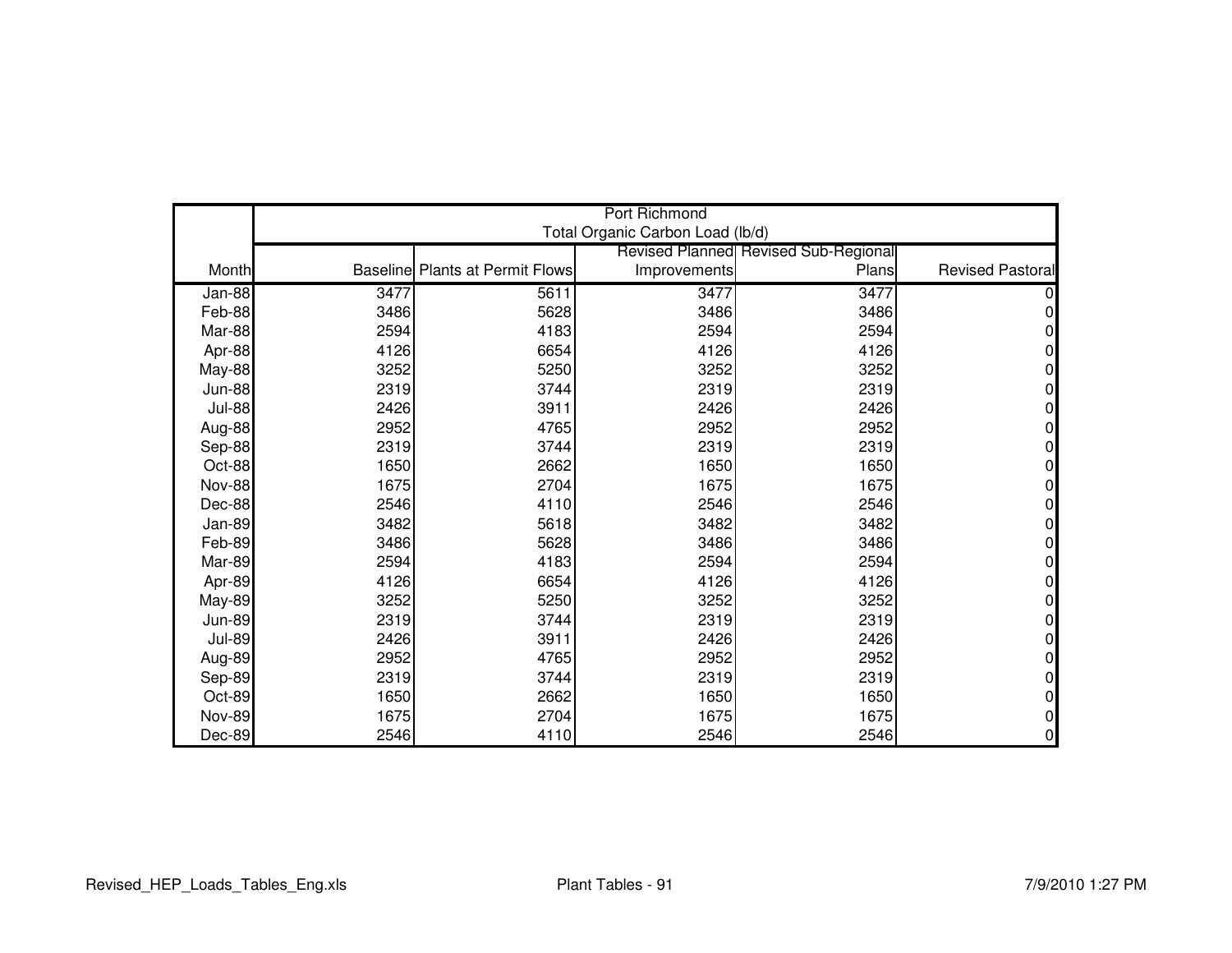|               |       |                                        | Linden Roselle             |                                             |                         |
|---------------|-------|----------------------------------------|----------------------------|---------------------------------------------|-------------------------|
|               |       |                                        | Total Nitrogen Load (lb/d) |                                             |                         |
|               |       |                                        |                            | <b>Revised Planned Revised Sub-Regional</b> |                         |
| Month         |       | <b>Baseline Plants at Permit Flows</b> | Improvements               | Plans                                       | <b>Revised Pastoral</b> |
| Jan-88        | 10247 | 14247                                  | 10247                      | 485                                         |                         |
| Feb-88        | 13771 | 19172                                  | 13771                      | 491                                         | 0                       |
| Mar-88        | 11385 | 15841                                  | 11385                      | 536                                         | N                       |
| Apr-88        | 7695  | 10710                                  | 7695                       | 540                                         | 0                       |
| May-88        | 6391  | 8911                                   | 6391                       | 450                                         | 0                       |
| <b>Jun-88</b> | 6120  | 8506                                   | 6120                       | 432                                         | 0                       |
| <b>Jul-88</b> | 5220  | 7245                                   | 5220                       | 490                                         | 0                       |
| Aug-88        | 7201  | 10035                                  | 7201                       | 405                                         | 0                       |
| Sep-88        | 5896  | 8191                                   | 5896                       | 417                                         | 0                       |
| Oct-88        | 2817  | 3920                                   | 2817                       | 398                                         | N                       |
| <b>Nov-88</b> | 2993  | 4163                                   | 2993                       | 424                                         | 0                       |
| Dec-88        | 6255  | 8685                                   | 6255                       | 440                                         | 0                       |
| Jan-89        | 10260 | 14266                                  | 10260                      | 486                                         | N                       |
| Feb-89        | 13771 | 19172                                  | 13771                      | 491                                         | 0                       |
| Mar-89        | 11385 | 15841                                  | 11385                      | 536                                         | 0                       |
| Apr-89        | 7695  | 10710                                  | 7695                       | 540                                         | O                       |
| <b>May-89</b> | 6391  | 8911                                   | 6391                       | 450                                         | 0                       |
| <b>Jun-89</b> | 6120  | 8506                                   | 6120                       | 432                                         | 0                       |
| <b>Jul-89</b> | 5220  | 7245                                   | 5220                       | 490                                         | 0                       |
| Aug-89        | 7201  | 10035                                  | 7201                       | 405                                         | 0                       |
| Sep-89        | 5896  | 8191                                   | 5896                       | 417                                         | 0                       |
| Oct-89        | 2817  | 3920                                   | 2817                       | 398                                         | 0                       |
| <b>Nov-89</b> | 2993  | 4163                                   | 2993                       | 424                                         | 0                       |
| Dec-89        | 6255  | 8685                                   | 6255                       | 440                                         | 0                       |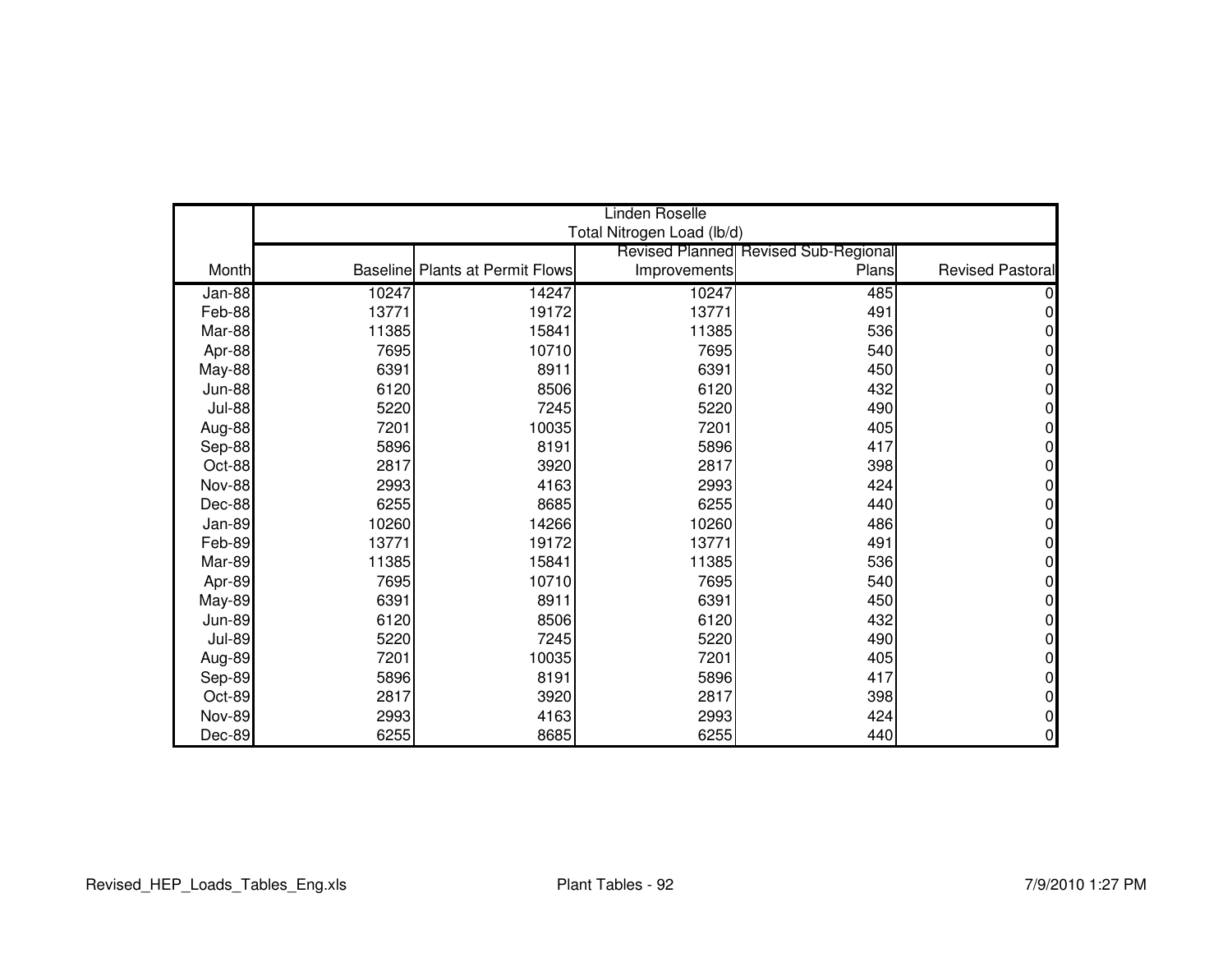|               |      |                                        | <b>Linden Roselle</b>            |                                      |                         |
|---------------|------|----------------------------------------|----------------------------------|--------------------------------------|-------------------------|
|               |      |                                        | Total Organic Carbon Load (lb/d) |                                      |                         |
|               |      |                                        |                                  | Revised Planned Revised Sub-Regional |                         |
| Month         |      | <b>Baseline Plants at Permit Flows</b> | Improvements                     | Plans                                | <b>Revised Pastoral</b> |
| Jan-88        | 2464 | 3428                                   | 2464                             | 362                                  |                         |
| Feb-88        | 3320 | 4623                                   | 3320                             | 365                                  | 0                       |
| Mar-88        | 2739 | 3810                                   | 2739                             | 401                                  | 0                       |
| Apr-88        | 1847 | 2575                                   | 1847                             | 405                                  | 0                       |
| May-88        | 1541 | 2143                                   | 1541                             | 337                                  | 0                       |
| <b>Jun-88</b> | 1471 | 2048                                   | 1471                             | 323                                  | 0                       |
| <b>Jul-88</b> | 1254 | 1743                                   | 1254                             | 365                                  | 0                       |
| Aug-88        | 1732 | 2406                                   | 1732                             | 303                                  | 0                       |
| Sep-88        | 1425 | 1981                                   | 1425                             | 311                                  | 0                       |
| Oct-88        | 678  | 943                                    | 678                              | 297                                  | 0                       |
| <b>Nov-88</b> | 720  | 1002                                   | 720                              | 317                                  | $\Omega$                |
| Dec-88        | 1503 | 2091                                   | 1503                             | 328                                  | 0                       |
| Jan-89        | 2467 | 3433                                   | 2467                             | 362                                  | 0                       |
| Feb-89        | 3320 | 4623                                   | 3320                             | 365                                  | 0                       |
| Mar-89        | 2739 | 3810                                   | 2739                             | 401                                  | 0                       |
| Apr-89        | 1847 | 2575                                   | 1847                             | 405                                  | 0                       |
| <b>May-89</b> | 1541 | 2143                                   | 1541                             | 337                                  | 0                       |
| <b>Jun-89</b> | 1471 | 2048                                   | 1471                             | 323                                  | 0                       |
| <b>Jul-89</b> | 1254 | 1743                                   | 1254                             | 365                                  | $\Omega$                |
| Aug-89        | 1732 | 2406                                   | 1732                             | 303                                  | 0                       |
| Sep-89        | 1425 | 1981                                   | 1425                             | 311                                  | 0                       |
| Oct-89        | 678  | 943                                    | 678                              | 297                                  | 0                       |
| <b>Nov-89</b> | 720  | 1002                                   | 720                              | 317                                  | 0                       |
| Dec-89        | 1503 | 2091                                   | 1503                             | 328                                  | 0                       |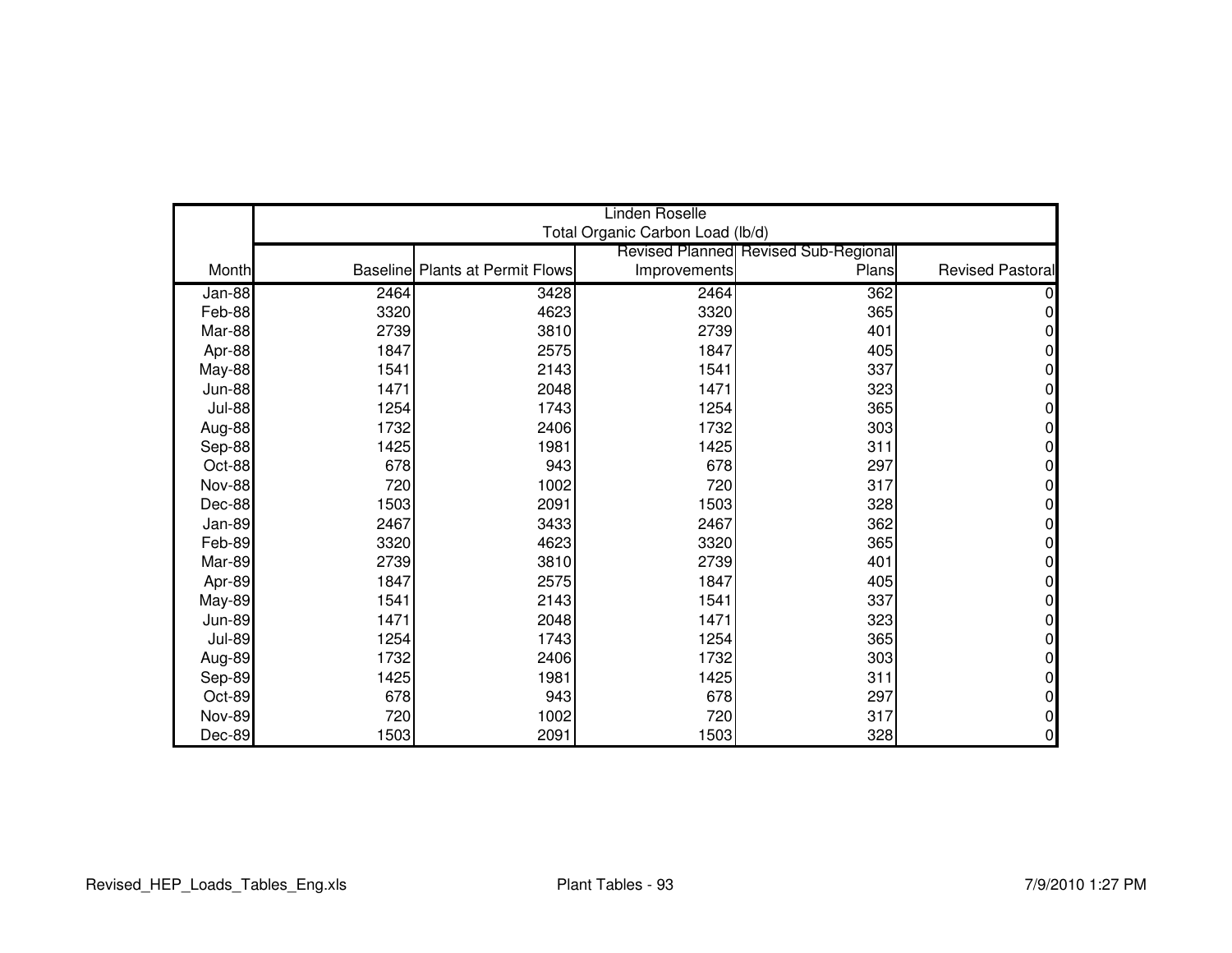|               | <b>Jnt Meeting Essex Union</b> |                                        |                            |                                             |                         |  |
|---------------|--------------------------------|----------------------------------------|----------------------------|---------------------------------------------|-------------------------|--|
|               |                                |                                        | Total Nitrogen Load (lb/d) |                                             |                         |  |
|               |                                |                                        |                            | <b>Revised Planned Revised Sub-Regional</b> | <b>Revised Pastoral</b> |  |
| Month         |                                | <b>Baseline Plants at Permit Flows</b> | Improvements               | Plans                                       |                         |  |
| Jan-88        | 5094                           | 7518                                   | 5094                       | 2205                                        |                         |  |
| Feb-88        | 9010                           | 13299                                  | 9010                       | 2346                                        | U                       |  |
| Mar-88        | 10203                          | 15061                                  | 10203                      | 2336                                        | 0                       |  |
| Apr-88        | 11596                          | 17107                                  | 11596                      | 2018                                        | 0                       |  |
| <b>May-88</b> | 13523                          | 19949                                  | 13523                      | 1976                                        | N                       |  |
| <b>Jun-88</b> | 13186                          | 19483                                  | 13186                      | 1856                                        | 0                       |  |
| <b>Jul-88</b> | 13417                          | 19809                                  | 13417                      | 1976                                        |                         |  |
| Aug-88        | 14037                          | 20704                                  | 14037                      | 2114                                        |                         |  |
| Sep-88        | 12457                          | 18400                                  | 12457                      | 2171                                        | 0                       |  |
| Oct-88        | 4304                           | 6348                                   | 4304                       | 2157                                        |                         |  |
| <b>Nov-88</b> | 4224                           | 6232                                   | 4224                       | 2322                                        | 0                       |  |
| Dec-88        | 7311                           | 10770                                  | 7311                       | 2490                                        |                         |  |
| Jan-89        | 5101                           | 7528                                   | 5101                       | 2208                                        |                         |  |
| Feb-89        | 9010                           | 13299                                  | 9010                       | 2346                                        | 0                       |  |
| Mar-89        | 10203                          | 15061                                  | 10203                      | 2336                                        | o                       |  |
| Apr-89        | 11596                          | 17107                                  | 11596                      | 2018                                        |                         |  |
| <b>May-89</b> | 13523                          | 19949                                  | 13523                      | 1976                                        | 0                       |  |
| <b>Jun-89</b> | 13186                          | 19483                                  | 13186                      | 1856                                        | N                       |  |
| <b>Jul-89</b> | 13417                          | 19809                                  | 13417                      | 1976                                        | 0                       |  |
| Aug-89        | 14037                          | 20704                                  | 14037                      | 2114                                        | 0                       |  |
| Sep-89        | 12457                          | 18400                                  | 12457                      | 2171                                        |                         |  |
| Oct-89        | 4304                           | 6348                                   | 4304                       | 2157                                        | 0                       |  |
| <b>Nov-89</b> | 4224                           | 6232                                   | 4224                       | 2322                                        | ი                       |  |
| Dec-89        | 7311                           | 10770                                  | 7311                       | 2490                                        | 0                       |  |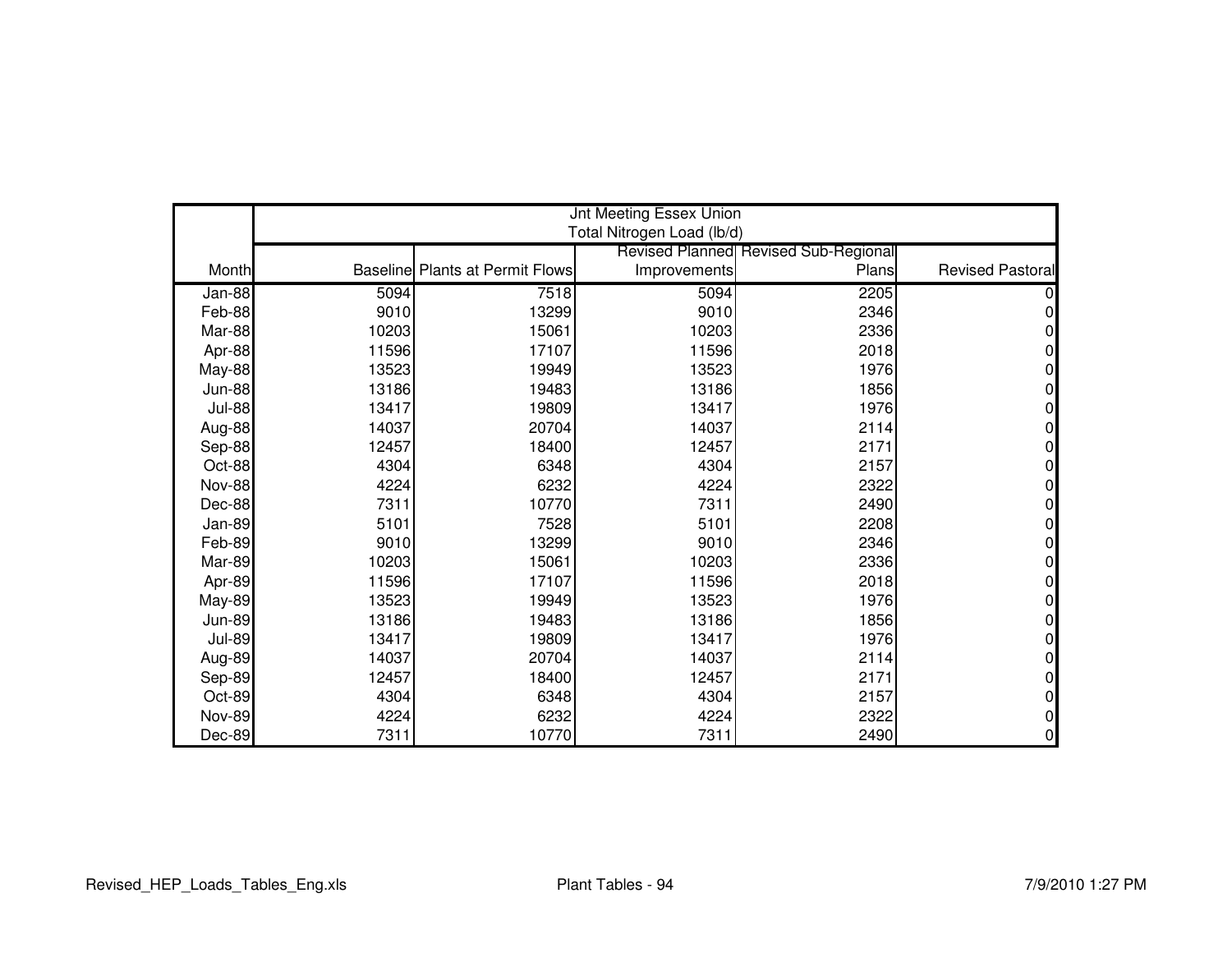|               | <b>Jnt Meeting Essex Union</b><br>Total Organic Carbon Load (lb/d) |                                        |              |                                      |                         |  |
|---------------|--------------------------------------------------------------------|----------------------------------------|--------------|--------------------------------------|-------------------------|--|
|               |                                                                    |                                        |              |                                      |                         |  |
|               |                                                                    |                                        |              | Revised Planned Revised Sub-Regional |                         |  |
| Month         |                                                                    | <b>Baseline Plants at Permit Flows</b> | Improvements | Plans                                | <b>Revised Pastoral</b> |  |
| Jan-88        | 12347                                                              | 18221                                  | 12347        | 2018                                 |                         |  |
| Feb-88        | 9537                                                               | 14074                                  | 9537         | 2146                                 |                         |  |
| Mar-88        | 13060                                                              | 19282                                  | 13060        | 2138                                 | 0                       |  |
| Apr-88        | 10260                                                              | 15146                                  | 10260        | 1847                                 |                         |  |
| May-88        | 4771                                                               | 7037                                   | 4771         | 1808                                 | 0                       |  |
| <b>Jun-88</b> | 5185                                                               | 7650                                   | 5185         | 1698                                 | 0                       |  |
| <b>Jul-88</b> | 4515                                                               | 6667                                   | 4515         | 1807                                 | 0                       |  |
| Aug-88        | 5917                                                               | 8735                                   | 5917         | 1937                                 | 0                       |  |
| Sep-88        | 3862                                                               | 5701                                   | 3862         | 1987                                 | 0                       |  |
| Oct-88        | 13713                                                              | 20208                                  | 13713        | 1974                                 | 0                       |  |
| <b>Nov-88</b> | 15327                                                              | 22615                                  | 15327        | 2125                                 | 0                       |  |
| Dec-88        | 18329                                                              | 27046                                  | 18329        | 2276                                 | 0                       |  |
| Jan-89        | 12364                                                              | 18245                                  | 12364        | 2020                                 | 0                       |  |
| Feb-89        | 9537                                                               | 14074                                  | 9537         | 2146                                 | 0                       |  |
| Mar-89        | 13060                                                              | 19282                                  | 13060        | 2138                                 | 0                       |  |
| Apr-89        | 10260                                                              | 15146                                  | 10260        | 1847                                 | 0                       |  |
| <b>May-89</b> | 4771                                                               | 7037                                   | 4771         | 1808                                 | 0                       |  |
| <b>Jun-89</b> | 5185                                                               | 7650                                   | 5185         | 1698                                 | 0                       |  |
| <b>Jul-89</b> | 4515                                                               | 6667                                   | 4515         | 1807                                 | 0                       |  |
| Aug-89        | 5917                                                               | 8735                                   | 5917         | 1937                                 | 0                       |  |
| Sep-89        | 3862                                                               | 5701                                   | 3862         | 1987                                 | 0                       |  |
| Oct-89        | 13713                                                              | 20208                                  | 13713        | 1974                                 | 0                       |  |
| <b>Nov-89</b> | 15327                                                              | 22615                                  | 15327        | 2125                                 | 0                       |  |
| Dec-89        | 18329                                                              | 27046                                  | 18329        | 2276                                 | 0                       |  |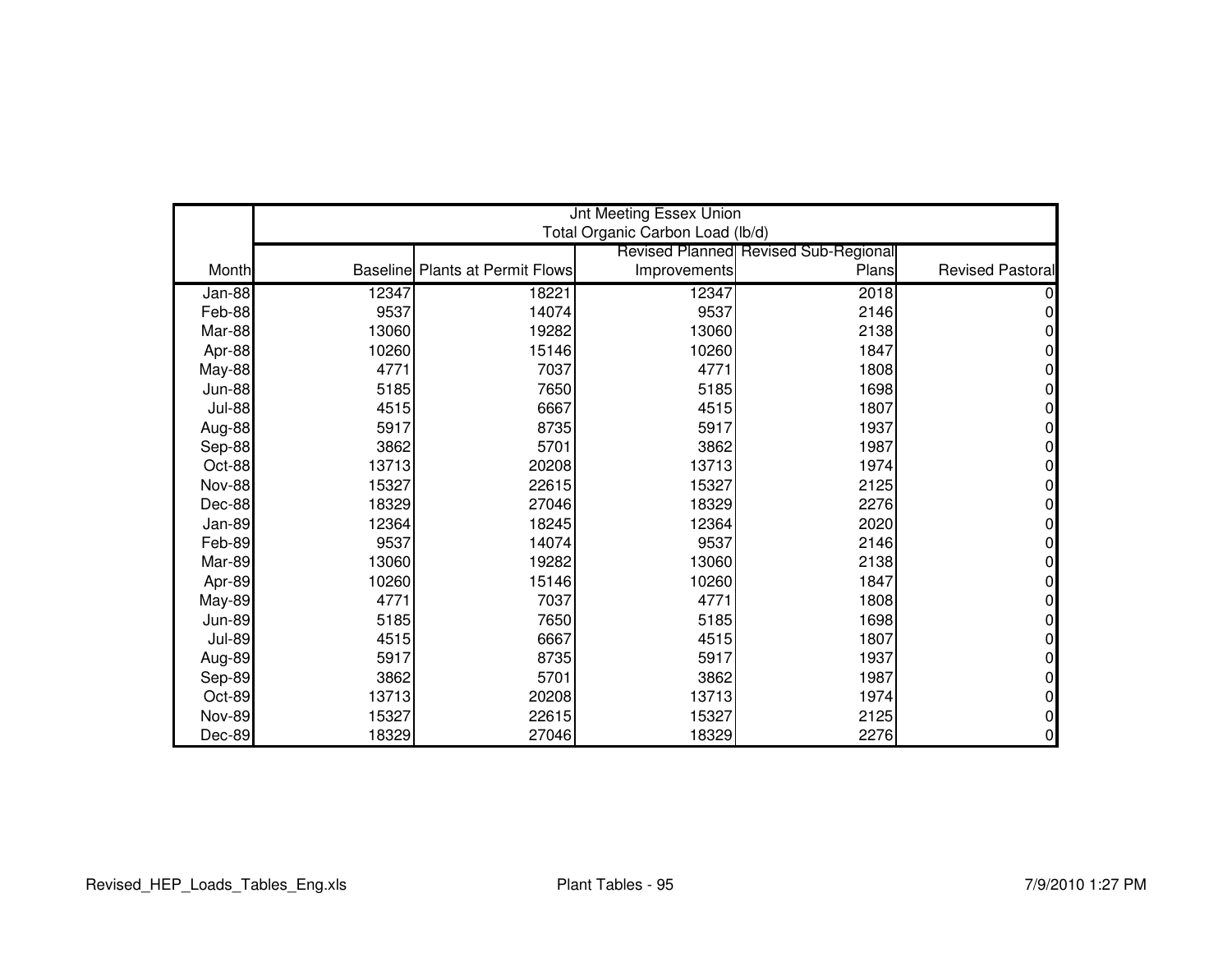|               | Rahway |                                        |                            |                                             |                         |  |
|---------------|--------|----------------------------------------|----------------------------|---------------------------------------------|-------------------------|--|
|               |        |                                        | Total Nitrogen Load (lb/d) |                                             |                         |  |
|               |        |                                        |                            | <b>Revised Planned Revised Sub-Regional</b> |                         |  |
| Month         |        | <b>Baseline Plants at Permit Flows</b> | Improvements               | Plans                                       | <b>Revised Pastoral</b> |  |
| Jan-88        | 2977   | 4742                                   | 2977                       | 1018                                        |                         |  |
| Feb-88        | 4424   | 7059                                   | 4424                       | 1006                                        | 0                       |  |
| Mar-88        | 3966   | 6314                                   | 3966                       | 1086                                        | 0                       |  |
| Apr-88        | 4021   | 6404                                   | 4021                       | 945                                         | 0                       |  |
| May-88        | 3847   | 6126                                   | 3847                       | 918                                         | 0                       |  |
| <b>Jun-88</b> | 3423   | 5454                                   | 3423                       | 918                                         | 0                       |  |
| <b>Jul-88</b> | 3498   | 5568                                   | 3498                       | 979                                         | 0                       |  |
| Aug-88        | 4056   | 6460                                   | 4056                       | 884                                         | 0                       |  |
| Sep-88        | 3453   | 5498                                   | 3453                       | 870                                         | 0                       |  |
| Oct-88        | 2782   | 4429                                   | 2782                       | 857                                         | 0                       |  |
| <b>Nov-88</b> | 3144   | 5006                                   | 3144                       | 876                                         | $\Omega$                |  |
| Dec-88        | 5783   | 9229                                   | 5783                       | 951                                         | 0                       |  |
| Jan-89        | 2981   | 4748                                   | 2981                       | 1019                                        | 0                       |  |
| Feb-89        | 4424   | 7059                                   | 4424                       | 1006                                        | 0                       |  |
| Mar-89        | 3966   | 6314                                   | 3966                       | 1086                                        | 0                       |  |
| Apr-89        | 4021   | 6404                                   | 4021                       | 945                                         | 0                       |  |
| <b>May-89</b> | 3847   | 6126                                   | 3847                       | 918                                         | 0                       |  |
| <b>Jun-89</b> | 3423   | 5454                                   | 3423                       | 918                                         | 0                       |  |
| <b>Jul-89</b> | 3498   | 5568                                   | 3498                       | 979                                         | $\Omega$                |  |
| Aug-89        | 4056   | 6460                                   | 4056                       | 884                                         | 0                       |  |
| Sep-89        | 3453   | 5498                                   | 3453                       | 870                                         | 0                       |  |
| Oct-89        | 2782   | 4429                                   | 2782                       | 857                                         | 0                       |  |
| <b>Nov-89</b> | 3144   | 5006                                   | 3144                       | 876                                         | 0                       |  |
| Dec-89        | 5783   | 9229                                   | 5783                       | 951                                         | 0                       |  |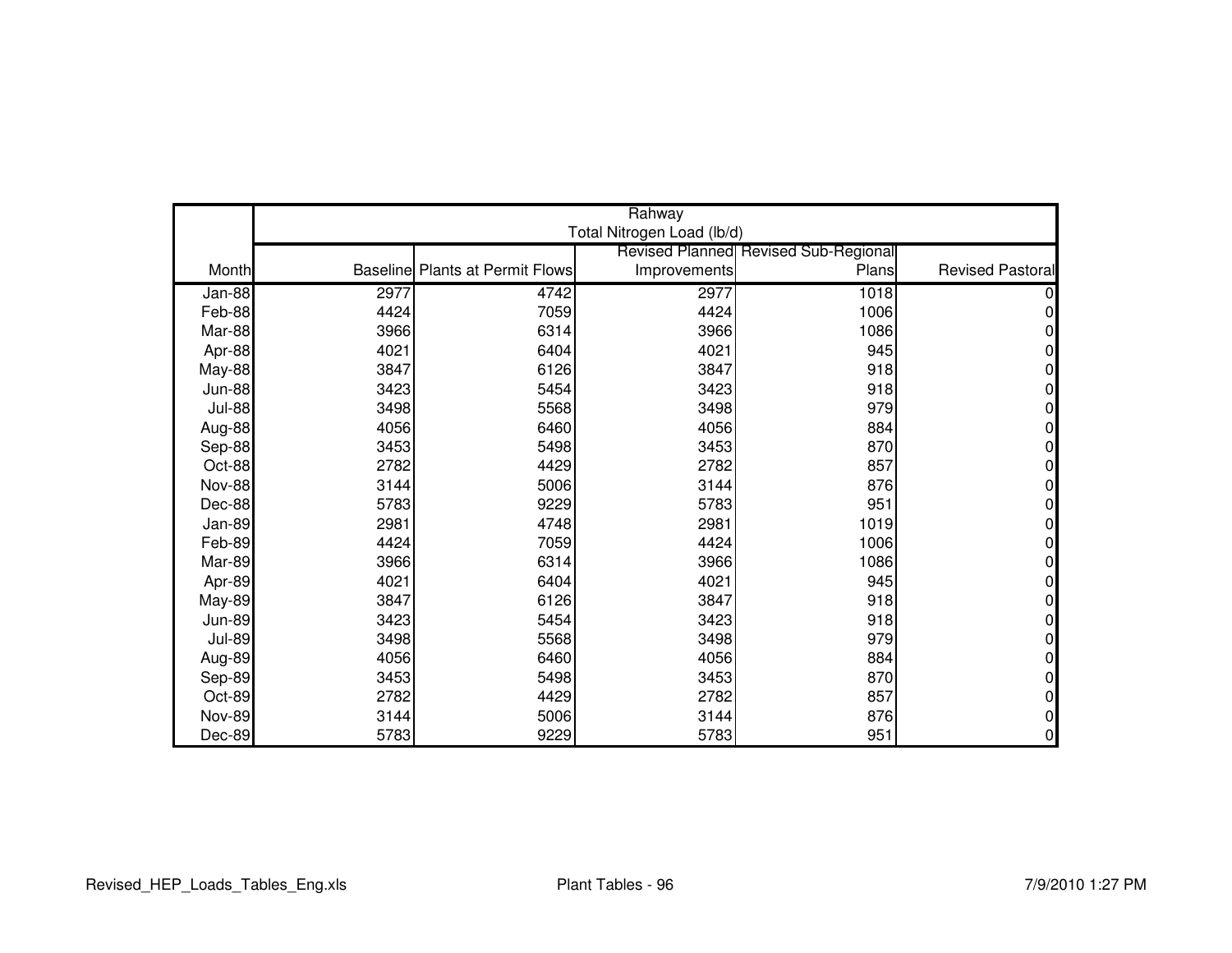|               | Rahway |                                        |                                  |                                      |                         |  |
|---------------|--------|----------------------------------------|----------------------------------|--------------------------------------|-------------------------|--|
|               |        |                                        | Total Organic Carbon Load (lb/d) |                                      |                         |  |
|               |        |                                        |                                  | Revised Planned Revised Sub-Regional |                         |  |
| Month         |        | <b>Baseline Plants at Permit Flows</b> | Improvements                     | Plans                                | <b>Revised Pastoral</b> |  |
| $Jan-88$      | 4513   | 7191                                   | 4513                             | 920                                  |                         |  |
| Feb-88        | 6711   | 10684                                  | 6711                             | 908                                  | 0                       |  |
| Mar-88        | 6010   | 9577                                   | 6010                             | 980                                  | 0                       |  |
| Apr-88        | 6098   | 9714                                   | 6098                             | 854                                  | 0                       |  |
| <b>May-88</b> | 5833   | 9290                                   | 5833                             | 830                                  | 0                       |  |
| <b>Jun-88</b> | 5190   | 8263                                   | 5190                             | 830                                  | 0                       |  |
| <b>Jul-88</b> | 5296   | 8439                                   | 5296                             | 884                                  | 0                       |  |
| Aug-88        | 6142   | 9780                                   | 6142                             | 799                                  | 0                       |  |
| Sep-88        | 5225   | 8320                                   | 5225                             | 786                                  | 0                       |  |
| Oct-88        | 4215   | 6720                                   | 4215                             | 773                                  | 0                       |  |
| <b>Nov-88</b> | 4766   | 7588                                   | 4766                             | 789                                  | 0                       |  |
| Dec-88        | 8766   | 13955                                  | 8766                             | 857                                  | 0                       |  |
| Jan-89        | 4519   | 7200                                   | 4519                             | 922                                  | 0                       |  |
| Feb-89        | 6711   | 10684                                  | 6711                             | 908                                  | 0                       |  |
| Mar-89        | 6010   | 9577                                   | 6010                             | 980                                  | 0                       |  |
| Apr-89        | 6098   | 9714                                   | 6098                             | 854                                  | 0                       |  |
| <b>May-89</b> | 5833   | 9290                                   | 5833                             | 830                                  | 0                       |  |
| <b>Jun-89</b> | 5190   | 8263                                   | 5190                             | 830                                  | 0                       |  |
| <b>Jul-89</b> | 5296   | 8439                                   | 5296                             | 884                                  | 0                       |  |
| Aug-89        | 6142   | 9780                                   | 6142                             | 799                                  | 0                       |  |
| Sep-89        | 5225   | 8320                                   | 5225                             | 786                                  | 0                       |  |
| Oct-89        | 4215   | 6720                                   | 4215                             | 773                                  | 0                       |  |
| <b>Nov-89</b> | 4766   | 7588                                   | 4766                             | 789                                  | 0                       |  |
| Dec-89        | 8766   | 13955                                  | 8766                             | 857                                  | 0                       |  |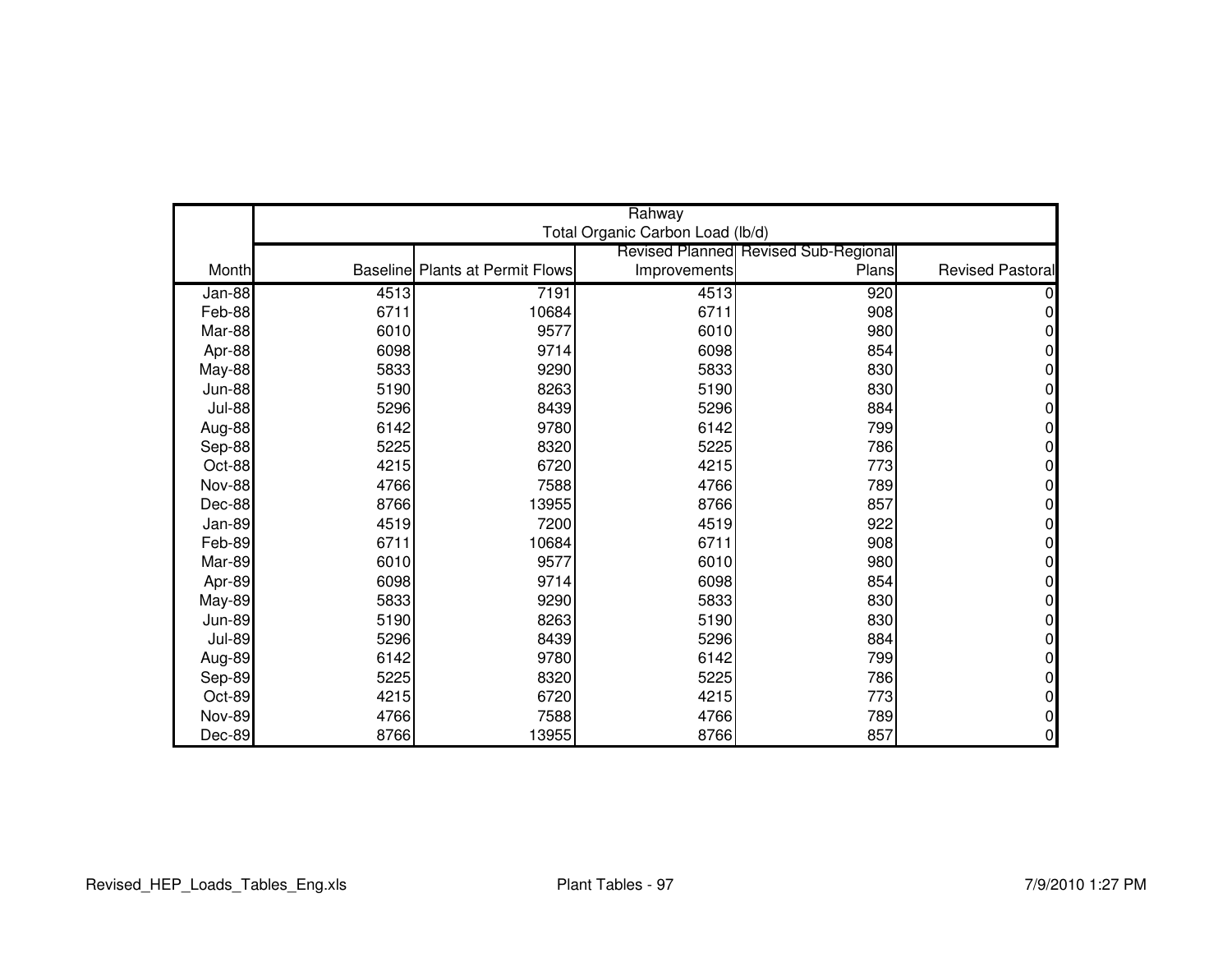|               | Oakwood Beach |                                        |                            |                                             |                         |  |
|---------------|---------------|----------------------------------------|----------------------------|---------------------------------------------|-------------------------|--|
|               |               |                                        | Total Nitrogen Load (lb/d) |                                             |                         |  |
|               |               |                                        |                            | <b>Revised Planned Revised Sub-Regional</b> |                         |  |
| Month         |               | <b>Baseline Plants at Permit Flows</b> | Improvements               | Plans                                       | <b>Revised Pastoral</b> |  |
| Jan-88        | 3293          | 5000                                   | 3293                       | 3293                                        |                         |  |
| Feb-88        | 3120          | 4739                                   | 3120                       | 3120                                        |                         |  |
| Mar-88        | 3494          | 5310                                   | 3494                       | 3494                                        |                         |  |
| Apr-88        | 4813          | 7311                                   | 4813                       | 4813                                        | 0                       |  |
| <b>May-88</b> | 3714          | 5642                                   | 3714                       | 3714                                        | N                       |  |
| <b>Jun-88</b> | 6201          | 9417                                   | 6201                       | 6201                                        | O                       |  |
| <b>Jul-88</b> | 6321          | 9594                                   | 6321                       | 6321                                        |                         |  |
| Aug-88        | 5586          | 8464                                   | 5586                       | 5586                                        | ი                       |  |
| Sep-88        | 7214          | 10947                                  | 7214                       | 7214                                        | 0                       |  |
| Oct-88        | 2888          | 4386                                   | 2888                       | 2888                                        | o                       |  |
| <b>Nov-88</b> | 3202          | 4860                                   | 3202                       | 3202                                        | 0                       |  |
| Dec-88        | 3886          | 5904                                   | 3886                       | 3886                                        | 0                       |  |
| Jan-89        | 3298          | 5007                                   | 3298                       | 3298                                        |                         |  |
| Feb-89        | 3120          | 4739                                   | 3120                       | 3120                                        | 0                       |  |
| Mar-89        | 3494          | 5310                                   | 3494                       | 3494                                        |                         |  |
| Apr-89        | 4813          | 7311                                   | 4813                       | 4813                                        |                         |  |
| May-89        | 3714          | 5642                                   | 3714                       | 3714                                        | 0                       |  |
| <b>Jun-89</b> | 6201          | 9417                                   | 6201                       | 6201                                        | ი                       |  |
| <b>Jul-89</b> | 6321          | 9594                                   | 6321                       | 6321                                        | O                       |  |
| Aug-89        | 5586          | 8464                                   | 5586                       | 5586                                        | 0                       |  |
| Sep-89        | 7214          | 10947                                  | 7214                       | 7214                                        | 0                       |  |
| Oct-89        | 2888          | 4386                                   | 2888                       | 2888                                        | 0                       |  |
| <b>Nov-89</b> | 3202          | 4860                                   | 3202                       | 3202                                        | 0                       |  |
| Dec-89        | 3886          | 5904                                   | 3886                       | 3886                                        | 0                       |  |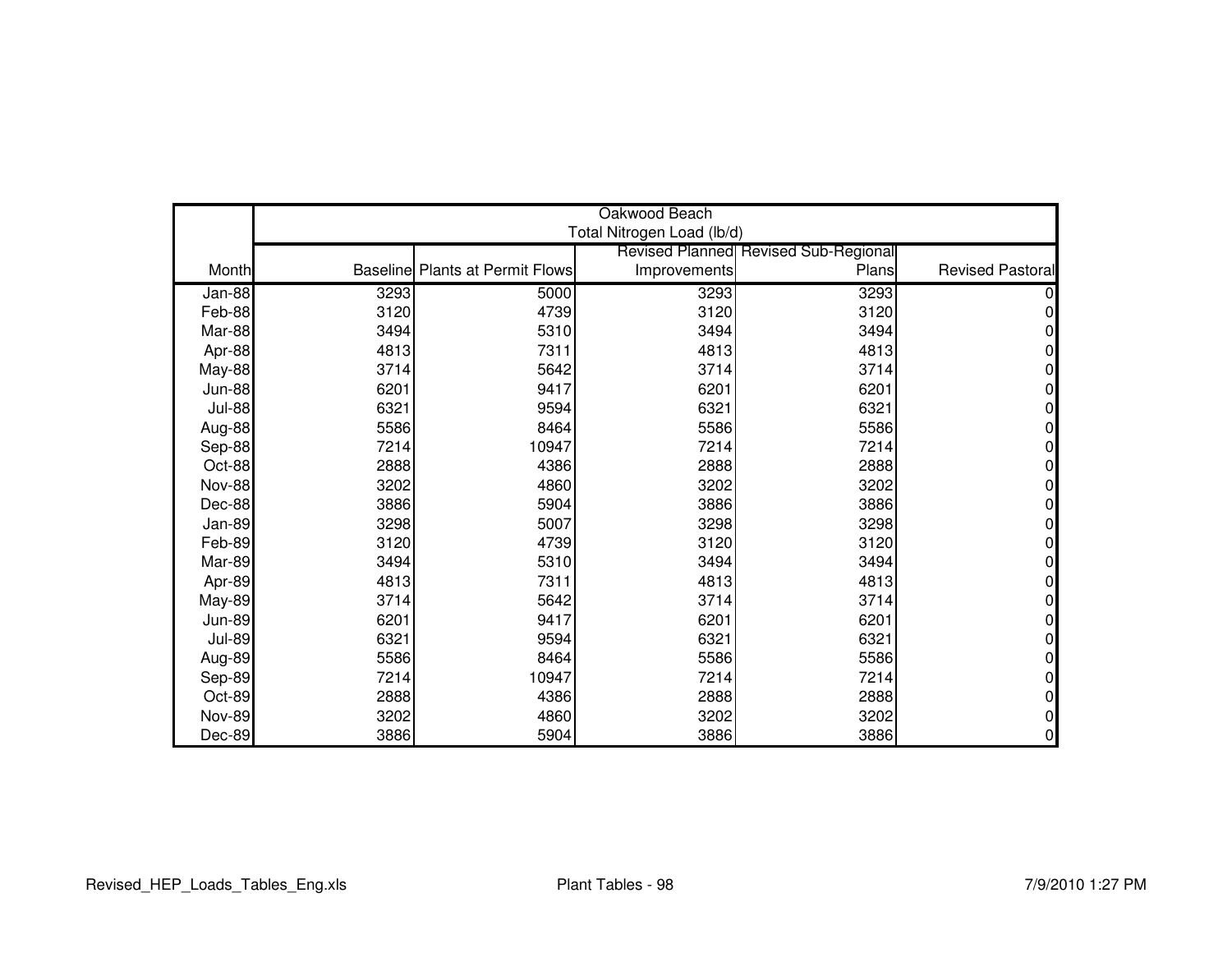|               | Oakwood Beach |                                        |                                  |                                             |                         |  |
|---------------|---------------|----------------------------------------|----------------------------------|---------------------------------------------|-------------------------|--|
|               |               |                                        | Total Organic Carbon Load (lb/d) |                                             |                         |  |
|               |               |                                        |                                  | <b>Revised Planned Revised Sub-Regional</b> |                         |  |
| Month         |               | <b>Baseline Plants at Permit Flows</b> | Improvements                     | Plans                                       | <b>Revised Pastoral</b> |  |
| Jan-88        | 2803          | 4253                                   | 2803                             | 2803                                        |                         |  |
| Feb-88        | 3059          | 4646                                   | 3059                             | 3059                                        |                         |  |
| Mar-88        | 3069          | 4657                                   | 3069                             | 3069                                        |                         |  |
| Apr-88        | 3112          | 4724                                   | 3112                             | 3112                                        |                         |  |
| May-88        | 3015          | 4579                                   | 3015                             | 3015                                        |                         |  |
| <b>Jun-88</b> | 3010          | 4569                                   | 3010                             | 3010                                        | 0                       |  |
| <b>Jul-88</b> | 2623          | 3978                                   | 2623                             | 2623                                        |                         |  |
| Aug-88        | 2623          | 3978                                   | 2623                             | 2623                                        | N                       |  |
| Sep-88        | 2130          | 3233                                   | 2130                             | 2130                                        | 0                       |  |
| Oct-88        | 2054          | 3117                                   | 2054                             | 2054                                        | ი                       |  |
| <b>Nov-88</b> | 2556          | 3882                                   | 2556                             | 2556                                        | ი                       |  |
| Dec-88        | 2404          | 3658                                   | 2404                             | 2404                                        | ი                       |  |
| Jan-89        | 2807          | 4259                                   | 2807                             | 2807                                        |                         |  |
| Feb-89        | 3059          | 4646                                   | 3059                             | 3059                                        | 0                       |  |
| Mar-89        | 3069          | 4657                                   | 3069                             | 3069                                        | ი                       |  |
| Apr-89        | 3112          | 4724                                   | 3112                             | 3112                                        | N                       |  |
| May-89        | 3015          | 4579                                   | 3015                             | 3015                                        | 0                       |  |
| <b>Jun-89</b> | 3010          | 4569                                   | 3010                             | 3010                                        | 0                       |  |
| <b>Jul-89</b> | 2623          | 3978                                   | 2623                             | 2623                                        | 0                       |  |
| Aug-89        | 2623          | 3978                                   | 2623                             | 2623                                        | 0                       |  |
| Sep-89        | 2130          | 3233                                   | 2130                             | 2130                                        | 0                       |  |
| Oct-89        | 2054          | 3117                                   | 2054                             | 2054                                        | 0                       |  |
| <b>Nov-89</b> | 2556          | 3882                                   | 2556                             | 2556                                        | 0                       |  |
| Dec-89        | 2404          | 3658                                   | 2404                             | 2404                                        | 0                       |  |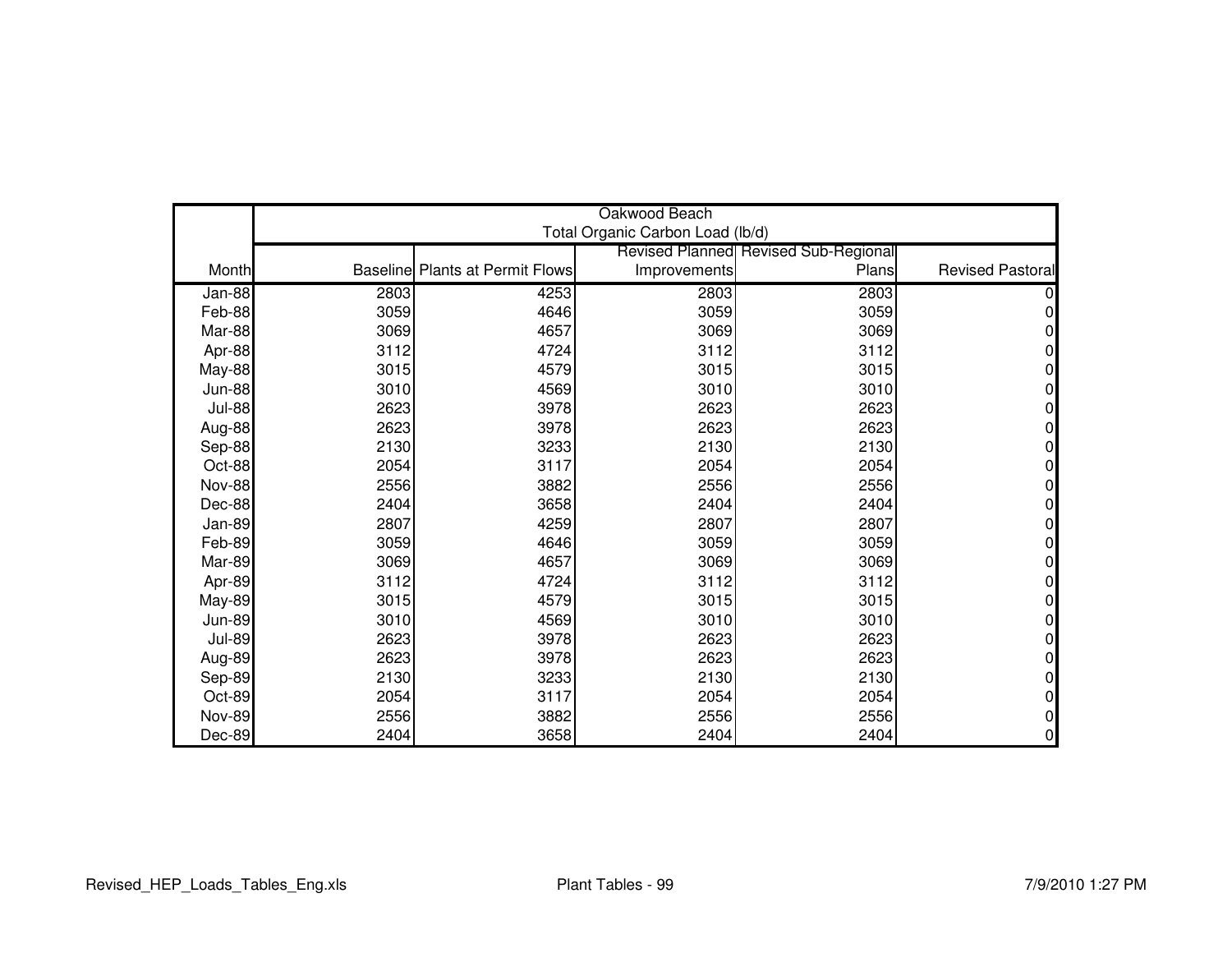|               | Middlesex County |                                        |                            |                                             |                         |  |
|---------------|------------------|----------------------------------------|----------------------------|---------------------------------------------|-------------------------|--|
|               |                  |                                        | Total Nitrogen Load (lb/d) |                                             |                         |  |
|               |                  |                                        |                            | <b>Revised Planned Revised Sub-Regional</b> |                         |  |
| Month         |                  | <b>Baseline Plants at Permit Flows</b> | Improvements               | Plans                                       | <b>Revised Pastoral</b> |  |
| Jan-88        | 30722            | 42001                                  | 30722                      | 4112                                        |                         |  |
| Feb-88        | 37483            | 51128                                  | 37483                      | 3908                                        | U                       |  |
| Mar-88        | 32713            | 44692                                  | 32713                      | 4012                                        |                         |  |
| Apr-88        | 29056            | 39715                                  | 29056                      | 3441                                        |                         |  |
| May-88        | 27065            | 36993                                  | 27065                      | 3388                                        |                         |  |
| <b>Jun-88</b> | 29546            | 40395                                  | 29546                      | 3276                                        | 0                       |  |
| <b>Jul-88</b> | 26675            | 36459                                  | 26675                      | 3559                                        |                         |  |
| Aug-88        | 27938            | 38206                                  | 27938                      | 3246                                        | N                       |  |
| Sep-88        | 27992            | 38264                                  | 27992                      | 3383                                        | 0                       |  |
| Oct-88        | 32713            | 44692                                  | 32713                      | 3325                                        |                         |  |
| <b>Nov-88</b> | 32762            | 44784                                  | 32762                      | 3602                                        | ი                       |  |
| Dec-88        | 35436            | 48433                                  | 35436                      | 3831                                        | ი                       |  |
| Jan-89        | 30763            | 42058                                  | 30763                      | 4118                                        |                         |  |
| Feb-89        | 37483            | 51129                                  | 37483                      | 3908                                        | 0                       |  |
| Mar-89        | 32713            | 44692                                  | 32713                      | 4012                                        | ი                       |  |
| Apr-89        | 29056            | 39715                                  | 29056                      | 3441                                        |                         |  |
| <b>May-89</b> | 27065            | 36993                                  | 27065                      | 3388                                        | 0                       |  |
| <b>Jun-89</b> | 29546            | 40395                                  | 29546                      | 3276                                        | N                       |  |
| <b>Jul-89</b> | 26675            | 36459                                  | 26675                      | 3559                                        | O                       |  |
| Aug-89        | 27938            | 38206                                  | 27938                      | 3246                                        | 0                       |  |
| Sep-89        | 27992            | 38264                                  | 27992                      | 3383                                        | N                       |  |
| Oct-89        | 32713            | 44692                                  | 32713                      | 3325                                        | 0                       |  |
| <b>Nov-89</b> | 32762            | 44784                                  | 32762                      | 3602                                        | ი                       |  |
| Dec-89        | 35436            | 48433                                  | 35436                      | 3831                                        | 0                       |  |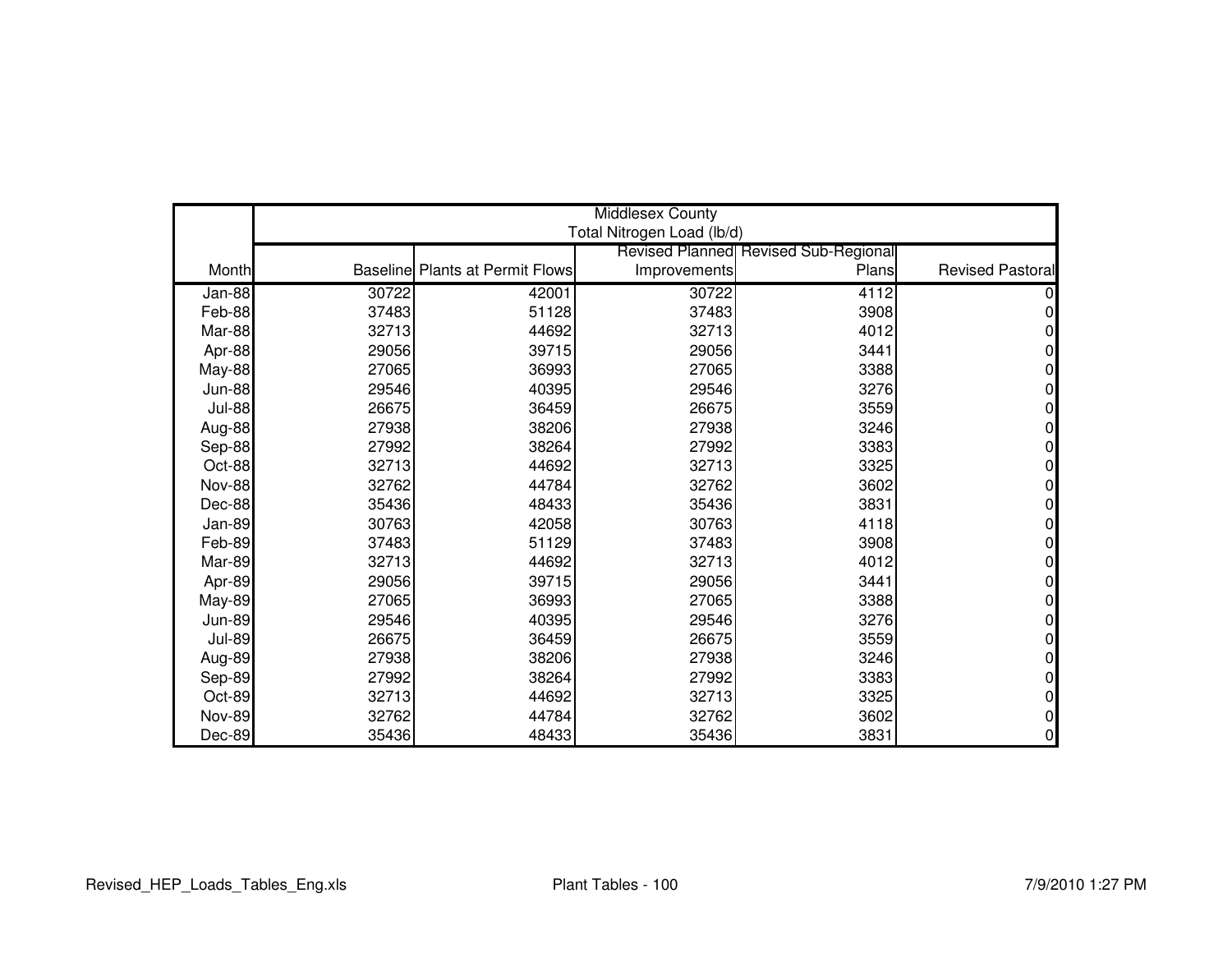|               | Middlesex County |                                        |                                  |                                             |                         |  |
|---------------|------------------|----------------------------------------|----------------------------------|---------------------------------------------|-------------------------|--|
|               |                  |                                        | Total Organic Carbon Load (lb/d) |                                             |                         |  |
|               |                  |                                        |                                  | <b>Revised Planned Revised Sub-Regional</b> |                         |  |
| Month         |                  | <b>Baseline Plants at Permit Flows</b> | Improvements                     | Plans                                       | <b>Revised Pastoral</b> |  |
| Jan-88        | 38181            | 52170                                  | 38181                            | 3603                                        |                         |  |
| Feb-88        | 33819            | 46196                                  | 33819                            | 3430                                        | 0                       |  |
| Mar-88        | 44661            | 61068                                  | 44661                            | 3516                                        |                         |  |
| Apr-88        | 51134            | 69887                                  | 51134                            | 3017                                        |                         |  |
| May-88        | 29269            | 39970                                  | 29269                            | 2970                                        |                         |  |
| <b>Jun-88</b> | 22306            | 30463                                  | 22306                            | 2873                                        | 0                       |  |
| <b>Jul-88</b> | 28682            | 39233                                  | 28682                            | 3127                                        |                         |  |
| Aug-88        | 24110            | 32911                                  | 24110                            | 2844                                        | n                       |  |
| Sep-88        | 31376            | 42889                                  | 31376                            | 2970                                        | 0                       |  |
| Oct-88        | 18497            | 25278                                  | 18497                            | 2917                                        |                         |  |
| <b>Nov-88</b> | 26769            | 36601                                  | 26769                            | 3157                                        | ი                       |  |
| Dec-88        | 56967            | 77911                                  | 56967                            | 3357                                        | ი                       |  |
| Jan-89        | 38233            | 52241                                  | 38233                            | 3608                                        |                         |  |
| Feb-89        | 33819            | 46196                                  | 33819                            | 3430                                        | 0                       |  |
| Mar-89        | 44661            | 61068                                  | 44661                            | 3516                                        | ი                       |  |
| Apr-89        | 51134            | 69887                                  | 51134                            | 3017                                        |                         |  |
| <b>May-89</b> | 29269            | 39970                                  | 29269                            | 2970                                        | 0                       |  |
| <b>Jun-89</b> | 22306            | 30463                                  | 22306                            | 2873                                        | N                       |  |
| <b>Jul-89</b> | 28682            | 39233                                  | 28682                            | 3127                                        | N                       |  |
| Aug-89        | 24110            | 32911                                  | 24110                            | 2844                                        | 0                       |  |
| Sep-89        | 31376            | 42889                                  | 31376                            | 2970                                        | N                       |  |
| Oct-89        | 18497            | 25278                                  | 18497                            | 2917                                        | 0                       |  |
| <b>Nov-89</b> | 26769            | 36601                                  | 26769                            | 3157                                        | ი                       |  |
| Dec-89        | 56967            | 77911                                  | 56967                            | 3357                                        | 0                       |  |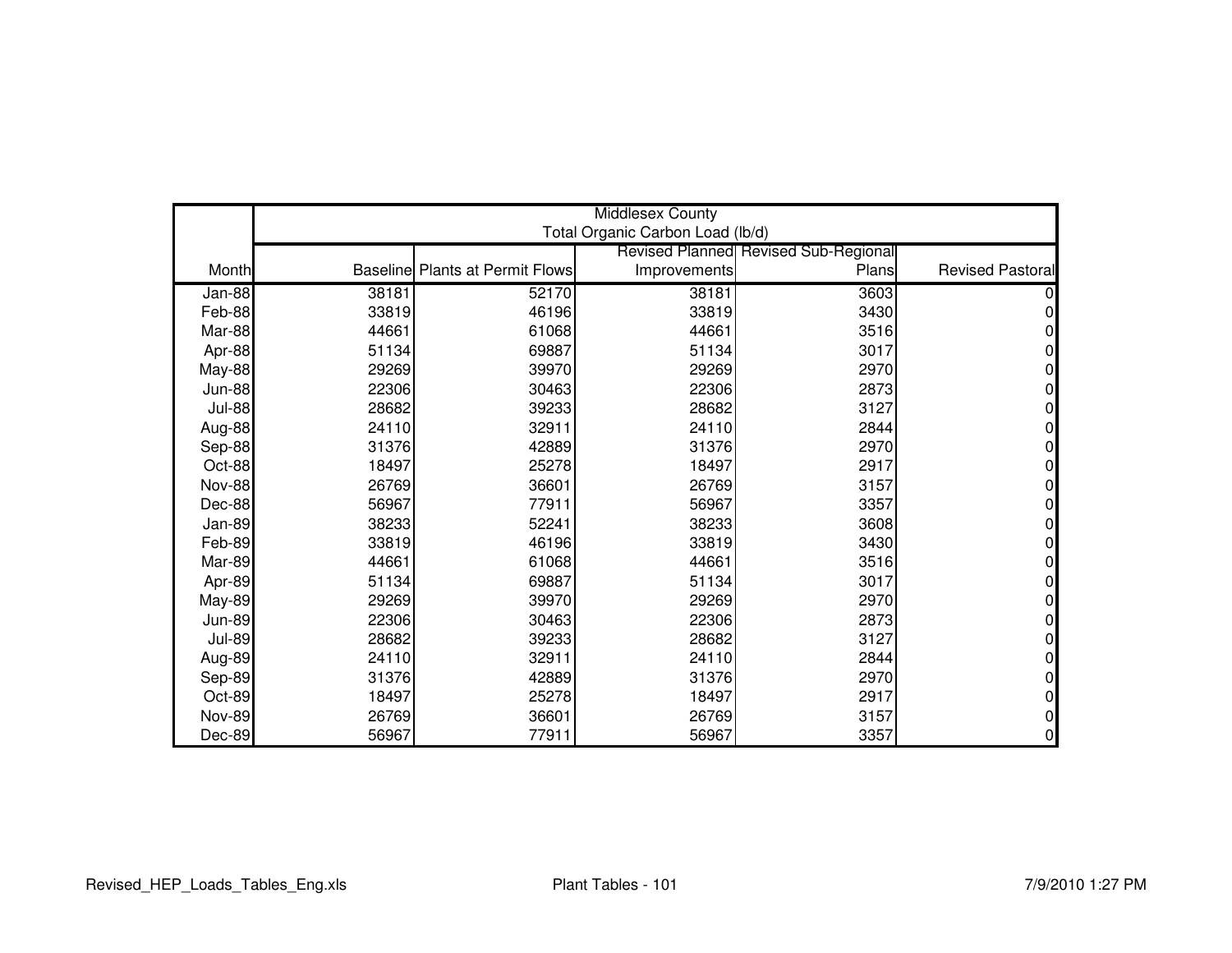|               | <b>North River</b> |                                        |                            |                                             |                         |  |
|---------------|--------------------|----------------------------------------|----------------------------|---------------------------------------------|-------------------------|--|
|               |                    |                                        | Total Nitrogen Load (lb/d) |                                             |                         |  |
|               |                    |                                        |                            | <b>Revised Planned Revised Sub-Regional</b> |                         |  |
| Month         |                    | <b>Baseline Plants at Permit Flows</b> | Improvements               | Plans                                       | <b>Revised Pastoral</b> |  |
| $Jan-88$      | 25745              | 28102                                  | 25745                      | 15697                                       |                         |  |
| Feb-88        | 20754              | 22649                                  | 20754                      | 15610                                       | ი                       |  |
| Mar-88        | 19196              | 20918                                  | 19196                      | 14907                                       |                         |  |
| Apr-88        | 22412              | 24414                                  | 22412                      | 14629                                       | 0                       |  |
| <b>May-88</b> | 22731              | 24767                                  | 22731                      | 14704                                       |                         |  |
| <b>Jun-88</b> | 23351              | 25468                                  | 23351                      | 15219                                       | N                       |  |
| <b>Jul-88</b> | 26256              | 28609                                  | 26256                      | 16221                                       |                         |  |
| Aug-88        | 26010              | 28321                                  | 26010                      | 16006                                       | ი                       |  |
| Sep-88        | 26363              | 28713                                  | 26363                      | 16242                                       | 0                       |  |
| Oct-88        | 26168              | 28554                                  | 26168                      | 15824                                       |                         |  |
| <b>Nov-88</b> | 29670              | 32359                                  | 29670                      | 16751                                       | N                       |  |
| Dec-88        | 21656              | 23580                                  | 21656                      | 15546                                       | N                       |  |
| Jan-89        | 25780              | 28140                                  | 25780                      | 15718                                       |                         |  |
| Feb-89        | 20754              | 22649                                  | 20754                      | 15610                                       | 0                       |  |
| Mar-89        | 19196              | 20918                                  | 19196                      | 14907                                       |                         |  |
| Apr-89        | 22412              | 24414                                  | 22412                      | 14629                                       |                         |  |
| <b>May-89</b> | 22731              | 24767                                  | 22731                      | 14704                                       | 0                       |  |
| <b>Jun-89</b> | 23351              | 25468                                  | 23351                      | 15219                                       | ი                       |  |
| <b>Jul-89</b> | 26256              | 28609                                  | 26256                      | 16221                                       | ი                       |  |
| Aug-89        | 26010              | 28321                                  | 26010                      | 16006                                       | 0                       |  |
| Sep-89        | 26363              | 28713                                  | 26363                      | 16242                                       | N                       |  |
| Oct-89        | 26168              | 28554                                  | 26168                      | 15824                                       | 0                       |  |
| <b>Nov-89</b> | 29670              | 32359                                  | 29670                      | 16751                                       | ი                       |  |
| Dec-89        | 21656              | 23580                                  | 21656                      | 15546                                       | 0                       |  |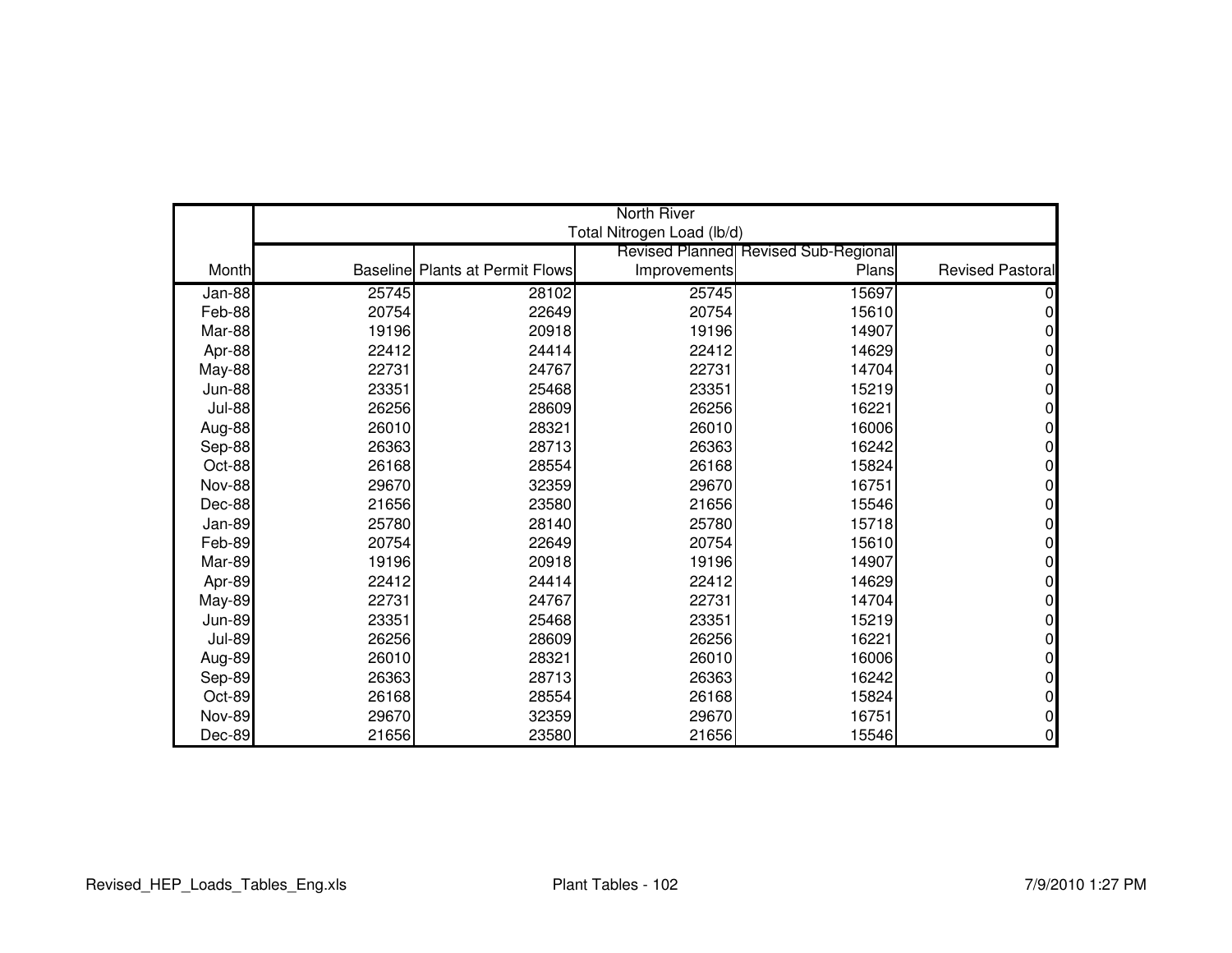|               | <b>North River</b> |                                        |                                  |                                             |                         |  |
|---------------|--------------------|----------------------------------------|----------------------------------|---------------------------------------------|-------------------------|--|
|               |                    |                                        | Total Organic Carbon Load (lb/d) |                                             |                         |  |
|               |                    |                                        |                                  | <b>Revised Planned Revised Sub-Regional</b> |                         |  |
| Month         |                    | <b>Baseline Plants at Permit Flows</b> | Improvements                     | Plans                                       | <b>Revised Pastoral</b> |  |
| Jan-88        | 23470              | 25574                                  | 23470                            | 18291                                       |                         |  |
| Feb-88        | 20009              | 21848                                  | 20009                            | 18171                                       | 0                       |  |
| Mar-88        | 19136              | 20851                                  | 19136                            | 17390                                       |                         |  |
| Apr-88        | 18730              | 20450                                  | 18730                            | 17020                                       | ი                       |  |
| May-88        | 18845              | 20551                                  | 18845                            | 17126                                       |                         |  |
| <b>Jun-88</b> | 21156              | 23043                                  | 21156                            | 17699                                       | 0                       |  |
| <b>Jul-88</b> | 22544              | 24573                                  | 22544                            | 18845                                       |                         |  |
| Aug-88        | 20538              | 22399                                  | 20538                            | 18651                                       | n                       |  |
| Sep-88        | 25988              | 28329                                  | 25988                            | 18854                                       | 0                       |  |
| Oct-88        | 21998              | 24004                                  | 21998                            | 18413                                       |                         |  |
| <b>Nov-88</b> | 26769              | 29172                                  | 26769                            | 19454                                       | ი                       |  |
| Dec-88        | 33140              | 36129                                  | 33140                            | 18047                                       | ი                       |  |
| Jan-89        | 23501              | 25609                                  | 23501                            | 18316                                       |                         |  |
| Feb-89        | 20009              | 21848                                  | 20009                            | 18171                                       | 0                       |  |
| Mar-89        | 19136              | 20851                                  | 19136                            | 17390                                       | ი                       |  |
| Apr-89        | 18730              | 20450                                  | 18730                            | 17020                                       |                         |  |
| <b>May-89</b> | 18845              | 20551                                  | 18845                            | 17126                                       | 0                       |  |
| <b>Jun-89</b> | 21156              | 23043                                  | 21156                            | 17699                                       | N                       |  |
| <b>Jul-89</b> | 22544              | 24573                                  | 22544                            | 18845                                       | 0                       |  |
| Aug-89        | 20538              | 22399                                  | 20538                            | 18651                                       | 0                       |  |
| Sep-89        | 25988              | 28329                                  | 25988                            | 18854                                       | N                       |  |
| Oct-89        | 21998              | 24004                                  | 21998                            | 18413                                       | 0                       |  |
| <b>Nov-89</b> | 26769              | 29172                                  | 26769                            | 19454                                       | ი                       |  |
| Dec-89        | 33140              | 36129                                  | 33140                            | 18047                                       | 0                       |  |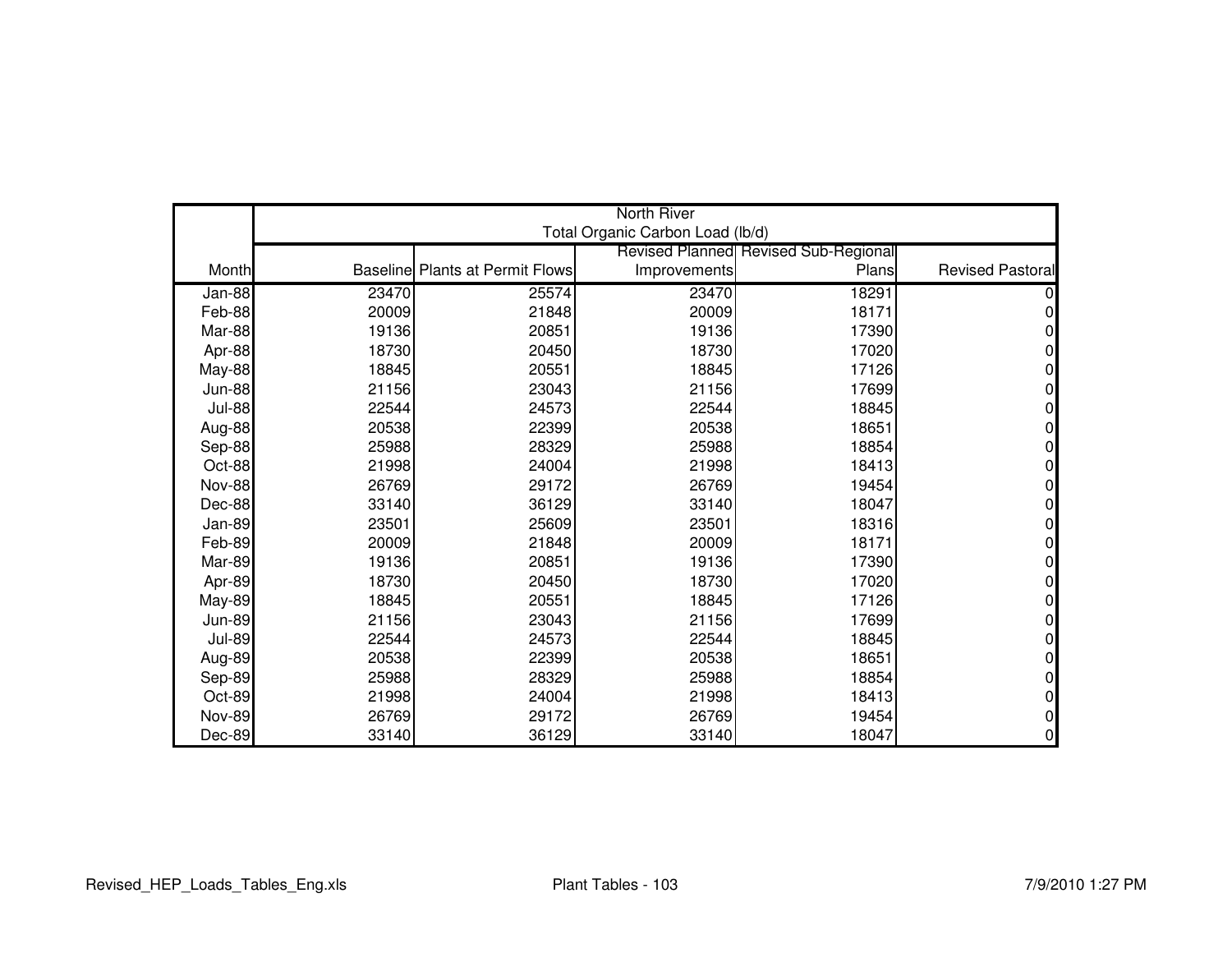|               |       |                                        | <b>Owls Head</b>           |                                             |                         |
|---------------|-------|----------------------------------------|----------------------------|---------------------------------------------|-------------------------|
|               |       |                                        | Total Nitrogen Load (lb/d) |                                             |                         |
|               |       |                                        |                            | <b>Revised Planned Revised Sub-Regional</b> |                         |
| Month         |       | <b>Baseline Plants at Permit Flows</b> | Improvements               | Plans                                       | <b>Revised Pastoral</b> |
| Jan-88        | 21242 | 20542                                  | 14777                      | 12007                                       |                         |
| Feb-88        | 17361 | 16776                                  | 15395                      | 12524                                       | ი                       |
| Mar-88        | 19054 | 18413                                  | 16509                      | 11906                                       |                         |
| Apr-88        | 16118 | 15588                                  | 15987                      | 12339                                       | 0                       |
| <b>May-88</b> | 15636 | 15099                                  | 15006                      | 12212                                       |                         |
| <b>Jun-88</b> | 16163 | 15613                                  | 14920                      | 12416                                       | O                       |
| <b>Jul-88</b> | 21472 | 20768                                  | 13188                      | 12937                                       |                         |
| Aug-88        | 15861 | 15345                                  | 12690                      | 12529                                       | ი                       |
| Sep-88        | 16023 | 15495                                  | 13900                      | 12725                                       | 0                       |
| Oct-88        | 16580 | 16040                                  | 15381                      | 12332                                       |                         |
| <b>Nov-88</b> | 20607 | 19921                                  | 14916                      | 12633                                       | N                       |
| Dec-88        | 25854 | 24990                                  | 14996                      | 12619                                       | 0                       |
| Jan-89        | 21271 | 20570                                  | 14797                      | 12024                                       |                         |
| Feb-89        | 17361 | 16776                                  | 15395                      | 12524                                       | 0                       |
| Mar-89        | 19054 | 18413                                  | 16509                      | 11906                                       |                         |
| Apr-89        | 16118 | 15588                                  | 15987                      | 12339                                       |                         |
| <b>May-89</b> | 15636 | 15099                                  | 15006                      | 12212                                       | 0                       |
| <b>Jun-89</b> | 16163 | 15613                                  | 14920                      | 12416                                       | ი                       |
| <b>Jul-89</b> | 21472 | 20768                                  | 13188                      | 12937                                       | ი                       |
| Aug-89        | 15861 | 15345                                  | 12690                      | 12529                                       | 0                       |
| Sep-89        | 16023 | 15495                                  | 13900                      | 12725                                       | N                       |
| Oct-89        | 16580 | 16040                                  | 15381                      | 12332                                       | 0                       |
| <b>Nov-89</b> | 20607 | 19921                                  | 14916                      | 12633                                       | ი                       |
| Dec-89        | 25854 | 24990                                  | 14996                      | 12619                                       | 0                       |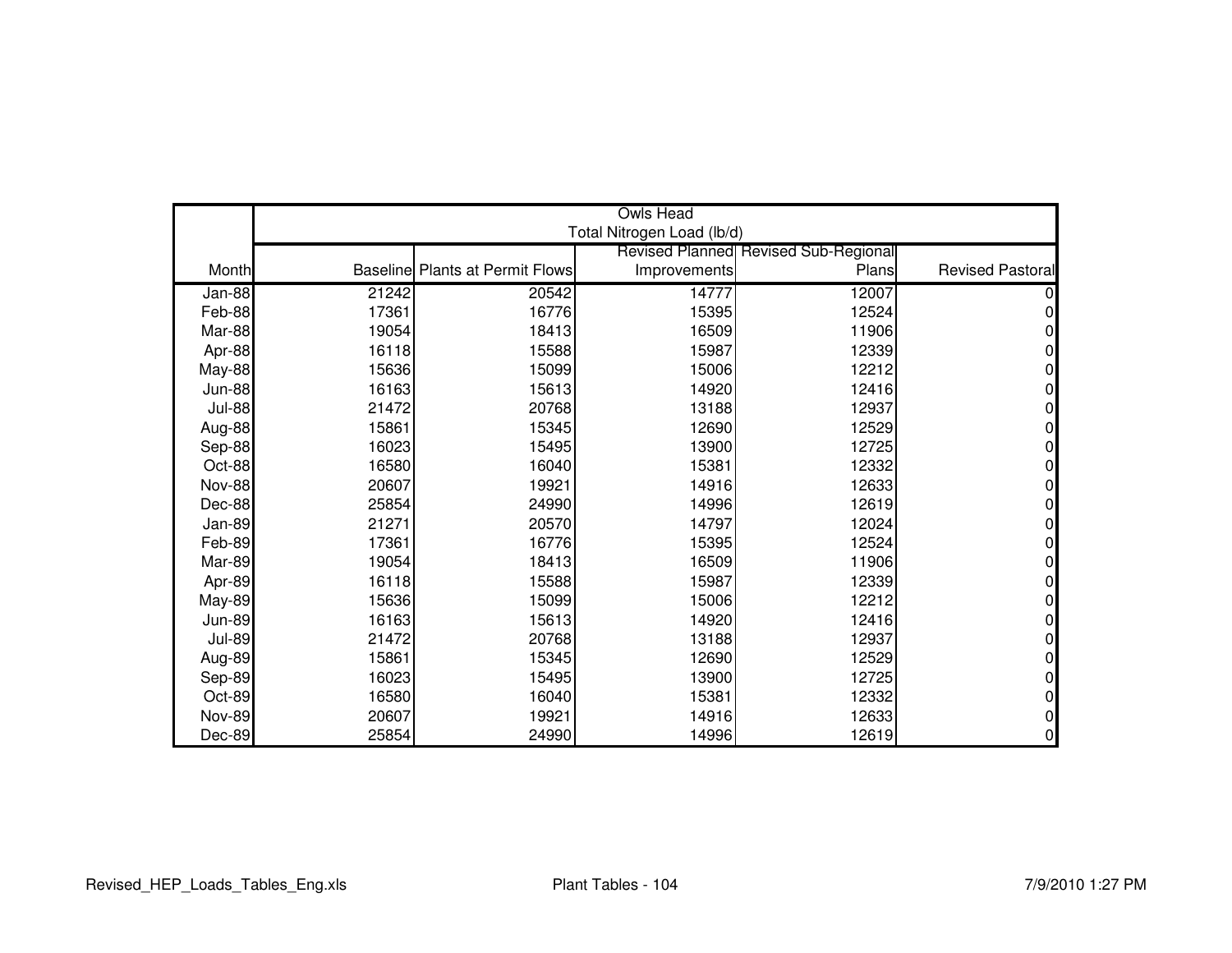|               | <b>Owls Head</b> |                                        |                                  |                                             |                         |  |
|---------------|------------------|----------------------------------------|----------------------------------|---------------------------------------------|-------------------------|--|
|               |                  |                                        | Total Organic Carbon Load (lb/d) |                                             |                         |  |
|               |                  |                                        |                                  | <b>Revised Planned Revised Sub-Regional</b> |                         |  |
| Month         |                  | <b>Baseline Plants at Permit Flows</b> | Improvements                     | Plans                                       | <b>Revised Pastoral</b> |  |
| Jan-88        | 21264            | 20563                                  | 13835                            | 13835                                       |                         |  |
| Feb-88        | 23903            | 23122                                  | 12165                            | 12165                                       | 0                       |  |
| Mar-88        | 19502            | 18832                                  | 14872                            | 14162                                       | n                       |  |
| Apr-88        | 18448            | 17879                                  | 23082                            | 14687                                       | 0                       |  |
| May-88        | 19978            | 19299                                  | 10498                            | 10498                                       |                         |  |
| <b>Jun-88</b> | 18598            | 18029                                  | 13439                            | 13439                                       | 0                       |  |
| <b>Jul-88</b> | 19365            | 18695                                  | 18448                            | 15371                                       |                         |  |
| Aug-88        | 13655            | 13206                                  | 11543                            | 11543                                       | N                       |  |
| Sep-88        | 13876            | 13417                                  | 19511                            | 15128                                       | 0                       |  |
| Oct-88        | 23515            | 22743                                  | 19956                            | 14678                                       | n                       |  |
| <b>Nov-88</b> | 48105            | 46473                                  | 23065                            | 15000                                       | N                       |  |
| Dec-88        | 25825            | 24974                                  | 39864                            | 15000                                       | ი                       |  |
| Jan-89        | 21292            | 20591                                  | 13854                            | 13854                                       |                         |  |
| Feb-89        | 23903            | 23122                                  | 12165                            | 12165                                       | 0                       |  |
| Mar-89        | 19502            | 18832                                  | 14872                            | 14162                                       | ი                       |  |
| Apr-89        | 18448            | 17879                                  | 23082                            | 14687                                       | N                       |  |
| <b>May-89</b> | 19978            | 19299                                  | 10498                            | 10498                                       | 0                       |  |
| <b>Jun-89</b> | 18598            | 18029                                  | 13439                            | 13439                                       | 0                       |  |
| <b>Jul-89</b> | 19365            | 18695                                  | 18448                            | 15371                                       | 0                       |  |
| Aug-89        | 13655            | 13206                                  | 11543                            | 11543                                       | 0                       |  |
| Sep-89        | 13876            | 13417                                  | 19511                            | 15128                                       | 0                       |  |
| Oct-89        | 23515            | 22743                                  | 19956                            | 14678                                       | 0                       |  |
| <b>Nov-89</b> | 48105            | 46473                                  | 23065                            | 15000                                       | 0                       |  |
| Dec-89        | 25825            | 24974                                  | 39864                            | 15000                                       | 0                       |  |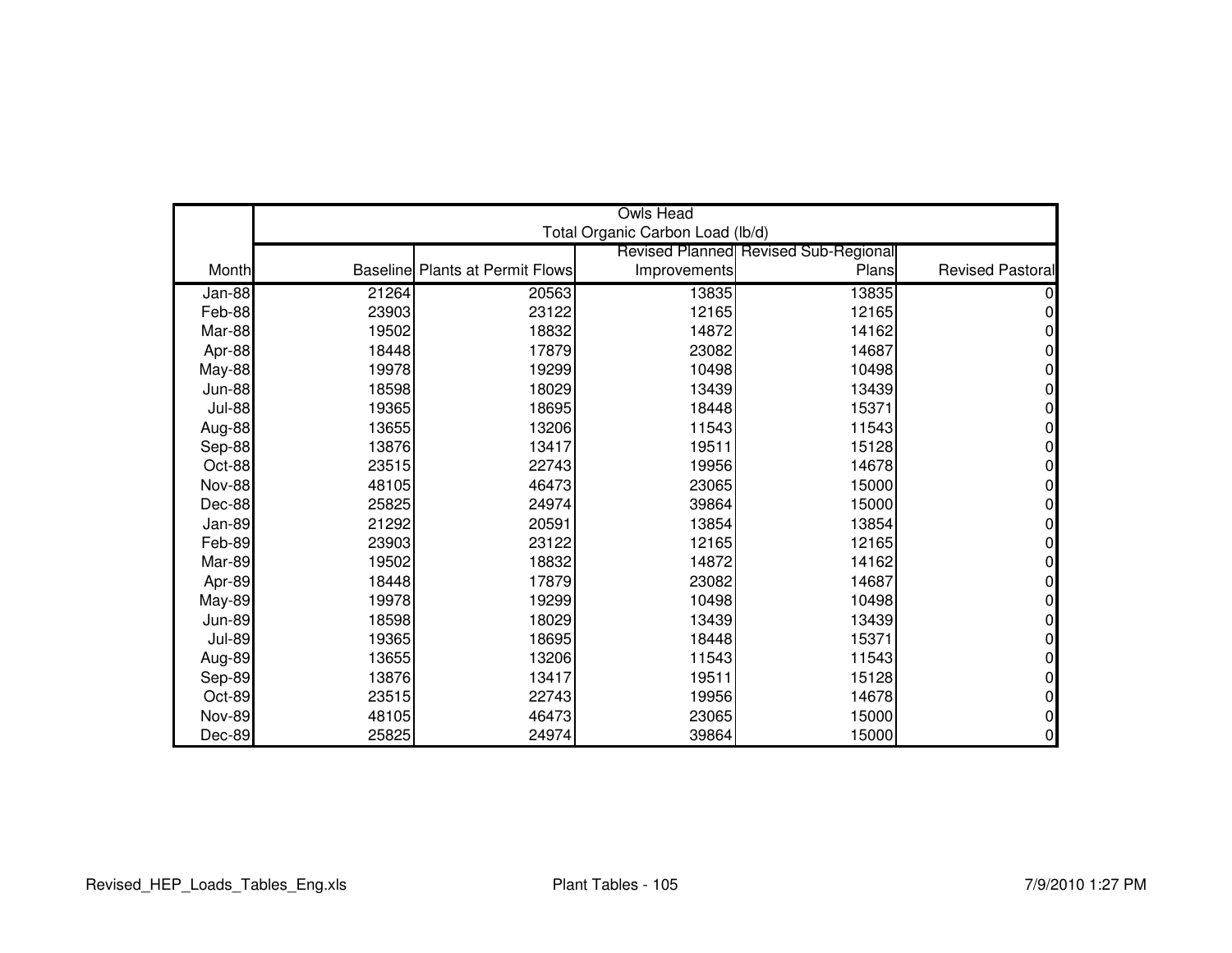|               | Yonkers |                                        |                            |                                             |                         |  |
|---------------|---------|----------------------------------------|----------------------------|---------------------------------------------|-------------------------|--|
|               |         |                                        | Total Nitrogen Load (lb/d) |                                             |                         |  |
|               |         |                                        |                            | <b>Revised Planned Revised Sub-Regional</b> |                         |  |
| Month         |         | <b>Baseline Plants at Permit Flows</b> | Improvements               | Plans                                       | <b>Revised Pastoral</b> |  |
| Jan-88        | 10816   | 17175                                  | 10816                      | 10816                                       |                         |  |
| Feb-88        | 11188   | 17743                                  | 11188                      | 11188                                       | ი                       |  |
| Mar-88        | 10968   | 17408                                  | 10968                      | 10968                                       |                         |  |
| Apr-88        | 10443   | 16558                                  | 10443                      | 10443                                       | 0                       |  |
| <b>May-88</b> | 9096    | 14450                                  | 9096                       | 9096                                        |                         |  |
| <b>Jun-88</b> | 13330   | 21151                                  | 13330                      | 13330                                       | O                       |  |
| <b>Jul-88</b> | 13148   | 20895                                  | 13148                      | 13148                                       |                         |  |
| Aug-88        | 10068   | 16004                                  | 10068                      | 10068                                       |                         |  |
| Sep-88        | 13061   | 20743                                  | 13061                      | 13061                                       | 0                       |  |
| Oct-88        | 11543   | 18338                                  | 11543                      | 11543                                       |                         |  |
| <b>Nov-88</b> | 13606   | 21621                                  | 13606                      | 13606                                       | N                       |  |
| Dec-88        | 8726    | 13833                                  | 8726                       | 8726                                        | 0                       |  |
| Jan-89        | 10831   | 17198                                  | 10831                      | 10831                                       |                         |  |
| Feb-89        | 11188   | 17743                                  | 11188                      | 11188                                       | 0                       |  |
| Mar-89        | 10968   | 17408                                  | 10968                      | 10968                                       |                         |  |
| Apr-89        | 10443   | 16558                                  | 10443                      | 10443                                       |                         |  |
| May-89        | 9096    | 14450                                  | 9096                       | 9096                                        | 0                       |  |
| <b>Jun-89</b> | 13330   | 21151                                  | 13330                      | 13330                                       | ი                       |  |
| <b>Jul-89</b> | 13148   | 20895                                  | 13148                      | 13148                                       | ი                       |  |
| Aug-89        | 10068   | 16004                                  | 10068                      | 10068                                       | 0                       |  |
| Sep-89        | 13061   | 20743                                  | 13061                      | 13061                                       | N                       |  |
| Oct-89        | 11543   | 18338                                  | 11543                      | 11543                                       | 0                       |  |
| <b>Nov-89</b> | 13606   | 21621                                  | 13606                      | 13606                                       | ი                       |  |
| Dec-89        | 8726    | 13833                                  | 8726                       | 8726                                        | 0                       |  |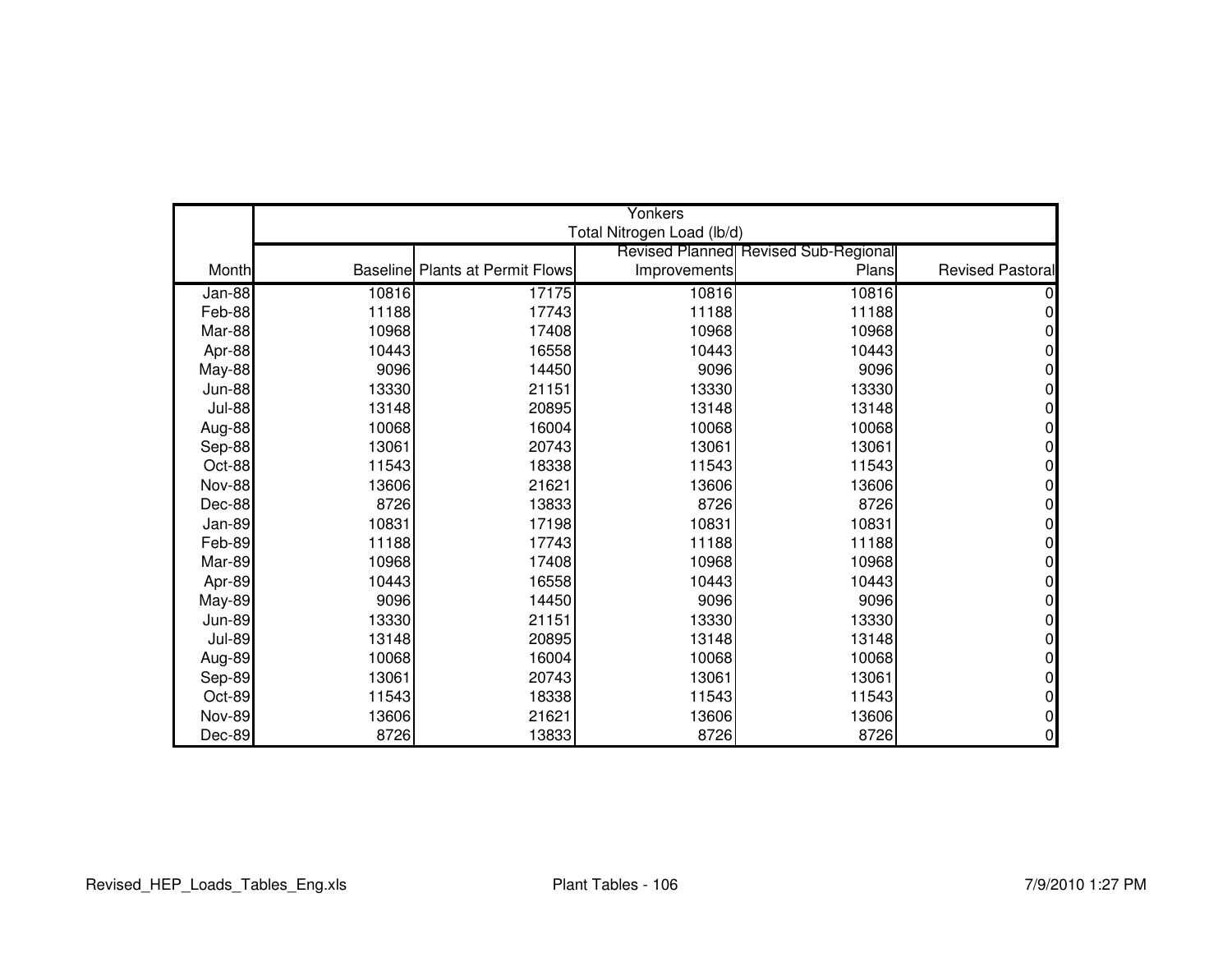|               | Yonkers |                                        |                                  |                                             |                         |  |
|---------------|---------|----------------------------------------|----------------------------------|---------------------------------------------|-------------------------|--|
|               |         |                                        | Total Organic Carbon Load (lb/d) |                                             |                         |  |
|               |         |                                        |                                  | <b>Revised Planned Revised Sub-Regional</b> |                         |  |
| Month         |         | <b>Baseline Plants at Permit Flows</b> | Improvements                     | Plans                                       | <b>Revised Pastoral</b> |  |
| Jan-88        | 18921   | 30048                                  | 18921                            | 11484                                       |                         |  |
| Feb-88        | 15860   | 25186                                  | 15860                            | 10494                                       | 0                       |  |
| Mar-88        | 13506   | 21469                                  | 13506                            | 10922                                       |                         |  |
| Apr-88        | 15022   | 23819                                  | 15022                            | 10926                                       | 0                       |  |
| <b>May-88</b> | 11998   | 19039                                  | 11998                            | 10926                                       | N                       |  |
| <b>Jun-88</b> | 11861   | 18814                                  | 11861                            | 10785                                       | O                       |  |
| <b>Jul-88</b> | 10225   | 16226                                  | 10225                            | 10225                                       |                         |  |
| Aug-88        | 4383    | 6962                                   | 4383                             | 4383                                        | N                       |  |
| Sep-88        | 6080    | 9652                                   | 6080                             | 6080                                        | 0                       |  |
| Oct-88        | 4264    | 6768                                   | 4264                             | 4264                                        | o                       |  |
| <b>Nov-88</b> | 9004    | 14312                                  | 9004                             | 9004                                        | 0                       |  |
| Dec-88        | 12328   | 19581                                  | 12328                            | 11213                                       | 0                       |  |
| Jan-89        | 18947   | 30089                                  | 18947                            | 11499                                       |                         |  |
| Feb-89        | 15860   | 25186                                  | 15860                            | 10494                                       | 0                       |  |
| Mar-89        | 13506   | 21469                                  | 13506                            | 10922                                       |                         |  |
| Apr-89        | 15022   | 23819                                  | 15022                            | 10926                                       |                         |  |
| May-89        | 11998   | 19039                                  | 11998                            | 10926                                       | 0                       |  |
| <b>Jun-89</b> | 11861   | 18814                                  | 11861                            | 10785                                       | N                       |  |
| <b>Jul-89</b> | 10225   | 16226                                  | 10225                            | 10225                                       | O                       |  |
| Aug-89        | 4383    | 6962                                   | 4383                             | 4383                                        | 0                       |  |
| Sep-89        | 6080    | 9652                                   | 6080                             | 6080                                        | 0                       |  |
| Oct-89        | 4264    | 6768                                   | 4264                             | 4264                                        | 0                       |  |
| <b>Nov-89</b> | 9004    | 14312                                  | 9004                             | 9004                                        | 0                       |  |
| Dec-89        | 12328   | 19581                                  | 12328                            | 11213                                       | 0                       |  |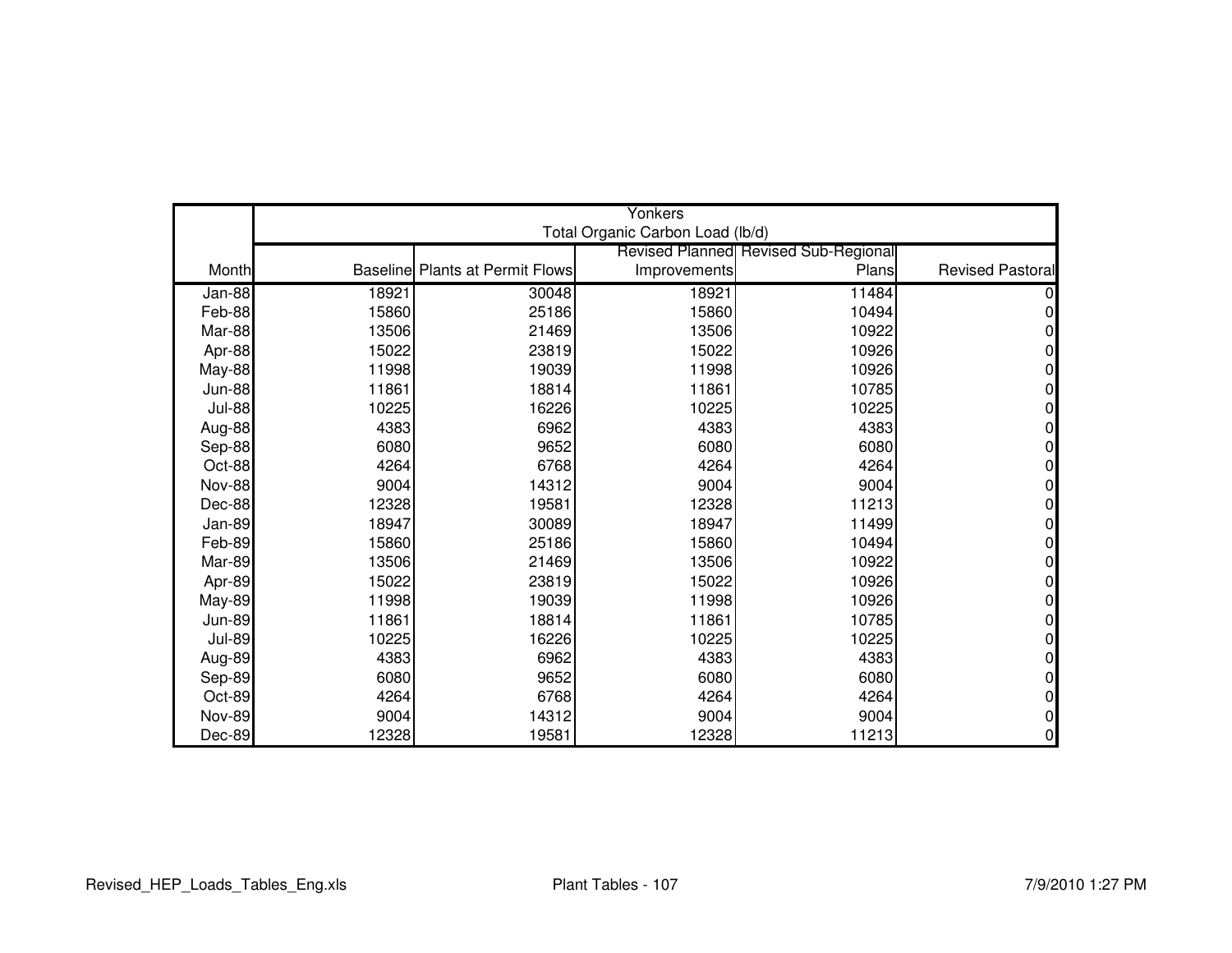|               | North Bergen Woodcliff |                                        |                            |                                      |                         |  |
|---------------|------------------------|----------------------------------------|----------------------------|--------------------------------------|-------------------------|--|
|               |                        |                                        | Total Nitrogen Load (lb/d) |                                      |                         |  |
|               |                        |                                        |                            | Revised Planned Revised Sub-Regional |                         |  |
| Month         |                        | <b>Baseline Plants at Permit Flows</b> | Improvements               | Plans                                | <b>Revised Pastoral</b> |  |
| Jan-88        | 337                    | 392                                    | 337                        | 337                                  |                         |  |
| Feb-88        | 365                    | 425                                    | 365                        | 365                                  | 0                       |  |
| Mar-88        | 350                    | 407                                    | 350                        | 350                                  | 0                       |  |
| Apr-88        | 322                    | 375                                    | 322                        | 322                                  | 0                       |  |
| May-88        | 348                    | 405                                    | 348                        | 348                                  | 0                       |  |
| <b>Jun-88</b> | 406                    | 472                                    | 406                        | 406                                  | 0                       |  |
| <b>Jul-88</b> | 360                    | 420                                    | 360                        | 360                                  | 0                       |  |
| Aug-88        | 321                    | 374                                    | 321                        | 321                                  | 0                       |  |
| Sep-88        | 317                    | 368                                    | 317                        | 317                                  | 0                       |  |
| Oct-88        | 338                    | 394                                    | 338                        | 338                                  | 0                       |  |
| <b>Nov-88</b> | 349                    | 406                                    | 349                        | 349                                  | 0                       |  |
| Dec-88        | 389                    | 453                                    | 389                        | 389                                  | 0                       |  |
| Jan-89        | 338                    | 393                                    | 338                        | 338                                  | 0                       |  |
| Feb-89        | 365                    | 425                                    | 365                        | 365                                  | 0                       |  |
| Mar-89        | 350                    | 407                                    | 350                        | 350                                  | 0                       |  |
| Apr-89        | 322                    | 375                                    | 322                        | 322                                  | 0                       |  |
| <b>May-89</b> | 348                    | 405                                    | 348                        | 348                                  | 0                       |  |
| <b>Jun-89</b> | 406                    | 472                                    | 406                        | 406                                  | 0                       |  |
| <b>Jul-89</b> | 360                    | 420                                    | 360                        | 360                                  | 0                       |  |
| Aug-89        | 321                    | 374                                    | 321                        | 321                                  | 0                       |  |
| Sep-89        | 317                    | 368                                    | 317                        | 317                                  | 0                       |  |
| Oct-89        | 338                    | 394                                    | 338                        | 338                                  | 0                       |  |
| <b>Nov-89</b> | 349                    | 406                                    | 349                        | 349                                  | 0                       |  |
| Dec-89        | 389                    | 453                                    | 389                        | 389                                  | 0                       |  |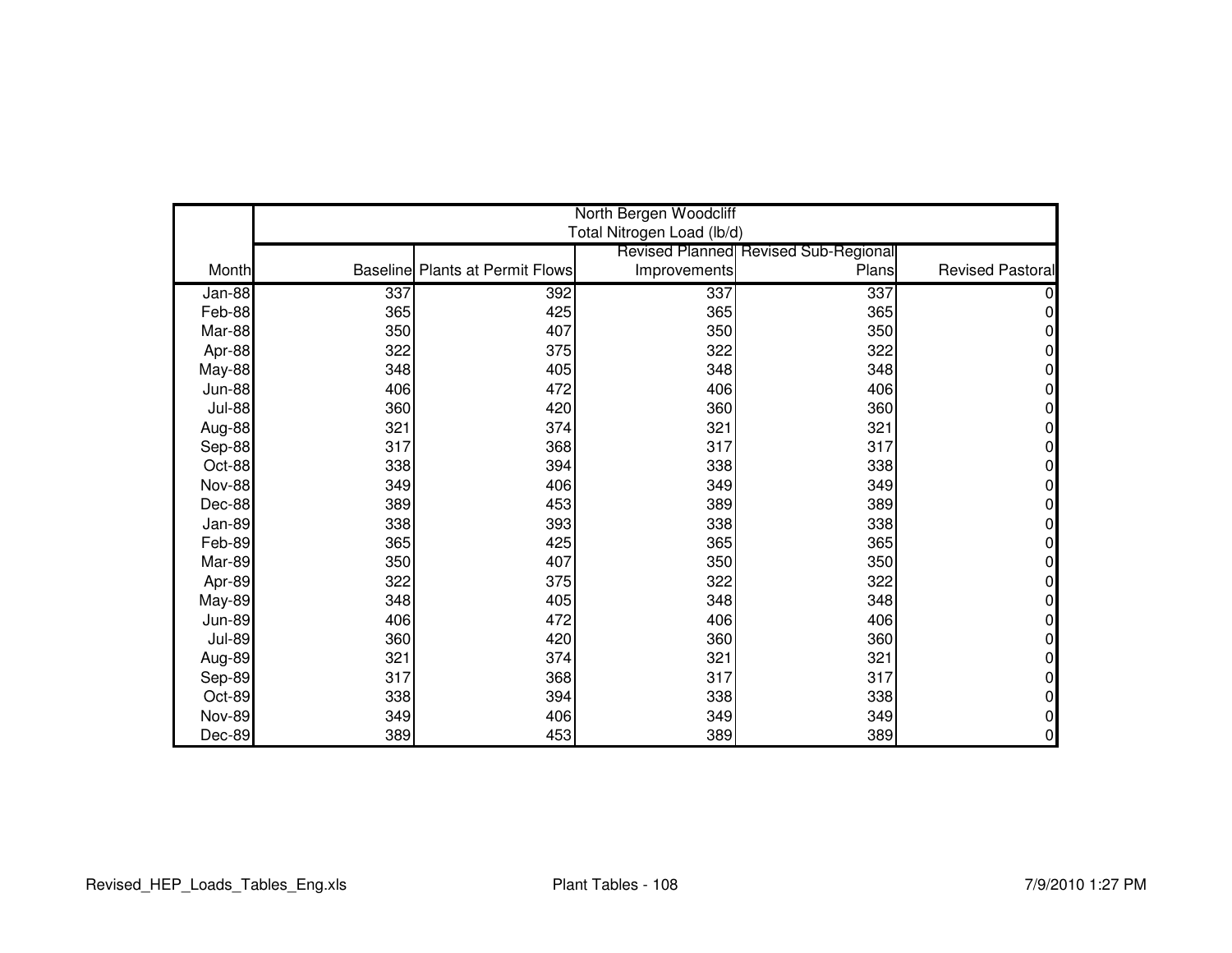|               | North Bergen Woodcliff |                                        |                                  |                                             |                         |  |
|---------------|------------------------|----------------------------------------|----------------------------------|---------------------------------------------|-------------------------|--|
|               |                        |                                        | Total Organic Carbon Load (lb/d) |                                             |                         |  |
|               |                        |                                        |                                  | <b>Revised Planned Revised Sub-Regional</b> |                         |  |
| Month         |                        | <b>Baseline Plants at Permit Flows</b> | Improvements                     | Plans                                       | <b>Revised Pastoral</b> |  |
| Jan-88        | 758                    | 883                                    | 758                              | 183                                         |                         |  |
| Feb-88        | 1131                   | 1317                                   | 1131                             | 183                                         | 0                       |  |
| Mar-88        | 897                    | 1044                                   | 897                              | 170                                         | $\Omega$                |  |
| Apr-88        | 807                    | 939                                    | 807                              | 163                                         | 0                       |  |
| May-88        | 697                    | 811                                    | 697                              | 177                                         | 0                       |  |
| <b>Jun-88</b> | 589                    | 685                                    | 589                              | 176                                         | 0                       |  |
| <b>Jul-88</b> | 506                    | 589                                    | 506                              | 170                                         | 0                       |  |
| Aug-88        | 557                    | 649                                    | 557                              | 156                                         | 0                       |  |
| Sep-88        | 448                    | 521                                    | 448                              | 156                                         | 0                       |  |
| Oct-88        | 596                    | 694                                    | 596                              | 156                                         | 0                       |  |
| <b>Nov-88</b> | 875                    | 1019                                   | 875                              | 163                                         | $\Omega$                |  |
| Dec-88        | 694                    | 808                                    | 694                              | 183                                         | 0                       |  |
| Jan-89        | 759                    | 884                                    | 759                              | 183                                         | N                       |  |
| Feb-89        | 1131                   | 1317                                   | 1131                             | 183                                         | 0                       |  |
| Mar-89        | 897                    | 1044                                   | 897                              | 170                                         | 0                       |  |
| Apr-89        | 807                    | 939                                    | 807                              | 163                                         | 0                       |  |
| <b>May-89</b> | 697                    | 811                                    | 697                              | 177                                         | 0                       |  |
| <b>Jun-89</b> | 589                    | 685                                    | 589                              | 176                                         | 0                       |  |
| <b>Jul-89</b> | 506                    | 589                                    | 506                              | 170                                         | 0                       |  |
| Aug-89        | 557                    | 649                                    | 557                              | 156                                         | 0                       |  |
| Sep-89        | 448                    | 521                                    | 448                              | 156                                         | 0                       |  |
| Oct-89        | 596                    | 694                                    | 596                              | 156                                         | 0                       |  |
| <b>Nov-89</b> | 875                    | 1019                                   | 875                              | 163                                         | 0                       |  |
| Dec-89        | 694                    | 808                                    | 694                              | 183                                         | 0                       |  |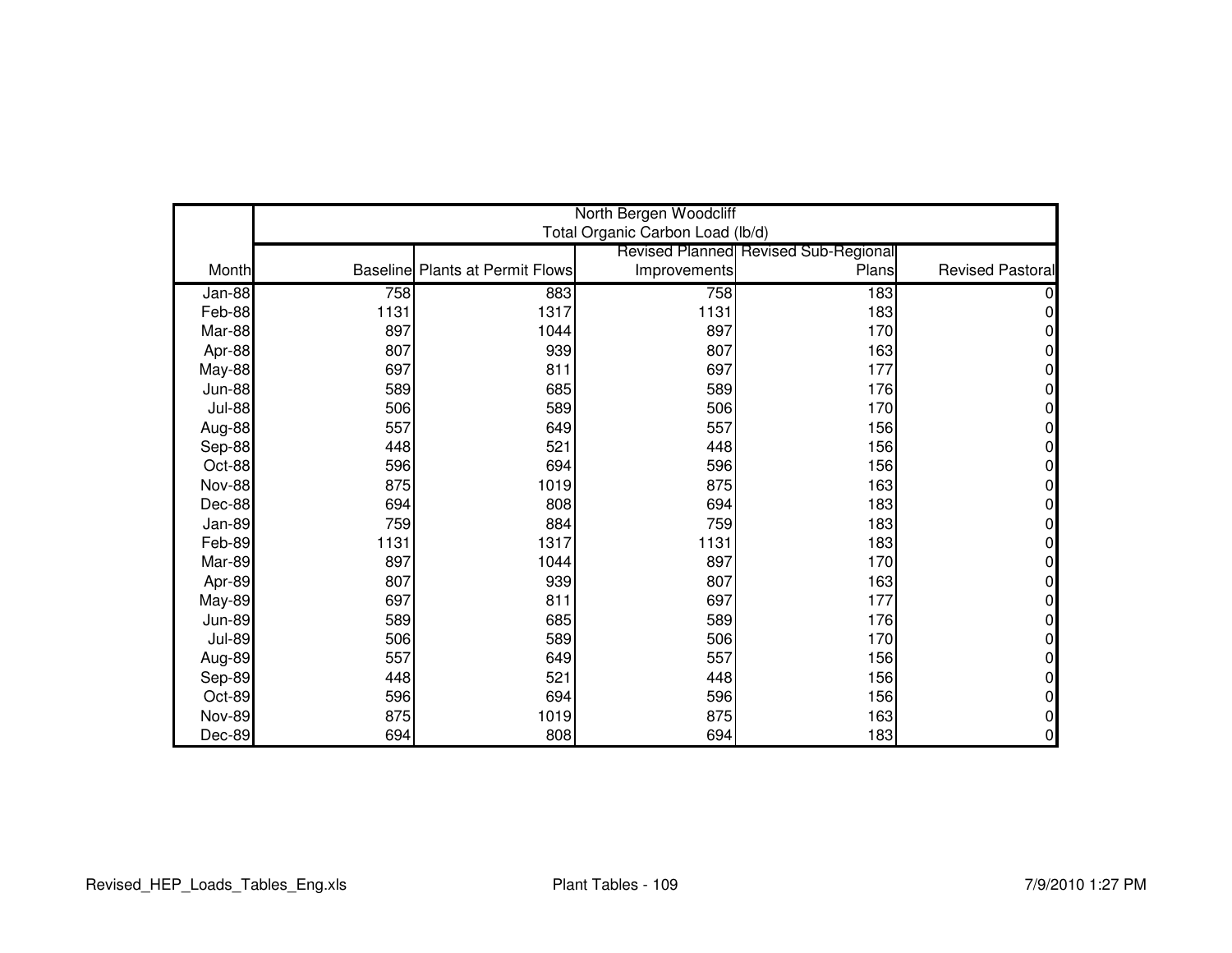|               | Hoboken |                                        |                            |                                      |                  |  |
|---------------|---------|----------------------------------------|----------------------------|--------------------------------------|------------------|--|
|               |         |                                        | Total Nitrogen Load (lb/d) |                                      |                  |  |
|               |         |                                        |                            | Revised Planned Revised Sub-Regional |                  |  |
| Month         |         | <b>Baseline Plants at Permit Flows</b> | Improvements               | Plans                                | Revised Pastoral |  |
| Jan-88        | 1100    | 2119                                   | 1100                       | 1100                                 |                  |  |
| Feb-88        | 1274    | 2449                                   | 1274                       | 1274                                 | 0                |  |
| Mar-88        | 534     | 1026                                   | 534                        | 534                                  |                  |  |
| Apr-88        | 1118    | 2150                                   | 1118                       | 1118                                 |                  |  |
| May-88        | 1621    | 3119                                   | 1621                       | 1621                                 | 0                |  |
| <b>Jun-88</b> | 3049    | 5852                                   | 3049                       | 2344                                 | 0                |  |
| <b>Jul-88</b> | 2102    | 4045                                   | 2102                       | 2102                                 | 0                |  |
| Aug-88        | 2755    | 5304                                   | 2755                       | 2147                                 | 01               |  |
| Sep-88        | 2244    | 4319                                   | 2244                       | 2128                                 | 0                |  |
| Oct-88        | 3056    | 5885                                   | 3056                       | 2365                                 | 0                |  |
| <b>Nov-88</b> | 1975    | 3798                                   | 1975                       | 1975                                 | 0                |  |
| Dec-88        | 1415    | 2721                                   | 1415                       | 1415                                 | 0                |  |
| Jan-89        | 1102    | 2122                                   | 1102                       | 1102                                 | 0                |  |
| Feb-89        | 1274    | 2449                                   | 1274                       | 1274                                 | 0                |  |
| Mar-89        | 534     | 1026                                   | 534                        | 534                                  | 0                |  |
| Apr-89        | 1118    | 2150                                   | 1118                       | 1118                                 | 0                |  |
| <b>May-89</b> | 1621    | 3119                                   | 1621                       | 1621                                 | 0                |  |
| <b>Jun-89</b> | 3049    | 5852                                   | 3049                       | 2344                                 | 0                |  |
| <b>Jul-89</b> | 2102    | 4045                                   | 2102                       | 2102                                 | 0                |  |
| Aug-89        | 2755    | 5304                                   | 2755                       | 2147                                 | 0                |  |
| Sep-89        | 2244    | 4319                                   | 2244                       | 2128                                 | 0                |  |
| Oct-89        | 3056    | 5885                                   | 3056                       | 2365                                 | 0                |  |
| <b>Nov-89</b> | 1975    | 3798                                   | 1975                       | 1975                                 | 0                |  |
| Dec-89        | 1415    | 2721                                   | 1415                       | 1415                                 | 0                |  |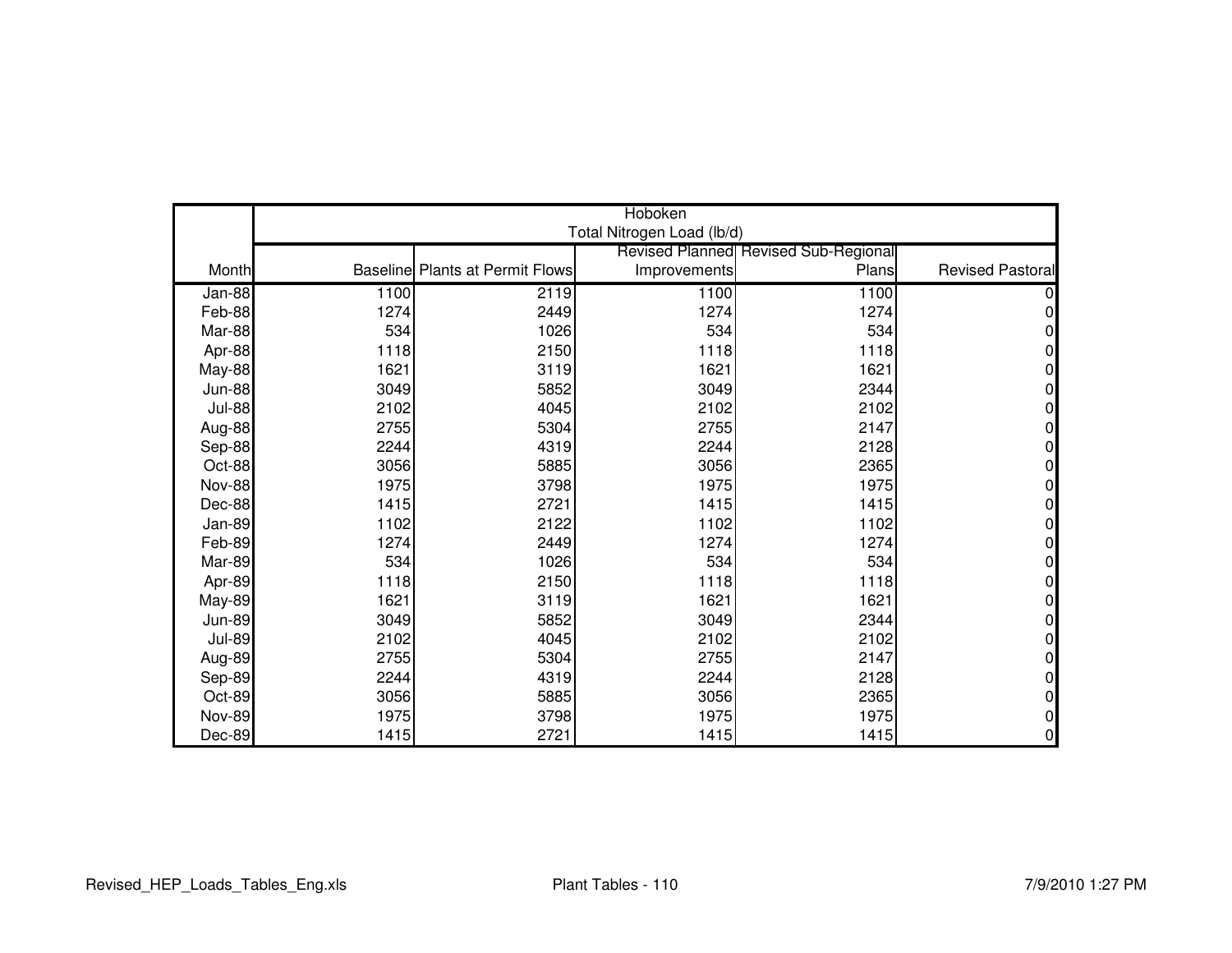|               | Hoboken |                                        |                                  |                                             |                         |  |
|---------------|---------|----------------------------------------|----------------------------------|---------------------------------------------|-------------------------|--|
|               |         |                                        | Total Organic Carbon Load (lb/d) |                                             |                         |  |
|               |         |                                        |                                  | <b>Revised Planned Revised Sub-Regional</b> |                         |  |
| Month         |         | <b>Baseline Plants at Permit Flows</b> | Improvements                     | Plans                                       | <b>Revised Pastoral</b> |  |
| Jan-88        | 1887    | 3633                                   | 1887                             | 712                                         |                         |  |
| Feb-88        | 1924    | 3701                                   | 1924                             | 664                                         | 0                       |  |
| Mar-88        | 1039    | 2000                                   | 1039                             | 629                                         | 0                       |  |
| Apr-88        | 1305    | 2507                                   | 1305                             | 624                                         | 0                       |  |
| <b>May-88</b> | 1868    | 3600                                   | 1868                             | 648                                         | 0                       |  |
| <b>Jun-88</b> | 2138    | 4109                                   | 2138                             | 646                                         | 0                       |  |
| <b>Jul-88</b> | 1691    | 3256                                   | 1691                             | 683                                         | 0                       |  |
| Aug-88        | 1467    | 2825                                   | 1467                             | 594                                         | 0                       |  |
| Sep-88        | 1815    | 3497                                   | 1815                             | 587                                         | 0                       |  |
| Oct-88        | 1614    | 3106                                   | 1614                             | 653                                         | O                       |  |
| <b>Nov-88</b> | 1430    | 2749                                   | 1430                             | 647                                         | 0                       |  |
| Dec-88        | 1989    | 3832                                   | 1989                             | 683                                         | 0                       |  |
| Jan-89        | 1890    | 3638                                   | 1890                             | 713                                         | 0                       |  |
| Feb-89        | 1924    | 3701                                   | 1924                             | 664                                         | 0                       |  |
| Mar-89        | 1039    | 2000                                   | 1039                             | 629                                         | 0                       |  |
| Apr-89        | 1305    | 2507                                   | 1305                             | 624                                         | 0                       |  |
| May-89        | 1868    | 3600                                   | 1868                             | 648                                         | 0                       |  |
| <b>Jun-89</b> | 2138    | 4109                                   | 2138                             | 646                                         | 0                       |  |
| <b>Jul-89</b> | 1691    | 3256                                   | 1691                             | 683                                         | 0                       |  |
| Aug-89        | 1467    | 2825                                   | 1467                             | 594                                         | 0                       |  |
| Sep-89        | 1815    | 3497                                   | 1815                             | 587                                         | 0                       |  |
| Oct-89        | 1614    | 3106                                   | 1614                             | 653                                         | 0                       |  |
| <b>Nov-89</b> | 1430    | 2749                                   | 1430                             | 647                                         | 0                       |  |
| Dec-89        | 1989    | 3832                                   | 1989                             | 683                                         | 0                       |  |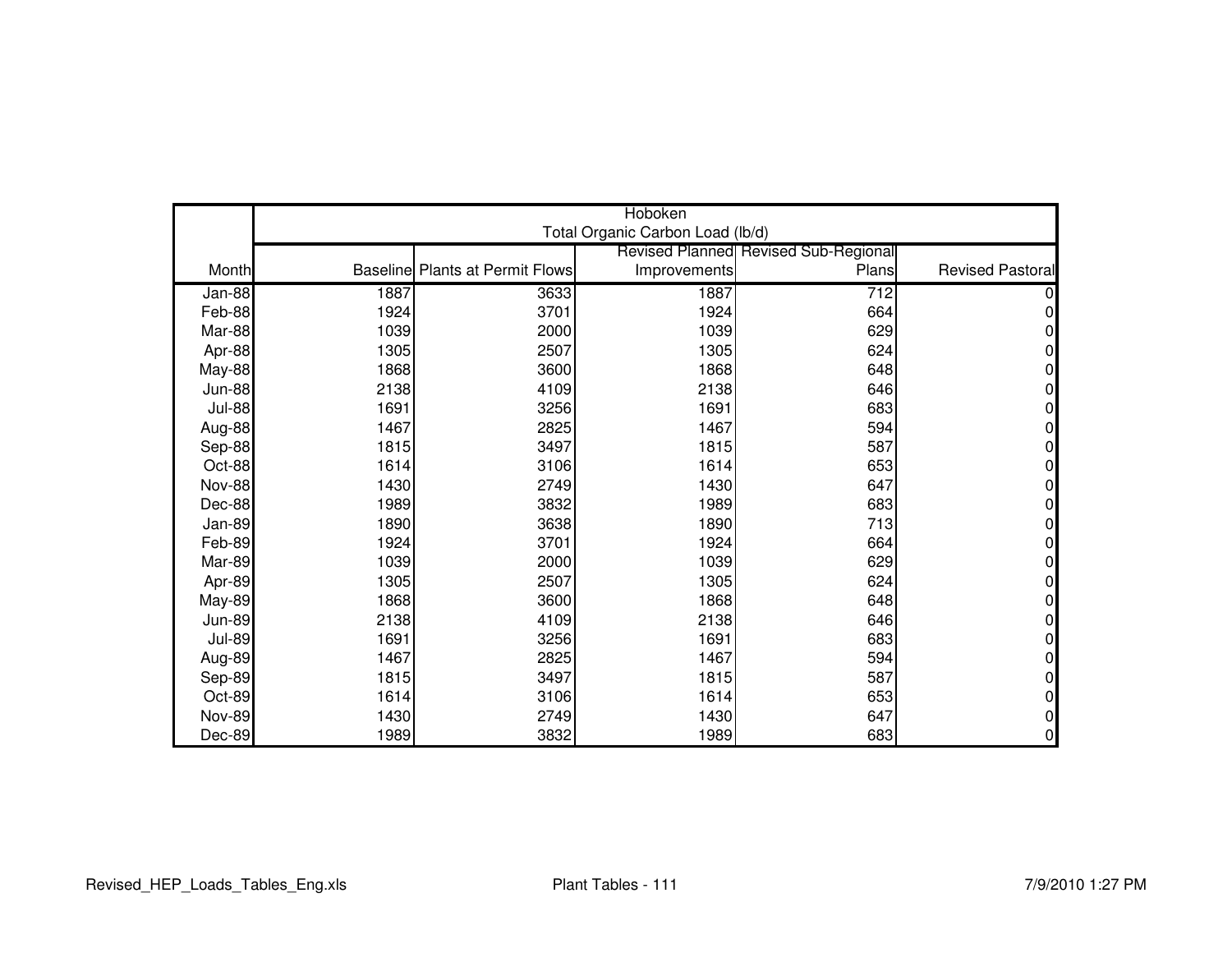|               | <b>West New York</b> |                                        |                            |                                             |                         |  |
|---------------|----------------------|----------------------------------------|----------------------------|---------------------------------------------|-------------------------|--|
|               |                      |                                        | Total Nitrogen Load (lb/d) |                                             |                         |  |
|               |                      |                                        |                            | <b>Revised Planned Revised Sub-Regional</b> |                         |  |
| Month         |                      | <b>Baseline Plants at Permit Flows</b> | Improvements               | Plans                                       | <b>Revised Pastoral</b> |  |
| Jan-88        | 1080                 | 1203                                   | 1080                       | 1080                                        |                         |  |
| Feb-88        | 1043                 | 1161                                   | 1043                       | 1043                                        | 0                       |  |
| Mar-88        | 937                  | 1042                                   | 937                        | 937                                         | $\Omega$                |  |
| Apr-88        | 938                  | 1042                                   | 938                        | 938                                         | 0                       |  |
| <b>May-88</b> | 956                  | 1063                                   | 956                        | 956                                         | 0                       |  |
| <b>Jun-88</b> | 1165                 | 1298                                   | 1165                       | 1165                                        | 0                       |  |
| <b>Jul-88</b> | 1317                 | 1462                                   | 1317                       | 1317                                        | 0                       |  |
| Aug-88        | 898                  | 996                                    | 898                        | 898                                         | $\Omega$                |  |
| Sep-88        | 700                  | 781                                    | 700                        | 700                                         | 0                       |  |
| Oct-88        | 1140                 | 1269                                   | 1140                       | 1140                                        | 0                       |  |
| <b>Nov-88</b> | 1199                 | 1333                                   | 1199                       | 1199                                        | $\Omega$                |  |
| Dec-88        | 1241                 | 1382                                   | 1241                       | 1241                                        | 0                       |  |
| Jan-89        | 1081                 | 1205                                   | 1081                       | 1081                                        | 0                       |  |
| Feb-89        | 1043                 | 1161                                   | 1043                       | 1043                                        | 0                       |  |
| Mar-89        | 937                  | 1042                                   | 937                        | 937                                         | 0                       |  |
| Apr-89        | 938                  | 1042                                   | 938                        | 938                                         | 0                       |  |
| <b>May-89</b> | 956                  | 1063                                   | 956                        | 956                                         | 0                       |  |
| <b>Jun-89</b> | 1165                 | 1298                                   | 1165                       | 1165                                        | 0                       |  |
| <b>Jul-89</b> | 1317                 | 1462                                   | 1317                       | 1317                                        | $\Omega$                |  |
| Aug-89        | 898                  | 996                                    | 898                        | 898                                         | 0                       |  |
| Sep-89        | 700                  | 781                                    | 700                        | 700                                         | 0                       |  |
| Oct-89        | 1140                 | 1269                                   | 1140                       | 1140                                        | 0                       |  |
| <b>Nov-89</b> | 1199                 | 1333                                   | 1199                       | 1199                                        | 0                       |  |
| Dec-89        | 1241                 | 1382                                   | 1241                       | 1241                                        | 0                       |  |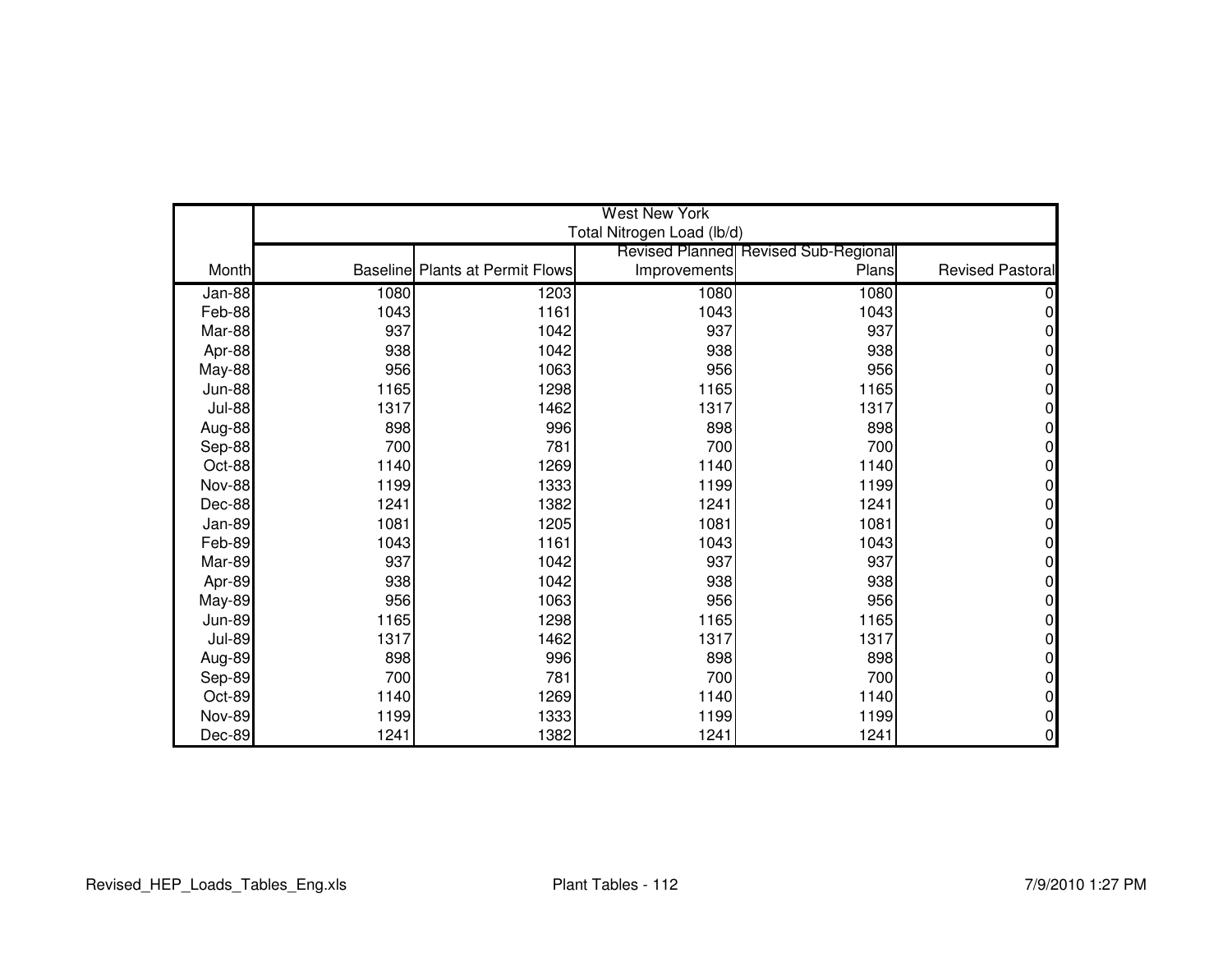|               |      |                                        | <b>West New York</b>             |                                             |                         |
|---------------|------|----------------------------------------|----------------------------------|---------------------------------------------|-------------------------|
|               |      |                                        | Total Organic Carbon Load (lb/d) |                                             |                         |
|               |      |                                        |                                  | <b>Revised Planned Revised Sub-Regional</b> |                         |
| Month         |      | <b>Baseline Plants at Permit Flows</b> | Improvements                     | Plans                                       | <b>Revised Pastoral</b> |
| Jan-88        | 2374 | 2640                                   | 2374                             | 695                                         |                         |
| Feb-88        | 3038 | 3376                                   | 3038                             | 690                                         | 0                       |
| Mar-88        | 2604 | 2897                                   | 2604                             | 630                                         | $\Omega$                |
| Apr-88        | 4334 | 4819                                   | 4334                             | 609                                         | 0                       |
| <b>May-88</b> | 2582 | 2870                                   | 2582                             | 603                                         | 0                       |
| <b>Jun-88</b> | 2158 | 2401                                   | 2158                             | 597                                         | 0                       |
| <b>Jul-88</b> | 2453 | 2727                                   | 2453                             | 555                                         | 0                       |
| Aug-88        | 1379 | 1531                                   | 1379                             | 456                                         | 0                       |
| Sep-88        | 1355 | 1510                                   | 1355                             | 443                                         | 0                       |
| Oct-88        | 3099 | 3451                                   | 3099                             | 623                                         | 0                       |
| <b>Nov-88</b> | 2726 | 3029                                   | 2726                             | 650                                         | 0                       |
| Dec-88        | 2130 | 2371                                   | 2130                             | 677                                         | 0                       |
| Jan-89        | 2377 | 2643                                   | 2377                             | 696                                         | 0                       |
| Feb-89        | 3038 | 3376                                   | 3038                             | 690                                         | 0                       |
| Mar-89        | 2604 | 2897                                   | 2604                             | 630                                         | 0                       |
| Apr-89        | 4334 | 4819                                   | 4334                             | 609                                         | 0                       |
| <b>May-89</b> | 2582 | 2870                                   | 2582                             | 603                                         | 0                       |
| <b>Jun-89</b> | 2158 | 2401                                   | 2158                             | 597                                         | 0                       |
| <b>Jul-89</b> | 2453 | 2727                                   | 2453                             | 555                                         | 0                       |
| Aug-89        | 1379 | 1531                                   | 1379                             | 456                                         | 0                       |
| Sep-89        | 1355 | 1510                                   | 1355                             | 443                                         | 0                       |
| Oct-89        | 3099 | 3451                                   | 3099                             | 623                                         | 0                       |
| <b>Nov-89</b> | 2726 | 3029                                   | 2726                             | 650                                         | 0                       |
| Dec-89        | 2130 | 2371                                   | 2130                             | 677                                         | 0                       |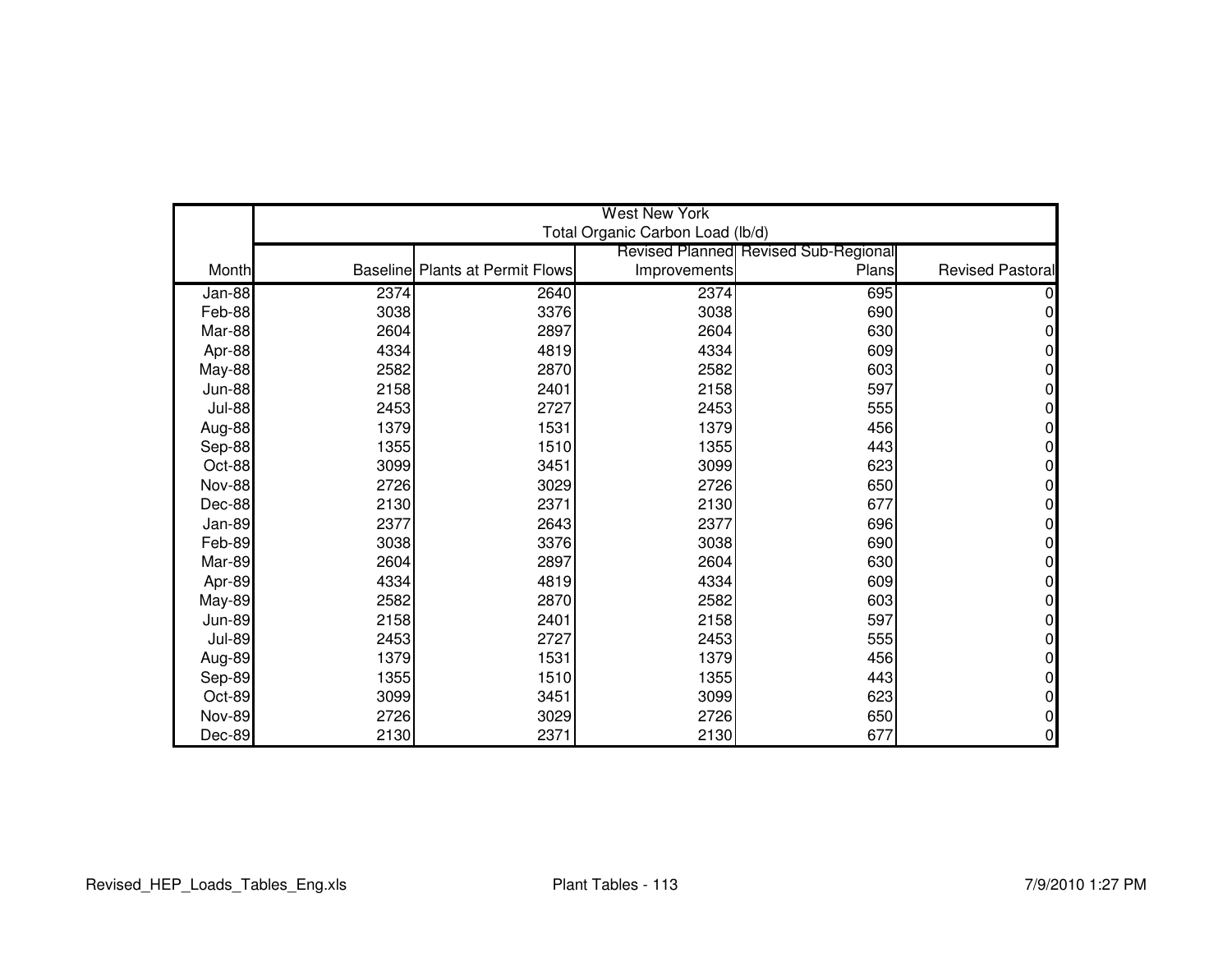|               | <b>Passaic Valley</b> |                                        |                            |                                             |                         |  |
|---------------|-----------------------|----------------------------------------|----------------------------|---------------------------------------------|-------------------------|--|
|               |                       |                                        | Total Nitrogen Load (lb/d) |                                             |                         |  |
|               |                       |                                        |                            | <b>Revised Planned Revised Sub-Regional</b> |                         |  |
| Month         |                       | <b>Baseline Plants at Permit Flows</b> | Improvements               | Plans                                       | <b>Revised Pastoral</b> |  |
| Jan-88        | 59057                 | 74605                                  | 59652                      | 47212                                       |                         |  |
| Feb-88        | 78886                 | 99561                                  | 79763                      | 45962                                       | 0                       |  |
| Mar-88        | 78820                 | 99614                                  | 79380                      | 46253                                       |                         |  |
| Apr-88        | 63295                 | 79891                                  | 63846                      | 42126                                       | 0                       |  |
| May-88        | 65160                 | 82175                                  | 65724                      | 44714                                       | 0                       |  |
| <b>Jun-88</b> | 53013                 | 66827                                  | 53590                      | 44216                                       | 0                       |  |
| <b>Jul-88</b> | 54146                 | 68603                                  | 55157                      | 45812                                       | 0                       |  |
| Aug-88        | 65491                 | 82545                                  | 66068                      | 43797                                       | U                       |  |
| Sep-88        | 57257                 | 72511                                  | 58269                      | 41804                                       | 0                       |  |
| Oct-88        | 70341                 | 88983                                  | 70892                      | 42770                                       | N                       |  |
| <b>Nov-88</b> | 64640                 | 81492                                  | 65182                      | 44092                                       | 0                       |  |
| Dec-88        | 58952                 | 74516                                  | 59533                      | 46416                                       | 0                       |  |
| Jan-89        | 59137                 | 74706                                  | 59732                      | 47276                                       | N                       |  |
| Feb-89        | 78886                 | 99561                                  | 79763                      | 45962                                       | 0                       |  |
| Mar-89        | 78820                 | 99614                                  | 79380                      | 46253                                       | 0                       |  |
| Apr-89        | 63295                 | 79891                                  | 63846                      | 42126                                       | U                       |  |
| <b>May-89</b> | 65160                 | 82175                                  | 65724                      | 44714                                       | 0                       |  |
| <b>Jun-89</b> | 53013                 | 66827                                  | 53590                      | 44216                                       | 0                       |  |
| <b>Jul-89</b> | 54146                 | 68603                                  | 55157                      | 45812                                       | 0                       |  |
| Aug-89        | 65491                 | 82545                                  | 66068                      | 43797                                       | 0                       |  |
| Sep-89        | 57257                 | 72511                                  | 58269                      | 41804                                       | 0                       |  |
| Oct-89        | 70341                 | 88983                                  | 70892                      | 42770                                       | 0                       |  |
| <b>Nov-89</b> | 64640                 | 81492                                  | 65182                      | 44092                                       | 0                       |  |
| Dec-89        | 58952                 | 74516                                  | 59533                      | 46416                                       | 0                       |  |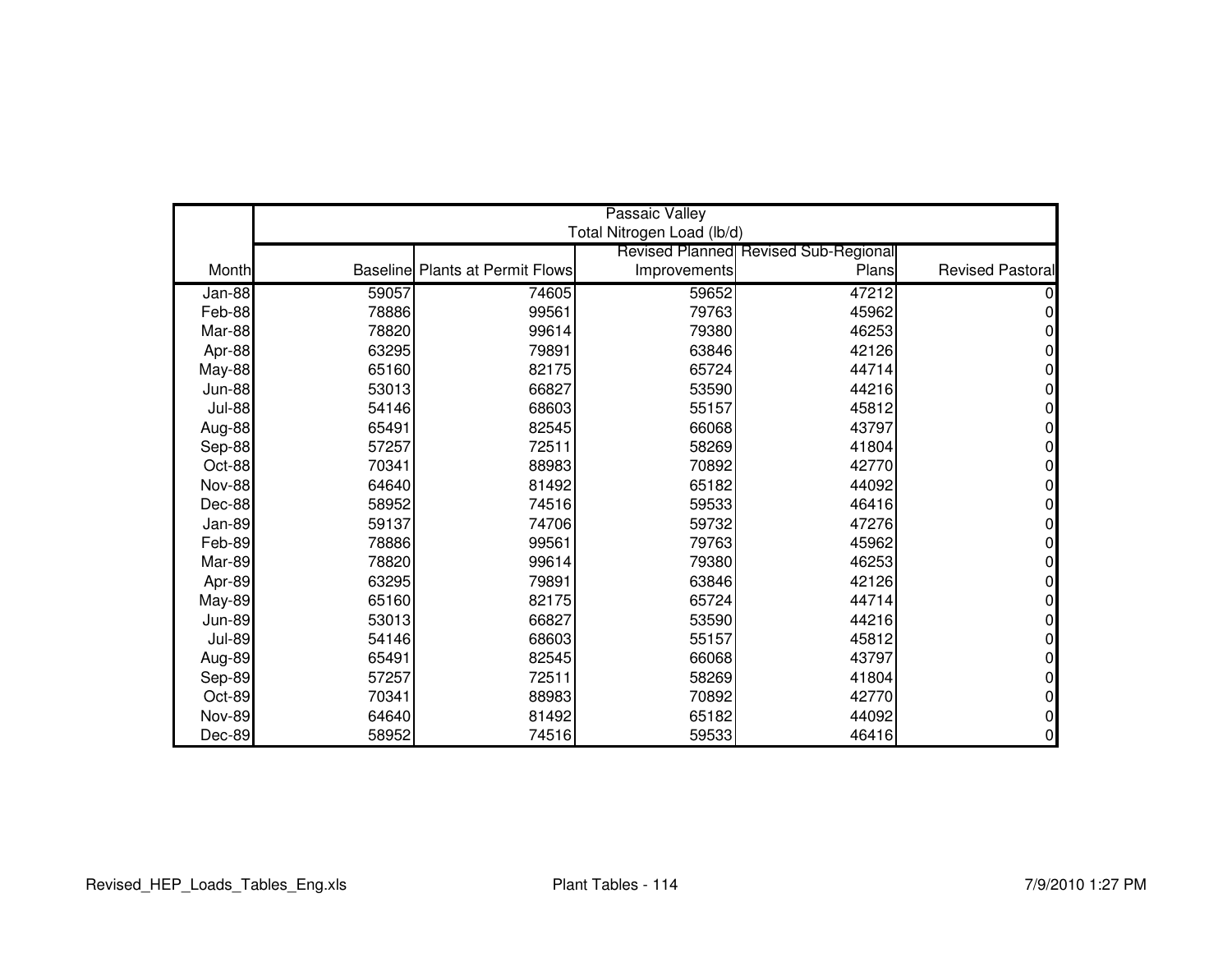|               | <b>Passaic Valley</b> |                                        |                                  |                                             |                         |  |
|---------------|-----------------------|----------------------------------------|----------------------------------|---------------------------------------------|-------------------------|--|
|               |                       |                                        | Total Organic Carbon Load (lb/d) |                                             |                         |  |
|               |                       |                                        |                                  | <b>Revised Planned Revised Sub-Regional</b> |                         |  |
| Month         |                       | <b>Baseline Plants at Permit Flows</b> | Improvements                     | Plans                                       | <b>Revised Pastoral</b> |  |
| Jan-88        | 94671                 | 119726                                 | 97181                            | 16125                                       |                         |  |
| Feb-88        | 96386                 | 122004                                 | 99869                            | 15684                                       | 0                       |  |
| Mar-88        | 106042                | 133997                                 | 108688                           | 15750                                       | n                       |  |
| Apr-88        | 116713                | 147666                                 | 119270                           | 14352                                       | 0                       |  |
| May-88        | 93961                 | 118829                                 | 96562                            | 15256                                       | 0                       |  |
| <b>Jun-88</b> | 84393                 | 106660                                 | 86774                            | 15049                                       | 0                       |  |
| <b>Jul-88</b> | 78617                 | 99340                                  | 80072                            | 15604                                       | 0                       |  |
| Aug-88        | 92153                 | 116492                                 | 94534                            | 14921                                       | $\Omega$                |  |
| Sep-88        | 71871                 | 90830                                  | 73546                            | 14242                                       | 0                       |  |
| Oct-88        | 77426                 | 97841                                  | 80072                            | 14573                                       | n                       |  |
| <b>Nov-88</b> | 88273                 | 111554                                 | 90654                            | 15031                                       | N                       |  |
| Dec-88        | 88317                 | 111642                                 | 90610                            | 15825                                       | ი                       |  |
| Jan-89        | 94799                 | 119887                                 | 97312                            | 16147                                       |                         |  |
| Feb-89        | 96386                 | 122004                                 | 99869                            | 15684                                       | 0                       |  |
| Mar-89        | 106042                | 133997                                 | 108688                           | 15750                                       | ი                       |  |
| Apr-89        | 116713                | 147666                                 | 119270                           | 14352                                       | N                       |  |
| <b>May-89</b> | 93961                 | 118829                                 | 96562                            | 15256                                       | 0                       |  |
| <b>Jun-89</b> | 84393                 | 106660                                 | 86774                            | 15049                                       | N                       |  |
| <b>Jul-89</b> | 78617                 | 99340                                  | 80072                            | 15604                                       | 0                       |  |
| Aug-89        | 92153                 | 116492                                 | 94534                            | 14921                                       | 0                       |  |
| Sep-89        | 71871                 | 90830                                  | 73546                            | 14242                                       | N                       |  |
| Oct-89        | 77426                 | 97841                                  | 80072                            | 14573                                       | 0                       |  |
| <b>Nov-89</b> | 88273                 | 111554                                 | 90654                            | 15031                                       | ი                       |  |
| Dec-89        | 88317                 | 111642                                 | 90610                            | 15825                                       | 0                       |  |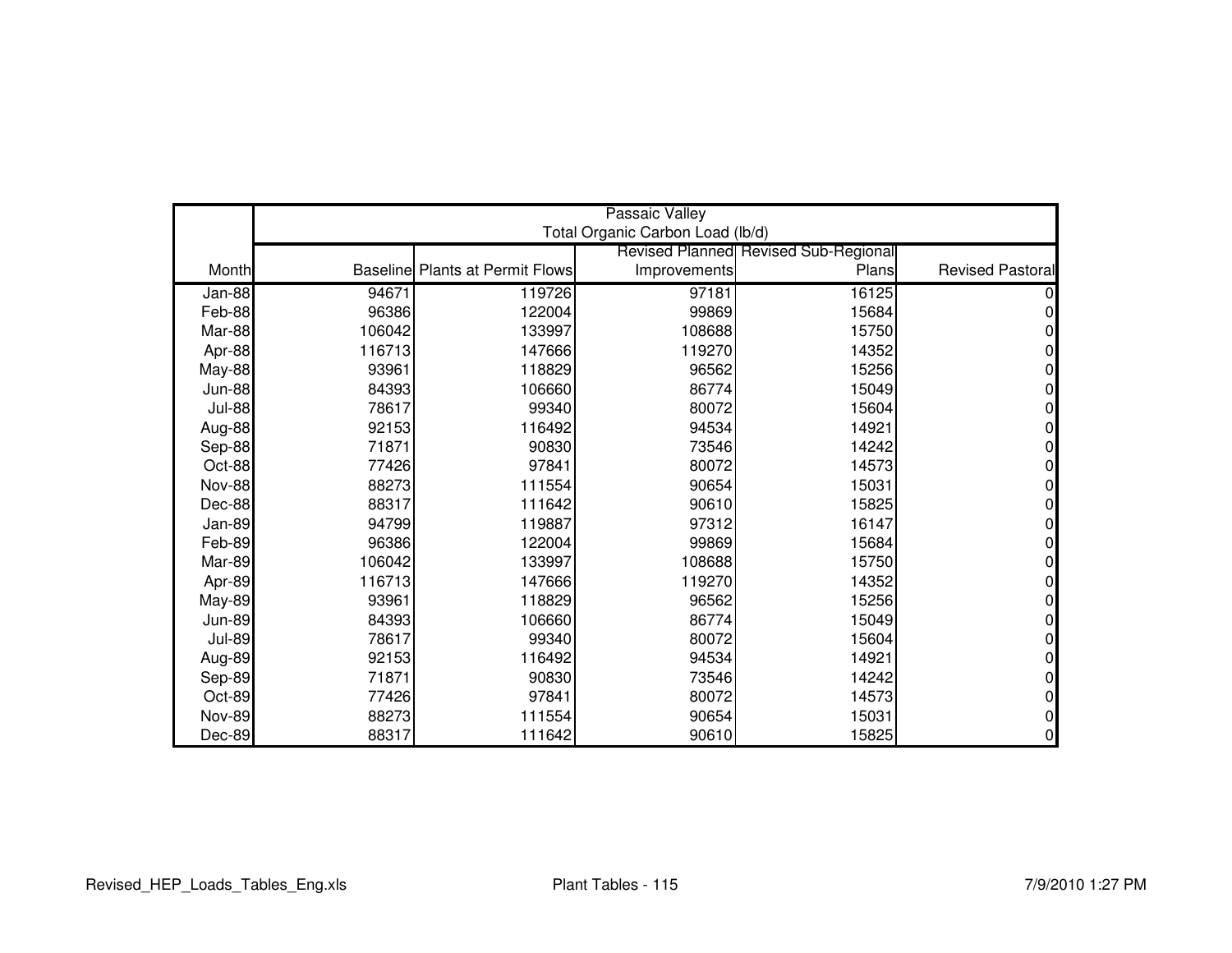|               | Edgewater |                                        |                            |                                             |                         |  |
|---------------|-----------|----------------------------------------|----------------------------|---------------------------------------------|-------------------------|--|
|               |           |                                        | Total Nitrogen Load (lb/d) |                                             |                         |  |
|               |           |                                        |                            | <b>Revised Planned Revised Sub-Regional</b> |                         |  |
| Month         |           | <b>Baseline Plants at Permit Flows</b> | Improvements               | Plans                                       | <b>Revised Pastoral</b> |  |
| Jan-88        | 592       | 1200                                   | 592                        | 592                                         |                         |  |
| Feb-88        | 472       | 956                                    | 472                        | 472                                         | 0                       |  |
| Mar-88        | 385       | 782                                    | 385                        | 385                                         | 0                       |  |
| Apr-88        | 412       | 837                                    | 412                        | 412                                         | 0                       |  |
| <b>May-88</b> | 364       | 739                                    | 364                        | 364                                         | 0                       |  |
| <b>Jun-88</b> | 339       | 690                                    | 339                        | 339                                         | 0                       |  |
| <b>Jul-88</b> | 335       | 679                                    | 335                        | 335                                         | 0                       |  |
| Aug-88        | 266       | 540                                    | 266                        | 266                                         | $\Omega$                |  |
| Sep-88        | 282       | 571                                    | 282                        | 282                                         | 0                       |  |
| Oct-88        | 520       | 1054                                   | 520                        | 484                                         | 0                       |  |
| <b>Nov-88</b> | 289       | 587                                    | 289                        | 289                                         | $\Omega$                |  |
| Dec-88        | 411       | 836                                    | 411                        | 411                                         | 0                       |  |
| Jan-89        | 593       | 1201                                   | 593                        | 593                                         | 0                       |  |
| Feb-89        | 472       | 956                                    | 472                        | 472                                         | 0                       |  |
| Mar-89        | 385       | 782                                    | 385                        | 385                                         | 0                       |  |
| Apr-89        | 412       | 837                                    | 412                        | 412                                         | 0                       |  |
| <b>May-89</b> | 364       | 739                                    | 364                        | 364                                         | 0                       |  |
| <b>Jun-89</b> | 339       | 690                                    | 339                        | 339                                         | 0                       |  |
| <b>Jul-89</b> | 335       | 679                                    | 335                        | 335                                         | 0                       |  |
| Aug-89        | 266       | 540                                    | 266                        | 266                                         | 0                       |  |
| Sep-89        | 282       | 571                                    | 282                        | 282                                         | 0                       |  |
| Oct-89        | 520       | 1054                                   | 520                        | 484                                         | 0                       |  |
| <b>Nov-89</b> | 289       | 587                                    | 289                        | 289                                         | 0                       |  |
| Dec-89        | 411       | 836                                    | 411                        | 411                                         | $\overline{0}$          |  |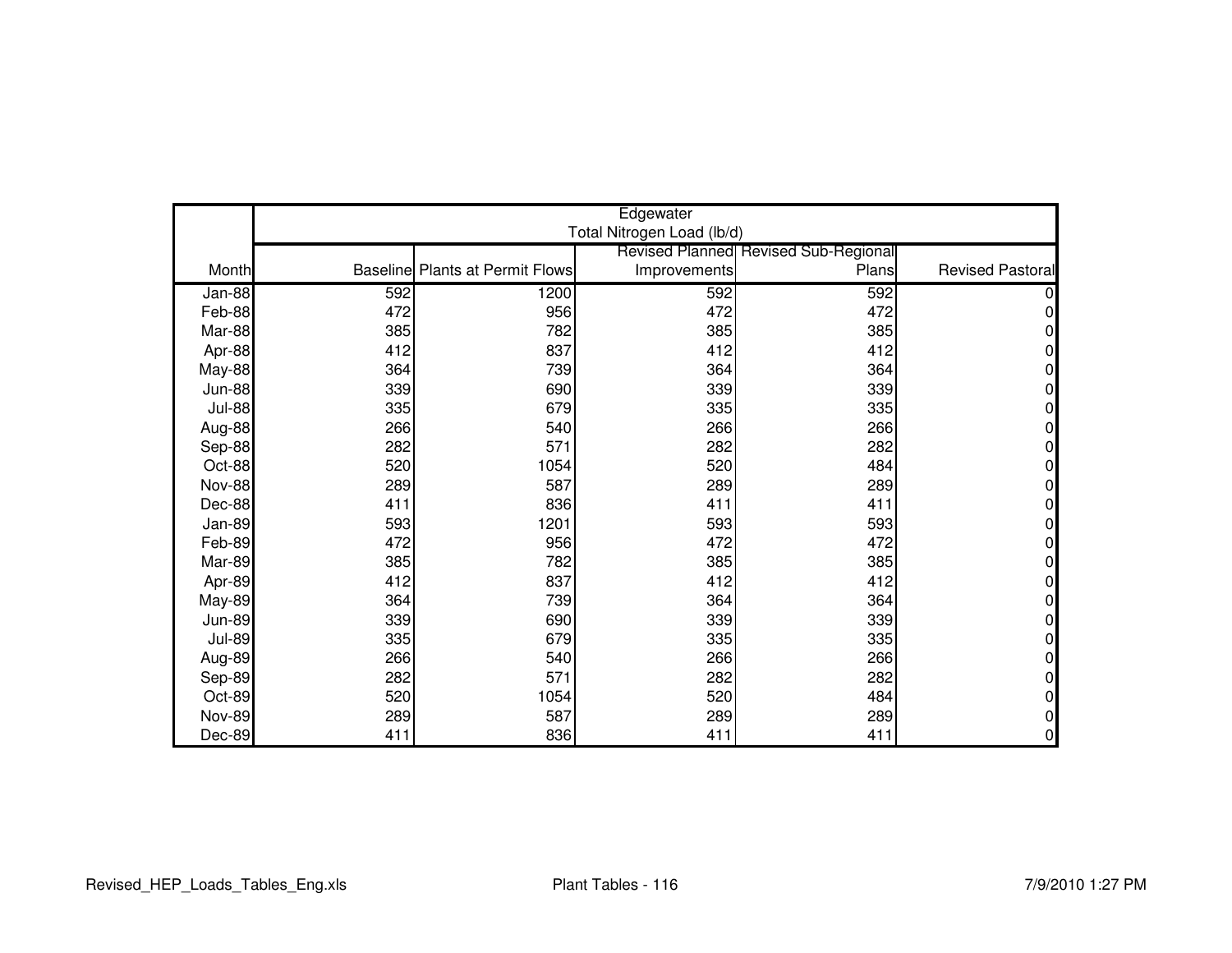|               | Edgewater<br>Total Organic Carbon Load (lb/d) |                                        |              |                                                      |                         |  |
|---------------|-----------------------------------------------|----------------------------------------|--------------|------------------------------------------------------|-------------------------|--|
|               |                                               |                                        |              |                                                      |                         |  |
| Month         |                                               | <b>Baseline Plants at Permit Flows</b> |              | <b>Revised Planned Revised Sub-Regional</b><br>Plans | <b>Revised Pastoral</b> |  |
|               |                                               |                                        | Improvements |                                                      |                         |  |
| <b>Jan-88</b> | 694                                           | 1406                                   | 694          | 256                                                  |                         |  |
| Feb-88        | 581                                           | 1179                                   | 581          | 216                                                  | 0                       |  |
| Mar-88        | 625                                           | 1269                                   | 625          | 202                                                  | 0                       |  |
| Apr-88        | 567                                           | 1150                                   | 567          | 182                                                  | 0                       |  |
| <b>May-88</b> | 586                                           | 1189                                   | 586          | 182                                                  | 0                       |  |
| <b>Jun-88</b> | 413                                           | 837                                    | 413          | 176                                                  | 0                       |  |
| <b>Jul-88</b> | 459                                           | 930                                    | 459          | 176                                                  | 0                       |  |
| Aug-88        | 463                                           | 938                                    | 463          | 162                                                  | $\Omega$                |  |
| Sep-88        | 484                                           | 981                                    | 484          | 176                                                  | 0                       |  |
| Oct-88        | 466                                           | 946                                    | 466          | 196                                                  | 0                       |  |
| <b>Nov-88</b> | 668                                           | 1354                                   | 668          | 230                                                  | $\Omega$                |  |
| Dec-88        | 786                                           | 1594                                   | 786          | 243                                                  | 0                       |  |
| Jan-89        | 694                                           | 1408                                   | 694          | 257                                                  | 0                       |  |
| Feb-89        | 581                                           | 1179                                   | 581          | 216                                                  | 0                       |  |
| Mar-89        | 625                                           | 1269                                   | 625          | 202                                                  | 0                       |  |
| Apr-89        | 567                                           | 1150                                   | 567          | 182                                                  | 0                       |  |
| <b>May-89</b> | 586                                           | 1189                                   | 586          | 182                                                  | 0                       |  |
| <b>Jun-89</b> | 413                                           | 837                                    | 413          | 176                                                  | 0                       |  |
| <b>Jul-89</b> | 459                                           | 930                                    | 459          | 176                                                  | 0                       |  |
| Aug-89        | 463                                           | 938                                    | 463          | 162                                                  | 0                       |  |
| Sep-89        | 484                                           | 981                                    | 484          | 176                                                  | 0                       |  |
| Oct-89        | 466                                           | 946                                    | 466          | 196                                                  | 0                       |  |
| <b>Nov-89</b> | 668                                           | 1354                                   | 668          | 230                                                  | 0                       |  |
| Dec-89        | 786                                           | 1594                                   | 786          | 243                                                  | 0                       |  |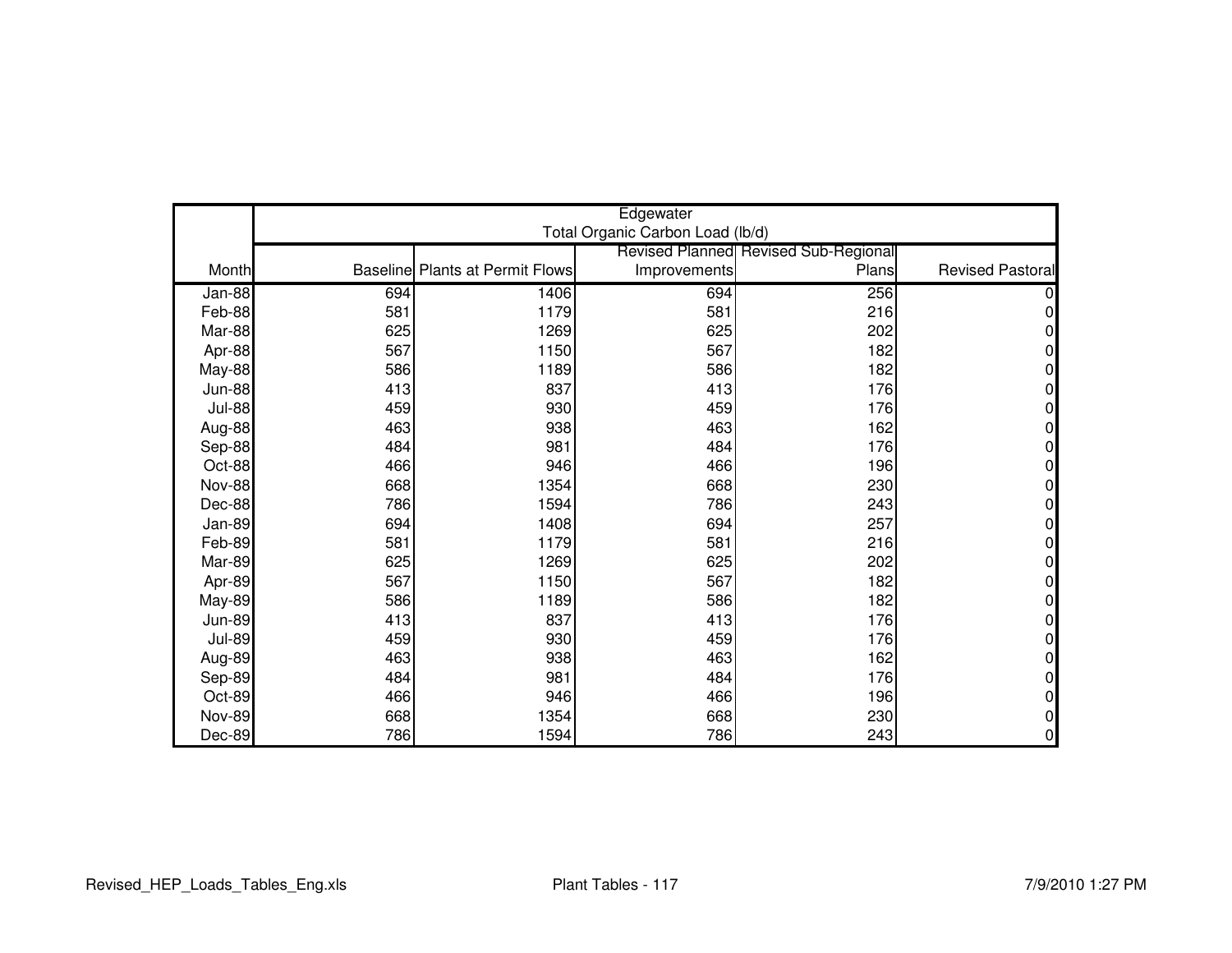|               | <b>Red Hook</b> |                                        |                            |                                             |                         |  |
|---------------|-----------------|----------------------------------------|----------------------------|---------------------------------------------|-------------------------|--|
|               |                 |                                        | Total Nitrogen Load (lb/d) |                                             |                         |  |
|               |                 |                                        |                            | <b>Revised Planned Revised Sub-Regional</b> |                         |  |
| Month         |                 | <b>Baseline Plants at Permit Flows</b> | Improvements               | Plans                                       | <b>Revised Pastoral</b> |  |
| $Jan-88$      | 5857            | 5857                                   | 1908                       | 1908                                        |                         |  |
| Feb-88        | 5481            | 5481                                   | 1910                       | 1910                                        | 0                       |  |
| Mar-88        | 5639            | 5639                                   | 1910                       | 1910                                        | O                       |  |
| Apr-88        | 5841            | 5841                                   | 1910                       | 1910                                        | 0                       |  |
| May-88        | 7513            | 7513                                   | 1910                       | 1910                                        | 0                       |  |
| <b>Jun-88</b> | 5858            | 5858                                   | 1910                       | 1910                                        | 0                       |  |
| <b>Jul-88</b> | 5728            | 5728                                   | 1910                       | 1910                                        | 0                       |  |
| Aug-88        | 5103            | 5103                                   | 1910                       | 1910                                        | 0                       |  |
| Sep-88        | 5188            | 5188                                   | 1910                       | 1910                                        | 0                       |  |
| Oct-88        | 5928            | 5928                                   | 1910                       | 1910                                        | 0                       |  |
| <b>Nov-88</b> | 4985            | 4985                                   | 1910                       | 1910                                        | $\Omega$                |  |
| Dec-88        | 5991            | 5991                                   | 1910                       | 1910                                        | 0                       |  |
| Jan-89        | 5865            | 5865                                   | 1910                       | 1910                                        | O                       |  |
| Feb-89        | 5481            | 5481                                   | 1910                       | 1910                                        | 0                       |  |
| Mar-89        | 5639            | 5639                                   | 1910                       | 1910                                        | 0                       |  |
| Apr-89        | 5841            | 5841                                   | 1910                       | 1910                                        | 0                       |  |
| <b>May-89</b> | 7513            | 7513                                   | 1910                       | 1910                                        | 0                       |  |
| <b>Jun-89</b> | 5858            | 5858                                   | 1910                       | 1910                                        | 0                       |  |
| <b>Jul-89</b> | 5728            | 5728                                   | 1910                       | 1910                                        | 0                       |  |
| Aug-89        | 5103            | 5103                                   | 1910                       | 1910                                        | 0                       |  |
| Sep-89        | 5188            | 5188                                   | 1910                       | 1910                                        | 0                       |  |
| Oct-89        | 5928            | 5928                                   | 1910                       | 1910                                        | 0                       |  |
| <b>Nov-89</b> | 4985            | 4985                                   | 1910                       | 1910                                        | 0                       |  |
| Dec-89        | 5991            | 5991                                   | 1910                       | 1910                                        | 0                       |  |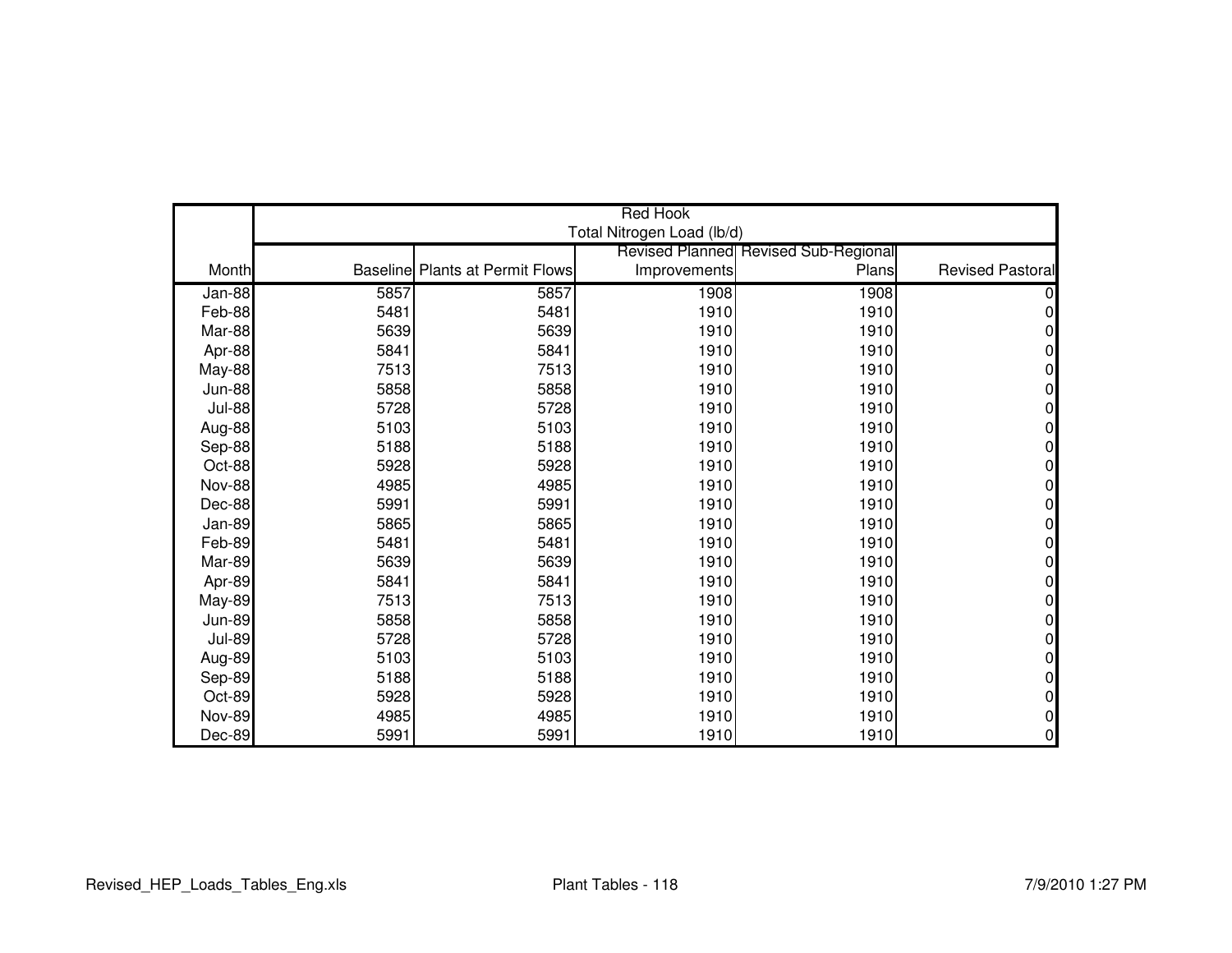|               |      |                                        | <b>Red Hook</b>                  |                                             |                         |
|---------------|------|----------------------------------------|----------------------------------|---------------------------------------------|-------------------------|
|               |      |                                        | Total Organic Carbon Load (lb/d) |                                             |                         |
|               |      |                                        |                                  | <b>Revised Planned Revised Sub-Regional</b> |                         |
| Month         |      | <b>Baseline Plants at Permit Flows</b> | Improvements                     | Plans                                       | <b>Revised Pastoral</b> |
| Jan-88        | 6675 | 6675                                   | 6011                             | 6011                                        |                         |
| Feb-88        | 5895 | 5895                                   | 5304                             | 5304                                        | N                       |
| Mar-88        | 1967 | 1967                                   | 1768                             | 1768                                        |                         |
| Apr-88        | 3423 | 3423                                   | 3079                             | 3079                                        | 0                       |
| May-88        | 5238 | 5238                                   | 4713                             | 4713                                        | 0                       |
| <b>Jun-88</b> | 3212 | 3212                                   | 2893                             | 2893                                        | 0                       |
| <b>Jul-88</b> | 5644 | 5644                                   | 5084                             | 5084                                        | ი                       |
| Aug-88        | 6737 | 6737                                   | 6067                             | 6067                                        | O                       |
| Sep-88        | 4625 | 4625                                   | 4164                             | 4164                                        | 0                       |
| Oct-88        | 3580 | 3580                                   | 3226                             | 3226                                        | N                       |
| <b>Nov-88</b> | 5944 | 5944                                   | 5353                             | 5353                                        | 0                       |
| Dec-88        | 7923 | 7923                                   | 7130                             | 7130                                        | 0                       |
| Jan-89        | 6684 | 6684                                   | 6019                             | 6019                                        | N                       |
| Feb-89        | 5895 | 5895                                   | 5304                             | 5304                                        | 0                       |
| Mar-89        | 1967 | 1967                                   | 1768                             | 1768                                        | ი                       |
| Apr-89        | 3423 | 3423                                   | 3079                             | 3079                                        | O                       |
| <b>May-89</b> | 5238 | 5238                                   | 4713                             | 4713                                        | 0                       |
| <b>Jun-89</b> | 3212 | 3212                                   | 2893                             | 2893                                        | 0                       |
| <b>Jul-89</b> | 5644 | 5644                                   | 5084                             | 5084                                        | 0                       |
| Aug-89        | 6737 | 6737                                   | 6067                             | 6067                                        | 0                       |
| Sep-89        | 4625 | 4625                                   | 4164                             | 4164                                        | 0                       |
| Oct-89        | 3580 | 3580                                   | 3226                             | 3226                                        | 0                       |
| <b>Nov-89</b> | 5944 | 5944                                   | 5353                             | 5353                                        | 0                       |
| Dec-89        | 7923 | 7923                                   | 7130                             | 7130                                        | 0                       |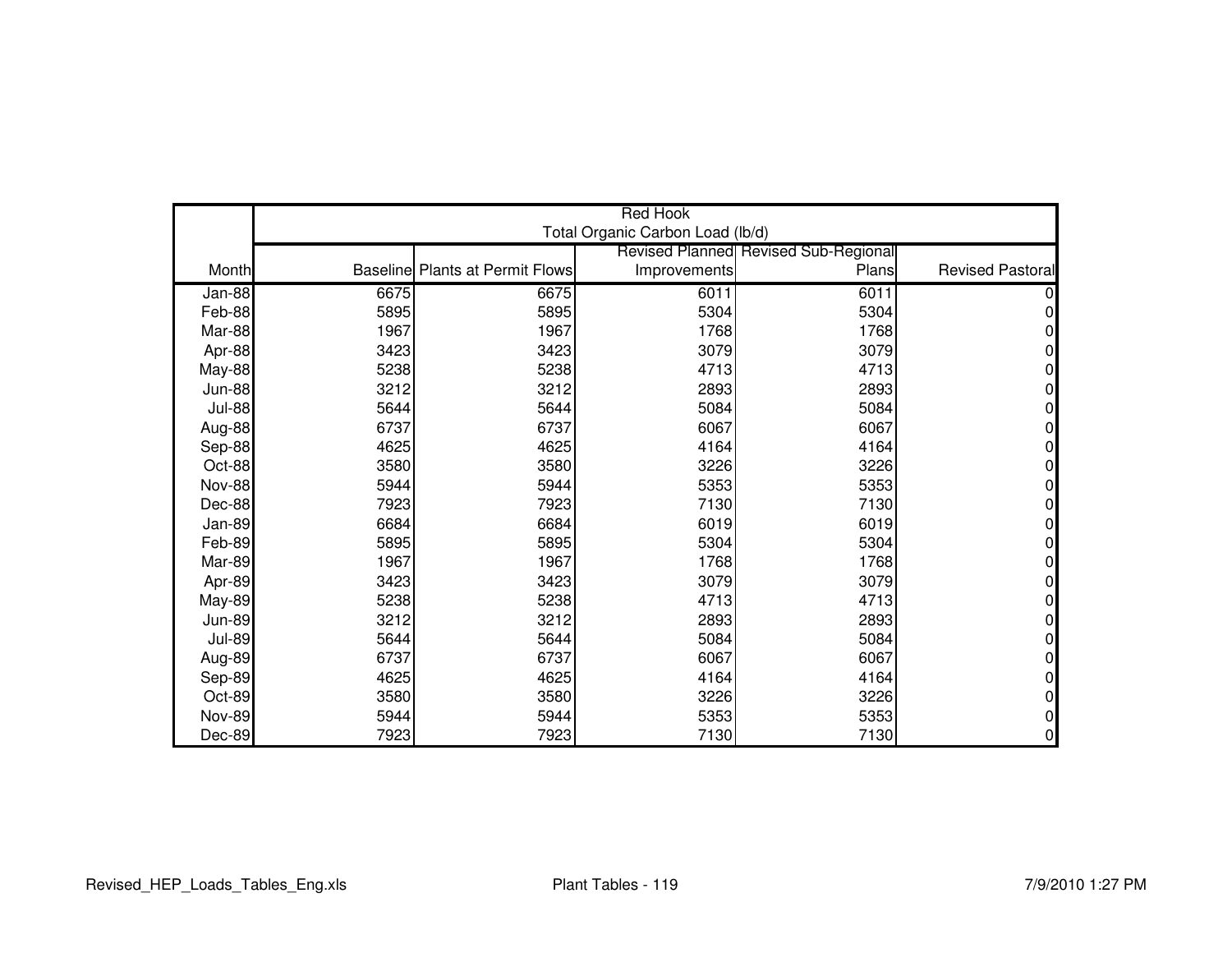|               | Newtown Creek |                                        |                            |                                             |                         |  |
|---------------|---------------|----------------------------------------|----------------------------|---------------------------------------------|-------------------------|--|
|               |               |                                        | Total Nitrogen Load (lb/d) |                                             |                         |  |
|               |               |                                        |                            | <b>Revised Planned Revised Sub-Regional</b> |                         |  |
| Month         |               | <b>Baseline Plants at Permit Flows</b> | Improvements               | Plans                                       | <b>Revised Pastoral</b> |  |
| Jan-88        | 30013         | 30013                                  | 18779                      | 18779                                       |                         |  |
| Feb-88        | 33435         | 33435                                  | 18805                      | 18805                                       | 0                       |  |
| Mar-88        | 39423         | 39423                                  | 18805                      | 18805                                       |                         |  |
| Apr-88        | 34031         | 34031                                  | 18805                      | 18805                                       |                         |  |
| May-88        | 38175         | 38175                                  | 18805                      | 18805                                       |                         |  |
| <b>Jun-88</b> | 39256         | 39256                                  | 18805                      | 18805                                       | 0                       |  |
| <b>Jul-88</b> | 52545         | 52545                                  | 18805                      | 18805                                       |                         |  |
| Aug-88        | 44771         | 44771                                  | 18805                      | 18805                                       | n                       |  |
| Sep-88        | 44031         | 44031                                  | 18805                      | 18805                                       | 0                       |  |
| Oct-88        | 34877         | 34877                                  | 18805                      | 18805                                       |                         |  |
| <b>Nov-88</b> | 32549         | 32549                                  | 18805                      | 18805                                       | ი                       |  |
| Dec-88        | 35520         | 35520                                  | 18805                      | 18805                                       | ი                       |  |
| Jan-89        | 30053         | 30053                                  | 18805                      | 18805                                       |                         |  |
| Feb-89        | 33435         | 33435                                  | 18804                      | 18804                                       | 0                       |  |
| Mar-89        | 39423         | 39423                                  | 18805                      | 18805                                       | ი                       |  |
| Apr-89        | 34031         | 34031                                  | 18805                      | 18805                                       |                         |  |
| <b>May-89</b> | 38175         | 38175                                  | 18805                      | 18805                                       | 0                       |  |
| <b>Jun-89</b> | 39256         | 39256                                  | 18805                      | 18805                                       | N                       |  |
| <b>Jul-89</b> | 52545         | 52545                                  | 18805                      | 18805                                       | O                       |  |
| Aug-89        | 44771         | 44771                                  | 18805                      | 18805                                       | 0                       |  |
| Sep-89        | 44031         | 44031                                  | 18805                      | 18805                                       | N                       |  |
| Oct-89        | 34877         | 34877                                  | 18805                      | 18805                                       | 0                       |  |
| <b>Nov-89</b> | 32549         | 32549                                  | 18805                      | 18805                                       | ი                       |  |
| Dec-89        | 35520         | 35520                                  | 18805                      | 18805                                       | 0                       |  |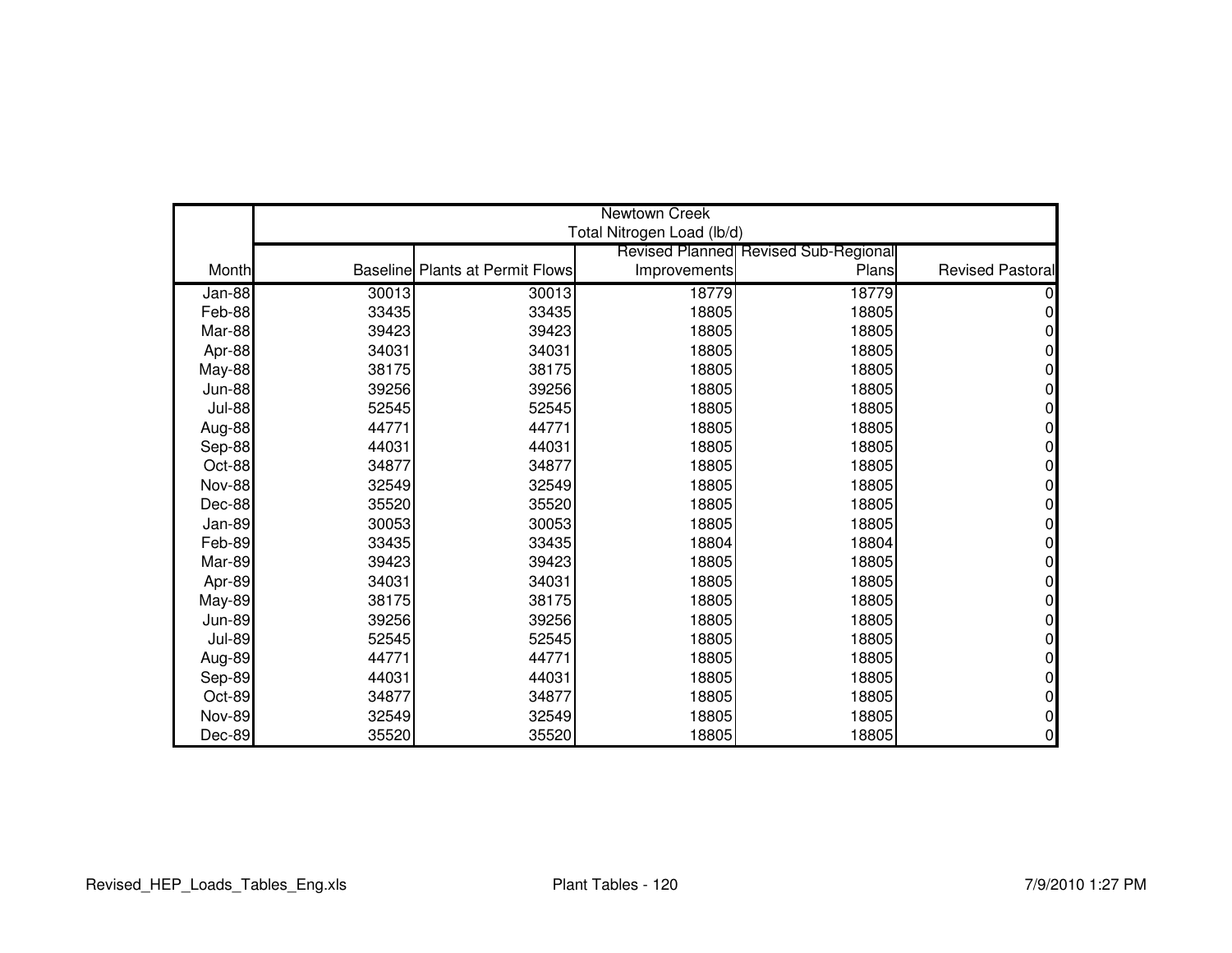|               | Newtown Creek |                                        |                                  |                                      |                         |  |
|---------------|---------------|----------------------------------------|----------------------------------|--------------------------------------|-------------------------|--|
|               |               |                                        | Total Organic Carbon Load (lb/d) |                                      |                         |  |
|               |               |                                        |                                  | Revised Planned Revised Sub-Regional |                         |  |
| Month         |               | <b>Baseline Plants at Permit Flows</b> | Improvements                     | Plans                                | <b>Revised Pastoral</b> |  |
| $Jan-88$      | 47204         | 47204                                  | 42474                            | 42474                                |                         |  |
| Feb-88        | 48634         | 48634                                  | 43740                            | 43740                                |                         |  |
| Mar-88        | 48810         | 48810                                  | 43951                            | 43951                                |                         |  |
| Apr-88        | 50133         | 50133                                  | 45151                            | 45151                                | 0                       |  |
| <b>May-88</b> | 52117         | 52117                                  | 46914                            | 46914                                | 0                       |  |
| <b>Jun-88</b> | 55424         | 55424                                  | 49824                            | 49824                                | 0                       |  |
| <b>Jul-88</b> | 57012         | 57012                                  | 51280                            | 51280                                | 0                       |  |
| Aug-88        | 58334         | 58334                                  | 52470                            | 52470                                | 0                       |  |
| Sep-88        | 54498         | 54498                                  | 48987                            | 48987                                | 0                       |  |
| Oct-88        | 51853         | 51853                                  | 46694                            | 46694                                | 0                       |  |
| <b>Nov-88</b> | 50001         | 50001                                  | 44930                            | 44930                                | 0                       |  |
| Dec-88        | 49339         | 49339                                  | 44445                            | 44445                                | 0                       |  |
| Jan-89        | 47267         | 47267                                  | 42532                            | 42532                                | 0                       |  |
| Feb-89        | 48634         | 48634                                  | 43740                            | 43740                                | 0                       |  |
| Mar-89        | 48810         | 48810                                  | 43951                            | 43951                                | 0                       |  |
| Apr-89        | 50133         | 50133                                  | 45151                            | 45151                                | 0                       |  |
| May-89        | 52117         | 52117                                  | 46914                            | 46914                                | 0                       |  |
| <b>Jun-89</b> | 55424         | 55424                                  | 49824                            | 49824                                | 0                       |  |
| <b>Jul-89</b> | 57012         | 57012                                  | 51280                            | 51280                                | 0                       |  |
| Aug-89        | 58334         | 58334                                  | 52470                            | 52470                                | 0                       |  |
| Sep-89        | 54498         | 54498                                  | 48987                            | 48987                                | 0                       |  |
| Oct-89        | 51853         | 51853                                  | 46694                            | 46694                                | 0                       |  |
| <b>Nov-89</b> | 50001         | 50001                                  | 44930                            | 44930                                | 0                       |  |
| Dec-89        | 49339         | 49339                                  | 44445                            | 44445                                | 0                       |  |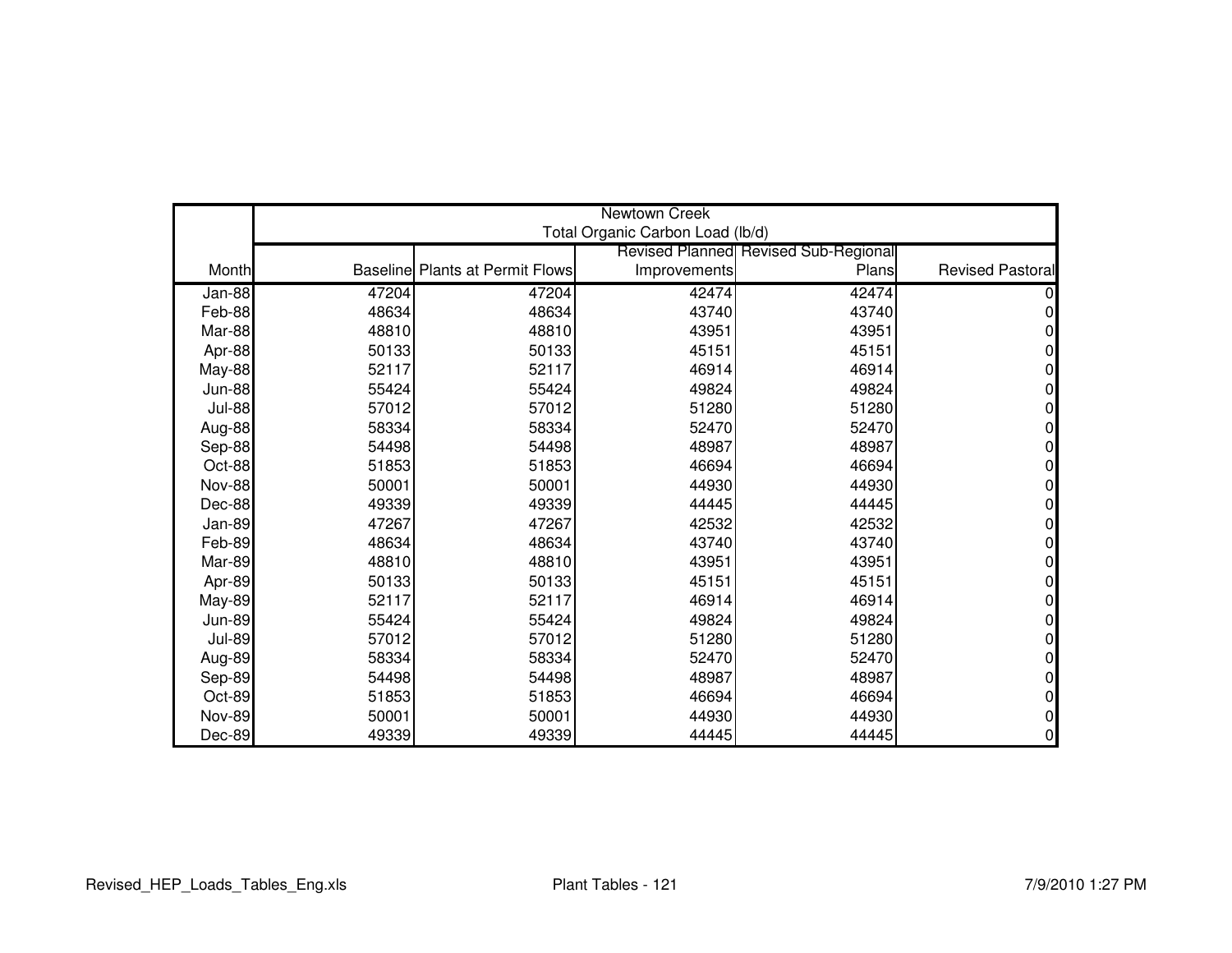|               |       |                                        | <b>Wards Island</b>        |                                             |                         |
|---------------|-------|----------------------------------------|----------------------------|---------------------------------------------|-------------------------|
|               |       |                                        | Total Nitrogen Load (lb/d) |                                             |                         |
|               |       |                                        |                            | <b>Revised Planned Revised Sub-Regional</b> |                         |
| Month         |       | <b>Baseline Plants at Permit Flows</b> | Improvements               | Plans                                       | <b>Revised Pastoral</b> |
| Jan-88        | 45447 | 45447                                  | 17872                      | 17872                                       |                         |
| Feb-88        | 41596 | 41596                                  | 17896                      | 17896                                       | n                       |
| Mar-88        | 36380 | 36380                                  | 17896                      | 17896                                       |                         |
| Apr-88        | 37022 | 37022                                  | 17896                      | 17896                                       |                         |
| May-88        | 34058 | 34058                                  | 17896                      | 17896                                       |                         |
| <b>Jun-88</b> | 31676 | 31676                                  | 17896                      | 17896                                       | N                       |
| <b>Jul-88</b> | 35424 | 35424                                  | 17896                      | 17896                                       |                         |
| Aug-88        | 35496 | 35496                                  | 17896                      | 17896                                       |                         |
| Sep-88        | 38810 | 38810                                  | 17896                      | 17896                                       | 0                       |
| Oct-88        | 43744 | 43744                                  | 17896                      | 17896                                       |                         |
| <b>Nov-88</b> | 51050 | 51050                                  | 17896                      | 17896                                       | ი                       |
| Dec-88        | 38042 | 38042                                  | 17896                      | 17896                                       | ი                       |
| Jan-89        | 45508 | 45508                                  | 17896                      | 17896                                       |                         |
| Feb-89        | 41596 | 41596                                  | 17896                      | 17896                                       | 0                       |
| Mar-89        | 36380 | 36380                                  | 17896                      | 17896                                       |                         |
| Apr-89        | 37022 | 37022                                  | 17896                      | 17896                                       |                         |
| <b>May-89</b> | 34058 | 34058                                  | 17896                      | 17896                                       | 0                       |
| <b>Jun-89</b> | 31676 | 31676                                  | 17896                      | 17896                                       | N                       |
| <b>Jul-89</b> | 35424 | 35424                                  | 17896                      | 17896                                       | ი                       |
| Aug-89        | 35496 | 35496                                  | 17896                      | 17896                                       | 0                       |
| Sep-89        | 38810 | 38810                                  | 17896                      | 17896                                       |                         |
| Oct-89        | 43744 | 43744                                  | 17896                      | 17896                                       | 0                       |
| <b>Nov-89</b> | 51050 | 51050                                  | 17896                      | 17896                                       | ი                       |
| Dec-89        | 38042 | 38042                                  | 17896                      | 17896                                       | 0                       |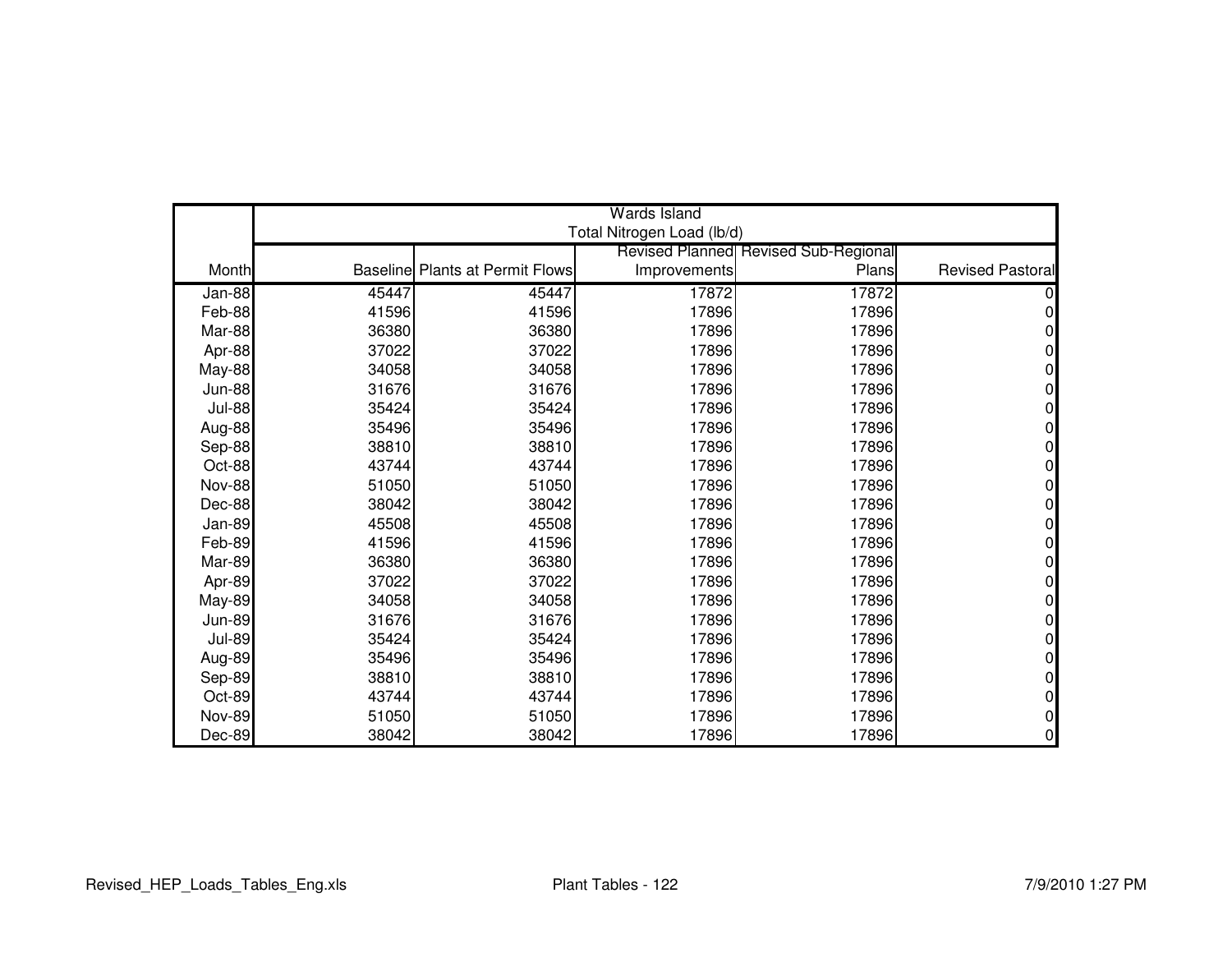|               |       |                                        | Wards Island                     |                                             |                         |
|---------------|-------|----------------------------------------|----------------------------------|---------------------------------------------|-------------------------|
|               |       |                                        | Total Organic Carbon Load (lb/d) |                                             |                         |
|               |       |                                        |                                  | <b>Revised Planned Revised Sub-Regional</b> |                         |
| Month         |       | <b>Baseline Plants at Permit Flows</b> | Improvements                     | Plans                                       | <b>Revised Pastoral</b> |
| $Jan-88$      | 29903 | 29903                                  | 26909                            | 26909                                       |                         |
| Feb-88        | 32606 | 32606                                  | 29366                            | 29366                                       |                         |
| Mar-88        | 28444 | 28444                                  | 25635                            | 25635                                       |                         |
| Apr-88        | 22377 | 22377                                  | 20137                            | 20137                                       | 0                       |
| May-88        | 29511 | 29511                                  | 26517                            | 26517                                       |                         |
| <b>Jun-88</b> | 26019 | 26019                                  | 23418                            | 23418                                       | n                       |
| <b>Jul-88</b> | 31782 | 31782                                  | 28590                            | 28590                                       |                         |
| Aug-88        | 19608 | 19608                                  | 17637                            | 17637                                       |                         |
| Sep-88        | 21601 | 21601                                  | 19458                            | 19458                                       | O                       |
| Oct-88        | 25591 | 25591                                  | 23056                            | 23056                                       |                         |
| <b>Nov-88</b> | 26508 | 26508                                  | 23885                            | 23885                                       |                         |
| Dec-88        | 24912 | 24912                                  | 22408                            | 22408                                       |                         |
| Jan-89        | 29943 | 29943                                  | 26945                            | 26945                                       |                         |
| Feb-89        | 32606 | 32606                                  | 29366                            | 29366                                       | 0                       |
| Mar-89        | 28444 | 28444                                  | 25635                            | 25635                                       |                         |
| Apr-89        | 22377 | 22377                                  | 20137                            | 20137                                       |                         |
| May-89        | 29511 | 29511                                  | 26517                            | 26517                                       | 0                       |
| <b>Jun-89</b> | 26019 | 26019                                  | 23418                            | 23418                                       |                         |
| <b>Jul-89</b> | 31782 | 31782                                  | 28590                            | 28590                                       |                         |
| Aug-89        | 19608 | 19608                                  | 17637                            | 17637                                       | ი                       |
| Sep-89        | 21601 | 21601                                  | 19458                            | 19458                                       |                         |
| Oct-89        | 25591 | 25591                                  | 23056                            | 23056                                       | 0                       |
| <b>Nov-89</b> | 26508 | 26508                                  | 23885                            | 23885                                       |                         |
| Dec-89        | 24912 | 24912                                  | 22408                            | 22408                                       | $\Omega$                |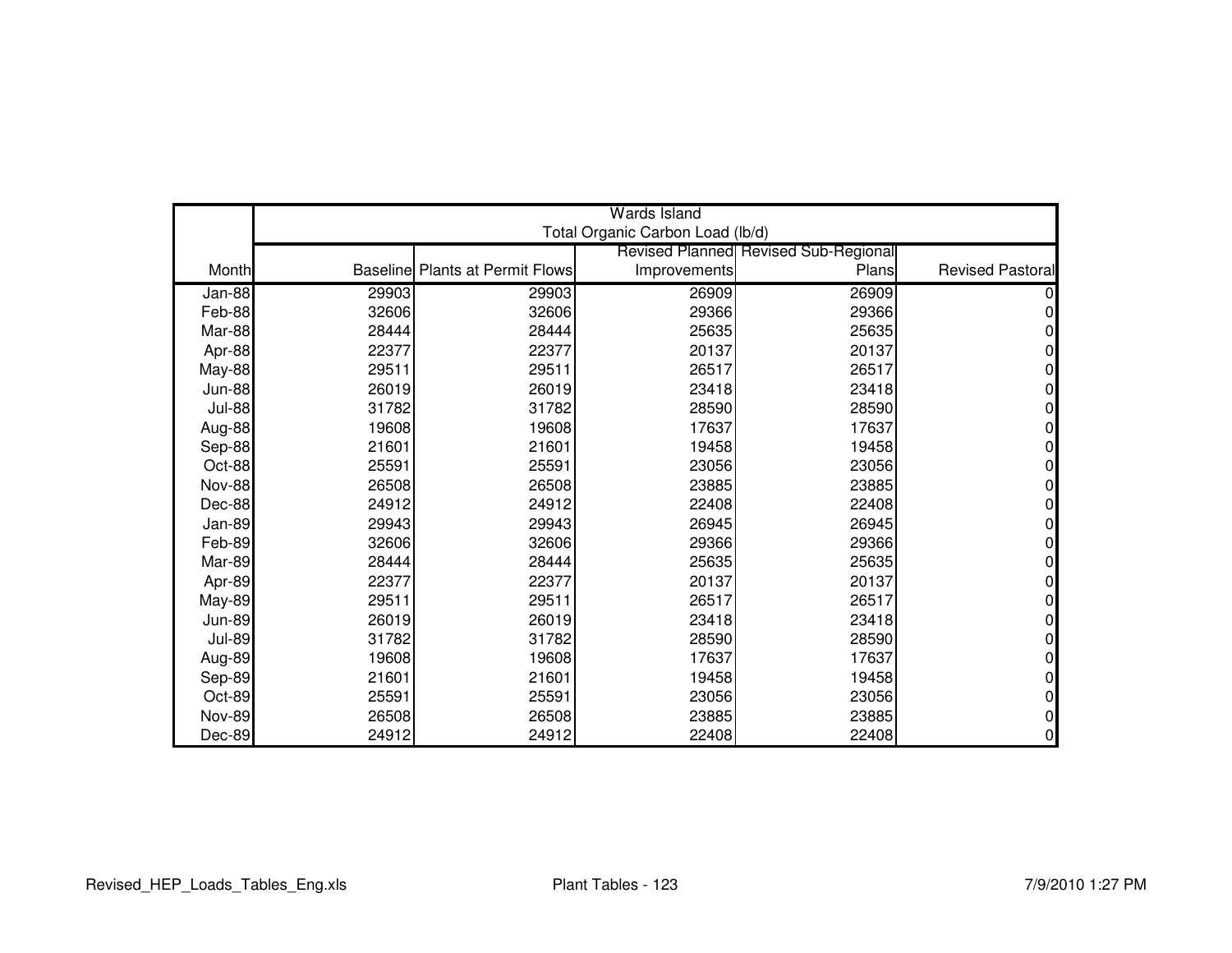|               | <b>Bowery Bay</b><br>Total Nitrogen Load (lb/d) |                                        |              |                                             |                         |  |
|---------------|-------------------------------------------------|----------------------------------------|--------------|---------------------------------------------|-------------------------|--|
|               |                                                 |                                        |              | <b>Revised Planned Revised Sub-Regional</b> |                         |  |
| Month         |                                                 | <b>Baseline Plants at Permit Flows</b> | Improvements | Plans                                       | <b>Revised Pastoral</b> |  |
| $Jan-88$      | 19811                                           | 19811                                  | 7160         | 7160                                        |                         |  |
| Feb-88        | 19709                                           | 19709                                  | 7169         | 7169                                        | 0                       |  |
| Mar-88        | 19983                                           | 19983                                  | 7169         | 7169                                        | 0                       |  |
| Apr-88        | 19780                                           | 19780                                  | 7169         | 7169                                        | 0                       |  |
| <b>May-88</b> | 19290                                           | 19290                                  | 7169         | 7169                                        | N                       |  |
| <b>Jun-88</b> | 19855                                           | 19855                                  | 7169         | 7169                                        | 0                       |  |
| <b>Jul-88</b> | 20247                                           | 20247                                  | 7169         | 7169                                        |                         |  |
| Aug-88        | 16605                                           | 16605                                  | 7169         | 7169                                        | N                       |  |
| Sep-88        | 18334                                           | 18334                                  | 7169         | 7169                                        | 0                       |  |
| Oct-88        | 15635                                           | 15635                                  | 7169         | 7169                                        | n                       |  |
| <b>Nov-88</b> | 15701                                           | 15701                                  | 7169         | 7169                                        | 0                       |  |
| Dec-88        | 17549                                           | 17549                                  | 7169         | 7169                                        | 0                       |  |
| Jan-89        | 19837                                           | 19837                                  | 7169         | 7169                                        |                         |  |
| Feb-89        | 19709                                           | 19709                                  | 7169         | 7169                                        | 0                       |  |
| Mar-89        | 19983                                           | 19983                                  | 7169         | 7169                                        |                         |  |
| Apr-89        | 19780                                           | 19780                                  | 7169         | 7169                                        |                         |  |
| <b>May-89</b> | 19290                                           | 19290                                  | 7169         | 7169                                        | 0                       |  |
| <b>Jun-89</b> | 19855                                           | 19855                                  | 7169         | 7169                                        | N                       |  |
| <b>Jul-89</b> | 20247                                           | 20247                                  | 7169         | 7169                                        | O                       |  |
| Aug-89        | 16605                                           | 16605                                  | 7169         | 7169                                        | 0                       |  |
| Sep-89        | 18334                                           | 18334                                  | 7169         | 7169                                        | 0                       |  |
| Oct-89        | 15635                                           | 15635                                  | 7169         | 7169                                        | 0                       |  |
| <b>Nov-89</b> | 15701                                           | 15701                                  | 7169         | 7169                                        | 0                       |  |
| Dec-89        | 17549                                           | 17549                                  | 7169         | 7169                                        | 0                       |  |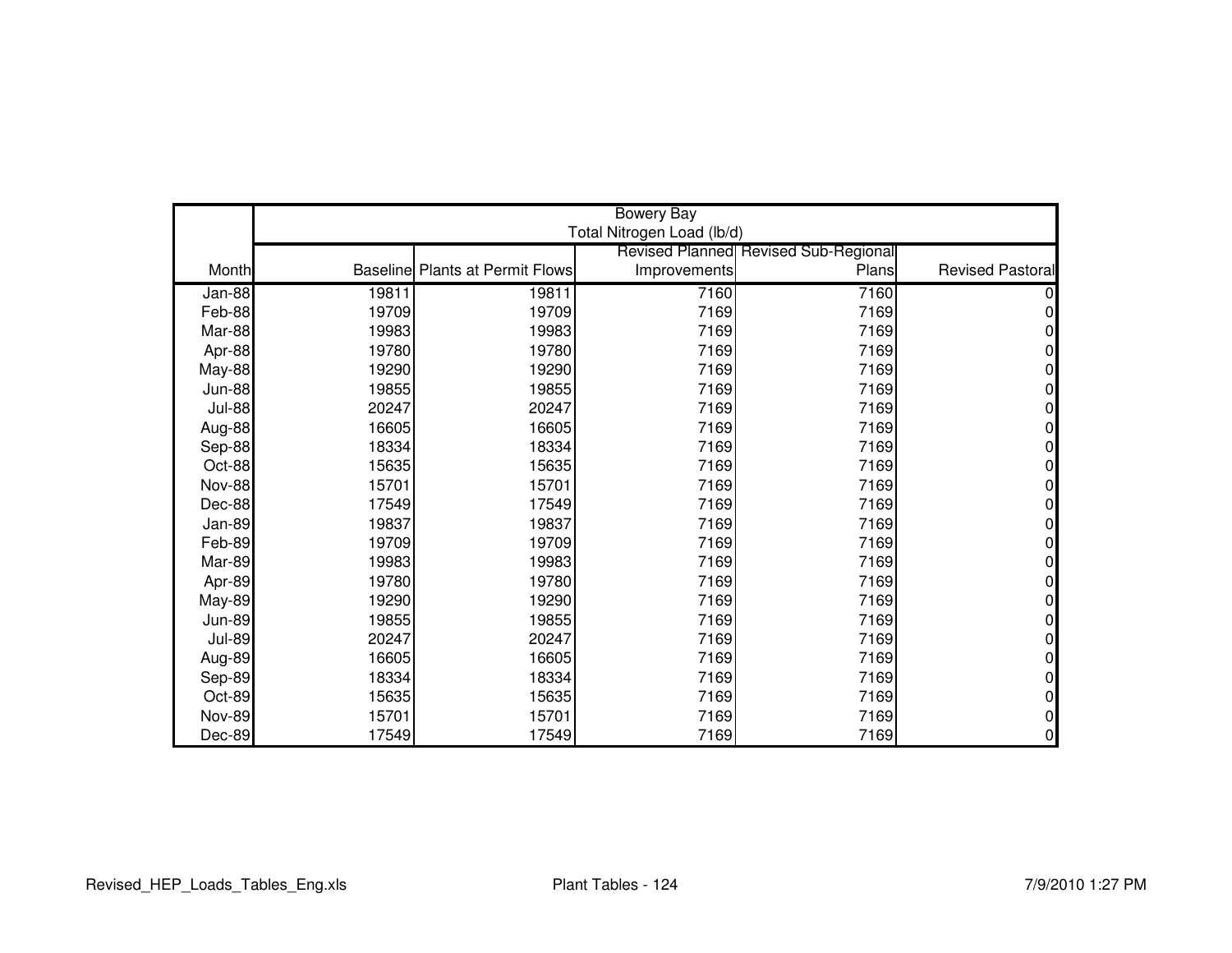|               | <b>Bowery Bay</b> |                                        |                                  |                                             |                         |  |
|---------------|-------------------|----------------------------------------|----------------------------------|---------------------------------------------|-------------------------|--|
|               |                   |                                        | Total Organic Carbon Load (lb/d) |                                             |                         |  |
|               |                   |                                        |                                  | <b>Revised Planned Revised Sub-Regional</b> |                         |  |
| Month         |                   | <b>Baseline Plants at Permit Flows</b> | Improvements                     | Plans                                       | <b>Revised Pastoral</b> |  |
| Jan-88        | 12461             | 12461                                  | 11220                            | 11220                                       |                         |  |
| Feb-88        | 17637             | 17637                                  | 15864                            | 15864                                       | 0                       |  |
| Mar-88        | 15102             | 15102                                  | 13576                            | 13576                                       |                         |  |
| Apr-88        | 12990             | 12990                                  | 11693                            | 11693                                       | 0                       |  |
| <b>May-88</b> | 8589              | 8589                                   | 7729                             | 7729                                        | N                       |  |
| <b>Jun-88</b> | 11535             | 11535                                  | 10384                            | 10384                                       | 0                       |  |
| <b>Jul-88</b> | 9502              | 9502                                   | 8550                             | 8550                                        | 0                       |  |
| Aug-88        | 6460              | 6460                                   | 5811                             | 5811                                        | N                       |  |
| Sep-88        | 6623              | 6623                                   | 5957                             | 5957                                        | 0                       |  |
| Oct-88        | 7751              | 7751                                   | 6975                             | 6975                                        | n                       |  |
| <b>Nov-88</b> | 9118              | 9118                                   | 8210                             | 8210                                        | 0                       |  |
| Dec-88        | 9118              | 9118                                   | 8210                             | 8210                                        | 0                       |  |
| Jan-89        | 12478             | 12478                                  | 11235                            | 11235                                       |                         |  |
| Feb-89        | 17637             | 17637                                  | 15864                            | 15864                                       | 0                       |  |
| Mar-89        | 15102             | 15102                                  | 13576                            | 13576                                       |                         |  |
| Apr-89        | 12990             | 12990                                  | 11693                            | 11693                                       |                         |  |
| <b>May-89</b> | 8589              | 8589                                   | 7729                             | 7729                                        | 0                       |  |
| <b>Jun-89</b> | 11535             | 11535                                  | 10384                            | 10384                                       | N                       |  |
| <b>Jul-89</b> | 9502              | 9502                                   | 8550                             | 8550                                        | O                       |  |
| Aug-89        | 6460              | 6460                                   | 5811                             | 5811                                        | 0                       |  |
| Sep-89        | 6623              | 6623                                   | 5957                             | 5957                                        | 0                       |  |
| Oct-89        | 7751              | 7751                                   | 6975                             | 6975                                        | 0                       |  |
| <b>Nov-89</b> | 9118              | 9118                                   | 8210                             | 8210                                        | 0                       |  |
| Dec-89        | 9118              | 9118                                   | 8210                             | 8210                                        | 0                       |  |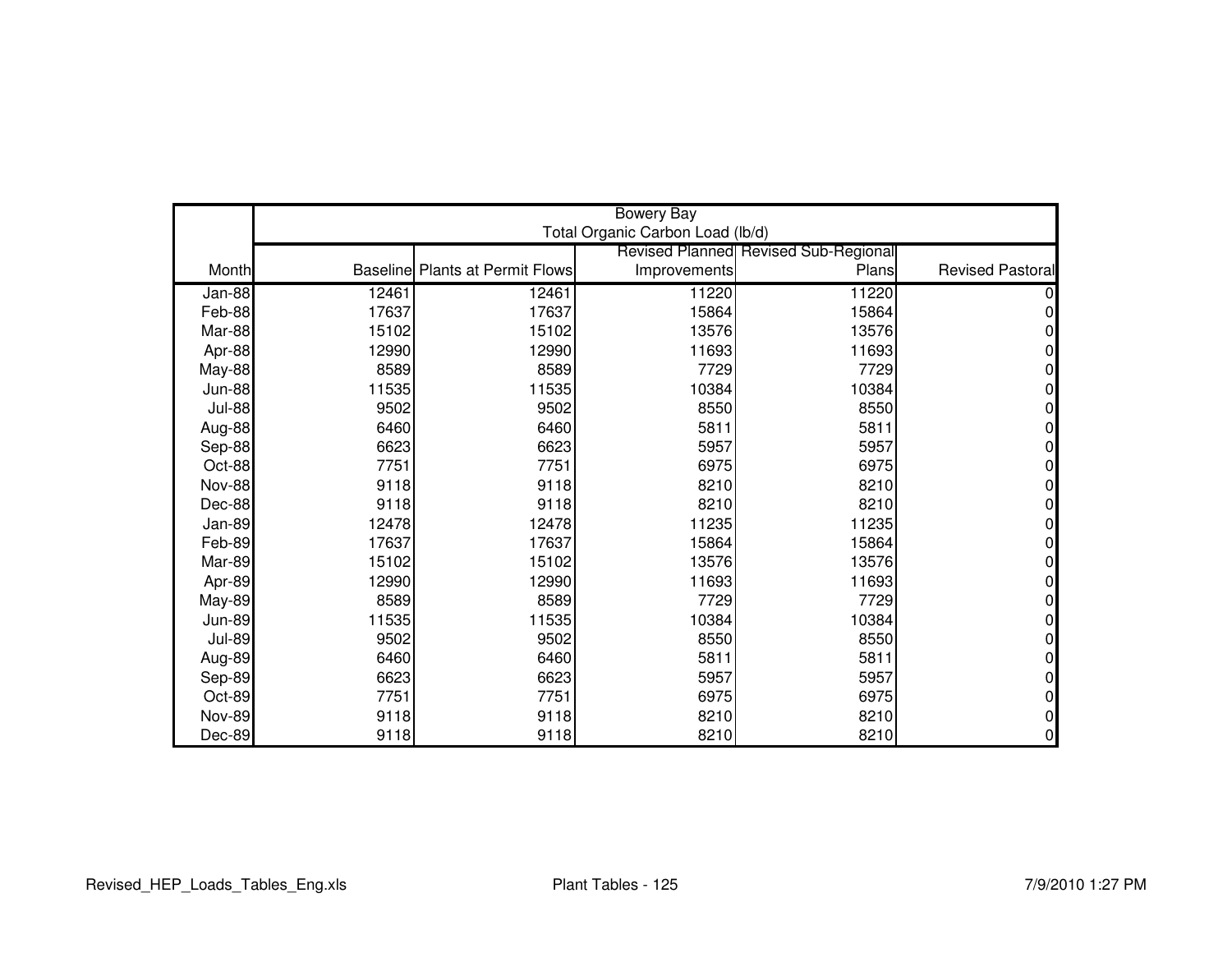|               | <b>Hunts Point</b> |                                        |                            |                                             |                         |  |
|---------------|--------------------|----------------------------------------|----------------------------|---------------------------------------------|-------------------------|--|
|               |                    |                                        | Total Nitrogen Load (lb/d) |                                             |                         |  |
|               |                    |                                        |                            | <b>Revised Planned Revised Sub-Regional</b> |                         |  |
| Month         |                    | <b>Baseline Plants at Permit Flows</b> | Improvements               | Plans                                       | <b>Revised Pastoral</b> |  |
| $Jan-88$      | 28205              | 28205                                  | 11863                      | 11863                                       |                         |  |
| Feb-88        | 25367              | 25367                                  | 11879                      | 11879                                       | ი                       |  |
| Mar-88        | 25944              | 25944                                  | 11879                      | 11879                                       |                         |  |
| Apr-88        | 25363              | 25363                                  | 11879                      | 11879                                       | 0                       |  |
| <b>May-88</b> | 27999              | 27999                                  | 11879                      | 11879                                       |                         |  |
| <b>Jun-88</b> | 29374              | 29374                                  | 11879                      | 11879                                       | N                       |  |
| <b>Jul-88</b> | 25861              | 25861                                  | 11879                      | 11879                                       |                         |  |
| Aug-88        | 24558              | 24558                                  | 11879                      | 11879                                       |                         |  |
| Sep-88        | 24796              | 24796                                  | 11879                      | 11879                                       | 0                       |  |
| Oct-88        | 27906              | 27906                                  | 11879                      | 11879                                       |                         |  |
| <b>Nov-88</b> | 33422              | 33422                                  | 11879                      | 11879                                       | N                       |  |
| Dec-88        | 29032              | 29032                                  | 11879                      | 11879                                       | N                       |  |
| Jan-89        | 28243              | 28243                                  | 11879                      | 11879                                       |                         |  |
| Feb-89        | 25367              | 25367                                  | 11879                      | 11879                                       | 0                       |  |
| Mar-89        | 25944              | 25944                                  | 11879                      | 11879                                       |                         |  |
| Apr-89        | 25363              | 25363                                  | 11879                      | 11879                                       |                         |  |
| <b>May-89</b> | 27999              | 27999                                  | 11879                      | 11879                                       | 0                       |  |
| <b>Jun-89</b> | 29374              | 29374                                  | 11879                      | 11879                                       | ი                       |  |
| <b>Jul-89</b> | 25861              | 25861                                  | 11879                      | 11879                                       | ი                       |  |
| Aug-89        | 24558              | 24558                                  | 11879                      | 11879                                       | 0                       |  |
| Sep-89        | 24796              | 24796                                  | 11879                      | 11879                                       |                         |  |
| Oct-89        | 27906              | 27906                                  | 11879                      | 11879                                       | 0                       |  |
| <b>Nov-89</b> | 33422              | 33422                                  | 11879                      | 11879                                       | ი                       |  |
| Dec-89        | 29032              | 29032                                  | 11879                      | 11879                                       | 0                       |  |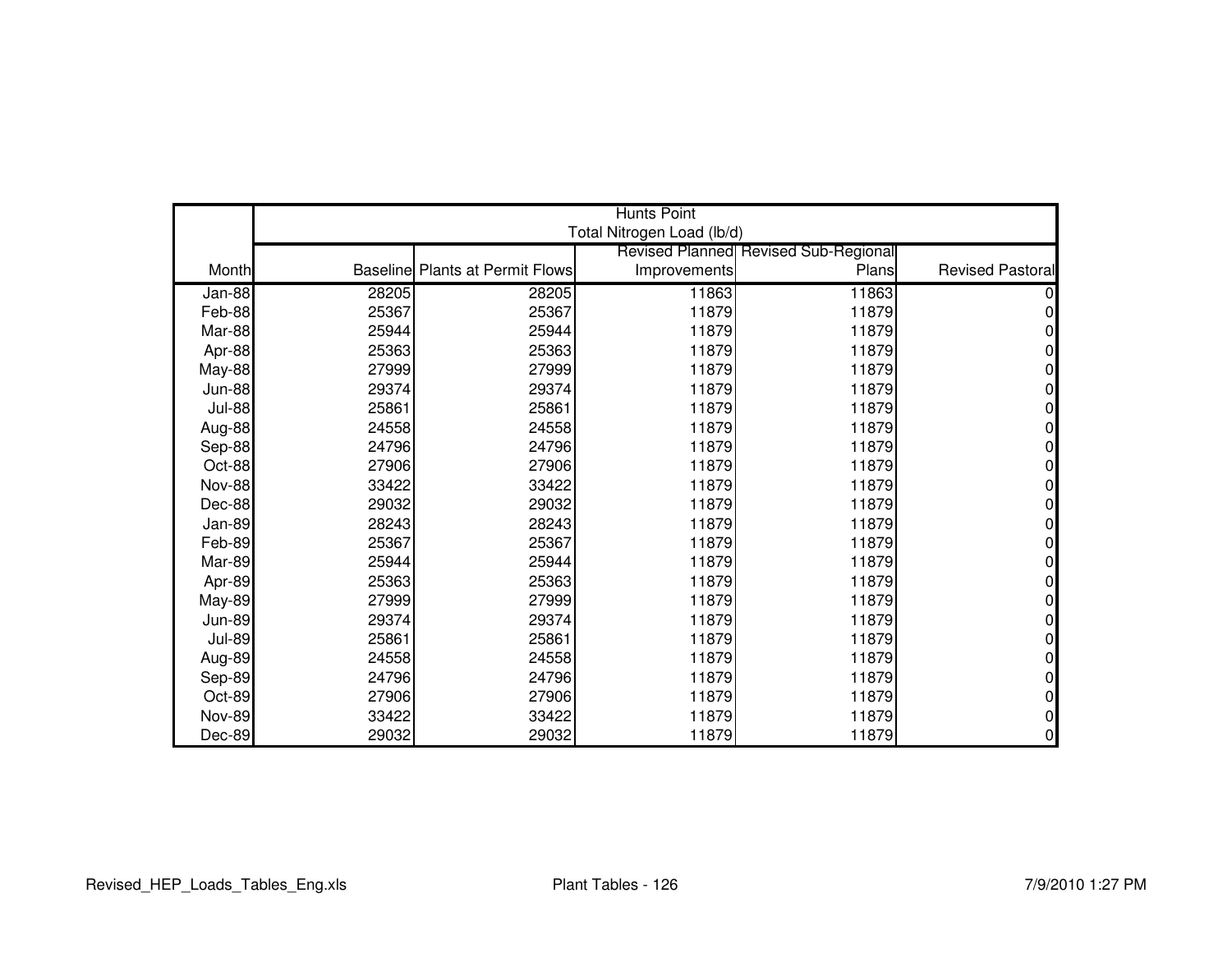|               | <b>Hunts Point</b> |                                        |                                  |                                      |                         |  |
|---------------|--------------------|----------------------------------------|----------------------------------|--------------------------------------|-------------------------|--|
|               |                    |                                        | Total Organic Carbon Load (lb/d) |                                      |                         |  |
|               |                    |                                        |                                  | Revised Planned Revised Sub-Regional |                         |  |
| Month         |                    | <b>Baseline Plants at Permit Flows</b> | Improvements                     | Plans                                | <b>Revised Pastoral</b> |  |
| Jan-88        | 14778              | 14778                                  | 13298                            | 13298                                |                         |  |
| Feb-88        | 18197              | 18197                                  | 16363                            | 16363                                | 0                       |  |
| Mar-88        | 15560              | 15560                                  | 14030                            | 14030                                | n                       |  |
| Apr-88        | 13982              | 13982                                  | 12593                            | 12593                                | 0                       |  |
| May-88        | 15062              | 15062                                  | 13563                            | 13563                                |                         |  |
| <b>Jun-88</b> | 14330              | 14330                                  | 12928                            | 12928                                | 0                       |  |
| <b>Jul-88</b> | 16045              | 16045                                  | 14440                            | 14440                                |                         |  |
| Aug-88        | 10300              | 10300                                  | 9273                             | 9273                                 | N                       |  |
| Sep-88        | 11759              | 11759                                  | 10587                            | 10587                                | 0                       |  |
| Oct-88        | 11843              | 11843                                  | 10662                            | 10662                                | ሰ                       |  |
| <b>Nov-88</b> | 13616              | 13616                                  | 12253                            | 12253                                | N                       |  |
| Dec-88        | 16557              | 16557                                  | 14916                            | 14916                                | ი                       |  |
| Jan-89        | 14797              | 14797                                  | 13316                            | 13316                                | N                       |  |
| Feb-89        | 18197              | 18197                                  | 16363                            | 16363                                | 0                       |  |
| Mar-89        | 15560              | 15560                                  | 14030                            | 14030                                | ი                       |  |
| Apr-89        | 13982              | 13982                                  | 12593                            | 12593                                | N                       |  |
| <b>May-89</b> | 15062              | 15062                                  | 13563                            | 13563                                | 0                       |  |
| <b>Jun-89</b> | 14330              | 14330                                  | 12928                            | 12928                                | 0                       |  |
| <b>Jul-89</b> | 16045              | 16045                                  | 14440                            | 14440                                | 0                       |  |
| Aug-89        | 10300              | 10300                                  | 9273                             | 9273                                 | 0                       |  |
| Sep-89        | 11759              | 11759                                  | 10587                            | 10587                                | 0                       |  |
| Oct-89        | 11843              | 11843                                  | 10662                            | 10662                                | 0                       |  |
| <b>Nov-89</b> | 13616              | 13616                                  | 12253                            | 12253                                | 0                       |  |
| Dec-89        | 16557              | 16557                                  | 14916                            | 14916                                | 0                       |  |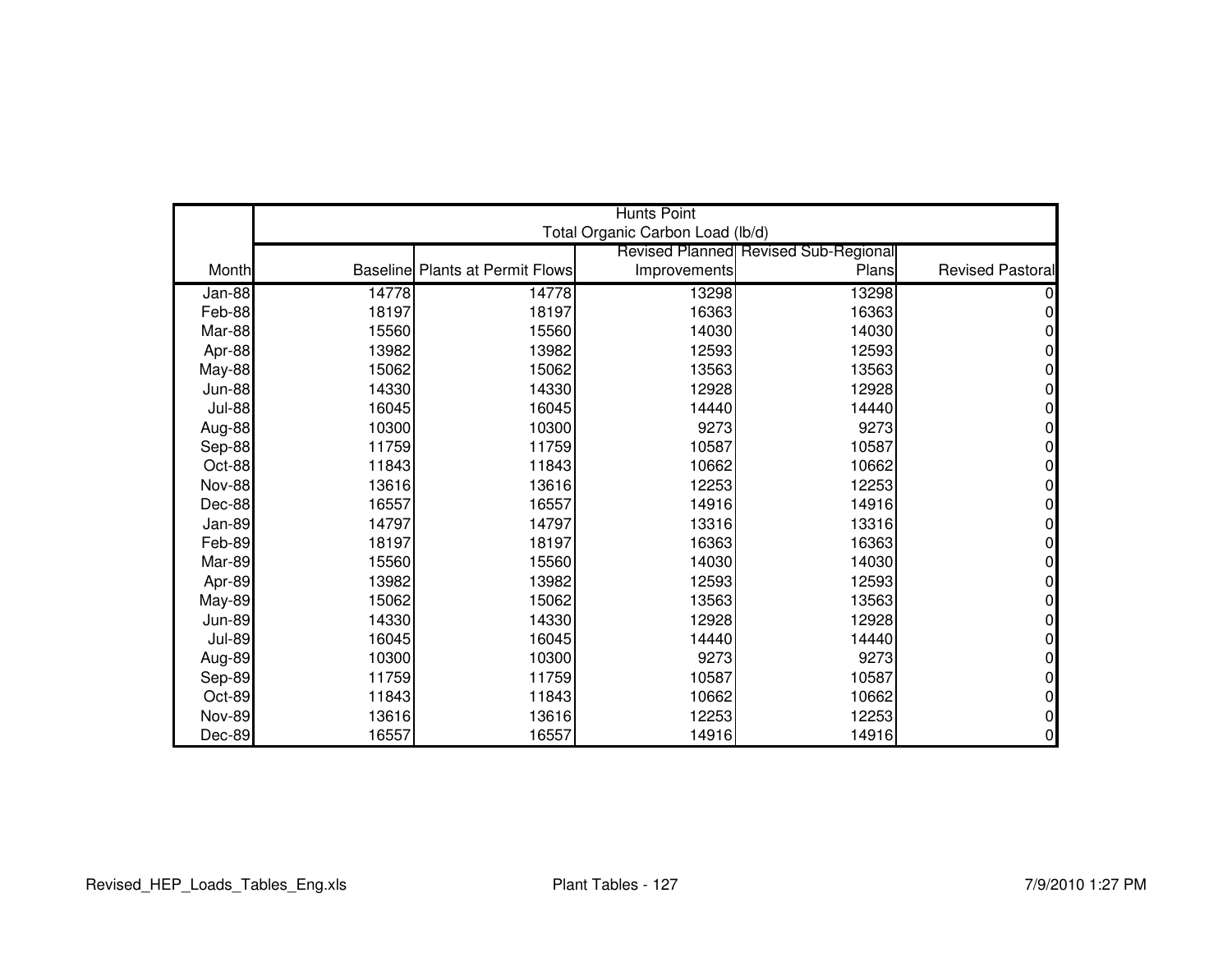|               |       |                                        | Tallman Island             |                                             |                         |
|---------------|-------|----------------------------------------|----------------------------|---------------------------------------------|-------------------------|
|               |       |                                        | Total Nitrogen Load (lb/d) |                                             |                         |
|               |       |                                        |                            | <b>Revised Planned Revised Sub-Regional</b> |                         |
| Month         |       | <b>Baseline Plants at Permit Flows</b> | Improvements               | Plans                                       | <b>Revised Pastoral</b> |
| Jan-88        | 5781  | 5781                                   | 2842                       | 2842                                        |                         |
| Feb-88        | 6319  | 6319                                   | 2846                       | 2846                                        | 0                       |
| Mar-88        | 7131  | 7131                                   | 2846                       | 2846                                        | 0                       |
| Apr-88        | 7944  | 7944                                   | 2846                       | 2846                                        | 0                       |
| May-88        | 9048  | 9048                                   | 2846                       | 2846                                        | 0                       |
| <b>Jun-88</b> | 9155  | 9155                                   | 2846                       | 2846                                        | 0                       |
| <b>Jul-88</b> | 8294  | 8294                                   | 2846                       | 2846                                        | 0                       |
| Aug-88        | 8818  | 8818                                   | 2846                       | 2846                                        | 0                       |
| Sep-88        | 10182 | 10182                                  | 2846                       | 2846                                        | 0                       |
| Oct-88        | 5352  | 5352                                   | 2846                       | 2846                                        | 0                       |
| <b>Nov-88</b> | 4784  | 4784                                   | 2846                       | 2846                                        | 0                       |
| Dec-88        | 5368  | 5368                                   | 2846                       | 2846                                        | 0                       |
| Jan-89        | 5789  | 5789                                   | 2846                       | 2846                                        | 0                       |
| Feb-89        | 6319  | 6319                                   | 2846                       | 2846                                        | 0                       |
| Mar-89        | 7131  | 7131                                   | 2846                       | 2846                                        | 0                       |
| Apr-89        | 7944  | 7944                                   | 2846                       | 2846                                        | 0                       |
| May-89        | 9048  | 9048                                   | 2846                       | 2846                                        | 0                       |
| <b>Jun-89</b> | 9155  | 9155                                   | 2846                       | 2846                                        | 0                       |
| <b>Jul-89</b> | 8294  | 8294                                   | 2846                       | 2846                                        | 0                       |
| Aug-89        | 8818  | 8818                                   | 2846                       | 2846                                        | 0                       |
| Sep-89        | 10182 | 10182                                  | 2846                       | 2846                                        | 0                       |
| Oct-89        | 5352  | 5352                                   | 2846                       | 2846                                        | 0                       |
| <b>Nov-89</b> | 4784  | 4784                                   | 2846                       | 2846                                        | 0                       |
| Dec-89        | 5368  | 5368                                   | 2846                       | 2846                                        | 0                       |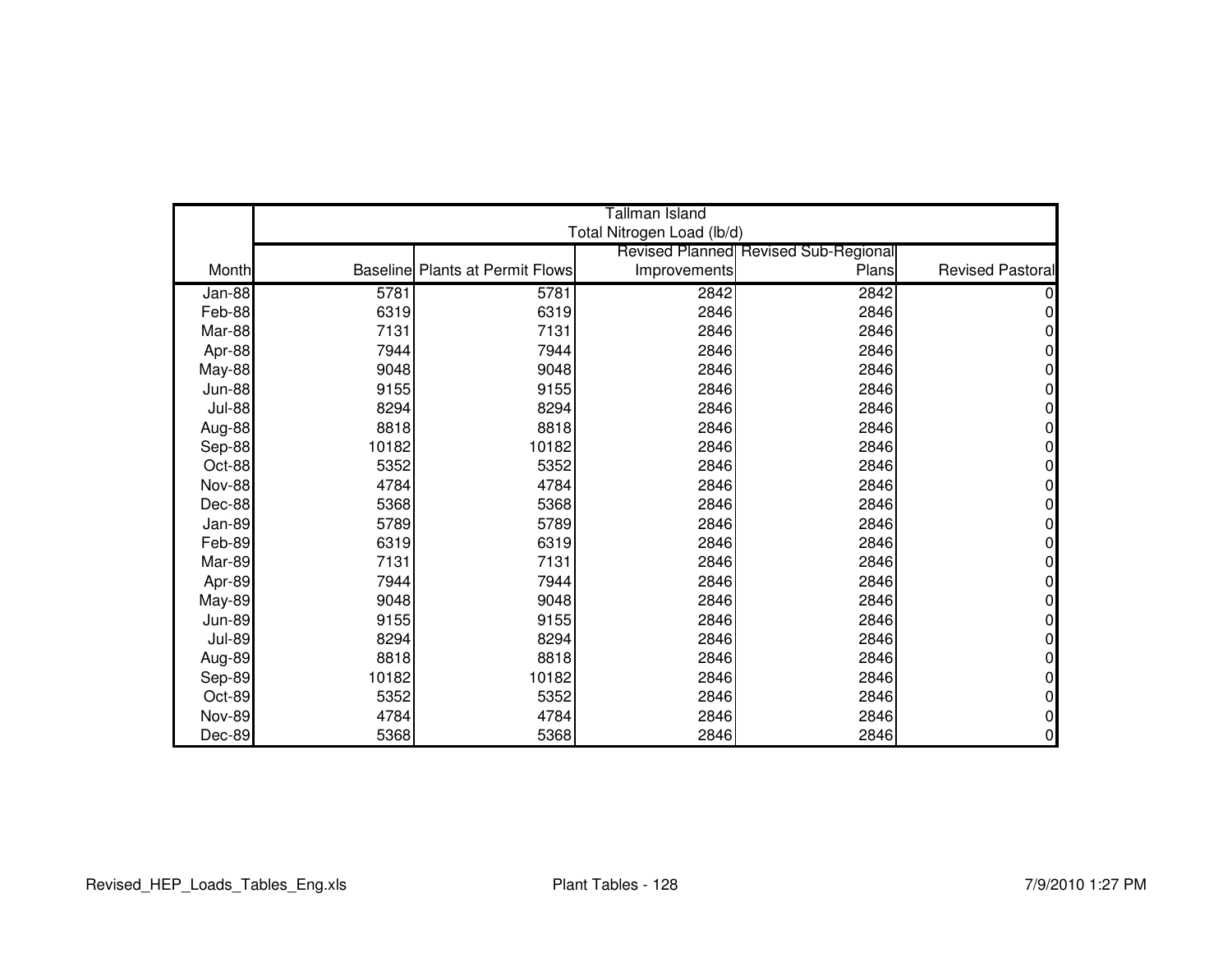|               |      |                                        | Tallman Island                   |                                             |                         |
|---------------|------|----------------------------------------|----------------------------------|---------------------------------------------|-------------------------|
|               |      |                                        | Total Organic Carbon Load (lb/d) |                                             |                         |
|               |      |                                        |                                  | <b>Revised Planned Revised Sub-Regional</b> |                         |
| Month         |      | <b>Baseline Plants at Permit Flows</b> | Improvements                     | Plans                                       | <b>Revised Pastoral</b> |
| Jan-88        | 3775 | 3775                                   | 3400                             | 3400                                        |                         |
| Feb-88        | 8311 | 8311                                   | 7482                             | 7482                                        | N                       |
| Mar-88        | 7271 | 7271                                   | 6539                             | 6539                                        | N                       |
| Apr-88        | 6680 | 6680                                   | 6014                             | 6014                                        | 0                       |
| May-88        | 8466 | 8466                                   | 7619                             | 7619                                        | 0                       |
| <b>Jun-88</b> | 4781 | 4781                                   | 4300                             | 4300                                        | 0                       |
| <b>Jul-88</b> | 6936 | 6936                                   | 6248                             | 6248                                        | 0                       |
| Aug-88        | 4342 | 4342                                   | 3904                             | 3904                                        | 0                       |
| Sep-88        | 9855 | 9855                                   | 8871                             | 8871                                        | 0                       |
| Oct-88        | 3073 | 3073                                   | 2765                             | 2765                                        | 0                       |
| <b>Nov-88</b> | 2309 | 2309                                   | 2078                             | 2078                                        | 0                       |
| Dec-88        | 3131 | 3131                                   | 2814                             | 2814                                        | 0                       |
| Jan-89        | 3780 | 3780                                   | 3404                             | 3404                                        | 0                       |
| Feb-89        | 8311 | 8311                                   | 7482                             | 7482                                        | 0                       |
| Mar-89        | 7271 | 7271                                   | 6539                             | 6539                                        | 0                       |
| Apr-89        | 6680 | 6680                                   | 6014                             | 6014                                        | 0                       |
| May-89        | 8466 | 8466                                   | 7619                             | 7619                                        | 0                       |
| <b>Jun-89</b> | 4781 | 4781                                   | 4300                             | 4300                                        | 0                       |
| <b>Jul-89</b> | 6936 | 6936                                   | 6248                             | 6248                                        | 0                       |
| Aug-89        | 4342 | 4342                                   | 3904                             | 3904                                        | 0                       |
| Sep-89        | 9855 | 9855                                   | 8871                             | 8871                                        | 0                       |
| Oct-89        | 3073 | 3073                                   | 2765                             | 2765                                        | 0                       |
| <b>Nov-89</b> | 2309 | 2309                                   | 2078                             | 2078                                        | 0                       |
| Dec-89        | 3131 | 3131                                   | 2814                             | 2814                                        | 0                       |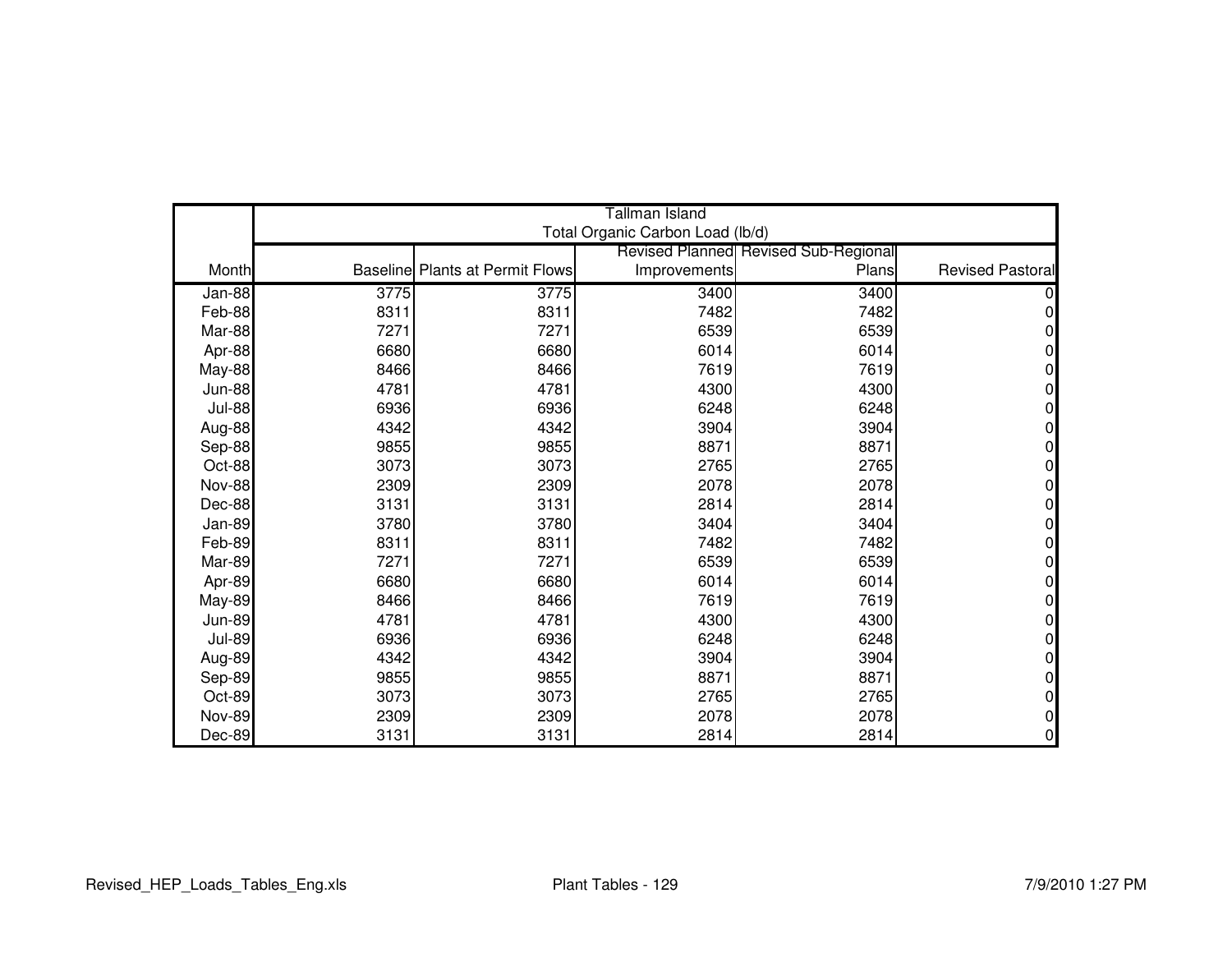|               |       |                                        | 26th Ward                  |                                             |                         |
|---------------|-------|----------------------------------------|----------------------------|---------------------------------------------|-------------------------|
|               |       |                                        | Total Nitrogen Load (lb/d) |                                             |                         |
|               |       |                                        |                            | <b>Revised Planned Revised Sub-Regional</b> |                         |
| Month         |       | <b>Baseline Plants at Permit Flows</b> | Improvements               | Plans                                       | <b>Revised Pastoral</b> |
| Jan-88        | 15573 | 15573                                  | 5697                       | 5697                                        |                         |
| Feb-88        | 16022 | 16022                                  | 5705                       | 5705                                        | 0                       |
| Mar-88        | 14363 | 14363                                  | 5705                       | 5705                                        | 0                       |
| Apr-88        | 15409 | 15409                                  | 5705                       | 5705                                        | 0                       |
| <b>May-88</b> | 16060 | 16060                                  | 5705                       | 5705                                        | 0                       |
| <b>Jun-88</b> | 15638 | 15638                                  | 5705                       | 5705                                        | 0                       |
| <b>Jul-88</b> | 13423 | 13423                                  | 5705                       | 5705                                        | 0                       |
| Aug-88        | 10969 | 10969                                  | 5700                       | 5700                                        | O                       |
| Sep-88        | 10111 | 10111                                  | 5701                       | 5701                                        | 0                       |
| Oct-88        | 16356 | 16356                                  | 5702                       | 5702                                        | N                       |
| <b>Nov-88</b> | 11177 | 11177                                  | 5701                       | 5701                                        | 0                       |
| Dec-88        | 14410 | 14410                                  | 5705                       | 5705                                        | 0                       |
| Jan-89        | 15594 | 15594                                  | 5705                       | 5705                                        | N                       |
| Feb-89        | 16022 | 16022                                  | 5705                       | 5705                                        | 0                       |
| Mar-89        | 14363 | 14363                                  | 5705                       | 5705                                        | 0                       |
| Apr-89        | 15409 | 15409                                  | 5705                       | 5705                                        | O                       |
| <b>May-89</b> | 16060 | 16060                                  | 5705                       | 5705                                        | 0                       |
| <b>Jun-89</b> | 15638 | 15638                                  | 5705                       | 5705                                        | 0                       |
| <b>Jul-89</b> | 13423 | 13423                                  | 5705                       | 5705                                        | 0                       |
| Aug-89        | 10969 | 10969                                  | 5700                       | 5700                                        | 0                       |
| Sep-89        | 10111 | 10111                                  | 5701                       | 5701                                        | 0                       |
| Oct-89        | 16356 | 16356                                  | 5702                       | 5702                                        | 0                       |
| <b>Nov-89</b> | 11177 | 11177                                  | 5701                       | 5701                                        | 0                       |
| Dec-89        | 14410 | 14410                                  | 5705                       | 5705                                        | 0                       |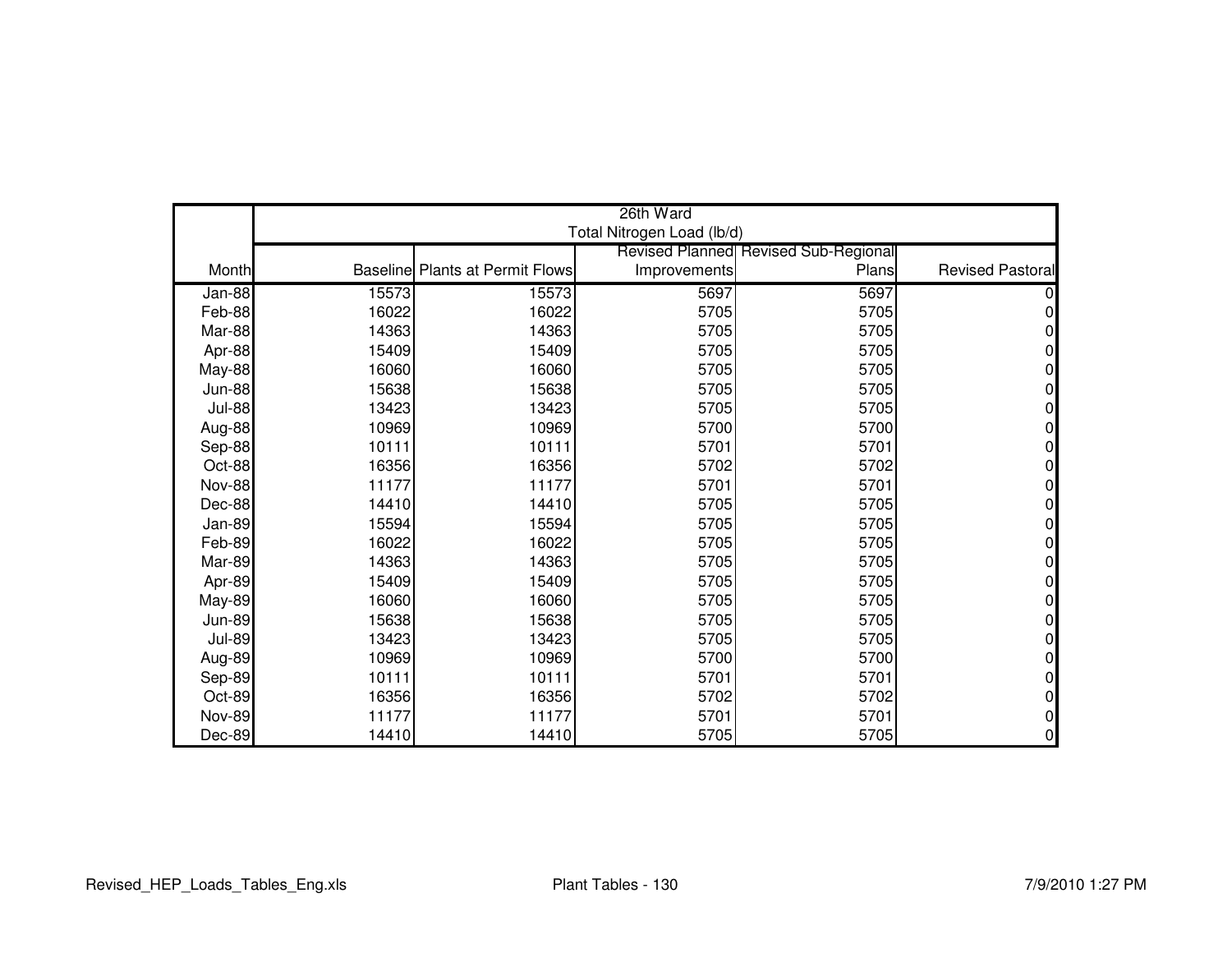|               |       |                                        | 26th Ward                        |                                             |                         |
|---------------|-------|----------------------------------------|----------------------------------|---------------------------------------------|-------------------------|
|               |       |                                        | Total Organic Carbon Load (lb/d) |                                             |                         |
|               |       |                                        |                                  | <b>Revised Planned Revised Sub-Regional</b> |                         |
| Month         |       | <b>Baseline Plants at Permit Flows</b> | Improvements                     | Plans                                       | <b>Revised Pastoral</b> |
| Jan-88        | 14011 | 14011                                  | 8987                             | 8987                                        |                         |
| Feb-88        | 12606 | 12606                                  | 8999                             | 8999                                        | 0                       |
| Mar-88        | 11574 | 11574                                  | 8999                             | 8999                                        |                         |
| Apr-88        | 11583 | 11583                                  | 8995                             | 8995                                        | 0                       |
| <b>May-88</b> | 13647 | 13647                                  | 8995                             | 8995                                        | N                       |
| <b>Jun-88</b> | 12095 | 12095                                  | 9004                             | 9004                                        | O                       |
| <b>Jul-88</b> | 11632 | 11632                                  | 9004                             | 9004                                        |                         |
| Aug-88        | 11252 | 11252                                  | 9004                             | 9004                                        | ი                       |
| Sep-88        | 12081 | 12081                                  | 8999                             | 8999                                        | 0                       |
| Oct-88        | 13307 | 13307                                  | 8999                             | 8999                                        | o                       |
| <b>Nov-88</b> | 13938 | 13938                                  | 8999                             | 8999                                        | 0                       |
| Dec-88        | 15573 | 15573                                  | 9004                             | 9004                                        | 0                       |
| Jan-89        | 14030 | 14030                                  | 8999                             | 8999                                        |                         |
| Feb-89        | 12606 | 12606                                  | 8999                             | 8999                                        | 0                       |
| Mar-89        | 11574 | 11574                                  | 8999                             | 8999                                        |                         |
| Apr-89        | 11583 | 11583                                  | 8995                             | 8995                                        |                         |
| May-89        | 13647 | 13647                                  | 8995                             | 8995                                        | 0                       |
| <b>Jun-89</b> | 12095 | 12095                                  | 9004                             | 9004                                        | N                       |
| <b>Jul-89</b> | 11632 | 11632                                  | 9004                             | 9004                                        | O                       |
| Aug-89        | 11252 | 11252                                  | 9004                             | 9004                                        | 0                       |
| Sep-89        | 12081 | 12081                                  | 8999                             | 8999                                        | 0                       |
| Oct-89        | 13307 | 13307                                  | 8999                             | 8999                                        | 0                       |
| <b>Nov-89</b> | 13938 | 13938                                  | 8999                             | 8999                                        | 0                       |
| Dec-89        | 15573 | 15573                                  | 9004                             | 9004                                        | 0                       |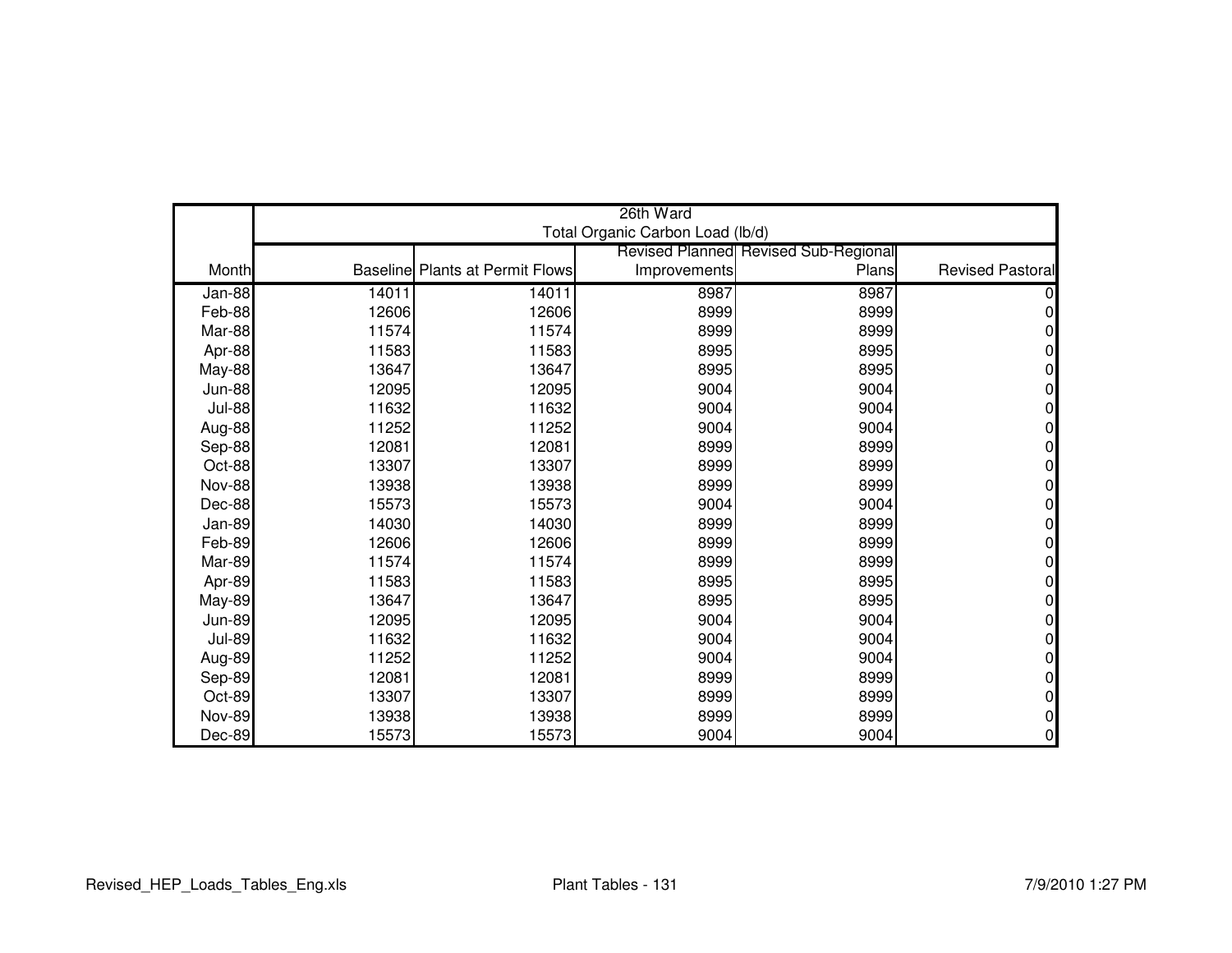|               |       |                                        | Jamaica                    |                                      |                         |
|---------------|-------|----------------------------------------|----------------------------|--------------------------------------|-------------------------|
|               |       |                                        | Total Nitrogen Load (lb/d) |                                      |                         |
|               |       |                                        |                            | Revised Planned Revised Sub-Regional | <b>Revised Pastoral</b> |
| Month         |       | <b>Baseline Plants at Permit Flows</b> | Improvements               | Plans                                |                         |
| Jan-88        | 16369 | 16369                                  | 20667                      | 20667                                |                         |
| Feb-88        | 19435 | 19435                                  | 20699                      | 20699                                |                         |
| Mar-88        | 18588 | 18588                                  | 20695                      | 20695                                |                         |
| Apr-88        | 19872 | 19872                                  | 20699                      | 20699                                |                         |
| <b>May-88</b> | 20848 | 20848                                  | 20699                      | 20699                                |                         |
| <b>Jun-88</b> | 19488 | 19488                                  | 20694                      | 20694                                |                         |
| <b>Jul-88</b> | 19007 | 19007                                  | 20699                      | 20699                                |                         |
| Aug-88        | 18334 | 18334                                  | 20699                      | 20699                                |                         |
| Sep-88        | 17662 | 17662                                  | 20699                      | 20699                                |                         |
| Oct-88        | 14146 | 14146                                  | 20699                      | 20699                                |                         |
| <b>Nov-88</b> | 16702 | 16702                                  | 20695                      | 20695                                |                         |
| Dec-88        | 15683 | 15683                                  | 20694                      | 20694                                |                         |
| Jan-89        | 16391 | 16391                                  | 20695                      | 20695                                |                         |
| Feb-89        | 19435 | 19435                                  | 20699                      | 20699                                |                         |
| Mar-89        | 18588 | 18588                                  | 20695                      | 20695                                |                         |
| Apr-89        | 19872 | 19872                                  | 20699                      | 20699                                |                         |
| <b>May-89</b> | 20848 | 20848                                  | 20699                      | 20699                                |                         |
| <b>Jun-89</b> | 19488 | 19488                                  | 20694                      | 20694                                |                         |
| <b>Jul-89</b> | 19007 | 19007                                  | 20699                      | 20699                                |                         |
| Aug-89        | 18334 | 18334                                  | 20699                      | 20699                                |                         |
| Sep-89        | 17662 | 17662                                  | 20699                      | 20699                                |                         |
| Oct-89        | 14146 | 14146                                  | 20699                      | 20699                                |                         |
| <b>Nov-89</b> | 16702 | 16702                                  | 20695                      | 20695                                |                         |
| Dec-89        | 15683 | 15683                                  | 20694                      | 20694                                |                         |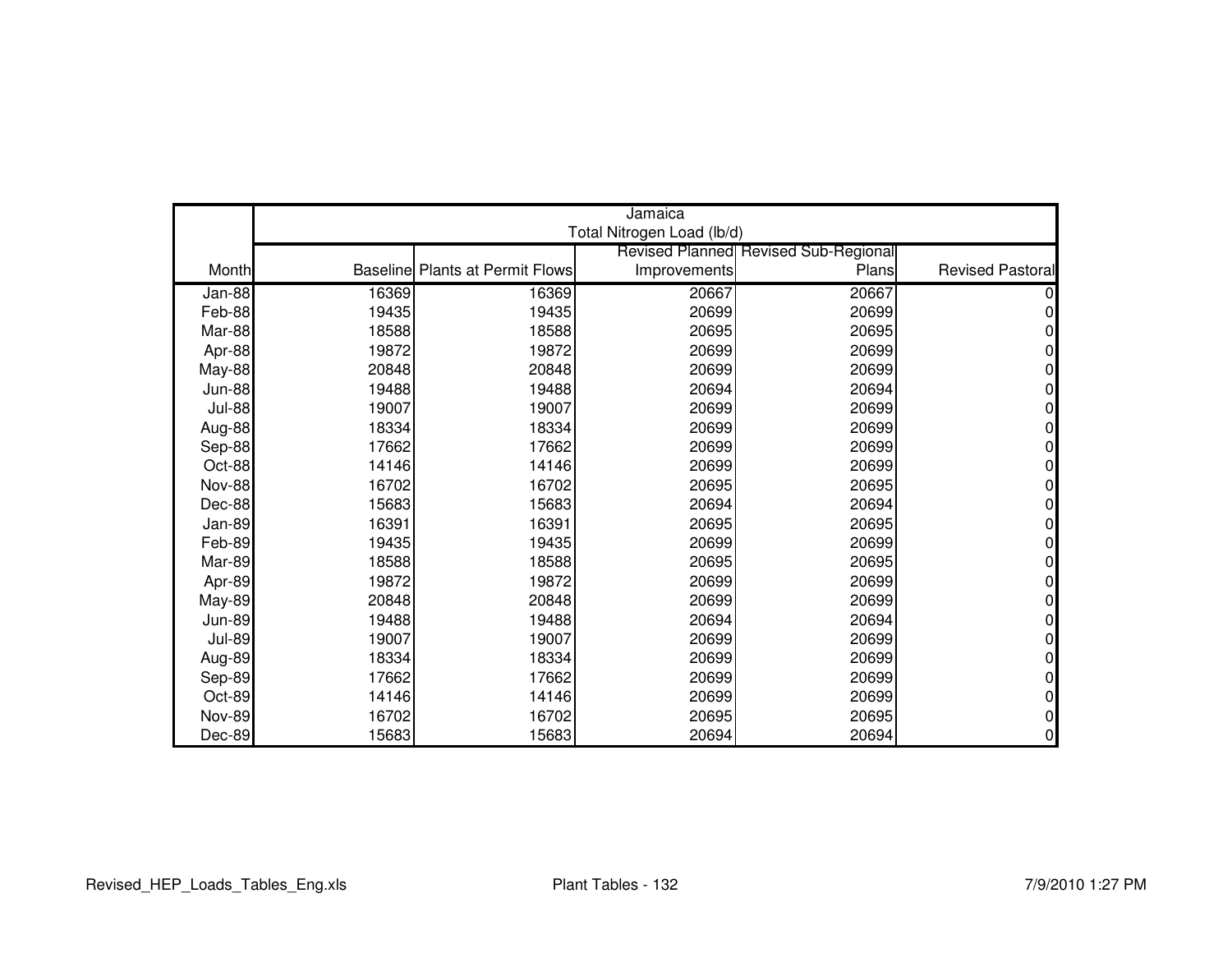|               |       |                                        | Jamaica                          |                                      |                         |
|---------------|-------|----------------------------------------|----------------------------------|--------------------------------------|-------------------------|
|               |       |                                        | Total Organic Carbon Load (lb/d) |                                      |                         |
|               |       |                                        |                                  | Revised Planned Revised Sub-Regional |                         |
| Month         |       | <b>Baseline Plants at Permit Flows</b> | Improvements                     | Plans                                | <b>Revised Pastoral</b> |
| Jan-88        | 16482 | 16482                                  | 15174                            | 15174                                |                         |
| Feb-88        | 17505 | 17505                                  | 15216                            | 15216                                | 0                       |
| Mar-88        | 18929 | 18929                                  | 15203                            | 15203                                | O                       |
| Apr-88        | 16707 | 16707                                  | 15207                            | 15207                                | 0                       |
| <b>May-88</b> | 16693 | 16693                                  | 15199                            | 15199                                | 0                       |
| <b>Jun-88</b> | 17946 | 17946                                  | 15212                            | 15212                                | 0                       |
| <b>Jul-88</b> | 16451 | 16451                                  | 15181                            | 15181                                | 0                       |
| Aug-88        | 18735 | 18735                                  | 15185                            | 15185                                | O                       |
| Sep-88        | 15701 | 15701                                  | 15225                            | 15225                                | 0                       |
| Oct-88        | 11746 | 11746                                  | 15185                            | 15185                                | N                       |
| <b>Nov-88</b> | 16120 | 16120                                  | 15216                            | 15216                                | 0                       |
| Dec-88        | 15128 | 15128                                  | 15177                            | 15177                                | 0                       |
| Jan-89        | 16504 | 16504                                  | 15194                            | 15194                                | N                       |
| Feb-89        | 17505 | 17505                                  | 15216                            | 15216                                | 0                       |
| Mar-89        | 18929 | 18929                                  | 15203                            | 15203                                | 0                       |
| Apr-89        | 16707 | 16707                                  | 15207                            | 15207                                | O                       |
| <b>May-89</b> | 16693 | 16693                                  | 15199                            | 15199                                | 0                       |
| <b>Jun-89</b> | 17946 | 17946                                  | 15212                            | 15212                                | 0                       |
| <b>Jul-89</b> | 16451 | 16451                                  | 15181                            | 15181                                | 0                       |
| Aug-89        | 18735 | 18735                                  | 15185                            | 15185                                | 0                       |
| Sep-89        | 15701 | 15701                                  | 15225                            | 15225                                | 0                       |
| Oct-89        | 11746 | 11746                                  | 15185                            | 15185                                | 0                       |
| <b>Nov-89</b> | 16120 | 16120                                  | 15216                            | 15216                                | 0                       |
| Dec-89        | 15128 | 15128                                  | 15177                            | 15177                                | 0                       |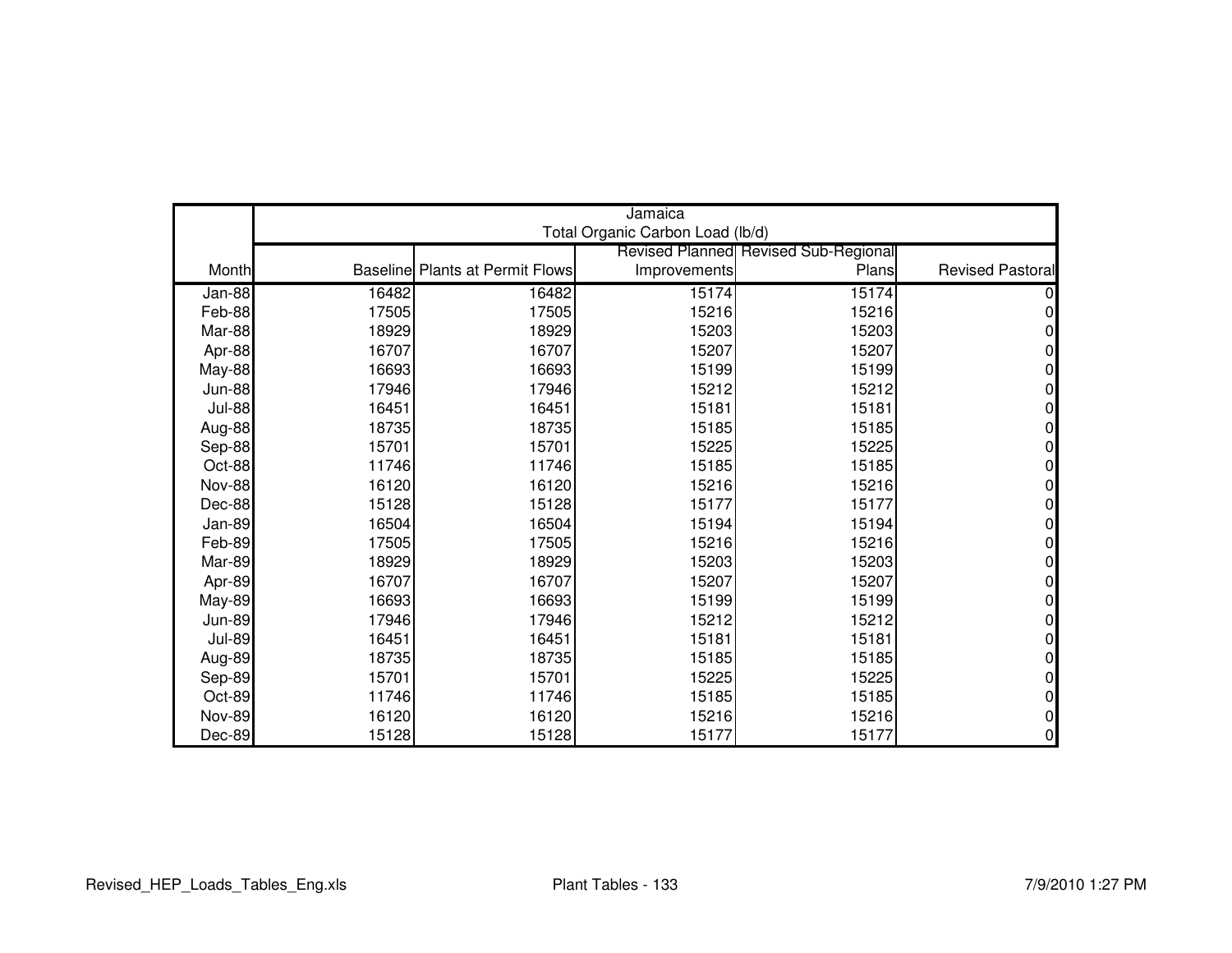|               |      |                                        | Rockaway                   |                                             |                         |
|---------------|------|----------------------------------------|----------------------------|---------------------------------------------|-------------------------|
|               |      |                                        | Total Nitrogen Load (lb/d) |                                             |                         |
|               |      |                                        |                            | <b>Revised Planned Revised Sub-Regional</b> |                         |
| Month         |      | <b>Baseline Plants at Permit Flows</b> | Improvements               | Plans                                       | <b>Revised Pastoral</b> |
| Jan-88        | 2815 | 2815                                   | 2793                       | 2793                                        |                         |
| Feb-88        | 2693 | 2693                                   | 2796                       | 2796                                        | 0                       |
| Mar-88        | 2534 | 2534                                   | 2795                       | 2795                                        | O                       |
| Apr-88        | 2847 | 2847                                   | 2796                       | 2796                                        | 0                       |
| May-88        | 2994 | 2994                                   | 2796                       | 2796                                        | 0                       |
| <b>Jun-88</b> | 2357 | 2357                                   | 2796                       | 2796                                        | 0                       |
| <b>Jul-88</b> | 2661 | 2661                                   | 2796                       | 2796                                        | 0                       |
| Aug-88        | 2811 | 2811                                   | 2796                       | 2796                                        | 0                       |
| Sep-88        | 3181 | 3181                                   | 2796                       | 2796                                        | 0                       |
| Oct-88        | 2299 | 2299                                   | 2795                       | 2795                                        | N                       |
| <b>Nov-88</b> | 2403 | 2403                                   | 2796                       | 2796                                        | 0                       |
| Dec-88        | 2301 | 2301                                   | 2797                       | 2797                                        | 0                       |
| Jan-89        | 2819 | 2819                                   | 2797                       | 2797                                        | N                       |
| Feb-89        | 2693 | 2693                                   | 2796                       | 2796                                        | 0                       |
| Mar-89        | 2534 | 2534                                   | 2795                       | 2795                                        | 0                       |
| Apr-89        | 2847 | 2847                                   | 2796                       | 2796                                        | O                       |
| <b>May-89</b> | 2994 | 2994                                   | 2796                       | 2796                                        | 0                       |
| <b>Jun-89</b> | 2357 | 2357                                   | 2796                       | 2796                                        | 0                       |
| <b>Jul-89</b> | 2661 | 2661                                   | 2796                       | 2796                                        | 0                       |
| Aug-89        | 2811 | 2811                                   | 2796                       | 2796                                        | 0                       |
| Sep-89        | 3181 | 3181                                   | 2796                       | 2796                                        | 0                       |
| Oct-89        | 2299 | 2299                                   | 2795                       | 2795                                        | 0                       |
| <b>Nov-89</b> | 2403 | 2403                                   | 2796                       | 2796                                        | 0                       |
| Dec-89        | 2301 | 2301                                   | 2797                       | 2797                                        | 0                       |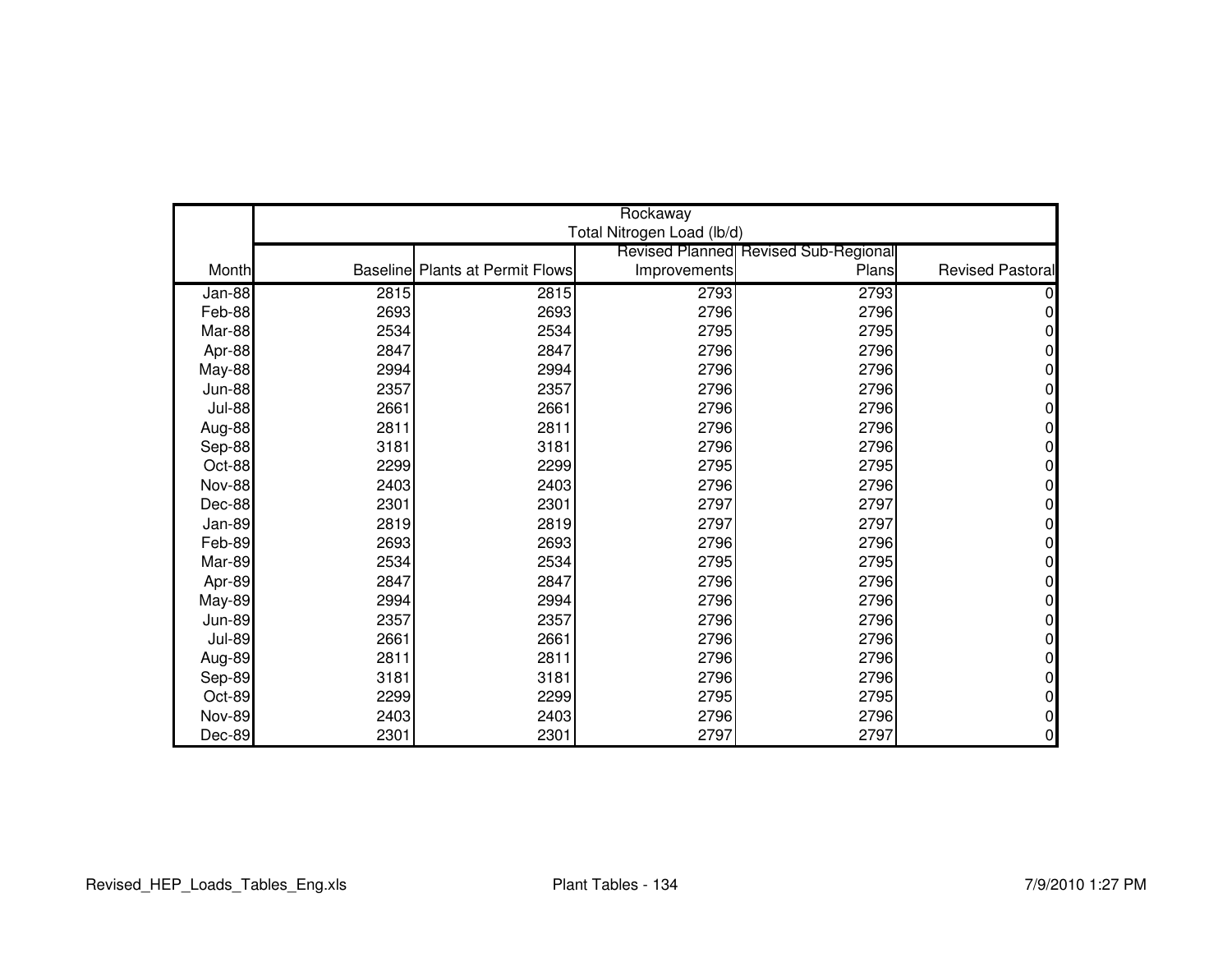|               |      |                                        | Rockaway                         |                                             |                         |
|---------------|------|----------------------------------------|----------------------------------|---------------------------------------------|-------------------------|
|               |      |                                        | Total Organic Carbon Load (lb/d) |                                             |                         |
|               |      |                                        |                                  | <b>Revised Planned Revised Sub-Regional</b> |                         |
| Month         |      | <b>Baseline Plants at Permit Flows</b> | Improvements                     | Plans                                       | <b>Revised Pastoral</b> |
| $Jan-88$      | 3620 | 3620                                   | 2198                             | 2198                                        |                         |
| Feb-88        | 3371 | 3371                                   | 2202                             | 2202                                        | 0                       |
| Mar-88        | 3676 | 3676                                   | 2200                             | 2200                                        |                         |
| Apr-88        | 3676 | 3676                                   | 2200                             | 2200                                        | 0                       |
| <b>May-88</b> | 4065 | 4065                                   | 2198                             | 2198                                        | 0                       |
| <b>Jun-88</b> | 3644 | 3644                                   | 2201                             | 2201                                        | 0                       |
| <b>Jul-88</b> | 3477 | 3477                                   | 2198                             | 2198                                        | 0                       |
| Aug-88        | 3117 | 3117                                   | 2198                             | 2198                                        | 0                       |
| Sep-88        | 3657 | 3657                                   | 2202                             | 2202                                        | 0                       |
| Oct-88        | 3509 | 3509                                   | 2198                             | 2198                                        | 0                       |
| <b>Nov-88</b> | 3509 | 3509                                   | 2198                             | 2198                                        | 0                       |
| Dec-88        | 3899 | 3899                                   | 2200                             | 2200                                        | 0                       |
| Jan-89        | 3625 | 3625                                   | 2201                             | 2201                                        | 0                       |
| Feb-89        | 3371 | 3371                                   | 2202                             | 2202                                        | 0                       |
| Mar-89        | 3676 | 3676                                   | 2200                             | 2200                                        | 0                       |
| Apr-89        | 3676 | 3676                                   | 2200                             | 2200                                        | 0                       |
| <b>May-89</b> | 4065 | 4065                                   | 2198                             | 2198                                        | 0                       |
| <b>Jun-89</b> | 3644 | 3644                                   | 2201                             | 2201                                        | 0                       |
| <b>Jul-89</b> | 3477 | 3477                                   | 2198                             | 2198                                        | 0                       |
| Aug-89        | 3117 | 3117                                   | 2198                             | 2198                                        | 0                       |
| Sep-89        | 3657 | 3657                                   | 2202                             | 2202                                        | 0                       |
| Oct-89        | 3509 | 3509                                   | 2198                             | 2198                                        | 0                       |
| <b>Nov-89</b> | 3509 | 3509                                   | 2198                             | 2198                                        | 0                       |
| Dec-89        | 3899 | 3899                                   | 2200                             | 2200                                        | 0                       |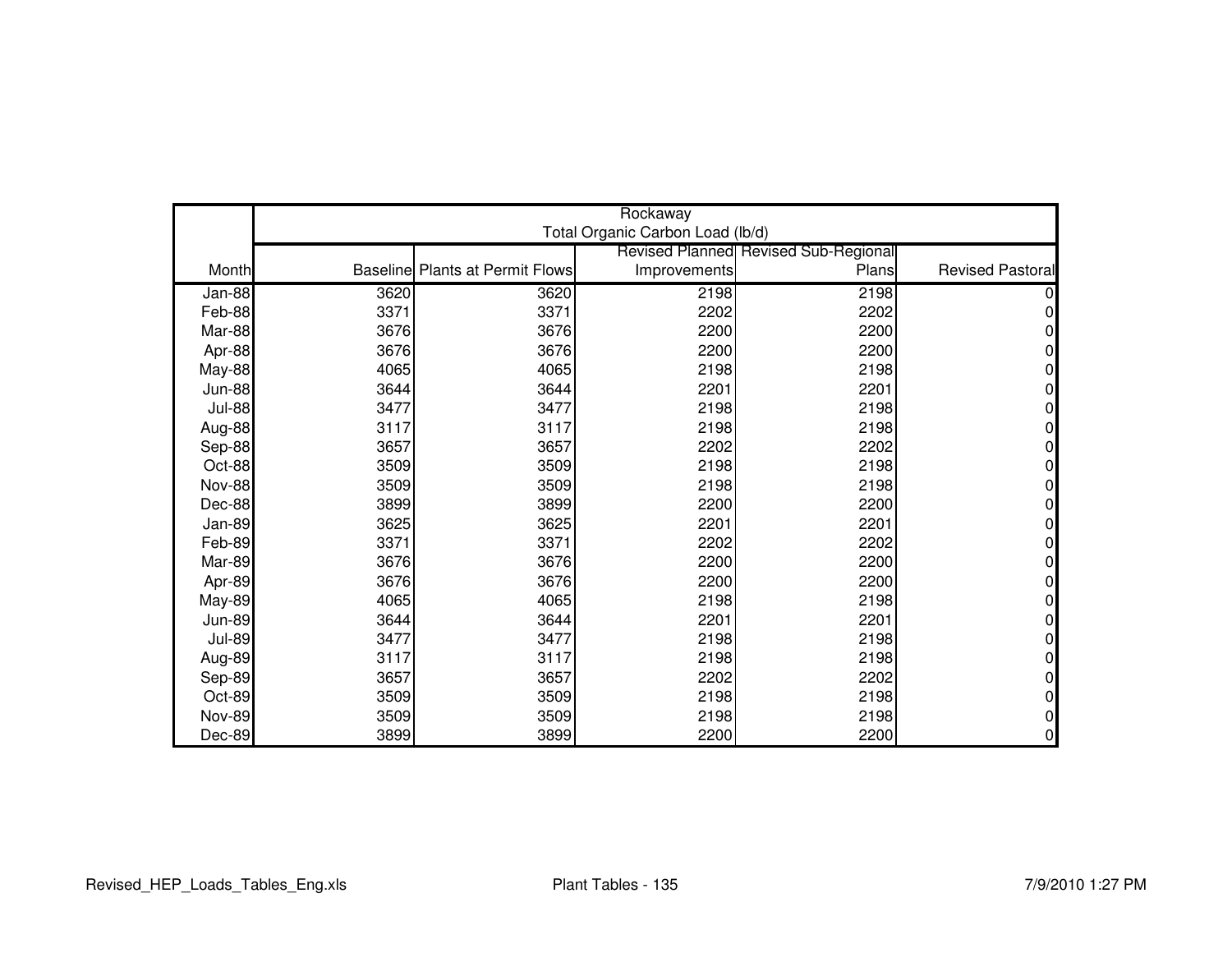|               |       |                                        | <b>Coney Island</b>        |                                             |                         |
|---------------|-------|----------------------------------------|----------------------------|---------------------------------------------|-------------------------|
|               |       |                                        | Total Nitrogen Load (lb/d) |                                             |                         |
|               |       |                                        |                            | <b>Revised Planned Revised Sub-Regional</b> |                         |
| Month         |       | <b>Baseline Plants at Permit Flows</b> | Improvements               | Plans                                       | <b>Revised Pastoral</b> |
| Jan-88        | 15329 | 15329                                  | 15981                      | 15981                                       |                         |
| Feb-88        | 12883 | 12883                                  | 15998                      | 15998                                       | 0                       |
| Mar-88        | 14235 | 14235                                  | 15997                      | 15997                                       |                         |
| Apr-88        | 14607 | 14607                                  | 15997                      | 15997                                       | 0                       |
| <b>May-88</b> | 14123 | 14123                                  | 15997                      | 15997                                       | 0                       |
| <b>Jun-88</b> | 14313 | 14313                                  | 16002                      | 16002                                       | 0                       |
| <b>Jul-88</b> | 14427 | 14427                                  | 15997                      | 15997                                       | ი                       |
| Aug-88        | 12219 | 12219                                  | 15998                      | 15998                                       | N                       |
| Sep-88        | 15025 | 15025                                  | 15998                      | 15998                                       | 0                       |
| Oct-88        | 11061 | 11061                                  | 15998                      | 15998                                       | N                       |
| <b>Nov-88</b> | 10600 | 10600                                  | 15997                      | 15997                                       | O                       |
| Dec-88        | 12267 | 12267                                  | 15997                      | 15997                                       | O                       |
| Jan-89        | 15350 | 15350                                  | 16002                      | 16002                                       | N                       |
| Feb-89        | 12883 | 12883                                  | 15998                      | 15998                                       | 0                       |
| Mar-89        | 14235 | 14235                                  | 15997                      | 15997                                       | ი                       |
| Apr-89        | 14607 | 14607                                  | 15997                      | 15997                                       | O                       |
| <b>May-89</b> | 14123 | 14123                                  | 15997                      | 15997                                       | 0                       |
| <b>Jun-89</b> | 14313 | 14313                                  | 16002                      | 16002                                       | 0                       |
| <b>Jul-89</b> | 14427 | 14427                                  | 15997                      | 15997                                       | 0                       |
| Aug-89        | 12219 | 12219                                  | 15998                      | 15998                                       | 0                       |
| Sep-89        | 15025 | 15025                                  | 15998                      | 15998                                       | 0                       |
| Oct-89        | 11061 | 11061                                  | 15998                      | 15998                                       | 0                       |
| <b>Nov-89</b> | 10600 | 10600                                  | 15997                      | 15997                                       | 0                       |
| Dec-89        | 12267 | 12267                                  | 15997                      | 15997                                       | 0                       |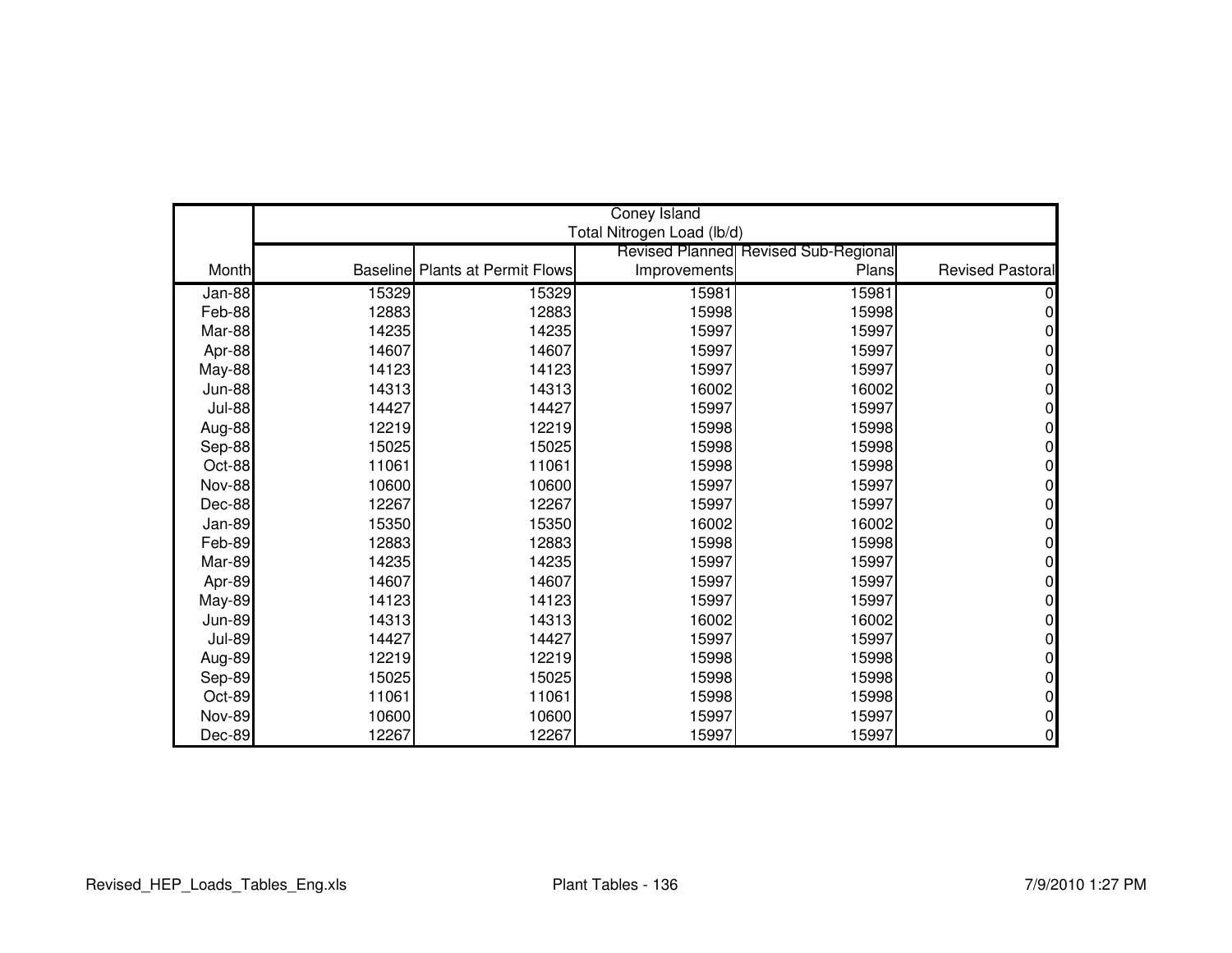|               |       |                                        | <b>Coney Island</b>              |                                      |                         |
|---------------|-------|----------------------------------------|----------------------------------|--------------------------------------|-------------------------|
|               |       |                                        | Total Organic Carbon Load (lb/d) |                                      |                         |
|               |       |                                        |                                  | Revised Planned Revised Sub-Regional |                         |
| Month         |       | <b>Baseline Plants at Permit Flows</b> | Improvements                     | Plans                                | <b>Revised Pastoral</b> |
| Jan-88        | 19300 | 19300                                  | 10986                            | 10986                                |                         |
| Feb-88        | 16843 | 16843                                  | 11001                            | 11001                                | 0                       |
| Mar-88        | 18947 | 18947                                  | 10992                            | 10992                                | 0                       |
| Apr-88        | 17090 | 17090                                  | 10997                            | 10997                                | 0                       |
| May-88        | 16398 | 16398                                  | 10997                            | 10997                                | 0                       |
| <b>Jun-88</b> | 15900 | 15900                                  | 11001                            | 11001                                | 0                       |
| <b>Jul-88</b> | 16455 | 16455                                  | 10997                            | 10997                                | ი                       |
| Aug-88        | 13814 | 13814                                  | 10997                            | 10997                                | N                       |
| Sep-88        | 16715 | 16715                                  | 11001                            | 11001                                | 0                       |
| Oct-88        | 15573 | 15573                                  | 11005                            | 11005                                | N                       |
| <b>Nov-88</b> | 16870 | 16870                                  | 10997                            | 10997                                | O                       |
| Dec-88        | 17496 | 17496                                  | 11001                            | 11001                                | O                       |
| Jan-89        | 19326 | 19326                                  | 11001                            | 11001                                | N                       |
| Feb-89        | 16843 | 16843                                  | 11001                            | 11001                                | 0                       |
| Mar-89        | 18947 | 18947                                  | 10992                            | 10992                                | ი                       |
| Apr-89        | 17090 | 17090                                  | 10997                            | 10997                                | O                       |
| <b>May-89</b> | 16398 | 16398                                  | 10997                            | 10997                                | 0                       |
| <b>Jun-89</b> | 15900 | 15900                                  | 11001                            | 11001                                | 0                       |
| <b>Jul-89</b> | 16455 | 16455                                  | 10997                            | 10997                                | 0                       |
| Aug-89        | 13814 | 13814                                  | 10997                            | 10997                                | 0                       |
| Sep-89        | 16715 | 16715                                  | 11001                            | 11001                                | 0                       |
| Oct-89        | 15573 | 15573                                  | 11005                            | 11005                                | 0                       |
| <b>Nov-89</b> | 16870 | 16870                                  | 10997                            | 10997                                | 0                       |
| Dec-89        | 17496 | 17496                                  | 11001                            | 11001                                | 0                       |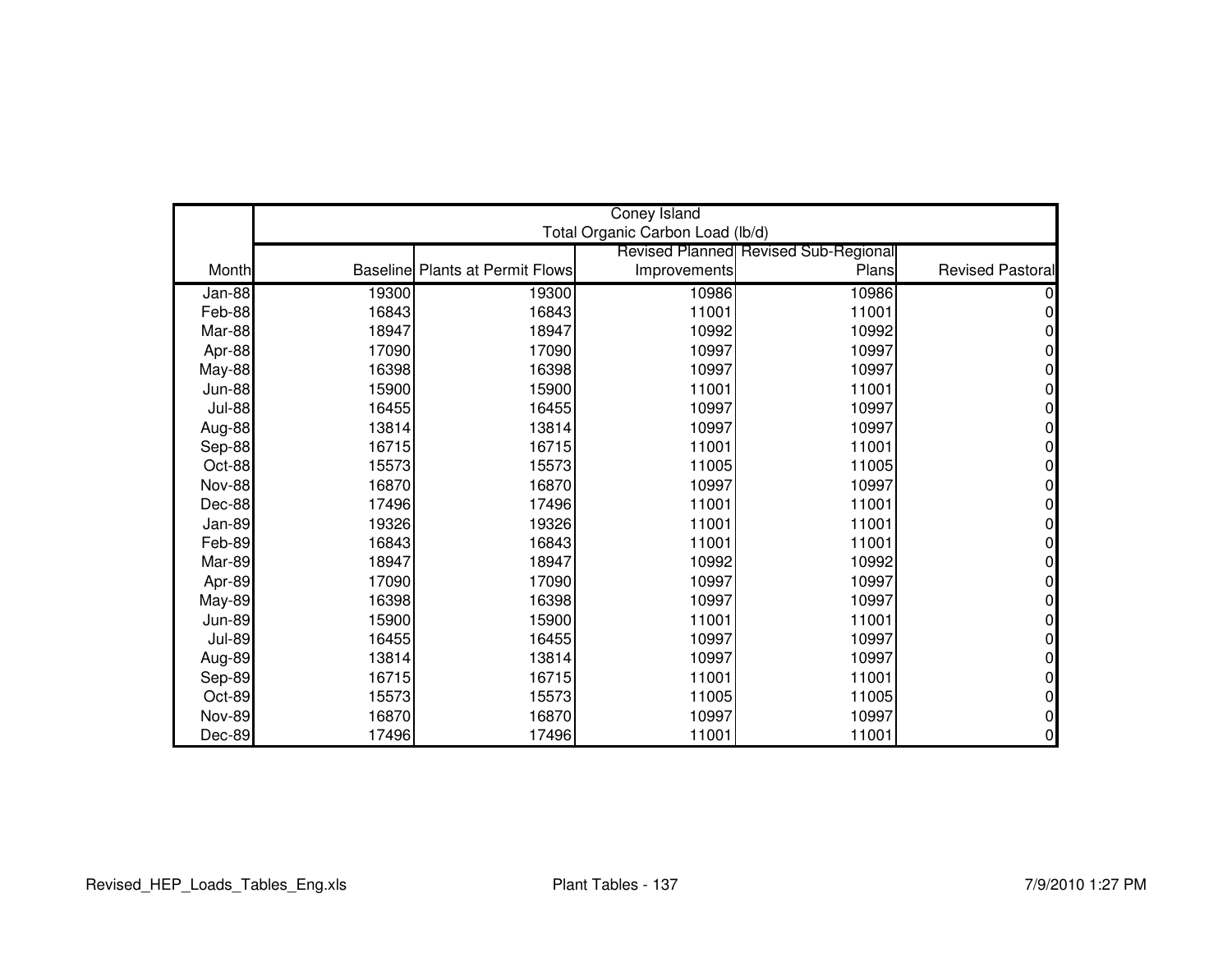|               | North Bergen Central<br>Total Nitrogen Load (lb/d) |                                        |              |                                      |                        |                   |                   |                        |  |
|---------------|----------------------------------------------------|----------------------------------------|--------------|--------------------------------------|------------------------|-------------------|-------------------|------------------------|--|
|               |                                                    |                                        |              |                                      |                        |                   |                   |                        |  |
|               |                                                    |                                        |              | Revised Planned Revised Sub-Regional |                        | Low TN Removal    | Medium TN Removal | <b>High TN Removal</b> |  |
| Month         |                                                    | <b>Baseline Plants at Permit Flows</b> | Improvements | Plans                                | <b>Revised Pastora</b> | $TN = N/A$ (mg/L) | $TN = N/A$ (mg/L) | $TN = N/A$ (mg/L)      |  |
| Jan-88        | 667.7                                              | 1107.4                                 | 0.0          | 0.0                                  | 0.0                    | N/A               | N/A               | N/A                    |  |
| Feb-88        | 732.5                                              | 1215.3                                 | 0.0          | 0.0                                  | 0.0                    | N/A               | N/A               | N/A                    |  |
| Mar-88        | 706.0                                              | 1168.2                                 | 0.0          | 0.0                                  | 0.0                    | N/A               | N/A               | N/A                    |  |
| Apr-88        | 695.9                                              | 1152.9                                 | 0.0          | 0.0                                  | 0.0                    | N/A               | N/A               | N/A                    |  |
| May-88        | 733.1                                              | 1216.0                                 | 0.0          | 0.0                                  | 0.0                    | N/A               | N/A               | N/A                    |  |
| <b>Jun-88</b> | 786.4                                              | 1302.4                                 | 0.0          | 0.0                                  | 0.0                    | N/A               | N/A               | N/A                    |  |
| <b>Jul-88</b> | 851.3                                              | 1411.8                                 | 0.0          | 0.0                                  | 0.0                    | N/A               | N/A               | N/A                    |  |
| Aug-88        | 769.8                                              | 1274.5                                 | 0.0          | 0.0                                  | 0.0                    | N/A               | N/A               | N/A                    |  |
| Sep-88        | 804.4                                              | 1332.1                                 | 0.0          | 0.0                                  | 0.0                    | N/A               | N/A               | N/A                    |  |
| Oct-88        | 743.5                                              | 1232.0                                 | 0.0          | 0.0                                  | 0.0                    | N/A               | N/A               | N/A                    |  |
| <b>Nov-88</b> | 636.8                                              | 1055.9                                 | 0.0          | 0.0                                  | 0.0                    | N/A               | N/A               | N/A                    |  |
| Dec-88        | 769.9                                              | 1275.0                                 | 0.0          | 0.0                                  | 0.0                    | N/A               | N/A               | N/A                    |  |
| Jan-89        | 668.6                                              | 1108.9                                 | 0.0          | 0.0                                  | 0.0                    | N/A               | N/A               | N/A                    |  |
| Feb-89        | 732.5                                              | 1215.3                                 | 0.0          | 0.0                                  | 0.0                    | N/A               | N/A               | N/A                    |  |
| Mar-89        | 706.0                                              | 1168.2                                 | 0.0          | 0.0                                  | 0.0                    | N/A               | N/A               | N/A                    |  |
| Apr-89        | 695.9                                              | 1152.9                                 | 0.0          | 0.0                                  | 0.0                    | N/A               | N/A               | N/A                    |  |
| May-89        | 733.1                                              | 1216.0                                 | 0.0          | 0.0                                  | 0.0                    | N/A               | N/A               | N/A                    |  |
| <b>Jun-89</b> | 786.4                                              | 1302.4                                 | 0.0          | 0.0                                  | 0.0                    | N/A               | N/A               | N/A                    |  |
| <b>Jul-89</b> | 851.3                                              | 1411.8                                 | 0.0          | 0.0                                  | 0.0                    | N/A               | N/A               | N/A                    |  |
| Aug-89        | 769.8                                              | 1274.5                                 | 0.0          | 0.0                                  | 0.0                    | N/A               | N/A               | N/A                    |  |
| Sep-89        | 804.4                                              | 1332.1                                 | 0.0          | 0.0                                  | 0.0                    | N/A               | N/A               | N/A                    |  |
| Oct-89        | 743.5                                              | 1232.0                                 | 0.0          | 0.0                                  | 0.0                    | N/A               | N/A               | N/A                    |  |
| <b>Nov-89</b> | 636.8                                              | 1055.9                                 | 0.0          | 0.0                                  | 0.0                    | N/A               | N/A               | N/A                    |  |
| Dec-89        | 769.9                                              | 1275.0                                 | 0.0          | 0.0                                  | 0.0                    | N/A               | N/A               | N/A                    |  |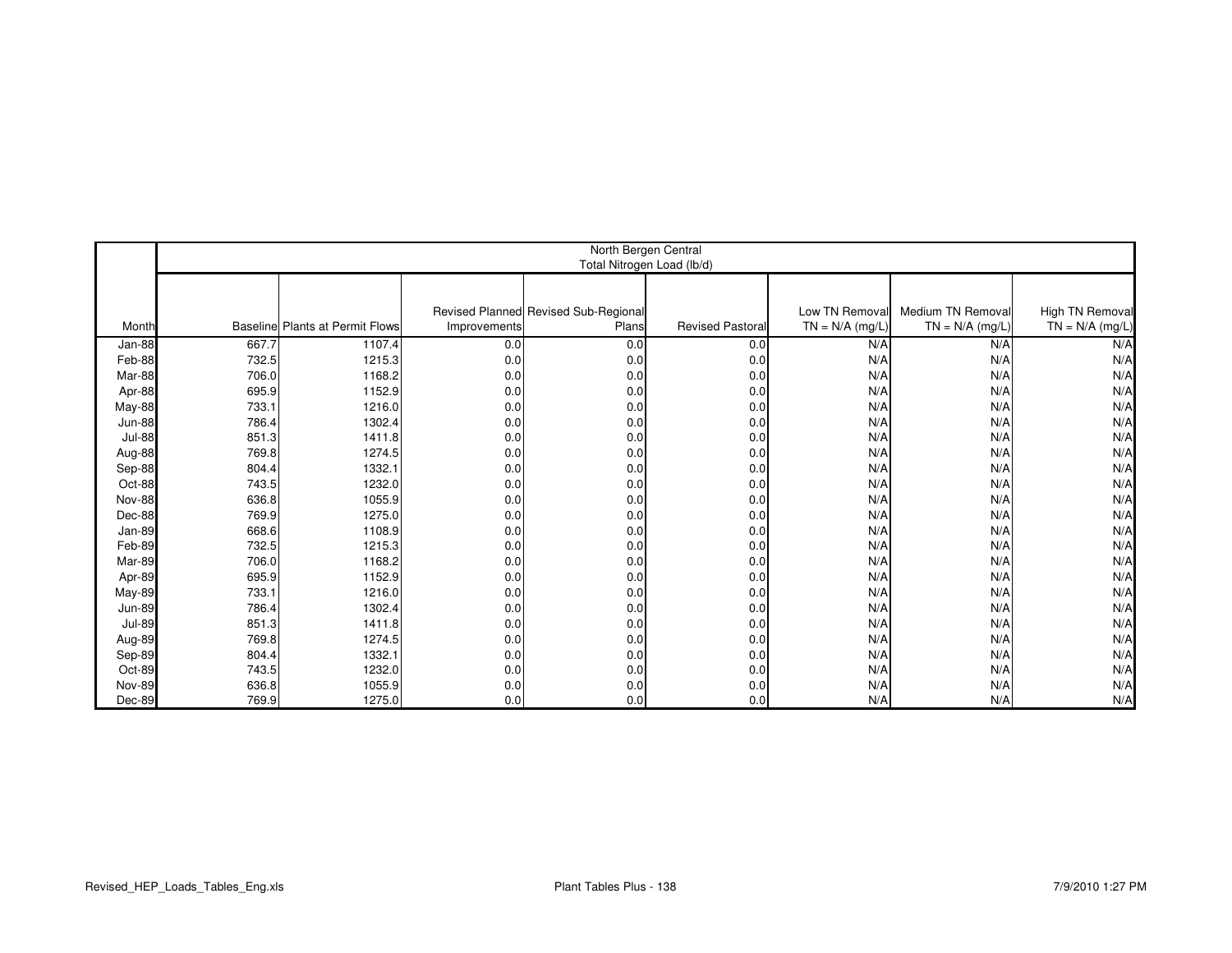|               | North Bergen Central<br>Total Organic Carbon Load (lb/d) |                                 |              |                                      |                        |                    |                       |                    |  |
|---------------|----------------------------------------------------------|---------------------------------|--------------|--------------------------------------|------------------------|--------------------|-----------------------|--------------------|--|
|               |                                                          |                                 |              | Revised Planned Revised Sub-Regional |                        | Low BOD Removal    | Medium BOD<br>Removal | High BOD Removal   |  |
| Month         |                                                          | Baseline Plants at Permit Flows | Improvements | Plans                                | <b>Revised Pastora</b> | $BOD = N/A$ (mg/L) | $BOD = N/A$ (mg/L)    | $BOD = N/A$ (mg/L) |  |
| Jan-88        | 2491.4                                                   | 4128.5                          | 0.0          | 0.0                                  | 0.0                    | N/A                | N/A                   | N/A                |  |
| Feb-88        | 3488.6                                                   | 5784.9                          | 0.0          | 0.0                                  | 0.0                    | N/A                | N/A                   | N/A                |  |
| Mar-88        | 2638.5                                                   | 4373.5                          | 0.0          | 0.0                                  | 0.0                    | N/A                | N/A                   | N/A                |  |
| Apr-88        | 2566.2                                                   | 4253.2                          | 0.0          | 0.0                                  | 0.0                    | N/A                | N/A                   | N/A                |  |
| May-88        | 2552.5                                                   | 4225.8                          | 0.0          | 0.0                                  | 0.0                    | N/A                | N/A                   | N/A                |  |
| <b>Jun-88</b> | 2362.9                                                   | 3918.9                          | 0.0          | 0.0                                  | 0.0                    | N/A                | N/A                   | N/A                |  |
| <b>Jul-88</b> | 1464.8                                                   | 2426.0                          | 0.0          | 0.0                                  | 0.0                    | N/A                | N/A                   | N/A                |  |
| Aug-88        | 2378.3                                                   | 3943.2                          | 0.0          | 0.0                                  | 0.0                    | N/A                | N/A                   | N/A                |  |
| Sep-88        | 1702.4                                                   | 2824.6                          | 0.0          | 0.0                                  | 0.0                    | N/A                | N/A                   | N/A                |  |
| Oct-88        | 2647.8                                                   | 4392.0                          | 0.0          | 0.0                                  | 0.0                    | N/A                | N/A                   | N/A                |  |
| <b>Nov-88</b> | 2401.7                                                   | 3976.7                          | 0.0          | 0.0                                  | 0.0                    | N/A                | N/A                   | N/A                |  |
| Dec-88        | 2258.4                                                   | 3738.2                          | 0.0          | 0.0                                  | 0.0                    | N/A                | N/A                   | N/A                |  |
| Jan-89        | 2494.8                                                   | 4134.1                          | 0.0          | 0.0                                  | 0.0                    | N/A                | N/A                   | N/A                |  |
| Feb-89        | 3488.6                                                   | 5784.9                          | 0.0          | 0.0                                  | 0.0                    | N/A                | N/A                   | N/A                |  |
| Mar-89        | 2638.5                                                   | 4373.5                          | 0.0          | 0.0                                  | 0.0                    | N/A                | N/A                   | N/A                |  |
| Apr-89        | 2566.2                                                   | 4253.2                          | 0.0          | 0.0                                  | 0.0                    | N/A                | N/A                   | N/A                |  |
| <b>May-89</b> | 2552.5                                                   | 4225.8                          | 0.0          | 0.0                                  | 0.0                    | N/A                | N/A                   | N/A                |  |
| <b>Jun-89</b> | 2362.9                                                   | 3918.9                          | 0.0          | 0.0                                  | 0.0                    | N/A                | N/A                   | N/A                |  |
| <b>Jul-89</b> | 1464.8                                                   | 2426.0                          | 0.0          | 0.0                                  | 0.0                    | N/A                | N/A                   | N/A                |  |
| Aug-89        | 2378.3                                                   | 3943.2                          | 0.0          | 0.0                                  | 0.0                    | N/A                | N/A                   | N/A                |  |
| Sep-89        | 1702.4                                                   | 2824.6                          | 0.0          | 0.0                                  | 0.0                    | N/A                | N/A                   | N/A                |  |
| Oct-89        | 2647.8                                                   | 4392.0                          | 0.0          | 0.0                                  | 0.0                    | N/A                | N/A                   | N/A                |  |
| <b>Nov-89</b> | 2401.7                                                   | 3976.7                          | 0.0          | 0.0                                  | 0.0                    | N/A                | N/A                   | N/A                |  |
| Dec-89        | 2258.4                                                   | 3738.2                          | 0.0          | 0.0                                  | 0.0                    | N/A                | N/A                   | N/A                |  |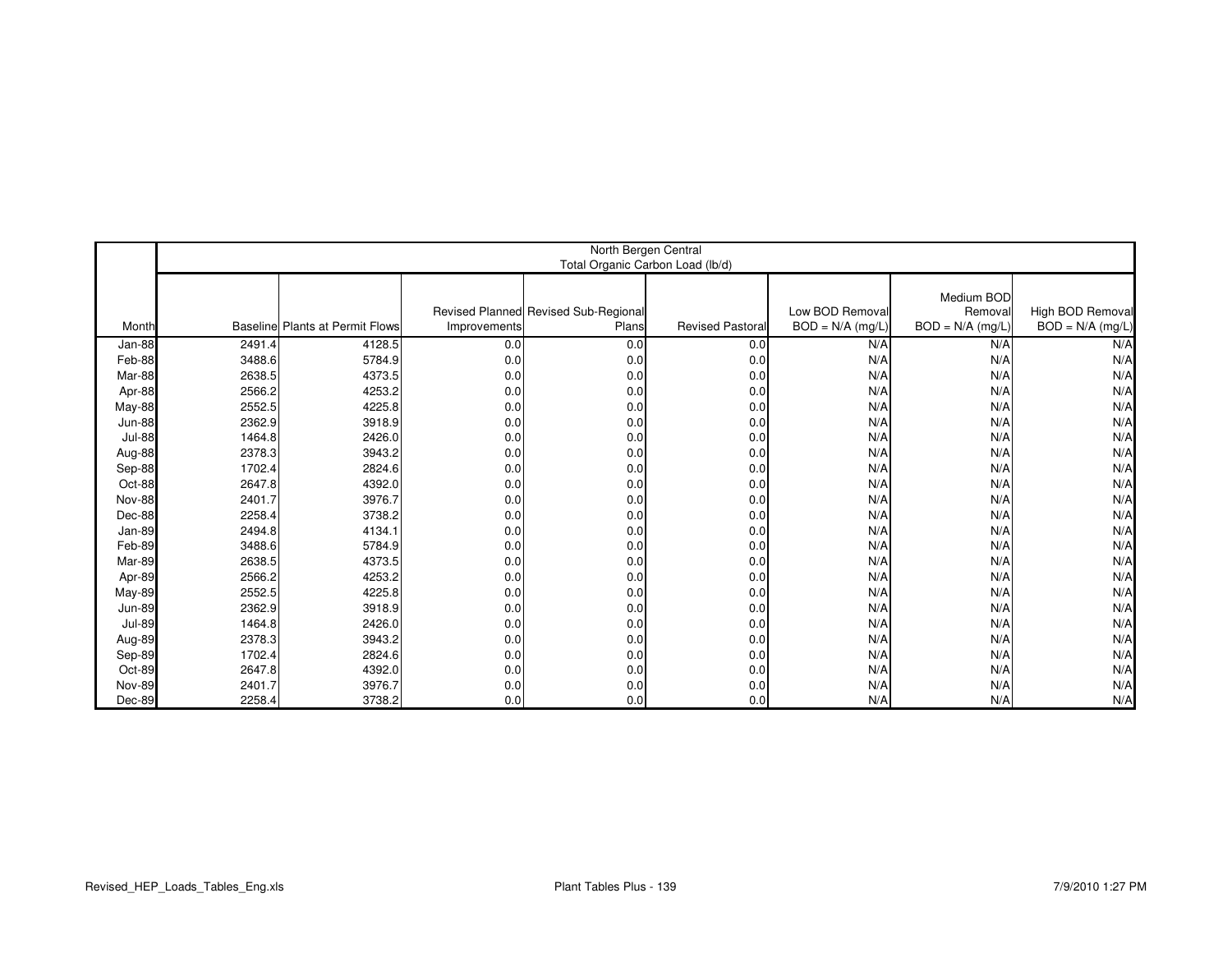|               | Secaucus<br>Total Nitrogen Load (lb/d) |                                        |              |                                     |                         |                    |                    |                        |  |  |
|---------------|----------------------------------------|----------------------------------------|--------------|-------------------------------------|-------------------------|--------------------|--------------------|------------------------|--|--|
|               |                                        |                                        |              |                                     |                         |                    |                    |                        |  |  |
|               |                                        |                                        |              |                                     |                         |                    |                    |                        |  |  |
|               |                                        |                                        |              | Revised Planned Revised Sub-Regiona |                         | Low TN Removal     | Medium TN Removal  | <b>High TN Removal</b> |  |  |
| Month         |                                        | <b>Baseline Plants at Permit Flows</b> | Improvements | Plans                               | <b>Revised Pastoral</b> | $TN = 24.5$ (mg/L) | $TN = 11.0$ (mg/L) | $TN = 4.0$ (mg/L)      |  |  |
| Jan-88        | 695.6                                  | 1157.9                                 | 695.6        | 106.6                               | 0.0                     | 653.5              | 293.4              | 106.7                  |  |  |
| Feb-88        | 793.5                                  | 1319.2                                 | 793.5        | 103.7                               | 0.0                     | 634.0              | 284.6              | 103.5                  |  |  |
| Mar-88        | 596.7                                  | 994.1                                  | 596.7        | 106.7                               | 0.0                     | 654.4              | 293.8              | 106.8                  |  |  |
| Apr-88        | 543.0                                  | 904.0                                  | 543.0        | 96.6                                | 0.0                     | 593.1              | 266.3              | 96.8                   |  |  |
| May-88        | 546.3                                  | 909.6                                  | 546.3        | 100.1                               | 0.0                     | 613.5              | 275.5              | 100.2                  |  |  |
| Jun-88        | 799.6                                  | 1331.1                                 | 799.6        | 100.0                               | 0.0                     | 613.5              | 275.5              | 100.2                  |  |  |
| <b>Jul-88</b> | 487.3                                  | 813.5                                  | 487.3        | 110.1                               | 0.0                     | 674.9              | 303.0              | 110.2                  |  |  |
| Aug-88        | 546.1                                  | 907.2                                  | 546.1        | 100.0                               | 0.0                     | 613.5              | 275.5              | 100.2                  |  |  |
| Sep-88        | 693.0                                  | 1151.9                                 | 693.0        | 110.3                               | 0.0                     | 674.9              | 303.0              | 110.2                  |  |  |
| Oct-88        | 872.7                                  | 1453.1                                 | 872.7        | 97.0                                | 0.0                     | 593.1              | 266.3              | 96.8                   |  |  |
| <b>Nov-88</b> | 614.9                                  | 1024.7                                 | 614.9        | 96.6                                | 0.0                     | 593.1              | 266.3              | 96.8                   |  |  |
| Dec-88        | 384.9                                  | 642.9                                  | 384.9        | 103.3                               | 0.0                     | 634.0              | 284.6              | 103.5                  |  |  |
| Jan-89        | 696.6                                  | 1159.4                                 | 696.6        | 106.7                               | 0.0                     | 654.4              | 293.8              | 106.8                  |  |  |
| Feb-89        | 793.5                                  | 1319.2                                 | 793.5        | 103.7                               | 0.0                     | 634.0              | 284.6              | 103.5                  |  |  |
| Mar-89        | 596.7                                  | 994.1                                  | 596.7        | 106.7                               | 0.0                     | 654.4              | 293.8              | 106.8                  |  |  |
| Apr-89        | 543.0                                  | 904.0                                  | 543.0        | 96.6                                | 0.0                     | 593.1              | 266.3              | 96.8                   |  |  |
| May-89        | 546.3                                  | 909.6                                  | 546.3        | 100.1                               | 0.0                     | 613.5              | 275.5              | 100.2                  |  |  |
| <b>Jun-89</b> | 799.6                                  | 1331.1                                 | 799.6        | 100.0                               | 0.0                     | 613.5              | 275.5              | 100.2                  |  |  |
| <b>Jul-89</b> | 487.3                                  | 813.5                                  | 487.3        | 110.1                               | 0.0                     | 674.9              | 303.0              | 110.2                  |  |  |
| Aug-89        | 546.1                                  | 907.2                                  | 546.1        | 100.0                               | 0.0                     | 613.5              | 275.5              | 100.2                  |  |  |
| Sep-89        | 693.0                                  | 1151.9                                 | 693.0        | 110.3                               | 0.0                     | 674.9              | 303.0              | 110.2                  |  |  |
| Oct-89        | 872.7                                  | 1453.1                                 | 872.7        | 97.0                                | 0.0                     | 593.1              | 266.3              | 96.8                   |  |  |
| <b>Nov-89</b> | 614.9                                  | 1024.7                                 | 614.9        | 96.6                                | 0.0                     | 593.1              | 266.3              | 96.8                   |  |  |
| Dec-89        | 384.9                                  | 642.9                                  | 384.9        | 103.3                               | 0.0                     | 634.0              | 284.6              | 103.5                  |  |  |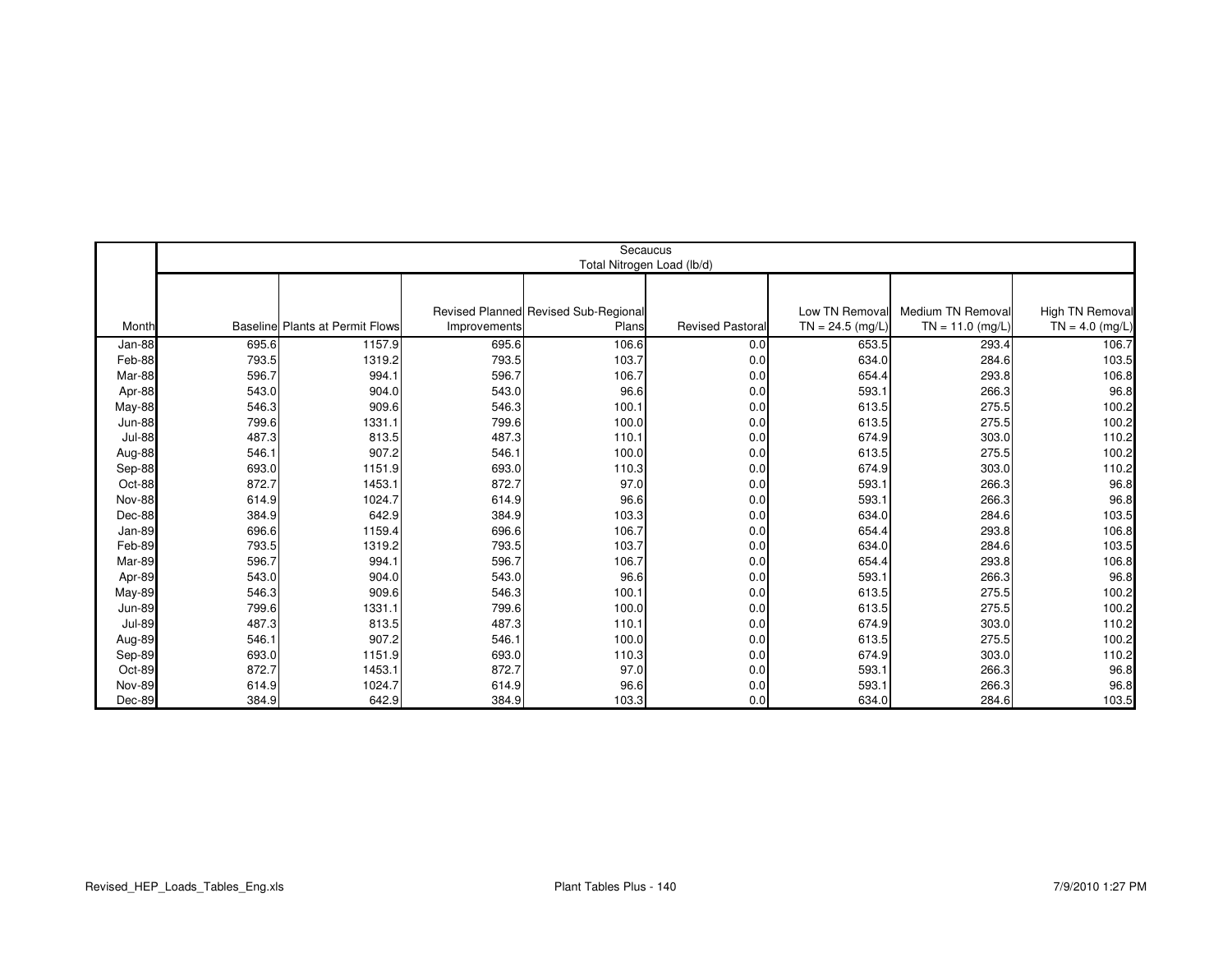|               | Secaucus<br>Total Organic Carbon Load (lb/d) |                                 |              |                                               |                        |                                       |                                             |                                        |  |
|---------------|----------------------------------------------|---------------------------------|--------------|-----------------------------------------------|------------------------|---------------------------------------|---------------------------------------------|----------------------------------------|--|
| Month         |                                              | Baseline Plants at Permit Flows | Improvements | Revised Planned Revised Sub-Regional<br>Plans | <b>Revised Pastora</b> | Low BOD Removal<br>$BOD = 6.5$ (mg/L) | Medium BOD<br>Removal<br>$BOD = 4.0$ (mg/L) | High BOD Removal<br>$BOD = 1.5$ (mg/L) |  |
| Jan-88        | 568.9                                        | 947.6                           | 568.9        | 37.1                                          | 0.0                    | 355.0                                 | 218.5                                       | 81.9                                   |  |
| Feb-88        | 713.0                                        | 1187.0                          | 713.0        | 36.1                                          | 0.0                    | 344.6                                 | 212.1                                       | 79.5                                   |  |
| Mar-88        | 563.1                                        | 937.8                           | 563.1        | 37.2                                          | 0.0                    | 355.9                                 | 219.0                                       | 82.1                                   |  |
| Apr-88        | 876.1                                        | 1457.7                          | 876.1        | 33.8                                          | 0.0                    | 322.4                                 | 198.4                                       | 74.4                                   |  |
| May-88        | 560.4                                        | 933.0                           | 560.4        | 34.9                                          | 0.0                    | 333.6                                 | 205.3                                       | 77.0                                   |  |
| <b>Jun-88</b> | 410.1                                        | 682.6                           | 410.1        | 34.9                                          | 0.0                    | 333.4                                 | 205.2                                       | 76.9                                   |  |
| <b>Jul-88</b> | 487.7                                        | 811.7                           | 487.7        | 38.4                                          | 0.0                    | 366.7                                 | 225.7                                       | 84.6                                   |  |
| Aug-88        | 537.5                                        | 895.1                           | 537.5        | 34.9                                          | 0.0                    | 333.6                                 | 205.3                                       | 77.0                                   |  |
| Sep-88        | 531.3                                        | 884.9                           | 531.3        | 38.4                                          | 0.0                    | 367.1                                 | 225.9                                       | 84.7                                   |  |
| Oct-88        | 500.4                                        | 833.3                           | 500.4        | 33.8                                          | 0.0                    | 322.5                                 | 198.5                                       | 74.4                                   |  |
| <b>Nov-88</b> | 461.2                                        | 768.1                           | 461.2        | 33.7                                          | 0.0                    | 322.3                                 | 198.3                                       | 74.4                                   |  |
| Dec-88        | 604.1                                        | 1006.2                          | 604.1        | 36.1                                          | 0.0                    | 344.4                                 | 212.0                                       | 79.5                                   |  |
| Jan-89        | 569.7                                        | 948.9                           | 569.7        | 37.2                                          | 0.0                    | 355.5                                 | 218.8                                       | 82.0                                   |  |
| Feb-89        | 713.0                                        | 1187.0                          | 713.0        | 36.1                                          | 0.0                    | 344.6                                 | 212.1                                       | 79.5                                   |  |
| Mar-89        | 563.1                                        | 937.8                           | 563.1        | 37.2                                          | 0.0                    | 355.9                                 | 219.0                                       | 82.1                                   |  |
| Apr-89        | 876.1                                        | 1457.7                          | 876.1        | 33.8                                          | 0.0                    | 322.4                                 | 198.4                                       | 74.4                                   |  |
| May-89        | 560.4                                        | 933.0                           | 560.4        | 34.9                                          | 0.0                    | 333.6                                 | 205.3                                       | 77.0                                   |  |
| <b>Jun-89</b> | 410.1                                        | 682.6                           | 410.1        | 34.9                                          | 0.0                    | 333.4                                 | 205.2                                       | 76.9                                   |  |
| <b>Jul-89</b> | 487.7                                        | 811.7                           | 487.7        | 38.4                                          | 0.0                    | 366.7                                 | 225.7                                       | 84.6                                   |  |
| Aug-89        | 537.5                                        | 895.1                           | 537.5        | 34.9                                          | 0.0                    | 333.6                                 | 205.3                                       | 77.0                                   |  |
| Sep-89        | 531.3                                        | 884.9                           | 531.3        | 38.4                                          | 0.0                    | 367.1                                 | 225.9                                       | 84.7                                   |  |
| Oct-89        | 500.4                                        | 833.3                           | 500.4        | 33.8                                          | 0.0                    | 322.5                                 | 198.5                                       | 74.4                                   |  |
| <b>Nov-89</b> | 461.2                                        | 768.1                           | 461.2        | 33.7                                          | 0.0                    | 322.3                                 | 198.3                                       | 74.4                                   |  |
| Dec-89        | 604.1                                        | 1006.2                          | 604.1        | 36.1                                          | 0.0                    | 344.4                                 | 212.0                                       | 79.5                                   |  |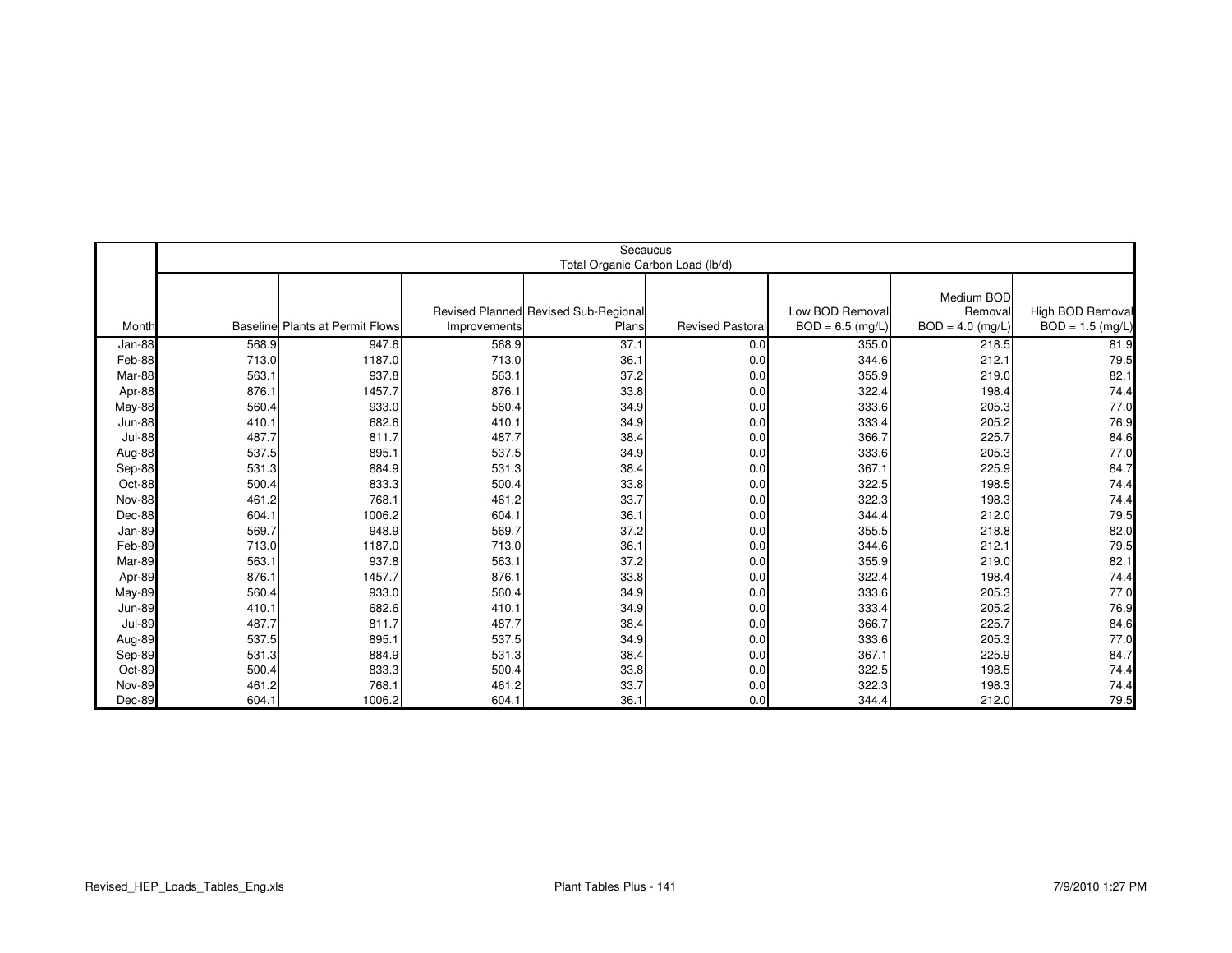|               |         |                                        |              | <b>Bergen County</b><br>Total Nitrogen Load (lb/d) |                         |                    |                   |                        |
|---------------|---------|----------------------------------------|--------------|----------------------------------------------------|-------------------------|--------------------|-------------------|------------------------|
|               |         |                                        |              |                                                    |                         |                    |                   |                        |
|               |         |                                        |              |                                                    |                         |                    |                   |                        |
|               |         |                                        |              | Revised Planned Revised Sub-Regiona                |                         | Low TN Removal     | Medium TN Removal | <b>High TN Removal</b> |
| Month         |         | <b>Baseline</b> Plants at Permit Flows | Improvements | Plans                                              | <b>Revised Pastoral</b> | $TN = 11.0$ (mg/L) | $TN = 8.0$ (mg/L) | $TN = 4.5$ (mg/L)      |
| Jan-88        | 12903.7 | 16411.5                                | 12903.7      | 2789.2                                             | 0.0                     | 6813.0             | 4954.9            | 2787.1                 |
| Feb-88        | 13023.0 | 16541.2                                | 13023.0      | 2595.1                                             | 0.0                     | 6344.7             | 4614.3            | 2595.6                 |
| Mar-88        | 12718.0 | 16173.8                                | 12718.0      | 2659.0                                             | 0.0                     | 6500.8             | 4727.9            | 2659.4                 |
| Apr-88        | 12445.2 | 15843.6                                | 12445.2      | 2455.7                                             | 0.0                     | 6005.0             | 4367.3            | 2456.6                 |
| May-88        | 12024.0 | 15270.5                                | 12024.0      | 2442.8                                             | 0.0                     | 5968.3             | 4340.5            | 2441.6                 |
| <b>Jun-88</b> | 13350.7 | 16963.3                                | 13350.7      | 2499.4                                             | 0.0                     | 6106.0             | 4440.7            | 2497.9                 |
| <b>Jul-88</b> | 13234.2 | 16817.0                                | 13234.2      | 2417.8                                             | 0.0                     | 5913.2             | 4300.5            | 2419.0                 |
| Aug-88        | 11205.7 | 14243.6                                | 11205.7      | 2369.5                                             | 0.0                     | 5793.8             | 4213.7            | 2370.2                 |
| Sep-88        | 11332.1 | 14413.3                                | 11332.1      | 2176.6                                             | 0.0                     | 5325.5             | 3873.1            | 2178.6                 |
| Oct-88        | 9550.7  | 12132.2                                | 9550.7       | 2330.4                                             | 0.0                     | 5702.0             | 4146.9            | 2332.6                 |
| <b>Nov-88</b> | 12219.2 | 15547.3                                | 12219.2      | 2424.6                                             | 0.0                     | 5922.3             | 4307.2            | 2422.8                 |
| Dec-88        | 12417.6 | 15808.9                                | 12417.6      | 2717.7                                             | 0.0                     | 6647.7             | 4834.7            | 2719.5                 |
| Jan-89        | 12921.0 | 16433.5                                | 12921.0      | 2793.0                                             | 0.0                     | 6822.2             | 4961.6            | 2790.9                 |
| Feb-89        | 13023.0 | 16541.3                                | 13023.0      | 2595.1                                             | 0.0                     | 6344.7             | 4614.3            | 2595.6                 |
| Mar-89        | 12718.0 | 16173.8                                | 12718.0      | 2659.0                                             | 0.0                     | 6500.8             | 4727.9            | 2659.4                 |
| Apr-89        | 12445.2 | 15843.6                                | 12445.2      | 2455.7                                             | 0.0                     | 6005.0             | 4367.3            | 2456.6                 |
| May-89        | 12024.0 | 15270.5                                | 12024.0      | 2442.8                                             | 0.0                     | 5968.3             | 4340.5            | 2441.6                 |
| <b>Jun-89</b> | 13350.7 | 16963.3                                | 13350.7      | 2499.4                                             | 0.0                     | 6106.0             | 4440.7            | 2497.9                 |
| <b>Jul-89</b> | 13234.2 | 16817.0                                | 13234.2      | 2417.8                                             | 0.0                     | 5913.2             | 4300.5            | 2419.0                 |
| Aug-89        | 11205.7 | 14243.6                                | 11205.7      | 2369.5                                             | 0.0                     | 5793.8             | 4213.7            | 2370.2                 |
| Sep-89        | 11332.1 | 14413.3                                | 11332.1      | 2176.6                                             | 0.0                     | 5325.5             | 3873.1            | 2178.6                 |
| Oct-89        | 9550.7  | 12132.2                                | 9550.7       | 2330.4                                             | 0.0                     | 5702.0             | 4146.9            | 2332.6                 |
| <b>Nov-89</b> | 12219.2 | 15547.3                                | 12219.2      | 2424.6                                             | 0.0                     | 5922.3             | 4307.2            | 2422.8                 |
| Dec-89        | 12417.6 | 15808.9                                | 12417.6      | 2717.7                                             | 0.0                     | 6647.7             | 4834.7            | 2719.5                 |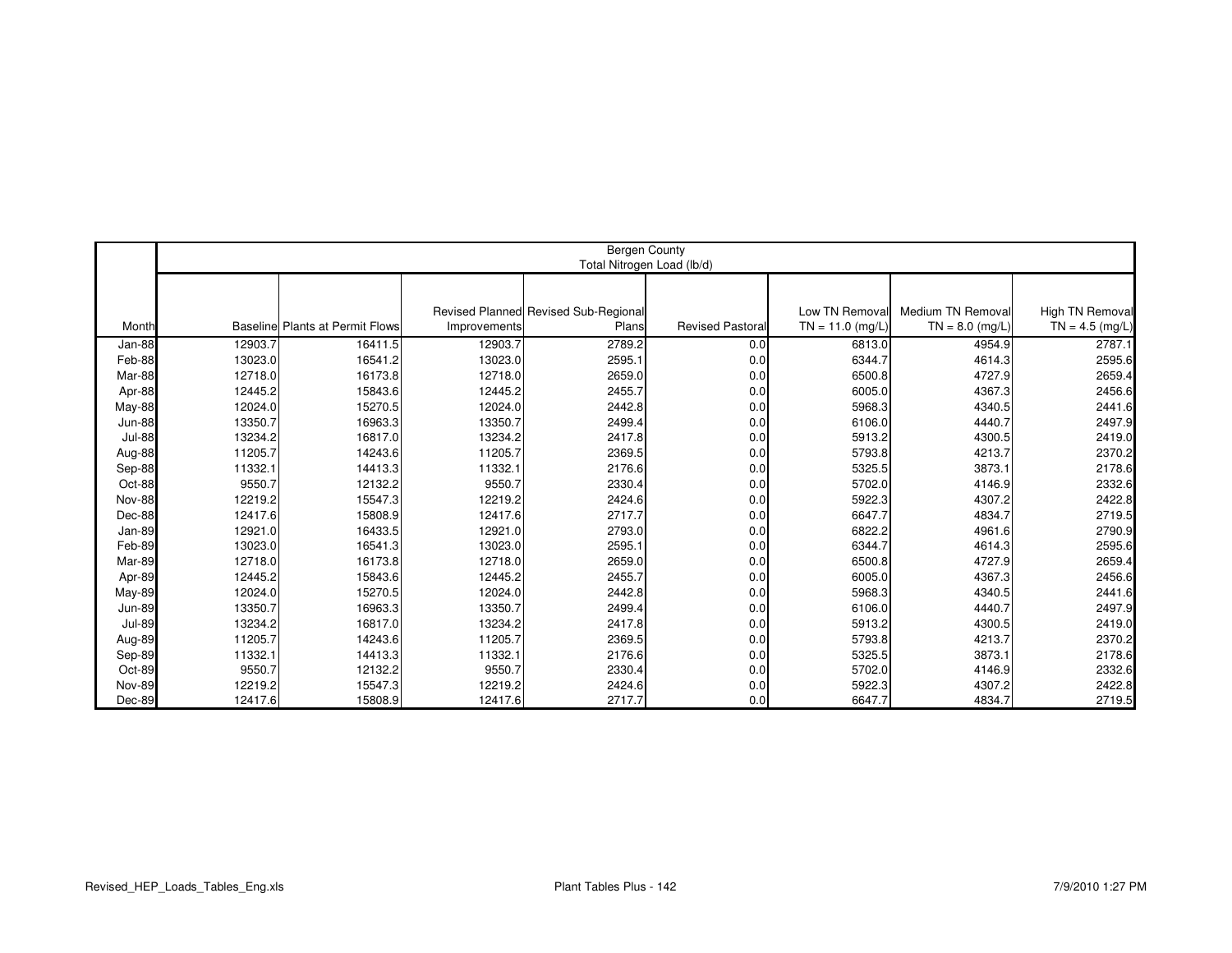|               |         |                                 |              | <b>Bergen County</b>                         | Total Organic Carbon Load (lb/d) |                                       |                                             |                                        |
|---------------|---------|---------------------------------|--------------|----------------------------------------------|----------------------------------|---------------------------------------|---------------------------------------------|----------------------------------------|
| Month         |         | Baseline Plants at Permit Flows | Improvements | Revised Planned Revised Sub-Regiona<br>Plans | <b>Revised Pastoral</b>          | Low BOD Removal<br>$BOD = 6.5$ (mg/L) | Medium BOD<br>Removal<br>$BOD = 4.0$ (mg/L) | High BOD Removal<br>$BOD = 1.5$ (mg/L) |
| Jan-88        | 18436.8 | 23408.1                         | 18436.8      | 872.7                                        | 0.0                              | 8340.1                                | 5132.3                                      | 1924.6                                 |
| Feb-88        | 14488.8 | 18426.2                         | 14488.8      | 811.3                                        | 0.0                              | 7750.7                                | 4769.7                                      | 1788.6                                 |
| Mar-88        | 17619.3 | 22403.4                         | 17619.3      | 832.0                                        | 0.0                              | 7951.1                                | 4893.0                                      | 1834.9                                 |
| Apr-88        | 18840.7 | 23955.4                         | 18840.7      | 769.0                                        | 0.0                              | 7345.7                                | 4520.4                                      | 1695.2                                 |
| May-88        | 19599.1 | 24925.5                         | 19599.1      | 764.1                                        | 0.0                              | 7293.2                                | 4488.1                                      | 1683.1                                 |
| Jun-88        | 21781.7 | 27681.2                         | 21781.7      | 781.8                                        | 0.0                              | 7466.5                                | 4594.7                                      | 1723.0                                 |
| <b>Jul-88</b> | 17716.3 | 22531.2                         | 17716.3      | 756.6                                        | 0.0                              | 7225.4                                | 4446.4                                      | 1667.4                                 |
| Aug-88        | 16539.1 | 21014.5                         | 16539.1      | 742.1                                        | 0.0                              | 7084.7                                | 4359.8                                      | 1634.9                                 |
| Sep-88        | 15979.1 | 20304.6                         | 15979.1      | 680.8                                        | 0.0                              | 6508.1                                | 4005.0                                      | 1501.9                                 |
| Oct-88        | 14643.1 | 18651.1                         | 14643.1      | 729.7                                        | 0.0                              | 6970.2                                | 4289.4                                      | 1608.5                                 |
| <b>Nov-88</b> | 14369.7 | 18267.5                         | 14369.7      | 757.9                                        | 0.0                              | 7237.7                                | 4454.0                                      | 1670.2                                 |
| Dec-88        | 16115.8 | 20507.4                         | 16115.8      | 850.1                                        | 0.0                              | 8124.3                                | 4999.6                                      | 1874.8                                 |
| Jan-89        | 18461.5 | 23439.6                         | 18461.5      | 873.9                                        | 0.0                              | 8351.3                                | 5139.3                                      | 1927.2                                 |
| Feb-89        | 14488.8 | 18426.2                         | 14488.8      | 811.3                                        | 0.0                              | 7750.7                                | 4769.7                                      | 1788.6                                 |
| Mar-89        | 17619.3 | 22403.4                         | 17619.3      | 832.0                                        | 0.0                              | 7951.1                                | 4893.0                                      | 1834.9                                 |
| Apr-89        | 18840.7 | 23955.4                         | 18840.7      | 769.0                                        | 0.0                              | 7345.7                                | 4520.4                                      | 1695.2                                 |
| May-89        | 19599.1 | 24925.5                         | 19599.1      | 764.1                                        | 0.0                              | 7293.2                                | 4488.1                                      | 1683.1                                 |
| <b>Jun-89</b> | 21781.7 | 27681.2                         | 21781.7      | 781.8                                        | 0.0                              | 7466.5                                | 4594.7                                      | 1723.0                                 |
| <b>Jul-89</b> | 17716.3 | 22531.2                         | 17716.3      | 756.6                                        | 0.0                              | 7225.4                                | 4446.4                                      | 1667.4                                 |
| Aug-89        | 16539.1 | 21014.5                         | 16539.1      | 742.1                                        | 0.0                              | 7084.7                                | 4359.8                                      | 1634.9                                 |
| Sep-89        | 15979.1 | 20304.6                         | 15979.1      | 680.8                                        | 0.0                              | 6508.1                                | 4005.0                                      | 1501.9                                 |
| Oct-89        | 14643.1 | 18651.1                         | 14643.1      | 729.7                                        | 0.0                              | 6970.2                                | 4289.4                                      | 1608.5                                 |
| <b>Nov-89</b> | 14369.7 | 18267.5                         | 14369.7      | 757.9                                        | 0.0                              | 7237.7                                | 4454.0                                      | 1670.2                                 |
| Dec-89        | 16115.8 | 20507.4                         | 16115.8      | 850.1                                        | 0.0                              | 8124.3                                | 4999.6                                      | 1874.8                                 |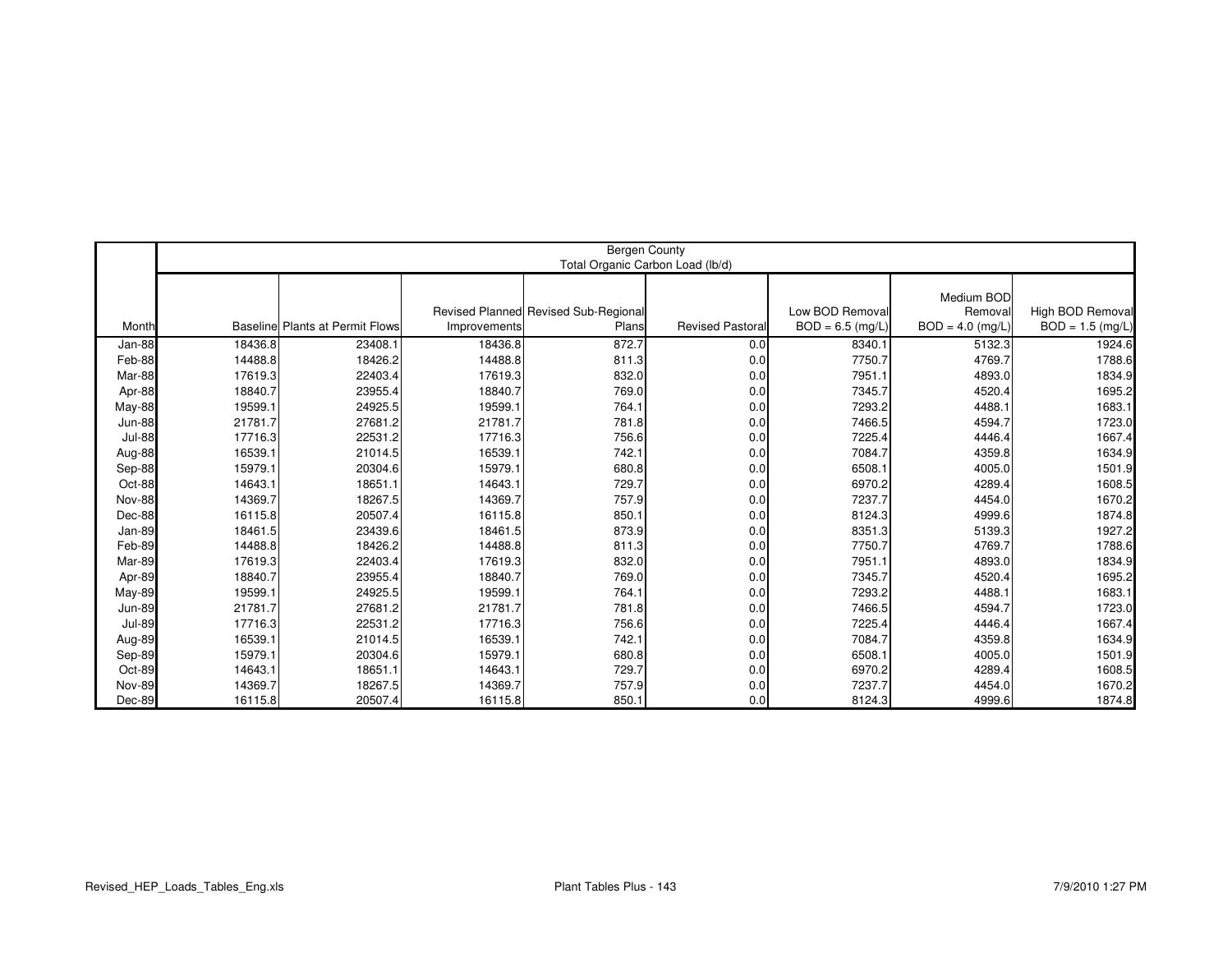|               |        |                                        |              | Port Richmond<br>Total Nitrogen Load (lb/d) |                        |                   |                   |                   |
|---------------|--------|----------------------------------------|--------------|---------------------------------------------|------------------------|-------------------|-------------------|-------------------|
|               |        |                                        |              |                                             |                        |                   |                   |                   |
|               |        |                                        |              | Revised Planned Revised Sub-Regional        |                        | Low TN Removal    | Medium TN Removal | High TN Removal   |
| Month         |        | <b>Baseline Plants at Permit Flows</b> | Improvements | Plans                                       | <b>Revised Pastora</b> | $TN = N/A$ (mg/L) | $TN = N/A$ (mg/L) | $TN = N/A$ (mg/L) |
|               |        |                                        |              |                                             |                        |                   |                   |                   |
| Jan-88        | 3168.2 | 5110.9                                 | 3168.2       | 3168.2                                      | 0.0                    | N/A               | N/A               | N/A               |
| Feb-88        | 3548.6 | 5719.7                                 | 3548.6       | 3548.6                                      | 0.0                    | N/A               | N/A               | N/A               |
| Mar-88        | 2655.2 | 4283.1                                 | 2655.2       | 2655.2                                      | 0.0                    | N/A               | N/A               | N/A               |
| Apr-88        | 3624.8 | 5848.4                                 | 3624.8       | 3624.8                                      | 0.0                    | N/A               | N/A               | N/A               |
| May-88        | 3471.0 | 5602.8                                 | 3471.0       | 3471.0                                      | 0.0                    | N/A               | N/A               | N/A               |
| <b>Jun-88</b> | 2876.6 | 4642.1                                 | 2876.6       | 2876.6                                      | 0.0                    | N/A               | N/A               | N/A               |
| <b>Jul-88</b> | 2280.0 | 3678.2                                 | 2280.0       | 2280.0                                      | 0.0                    | N/A               | N/A               | N/A               |
| Aug-88        | 2935.7 | 4736.0                                 | 2935.7       | 2935.7                                      | 0.0                    | N/A               | N/A               | N/A               |
| Sep-88        | 3936.6 | 6352.0                                 | 3936.6       | 3936.6                                      | 0.0                    | N/A               | N/A               | N/A               |
| Oct-88        | 2649.1 | 4274.3                                 | 2649.1       | 2649.1                                      | 0.0                    | N/A               | N/A               | N/A               |
| <b>Nov-88</b> | 2722.7 | 4392.9                                 | 2722.7       | 2722.7                                      | 0.0                    | N/A               | N/A               | N/A               |
| Dec-88        | 2972.7 | 4798.1                                 | 2972.7       | 2972.7                                      | 0.0                    | N/A               | N/A               | N/A               |
| Jan-89        | 3172.5 | 5117.8                                 | 3172.5       | 3172.5                                      | 0.0                    | N/A               | N/A               | N/A               |
| Feb-89        | 3548.6 | 5719.7                                 | 3548.6       | 3548.6                                      | 0.0                    | N/A               | N/A               | N/A               |
| Mar-89        | 2655.2 | 4283.1                                 | 2655.2       | 2655.2                                      | 0.0                    | N/A               | N/A               | N/A               |
| Apr-89        | 3624.8 | 5848.4                                 | 3624.8       | 3624.8                                      | 0.0                    | N/A               | N/A               | N/A               |
| May-89        | 3471.0 | 5602.8                                 | 3471.0       | 3471.0                                      | 0.0                    | N/A               | N/A               | N/A               |
| <b>Jun-89</b> | 2876.6 | 4642.1                                 | 2876.6       | 2876.6                                      | 0.0                    | N/A               | N/A               | N/A               |
| <b>Jul-89</b> | 2280.0 | 3678.2                                 | 2280.0       | 2280.0                                      | 0.0                    | N/A               | N/A               | N/A               |
| Aug-89        | 2935.7 | 4736.0                                 | 2935.7       | 2935.7                                      | 0.0                    | N/A               | N/A               | N/A               |
| Sep-89        | 3936.6 | 6352.0                                 | 3936.6       | 3936.6                                      | 0.0                    | N/A               | N/A               | N/A               |
| Oct-89        | 2649.1 | 4274.3                                 | 2649.1       | 2649.1                                      | 0.0                    | N/A               | N/A               | N/A               |
| <b>Nov-89</b> | 2722.7 | 4392.9                                 | 2722.7       | 2722.7                                      | 0.0                    | N/A               | N/A               | N/A               |
| Dec-89        | 2972.7 | 4798.1                                 | 2972.7       | 2972.7                                      | 0.0                    | N/A               | N/A               | N/A               |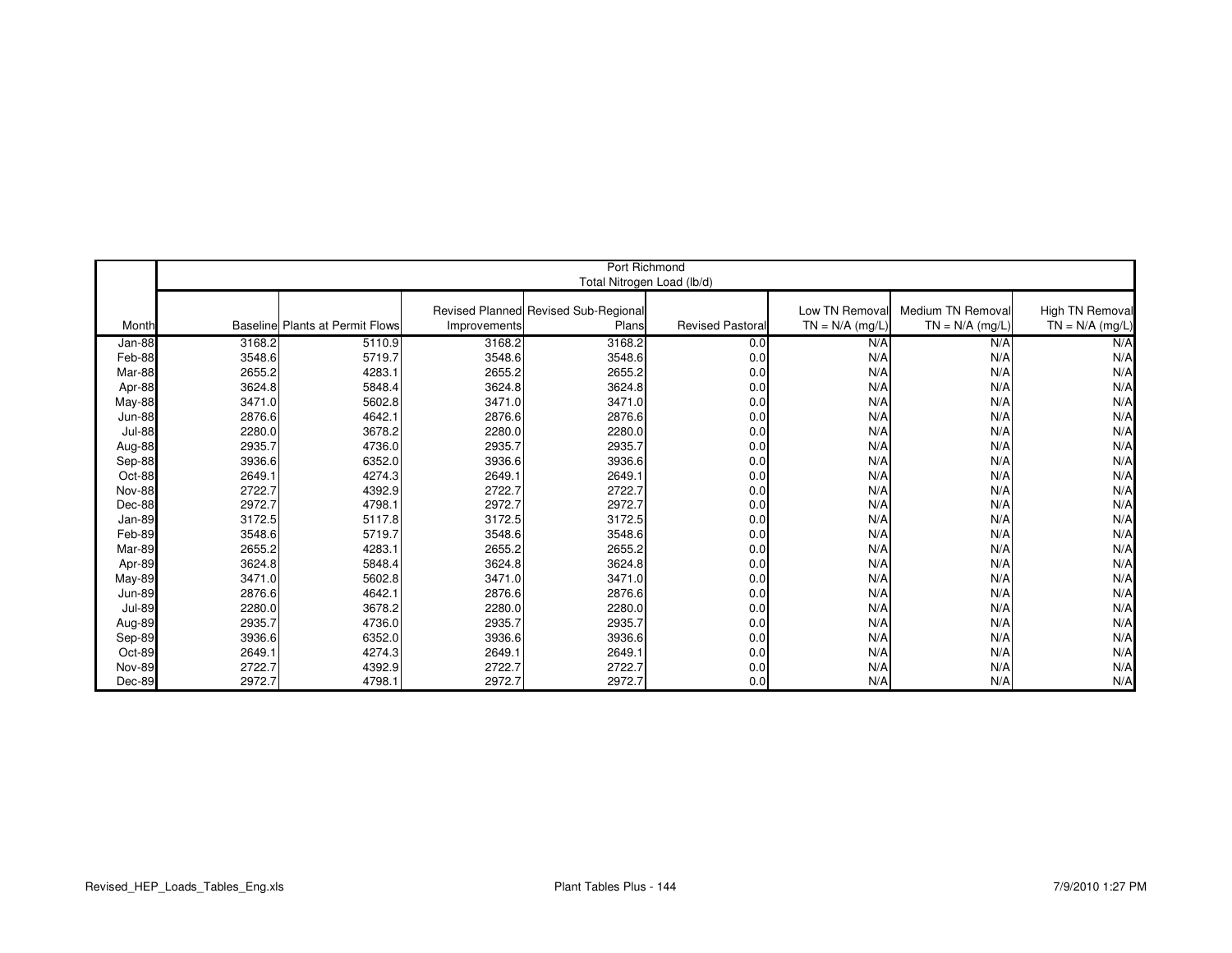|               |        |                                        |              | Port Richmond<br>Total Organic Carbon Load (lb/d) |                         |                    |                    |                    |
|---------------|--------|----------------------------------------|--------------|---------------------------------------------------|-------------------------|--------------------|--------------------|--------------------|
|               |        |                                        |              |                                                   |                         |                    | Medium BOD         |                    |
|               |        |                                        |              | Revised Planned Revised Sub-Regional              |                         | Low BOD Removal    | Removal            | High BOD Removal   |
| Month         |        | <b>Baseline Plants at Permit Flows</b> | Improvements | Plans                                             | <b>Revised Pastoral</b> | $BOD = N/A$ (mg/L) | $BOD = N/A$ (mg/L) | $BOD = N/A$ (mg/L) |
|               |        |                                        |              |                                                   |                         |                    |                    |                    |
| Jan-88        | 3476.9 | 5610.7                                 | 3476.9       | 3476.9                                            | 0.0                     | N/A                | N/A                | N/A                |
| Feb-88        | 3486.4 | 5627.5                                 | 3486.4       | 3486.4                                            | 0.0                     | N/A                | N/A                | N/A                |
| Mar-88        | 2594.4 | 4182.6                                 | 2594.4       | 2594.4                                            | 0.0                     | N/A                | N/A                | N/A                |
| Apr-88        | 4125.7 | 6653.6                                 | 4125.7       | 4125.7                                            | 0.0                     | N/A                | N/A                | N/A                |
| May-88        | 3252.3 | 5250.1                                 | 3252.3       | 3252.3                                            | 0.0                     | N/A                | N/A                | N/A                |
| <b>Jun-88</b> | 2318.8 | 3743.9                                 | 2318.8       | 2318.8                                            | 0.0                     | N/A                | N/A                | N/A                |
| <b>Jul-88</b> | 2426.4 | 3911.0                                 | 2426.4       | 2426.4                                            | 0.0                     | N/A                | N/A                | N/A                |
| Aug-88        | 2952.4 | 4764.6                                 | 2952.4       | 2952.4                                            | 0.0                     | N/A                | N/A                | N/A                |
| Sep-88        | 2318.8 | 3743.9                                 | 2318.8       | 2318.8                                            | 0.0                     | N/A                | N/A                | N/A                |
| Oct-88        | 1650.4 | 2661.9                                 | 1650.4       | 1650.4                                            | 0.0                     | N/A                | N/A                | N/A                |
| Nov-88        | 1675.1 | 2704.2                                 | 1675.1       | 1675.1                                            | 0.0                     | N/A                | N/A                | N/A                |
| Dec-88        | 2546.3 | 4110.3                                 | 2546.3       | 2546.3                                            | 0.0                     | N/A                | N/A                | N/A                |
| Jan-89        | 3481.5 | 5618.3                                 | 3481.5       | 3481.5                                            | 0.0                     | N/A                | N/A                | N/A                |
| Feb-89        | 3486.4 | 5627.5                                 | 3486.4       | 3486.4                                            | 0.0                     | N/A                | N/A                | N/A                |
| Mar-89        | 2594.4 | 4182.6                                 | 2594.4       | 2594.4                                            | 0.0                     | N/A                | N/A                | N/A                |
| Apr-89        | 4125.7 | 6653.6                                 | 4125.7       | 4125.7                                            | 0.0                     | N/A                | N/A                | N/A                |
| <b>May-89</b> | 3252.3 | 5250.1                                 | 3252.3       | 3252.3                                            | 0.0                     | N/A                | N/A                | N/A                |
| <b>Jun-89</b> | 2318.8 | 3743.9                                 | 2318.8       | 2318.8                                            | 0.0                     | N/A                | N/A                | N/A                |
| <b>Jul-89</b> | 2426.4 | 3911.0                                 | 2426.4       | 2426.4                                            | 0.0                     | N/A                | N/A                | N/A                |
| Aug-89        | 2952.4 | 4764.6                                 | 2952.4       | 2952.4                                            | 0.0                     | N/A                | N/A                | N/A                |
| Sep-89        | 2318.8 | 3743.9                                 | 2318.8       | 2318.8                                            | 0.0                     | N/A                | N/A                | N/A                |
| Oct-89        | 1650.4 | 2661.9                                 | 1650.4       | 1650.4                                            | 0.0                     | N/A                | N/A                | N/A                |
| Nov-89        | 1675.1 | 2704.2                                 | 1675.1       | 1675.1                                            | 0.0                     | N/A                | N/A                | N/A                |
| Dec-89        | 2546.3 | 4110.3                                 | 2546.3       | 2546.3                                            | 0.0                     | N/A                | N/A                | N/A                |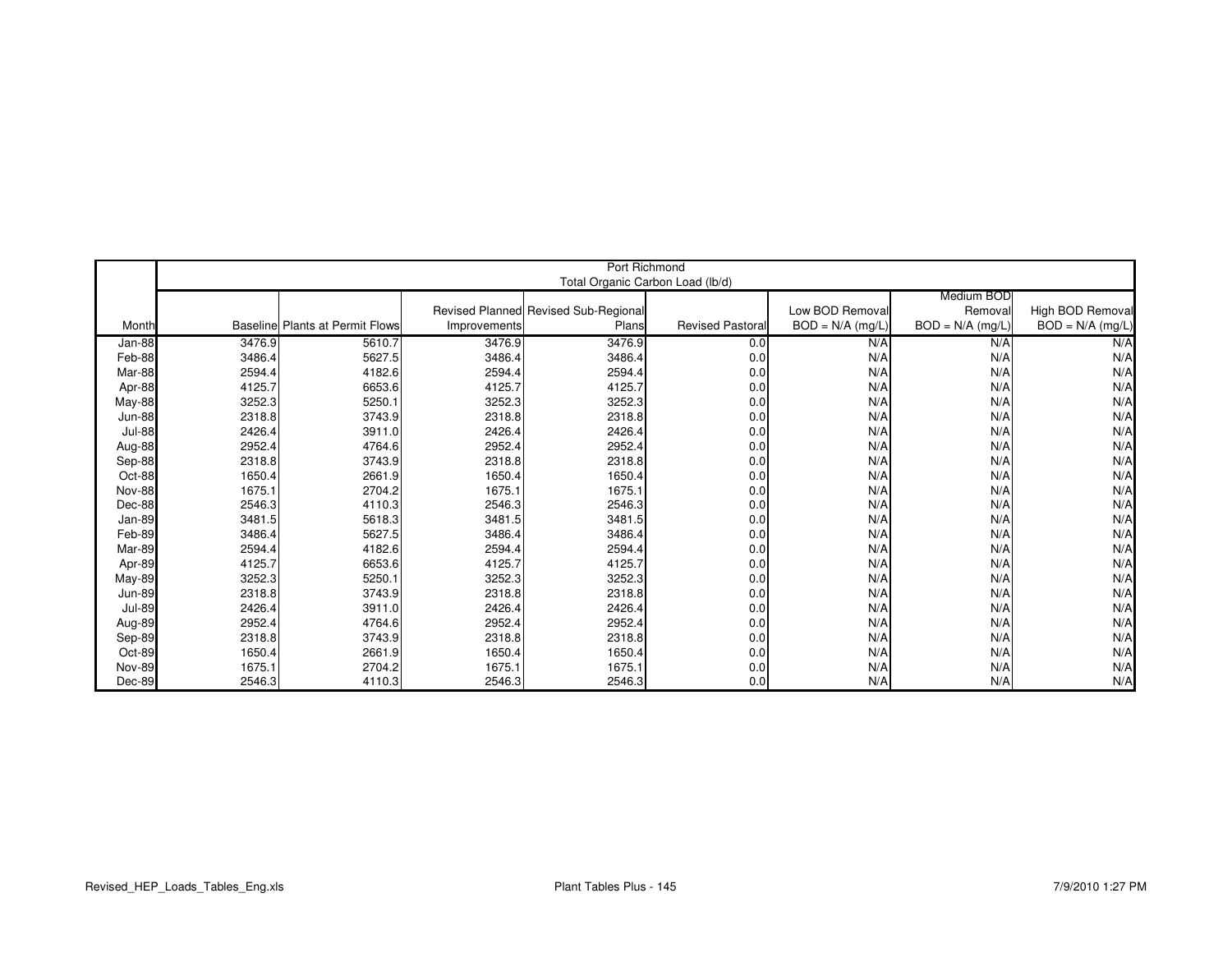|               |         |                                        |              | Linden Roselle                       |                         |                   |                   |                   |
|---------------|---------|----------------------------------------|--------------|--------------------------------------|-------------------------|-------------------|-------------------|-------------------|
|               |         |                                        |              | Total Nitrogen Load (lb/d)           |                         |                   |                   |                   |
|               |         |                                        |              |                                      |                         |                   |                   |                   |
|               |         |                                        |              | Revised Planned Revised Sub-Regional |                         | Low TN Remova     | Medium TN Removal | High TN Removal   |
| Month         |         | <b>Baseline Plants at Permit Flows</b> | Improvements | Plans                                | <b>Revised Pastoral</b> | $TN = 11.0$ (mg/L | $TN = 8.0$ (mg/L) | $TN = 4.5$ (mg/L) |
| Jan-88        | 10246.6 | 14247.0                                | 10246.6      | 485.3                                | 0.0                     | 1182.9            | 860.3             | 483.9             |
| Feb-88        | 13771.4 | 19171.6                                | 13771.4      | 490.5                                | 0.0                     | 1193.7            | 868.1             | 488.3             |
| Mar-88        | 11385.1 | 15840.6                                | 11385.1      | 535.5                                | 0.0                     | 1313.0            | 954.9             | 537.1             |
| Apr-88        | 7694.9  | 10710.0                                | 7694.9       | 540.0                                | 0.0                     | 1322.2            | 961.6             | 540.9             |
| May-88        | 6390.8  | 8910.6                                 | 6390.8       | 450.1                                | 0.0                     | 1101.8            | 801.3             | 450.7             |
| <b>Jun-88</b> | 6120.2  | 8505.7                                 | 6120.2       | 432.0                                | 0.0                     | 1055.9            | 767.9             | 432.0             |
| <b>Jul-88</b> | 5219.9  | 7244.9                                 | 5219.9       | 490.4                                | 0.0                     | 1193.7            | 868.1             | 488.3             |
| Aug-88        | 7200.6  | 10035.3                                | 7200.6       | 405.5                                | 0.0                     | 991.6             | 721.2             | 405.7             |
| Sep-88        | 5895.6  | 8190.9                                 | 5895.6       | 416.7                                | 0.0                     | 1019.2            | 741.2             | 416.9             |
| Oct-88        | 2817.2  | 3919.8                                 | 2817.2       | 398.3                                | 0.0                     | 973.3             | 707.8             | 398.2             |
| <b>Nov-88</b> | 2992.7  | 4162.7                                 | 2992.7       | 424.4                                | 0.0                     | 1037.6            | 754.6             | 424.5             |
| Dec-88        | 6254.8  | 8685.2                                 | 6254.8       | 439.6                                | 0.0                     | 1074.3            | 781.3             | 439.5             |
| Jan-89        | 10260.4 | 14266.0                                | 10260.4      | 486.0                                | 0.0                     | 1184.5            | 861.4             | 484.6             |
| Feb-89        | 13771.4 | 19171.6                                | 13771.4      | 490.5                                | 0.0                     | 1193.7            | 868.1             | 488.3             |
| Mar-89        | 11385.1 | 15840.6                                | 11385.1      | 535.5                                | 0.0                     | 1313.0            | 954.9             | 537.1             |
| Apr-89        | 7694.9  | 10710.0                                | 7694.9       | 540.0                                | 0.0                     | 1322.2            | 961.6             | 540.9             |
| May-89        | 6390.8  | 8910.6                                 | 6390.8       | 450.1                                | 0.0                     | 1101.8            | 801.3             | 450.7             |
| <b>Jun-89</b> | 6120.2  | 8505.7                                 | 6120.2       | 432.0                                | 0.0                     | 1055.9            | 767.9             | 432.0             |
| <b>Jul-89</b> | 5219.9  | 7244.9                                 | 5219.9       | 490.4                                | 0.0                     | 1193.7            | 868.1             | 488.3             |
| Aug-89        | 7200.6  | 10035.3                                | 7200.6       | 405.5                                | 0.0                     | 991.6             | 721.2             | 405.7             |
| Sep-89        | 5895.6  | 8190.9                                 | 5895.6       | 416.7                                | 0.0                     | 1019.2            | 741.2             | 416.9             |
| Oct-89        | 2817.2  | 3919.8                                 | 2817.2       | 398.3                                | 0.0                     | 973.3             | 707.8             | 398.2             |
| <b>Nov-89</b> | 2992.7  | 4162.7                                 | 2992.7       | 424.4                                | 0.0                     | 1037.6            | 754.6             | 424.5             |
| Dec-89        | 6254.8  | 8685.2                                 | 6254.8       | 439.6                                | 0.0                     | 1074.3            | 781.3             | 439.5             |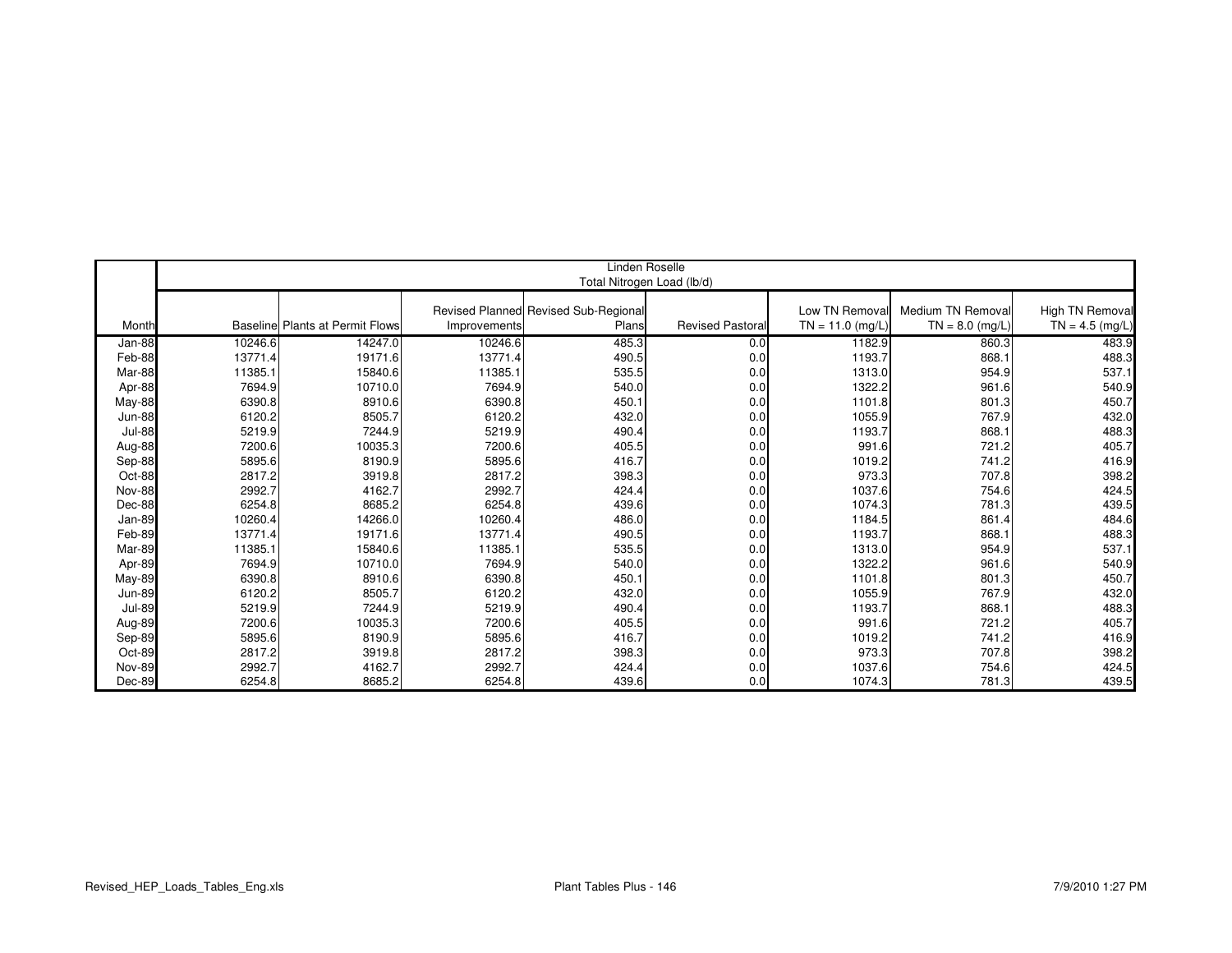|               | Linden Roselle |                                         |              |                                      |                         |                   |                    |                    |  |  |
|---------------|----------------|-----------------------------------------|--------------|--------------------------------------|-------------------------|-------------------|--------------------|--------------------|--|--|
|               |                |                                         |              | Total Organic Carbon Load (lb/d)     |                         |                   |                    |                    |  |  |
|               |                |                                         |              |                                      |                         |                   | Medium BOD         |                    |  |  |
|               |                |                                         |              | Revised Planned Revised Sub-Regional |                         | Low BOD Removal   | Removal            | High BOD Removal   |  |  |
| Month         |                | <b>Baselinel Plants at Permit Flows</b> | Improvements | Plans                                | <b>Revised Pastoral</b> | $BOD = 6.5$ (mg/L | $BOD = 4.0$ (mg/L) | $BOD = 1.5$ (mg/L) |  |  |
| Jan-88        | 2464.1         | 3428.4                                  | 2464.1       | 361.7                                | 0.0                     | 1294.7            | 796.7              | 298.8              |  |  |
| Feb-88        | 3319.7         | 4622.7                                  | 3319.7       | 365.4                                | 0.0                     | 1306.9            | 804.3              | 301.6              |  |  |
| Mar-88        | 2738.6         | 3810.5                                  | 2738.6       | 401.3                                | 0.0                     | 1436.9            | 884.2              | 331.6              |  |  |
| Apr-88        | 1846.6         | 2574.6                                  | 1846.6       | 404.7                                | 0.0                     | 1447.8            | 891.0              | 334.1              |  |  |
| May-88        | 1540.6         | 2142.9                                  | 1540.6       | 336.7                                | 0.0                     | 1206.5            | 742.4              | 278.4              |  |  |
| <b>Jun-88</b> | 1471.4         | 2047.7                                  | 1471.4       | 323.0                                | 0.0                     | 1155.7            | 711.2              | 266.7              |  |  |
| <b>Jul-88</b> | 1253.5         | 1743.0                                  | 1253.5       | 364.9                                | 0.0                     | 1305.0            | 803.1              | 301.2              |  |  |
| Aug-88        | 1731.5         | 2406.1                                  | 1731.5       | 303.1                                | 0.0                     | 1085.2            | 667.8              | 250.4              |  |  |
| Sep-88        | 1424.6         | 1980.6                                  | 1424.6       | 310.8                                | 0.0                     | 1114.9            | 686.1              | 257.3              |  |  |
| Oct-88        | 677.7          | 943.1                                   | 677.7        | 297.1                                | 0.0                     | 1065.2            | 655.5              | 245.8              |  |  |
| <b>Nov-88</b> | 720.0          | 1002.2                                  | 720.0        | 316.8                                | 0.0                     | 1135.7            | 698.9              | 262.1              |  |  |
| $Dec-88$      | 1502.7         | 2090.9                                  | 1502.7       | 328.2                                | 0.0                     | 1174.9            | 723.0              | 271.1              |  |  |
| Jan-89        | 2467.4         | 3433.0                                  | 2467.4       | 362.2                                | 0.0                     | 1296.4            | 797.8              | 299.2              |  |  |
| Feb-89        | 3319.7         | 4622.7                                  | 3319.7       | 365.4                                | 0.0                     | 1306.9            | 804.3              | 301.6              |  |  |
| Mar-89        | 2738.6         | 3810.5                                  | 2738.6       | 401.3                                | 0.0                     | 1436.9            | 884.2              | 331.6              |  |  |
| Apr-89        | 1846.6         | 2574.6                                  | 1846.6       | 404.7                                | 0.0                     | 1447.8            | 891.0              | 334.1              |  |  |
| May-89        | 1540.6         | 2142.9                                  | 1540.6       | 336.7                                | 0.0                     | 1206.5            | 742.4              | 278.4              |  |  |
| <b>Jun-89</b> | 1471.4         | 2047.7                                  | 1471.4       | 323.0                                | 0.0                     | 1155.7            | 711.2              | 266.7              |  |  |
| <b>Jul-89</b> | 1253.5         | 1743.0                                  | 1253.5       | 364.9                                | 0.0                     | 1305.0            | 803.1              | 301.2              |  |  |
| Aug-89        | 1731.5         | 2406.1                                  | 1731.5       | 303.1                                | 0.0                     | 1085.2            | 667.8              | 250.4              |  |  |
| Sep-89        | 1424.6         | 1980.6                                  | 1424.6       | 310.8                                | 0.0                     | 1114.9            | 686.1              | 257.3              |  |  |
| Oct-89        | 677.7          | 943.1                                   | 677.7        | 297.1                                | 0.0                     | 1065.2            | 655.5              | 245.8              |  |  |
| <b>Nov-89</b> | 720.0          | 1002.2                                  | 720.0        | 316.8                                | 0.0                     | 1135.7            | 698.9              | 262.1              |  |  |
| Dec-89        | 1502.7         | 2090.9                                  | 1502.7       | 328.2                                | 0.0                     | 1174.9            | 723.0              | 271.1              |  |  |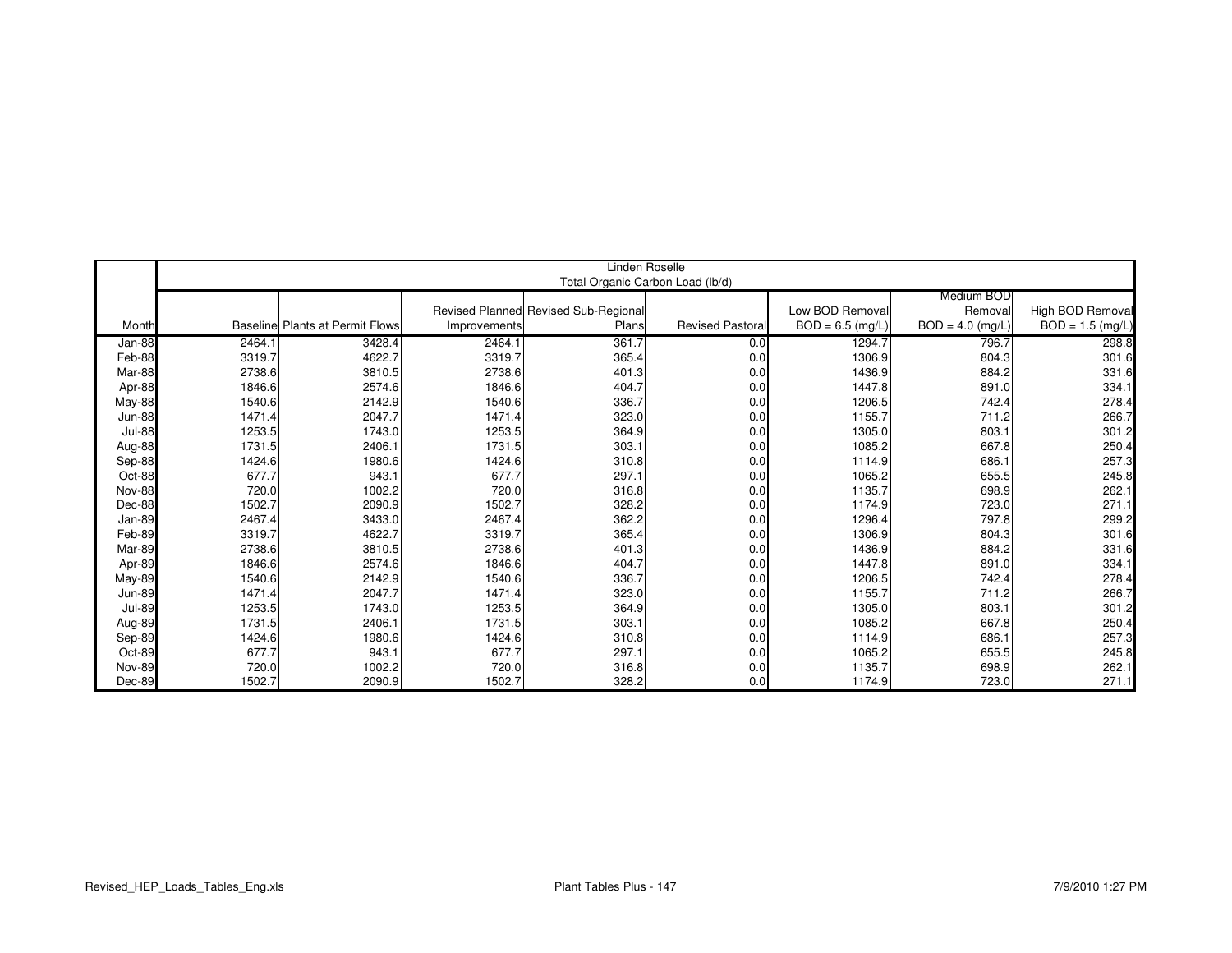|               |         |                                        |              | Jnt Meeting Essex Union              |                         |                   |                   |                        |
|---------------|---------|----------------------------------------|--------------|--------------------------------------|-------------------------|-------------------|-------------------|------------------------|
|               |         |                                        |              | Total Nitrogen Load (lb/d)           |                         |                   |                   |                        |
|               |         |                                        |              |                                      |                         |                   |                   |                        |
|               |         |                                        |              | Revised Planned Revised Sub-Regional |                         | Low TN Removal    | Medium TN Removal | <b>High TN Removal</b> |
| Month         |         | <b>Baseline Plants at Permit Flows</b> | Improvements | Plans                                | <b>Revised Pastoral</b> | $TN = 11.0$ (mg/L | $TN = 8.0$ (mg/L) | $TN = 4.5$ (mg/L)      |
| Jan-88        | 5094.2  | 7518.2                                 | 5094.2       | 2205.4                               | 0.0                     | 5391.7            | 3921.2            | 2205.7                 |
| Feb-88        | 9009.5  | 13299.4                                | 9009.5       | 2345.6                               | 0.0                     | 5729.5            | 4166.9            | 2343.9                 |
| Mar-88        | 10203.3 | 15060.6                                | 10203.3      | 2336.0                               | 0.0                     | 5711.2            | 4153.6            | 2336.4                 |
| Apr-88        | 11595.5 | 17106.6                                | 11595.5      | 2017.7                               | 0.0                     | 4930.7            | 3586.0            | 2017.1                 |
| May-88        | 13522.6 | 19949.3                                | 13522.6      | 1975.8                               | 0.0                     | 4829.7            | 3512.5            | 1975.8                 |
| <b>Jun-88</b> | 13186.3 | 19482.5                                | 13186.3      | 1856.0                               | 0.0                     | 4535.9            | 3298.8            | 1855.6                 |
| <b>Jul-88</b> | 13417.4 | 19808.9                                | 13417.4      | 1976.4                               | 0.0                     | 4829.7            | 3512.5            | 1975.8                 |
| Aug-88        | 14036.5 | 20704.1                                | 14036.5      | 2113.9                               | 0.0                     | 5169.4            | 3759.6            | 2114.8                 |
| Sep-88        | 12456.6 | 18400.4                                | 12456.6      | 2171.1                               | 0.0                     | 5307.2            | 3859.7            | 2171.1                 |
| Oct-88        | 4304.0  | 6347.9                                 | 4304.0       | 2156.6                               | 0.0                     | 5270.4            | 3833.0            | 2156.1                 |
| <b>Nov-88</b> | 4224.1  | 6231.8                                 | 4224.1       | 2321.9                               | 0.0                     | 5674.4            | 4126.9            | 2321.4                 |
| Dec-88        | 7310.5  | 10770.4                                | 7310.5       | 2490.2                               | 0.0                     | 6078.4            | 4420.7            | 2486.6                 |
| Jan-89        | 5101.1  | 7528.3                                 | 5101.1       | 2208.4                               | 0.0                     | 5399.0            | 3926.5            | 2208.7                 |
| Feb-89        | 9009.5  | 13299.4                                | 9009.5       | 2345.6                               | 0.0                     | 5729.5            | 4166.9            | 2343.9                 |
| Mar-89        | 10203.3 | 15060.6                                | 10203.3      | 2336.0                               | 0.0                     | 5711.2            | 4153.6            | 2336.4                 |
| Apr-89        | 11595.5 | 17106.6                                | 11595.5      | 2017.7                               | 0.0                     | 4930.7            | 3586.0            | 2017.1                 |
| May-89        | 13522.6 | 19949.3                                | 13522.6      | 1975.8                               | 0.0                     | 4829.7            | 3512.5            | 1975.8                 |
| <b>Jun-89</b> | 13186.3 | 19482.5                                | 13186.3      | 1856.0                               | 0.0                     | 4535.9            | 3298.8            | 1855.6                 |
| <b>Jul-89</b> | 13417.4 | 19808.9                                | 13417.4      | 1976.4                               | 0.0                     | 4829.7            | 3512.5            | 1975.8                 |
| Aug-89        | 14036.5 | 20704.1                                | 14036.5      | 2113.9                               | 0.0                     | 5169.4            | 3759.6            | 2114.8                 |
| Sep-89        | 12456.6 | 18400.4                                | 12456.6      | 2171.1                               | 0.0                     | 5307.2            | 3859.7            | 2171.1                 |
| Oct-89        | 4304.0  | 6347.9                                 | 4304.0       | 2156.6                               | 0.0                     | 5270.4            | 3833.0            | 2156.1                 |
| <b>Nov-89</b> | 4224.1  | 6231.8                                 | 4224.1       | 2321.9                               | 0.0                     | 5674.4            | 4126.9            | 2321.4                 |
| Dec-89        | 7310.5  | 10770.4                                | 7310.5       | 2490.2                               | 0.0                     | 6078.4            | 4420.7            | 2486.6                 |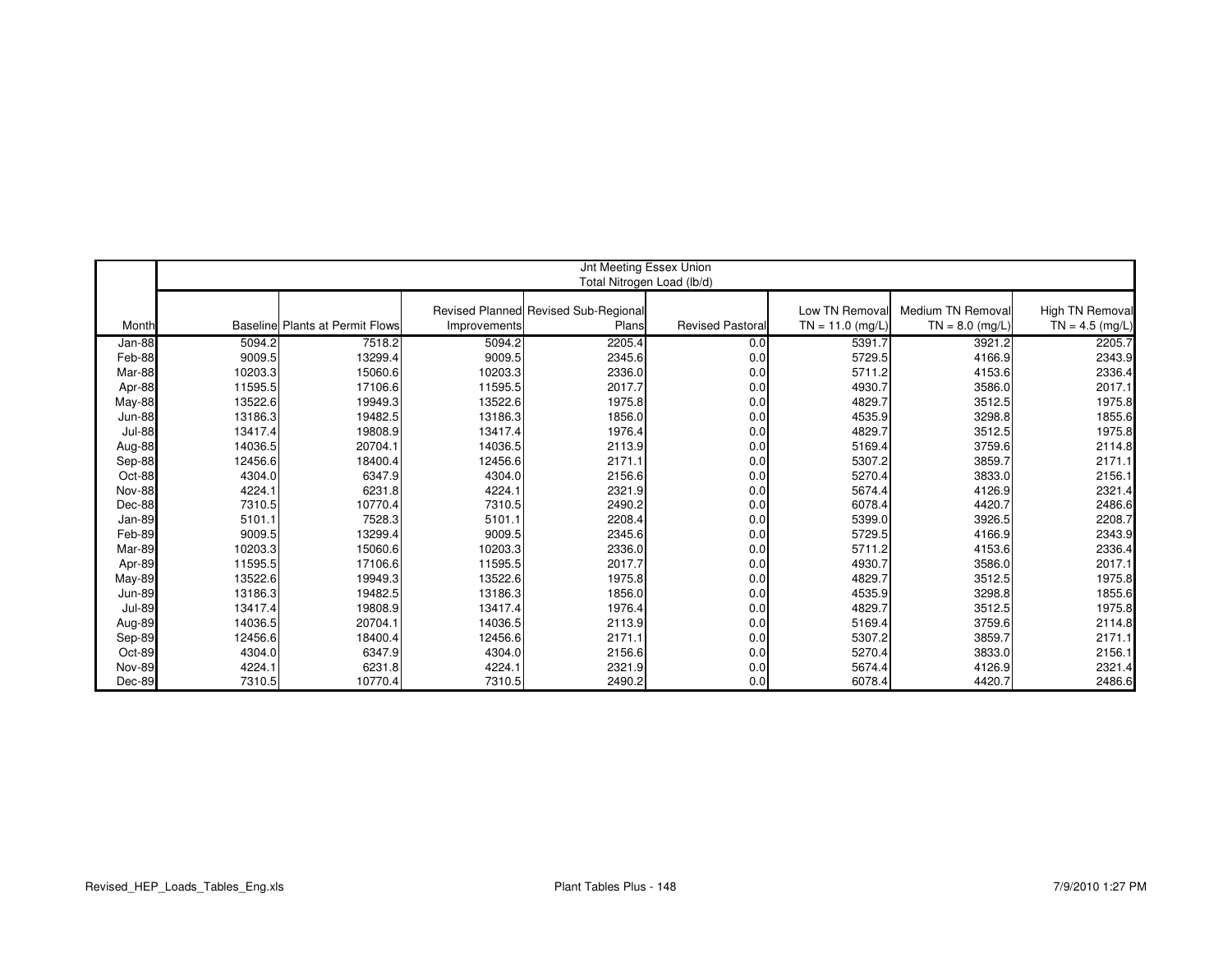|               |         |                                        |              | Jnt Meeting Essex Union              |                         |                   |                    |                    |
|---------------|---------|----------------------------------------|--------------|--------------------------------------|-------------------------|-------------------|--------------------|--------------------|
|               |         |                                        |              | Total Organic Carbon Load (lb/d)     |                         |                   |                    |                    |
|               |         |                                        |              |                                      |                         |                   | Medium BOD         |                    |
|               |         |                                        |              | Revised Planned Revised Sub-Regional |                         | Low BOD Remova    | Removal            | High BOD Removal   |
| Month         |         | <b>Baseline Plants at Permit Flows</b> | Improvements | Plans                                | <b>Revised Pastoral</b> | $BOD = 6.5$ (mg/L | $BOD = 4.0$ (mg/L) | $BOD = 1.5$ (mg/L) |
| Jan-88        | 12346.9 | 18221.0                                | 12346.9      | 2017.6                               | 0.0                     | 7228.0            | 4448.0             | 1668.0             |
| Feb-88        | 9537.2  | 14074.3                                | 9537.2       | 2146.4                               | 0.0                     | 7682.5            | 4727.7             | 1772.9             |
| Mar-88        | 13060.2 | 19281.6                                | 13060.2      | 2138.0                               | 0.0                     | 7655.1            | 4710.8             | 1766.6             |
| Apr-88        | 10260.3 | 15145.8                                | 10260.3      | 1847.0                               | 0.0                     | 6613.2            | 4069.6             | 1526.1             |
| May-88        | 4770.8  | 7037.2                                 | 4770.8       | 1807.8                               | 0.0                     | 6475.4            | 3984.9             | 1494.3             |
| <b>Jun-88</b> | 5185.3  | 7650.0                                 | 5185.3       | 1698.4                               | 0.0                     | 6082.9            | 3743.3             | 1403.7             |
| <b>Jul-88</b> | 4515.1  | 6666.8                                 | 4515.1       | 1806.9                               | 0.0                     | 6470.2            | 3981.7             | 1493.1             |
| Aug-88        | 5917.2  | 8734.7                                 | 5917.2       | 1936.5                               | 0.0                     | 6931.9            | 4265.8             | 1599.7             |
| Sep-88        | 3862.5  | 5701.2                                 | 3862.5       | 1987.2                               | 0.0                     | 7115.1            | 4378.5             | 1641.9             |
| Oct-88        | 13712.8 | 20207.6                                | 13712.8      | 1973.6                               | 0.0                     | 7066.2            | 4348.4             | 1630.7             |
| <b>Nov-88</b> | 15326.5 | 22615.0                                | 15326.5      | 2125.3                               | 0.0                     | 7605.8            | 4680.5             | 1755.2             |
| Dec-88        | 18329.2 | 27046.3                                | 18329.2      | 2276.5                               | 0.0                     | 8153.0            | 5017.2             | 1881.5             |
| Jan-89        | 12363.5 | 18245.5                                | 12363.5      | 2020.3                               | 0.0                     | 7237.7            | 4454.0             | 1670.2             |
| Feb-89        | 9537.2  | 14074.3                                | 9537.2       | 2146.4                               | 0.0                     | 7682.5            | 4727.7             | 1772.9             |
| Mar-89        | 13060.2 | 19281.6                                | 13060.2      | 2138.0                               | 0.0                     | 7655.1            | 4710.8             | 1766.6             |
| Apr-89        | 10260.3 | 15145.8                                | 10260.3      | 1847.0                               | 0.0                     | 6613.2            | 4069.6             | 1526.1             |
| $May-89$      | 4770.8  | 7037.2                                 | 4770.8       | 1807.8                               | 0.0                     | 6475.4            | 3984.9             | 1494.3             |
| <b>Jun-89</b> | 5185.3  | 7650.0                                 | 5185.3       | 1698.4                               | 0.0                     | 6082.9            | 3743.3             | 1403.7             |
| <b>Jul-89</b> | 4515.1  | 6666.8                                 | 4515.1       | 1806.9                               | 0.0                     | 6470.2            | 3981.7             | 1493.1             |
| Aug-89        | 5917.2  | 8734.7                                 | 5917.2       | 1936.5                               | 0.0                     | 6931.9            | 4265.8             | 1599.7             |
| Sep-89        | 3862.5  | 5701.2                                 | 3862.5       | 1987.2                               | 0.0                     | 7115.1            | 4378.5             | 1641.9             |
| Oct-89        | 13712.8 | 20207.6                                | 13712.8      | 1973.6                               | 0.0                     | 7066.2            | 4348.4             | 1630.7             |
| <b>Nov-89</b> | 15326.5 | 22615.0                                | 15326.5      | 2125.3                               | 0.0                     | 7605.8            | 4680.5             | 1755.2             |
| Dec-89        | 18329.2 | 27046.3                                | 18329.2      | 2276.5                               | 0.0                     | 8153.0            | 5017.2             | 1881.5             |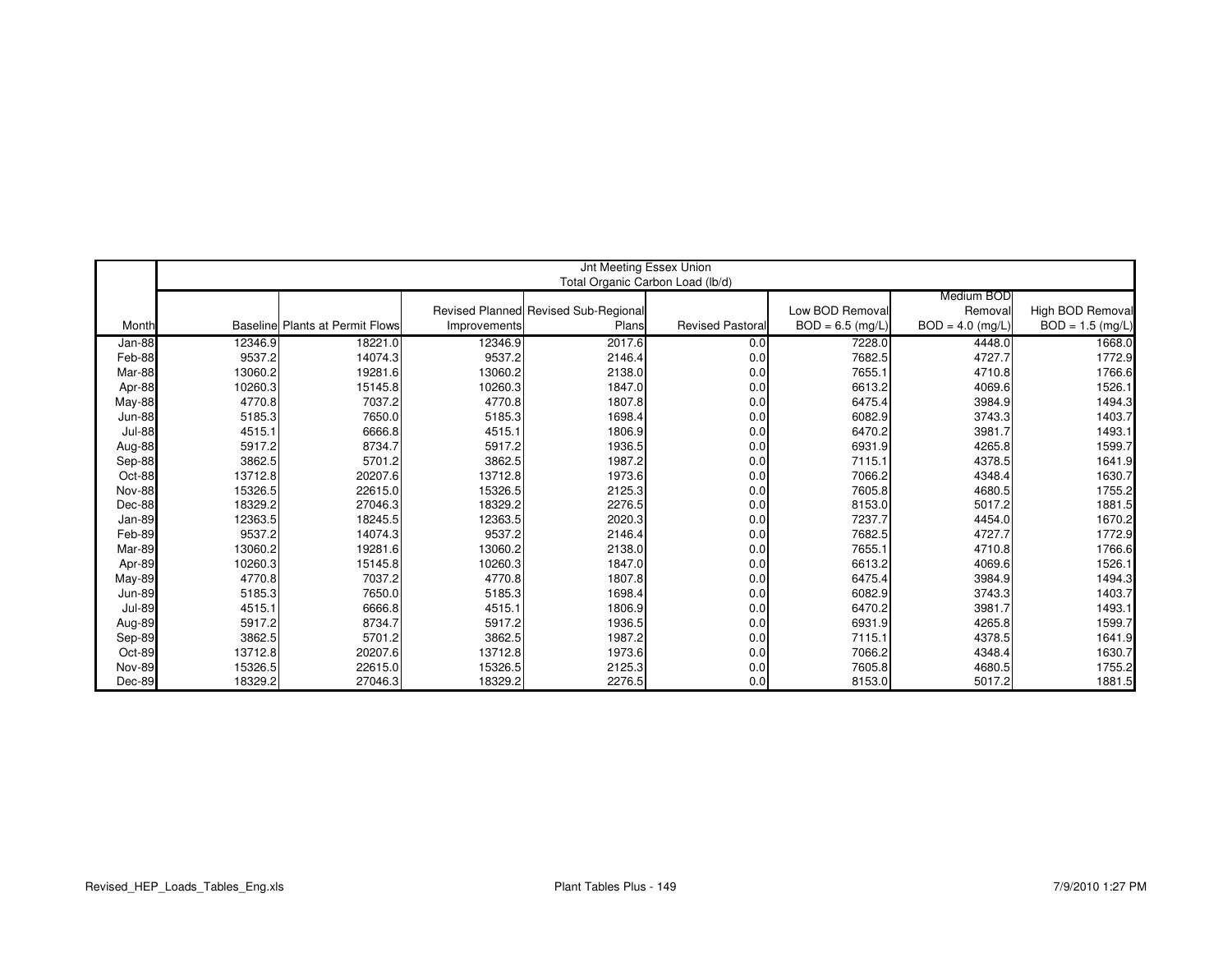|               |        |                                        |              | Rahway                               |                         |                   |                   |                   |
|---------------|--------|----------------------------------------|--------------|--------------------------------------|-------------------------|-------------------|-------------------|-------------------|
|               |        |                                        |              | Total Nitrogen Load (lb/d)           |                         |                   |                   |                   |
|               |        |                                        |              |                                      |                         |                   |                   |                   |
|               |        |                                        |              | Revised Planned Revised Sub-Regional |                         | Low TN Remova     | Medium TN Removal | High TN Removal   |
| Month         |        | <b>Baseline Plants at Permit Flows</b> | Improvements | Plans                                | <b>Revised Pastoral</b> | $TN = 11.0$ (mg/L | $TN = 8.0$ (mg/L) | $TN = 4.5$ (mg/L) |
| Jan-88        | 2977.3 | 4741.6                                 | 2977.3       | 1018.1                               | 0.0                     | 2494.1            | 1813.9            | 1020.3            |
| Feb-88        | 4423.9 | 7059.2                                 | 4423.9       | 1006.3                               | 0.0                     | 2460.8            | 1789.6            | 1006.7            |
| Mar-88        | 3965.7 | 6314.5                                 | 3965.7       | 1086.2                               | 0.0                     | 2653.6            | 1929.9            | 1085.6            |
| Apr-88        | 4020.8 | 6404.4                                 | 4020.8       | 945.4                                | 0.0                     | 2313.8            | 1682.8            | 946.6             |
| May-88        | 3846.6 | 6125.8                                 | 3846.6       | 918.4                                | 0.0                     | 2249.6            | 1636.1            | 920.3             |
| <b>Jun-88</b> | 3423.5 | 5453.6                                 | 3423.5       | 918.3                                | 0.0                     | 2249.6            | 1636.1            | 920.3             |
| <b>Jul-88</b> | 3497.7 | 5568.0                                 | 3497.7       | 978.8                                | 0.0                     | 2396.5            | 1742.9            | 980.4             |
| Aug-88        | 4055.9 | 6459.5                                 | 4055.9       | 884.1                                | 0.0                     | 2166.9            | 1576.0            | 886.5             |
| Sep-88        | 3453.2 | 5498.1                                 | 3453.2       | 870.3                                | 0.0                     | 2130.2            | 1549.2            | 871.4             |
| Oct-88        | 2781.7 | 4428.8                                 | 2781.7       | 856.8                                | 0.0                     | 2093.5            | 1522.5            | 856.4             |
| <b>Nov-88</b> | 3144.4 | 5005.7                                 | 3144.4       | 875.8                                | 0.0                     | 2139.4            | 1555.9            | 875.2             |
| Dec-88        | 5782.7 | 9228.6                                 | 5782.7       | 950.9                                | 0.0                     | 2323.0            | 1689.5            | 950.3             |
| Jan-89        | 2981.3 | 4748.0                                 | 2981.3       | 1019.5                               | 0.0                     | 2497.5            | 1816.4            | 1021.7            |
| Feb-89        | 4423.9 | 7059.2                                 | 4423.9       | 1006.3                               | 0.0                     | 2460.8            | 1789.6            | 1006.7            |
| Mar-89        | 3965.7 | 6314.5                                 | 3965.7       | 1086.2                               | 0.0                     | 2653.6            | 1929.9            | 1085.6            |
| Apr-89        | 4020.8 | 6404.4                                 | 4020.8       | 945.4                                | 0.0                     | 2313.8            | 1682.8            | 946.6             |
| May-89        | 3846.6 | 6125.8                                 | 3846.6       | 918.4                                | 0.0                     | 2249.6            | 1636.1            | 920.3             |
| <b>Jun-89</b> | 3423.5 | 5453.6                                 | 3423.5       | 918.3                                | 0.0                     | 2249.6            | 1636.1            | 920.3             |
| <b>Jul-89</b> | 3497.7 | 5568.0                                 | 3497.7       | 978.8                                | 0.0                     | 2396.5            | 1742.9            | 980.4             |
| Aug-89        | 4055.9 | 6459.5                                 | 4055.9       | 884.1                                | 0.0                     | 2166.9            | 1576.0            | 886.5             |
| Sep-89        | 3453.2 | 5498.1                                 | 3453.2       | 870.3                                | 0.0                     | 2130.2            | 1549.2            | 871.4             |
| Oct-89        | 2781.7 | 4428.8                                 | 2781.7       | 856.8                                | 0.0                     | 2093.5            | 1522.5            | 856.4             |
| <b>Nov-89</b> | 3144.4 | 5005.7                                 | 3144.4       | 875.8                                | 0.0                     | 2139.4            | 1555.9            | 875.2             |
| Dec-89        | 5782.7 | 9228.6                                 | 5782.7       | 950.9                                | 0.0                     | 2323.0            | 1689.5            | 950.3             |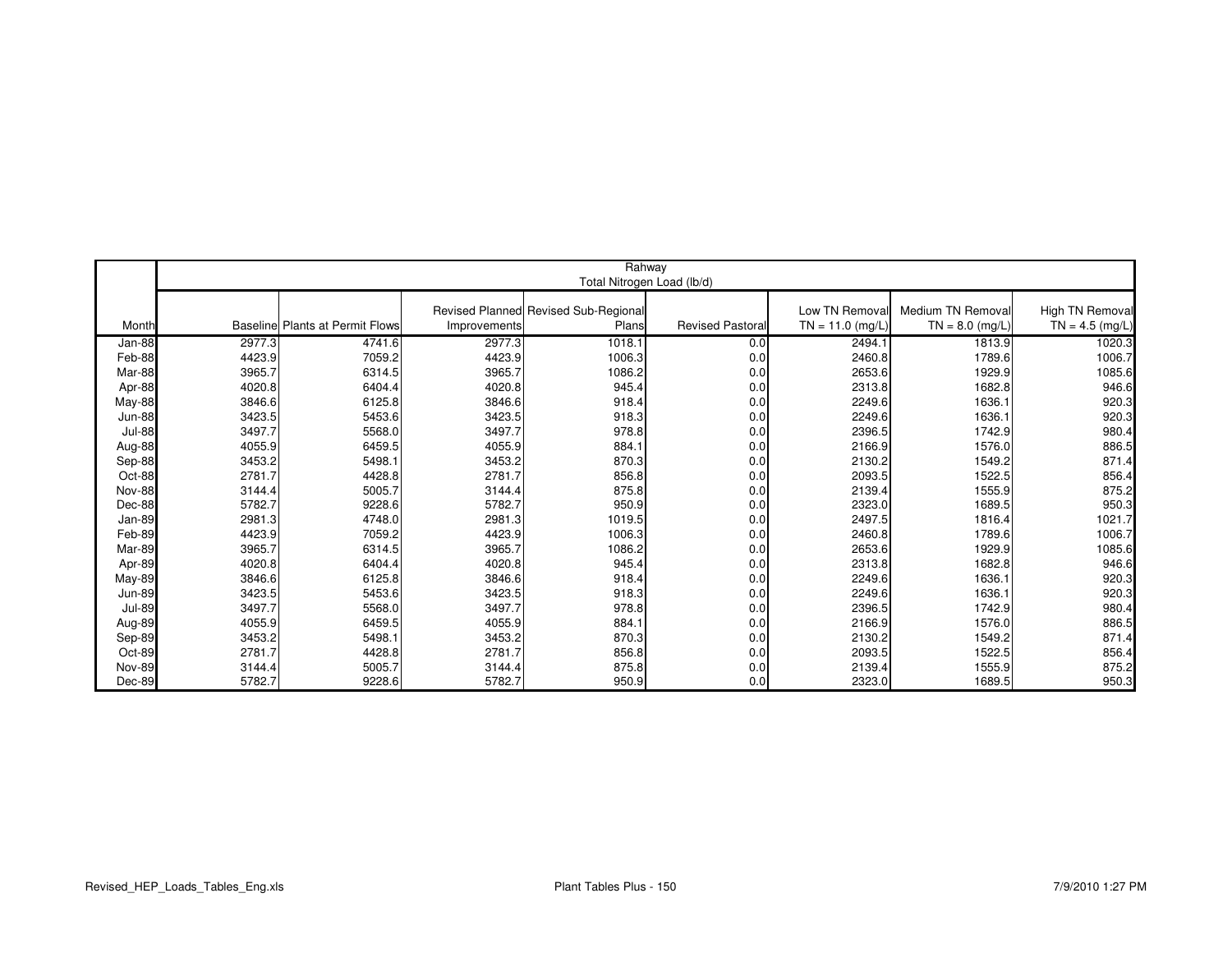|               |        |                                        |              | Rahway                               |                         |                   |                    |                    |
|---------------|--------|----------------------------------------|--------------|--------------------------------------|-------------------------|-------------------|--------------------|--------------------|
|               |        |                                        |              | Total Organic Carbon Load (lb/d)     |                         |                   |                    |                    |
|               |        |                                        |              |                                      |                         |                   | Medium BOD         |                    |
|               |        |                                        |              | Revised Planned Revised Sub-Regional |                         | Low BOD Remova    | Removal            | High BOD Removal   |
| Month         |        | <b>Baseline Plants at Permit Flows</b> | Improvements | Plans                                | <b>Revised Pastoral</b> | $BOD = 6.2$ (mg/L | $BOD = 4.0$ (mg/L) | $BOD = 1.5$ (mg/L) |
| Jan-88        | 4513.4 | 7190.6                                 | 4513.4       | 920.3                                | 0.0                     | 3143.4            | 2028.0             | 760.5              |
| Feb-88        | 6710.9 | 10683.6                                | 6710.9       | 908.3                                | 0.0                     | 3102.8            | 2001.8             | 750.7              |
| Mar-88        | 6009.8 | 9576.9                                 | 6009.8       | 979.7                                | 0.0                     | 3346.6            | 2159.1             | 809.7              |
| Apr-88        | 6098.0 | 9713.6                                 | 6098.0       | 854.1                                | 0.0                     | 2916.7            | 1881.7             | 705.7              |
| May-88        | 5833.4 | 9290.3                                 | 5833.4       | 830.3                                | 0.0                     | 2835.6            | 1829.5             | 686.0              |
| <b>Jun-88</b> | 5189.7 | 8262.9                                 | 5189.7       | 829.8                                | 0.0                     | 2834.4            | 1828.6             | 685.7              |
| <b>Jul-88</b> | 5295.5 | 8439.3                                 | 5295.5       | 884.1                                | 0.0                     | 3019.6            | 1948.1             | 730.5              |
| Aug-88        | 6142.1 | 9779.7                                 | 6142.1       | 799.4                                | 0.0                     | 2732.3            | 1762.8             | 661.0              |
| Sep-88        | 5225.0 | 8320.2                                 | 5225.0       | 785.7                                | 0.0                     | 2685.2            | 1732.4             | 649.6              |
| Oct-88        | 4215.2 | 6719.7                                 | 4215.2       | 772.9                                | 0.0                     | 2638.4            | 1702.2             | 638.3              |
| <b>Nov-88</b> | 4766.4 | 7588.3                                 | 4766.4       | 789.3                                | 0.0                     | 2696.9            | 1739.9             | 652.5              |
| Dec-88        | 8765.6 | 13955.3                                | 8765.6       | 857.2                                | 0.0                     | 2927.9            | 1889.0             | 708.4              |
| Jan-89        | 4519.5 | 7200.3                                 | 4519.5       | 921.5                                | 0.0                     | 3147.6            | 2030.7             | 761.5              |
| Feb-89        | 6710.9 | 10683.6                                | 6710.9       | 908.3                                | 0.0                     | 3102.8            | 2001.8             | 750.7              |
| Mar-89        | 6009.8 | 9576.9                                 | 6009.8       | 979.7                                | 0.0                     | 3346.6            | 2159.1             | 809.7              |
| Apr-89        | 6098.0 | 9713.6                                 | 6098.0       | 854.1                                | 0.0                     | 2916.7            | 1881.7             | 705.7              |
| May-89        | 5833.4 | 9290.3                                 | 5833.4       | 830.3                                | 0.0                     | 2835.6            | 1829.5             | 686.0              |
| <b>Jun-89</b> | 5189.7 | 8262.9                                 | 5189.7       | 829.8                                | 0.0                     | 2834.4            | 1828.6             | 685.7              |
| <b>Jul-89</b> | 5295.5 | 8439.3                                 | 5295.5       | 884.1                                | 0.0                     | 3019.6            | 1948.1             | 730.5              |
| Aug-89        | 6142.1 | 9779.7                                 | 6142.1       | 799.4                                | 0.0                     | 2732.3            | 1762.8             | 661.0              |
| Sep-89        | 5225.0 | 8320.2                                 | 5225.0       | 785.7                                | 0.0                     | 2685.2            | 1732.4             | 649.6              |
| Oct-89        | 4215.2 | 6719.7                                 | 4215.2       | 772.9                                | 0.0                     | 2638.4            | 1702.2             | 638.3              |
| <b>Nov-89</b> | 4766.4 | 7588.3                                 | 4766.4       | 789.3                                | 0.0                     | 2696.9            | 1739.9             | 652.5              |
| Dec-89        | 8765.6 | 13955.3                                | 8765.6       | 857.2                                | 0.0                     | 2927.9            | 1889.0             | 708.4              |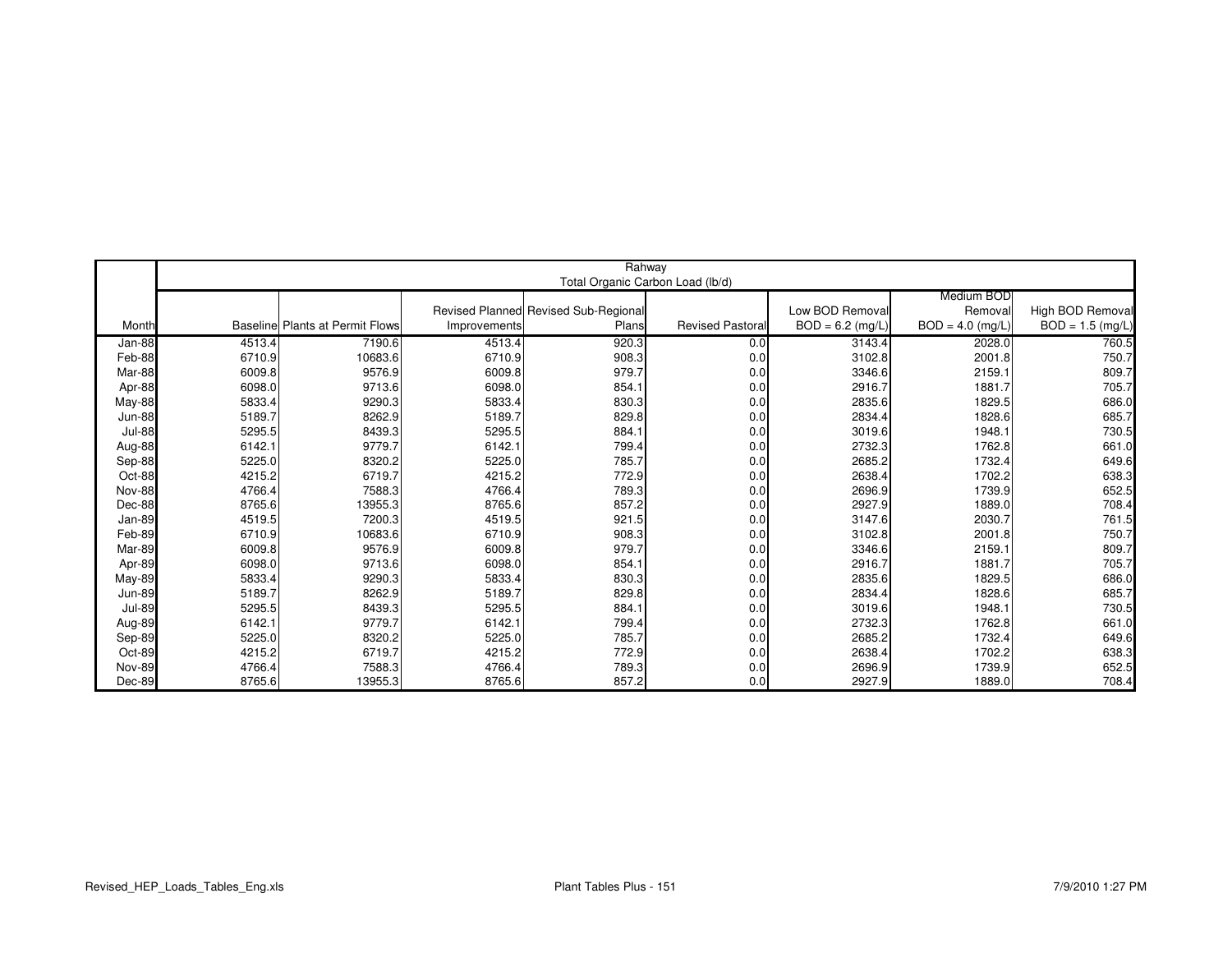|                  |                  |                                        |                  | Oakwood Beach                        |                        |                   |                   |                   |
|------------------|------------------|----------------------------------------|------------------|--------------------------------------|------------------------|-------------------|-------------------|-------------------|
|                  |                  |                                        |                  | Total Nitrogen Load (lb/d)           |                        |                   |                   |                   |
|                  |                  |                                        |                  |                                      |                        |                   |                   |                   |
|                  |                  |                                        |                  | Revised Planned Revised Sub-Regional |                        | Low TN Removal    | Medium TN Removal | High TN Removal   |
| Month            |                  | <b>Baseline Plants at Permit Flows</b> | Improvements     | Plans                                | <b>Revised Pastora</b> | $TN = N/A$ (mg/L) | $TN = N/A$ (mg/L) | $TN = N/A$ (mg/L) |
|                  |                  | 4999.8                                 |                  |                                      |                        |                   |                   |                   |
| Jan-88           | 3293.4<br>3120.1 |                                        | 3293.4           | 3293.4                               | 0.0                    | N/A<br>N/A        | N/A<br>N/A        | N/A<br>N/A        |
| Feb-88<br>Mar-88 | 3494.2           | 4738.6                                 | 3120.1<br>3494.2 | 3120.1<br>3494.2                     | 0.0<br>0.0             | N/A               | N/A               | N/A               |
|                  |                  | 5309.9                                 |                  |                                      |                        |                   |                   |                   |
| Apr-88           | 4813.4           | 7310.7                                 | 4813.4<br>3713.8 | 4813.4<br>3713.8                     | 0.0                    | N/A               | N/A               | N/A               |
| May-88           | 3713.8           | 5641.9                                 |                  |                                      | 0.0                    | N/A               | N/A               | N/A               |
| <b>Jun-88</b>    | 6201.5           | 9417.0                                 | 6201.5           | 6201.5                               | 0.0                    | N/A               | N/A               | N/A               |
| <b>Jul-88</b>    | 6320.8           | 9593.9                                 | 6320.8           | 6320.8                               | 0.0                    | N/A               | N/A               | N/A               |
| Aug-88           | 5586.4           | 8463.7                                 | 5586.4           | 5586.4                               | 0.0                    | N/A               | N/A               | N/A               |
| Sep-88           | 7213.8           | 10946.6                                | 7213.8           | 7213.8                               | 0.0                    | N/A               | N/A               | N/A               |
| Oct-88           | 2888.5           | 4385.7                                 | 2888.5           | 2888.5                               | 0.0                    | N/A               | N/A               | N/A               |
| <b>Nov-88</b>    | 3201.6           | 4860.3                                 | 3201.6           | 3201.6                               | 0.0                    | N/A               | N/A               | N/A               |
| Dec-88           | 3886.2           | 5903.7                                 | 3886.2           | 3886.2                               | 0.0                    | N/A               | N/A               | N/A               |
| Jan-89           | 3297.8           | 5006.5                                 | 3297.8           | 3297.8                               | 0.0                    | N/A               | N/A               | N/A               |
| Feb-89           | 3120.1           | 4738.6                                 | 3120.1           | 3120.1                               | 0.0                    | N/A               | N/A               | N/A               |
| Mar-89           | 3494.2           | 5309.9                                 | 3494.2           | 3494.2                               | 0.0                    | N/A               | N/A               | N/A               |
| Apr-89           | 4813.4           | 7310.7                                 | 4813.4           | 4813.4                               | 0.0                    | N/A               | N/A               | N/A               |
| <b>May-89</b>    | 3713.8           | 5641.9                                 | 3713.8           | 3713.8                               | 0.0                    | N/A               | N/A               | N/A               |
| <b>Jun-89</b>    | 6201.5           | 9417.0                                 | 6201.5           | 6201.5                               | 0.0                    | N/A               | N/A               | N/A               |
| <b>Jul-89</b>    | 6320.8           | 9593.9                                 | 6320.8           | 6320.8                               | 0.0                    | N/A               | N/A               | N/A               |
| Aug-89           | 5586.4           | 8463.7                                 | 5586.4           | 5586.4                               | 0.0                    | N/A               | N/A               | N/A               |
| Sep-89           | 7213.8           | 10946.6                                | 7213.8           | 7213.8                               | 0.0                    | N/A               | N/A               | N/A               |
| Oct-89           | 2888.5           | 4385.7                                 | 2888.5           | 2888.5                               | 0.0                    | N/A               | N/A               | N/A               |
| <b>Nov-89</b>    | 3201.6           | 4860.3                                 | 3201.6           | 3201.6                               | 0.0                    | N/A               | N/A               | N/A               |
| Dec-89           | 3886.2           | 5903.7                                 | 3886.2           | 3886.2                               | 0.0                    | N/A               | N/A               | N/A               |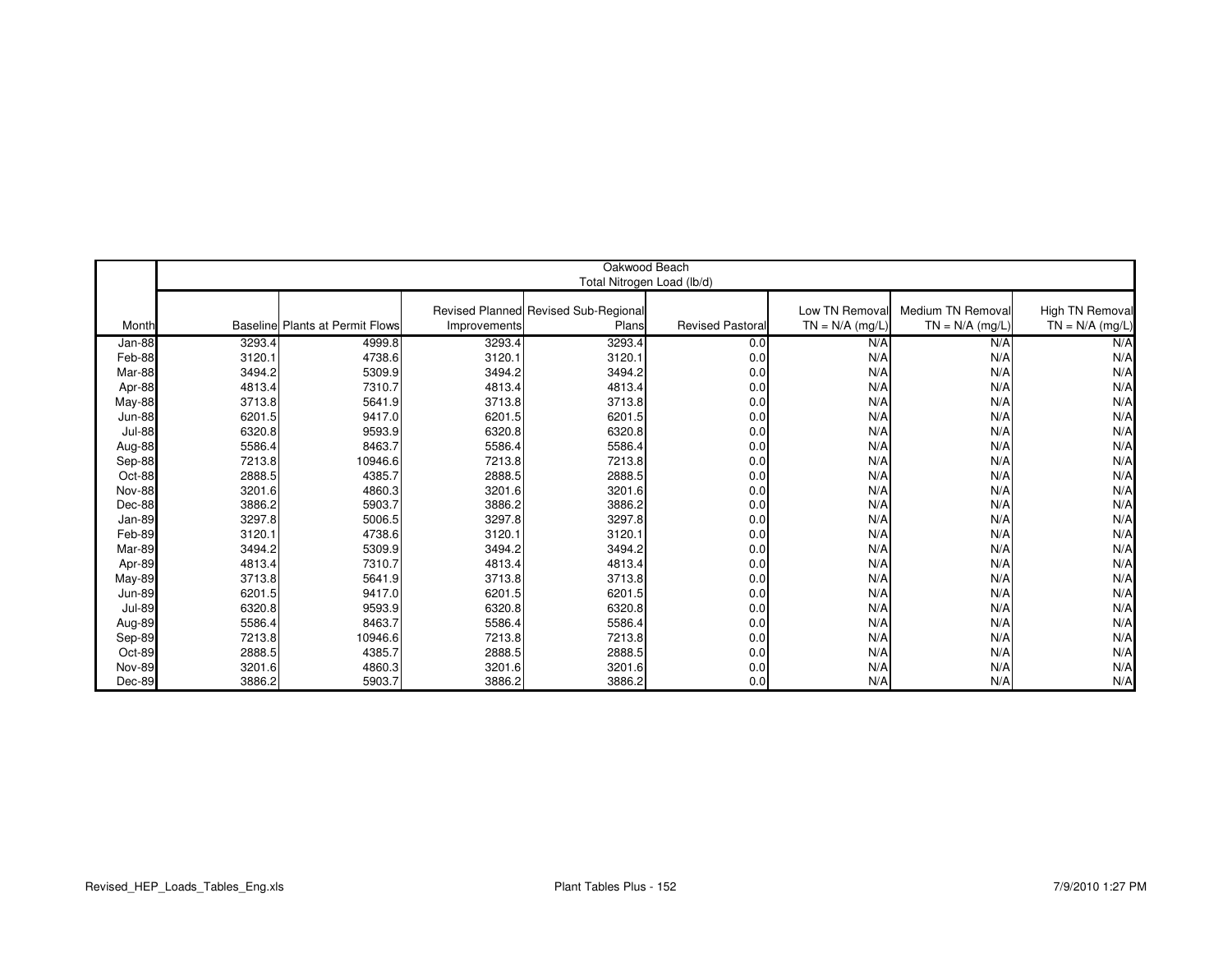|               |        |                                        |              | Oakwood Beach                        |                         |                    |                    |                    |
|---------------|--------|----------------------------------------|--------------|--------------------------------------|-------------------------|--------------------|--------------------|--------------------|
|               |        |                                        |              | Total Organic Carbon Load (lb/d)     |                         |                    |                    |                    |
|               |        |                                        |              |                                      |                         |                    | Medium BOD         |                    |
|               |        |                                        |              | Revised Planned Revised Sub-Regional |                         | Low BOD Removal    | Removal            | High BOD Removal   |
| Month         |        | <b>Baseline Plants at Permit Flows</b> | Improvements | Plans                                | <b>Revised Pastoral</b> | $BOD = N/A$ (mg/L) | $BOD = N/A$ (mg/L) | $BOD = N/A$ (mg/L) |
|               | 2803.2 | 4253.2                                 | 2803.2       | 2803.2                               | 0.0                     | N/A                | N/A                | N/A                |
| Jan-88        |        | 4646.0                                 |              |                                      |                         | N/A                | N/A                | N/A                |
| Feb-88        | 3058.7 | 4657.0                                 | 3058.7       | 3058.7                               | 0.0                     |                    |                    |                    |
| Mar-88        | 3068.8 |                                        | 3068.8       | 3068.8                               | 0.0                     | N/A                | N/A                | N/A                |
| Apr-88        | 3112.0 | 4724.1                                 | 3112.0       | 3112.0                               | 0.0                     | N/A                | N/A                | N/A                |
| May-88        | 3015.5 | 4579.0                                 | 3015.5       | 3015.5                               | 0.0                     | N/A                | N/A                | N/A                |
| <b>Jun-88</b> | 3010.2 | 4568.9                                 | 3010.2       | 3010.2                               | 0.0                     | N/A                | N/A                | N/A                |
| <b>Jul-88</b> | 2623.1 | 3978.5                                 | 2623.1       | 2623.1                               | 0.0                     | N/A                | N/A                | N/A                |
| Aug-88        | 2623.1 | 3978.5                                 | 2623.1       | 2623.1                               | 0.0                     | N/A                | N/A                | N/A                |
| Sep-88        | 2129.7 | 3233.3                                 | 2129.7       | 2129.7                               | 0.0                     | N/A                | N/A                | N/A                |
| Oct-88        | 2054.3 | 3116.9                                 | 2054.3       | 2054.3                               | 0.0                     | N/A                | N/A                | N/A                |
| Nov-88        | 2555.6 | 3881.9                                 | 2555.6       | 2555.6                               | 0.0                     | N/A                | N/A                | N/A                |
| Dec-88        | 2404.4 | 3658.4                                 | 2404.4       | 2404.4                               | 0.0                     | N/A                | N/A                | N/A                |
| Jan-89        | 2806.9 | 4258.9                                 | 2806.9       | 2806.9                               | 0.0                     | N/A                | N/A                | N/A                |
| Feb-89        | 3058.7 | 4646.0                                 | 3058.7       | 3058.7                               | 0.0                     | N/A                | N/A                | N/A                |
| Mar-89        | 3068.8 | 4657.0                                 | 3068.8       | 3068.8                               | 0.0                     | N/A                | N/A                | N/A                |
| Apr-89        | 3112.0 | 4724.1                                 | 3112.0       | 3112.0                               | 0.0                     | N/A                | N/A                | N/A                |
| <b>May-89</b> | 3015.5 | 4579.0                                 | 3015.5       | 3015.5                               | 0.0                     | N/A                | N/A                | N/A                |
| <b>Jun-89</b> | 3010.2 | 4568.9                                 | 3010.2       | 3010.2                               | 0.0                     | N/A                | N/A                | N/A                |
| <b>Jul-89</b> | 2623.1 | 3978.5                                 | 2623.1       | 2623.1                               | 0.0                     | N/A                | N/A                | N/A                |
| Aug-89        | 2623.1 | 3978.5                                 | 2623.1       | 2623.1                               | 0.0                     | N/A                | N/A                | N/A                |
| Sep-89        | 2129.7 | 3233.3                                 | 2129.7       | 2129.7                               | 0.0                     | N/A                | N/A                | N/A                |
| Oct-89        | 2054.3 | 3116.9                                 | 2054.3       | 2054.3                               | 0.0                     | N/A                | N/A                | N/A                |
| Nov-89        | 2555.6 | 3881.9                                 | 2555.6       | 2555.6                               | 0.0                     | N/A                | N/A                | N/A                |
| Dec-89        | 2404.4 | 3658.4                                 | 2404.4       | 2404.4                               | 0.0                     | N/A                | N/A                | N/A                |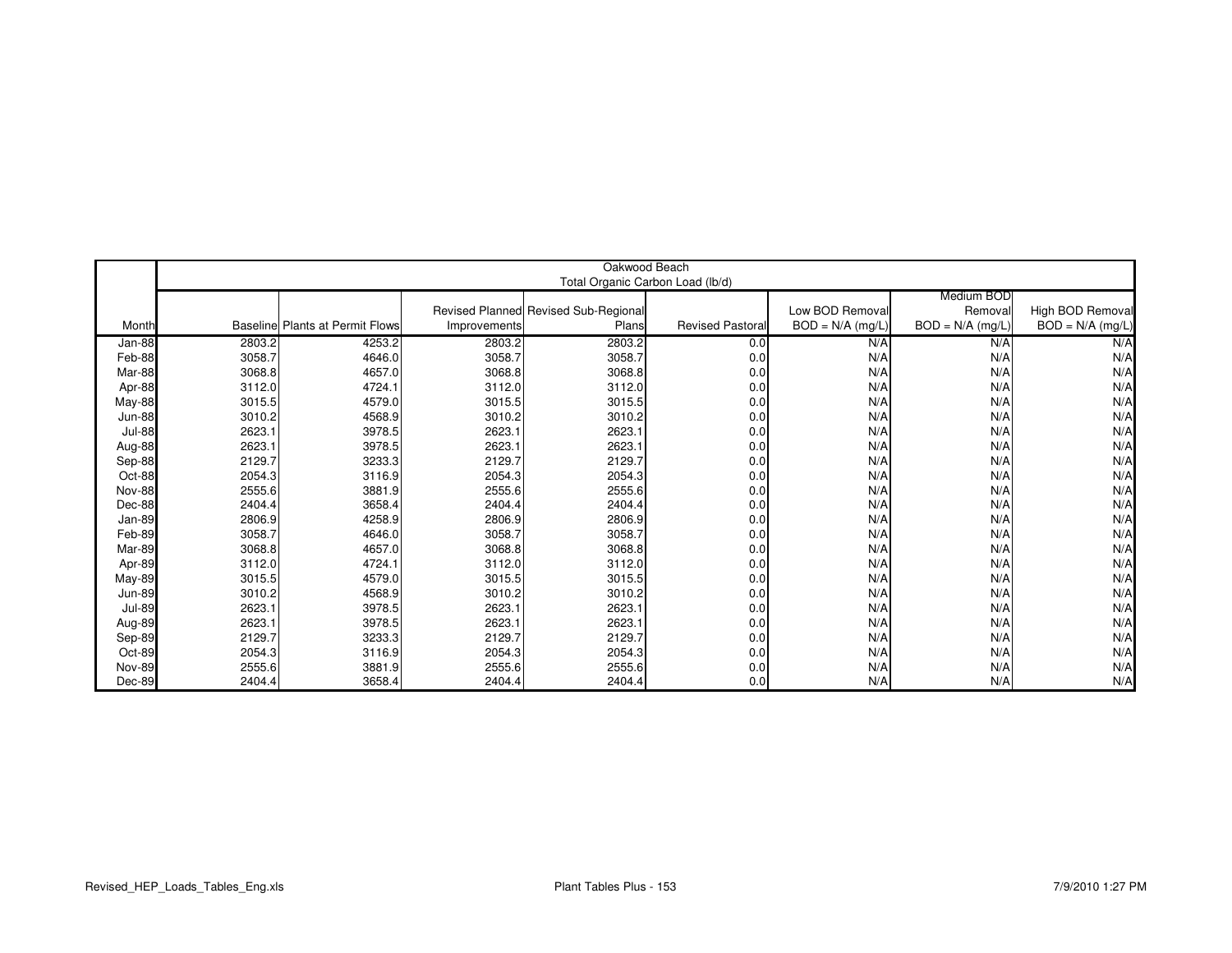|               |         |                                        |              | <b>Middlesex County</b>              |                         |                   |                    |                   |
|---------------|---------|----------------------------------------|--------------|--------------------------------------|-------------------------|-------------------|--------------------|-------------------|
|               |         |                                        |              | Total Nitrogen Load (lb/d)           |                         |                   |                    |                   |
|               |         |                                        |              |                                      |                         |                   |                    |                   |
|               |         |                                        |              | Revised Planned Revised Sub-Regional |                         | Low TN Removal    | Medium TN Removal  | High TN Removal   |
| Month         |         | <b>Baseline Plants at Permit Flows</b> | Improvements | Plans                                | <b>Revised Pastoral</b> | $TN = 20.0$ (mg/L | $TN = 11.0$ (mg/L) | $TN = 4.0$ (mg/L) |
| Jan-88        | 30722.2 | 42001.2                                | 30722.2      | 4112.4                               | 0.0                     | 20573.2           | 11315.3            | 4114.6            |
| Feb-88        | 37482.7 | 51128.4                                | 37482.7      | 3908.4                               | 0.0                     | 19532.5           | 10742.9            | 3906.5            |
| Mar-88        | 32713.5 | 44691.5                                | 32713.5      | 4011.6                               | 0.0                     | 20050.0           | 11027.5            | 4010.0            |
| Apr-88        | 29056.2 | 39715.1                                | 29056.2      | 3440.8                               | 0.0                     | 17211.9           | 9466.6             | 3442.4            |
| May-88        | 27064.7 | 36993.0                                | 27064.7      | 3387.8                               | 0.0                     | 16928.1           | 9310.5             | 3385.6            |
| <b>Jun-88</b> | 29545.9 | 40394.6                                | 29545.9      | 3275.8                               | 0.0                     | 16377.2           | 9007.5             | 3275.4            |
| <b>Jul-88</b> | 26675.1 | 36459.2                                | 26675.1      | 3558.6                               | 0.0                     | 17796.2           | 9787.9             | 3559.2            |
| Aug-88        | 27937.7 | 38206.1                                | 27937.7      | 3246.2                               | 0.0                     | 16227.0           | 8924.8             | 3245.4            |
| Sep-88        | 27992.0 | 38263.6                                | 27992.0      | 3383.4                               | 0.0                     | 16928.1           | 9310.5             | 3385.6            |
| Oct-88        | 32713.5 | 44691.5                                | 32713.5      | 3324.7                               | 0.0                     | 16627.6           | 9145.2             | 3325.5            |
| <b>Nov-88</b> | 32762.0 | 44784.3                                | 32762.0      | 3602.2                               | 0.0                     | 18013.3           | 9907.3             | 3602.7            |
| Dec-88        | 35435.5 | 48432.7                                | 35435.5      | 3830.8                               | 0.0                     | 19165.2           | 10540.9            | 3833.0            |
| Jan-89        | 30763.5 | 42057.7                                | 30763.5      | 4118.0                               | 0.0                     | 20600.9           | 11330.5            | 4120.2            |
| Feb-89        | 37482.7 | 51128.5                                | 37482.7      | 3908.4                               | 0.0                     | 19532.5           | 10742.9            | 3906.5            |
| Mar-89        | 32713.5 | 44691.5                                | 32713.5      | 4011.6                               | 0.0                     | 20050.0           | 11027.5            | 4010.0            |
| Apr-89        | 29056.2 | 39715.1                                | 29056.2      | 3440.8                               | 0.0                     | 17211.9           | 9466.6             | 3442.4            |
| May-89        | 27064.7 | 36993.0                                | 27064.7      | 3387.8                               | 0.0                     | 16928.1           | 9310.5             | 3385.6            |
| <b>Jun-89</b> | 29545.9 | 40394.6                                | 29545.9      | 3275.8                               | 0.0                     | 16377.2           | 9007.5             | 3275.4            |
| <b>Jul-89</b> | 26675.1 | 36459.2                                | 26675.1      | 3558.6                               | 0.0                     | 17796.2           | 9787.9             | 3559.2            |
| Aug-89        | 27937.7 | 38206.1                                | 27937.7      | 3246.2                               | 0.0                     | 16227.0           | 8924.8             | 3245.4            |
| Sep-89        | 27992.0 | 38263.6                                | 27992.0      | 3383.4                               | 0.0                     | 16928.1           | 9310.5             | 3385.6            |
| Oct-89        | 32713.5 | 44691.5                                | 32713.5      | 3324.7                               | 0.0                     | 16627.6           | 9145.2             | 3325.5            |
| <b>Nov-89</b> | 32762.0 | 44784.3                                | 32762.0      | 3602.2                               | 0.0                     | 18013.3           | 9907.3             | 3602.7            |
| $Dec-89$      | 35435.5 | 48432.7                                | 35435.5      | 3830.8                               | 0.0                     | 19165.2           | 10540.9            | 3833.0            |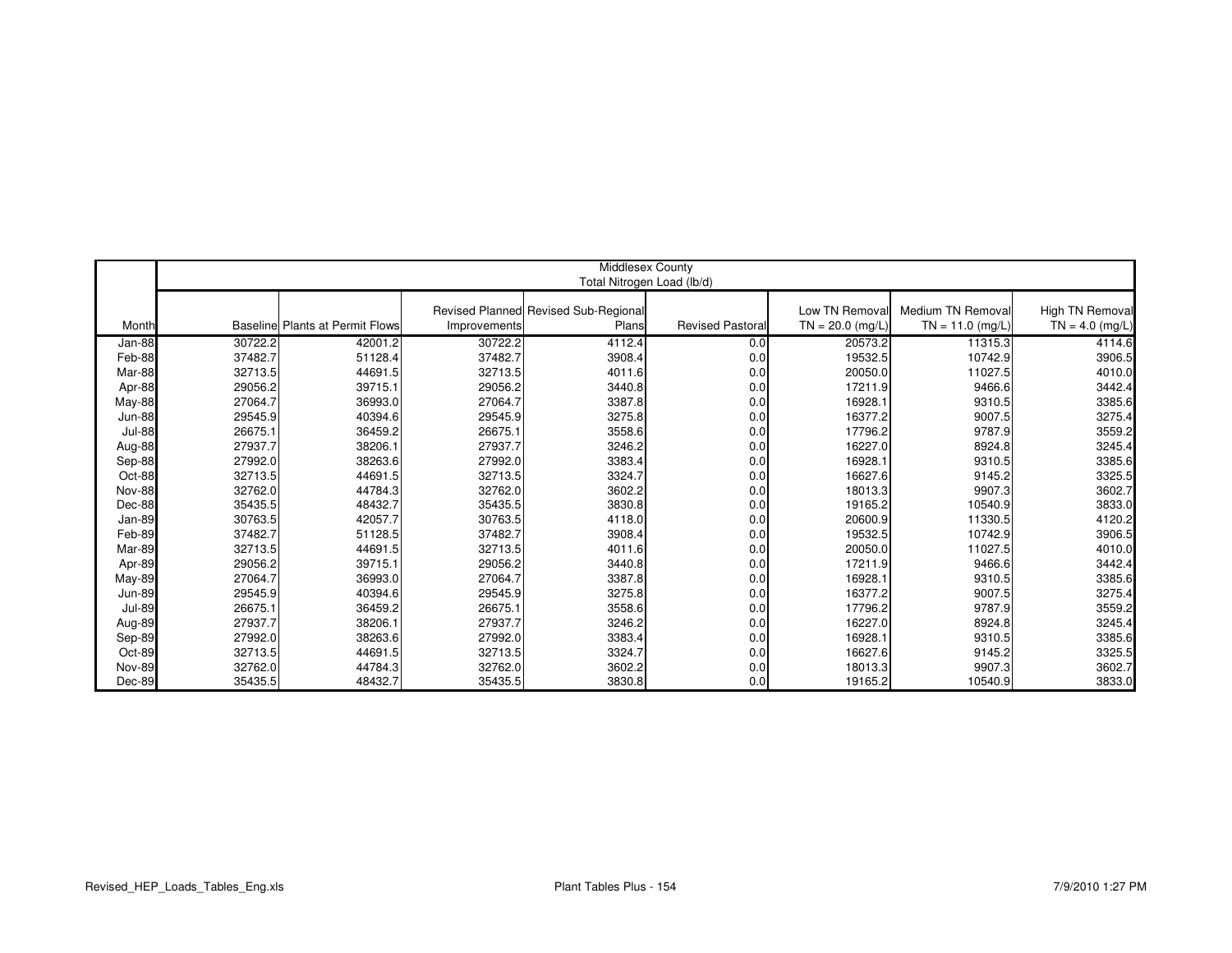|                         |         |                                        |              | <b>Middlesex County</b>              |                         |                    |                    |                    |
|-------------------------|---------|----------------------------------------|--------------|--------------------------------------|-------------------------|--------------------|--------------------|--------------------|
|                         |         |                                        |              | Total Organic Carbon Load (lb/d)     |                         |                    |                    |                    |
|                         |         |                                        |              |                                      |                         |                    | Medium BOD         |                    |
|                         |         |                                        |              | Revised Planned Revised Sub-Regional |                         | Low BOD Removal    | Removal            | High BOD Removal   |
| Month                   |         | <b>Baseline Plants at Permit Flows</b> | Improvements | Plans                                | <b>Revised Pastoral</b> | $BOD = 6.5$ (mg/L) | $BOD = 4.0$ (mg/L) | $BOD = 1.5 (mg/L)$ |
| Jan-88                  | 38181.2 | 52170.5                                | 38181.2      | 3602.8                               | 0.0                     | 12915.2            | 7947.8             | 2980.4             |
| Feb-88                  | 33818.9 | 46195.7                                | 33818.9      | 3429.5                               | 0.0                     | 12269.1            | 7550.2             | 2831.3             |
| Mar-88                  | 44661.3 | 61068.1                                | 44661.3      | 3516.4                               | 0.0                     | 12590.0            | 7747.7             | 2905.4             |
| Apr-88                  | 51134.0 | 69886.5                                | 51134.0      | 3017.2                               | 0.0                     | 10814.7            | 6655.2             | 2495.7             |
|                         | 29268.6 | 39969.8                                | 29268.6      | 2969.6                               | 0.0                     | 10621.0            | 6536.0             | 2451.0             |
| May-88<br><b>Jun-88</b> | 22306.4 | 30463.5                                | 22306.4      | 2873.1                               | 0.0                     | 10279.0            | 6325.5             | 2372.1             |
|                         | 28682.1 |                                        | 28682.1      | 3127.0                               |                         | 11186.9            |                    |                    |
| <b>Jul-88</b>           |         | 39233.5                                |              |                                      | 0.0                     |                    | 6884.3             | 2581.6             |
| Aug-88                  | 24109.8 | 32910.6                                | 24109.8      | 2844.4                               | 0.0                     | 10183.3            | 6266.7             | 2350.0             |
| Sep-88                  | 31376.2 | 42888.7                                | 31376.2      | 2969.6                               | 0.0                     | 10628.8            | 6540.8             | 2452.8             |
| Oct-88                  | 18496.8 | 25278.2                                | 18496.8      | 2916.7                               | 0.0                     | 10447.9            | 6429.5             | 2411.1             |
| <b>Nov-88</b>           | 26768.5 | 36601.1                                | 26768.5      | 3156.6                               | 0.0                     | 11304.8            | 6956.8             | 2608.8             |
| Dec-88                  | 56967.5 | 77911.4                                | 56967.5      | 3356.8                               | 0.0                     | 12031.6            | 7404.1             | 2776.5             |
| Jan-89                  | 38232.6 | 52240.7                                | 38232.6      | 3607.6                               | 0.0                     | 12932.6            | 7958.5             | 2984.4             |
| Feb-89                  | 33818.9 | 46195.7                                | 33818.9      | 3429.5                               | 0.0                     | 12269.1            | 7550.2             | 2831.3             |
| Mar-89                  | 44661.3 | 61068.1                                | 44661.3      | 3516.4                               | 0.0                     | 12590.0            | 7747.7             | 2905.4             |
| Apr-89                  | 51134.0 | 69886.5                                | 51134.0      | 3017.2                               | 0.0                     | 10814.7            | 6655.2             | 2495.7             |
| <b>May-89</b>           | 29268.6 | 39969.8                                | 29268.6      | 2969.6                               | 0.0                     | 10621.0            | 6536.0             | 2451.0             |
| <b>Jun-89</b>           | 22306.4 | 30463.5                                | 22306.4      | 2873.1                               | 0.0                     | 10279.0            | 6325.5             | 2372.1             |
| <b>Jul-89</b>           | 28682.1 | 39233.5                                | 28682.1      | 3127.0                               | 0.0                     | 11186.9            | 6884.3             | 2581.6             |
| Aug-89                  | 24109.8 | 32910.6                                | 24109.8      | 2844.4                               | 0.0                     | 10183.3            | 6266.7             | 2350.0             |
| Sep-89                  | 31376.2 | 42888.7                                | 31376.2      | 2969.6                               | 0.0                     | 10628.8            | 6540.8             | 2452.8             |
| Oct-89                  | 18496.8 | 25278.2                                | 18496.8      | 2916.7                               | 0.0                     | 10447.9            | 6429.5             | 2411.1             |
| Nov-89                  | 26768.5 | 36601.1                                | 26768.5      | 3156.6                               | 0.0                     | 11304.8            | 6956.8             | 2608.8             |
| Dec-89                  | 56967.5 | 77911.4                                | 56967.5      | 3356.8                               | 0.0                     | 12031.6            | 7404.1             | 2776.5             |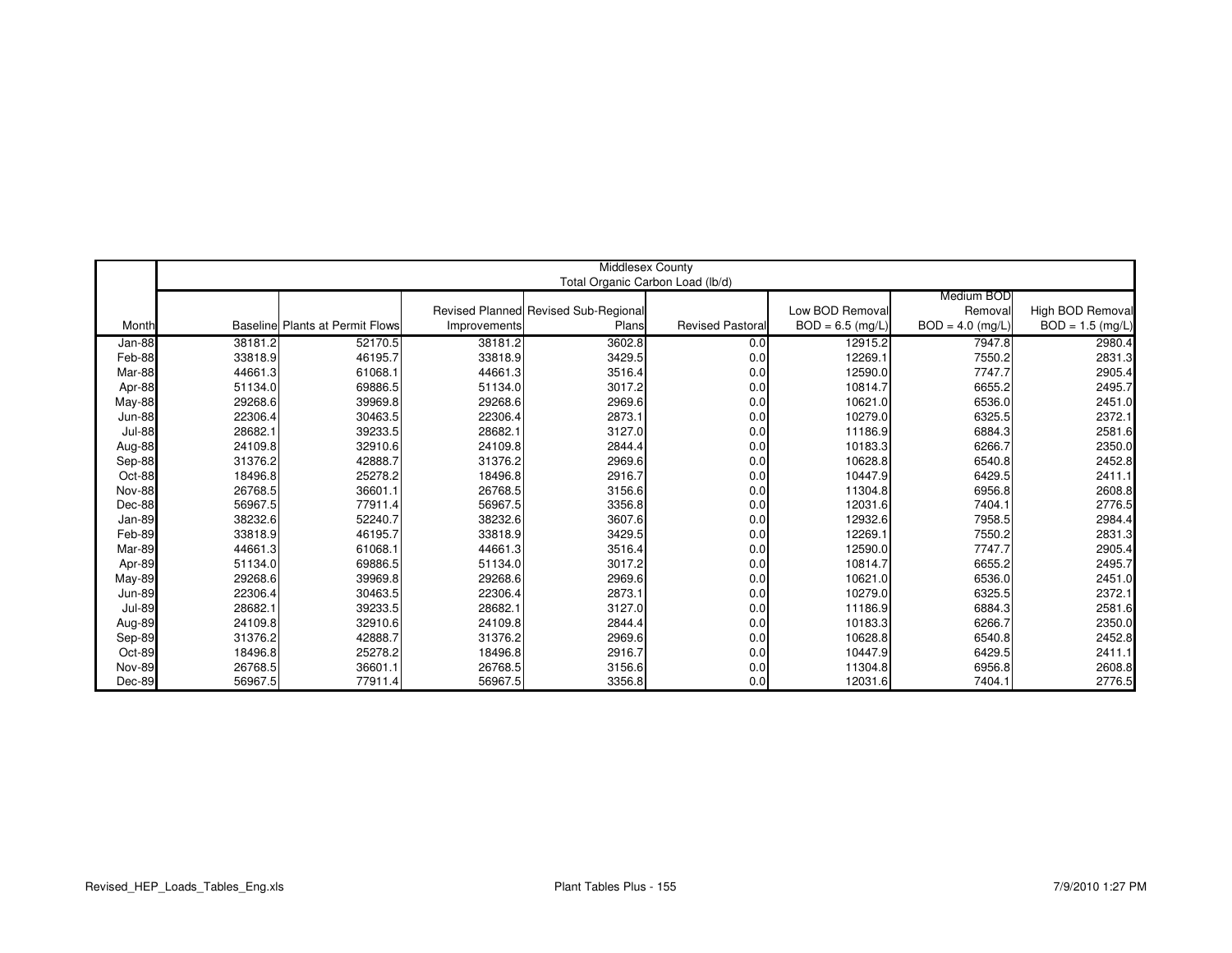|               |         |                                        |              | North River                          |                        |                   |                   |                   |
|---------------|---------|----------------------------------------|--------------|--------------------------------------|------------------------|-------------------|-------------------|-------------------|
|               |         |                                        |              | Total Nitrogen Load (lb/d)           |                        |                   |                   |                   |
|               |         |                                        |              |                                      |                        |                   |                   |                   |
|               |         |                                        |              | Revised Planned Revised Sub-Regional |                        | Low TN Removal    | Medium TN Removal | High TN Removal   |
| Month         |         | <b>Baseline Plants at Permit Flows</b> | Improvements | Plans                                | <b>Revised Pastora</b> | $TN = N/A$ (mg/L) | $TN = N/A$ (mg/L) | $TN = N/A$ (mg/L) |
| Jan-88        | 25744.9 | 28102.4                                | 25744.9      | 15696.9                              | 0.0                    | N/A               | N/A               | N/A               |
| Feb-88        | 20754.3 | 22648.9                                | 20754.3      | 15610.1                              | 0.0                    | N/A               | N/A               | N/A               |
| Mar-88        | 19195.7 | 20917.9                                | 19195.7      | 14906.8                              | 0.0                    | N/A               | N/A               | N/A               |
| Apr-88        | 22412.2 | 24413.6                                | 22412.2      | 14629.4                              | 0.0                    | N/A               | N/A               | N/A               |
| May-88        | 22731.4 | 24766.7                                | 22731.4      | 14704.0                              | 0.0                    | N/A               | N/A               | N/A               |
| <b>Jun-88</b> | 23351.4 | 25467.8                                | 23351.4      | 15218.5                              | 0.0                    | N/A               | N/A               | N/A               |
| <b>Jul-88</b> | 26255.8 | 28609.5                                | 26255.8      | 16220.8                              | 0.0                    | N/A               | N/A               | N/A               |
| Aug-88        | 26010.1 | 28320.6                                | 26010.1      | 16005.6                              | 0.0                    | N/A               | N/A               | N/A               |
| Sep-88        | 26362.9 | 28713.0                                | 26362.9      | 16242.3                              | 0.0                    | N/A               | N/A               | N/A               |
| Oct-88        | 26167.6 | 28554.3                                | 26167.6      | 15823.9                              | 0.0                    | N/A               | N/A               | N/A               |
| Nov-88        | 29669.8 | 32359.5                                | 29669.8      | 16751.2                              | 0.0                    | N/A               | N/A               | N/A               |
| Dec-88        | 21655.5 | 23579.8                                | 21655.5      | 15545.7                              | 0.0                    | N/A               | N/A               | N/A               |
| Jan-89        | 25779.6 | 28140.2                                | 25779.6      | 15718.1                              | 0.0                    | N/A               | N/A               | N/A               |
| Feb-89        | 20754.3 | 22649.0                                | 20754.3      | 15610.1                              | 0.0                    | N/A               | N/A               | N/A               |
| Mar-89        | 19195.7 | 20917.9                                | 19195.7      | 14906.8                              | 0.0                    | N/A               | N/A               | N/A               |
| Apr-89        | 22412.2 | 24413.6                                | 22412.2      | 14629.4                              | 0.0                    | N/A               | N/A               | N/A               |
| May-89        | 22731.4 | 24766.7                                | 22731.4      | 14704.0                              | 0.0                    | N/A               | N/A               | N/A               |
| <b>Jun-89</b> | 23351.4 | 25467.8                                | 23351.4      | 15218.5                              | 0.0                    | N/A               | N/A               | N/A               |
| <b>Jul-89</b> | 26255.8 | 28609.5                                | 26255.8      | 16220.8                              | 0.0                    | N/A               | N/A               | N/A               |
| Aug-89        | 26010.1 | 28320.6                                | 26010.1      | 16005.6                              | 0.0                    | N/A               | N/A               | N/A               |
| Sep-89        | 26362.9 | 28713.0                                | 26362.9      | 16242.3                              | 0.0                    | N/A               | N/A               | N/A               |
| Oct-89        | 26167.6 | 28554.3                                | 26167.6      | 15823.9                              | 0.0                    | N/A               | N/A               | N/A               |
| <b>Nov-89</b> | 29669.8 | 32359.5                                | 29669.8      | 16751.2                              | 0.0                    | N/A               | N/A               | N/A               |
| Dec-89        | 21655.5 | 23579.8                                | 21655.5      | 15545.7                              | 0.0                    | N/A               | N/A               | N/A               |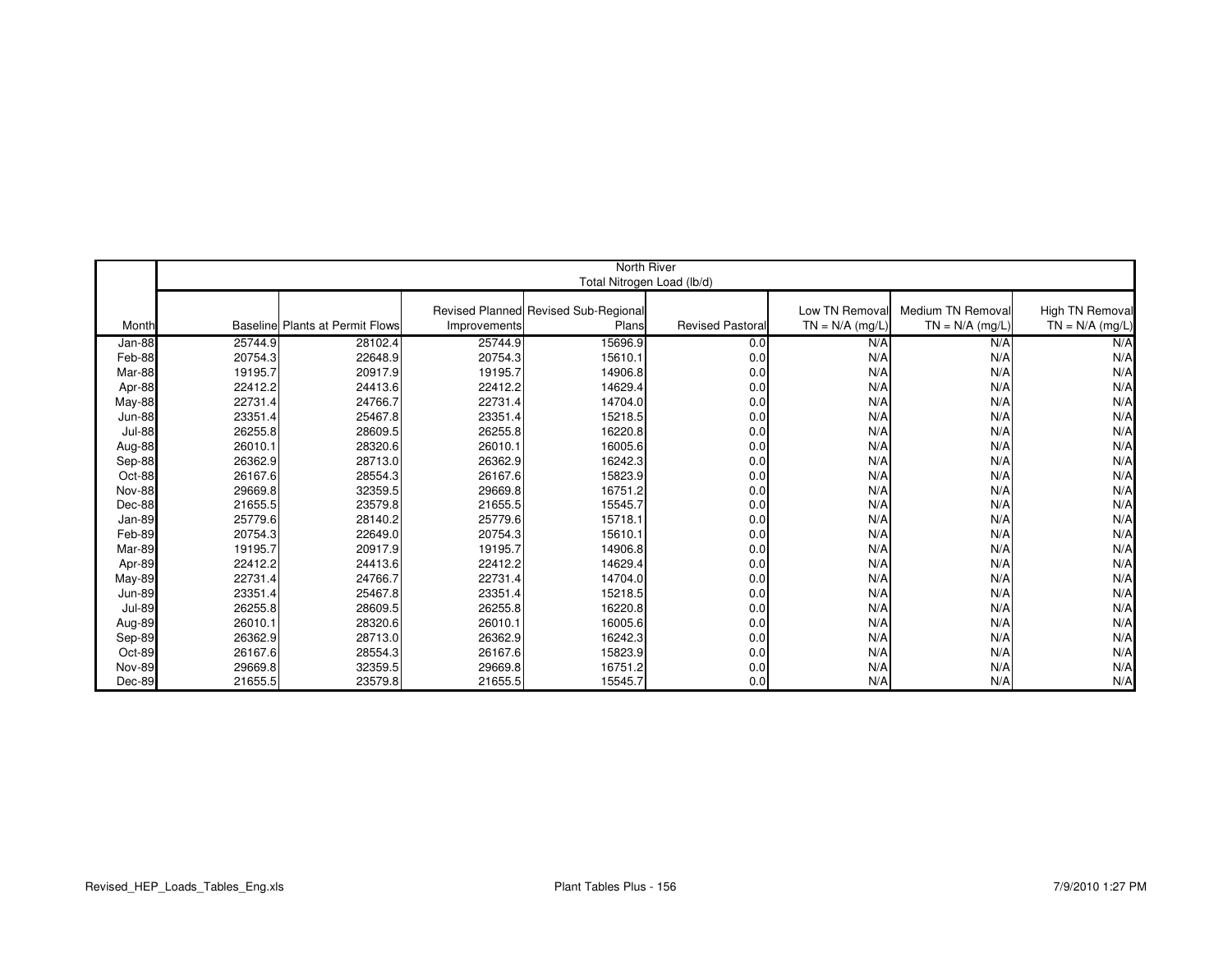|               |         |                                        |              | North River                          |                        |                    |                    |                    |
|---------------|---------|----------------------------------------|--------------|--------------------------------------|------------------------|--------------------|--------------------|--------------------|
|               |         |                                        |              | Total Organic Carbon Load (lb/d)     |                        |                    |                    |                    |
|               |         |                                        |              |                                      |                        |                    | Medium BOD         |                    |
|               |         |                                        |              | Revised Planned Revised Sub-Regional |                        | Low BOD Removal    | Removall           | High BOD Removal   |
| Month         |         | <b>Baseline Plants at Permit Flows</b> | Improvements | Plans                                | <b>Revised Pastora</b> | $BOD = N/A$ (mg/L) | $BOD = N/A$ (mg/L) | $BOD = N/A$ (mg/L) |
| Jan-88        | 23469.7 | 25574.5                                | 23469.7      | 18291.4                              | 0.0                    | N/A                | N/A                | N/A                |
| Feb-88        | 20009.2 | 21847.8                                | 20009.2      | 18170.5                              | 0.0                    | N/A                | N/A                | N/A                |
| Mar-88        | 19136.1 | 20851.3                                | 19136.1      | 17390.1                              | 0.0                    | N/A                | N/A                | N/A                |
| Apr-88        | 18730.5 | 20450.1                                | 18730.5      | 17019.7                              | 0.0                    | N/A                | N/A                | N/A                |
| May-88        | 18845.1 | 20551.5                                | 18845.1      | 17125.5                              | 0.0                    | N/A                | N/A                | N/A                |
| <b>Jun-88</b> | 21155.6 | 23042.7                                | 21155.6      | 17698.7                              | 0.0                    | N/A                | N/A                | N/A                |
| <b>Jul-88</b> | 22544.5 | 24572.7                                | 22544.5      | 18845.1                              | 0.0                    | N/A                | N/A                | N/A                |
| Aug-88        | 20538.3 | 22399.0                                | 20538.3      | 18651.1                              | 0.0                    | N/A                | N/A                | N/A                |
| Sep-88        | 25988.1 | 28329.4                                | 25988.1      | 18853.9                              | 0.0                    | N/A                | N/A                | N/A                |
| Oct-88        | 21997.7 | 24003.9                                | 21997.7      | 18413.0                              | 0.0                    | N/A                | N/A                | N/A                |
| Nov-88        | 26768.5 | 29171.6                                | 26768.5      | 19453.6                              | 0.0                    | N/A                | N/A                | N/A                |
| Dec-88        | 33139.9 | 36129.4                                | 33139.9      | 18047.0                              | 0.0                    | N/A                | N/A                | N/A                |
| Jan-89        | 23501.3 | 25608.9                                | 23501.3      | 18316.0                              | 0.0                    | N/A                | N/A                | N/A                |
| Feb-89        | 20009.2 | 21847.8                                | 20009.2      | 18170.5                              | 0.0                    | N/A                | N/A                | N/A                |
| Mar-89        | 19136.1 | 20851.3                                | 19136.1      | 17390.1                              | 0.0                    | N/A                | N/A                | N/A                |
| Apr-89        | 18730.5 | 20450.1                                | 18730.5      | 17019.7                              | 0.0                    | N/A                | N/A                | N/A                |
| May-89        | 18845.1 | 20551.5                                | 18845.1      | 17125.5                              | 0.0                    | N/A                | N/A                | N/A                |
| <b>Jun-89</b> | 21155.6 | 23042.7                                | 21155.6      | 17698.7                              | 0.0                    | N/A                | N/A                | N/A                |
| <b>Jul-89</b> | 22544.5 | 24572.7                                | 22544.5      | 18845.1                              | 0.0                    | N/A                | N/A                | N/A                |
| Aug-89        | 20538.3 | 22399.0                                | 20538.3      | 18651.1                              | 0.0                    | N/A                | N/A                | N/A                |
| Sep-89        | 25988.1 | 28329.4                                | 25988.1      | 18853.9                              | 0.0                    | N/A                | N/A                | N/A                |
| Oct-89        | 21997.7 | 24003.9                                | 21997.7      | 18413.0                              | 0.0                    | N/A                | N/A                | N/A                |
| Nov-89        | 26768.5 | 29171.6                                | 26768.5      | 19453.6                              | 0.0                    | N/A                | N/A                | N/A                |
| Dec-89        | 33139.9 | 36129.4                                | 33139.9      | 18047.0                              | 0.0                    | N/A                | N/A                | N/A                |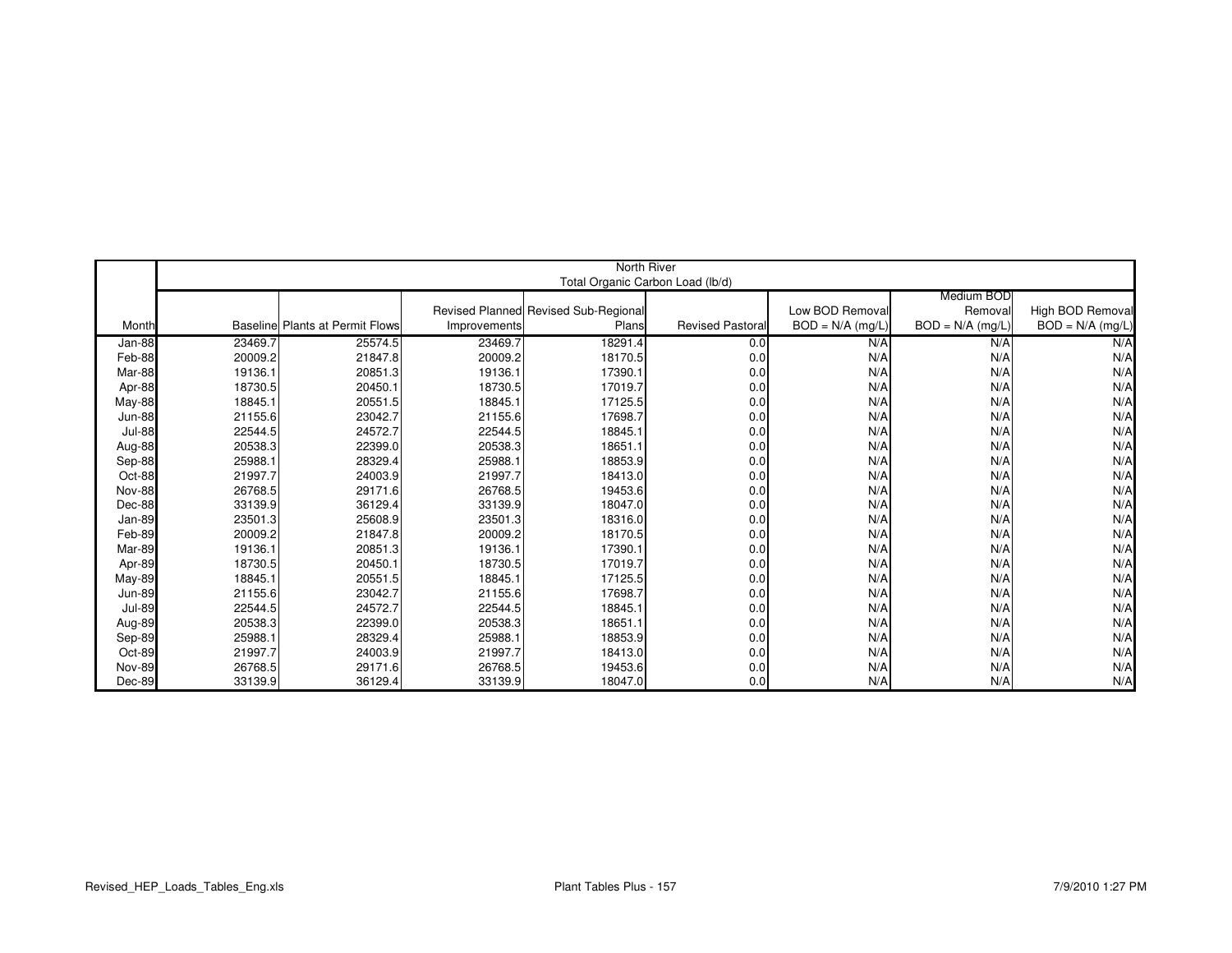|                         | Owls Head |                                        |                    |                                      |                        |                   |                   |                   |  |
|-------------------------|-----------|----------------------------------------|--------------------|--------------------------------------|------------------------|-------------------|-------------------|-------------------|--|
|                         |           |                                        |                    | Total Nitrogen Load (lb/d)           |                        |                   |                   |                   |  |
|                         |           |                                        |                    |                                      |                        |                   |                   |                   |  |
|                         |           |                                        |                    | Revised Planned Revised Sub-Regional |                        | Low TN Removal    | Medium TN Removal | High TN Removal   |  |
| Month                   |           | <b>Baseline Plants at Permit Flows</b> | Improvements       | Plans                                | <b>Revised Pastora</b> | $TN = N/A$ (mg/L) | $TN = N/A$ (mg/L) | $TN = N/A$ (mg/L) |  |
| Jan-88                  | 21242.0   | 20542.0                                | 14776.7            | 12007.4                              | 0.0                    | N/A               | N/A               | N/A               |  |
| Feb-88                  | 17361.5   | 16775.8                                | 15395.0            | 12524.0                              | 0.0                    | N/A               | N/A               | N/A               |  |
| Mar-88                  | 19054.1   | 18413.0                                | 16509.5            | 11906.3                              | 0.0                    | N/A               | N/A               | N/A               |  |
|                         | 16117.6   | 15587.6                                |                    |                                      |                        | N/A               |                   | N/A               |  |
| Apr-88                  | 15635.6   | 15099.4                                | 15986.6<br>15005.9 | 12339.3<br>12212.3                   | 0.0                    | N/A               | N/A<br>N/A        | N/A               |  |
| May-88<br><b>Jun-88</b> | 16163.4   | 15612.7                                | 14920.0            | 12416.0                              | 0.0<br>0.0             | N/A               | N/A               | N/A               |  |
|                         | 21472.2   |                                        |                    |                                      |                        |                   |                   |                   |  |
| <b>Jul-88</b>           |           | 20768.4                                | 13188.5            | 12937.2                              | 0.0                    | N/A<br>N/A        | N/A<br>N/A        | N/A               |  |
| Aug-88                  | 15861.3   | 15345.0                                | 12690.3            | 12529.3                              | 0.0                    |                   |                   | N/A               |  |
| Sep-88                  | 16023.2   | 15495.0                                | 13899.8            | 12725.4                              | 0.0                    | N/A               | N/A               | N/A               |  |
| Oct-88                  | 16579.6   | 16040.4                                | 15381.2            | 12332.2                              | 0.0                    | N/A               | N/A               | N/A               |  |
| Nov-88                  | 20607.1   | 19921.4                                | 14916.5            | 12633.4                              | 0.0                    | N/A               | N/A               | N/A               |  |
| Dec-88                  | 25854.1   | 24990.3                                | 14995.8            | 12618.8                              | 0.0                    | N/A               | N/A               | N/A               |  |
| Jan-89                  | 21270.6   | 20569.6                                | 14796.6            | 12023.6                              | 0.0                    | N/A               | N/A               | N/A               |  |
| Feb-89                  | 17361.4   | 16775.9                                | 15394.9            | 12524.0                              | 0.0                    | N/A               | N/A               | N/A               |  |
| Mar-89                  | 19054.1   | 18413.0                                | 16509.5            | 11906.3                              | 0.0                    | N/A               | N/A               | N/A               |  |
| Apr-89                  | 16117.6   | 15587.6                                | 15986.6            | 12339.3                              | 0.0                    | N/A               | N/A               | N/A               |  |
| May-89                  | 15635.6   | 15099.4                                | 15005.9            | 12212.3                              | 0.0                    | N/A               | N/A               | N/A               |  |
| <b>Jun-89</b>           | 16163.4   | 15612.7                                | 14920.0            | 12416.0                              | 0.0                    | N/A               | N/A               | N/A               |  |
| <b>Jul-89</b>           | 21472.2   | 20768.4                                | 13188.5            | 12937.2                              | 0.0                    | N/A               | N/A               | N/A               |  |
| Aug-89                  | 15861.3   | 15345.0                                | 12690.3            | 12529.3                              | 0.0                    | N/A               | N/A               | N/A               |  |
| Sep-89                  | 16023.2   | 15495.0                                | 13899.8            | 12725.4                              | 0.0                    | N/A               | N/A               | N/A               |  |
| Oct-89                  | 16579.6   | 16040.4                                | 15381.2            | 12332.2                              | 0.0                    | N/A               | N/A               | N/A               |  |
| <b>Nov-89</b>           | 20607.1   | 19921.4                                | 14916.5            | 12633.4                              | 0.0                    | N/A               | N/A               | N/A               |  |
| Dec-89                  | 25854.1   | 24990.3                                | 14995.8            | 12618.8                              | 0.0                    | N/A               | N/A               | N/A               |  |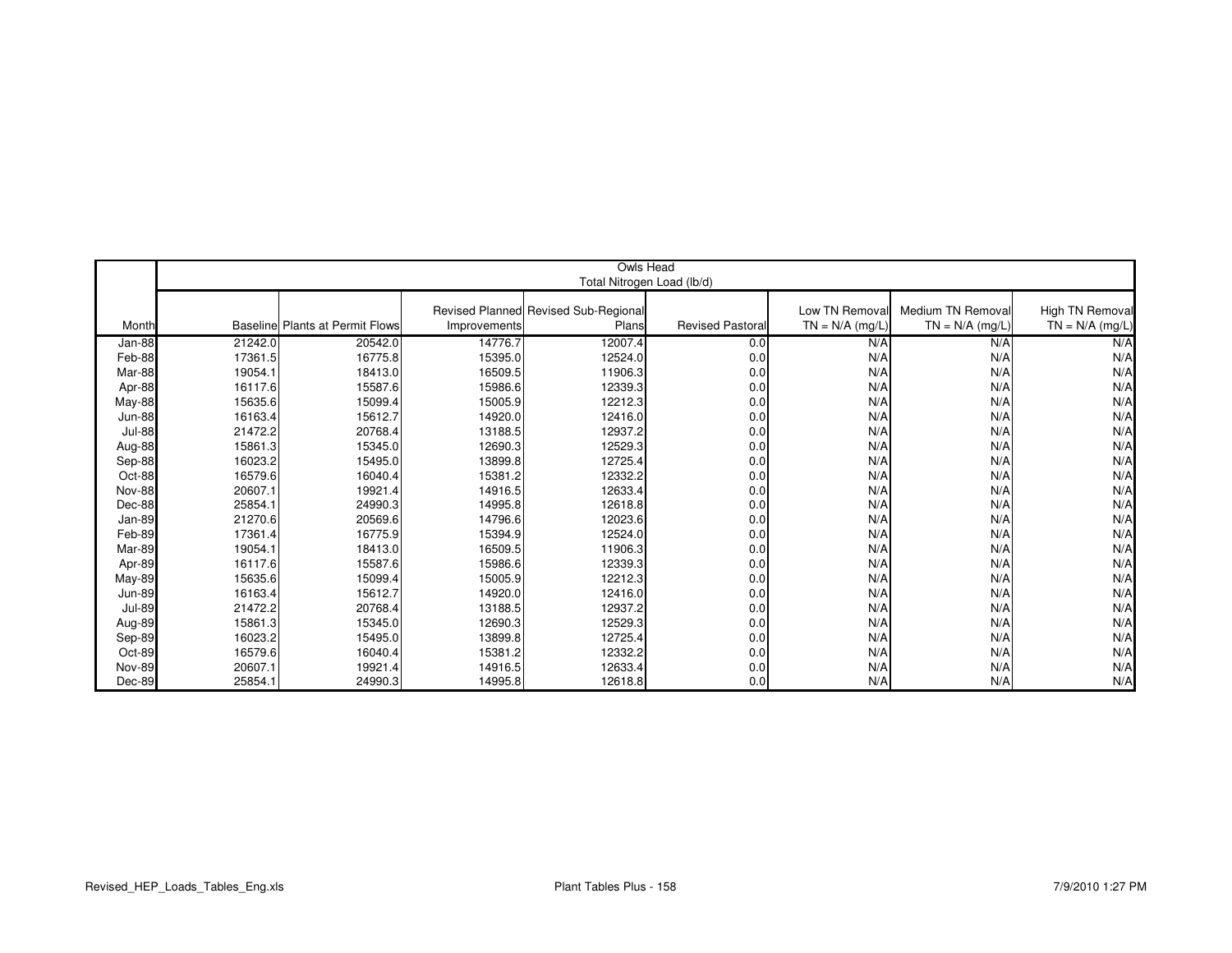|               |         |                                         |              | Owls Head                            |                        |                    |                    |                    |
|---------------|---------|-----------------------------------------|--------------|--------------------------------------|------------------------|--------------------|--------------------|--------------------|
|               |         |                                         |              | Total Organic Carbon Load (lb/d)     |                        |                    |                    |                    |
|               |         |                                         |              |                                      |                        |                    | Medium BOD         |                    |
|               |         |                                         |              | Revised Planned Revised Sub-Regional |                        | Low BOD Removal    | Removal            | High BOD Removal   |
| Month         |         | <b>Baselinel Plants at Permit Flows</b> | Improvements | Plans                                | <b>Revised Pastora</b> | $BOD = N/A$ (mg/L) | $BOD = N/A$ (mg/L) | $BOD = N/A$ (mg/L) |
| Jan-88        | 21263.7 | 20563.4                                 | 13835.2      | 13835.2                              | 0.0                    | N/A                | N/A                | N/A                |
| Feb-88        | 23902.5 | 23122.1                                 | 12165.1      | 12165.1                              | 0.0                    | N/A                | N/A                | N/A                |
| Mar-88        | 19502.1 | 18831.9                                 | 14872.4      | 14162.5                              | 0.0                    | N/A                | N/A                | N/A                |
| Apr-88        | 18448.3 | 17879.5                                 | 23082.4      | 14687.2                              | 0.0                    | N/A                | N/A                | N/A                |
| May-88        | 19978.3 | 19299.3                                 | 10498.4      | 10498.4                              | 0.0                    | N/A                | N/A                | N/A                |
| <b>Jun-88</b> | 18598.2 | 18029.4                                 | 13439.4      | 13439.4                              | 0.0                    | N/A                | N/A                | N/A                |
| <b>Jul-88</b> | 19365.4 | 18695.2                                 | 18448.3      | 15370.6                              | 0.0                    | N/A                | N/A                | N/A                |
| Aug-88        | 13655.4 | 13205.7                                 | 11543.4      | 11543.4                              | 0.0                    | N/A                | N/A                | N/A                |
| Sep-88        | 13875.9 | 13417.3                                 | 19510.9      | 15128.1                              | 0.0                    | N/A                | N/A                | N/A                |
| Oct-88        | 23514.5 | 22742.9                                 | 19956.2      | 14678.4                              | 0.0                    | N/A                | N/A                | N/A                |
| <b>Nov-88</b> | 48104.9 | 46473.5                                 | 23064.8      | 15000.3                              | 0.0                    | N/A                | N/A                | N/A                |
| Dec-88        | 25825.0 | 24974.0                                 | 39864.0      | 15000.3                              | 0.0                    | N/A                | N/A                | N/A                |
| Jan-89        | 21292.2 | 20591.2                                 | 13853.9      | 13853.9                              | 0.0                    | N/A                | N/A                | N/A                |
| Feb-89        | 23902.5 | 23122.1                                 | 12165.1      | 12165.1                              | 0.0                    | N/A                | N/A                | N/A                |
| Mar-89        | 19502.1 | 18831.9                                 | 14872.4      | 14162.5                              | 0.0                    | N/A                | N/A                | N/A                |
| Apr-89        | 18448.3 | 17879.5                                 | 23082.4      | 14687.2                              | 0.0                    | N/A                | N/A                | N/A                |
| May-89        | 19978.3 | 19299.3                                 | 10498.4      | 10498.4                              | 0.0                    | N/A                | N/A                | N/A                |
| <b>Jun-89</b> | 18598.2 | 18029.4                                 | 13439.4      | 13439.4                              | 0.0                    | N/A                | N/A                | N/A                |
| <b>Jul-89</b> | 19365.4 | 18695.2                                 | 18448.3      | 15370.6                              | 0.0                    | N/A                | N/A                | N/A                |
| Aug-89        | 13655.4 | 13205.7                                 | 11543.4      | 11543.4                              | 0.0                    | N/A                | N/A                | N/A                |
| Sep-89        | 13875.9 | 13417.3                                 | 19510.9      | 15128.1                              | 0.0                    | N/A                | N/A                | N/A                |
| Oct-89        | 23514.5 | 22742.9                                 | 19956.2      | 14678.4                              | 0.0                    | N/A                | N/A                | N/A                |
| <b>Nov-89</b> | 48104.9 | 46473.5                                 | 23064.8      | 15000.3                              | 0.0                    | N/A                | N/A                | N/A                |
| Dec-89        | 25825.0 | 24974.0                                 | 39864.0      | 15000.3                              | 0.0                    | N/A                | N/A                | N/A                |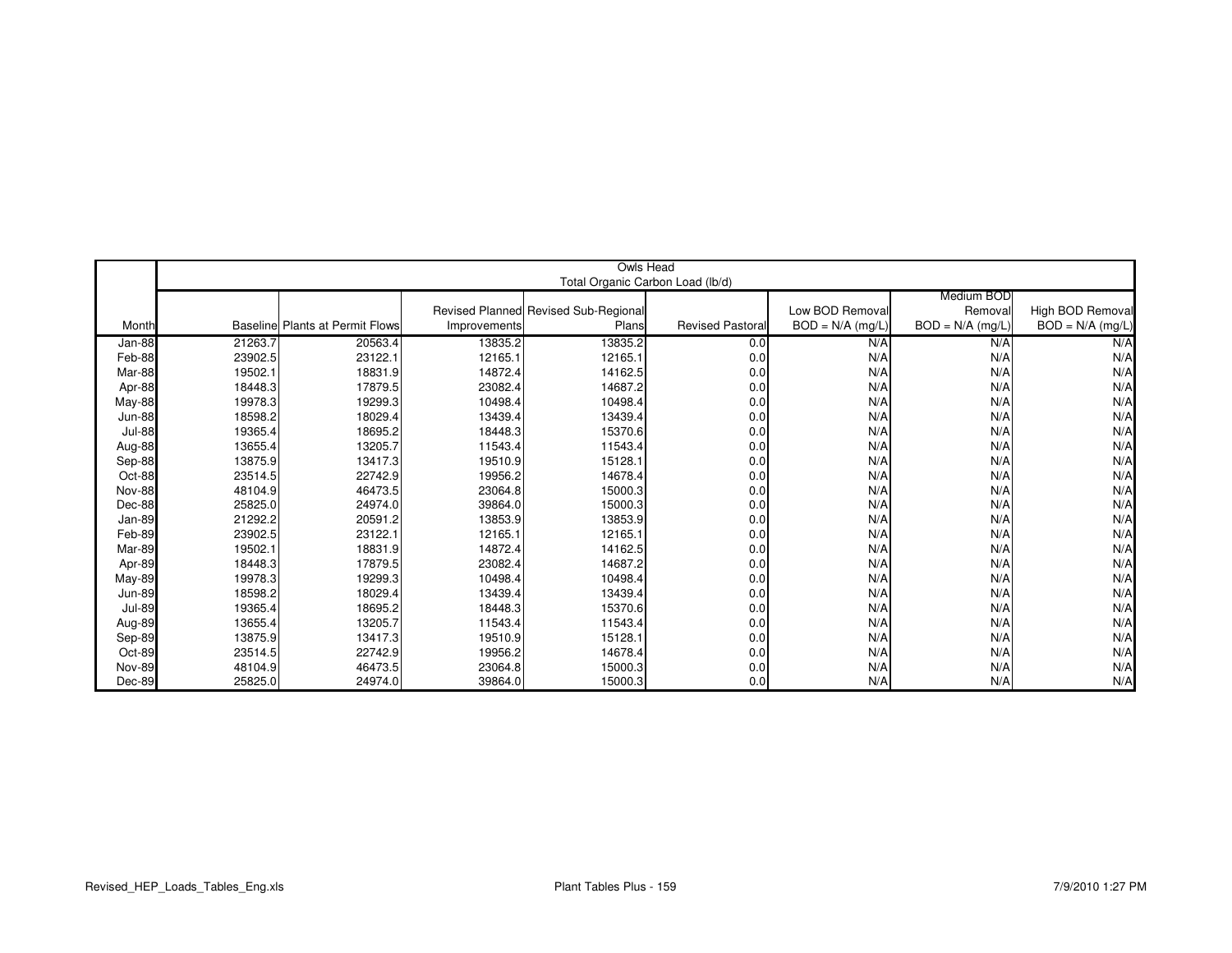|               | Yonkers |                                        |              |                                      |                        |                   |                   |                   |  |
|---------------|---------|----------------------------------------|--------------|--------------------------------------|------------------------|-------------------|-------------------|-------------------|--|
|               |         |                                        |              | Total Nitrogen Load (lb/d)           |                        |                   |                   |                   |  |
|               |         |                                        |              |                                      |                        |                   |                   |                   |  |
|               |         |                                        |              | Revised Planned Revised Sub-Regional |                        | Low TN Removal    | Medium TN Removal | High TN Removal   |  |
| Month         |         | <b>Baseline Plants at Permit Flows</b> | Improvements | Plans                                | <b>Revised Pastora</b> | $TN = N/A$ (mg/L) | $TN = N/A$ (mg/L) | $TN = N/A$ (mg/L) |  |
| Jan-88        | 10816.3 | 17175.2                                | 10816.3      | 10816.3                              | 0.0                    | N/A               | N/A               | N/A               |  |
| Feb-88        | 11187.6 | 17742.8                                | 11187.6      | 11187.6                              | 0.0                    | N/A               | N/A               | N/A               |  |
| Mar-88        | 10968.0 | 17407.7                                | 10968.0      | 10968.0                              | 0.0                    | N/A               | N/A               | N/A               |  |
| Apr-88        | 10443.0 | 16558.5                                | 10443.0      | 10443.0                              | 0.0                    | N/A               | N/A               | N/A               |  |
| May-88        | 9096.4  | 14449.5                                | 9096.4       | 9096.4                               | 0.0                    | N/A               | N/A               | N/A               |  |
| <b>Jun-88</b> | 13330.5 | 21151.2                                | 13330.5      | 13330.5                              | 0.0                    | N/A               | N/A               | N/A               |  |
| <b>Jul-88</b> | 13148.4 | 20895.0                                | 13148.4      | 13148.4                              | 0.0                    | N/A               | N/A               | N/A               |  |
| Aug-88        | 10068.0 | 16004.3                                | 10068.0      | 10068.0                              | 0.0                    | N/A               | N/A               | N/A               |  |
| Sep-88        | 13060.6 | 20742.9                                | 13060.6      | 13060.6                              | 0.0                    | N/A               | N/A               | N/A               |  |
| Oct-88        | 11543.0 | 18338.1                                | 11543.0      | 11543.0                              | 0.0                    | N/A               | N/A               | N/A               |  |
| Nov-88        | 13606.5 | 21621.2                                | 13606.5      | 13606.5                              | 0.0                    | N/A               | N/A               | N/A               |  |
| Dec-88        | 8726.0  | 13832.7                                | 8726.0       | 8726.0                               | 0.0                    | N/A               | N/A               | N/A               |  |
| Jan-89        | 10830.9 | 17198.3                                | 10830.9      | 10830.9                              | 0.0                    | N/A               | N/A               | N/A               |  |
| Feb-89        | 11187.6 | 17742.8                                | 11187.6      | 11187.6                              | 0.0                    | N/A               | N/A               | N/A               |  |
| Mar-89        | 10968.0 | 17407.7                                | 10968.0      | 10968.0                              | 0.0                    | N/A               | N/A               | N/A               |  |
| Apr-89        | 10443.0 | 16558.5                                | 10443.0      | 10443.0                              | 0.0                    | N/A               | N/A               | N/A               |  |
| May-89        | 9096.4  | 14449.5                                | 9096.4       | 9096.4                               | 0.0                    | N/A               | N/A               | N/A               |  |
| <b>Jun-89</b> | 13330.5 | 21151.2                                | 13330.5      | 13330.5                              | 0.0                    | N/A               | N/A               | N/A               |  |
| <b>Jul-89</b> | 13148.4 | 20895.0                                | 13148.4      | 13148.4                              | 0.0                    | N/A               | N/A               | N/A               |  |
| Aug-89        | 10068.0 | 16004.3                                | 10068.0      | 10068.0                              | 0.0                    | N/A               | N/A               | N/A               |  |
| Sep-89        | 13060.6 | 20742.9                                | 13060.6      | 13060.6                              | 0.0                    | N/A               | N/A               | N/A               |  |
| Oct-89        | 11543.0 | 18338.1                                | 11543.0      | 11543.0                              | 0.0                    | N/A               | N/A               | N/A               |  |
| <b>Nov-89</b> | 13606.5 | 21621.2                                | 13606.5      | 13606.5                              | 0.0                    | N/A               | N/A               | N/A               |  |
| Dec-89        | 8726.0  | 13832.7                                | 8726.0       | 8726.0                               | 0.0                    | N/A               | N/A               | N/A               |  |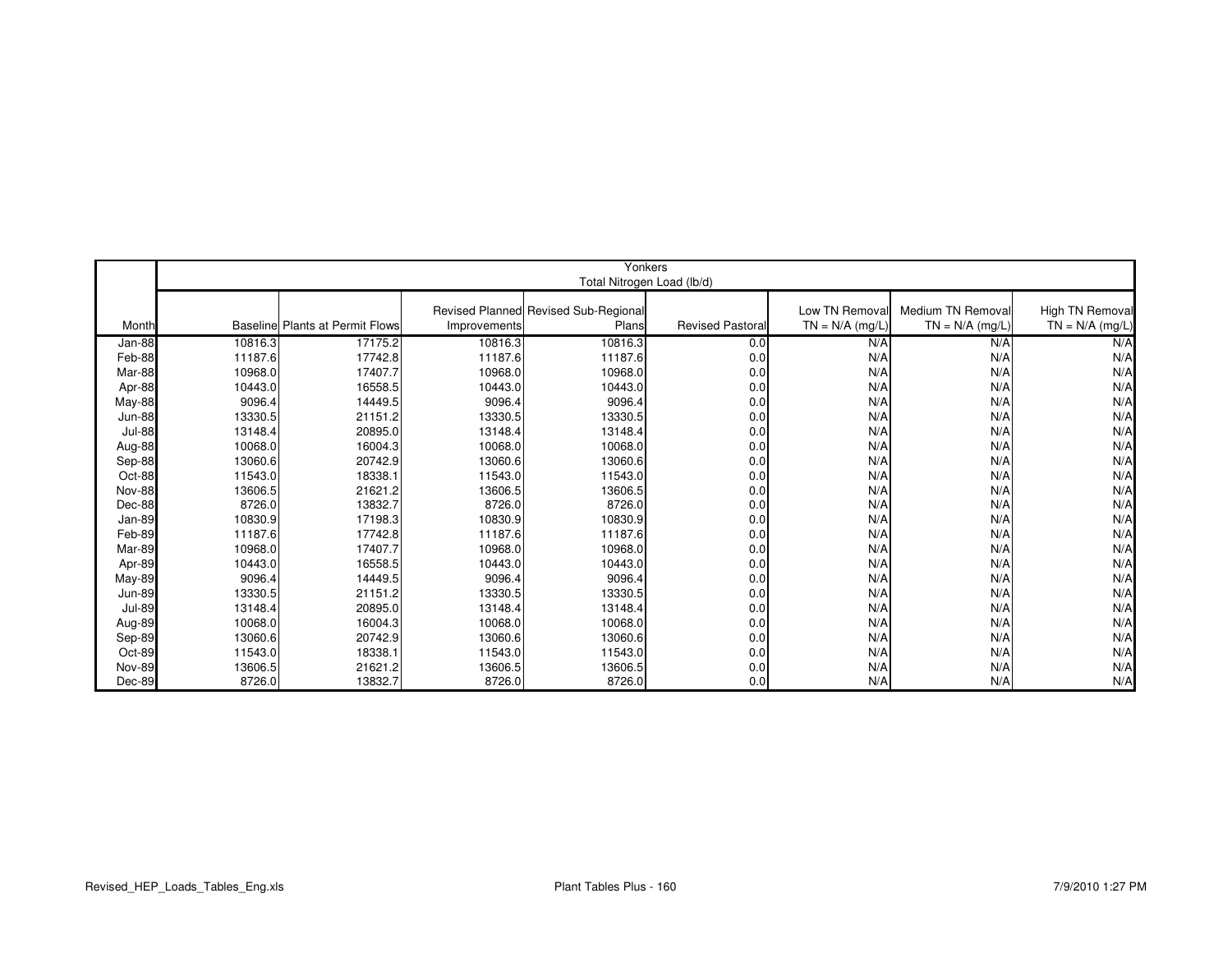|               |         |                                         |              |                                      |                        |                    |                    | Yonkers            |  |  |  |  |  |  |  |  |  |
|---------------|---------|-----------------------------------------|--------------|--------------------------------------|------------------------|--------------------|--------------------|--------------------|--|--|--|--|--|--|--|--|--|
|               |         |                                         |              | Total Organic Carbon Load (lb/d)     |                        |                    |                    |                    |  |  |  |  |  |  |  |  |  |
|               |         |                                         |              |                                      |                        |                    | Medium BOD         |                    |  |  |  |  |  |  |  |  |  |
|               |         |                                         |              | Revised Planned Revised Sub-Regional |                        | Low BOD Removal    | Removal            | High BOD Removal   |  |  |  |  |  |  |  |  |  |
| Month         |         | <b>Baselinel Plants at Permit Flows</b> | Improvements | Plans                                | <b>Revised Pastora</b> | $BOD = N/A$ (mg/L) | $BOD = N/A$ (mg/L) | $BOD = N/A$ (mg/L) |  |  |  |  |  |  |  |  |  |
| Jan-88        | 18921.1 | 30048.3                                 | 18921.1      | 11483.9                              | 0.0                    | N/A                | N/A                | N/A                |  |  |  |  |  |  |  |  |  |
| Feb-88        | 15860.1 | 25185.6                                 | 15860.1      | 10494.0                              | 0.0                    | N/A                | N/A                | N/A                |  |  |  |  |  |  |  |  |  |
| Mar-88        | 13505.5 | 21468.6                                 | 13505.5      | 10921.7                              | 0.0                    | N/A                | N/A                | N/A                |  |  |  |  |  |  |  |  |  |
| Apr-88        | 15022.3 | 23818.7                                 | 15022.3      | 10926.1                              | 0.0                    | N/A                | N/A                | N/A                |  |  |  |  |  |  |  |  |  |
| <b>May-88</b> | 11997.6 | 19039.1                                 | 11997.6      | 10926.1                              | 0.0                    | N/A                | N/A                | N/A                |  |  |  |  |  |  |  |  |  |
| <b>Jun-88</b> | 11860.9 | 18814.3                                 | 11860.9      | 10785.0                              | 0.0                    | N/A                | N/A                | N/A                |  |  |  |  |  |  |  |  |  |
| <b>Jul-88</b> | 10225.0 | 16226.0                                 | 10225.0      | 10225.0                              | 0.0                    | N/A                | N/A                | N/A                |  |  |  |  |  |  |  |  |  |
| Aug-88        | 4382.8  | 6962.2                                  | 4382.8       | 4382.8                               | 0.0                    | N/A                | N/A                | N/A                |  |  |  |  |  |  |  |  |  |
| Sep-88        | 6080.3  | 9651.8                                  | 6080.3       | 6080.3                               | 0.0                    | N/A                | N/A                | N/A                |  |  |  |  |  |  |  |  |  |
| Oct-88        | 4263.7  | 6768.2                                  | 4263.7       | 4263.7                               | 0.0                    | N/A                | N/A                | N/A                |  |  |  |  |  |  |  |  |  |
| <b>Nov-88</b> | 9003.7  | 14312.4                                 | 9003.7       | 9003.7                               | 0.0                    | N/A                | N/A                | N/A                |  |  |  |  |  |  |  |  |  |
| Dec-88        | 12328.3 | 19581.5                                 | 12328.3      | 11212.7                              | 0.0                    | N/A                | N/A                | N/A                |  |  |  |  |  |  |  |  |  |
| Jan-89        | 18946.5 | 30088.7                                 | 18946.5      | 11499.3                              | 0.0                    | N/A                | N/A                | N/A                |  |  |  |  |  |  |  |  |  |
| Feb-89        | 15860.1 | 25185.6                                 | 15860.1      | 10494.0                              | 0.0                    | N/A                | N/A                | N/A                |  |  |  |  |  |  |  |  |  |
| Mar-89        | 13505.5 | 21468.6                                 | 13505.5      | 10921.7                              | 0.0                    | N/A                | N/A                | N/A                |  |  |  |  |  |  |  |  |  |
| Apr-89        | 15022.3 | 23818.7                                 | 15022.3      | 10926.1                              | 0.0                    | N/A                | N/A                | N/A                |  |  |  |  |  |  |  |  |  |
| May-89        | 11997.6 | 19039.1                                 | 11997.6      | 10926.1                              | 0.0                    | N/A                | N/A                | N/A                |  |  |  |  |  |  |  |  |  |
| <b>Jun-89</b> | 11860.9 | 18814.3                                 | 11860.9      | 10785.0                              | 0.0                    | N/A                | N/A                | N/A                |  |  |  |  |  |  |  |  |  |
| <b>Jul-89</b> | 10225.0 | 16226.0                                 | 10225.0      | 10225.0                              | 0.0                    | N/A                | N/A                | N/A                |  |  |  |  |  |  |  |  |  |
| Aug-89        | 4382.8  | 6962.2                                  | 4382.8       | 4382.8                               | 0.0                    | N/A                | N/A                | N/A                |  |  |  |  |  |  |  |  |  |
| Sep-89        | 6080.3  | 9651.8                                  | 6080.3       | 6080.3                               | 0.0                    | N/A                | N/A                | N/A                |  |  |  |  |  |  |  |  |  |
| Oct-89        | 4263.7  | 6768.2                                  | 4263.7       | 4263.7                               | 0.0                    | N/A                | N/A                | N/A                |  |  |  |  |  |  |  |  |  |
| <b>Nov-89</b> | 9003.7  | 14312.4                                 | 9003.7       | 9003.7                               | 0.0                    | N/A                | N/A                | N/A                |  |  |  |  |  |  |  |  |  |
| Dec-89        | 12328.3 | 19581.5                                 | 12328.3      | 11212.7                              | 0.0                    | N/A                | N/A                | N/A                |  |  |  |  |  |  |  |  |  |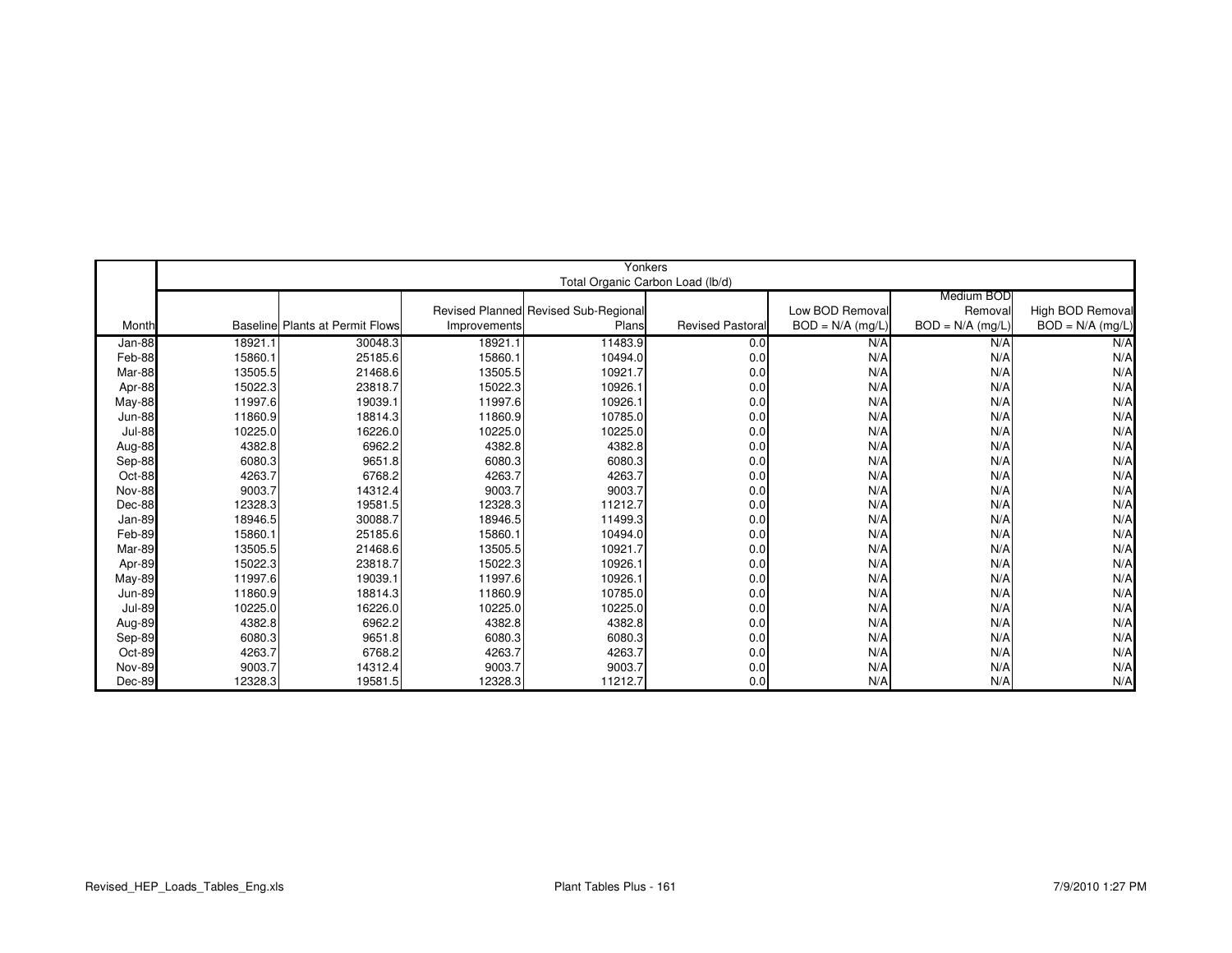|               | North Bergen Woodcliff |                                        |              |                                      |                         |                    |                    |                   |  |  |
|---------------|------------------------|----------------------------------------|--------------|--------------------------------------|-------------------------|--------------------|--------------------|-------------------|--|--|
|               |                        |                                        |              | Total Nitrogen Load (lb/d)           |                         |                    |                    |                   |  |  |
|               |                        |                                        |              |                                      |                         |                    |                    |                   |  |  |
|               |                        |                                        |              | Revised Planned Revised Sub-Regional |                         | Low TN Removal     | Medium TN Removal  | High TN Removal   |  |  |
| Month         |                        | <b>Baseline Plants at Permit Flows</b> | Improvements | Plans                                | <b>Revised Pastoral</b> | $TN = 24.5$ (mg/L) | $TN = 11.0$ (mg/L) | $TN = 4.0$ (mg/L) |  |  |
| Jan-88        | 337.2                  | 392.4                                  | 337.2        | 337.2                                | 0.0                     | 551.4              | 247.6              | 90.0              |  |  |
| Feb-88        | 365.2                  | 425.2                                  | 365.2        | 365.2                                | 0.0                     | 552.2              | 247.9              | 90.2              |  |  |
| Mar-88        | 349.5                  | 407.0                                  | 349.5        | 349.5                                | 0.0                     | 511.3              | 229.5              | 83.5              |  |  |
| Apr-88        | 322.4                  | 375.2                                  | 322.4        | 322.4                                | 0.0                     | 490.8              | 220.4              | 80.1              |  |  |
| May-88        | 347.8                  | 404.7                                  | 347.8        | 347.8                                | 0.0                     | 531.7              | 238.7              | 86.8              |  |  |
| <b>Jun-88</b> | 405.6                  | 472.5                                  | 405.6        | 405.6                                | 0.0                     | 531.7              | 238.7              | 86.8              |  |  |
| <b>Jul-88</b> | 360.5                  | 419.8                                  | 360.5        | 360.5                                | 0.0                     | 511.3              | 229.5              | 83.5              |  |  |
| Aug-88        | 321.2                  | 373.7                                  | 321.2        | 321.2                                | 0.0                     | 470.4              | 211.2              | 76.8              |  |  |
| Sep-88        | 316.8                  | 368.5                                  | 316.8        | 316.8                                | 0.0                     | 470.4              | 211.2              | 76.8              |  |  |
| Oct-88        | 338.5                  | 393.8                                  | 338.5        | 338.5                                | 0.0                     | 470.4              | 211.2              | 76.8              |  |  |
| <b>Nov-88</b> | 348.9                  | 406.3                                  | 348.9        | 348.9                                | 0.0                     | 490.8              | 220.4              | 80.1              |  |  |
| Dec-88        | 388.9                  | 452.8                                  | 388.9        | 388.9                                | 0.0                     | 552.2              | 247.9              | 90.1              |  |  |
| Jan-89        | 337.7                  | 393.0                                  | 337.7        | 337.7                                | 0.0                     | 552.2              | 247.9              | 90.1              |  |  |
| Feb-89        | 365.2                  | 425.2                                  | 365.2        | 365.2                                | 0.0                     | 552.2              | 247.9              | 90.1              |  |  |
| Mar-89        | 349.5                  | 407.0                                  | 349.5        | 349.5                                | 0.0                     | 511.3              | 229.5              | 83.5              |  |  |
| Apr-89        | 322.4                  | 375.2                                  | 322.4        | 322.4                                | 0.0                     | 490.8              | 220.4              | 80.1              |  |  |
| <b>May-89</b> | 347.8                  | 404.7                                  | 347.8        | 347.8                                | 0.0                     | 531.7              | 238.7              | 86.8              |  |  |
| <b>Jun-89</b> | 405.6                  | 472.5                                  | 405.6        | 405.6                                | 0.0                     | 531.7              | 238.7              | 86.8              |  |  |
| <b>Jul-89</b> | 360.5                  | 419.8                                  | 360.5        | 360.5                                | 0.0                     | 511.3              | 229.5              | 83.5              |  |  |
| Aug-89        | 321.2                  | 373.7                                  | 321.2        | 321.2                                | 0.0                     | 470.4              | 211.2              | 76.8              |  |  |
| Sep-89        | 316.8                  | 368.5                                  | 316.8        | 316.8                                | 0.0                     | 470.4              | 211.2              | 76.8              |  |  |
| Oct-89        | 338.5                  | 393.8                                  | 338.5        | 338.5                                | 0.0                     | 470.4              | 211.2              | 76.8              |  |  |
| <b>Nov-89</b> | 348.9                  | 406.3                                  | 348.9        | 348.9                                | 0.0                     | 490.8              | 220.4              | 80.1              |  |  |
| Dec-89        | 388.9                  | 452.8                                  | 388.9        | 388.9                                | 0.0                     | 552.2              | 247.9              | 90.1              |  |  |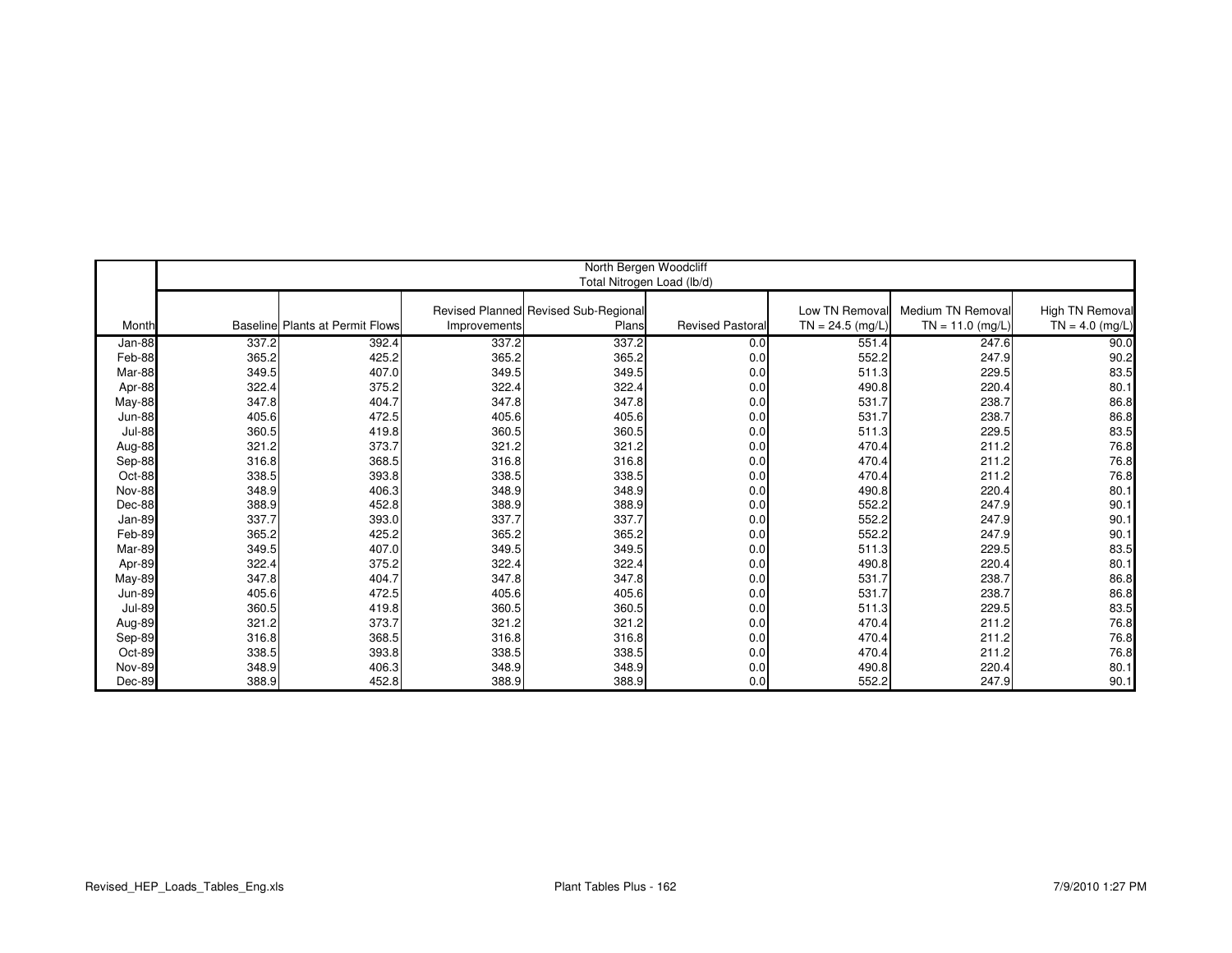|               | North Bergen Woodcliff |                                        |              |                                      |                         |                    |                    |                    |  |  |
|---------------|------------------------|----------------------------------------|--------------|--------------------------------------|-------------------------|--------------------|--------------------|--------------------|--|--|
|               |                        |                                        |              | Total Organic Carbon Load (lb/d)     |                         |                    |                    |                    |  |  |
|               |                        |                                        |              |                                      |                         |                    | Medium BOD         |                    |  |  |
|               |                        |                                        |              | Revised Planned Revised Sub-Regional |                         | Low BOD Removal    | Removal            | High BOD Removal   |  |  |
| Month         |                        | <b>Baseline Plants at Permit Flows</b> | Improvements | Plans                                | <b>Revised Pastoral</b> | $BOD = 6.5$ (mg/L) | $BOD = 4.0$ (mg/L) | $BOD = 1.5$ (mg/L) |  |  |
|               |                        |                                        |              |                                      |                         |                    |                    |                    |  |  |
| Jan-88        | 758.3                  | 882.9                                  | 758.3        | 182.9                                | 0.0                     | 327.6              | 201.6              | 75.6               |  |  |
| Feb-88        | 1131.4                 | 1317.0                                 | 1131.4       | 183.2                                | 0.0                     | 328.0              | 201.9              | 75.7               |  |  |
| Mar-88        | 897.3                  | 1044.1                                 | 897.3        | 169.7                                | 0.0                     | 303.8              | 187.0              | 70.1               |  |  |
| Apr-88        | 807.3                  | 939.2                                  | 807.3        | 163.0                                | 0.0                     | 291.7              | 179.5              | 67.3               |  |  |
| May-88        | 697.1                  | 811.3                                  | 697.1        | 176.5                                | 0.0                     | 316.0              | 194.5              | 72.9               |  |  |
| <b>Jun-88</b> | 589.1                  | 685.2                                  | 589.1        | 176.3                                | 0.0                     | 315.9              | 194.4              | 72.9               |  |  |
| <b>Jul-88</b> | 506.2                  | 589.1                                  | 506.2        | 169.5                                | 0.0                     | 303.6              | 186.9              | 70.1               |  |  |
| Aug-88        | 557.3                  | 649.0                                  | 557.3        | 156.1                                | 0.0                     | 279.5              | 172.0              | 64.5               |  |  |
| Sep-88        | 447.5                  | 520.7                                  | 447.5        | 156.0                                | 0.0                     | 279.2              | 171.8              | 64.4               |  |  |
| Oct-88        | 596.1                  | 694.0                                  | 596.1        | 156.2                                | 0.0                     | 279.6              | 172.0              | 64.5               |  |  |
| <b>Nov-88</b> | 875.2                  | 1019.0                                 | 875.2        | 162.8                                | 0.0                     | 291.5              | 179.4              | 67.3               |  |  |
| Dec-88        | 694.0                  | 807.8                                  | 694.0        | 183.2                                | 0.0                     | 328.1              | 201.9              | 75.7               |  |  |
| Jan-89        | 759.3                  | 884.1                                  | 759.3        | 183.2                                | 0.0                     | 328.1              | 201.9              | 75.7               |  |  |
| Feb-89        | 1131.4                 | 1317.0                                 | 1131.4       | 183.2                                | 0.0                     | 328.0              | 201.9              | 75.7               |  |  |
| Mar-89        | 897.3                  | 1044.1                                 | 897.3        | 169.7                                | 0.0                     | 303.8              | 187.0              | 70.1               |  |  |
| Apr-89        | 807.3                  | 939.2                                  | 807.3        | 163.0                                | 0.0                     | 291.7              | 179.5              | 67.3               |  |  |
| <b>May-89</b> | 697.1                  | 811.3                                  | 697.1        | 176.5                                | 0.0                     | 316.0              | 194.5              | 72.9               |  |  |
| <b>Jun-89</b> | 589.1                  | 685.2                                  | 589.1        | 176.3                                | 0.0                     | 315.9              | 194.4              | 72.9               |  |  |
| <b>Jul-89</b> | 506.2                  | 589.1                                  | 506.2        | 169.5                                | 0.0                     | 303.6              | 186.9              | 70.1               |  |  |
| Aug-89        | 557.3                  | 649.0                                  | 557.3        | 156.1                                | 0.0                     | 279.5              | 172.0              | 64.5               |  |  |
| Sep-89        | 447.5                  | 520.7                                  | 447.5        | 156.0                                | 0.0                     | 279.2              | 171.8              | 64.4               |  |  |
| Oct-89        | 596.1                  | 694.0                                  | 596.1        | 156.2                                | 0.0                     | 279.6              | 172.0              | 64.5               |  |  |
| <b>Nov-89</b> | 875.2                  | 1019.0                                 | 875.2        | 162.8                                | 0.0                     | 291.5              | 179.4              | 67.3               |  |  |
| Dec-89        | 694.0                  | 807.8                                  | 694.0        | 183.2                                | 0.0                     | 328.1              | 201.9              | 75.7               |  |  |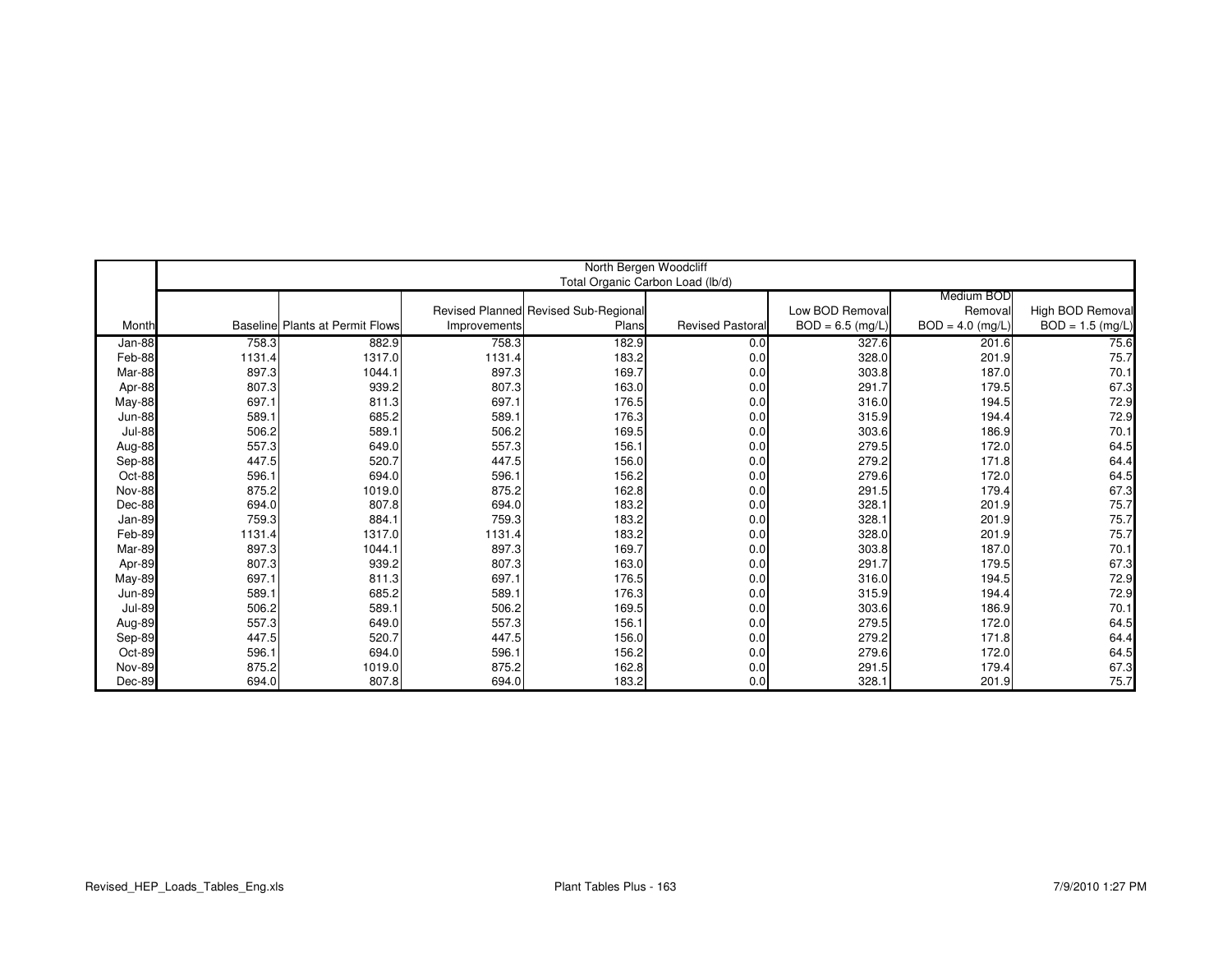|               | Hoboken |                                        |              |                                      |                         |                    |                    |                   |  |  |
|---------------|---------|----------------------------------------|--------------|--------------------------------------|-------------------------|--------------------|--------------------|-------------------|--|--|
|               |         |                                        |              | Total Nitrogen Load (lb/d)           |                         |                    |                    |                   |  |  |
|               |         |                                        |              |                                      |                         |                    |                    |                   |  |  |
|               |         |                                        |              | Revised Planned Revised Sub-Regional |                         | Low TN Removal     | Medium TN Removal  | High TN Removal   |  |  |
| Month         |         | <b>Baseline Plants at Permit Flows</b> | Improvements | <b>Plans</b>                         | <b>Revised Pastoral</b> | $TN = 26.0$ (mg/L) | $TN = 11.0$ (mg/L) | $TN = 4.0$ (mg/L) |  |  |
| Jan-88        | 1100.1  | 2119.2                                 | 1100.1       | 1100.1                               | 0.0                     | 2579.2             | 1091.2             | 396.8             |  |  |
| Feb-88        | 1273.7  | 2449.4                                 | 1273.7       | 1273.7                               | 0.0                     | 2409.0             | 1019.2             | 370.6             |  |  |
| Mar-88        | 533.5   | 1025.9                                 | 533.5        | 533.5                                | 0.0                     | 2278.8             | 964.1              | 350.6             |  |  |
| Apr-88        | 1118.3  | 2150.2                                 | 1118.3       | 1118.3                               | 0.0                     | 2257.1             | 954.9              | 347.2             |  |  |
| May-88        | 1621.0  | 3118.7                                 | 1621.0       | 1621.0                               | 0.0                     | 2343.9             | 991.6              | 360.6             |  |  |
| <b>Jun-88</b> | 3049.4  | 5851.5                                 | 3049.4       | 2344.0                               | 0.0                     | 2343.9             | 991.6              | 360.6             |  |  |
| <b>Jul-88</b> | 2101.6  | 4044.6                                 | 2101.6       | 2101.6                               | 0.0                     | 2474.1             | 1046.7             | 380.6             |  |  |
| Aug-88        | 2755.3  | 5303.9                                 | 2755.3       | 2146.8                               | 0.0                     | 2148.6             | 909.0              | 330.5             |  |  |
| Sep-88        | 2244.0  | 4319.3                                 | 2244.0       | 2128.1                               | 0.0                     | 2126.9             | 899.8              | 327.2             |  |  |
| Oct-88        | 3056.0  | 5885.0                                 | 3056.0       | 2364.6                               | 0.0                     | 2365.6             | 1000.8             | 363.9             |  |  |
| <b>Nov-88</b> | 1974.9  | 3797.7                                 | 1974.9       | 1974.9                               | 0.0                     | 2343.9             | 991.6              | 360.6             |  |  |
| Dec-88        | 1414.7  | 2720.7                                 | 1414.7       | 1414.7                               | 0.0                     | 2474.1             | 1046.7             | 380.6             |  |  |
| Jan-89        | 1101.6  | 2122.0                                 | 1101.6       | 1101.6                               | 0.0                     | 2582.6             | 1092.6             | 397.3             |  |  |
| Feb-89        | 1273.7  | 2449.4                                 | 1273.7       | 1273.7                               | 0.0                     | 2409.0             | 1019.2             | 370.6             |  |  |
| Mar-89        | 533.5   | 1025.9                                 | 533.5        | 533.5                                | 0.0                     | 2278.8             | 964.1              | 350.6             |  |  |
| Apr-89        | 1118.3  | 2150.2                                 | 1118.3       | 1118.3                               | 0.0                     | 2257.1             | 954.9              | 347.2             |  |  |
| <b>May-89</b> | 1621.0  | 3118.7                                 | 1621.0       | 1621.0                               | 0.0                     | 2343.9             | 991.6              | 360.6             |  |  |
| <b>Jun-89</b> | 3049.4  | 5851.5                                 | 3049.4       | 2344.0                               | 0.0                     | 2343.9             | 991.6              | 360.6             |  |  |
| <b>Jul-89</b> | 2101.6  | 4044.6                                 | 2101.6       | 2101.6                               | 0.0                     | 2474.1             | 1046.7             | 380.6             |  |  |
| Aug-89        | 2755.3  | 5303.9                                 | 2755.3       | 2146.8                               | 0.0                     | 2148.6             | 909.0              | 330.5             |  |  |
| Sep-89        | 2244.0  | 4319.3                                 | 2244.0       | 2128.1                               | 0.0                     | 2126.9             | 899.8              | 327.2             |  |  |
| Oct-89        | 3056.0  | 5885.0                                 | 3056.0       | 2364.6                               | 0.0                     | 2365.6             | 1000.8             | 363.9             |  |  |
| <b>Nov-89</b> | 1974.9  | 3797.7                                 | 1974.9       | 1974.9                               | 0.0                     | 2343.9             | 991.6              | 360.6             |  |  |
| Dec-89        | 1414.7  | 2720.7                                 | 1414.7       | 1414.7                               | 0.0                     | 2474.1             | 1046.7             | 380.6             |  |  |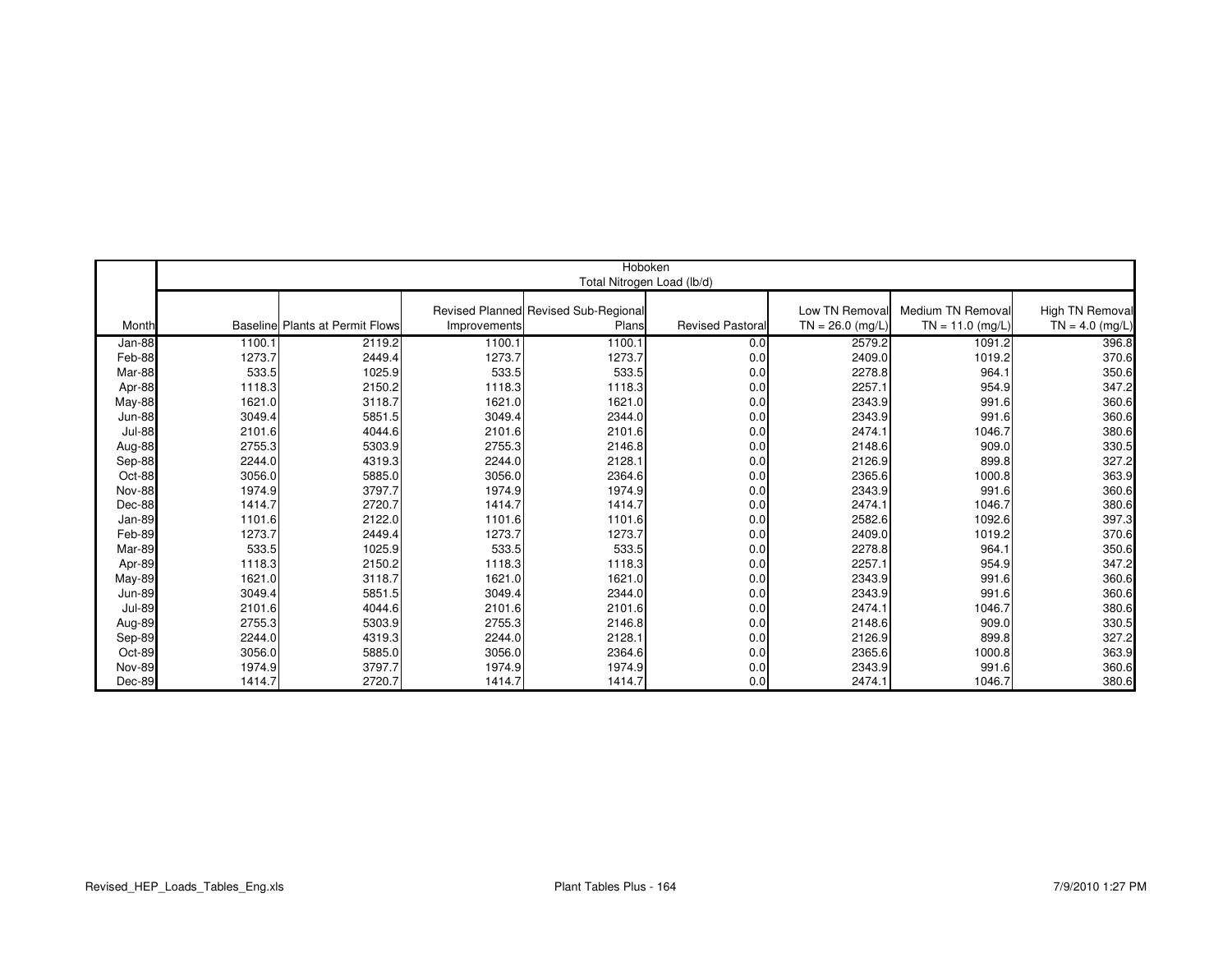|               |        |                                        |              | Hoboken                              |                         |                  |                    |                    |
|---------------|--------|----------------------------------------|--------------|--------------------------------------|-------------------------|------------------|--------------------|--------------------|
|               |        |                                        |              | Total Organic Carbon Load (lb/d)     |                         |                  |                    |                    |
|               |        |                                        |              |                                      |                         |                  | Medium BOD         |                    |
|               |        |                                        |              | Revised Planned Revised Sub-Regional |                         | Low BOD Remova   | Removal            | High BOD Removal   |
| Month         |        | <b>Baseline Plants at Permit Flows</b> | Improvements | Plans                                | <b>Revised Pastoral</b> | $BOD = 16$ (mg/L | $BOD = 4.0$ (mg/L) | $BOD = 1.5$ (mg/L) |
| Jan-88        | 1887.3 | 3633.2                                 | 1887.3       | 712.0                                | 0.0                     | 3139.0           | 784.7              | 294.3              |
| Feb-88        | 1923.8 | 3700.7                                 | 1923.8       | 664.0                                | 0.0                     | 2929.1           | 732.3              | 274.6              |
| Mar-88        | 1038.8 | 2000.5                                 | 1038.8       | 629.2                                | 0.0                     | 2773.5           | 693.4              | 260.0              |
| Apr-88        | 1305.1 | 2507.1                                 | 1305.1       | 624.3                                | 0.0                     | 2750.6           | 687.7              | 257.9              |
| May-88        | 1868.2 | 3599.7                                 | 1868.2       | 647.7                                | 0.0                     | 2855.1           | 713.8              | 267.7              |
| <b>Jun-88</b> | 2137.6 | 4108.5                                 | 2137.6       | 646.4                                | 0.0                     | 2851.1           | 712.8              | 267.3              |
| <b>Jul-88</b> | 1690.9 | 3255.8                                 | 1690.9       | 683.0                                | 0.0                     | 3012.2           | 753.0              | 282.4              |
| Aug-88        | 1467.4 | 2825.4                                 | 1467.4       | 593.9                                | 0.0                     | 2617.3           | 654.3              | 245.4              |
| Sep-88        | 1814.8 | 3497.4                                 | 1814.8       | 587.3                                | 0.0                     | 2588.6           | 647.2              | 242.7              |
| Oct-88        | 1614.2 | 3105.9                                 | 1614.2       | 653.0                                | 0.0                     | 2878.6           | 719.6              | 269.9              |
| <b>Nov-88</b> | 1429.9 | 2748.7                                 | 1429.9       | 647.3                                | 0.0                     | 2855.6           | 713.9              | 267.7              |
| Dec-88        | 1989.0 | 3831.6                                 | 1989.0       | 683.0                                | 0.0                     | 3010.6           | 752.7              | 282.2              |
| Jan-89        | 1889.8 | 3638.1                                 | 1889.8       | 713.0                                | 0.0                     | 3143.2           | 785.8              | 294.7              |
| Feb-89        | 1923.8 | 3700.7                                 | 1923.8       | 664.0                                | 0.0                     | 2929.1           | 732.3              | 274.6              |
| Mar-89        | 1038.8 | 2000.5                                 | 1038.8       | 629.2                                | 0.0                     | 2773.5           | 693.4              | 260.0              |
| Apr-89        | 1305.1 | 2507.1                                 | 1305.1       | 624.3                                | 0.0                     | 2750.6           | 687.7              | 257.9              |
| May-89        | 1868.2 | 3599.7                                 | 1868.2       | 647.7                                | 0.0                     | 2855.1           | 713.8              | 267.7              |
| <b>Jun-89</b> | 2137.6 | 4108.5                                 | 2137.6       | 646.4                                | 0.0                     | 2851.1           | 712.8              | 267.3              |
| <b>Jul-89</b> | 1690.9 | 3255.8                                 | 1690.9       | 683.0                                | 0.0                     | 3012.2           | 753.0              | 282.4              |
| Aug-89        | 1467.4 | 2825.4                                 | 1467.4       | 593.9                                | 0.0                     | 2617.3           | 654.3              | 245.4              |
| Sep-89        | 1814.8 | 3497.4                                 | 1814.8       | 587.3                                | 0.0                     | 2588.6           | 647.2              | 242.7              |
| Oct-89        | 1614.2 | 3105.9                                 | 1614.2       | 653.0                                | 0.0                     | 2878.6           | 719.6              | 269.9              |
| <b>Nov-89</b> | 1429.9 | 2748.7                                 | 1429.9       | 647.3                                | 0.0                     | 2855.6           | 713.9              | 267.7              |
| Dec-89        | 1989.0 | 3831.6                                 | 1989.0       | 683.0                                | 0.0                     | 3010.6           | 752.7              | 282.2              |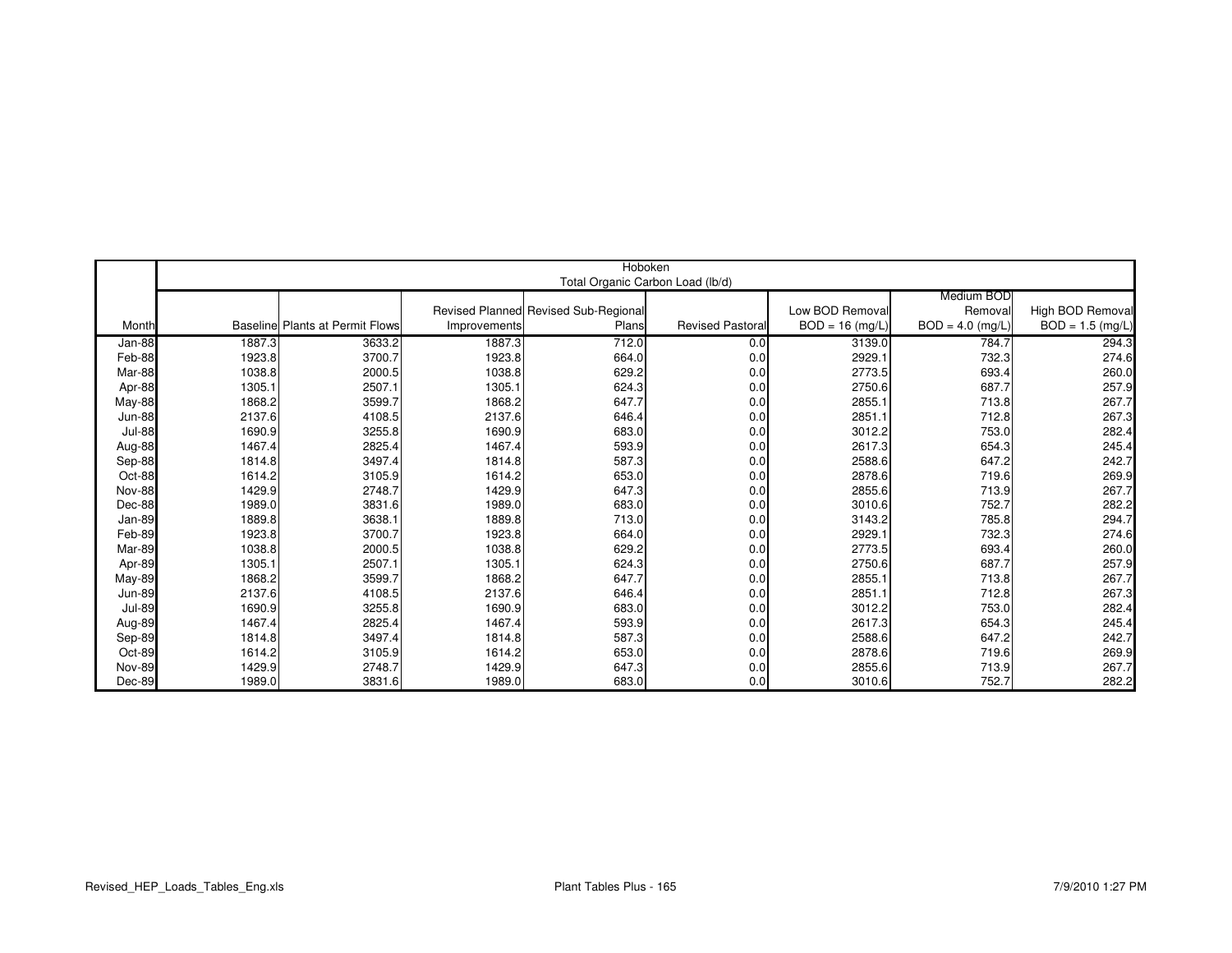|               |        |                                        |              | <b>West New York</b>                 |                         |                    |                    |                   |  |  |  |  |  |
|---------------|--------|----------------------------------------|--------------|--------------------------------------|-------------------------|--------------------|--------------------|-------------------|--|--|--|--|--|
|               |        |                                        |              | Total Nitrogen Load (lb/d)           |                         |                    |                    |                   |  |  |  |  |  |
|               |        |                                        |              |                                      |                         |                    |                    |                   |  |  |  |  |  |
|               |        |                                        |              | Revised Planned Revised Sub-Regional |                         | Low TN Removal     | Medium TN Removal  | High TN Removal   |  |  |  |  |  |
| Month         |        | <b>Baseline Plants at Permit Flows</b> | Improvements | Plans                                | <b>Revised Pastoral</b> | $TN = 24.5$ (mg/L) | $TN = 11.0$ (mg/L) | $TN = 4.0$ (mg/L) |  |  |  |  |  |
| Jan-88        | 1080.0 | 1202.9                                 | 1080.0       | 1080.0                               | 0.0                     | 2124.0             | 953.6              | 346.8             |  |  |  |  |  |
| Feb-88        | 1043.1 | 1160.5                                 | 1043.1       | 1043.1                               | 0.0                     | 2106.4             | 945.7              | 343.9             |  |  |  |  |  |
| Mar-88        | 937.4  | 1042.5                                 | 937.4        | 937.4                                | 0.0                     | 1922.4             | 863.1              | 313.9             |  |  |  |  |  |
| Apr-88        | 938.4  | 1042.0                                 | 938.4        | 938.4                                | 0.0                     | 1861.0             | 835.6              | 303.8             |  |  |  |  |  |
| May-88        | 956.1  | 1063.2                                 | 956.1        | 956.1                                | 0.0                     | 1840.6             | 826.4              | 300.5             |  |  |  |  |  |
| <b>Jun-88</b> | 1164.6 | 1297.5                                 | 1164.6       | 1164.6                               | 0.0                     | 1820.1             | 817.2              | 297.2             |  |  |  |  |  |
| <b>Jul-88</b> | 1316.6 | 1462.3                                 | 1316.6       | 1316.6                               | 0.0                     | 1697.4             | 762.1              | 277.1             |  |  |  |  |  |
| Aug-88        | 897.9  | 996.4                                  | 897.9        | 897.9                                | 0.0                     | 1390.6             | 624.4              | 227.0             |  |  |  |  |  |
| Sep-88        | 700.3  | 780.8                                  | 700.3        | 700.3                                | 0.0                     | 1349.7             | 606.0              | 220.4             |  |  |  |  |  |
| Oct-88        | 1140.3 | 1268.8                                 | 1140.3       | 1140.3                               | 0.0                     | 1901.9             | 853.9              | 310.5             |  |  |  |  |  |
| <b>Nov-88</b> | 1198.9 | 1333.4                                 | 1198.9       | 1198.9                               | 0.0                     | 1983.7             | 890.6              | 323.9             |  |  |  |  |  |
| Dec-88        | 1241.2 | 1382.0                                 | 1241.2       | 1241.2                               | 0.0                     | 2065.5             | 927.4              | 337.2             |  |  |  |  |  |
| Jan-89        | 1081.5 | 1204.6                                 | 1081.5       | 1081.5                               | 0.0                     | 2126.9             | 954.9              | 347.2             |  |  |  |  |  |
| Feb-89        | 1043.1 | 1160.5                                 | 1043.1       | 1043.1                               | 0.0                     | 2106.4             | 945.7              | 343.9             |  |  |  |  |  |
| Mar-89        | 937.4  | 1042.5                                 | 937.4        | 937.4                                | 0.0                     | 1922.4             | 863.1              | 313.9             |  |  |  |  |  |
| Apr-89        | 938.4  | 1042.0                                 | 938.4        | 938.4                                | 0.0                     | 1861.0             | 835.6              | 303.8             |  |  |  |  |  |
| <b>May-89</b> | 956.1  | 1063.2                                 | 956.1        | 956.1                                | 0.0                     | 1840.6             | 826.4              | 300.5             |  |  |  |  |  |
| <b>Jun-89</b> | 1164.6 | 1297.5                                 | 1164.6       | 1164.6                               | 0.0                     | 1820.1             | 817.2              | 297.2             |  |  |  |  |  |
| <b>Jul-89</b> | 1316.6 | 1462.3                                 | 1316.6       | 1316.6                               | 0.0                     | 1697.4             | 762.1              | 277.1             |  |  |  |  |  |
| Aug-89        | 897.9  | 996.4                                  | 897.9        | 897.9                                | 0.0                     | 1390.6             | 624.4              | 227.0             |  |  |  |  |  |
| Sep-89        | 700.3  | 780.8                                  | 700.3        | 700.3                                | 0.0                     | 1349.7             | 606.0              | 220.4             |  |  |  |  |  |
| Oct-89        | 1140.3 | 1268.8                                 | 1140.3       | 1140.3                               | 0.0                     | 1901.9             | 853.9              | 310.5             |  |  |  |  |  |
| <b>Nov-89</b> | 1198.9 | 1333.4                                 | 1198.9       | 1198.9                               | 0.0                     | 1983.7             | 890.6              | 323.9             |  |  |  |  |  |
| Dec-89        | 1241.2 | 1382.0                                 | 1241.2       | 1241.2                               | 0.0                     | 2065.5             | 927.4              | 337.2             |  |  |  |  |  |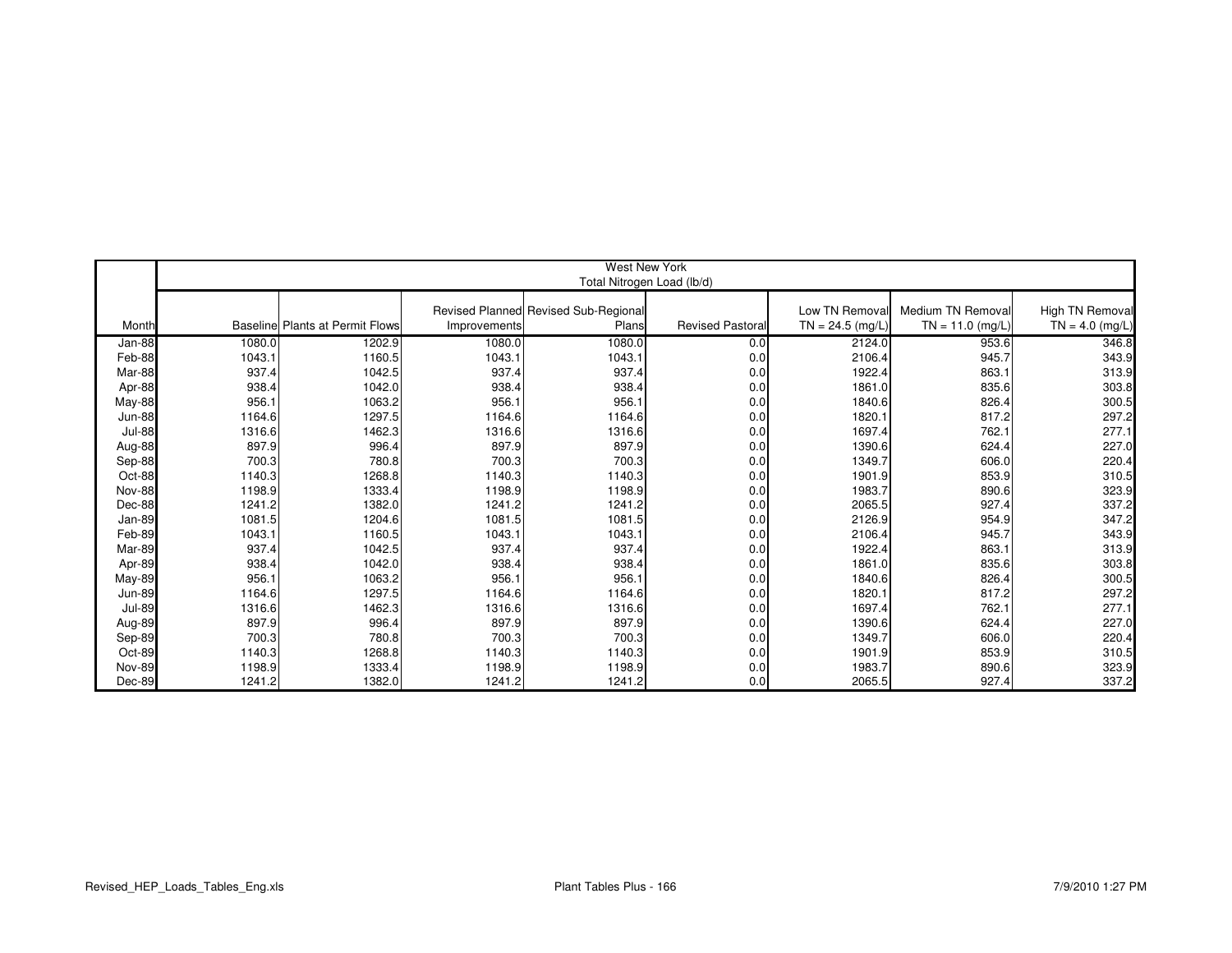|               |        |                                        |              | West New York                        |                         |                   |                    |                    |
|---------------|--------|----------------------------------------|--------------|--------------------------------------|-------------------------|-------------------|--------------------|--------------------|
|               |        |                                        |              | Total Organic Carbon Load (lb/d)     |                         |                   |                    |                    |
|               |        |                                        |              |                                      |                         |                   | Medium BOD         |                    |
|               |        |                                        |              | Revised Planned Revised Sub-Regional |                         | Low BOD Remova    | Removal            | High BOD Removal   |
| Month         |        | <b>Baseline Plants at Permit Flows</b> | Improvements | Plans                                | <b>Revised Pastoral</b> | $BOD = 6.5$ (mg/L | $BOD = 4.0$ (mg/L) | $BOD = 1.5$ (mg/L) |
| Jan-88        | 2374.3 | 2639.8                                 | 2374.3       | 695.3                                | 0.0                     | 1244.9            | 766.1              | 287.3              |
| Feb-88        | 3038.4 | 3375.7                                 | 3038.4       | 689.6                                | 0.0                     | 1235.3            | 760.2              | 285.1              |
| Mar-88        | 2603.7 | 2897.3                                 | 2603.7       | 629.6                                | 0.0                     | 1127.0            | 693.6              | 260.1              |
| Apr-88        | 4334.3 | 4819.3                                 | 4334.3       | 609.4                                | 0.0                     | 1091.7            | 671.8              | 251.9              |
| May-88        | 2581.6 | 2870.4                                 | 2581.6       | 603.2                                | 0.0                     | 1080.5            | 664.9              | 249.4              |
| <b>Jun-88</b> | 2158.3 | 2400.8                                 | 2158.3       | 596.6                                | 0.0                     | 1067.9            | 657.2              | 246.4              |
| <b>Jul-88</b> | 2453.3 | 2727.1                                 | 2453.3       | 555.1                                | 0.0                     | 995.1             | 612.4              | 229.6              |
| Aug-88        | 1379.2 | 1531.3                                 | 1379.2       | 455.9                                | 0.0                     | 815.9             | 502.1              | 188.3              |
| Sep-88        | 1355.4 | 1509.7                                 | 1355.4       | 442.7                                | 0.0                     | 792.1             | 487.4              | 182.8              |
| Oct-88        | 3099.3 | 3450.7                                 | 3099.3       | 623.0                                | 0.0                     | 1115.6            | 686.5              | 257.5              |
| <b>Nov-88</b> | 2725.8 | 3029.2                                 | 2725.8       | 649.9                                | 0.0                     | 1163.5            | 716.0              | 268.5              |
| Dec-88        | 2129.7 | 2370.9                                 | 2129.7       | 676.8                                | 0.0                     | 1212.3            | 746.0              | 279.8              |
| Jan-89        | 2377.5 | 2643.3                                 | 2377.5       | 696.2                                | 0.0                     | 1246.5            | 767.1              | 287.7              |
| Feb-89        | 3038.4 | 3375.7                                 | 3038.4       | 689.6                                | 0.0                     | 1235.3            | 760.2              | 285.1              |
| Mar-89        | 2603.7 | 2897.3                                 | 2603.7       | 629.6                                | 0.0                     | 1127.0            | 693.6              | 260.1              |
| Apr-89        | 4334.3 | 4819.3                                 | 4334.3       | 609.4                                | 0.0                     | 1091.7            | 671.8              | 251.9              |
| May-89        | 2581.6 | 2870.4                                 | 2581.6       | 603.2                                | 0.0                     | 1080.5            | 664.9              | 249.4              |
| <b>Jun-89</b> | 2158.3 | 2400.8                                 | 2158.3       | 596.6                                | 0.0                     | 1067.9            | 657.2              | 246.4              |
| <b>Jul-89</b> | 2453.3 | 2727.1                                 | 2453.3       | 555.1                                | 0.0                     | 995.1             | 612.4              | 229.6              |
| Aug-89        | 1379.2 | 1531.3                                 | 1379.2       | 455.9                                | 0.0                     | 815.9             | 502.1              | 188.3              |
| Sep-89        | 1355.4 | 1509.7                                 | 1355.4       | 442.7                                | 0.0                     | 792.1             | 487.4              | 182.8              |
| Oct-89        | 3099.3 | 3450.7                                 | 3099.3       | 623.0                                | 0.0                     | 1115.6            | 686.5              | 257.5              |
| <b>Nov-89</b> | 2725.8 | 3029.2                                 | 2725.8       | 649.9                                | 0.0                     | 1163.5            | 716.0              | 268.5              |
| Dec-89        | 2129.7 | 2370.9                                 | 2129.7       | 676.8                                | 0.0                     | 1212.3            | 746.0              | 279.8              |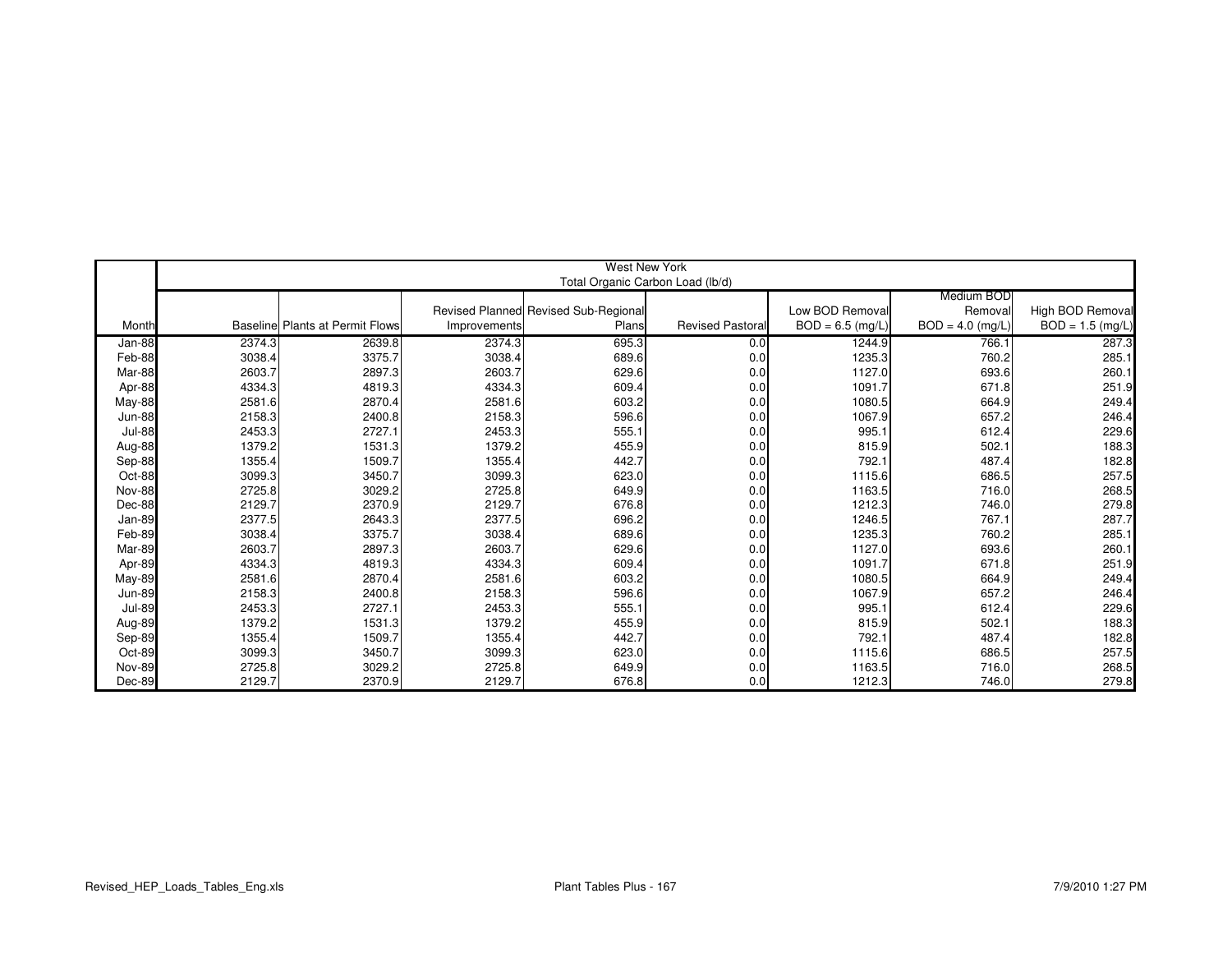|               |         |                                        |              | Passaic Valley                       |                         |                   |                    |                   |
|---------------|---------|----------------------------------------|--------------|--------------------------------------|-------------------------|-------------------|--------------------|-------------------|
|               |         |                                        |              | Total Nitrogen Load (lb/d)           |                         |                   |                    |                   |
|               |         |                                        |              |                                      |                         |                   |                    |                   |
|               |         |                                        |              | Revised Planned Revised Sub-Regional |                         | Low TN Removal    | Medium TN Removal  | High TN Removal   |
| Month         |         | <b>Baseline Plants at Permit Flows</b> | Improvements | Plans                                | <b>Revised Pastoral</b> | $TN = 20.0$ (mg/L | $TN = 11.0$ (mg/L) | $TN = 4.0$ (mg/L) |
| Jan-88        | 59057.3 | 74605.4                                | 59651.8      | 47212.4                              | 0.0                     | 46181.4           | 25399.8            | 9236.3            |
| Feb-88        | 78885.8 | 99560.8                                | 79763.3      | 45962.0                              | 0.0                     | 44908.0           | 24699.4            | 8981.6            |
| Mar-88        | 78819.7 | 99613.7                                | 79379.7      | 46253.0                              | 0.0                     | 45241.9           | 24883.0            | 9048.4            |
| Apr-88        | 63294.7 | 79891.1                                | 63845.9      | 42125.9                              | 0.0                     | 41235.2           | 22679.4            | 8247.0            |
| May-88        | 65159.8 | 82175.1                                | 65724.2      | 44714.2                              | 0.0                     | 43739.4           | 24056.7            | 8747.9            |
| <b>Jun-88</b> | 53013.2 | 66826.5                                | 53590.4      | 44215.9                              | 0.0                     | 43238.5           | 23781.2            | 8647.7            |
| <b>Jul-88</b> | 54145.5 | 68602.6                                | 55157.0      | 45812.1                              | 0.0                     | 44741.0           | 24607.6            | 8948.2            |
| Aug-88        | 65490.5 | 82545.5                                | 66068.1      | 43797.0                              | 0.0                     | 42904.7           | 23597.6            | 8580.9            |
| Sep-88        | 57256.7 | 72511.4                                | 58268.6      | 41804.1                              | 0.0                     | 40901.3           | 22495.7            | 8180.3            |
| Oct-88        | 70340.7 | 88983.0                                | 70891.9      | 42769.7                              | 0.0                     | 41736.0           | 22954.8            | 8347.2            |
| <b>Nov-88</b> | 64639.5 | 81491.7                                | 65181.9      | 44092.5                              | 0.0                     | 43071.6           | 23689.4            | 8614.3            |
| Dec-88        | 58951.6 | 74516.3                                | 59533.1      | 46416.1                              | 0.0                     | 45241.9           | 24883.0            | 9048.4            |
| Jan-89        | 59136.8 | 74705.9                                | 59732.1      | 47275.9                              | 0.0                     | 46243.5           | 25433.9            | 9248.7            |
| Feb-89        | 78885.8 | 99560.8                                | 79763.3      | 45962.0                              | 0.0                     | 44908.0           | 24699.4            | 8981.6            |
| Mar-89        | 78819.7 | 99613.7                                | 79379.7      | 46253.0                              | 0.0                     | 45241.9           | 24883.0            | 9048.4            |
| Apr-89        | 63294.7 | 79891.1                                | 63845.9      | 42125.9                              | 0.0                     | 41235.2           | 22679.4            | 8247.0            |
| <b>May-89</b> | 65159.8 | 82175.1                                | 65724.2      | 44714.2                              | 0.0                     | 43739.4           | 24056.7            | 8747.9            |
| <b>Jun-89</b> | 53013.2 | 66826.5                                | 53590.4      | 44215.9                              | 0.0                     | 43238.5           | 23781.2            | 8647.7            |
| <b>Jul-89</b> | 54145.5 | 68602.6                                | 55157.0      | 45812.1                              | 0.0                     | 44741.0           | 24607.6            | 8948.2            |
| Aug-89        | 65490.5 | 82545.5                                | 66068.1      | 43797.0                              | 0.0                     | 42904.7           | 23597.6            | 8580.9            |
| Sep-89        | 57256.7 | 72511.4                                | 58268.6      | 41804.1                              | 0.0                     | 40901.3           | 22495.7            | 8180.3            |
| Oct-89        | 70340.7 | 88983.0                                | 70891.9      | 42769.7                              | 0.0                     | 41736.0           | 22954.8            | 8347.2            |
| <b>Nov-89</b> | 64639.5 | 81491.7                                | 65181.9      | 44092.5                              | 0.0                     | 43071.6           | 23689.4            | 8614.3            |
| Dec-89        | 58951.6 | 74516.3                                | 59533.1      | 46416.1                              | 0.0                     | 45241.9           | 24883.0            | 9048.4            |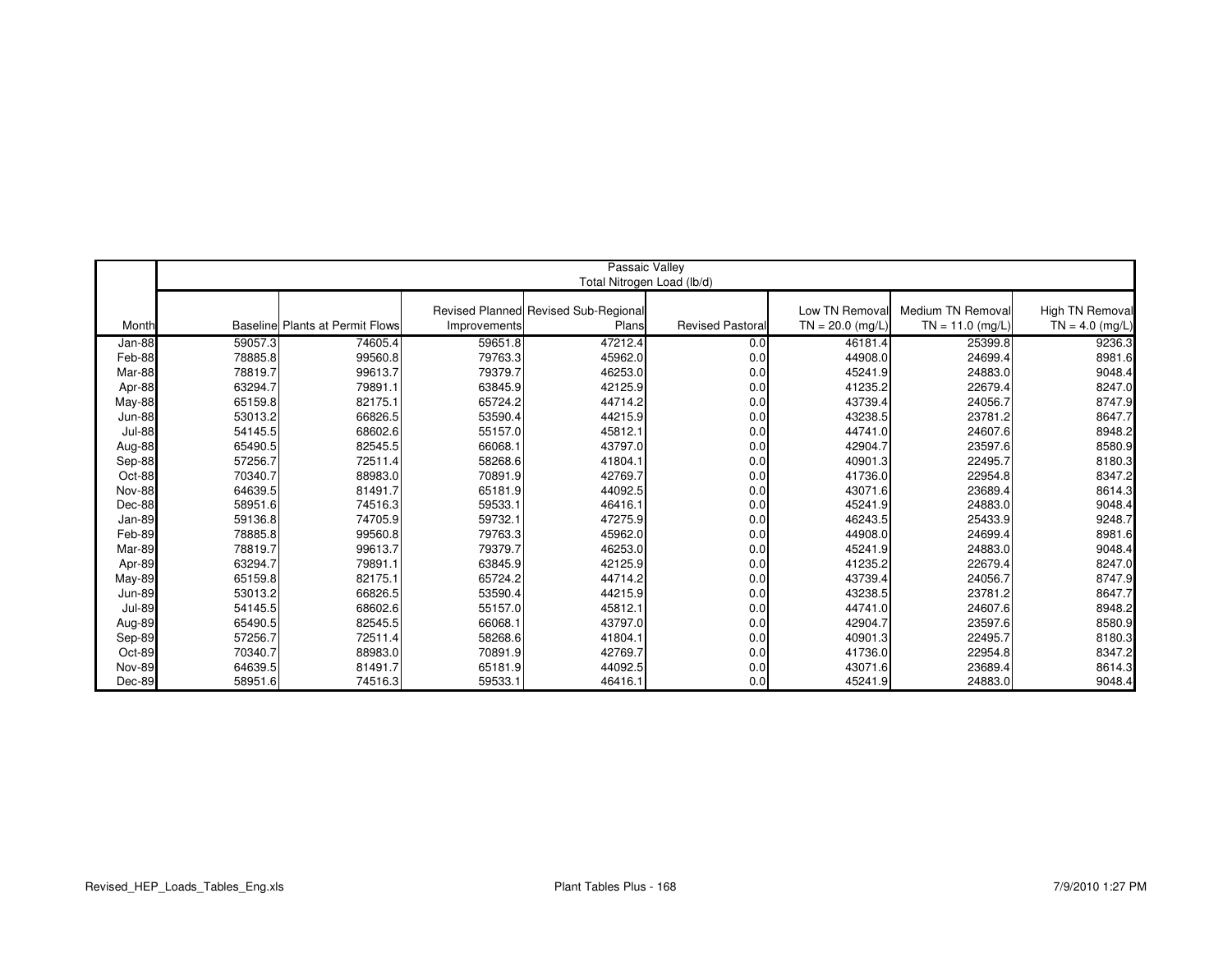|                         |          |                                        |              | Passaic Valley                       |                         |                    |                    |                    |
|-------------------------|----------|----------------------------------------|--------------|--------------------------------------|-------------------------|--------------------|--------------------|--------------------|
|                         |          |                                        |              | Total Organic Carbon Load (lb/d)     |                         |                    |                    |                    |
|                         |          |                                        |              |                                      |                         |                    | Medium BOD         |                    |
|                         |          |                                        |              | Revised Planned Revised Sub-Regional |                         | Low BOD Removal    | Removal            | High BOD Removal   |
| Month                   |          | <b>Baseline Plants at Permit Flows</b> | Improvements | Plans                                | <b>Revised Pastoral</b> | $BOD = 6.5$ (mg/L) | $BOD = 4.0$ (mg/L) | $BOD = 1.5$ (mg/L) |
| Jan-88                  | 94671.3  | 119726.2                               | 97181.2      | 16124.9                              | 0.0                     | 28174.9            | 17338.4            | 6501.9             |
| Feb-88                  | 96386.1  | 122003.8                               | 99869.4      | 15683.7                              | 0.0                     | 27390.0            | 16855.4            | 6320.8             |
| Mar-88                  | 106042.4 | 133997.0                               | 108687.9     | 15749.8                              | 0.0                     | 27605.1            | 16987.7            | 6370.4             |
| Apr-88                  | 116712.7 | 147665.6                               | 119270.1     | 14352.1                              | 0.0                     | 25164.5            | 15485.8            | 5807.2             |
|                         | 93961.0  | 118829.2                               | 96562.5      | 15256.0                              | 0.0                     | 26690.6            | 16425.0            | 6159.4             |
| May-88<br><b>Jun-88</b> | 84393.0  | 106659.7                               | 86774.0      | 15048.8                              | 0.0                     | 26376.0            | 16231.4            |                    |
|                         | 78616.9  | 99340.3                                | 80071.9      |                                      |                         | 27294.3            | 16796.5            | 6086.8             |
| Jul-88                  |          |                                        |              | 15604.3                              | 0.0                     |                    |                    | 6298.7             |
| Aug-88                  | 92153.2  | 116492.3                               | 94534.2      | 14920.9                              | 0.0                     | 26171.1            | 16105.3            | 6039.5             |
| Sep-88                  | 71870.7  | 90830.5                                | 73546.2      | 14241.9                              | 0.0                     | 24961.3            | 15360.8            | 5760.3             |
| Oct-88                  | 77426.4  | 97841.2                                | 80071.9      | 14572.6                              | 0.0                     | 25472.7            | 15675.5            | 5878.3             |
| <b>Nov-88</b>           | 88273.1  | 111553.9                               | 90654.1      | 15031.1                              | 0.0                     | 26281.9            | 16173.5            | 6065.1             |
| Dec-88                  | 88317.2  | 111642.1                               | 90610.0      | 15824.8                              | 0.0                     | 27595.7            | 16981.9            | 6368.2             |
| Jan-89                  | 94798.8  | 119887.4                               | 97312.1      | 16146.7                              | 0.0                     | 28212.9            | 17361.8            | 6510.7             |
| Feb-89                  | 96386.1  | 122003.8                               | 99869.4      | 15683.7                              | 0.0                     | 27390.0            | 16855.4            | 6320.8             |
| Mar-89                  | 106042.4 | 133997.0                               | 108687.9     | 15749.8                              | 0.0                     | 27605.1            | 16987.7            | 6370.4             |
| Apr-89                  | 116712.7 | 147665.6                               | 119270.1     | 14352.1                              | 0.0                     | 25164.5            | 15485.8            | 5807.2             |
| <b>May-89</b>           | 93961.0  | 118829.2                               | 96562.5      | 15256.0                              | 0.0                     | 26690.6            | 16425.0            | 6159.4             |
| <b>Jun-89</b>           | 84393.0  | 106659.7                               | 86774.0      | 15048.8                              | 0.0                     | 26376.0            | 16231.4            | 6086.8             |
| <b>Jul-89</b>           | 78616.9  | 99340.3                                | 80071.9      | 15604.3                              | 0.0                     | 27294.3            | 16796.5            | 6298.7             |
| Aug-89                  | 92153.2  | 116492.3                               | 94534.2      | 14920.9                              | 0.0                     | 26171.1            | 16105.3            | 6039.5             |
| Sep-89                  | 71870.7  | 90830.5                                | 73546.2      | 14241.9                              | 0.0                     | 24961.3            | 15360.8            | 5760.3             |
| Oct-89                  | 77426.4  | 97841.2                                | 80071.9      | 14572.6                              | 0.0                     | 25472.7            | 15675.5            | 5878.3             |
| Nov-89                  | 88273.1  | 111553.9                               | 90654.1      | 15031.1                              | 0.0                     | 26281.9            | 16173.5            | 6065.1             |
| Dec-89                  | 88317.2  | 111642.1                               | 90610.0      | 15824.8                              | 0.0                     | 27595.7            | 16981.9            | 6368.2             |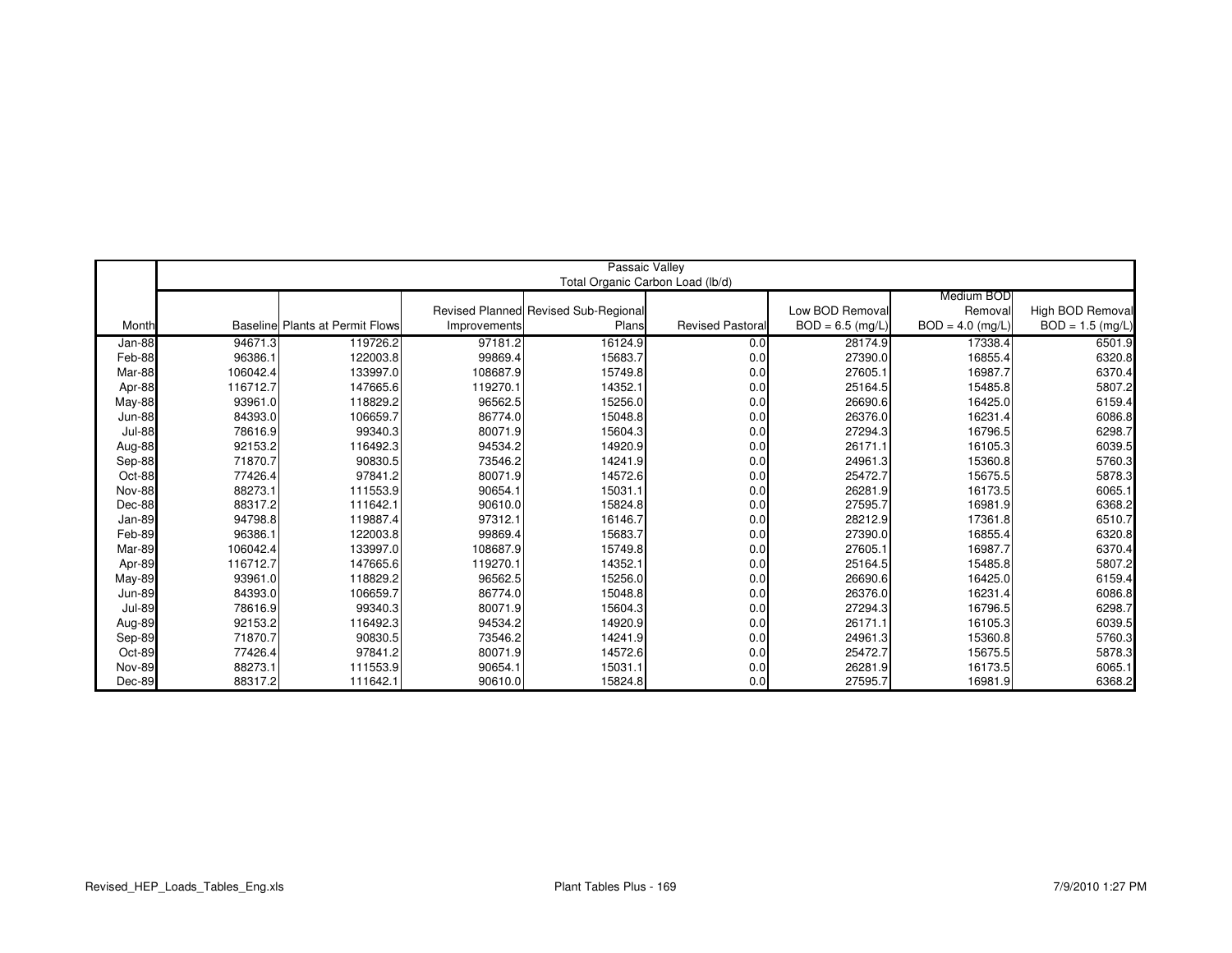|               |       |                                        |              | Edgewater                            |                         |                    |                    |                   |
|---------------|-------|----------------------------------------|--------------|--------------------------------------|-------------------------|--------------------|--------------------|-------------------|
|               |       |                                        |              | Total Nitrogen Load (lb/d)           |                         |                    |                    |                   |
|               |       |                                        |              |                                      |                         |                    |                    |                   |
|               |       |                                        |              | Revised Planned Revised Sub-Regional |                         | Low TN Remova      | Medium TN Removal  | High TN Removal   |
| Month         |       | <b>Baseline Plants at Permit Flows</b> | Improvements | Plans                                | <b>Revised Pastoral</b> | $TN = 20.0$ (mg/L) | $TN = 11.0$ (mg/L) | $TN = 4.0$ (mg/L) |
| Jan-88        | 591.8 | 1199.8                                 | 591.8        | 591.8                                | 0.0                     | 633.5              | 348.4              | 126.7             |
| Feb-88        | 471.5 | 956.4                                  | 471.5        | 471.5                                | 0.0                     | 534.2              | 293.8              | 106.8             |
| Mar-88        | 385.3 | 782.1                                  | 385.3        | 385.3                                | 0.0                     | 500.8              | 275.5              | 100.2             |
| Apr-88        | 412.5 | 836.8                                  | 412.5        | 412.5                                | 0.0                     | 450.7              | 247.9              | 90.1              |
| May-88        | 363.6 | 738.9                                  | 363.6        | 363.6                                | 0.0                     | 450.8              | 247.9              | 90.2              |
| <b>Jun-88</b> | 339.0 | 689.6                                  | 339.0        | 339.0                                | 0.0                     | 434.1              | 238.7              | 86.8              |
| <b>Jul-88</b> | 335.2 | 679.4                                  | 335.2        | 335.2                                | 0.0                     | 434.1              | 238.7              | 86.8              |
| Aug-88        | 266.3 | 540.1                                  | 266.3        | 266.3                                | 0.0                     | 400.7              | 220.4              | 80.1              |
| Sep-88        | 281.6 | 570.9                                  | 281.6        | 281.6                                | 0.0                     | 434.1              | 238.7              | 86.8              |
| Oct-88        | 520.1 | 1054.2                                 | 520.1        | 484.2                                | 0.0                     | 484.1              | 266.3              | 96.8              |
| <b>Nov-88</b> | 289.1 | 586.8                                  | 289.1        | 289.1                                | 0.0                     | 567.6              | 312.2              | 113.5             |
| Dec-88        | 411.3 | 836.3                                  | 411.3        | 411.3                                | 0.0                     | 601.0              | 330.5              | 120.2             |
| Jan-89        | 592.6 | 1201.4                                 | 592.6        | 592.6                                | 0.0                     | 634.4              | 348.9              | 126.9             |
| Feb-89        | 471.5 | 956.4                                  | 471.5        | 471.5                                | 0.0                     | 534.2              | 293.8              | 106.8             |
| Mar-89        | 385.3 | 782.1                                  | 385.3        | 385.3                                | 0.0                     | 500.8              | 275.5              | 100.2             |
| Apr-89        | 412.5 | 836.8                                  | 412.5        | 412.5                                | 0.0                     | 450.7              | 247.9              | 90.1              |
| <b>May-89</b> | 363.6 | 738.9                                  | 363.6        | 363.6                                | 0.0                     | 450.8              | 247.9              | 90.2              |
| <b>Jun-89</b> | 339.0 | 689.6                                  | 339.0        | 339.0                                | 0.0                     | 434.1              | 238.7              | 86.8              |
| <b>Jul-89</b> | 335.2 | 679.4                                  | 335.2        | 335.2                                | 0.0                     | 434.1              | 238.7              | 86.8              |
| Aug-89        | 266.3 | 540.1                                  | 266.3        | 266.3                                | 0.0                     | 400.7              | 220.4              | 80.1              |
| Sep-89        | 281.6 | 570.9                                  | 281.6        | 281.6                                | 0.0                     | 434.1              | 238.7              | 86.8              |
| Oct-89        | 520.1 | 1054.2                                 | 520.1        | 484.2                                | 0.0                     | 484.1              | 266.3              | 96.8              |
| <b>Nov-89</b> | 289.1 | 586.8                                  | 289.1        | 289.1                                | 0.0                     | 567.6              | 312.2              | 113.5             |
| Dec-89        | 411.3 | 836.3                                  | 411.3        | 411.3                                | 0.0                     | 601.0              | 330.5              | 120.2             |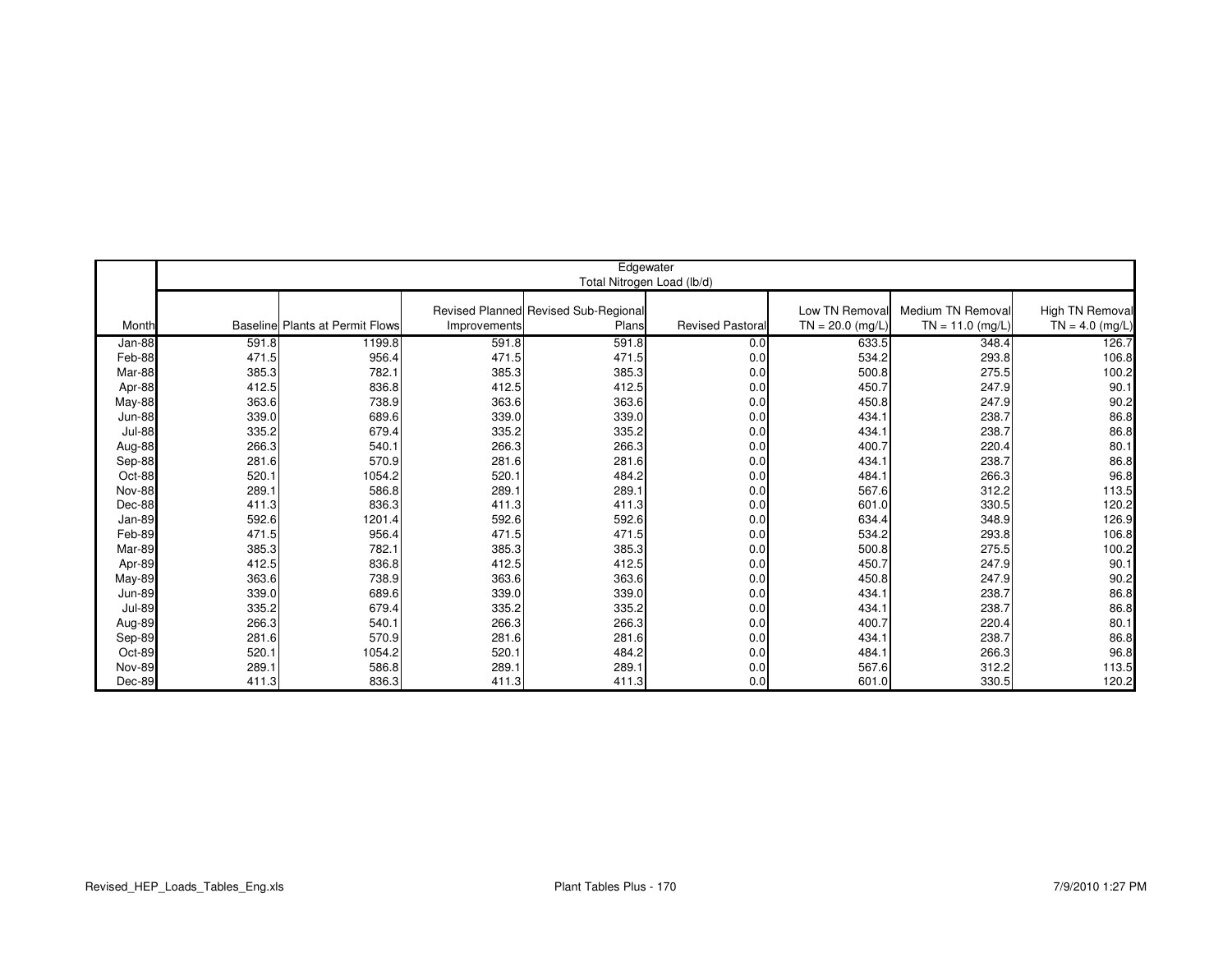|               |       |                                        |              | Edgewater                            |                         |                    |                    |                    |
|---------------|-------|----------------------------------------|--------------|--------------------------------------|-------------------------|--------------------|--------------------|--------------------|
|               |       |                                        |              | Total Organic Carbon Load (lb/d)     |                         |                    |                    |                    |
|               |       |                                        |              |                                      |                         |                    | Medium BOD         |                    |
|               |       |                                        |              | Revised Planned Revised Sub-Regional |                         | Low BOD Removal    | Removal            | High BOD Removal   |
| Month         |       | <b>Baseline Plants at Permit Flows</b> | Improvements | Plans                                | <b>Revised Pastoral</b> | $BOD = 6.5$ (mg/L) | $BOD = 4.0$ (mg/L) | $BOD = 1.5$ (mg/L) |
| Jan-88        | 693.5 | 1406.4                                 | 693.5        | 256.4                                | 0.0                     | 459.0              | 282.4              | 105.9              |
| Feb-88        | 581.1 | 1178.6                                 | 581.1        | 215.9                                | 0.0                     | 386.9              | 238.1              | 89.3               |
| Mar-88        | 625.2 | 1268.5                                 | 625.2        | 202.4                                | 0.0                     | 362.6              | 223.1              | 83.7               |
| Apr-88        | 567.0 | 1150.4                                 | 567.0        | 182.3                                | 0.0                     | 326.7              | 201.0              | 75.4               |
| May-88        | 586.4 | 1189.2                                 | 586.4        | 182.0                                | 0.0                     | 326.2              | 200.7              | 75.3               |
| <b>Jun-88</b> | 412.7 | 837.3                                  | 412.7        | 175.8                                | 0.0                     | 314.3              | 193.4              | 72.5               |
| Jul-88        | 458.6 | 930.4                                  | 458.6        | 175.8                                | 0.0                     | 314.4              | 193.5              | 72.6               |
| Aug-88        | 462.5 | 938.3                                  | 462.5        | 162.1                                | 0.0                     | 290.1              | 178.5              | 66.9               |
| Sep-88        | 483.7 | 980.6                                  | 483.7        | 175.7                                | 0.0                     | 314.2              | 193.4              | 72.5               |
| Oct-88        | 466.5 | 946.2                                  | 466.5        | 195.9                                | 0.0                     | 350.7              | 215.8              | 80.9               |
| <b>Nov-88</b> | 667.6 | 1353.6                                 | 667.6        | 229.5                                | 0.0                     | 410.9              | 252.9              | 94.8               |
| Dec-88        | 786.2 | 1593.5                                 | 786.2        | 243.1                                | 0.0                     | 435.2              | 267.8              | 100.4              |
| Jan-89        | 694.5 | 1408.3                                 | 694.5        | 256.8                                | 0.0                     | 459.6              | 282.8              | 106.1              |
| Feb-89        | 581.1 | 1178.6                                 | 581.1        | 215.9                                | 0.0                     | 386.9              | 238.1              | 89.3               |
| Mar-89        | 625.2 | 1268.5                                 | 625.2        | 202.4                                | 0.0                     | 362.6              | 223.1              | 83.7               |
| Apr-89        | 567.0 | 1150.4                                 | 567.0        | 182.3                                | 0.0                     | 326.7              | 201.0              | 75.4               |
| May-89        | 586.4 | 1189.2                                 | 586.4        | 182.0                                | 0.0                     | 326.2              | 200.7              | 75.3               |
| <b>Jun-89</b> | 412.7 | 837.3                                  | 412.7        | 175.8                                | 0.0                     | 314.3              | 193.4              | 72.5               |
| <b>Jul-89</b> | 458.6 | 930.4                                  | 458.6        | 175.8                                | 0.0                     | 314.4              | 193.5              | 72.6               |
| Aug-89        | 462.5 | 938.3                                  | 462.5        | 162.1                                | 0.0                     | 290.1              | 178.5              | 66.9               |
| Sep-89        | 483.7 | 980.6                                  | 483.7        | 175.7                                | 0.0                     | 314.2              | 193.4              | 72.5               |
| Oct-89        | 466.5 | 946.2                                  | 466.5        | 195.9                                | 0.0                     | 350.7              | 215.8              | 80.9               |
| <b>Nov-89</b> | 667.6 | 1353.6                                 | 667.6        | 229.5                                | 0.0                     | 410.9              | 252.9              | 94.8               |
| Dec-89        | 786.2 | 1593.5                                 | 786.2        | 243.1                                | 0.0                     | 435.2              | 267.8              | 100.4              |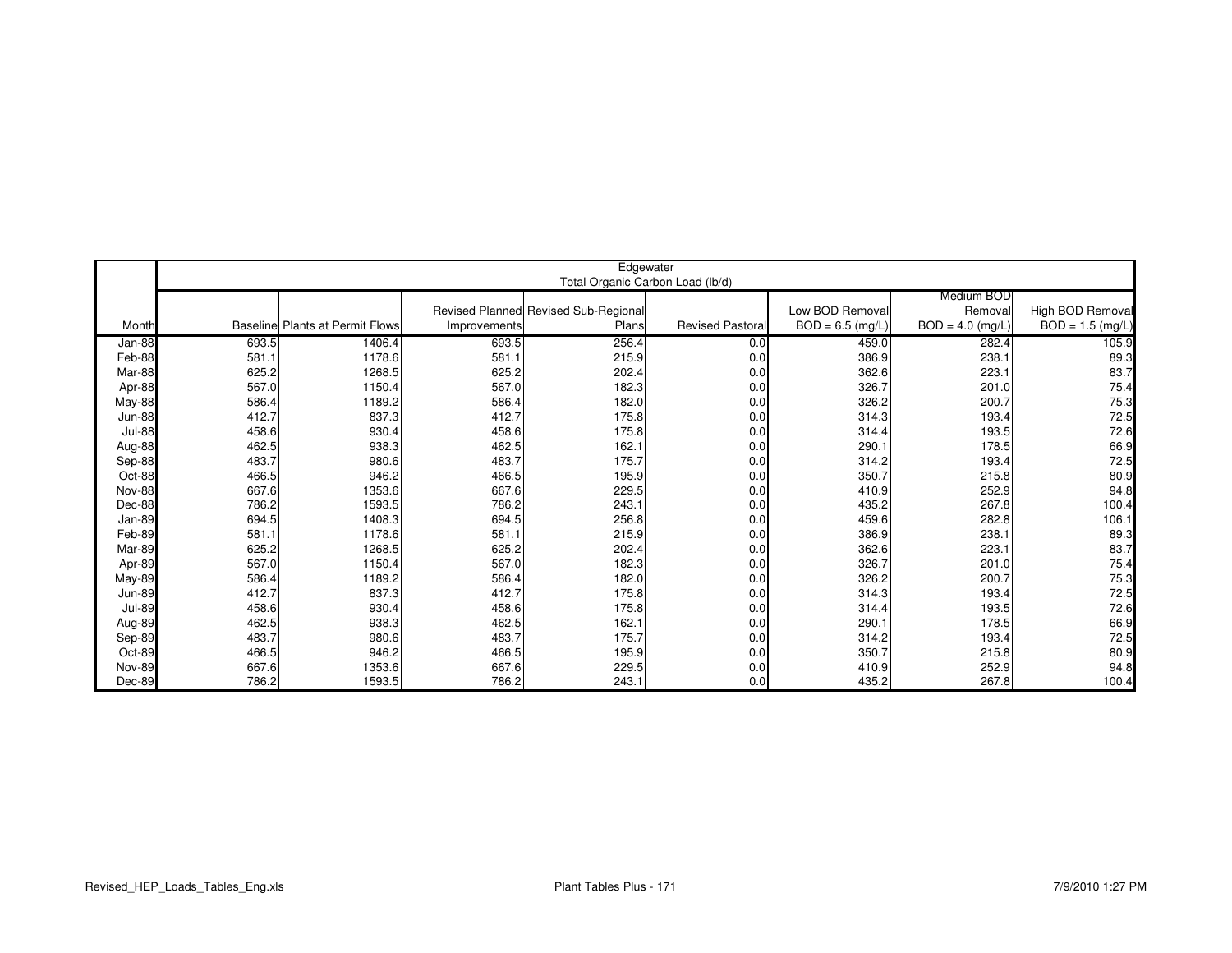|               | <b>Red Hook</b> |                                        |              |                                      |                        |                   |                   |                   |  |  |
|---------------|-----------------|----------------------------------------|--------------|--------------------------------------|------------------------|-------------------|-------------------|-------------------|--|--|
|               |                 |                                        |              | Total Nitrogen Load (lb/d)           |                        |                   |                   |                   |  |  |
|               |                 |                                        |              |                                      |                        |                   |                   |                   |  |  |
|               |                 |                                        |              | Revised Planned Revised Sub-Regional |                        | Low TN Removal    | Medium TN Removal | High TN Removal   |  |  |
| Month         |                 | <b>Baseline Plants at Permit Flows</b> | Improvements | Plans                                | <b>Revised Pastora</b> | $TN = N/A$ (mg/L) | $TN = N/A$ (mg/L) | $TN = N/A$ (mg/L) |  |  |
| Jan-88        | 5857.3          | 5857.3                                 | 1907.9       | 1907.9                               | 0.0                    | N/A               | N/A               | N/A               |  |  |
| Feb-88        | 5480.7          | 5480.7                                 | 1910.5       | 1910.5                               | 0.0                    | N/A               | N/A               | N/A               |  |  |
| Mar-88        | 5638.5          | 5638.5                                 | 1910.5       | 1910.5                               | 0.0                    | N/A               | N/A               | N/A               |  |  |
| Apr-88        | 5840.9          | 5840.9                                 | 1910.5       | 1910.5                               | 0.0                    | N/A               | N/A               | N/A               |  |  |
| May-88        | 7513.4          | 7513.4                                 | 1910.5       | 1910.5                               | 0.0                    | N/A               | N/A               | N/A               |  |  |
| <b>Jun-88</b> | 5857.7          | 5857.7                                 | 1910.5       | 1910.5                               | 0.0                    | N/A               | N/A               | N/A               |  |  |
| <b>Jul-88</b> | 5728.5          | 5728.5                                 | 1910.5       | 1910.5                               | 0.0                    | N/A               | N/A               | N/A               |  |  |
| Aug-88        | 5102.8          | 5102.8                                 | 1910.5       | 1910.5                               | 0.0                    | N/A               | N/A               | N/A               |  |  |
| Sep-88        | 5188.2          | 5188.2                                 | 1910.5       | 1910.5                               | 0.0                    | N/A               | N/A               | N/A               |  |  |
| Oct-88        | 5927.8          | 5927.8                                 | 1910.5       | 1910.5                               | 0.0                    | N/A               | N/A               | N/A               |  |  |
| Nov-88        | 4984.6          | 4984.6                                 | 1910.5       | 1910.5                               | 0.0                    | N/A               | N/A               | N/A               |  |  |
| Dec-88        | 5991.3          | 5991.3                                 | 1910.5       | 1910.5                               | 0.0                    | N/A               | N/A               | N/A               |  |  |
| Jan-89        | 5865.2          | 5865.2                                 | 1910.5       | 1910.5                               | 0.0                    | N/A               | N/A               | N/A               |  |  |
| Feb-89        | 5480.7          | 5480.7                                 | 1910.5       | 1910.5                               | 0.0                    | N/A               | N/A               | N/A               |  |  |
| Mar-89        | 5638.5          | 5638.5                                 | 1910.5       | 1910.5                               | 0.0                    | N/A               | N/A               | N/A               |  |  |
| Apr-89        | 5840.9          | 5840.9                                 | 1910.5       | 1910.5                               | 0.0                    | N/A               | N/A               | N/A               |  |  |
| May-89        | 7513.4          | 7513.4                                 | 1910.5       | 1910.5                               | 0.0                    | N/A               | N/A               | N/A               |  |  |
| <b>Jun-89</b> | 5857.7          | 5857.7                                 | 1910.5       | 1910.5                               | 0.0                    | N/A               | N/A               | N/A               |  |  |
| <b>Jul-89</b> | 5728.5          | 5728.5                                 | 1910.5       | 1910.5                               | 0.0                    | N/A               | N/A               | N/A               |  |  |
| Aug-89        | 5102.8          | 5102.8                                 | 1910.5       | 1910.5                               | 0.0                    | N/A               | N/A               | N/A               |  |  |
| Sep-89        | 5188.2          | 5188.2                                 | 1910.5       | 1910.5                               | 0.0                    | N/A               | N/A               | N/A               |  |  |
| Oct-89        | 5927.8          | 5927.8                                 | 1910.5       | 1910.5                               | 0.0                    | N/A               | N/A               | N/A               |  |  |
| <b>Nov-89</b> | 4984.6          | 4984.6                                 | 1910.5       | 1910.5                               | 0.0                    | N/A               | N/A               | N/A               |  |  |
| Dec-89        | 5991.3          | 5991.3                                 | 1910.5       | 1910.5                               | 0.0                    | N/A               | N/A               | N/A               |  |  |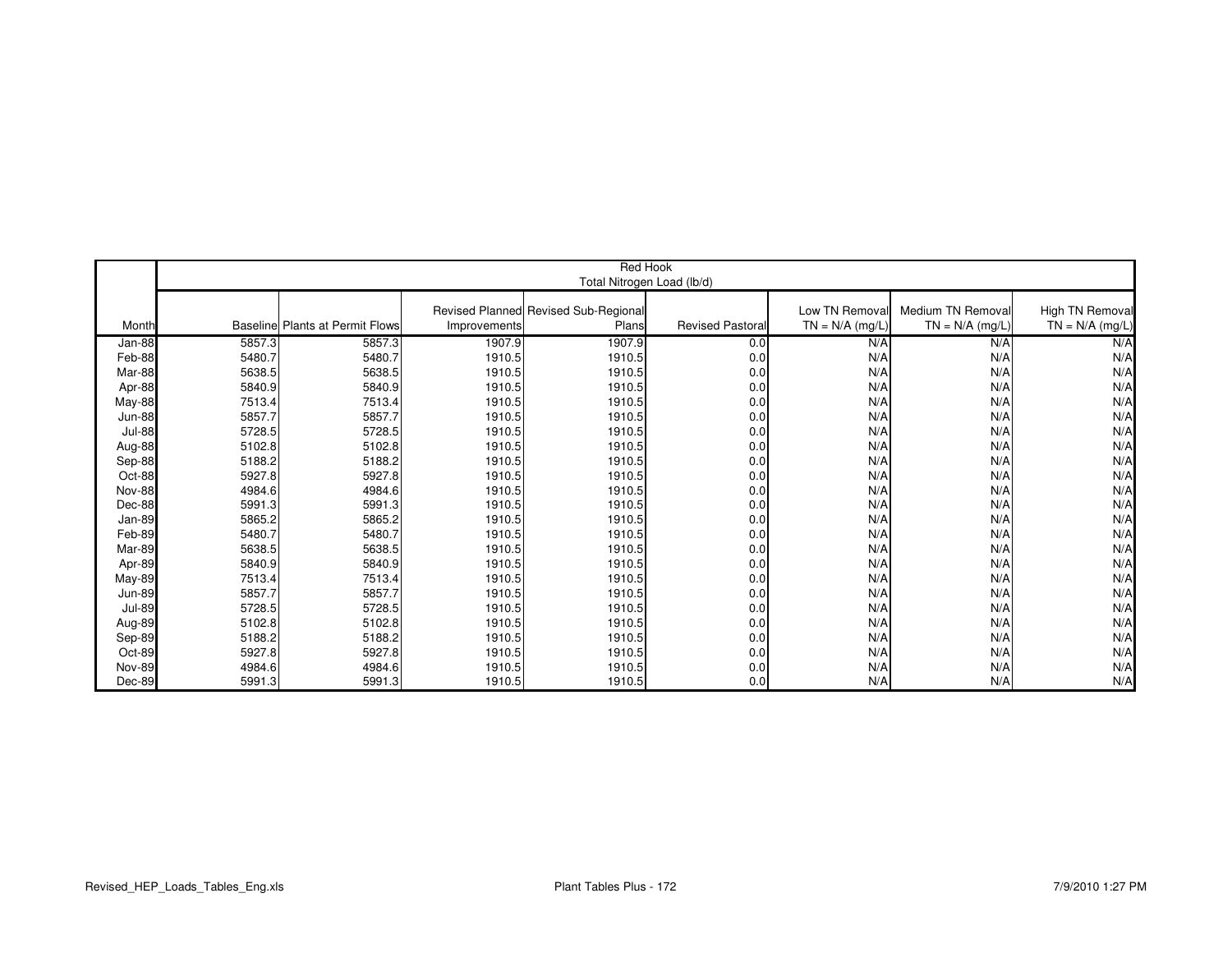|               |        |                                        |              | Red Hook                             |                        |                    |                    |                    |
|---------------|--------|----------------------------------------|--------------|--------------------------------------|------------------------|--------------------|--------------------|--------------------|
|               |        |                                        |              | Total Organic Carbon Load (lb/d)     |                        |                    |                    |                    |
|               |        |                                        |              |                                      |                        |                    | Medium BOD         |                    |
|               |        |                                        |              | Revised Planned Revised Sub-Regional |                        | Low BOD Removal    | Removal            | High BOD Removal   |
| Month         |        | <b>Baseline Plants at Permit Flows</b> | Improvements | Plans                                | <b>Revised Pastora</b> | $BOD = N/A$ (mg/L) | $BOD = N/A$ (mg/L) | $BOD = N/A$ (mg/L) |
| Jan-88        | 6675.4 | 6675.4                                 | 6010.5       | 6010.5                               | 0.0                    | N/A                | N/A                | N/A                |
| Feb-88        | 5895.2 | 5895.2                                 | 5304.3       | 5304.3                               | 0.0                    | N/A                | N/A                | N/A                |
| Mar-88        | 1966.5 | 1966.5                                 | 1768.1       | 1768.1                               | 0.0                    | N/A                | N/A                | N/A                |
| Apr-88        | 3422.9 | 3422.9                                 | 3079.4       | 3079.4                               | 0.0                    | N/A                | N/A                | N/A                |
| May-88        | 5238.2 | 5238.2                                 | 4713.5       | 4713.5                               | 0.0                    | N/A                | N/A                | N/A                |
| <b>Jun-88</b> | 3212.1 | 3212.1                                 | 2892.9       | 2892.9                               | 0.0                    | N/A                | N/A                | N/A                |
| <b>Jul-88</b> | 5643.8 | 5643.8                                 | 5083.9       | 5083.9                               | 0.0                    | N/A                | N/A                | N/A                |
| Aug-88        | 6737.3 | 6737.3                                 | 6067.1       | 6067.1                               | 0.0                    | N/A                | N/A                | N/A                |
| Sep-88        | 4625.3 | 4625.3                                 | 4163.7       | 4163.7                               | 0.0                    | N/A                | N/A                | N/A                |
| Oct-88        | 3579.9 | 3579.9                                 | 3225.8       | 3225.8                               | 0.0                    | N/A                | N/A                | N/A                |
| <b>Nov-88</b> | 5943.7 | 5943.7                                 | 5352.8       | 5352.8                               | 0.0                    | N/A                | N/A                | N/A                |
| Dec-88        | 7923.4 | 7923.4                                 | 7129.8       | 7129.8                               | 0.0                    | N/A                | N/A                | N/A                |
| Jan-89        | 6684.4 | 6684.4                                 | 6018.6       | 6018.6                               | 0.0                    | N/A                | N/A                | N/A                |
| Feb-89        | 5895.2 | 5895.2                                 | 5304.3       | 5304.3                               | 0.0                    | N/A                | N/A                | N/A                |
| Mar-89        | 1966.5 | 1966.5                                 | 1768.1       | 1768.1                               | 0.0                    | N/A                | N/A                | N/A                |
| Apr-89        | 3422.9 | 3422.9                                 | 3079.4       | 3079.4                               | 0.0                    | N/A                | N/A                | N/A                |
| May-89        | 5238.2 | 5238.2                                 | 4713.5       | 4713.5                               | 0.0                    | N/A                | N/A                | N/A                |
| <b>Jun-89</b> | 3212.1 | 3212.1                                 | 2892.9       | 2892.9                               | 0.0                    | N/A                | N/A                | N/A                |
| <b>Jul-89</b> | 5643.8 | 5643.8                                 | 5083.9       | 5083.9                               | 0.0                    | N/A                | N/A                | N/A                |
| Aug-89        | 6737.3 | 6737.3                                 | 6067.1       | 6067.1                               | 0.0                    | N/A                | N/A                | N/A                |
| Sep-89        | 4625.3 | 4625.3                                 | 4163.7       | 4163.7                               | 0.0                    | N/A                | N/A                | N/A                |
| Oct-89        | 3579.9 | 3579.9                                 | 3225.8       | 3225.8                               | 0.0                    | N/A                | N/A                | N/A                |
| <b>Nov-89</b> | 5943.7 | 5943.7                                 | 5352.8       | 5352.8                               | 0.0                    | N/A                | N/A                | N/A                |
| Dec-89        | 7923.4 | 7923.4                                 | 7129.8       | 7129.8                               | 0.0                    | N/A                | N/A                | N/A                |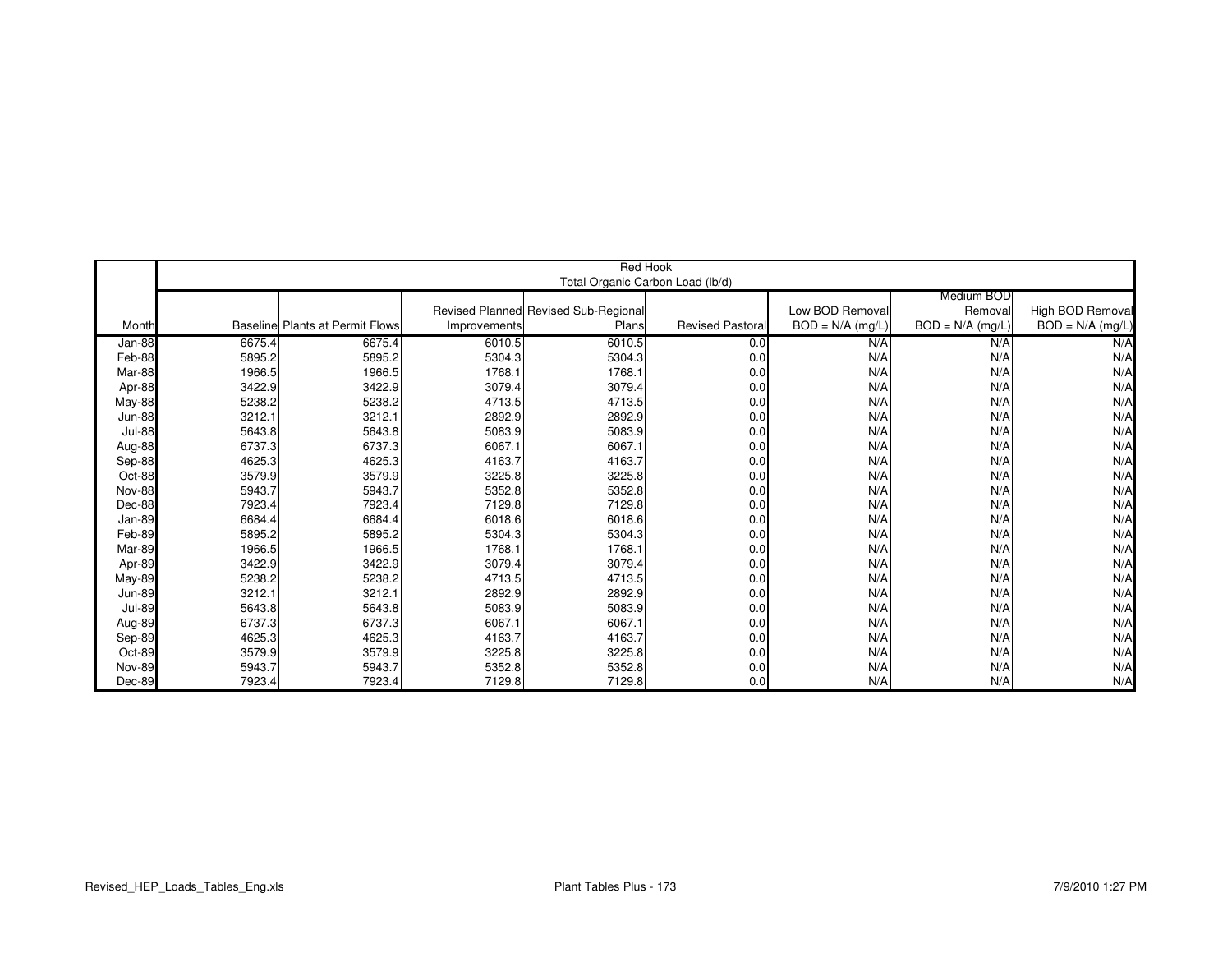|               |         |                                        |              | Newtown Creek                        |                        |                   |                   |                   |
|---------------|---------|----------------------------------------|--------------|--------------------------------------|------------------------|-------------------|-------------------|-------------------|
|               |         |                                        |              |                                      |                        |                   |                   |                   |
|               |         |                                        |              | Total Nitrogen Load (lb/d)           |                        |                   |                   |                   |
|               |         |                                        |              | Revised Planned Revised Sub-Regional |                        | Low TN Removal    | Medium TN Removal | High TN Removal   |
| Month         |         | <b>Baseline Plants at Permit Flows</b> | Improvements | Plans                                | <b>Revised Pastora</b> | $TN = N/A$ (mg/L) | $TN = N/A$ (mg/L) | $TN = N/A$ (mg/L) |
|               |         |                                        |              |                                      |                        |                   |                   |                   |
| Jan-88        | 30013.0 | 30013.0                                | 18779.3      | 18779.3                              | 0.0                    | N/A               | N/A               | N/A               |
| Feb-88        | 33435.3 | 33435.3                                | 18804.5      | 18804.5                              | 0.0                    | N/A               | N/A               | N/A               |
| Mar-88        | 39423.1 | 39423.1                                | 18804.6      | 18804.6                              | 0.0                    | N/A               | N/A               | N/A               |
| Apr-88        | 34030.6 | 34030.6                                | 18804.6      | 18804.6                              | 0.0                    | N/A               | N/A               | N/A               |
| May-88        | 38175.3 | 38175.3                                | 18804.6      | 18804.6                              | 0.0                    | N/A               | N/A               | N/A               |
| <b>Jun-88</b> | 39255.5 | 39255.5                                | 18804.6      | 18804.6                              | 0.0                    | N/A               | N/A               | N/A               |
| <b>Jul-88</b> | 52545.0 | 52545.0                                | 18804.6      | 18804.6                              | 0.0                    | N/A               | N/A               | N/A               |
| Aug-88        | 44771.5 | 44771.5                                | 18804.6      | 18804.6                              | 0.0                    | N/A               | N/A               | N/A               |
| Sep-88        | 44030.7 | 44030.7                                | 18804.6      | 18804.6                              | 0.0                    | N/A               | N/A               | N/A               |
| Oct-88        | 34877.1 | 34877.1                                | 18804.6      | 18804.6                              | 0.0                    | N/A               | N/A               | N/A               |
| Nov-88        | 32549.1 | 32549.1                                | 18804.6      | 18804.6                              | 0.0                    | N/A               | N/A               | N/A               |
| Dec-88        | 35520.5 | 35520.5                                | 18804.6      | 18804.6                              | 0.0                    | N/A               | N/A               | N/A               |
| Jan-89        | 30053.4 | 30053.4                                | 18804.6      | 18804.6                              | 0.0                    | N/A               | N/A               | N/A               |
| Feb-89        | 33435.3 | 33435.3                                | 18804.5      | 18804.5                              | 0.0                    | N/A               | N/A               | N/A               |
| Mar-89        | 39423.1 | 39423.1                                | 18804.6      | 18804.6                              | 0.0                    | N/A               | N/A               | N/A               |
| Apr-89        | 34030.6 | 34030.6                                | 18804.6      | 18804.6                              | 0.0                    | N/A               | N/A               | N/A               |
| May-89        | 38175.3 | 38175.3                                | 18804.6      | 18804.6                              | 0.0                    | N/A               | N/A               | N/A               |
| <b>Jun-89</b> | 39255.5 | 39255.5                                | 18804.6      | 18804.6                              | 0.0                    | N/A               | N/A               | N/A               |
| <b>Jul-89</b> | 52545.0 | 52545.0                                | 18804.6      | 18804.6                              | 0.0                    | N/A               | N/A               | N/A               |
| Aug-89        | 44771.5 | 44771.5                                | 18804.6      | 18804.6                              | 0.0                    | N/A               | N/A               | N/A               |
| Sep-89        | 44030.7 | 44030.7                                | 18804.6      | 18804.6                              | 0.0                    | N/A               | N/A               | N/A               |
| Oct-89        | 34877.1 | 34877.1                                | 18804.6      | 18804.6                              | 0.0                    | N/A               | N/A               | N/A               |
| <b>Nov-89</b> | 32549.1 | 32549.1                                | 18804.6      | 18804.6                              | 0.0                    | N/A               | N/A               | N/A               |
| Dec-89        | 35520.5 | 35520.5                                | 18804.6      | 18804.6                              | 0.0                    | N/A               | N/A               | N/A               |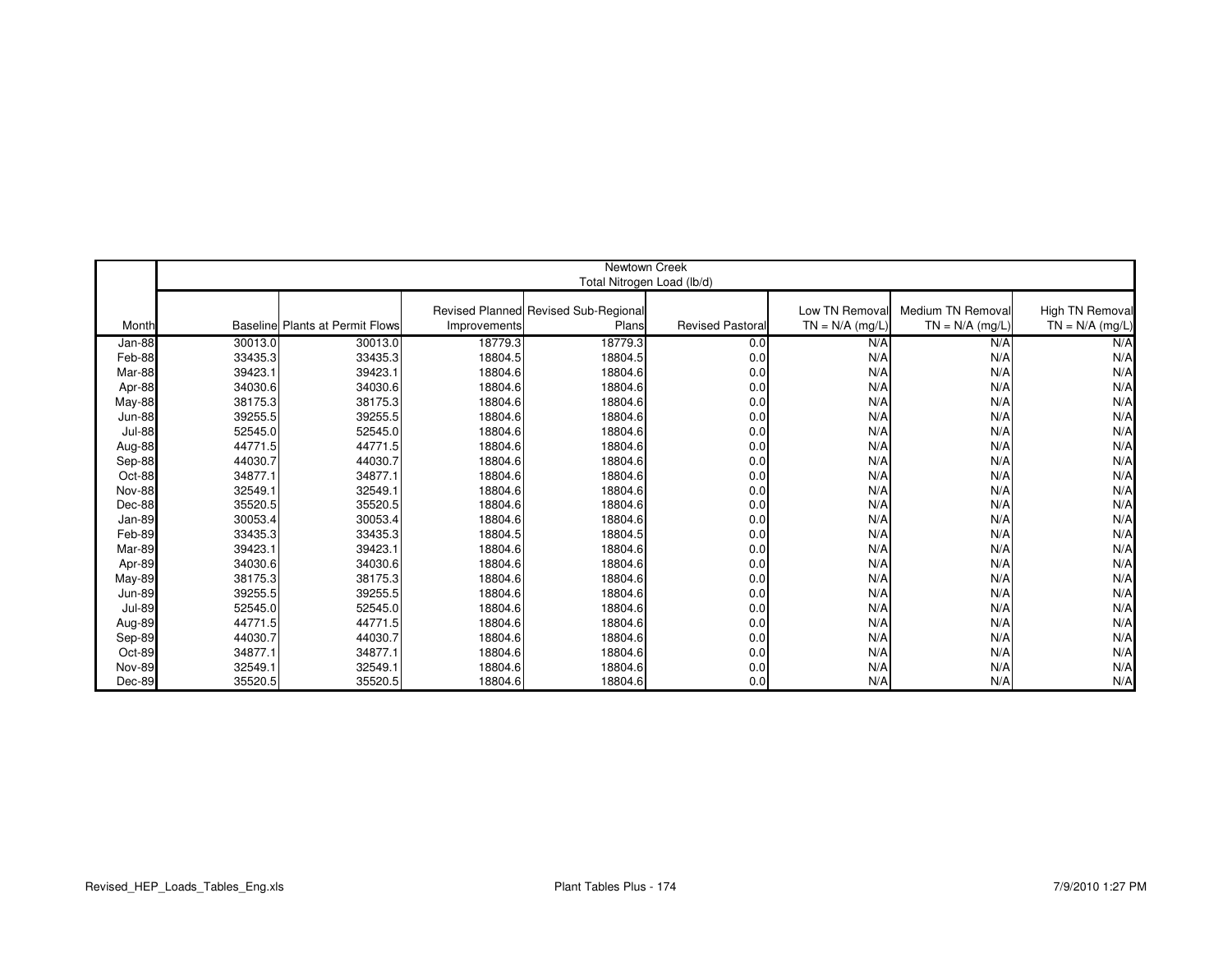|               |         |                                        |              | Newtown Creek                        |                         |                    |                    |                    |
|---------------|---------|----------------------------------------|--------------|--------------------------------------|-------------------------|--------------------|--------------------|--------------------|
|               |         |                                        |              | Total Organic Carbon Load (lb/d)     |                         |                    |                    |                    |
|               |         |                                        |              |                                      |                         |                    | Medium BOD         |                    |
|               |         |                                        |              | Revised Planned Revised Sub-Regional |                         | Low BOD Removal    | Removal            | High BOD Removal   |
| Month         |         | <b>Baseline Plants at Permit Flows</b> | Improvements | Plans                                | <b>Revised Pastoral</b> | $BOD = N/A$ (mg/L) | $BOD = N/A$ (mg/L) | $BOD = N/A$ (mg/L) |
| Jan-88        | 47203.5 | 47203.5                                | 42474.4      | 42474.4                              | 0.0                     | N/A                | N/A                | N/A                |
| Feb-88        | 48634.0 | 48634.0                                | 43739.7      | 43739.7                              | 0.0                     | N/A                | N/A                | N/A                |
| Mar-88        | 48810.4 | 48810.4                                | 43951.4      | 43951.4                              | 0.0                     | N/A                | N/A                | N/A                |
| Apr-88        | 50133.1 | 50133.1                                | 45150.7      | 45150.7                              | 0.0                     | N/A                | N/A                | N/A                |
| May-88        | 52117.3 | 52117.3                                | 46914.4      | 46914.4                              | 0.0                     | N/A                | N/A                | N/A                |
| <b>Jun-88</b> | 55424.2 | 55424.2                                | 49824.5      | 49824.5                              | 0.0                     | N/A                | N/A                | N/A                |
| <b>Jul-88</b> | 57011.5 | 57011.5                                | 51279.5      | 51279.5                              | 0.0                     | N/A                | N/A                | N/A                |
| Aug-88        | 58334.3 | 58334.3                                | 52470.0      | 52470.0                              | 0.0                     | N/A                | N/A                | N/A                |
| Sep-88        | 54498.3 | 54498.3                                | 48986.7      | 48986.7                              | 0.0                     | N/A                | N/A                | N/A                |
| Oct-88        | 51852.7 | 51852.7                                | 46693.9      | 46693.9                              | 0.0                     | N/A                | N/A                | N/A                |
| <b>Nov-88</b> | 50000.8 | 50000.8                                | 44930.2      | 44930.2                              | 0.0                     | N/A                | N/A                | N/A                |
| Dec-88        | 49339.5 | 49339.5                                | 44445.2      | 44445.2                              | 0.0                     | N/A                | N/A                | N/A                |
| Jan-89        | 47267.1 | 47267.1                                | 42531.6      | 42531.6                              | 0.0                     | N/A                | N/A                | N/A                |
| Feb-89        | 48634.0 | 48634.0                                | 43739.7      | 43739.7                              | 0.0                     | N/A                | N/A                | N/A                |
| Mar-89        | 48810.4 | 48810.4                                | 43951.4      | 43951.4                              | 0.0                     | N/A                | N/A                | N/A                |
| Apr-89        | 50133.1 | 50133.1                                | 45150.7      | 45150.7                              | 0.0                     | N/A                | N/A                | N/A                |
| <b>May-89</b> | 52117.3 | 52117.3                                | 46914.4      | 46914.4                              | 0.0                     | N/A                | N/A                | N/A                |
| <b>Jun-89</b> | 55424.2 | 55424.2                                | 49824.5      | 49824.5                              | 0.0                     | N/A                | N/A                | N/A                |
| <b>Jul-89</b> | 57011.5 | 57011.5                                | 51279.5      | 51279.5                              | 0.0                     | N/A                | N/A                | N/A                |
| Aug-89        | 58334.3 | 58334.3                                | 52470.0      | 52470.0                              | 0.0                     | N/A                | N/A                | N/A                |
| Sep-89        | 54498.3 | 54498.3                                | 48986.7      | 48986.7                              | 0.0                     | N/A                | N/A                | N/A                |
| Oct-89        | 51852.7 | 51852.7                                | 46693.9      | 46693.9                              | 0.0                     | N/A                | N/A                | N/A                |
| <b>Nov-89</b> | 50000.8 | 50000.8                                | 44930.2      | 44930.2                              | 0.0                     | N/A                | N/A                | N/A                |
| Dec-89        | 49339.5 | 49339.5                                | 44445.2      | 44445.2                              | 0.0                     | N/A                | N/A                | N/A                |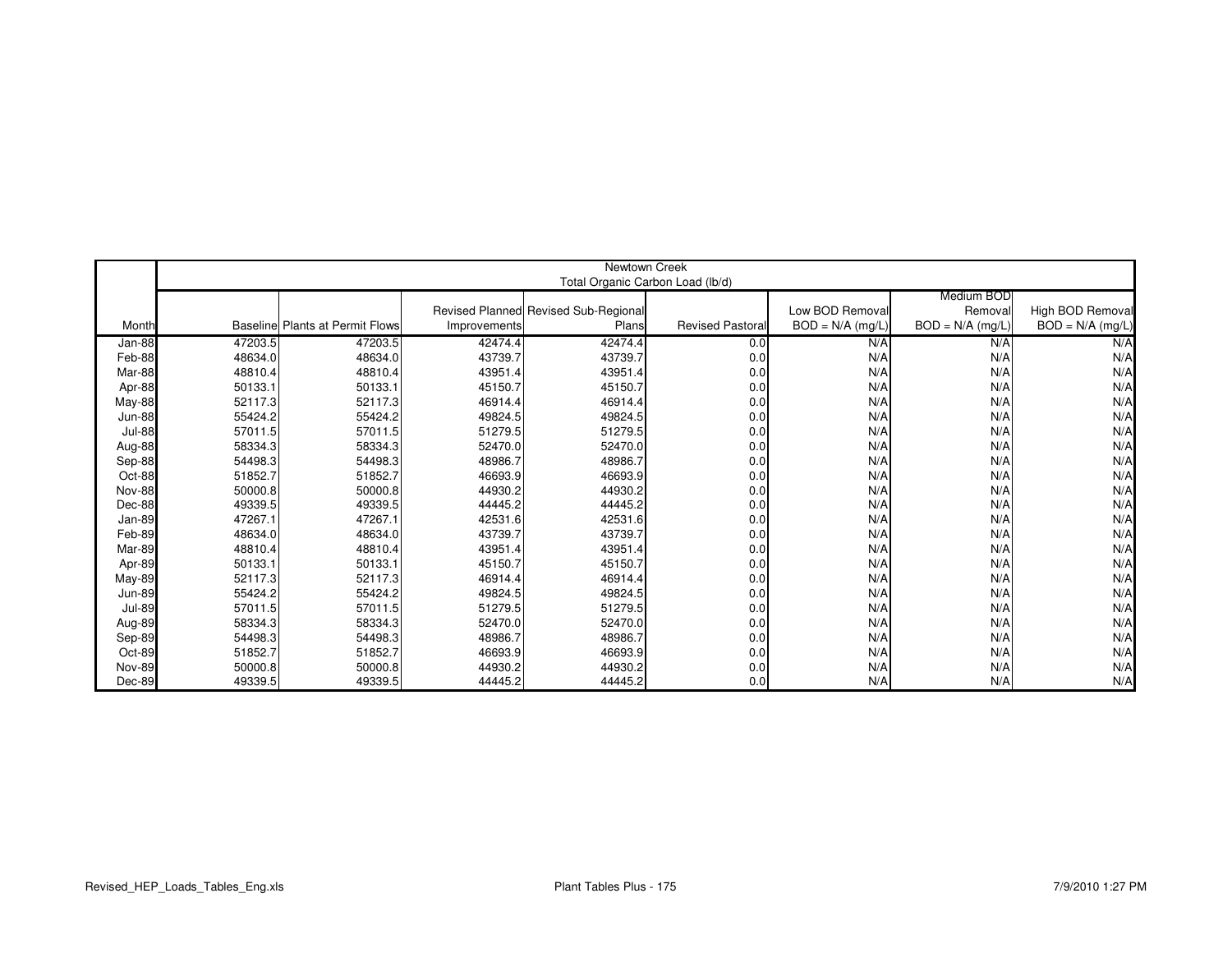|               |         |                                        |              | Wards Island                         |                        |                   |                   |                   |
|---------------|---------|----------------------------------------|--------------|--------------------------------------|------------------------|-------------------|-------------------|-------------------|
|               |         |                                        |              | Total Nitrogen Load (lb/d)           |                        |                   |                   |                   |
|               |         |                                        |              |                                      |                        |                   |                   |                   |
|               |         |                                        |              | Revised Planned Revised Sub-Regional |                        | Low TN Removal    | Medium TN Removal | High TN Removal   |
| Month         |         | <b>Baseline Plants at Permit Flows</b> | Improvements | Plans                                | <b>Revised Pastora</b> | $TN = N/A$ (mg/L) | $TN = N/A$ (mg/L) | $TN = N/A$ (mg/L) |
| Jan-88        | 45446.7 | 45446.7                                | 17871.8      | 17871.8                              | 0.0                    | N/A               | N/A               | N/A               |
| Feb-88        | 41596.4 | 41596.4                                | 17895.8      | 17895.8                              | 0.0                    | N/A               | N/A               | N/A               |
| Mar-88        | 36379.8 | 36379.8                                | 17895.8      | 17895.8                              | 0.0                    | N/A               | N/A               | N/A               |
| Apr-88        | 37022.2 | 37022.2                                | 17895.8      | 17895.8                              | 0.0                    | N/A               | N/A               | N/A               |
| May-88        | 34057.9 | 34057.9                                | 17895.8      | 17895.8                              | 0.0                    | N/A               | N/A               | N/A               |
| <b>Jun-88</b> | 31675.6 | 31675.6                                | 17895.8      | 17895.8                              | 0.0                    | N/A               | N/A               | N/A               |
| <b>Jul-88</b> | 35423.9 | 35423.9                                | 17895.8      | 17895.8                              | 0.0                    | N/A               | N/A               | N/A               |
| Aug-88        | 35496.1 | 35496.1                                | 17895.8      | 17895.8                              | 0.0                    | N/A               | N/A               | N/A               |
| Sep-88        | 38810.2 | 38810.2                                | 17895.8      | 17895.8                              | 0.0                    | N/A               | N/A               | N/A               |
| Oct-88        | 43744.1 | 43744.1                                | 17895.8      | 17895.8                              | 0.0                    | N/A               | N/A               | N/A               |
| Nov-88        | 51050.2 | 51050.2                                | 17895.8      | 17895.8                              | 0.0                    | N/A               | N/A               | N/A               |
| Dec-88        | 38041.7 | 38041.7                                | 17895.8      | 17895.8                              | 0.0                    | N/A               | N/A               | N/A               |
| Jan-89        | 45507.8 | 45507.8                                | 17895.8      | 17895.8                              | 0.0                    | N/A               | N/A               | N/A               |
| Feb-89        | 41596.4 | 41596.4                                | 17895.9      | 17895.9                              | 0.0                    | N/A               | N/A               | N/A               |
| Mar-89        | 36379.8 | 36379.8                                | 17895.8      | 17895.8                              | 0.0                    | N/A               | N/A               | N/A               |
| Apr-89        | 37022.2 | 37022.2                                | 17895.8      | 17895.8                              | 0.0                    | N/A               | N/A               | N/A               |
| May-89        | 34057.9 | 34057.9                                | 17895.8      | 17895.8                              | 0.0                    | N/A               | N/A               | N/A               |
| <b>Jun-89</b> | 31675.6 | 31675.6                                | 17895.8      | 17895.8                              | 0.0                    | N/A               | N/A               | N/A               |
| <b>Jul-89</b> | 35423.9 | 35423.9                                | 17895.8      | 17895.8                              | 0.0                    | N/A               | N/A               | N/A               |
| Aug-89        | 35496.1 | 35496.1                                | 17895.8      | 17895.8                              | 0.0                    | N/A               | N/A               | N/A               |
| Sep-89        | 38810.2 | 38810.2                                | 17895.8      | 17895.8                              | 0.0                    | N/A               | N/A               | N/A               |
| Oct-89        | 43744.1 | 43744.1                                | 17895.8      | 17895.8                              | 0.0                    | N/A               | N/A               | N/A               |
| <b>Nov-89</b> | 51050.2 | 51050.2                                | 17895.8      | 17895.8                              | 0.0                    | N/A               | N/A               | N/A               |
| Dec-89        | 38041.7 | 38041.7                                | 17895.8      | 17895.8                              | 0.0                    | N/A               | N/A               | N/A               |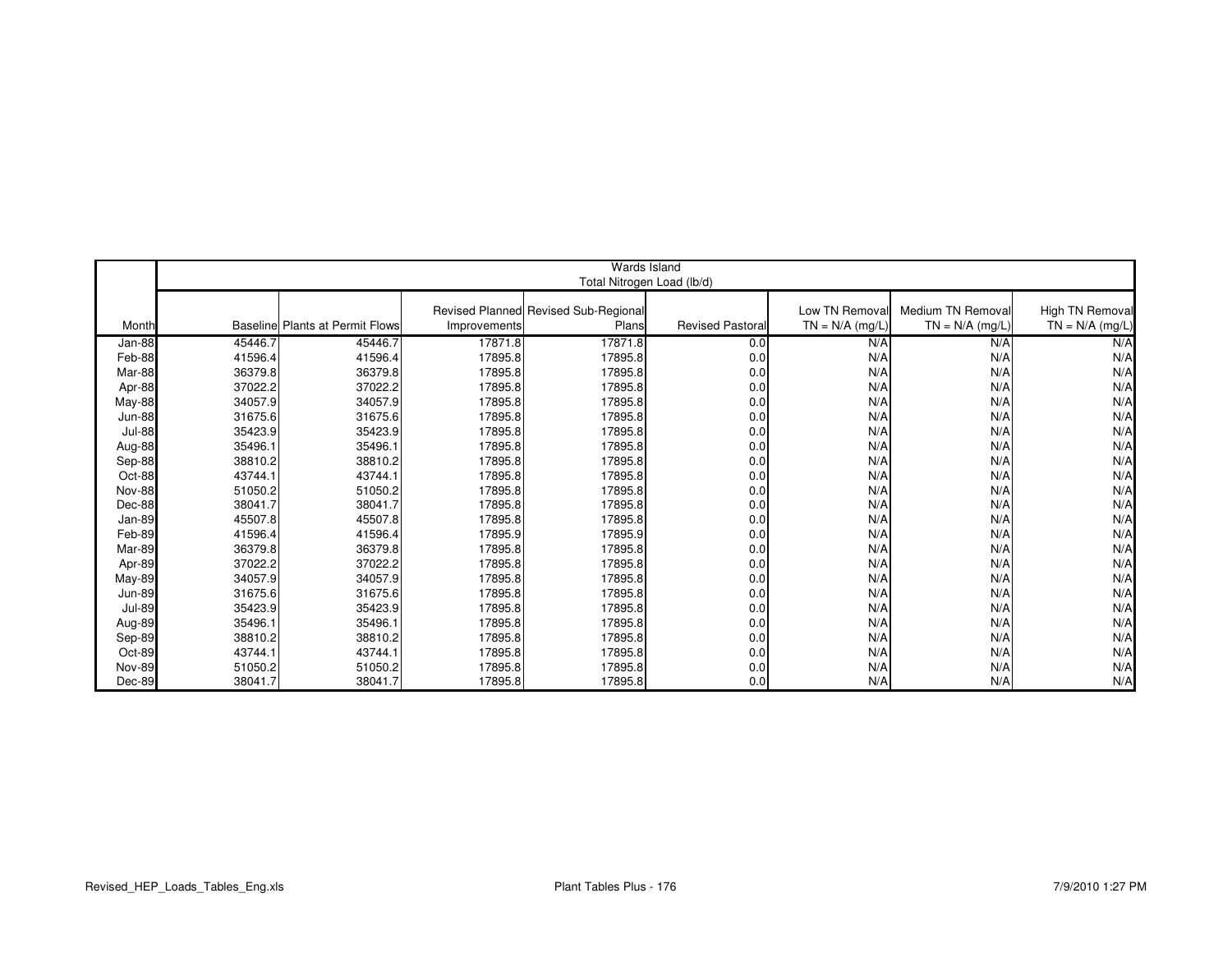|               |         |                                  |              | Wards Island                         |                         |                    |                    |                    |
|---------------|---------|----------------------------------|--------------|--------------------------------------|-------------------------|--------------------|--------------------|--------------------|
|               |         |                                  |              | Total Organic Carbon Load (lb/d)     |                         |                    |                    |                    |
|               |         |                                  |              |                                      |                         |                    | Medium BOD         |                    |
|               |         |                                  |              | Revised Planned Revised Sub-Regional |                         | Low BOD Removal    | Removal            | High BOD Removal   |
| Month         |         | Baselinel Plants at Permit Flows | Improvements | Plans                                | <b>Revised Pastoral</b> | $BOD = N/A$ (mg/L) | $BOD = N/A$ (mg/L) | $BOD = N/A$ (mg/L) |
| Jan-88        | 29902.9 | 29902.9                          | 26908.6      | 26908.6                              | 0.0                     | N/A                | N/A                | N/A                |
| Feb-88        | 32606.4 | 32606.4                          | 29365.6      | 29365.6                              | 0.0                     | N/A                | N/A                | N/A                |
| Mar-88        | 28444.0 | 28444.0                          | 25635.4      | 25635.4                              | 0.0                     | N/A                | N/A                | N/A                |
| Apr-88        | 22376.9 | 22376.9                          | 20137.0      | 20137.0                              | 0.0                     | N/A                | N/A                | N/A                |
| May-88        | 29511.1 | 29511.1                          | 26517.2      | 26517.2                              | 0.0                     | N/A                | N/A                | N/A                |
| <b>Jun-88</b> | 26019.0 | 26019.0                          | 23417.5      | 23417.5                              | 0.0                     | N/A                | N/A                | N/A                |
| <b>Jul-88</b> | 31781.8 | 31781.8                          | 28589.5      | 28589.5                              | 0.0                     | N/A                | N/A                | N/A                |
| Aug-88        | 19607.9 | 19607.9                          | 17637.0      | 17637.0                              | 0.0                     | N/A                | N/A                | N/A                |
| Sep-88        | 21600.9 | 21600.9                          | 19458.0      | 19458.0                              | 0.0                     | N/A                | N/A                | N/A                |
| Oct-88        | 25591.3 | 25591.3                          | 23055.9      | 23055.9                              | 0.0                     | N/A                | N/A                | N/A                |
| Nov-88        | 26508.4 | 26508.4                          | 23884.9      | 23884.9                              | 0.0                     | N/A                | N/A                | N/A                |
| Dec-88        | 24912.2 | 24912.2                          | 22407.8      | 22407.8                              | 0.0                     | N/A                | N/A                | N/A                |
| Jan-89        | 29943.2 | 29943.2                          | 26944.9      | 26944.9                              | 0.0                     | N/A                | N/A                | N/A                |
| Feb-89        | 32606.4 | 32606.4                          | 29365.6      | 29365.6                              | 0.0                     | N/A                | N/A                | N/A                |
| Mar-89        | 28444.0 | 28444.0                          | 25635.4      | 25635.4                              | 0.0                     | N/A                | N/A                | N/A                |
| Apr-89        | 22376.9 | 22376.9                          | 20137.0      | 20137.0                              | 0.0                     | N/A                | N/A                | N/A                |
| <b>May-89</b> | 29511.1 | 29511.1                          | 26517.2      | 26517.2                              | 0.0                     | N/A                | N/A                | N/A                |
| <b>Jun-89</b> | 26019.0 | 26019.0                          | 23417.5      | 23417.5                              | 0.0                     | N/A                | N/A                | N/A                |
| <b>Jul-89</b> | 31781.8 | 31781.8                          | 28589.5      | 28589.5                              | 0.0                     | N/A                | N/A                | N/A                |
| Aug-89        | 19607.9 | 19607.9                          | 17637.0      | 17637.0                              | 0.0                     | N/A                | N/A                | N/A                |
| Sep-89        | 21600.9 | 21600.9                          | 19458.0      | 19458.0                              | 0.0                     | N/A                | N/A                | N/A                |
| Oct-89        | 25591.3 | 25591.3                          | 23055.9      | 23055.9                              | 0.0                     | N/A                | N/A                | N/A                |
| Nov-89        | 26508.4 | 26508.4                          | 23884.9      | 23884.9                              | 0.0                     | N/A                | N/A                | N/A                |
| Dec-89        | 24912.2 | 24912.2                          | 22407.8      | 22407.8                              | 0.0                     | N/A                | N/A                | N/A                |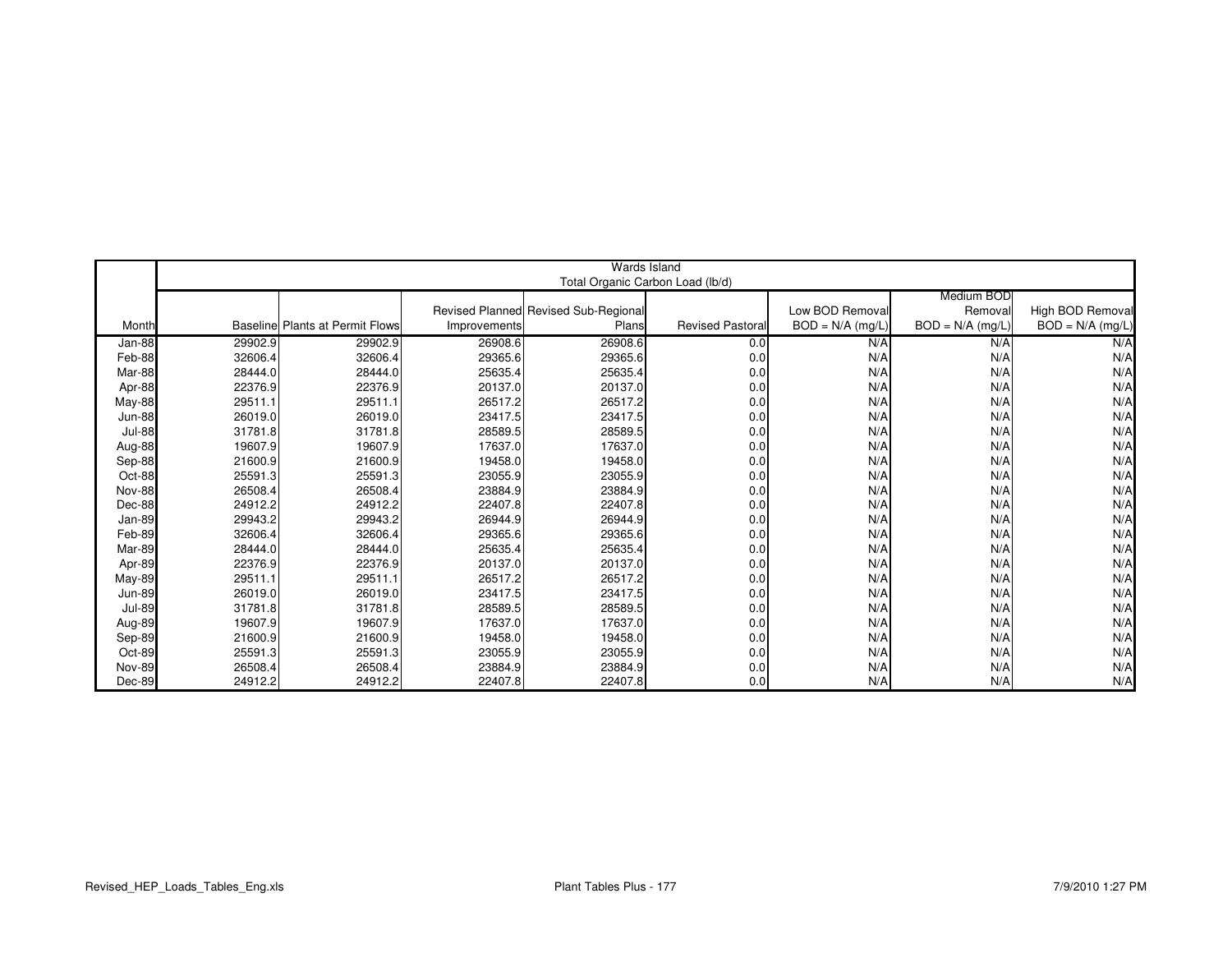|               | Bowery Bay |                                  |              |                                      |                        |                   |                   |                   |  |  |
|---------------|------------|----------------------------------|--------------|--------------------------------------|------------------------|-------------------|-------------------|-------------------|--|--|
|               |            |                                  |              | Total Nitrogen Load (lb/d)           |                        |                   |                   |                   |  |  |
|               |            |                                  |              |                                      |                        |                   |                   |                   |  |  |
|               |            |                                  |              | Revised Planned Revised Sub-Regional |                        | Low TN Removal    | Medium TN Removal | High TN Removal   |  |  |
| Month         |            | Baselinel Plants at Permit Flows | Improvements | Plans                                | <b>Revised Pastora</b> | $TN = N/A$ (mg/L) | $TN = N/A$ (mg/L) | $TN = N/A$ (mg/L) |  |  |
| Jan-88        | 19810.6    | 19810.6                          | 7159.8       | 7159.8                               | 0.0                    | N/A               | N/A               | N/A               |  |  |
| Feb-88        | 19709.3    | 19709.3                          | 7169.4       | 7169.4                               | 0.0                    | N/A               | N/A               | N/A               |  |  |
| Mar-88        | 19982.7    | 19982.7                          | 7169.4       | 7169.4                               | 0.0                    | N/A               | N/A               | N/A               |  |  |
| Apr-88        | 19779.9    | 19779.9                          | 7169.4       | 7169.4                               | 0.0                    | N/A               | N/A               | N/A               |  |  |
| May-88        | 19290.5    | 19290.5                          | 7169.4       | 7169.4                               | 0.0                    | N/A               | N/A               | N/A               |  |  |
| <b>Jun-88</b> | 19854.8    | 19854.8                          | 7169.4       | 7169.4                               | 0.0                    | N/A               | N/A               | N/A               |  |  |
| <b>Jul-88</b> | 20247.3    | 20247.3                          | 7169.4       | 7169.4                               | 0.0                    | N/A               | N/A               | N/A               |  |  |
| Aug-88        | 16605.2    | 16605.2                          | 7169.4       | 7169.4                               | 0.0                    | N/A               | N/A               | N/A               |  |  |
| Sep-88        | 18333.6    | 18333.6                          | 7169.4       | 7169.4                               | 0.0                    | N/A               | N/A               | N/A               |  |  |
| Oct-88        | 15635.2    | 15635.2                          | 7169.4       | 7169.4                               | 0.0                    | N/A               | N/A               | N/A               |  |  |
| <b>Nov-88</b> | 15701.3    | 15701.3                          | 7169.4       | 7169.4                               | 0.0                    | N/A               | N/A               | N/A               |  |  |
| Dec-88        | 17548.8    | 17548.8                          | 7169.4       | 7169.4                               | 0.0                    | N/A               | N/A               | N/A               |  |  |
| Jan-89        | 19837.2    | 19837.2                          | 7169.4       | 7169.4                               | 0.0                    | N/A               | N/A               | N/A               |  |  |
| Feb-89        | 19709.3    | 19709.3                          | 7169.4       | 7169.4                               | 0.0                    | N/A               | N/A               | N/A               |  |  |
| Mar-89        | 19982.7    | 19982.7                          | 7169.4       | 7169.4                               | 0.0                    | N/A               | N/A               | N/A               |  |  |
| Apr-89        | 19779.9    | 19779.9                          | 7169.4       | 7169.4                               | 0.0                    | N/A               | N/A               | N/A               |  |  |
| <b>May-89</b> | 19290.5    | 19290.5                          | 7169.4       | 7169.4                               | 0.0                    | N/A               | N/A               | N/A               |  |  |
| <b>Jun-89</b> | 19854.8    | 19854.8                          | 7169.4       | 7169.4                               | 0.0                    | N/A               | N/A               | N/A               |  |  |
| <b>Jul-89</b> | 20247.3    | 20247.3                          | 7169.4       | 7169.4                               | 0.0                    | N/A               | N/A               | N/A               |  |  |
| Aug-89        | 16605.2    | 16605.2                          | 7169.4       | 7169.4                               | 0.0                    | N/A               | N/A               | N/A               |  |  |
| Sep-89        | 18333.6    | 18333.6                          | 7169.4       | 7169.4                               | 0.0                    | N/A               | N/A               | N/A               |  |  |
| Oct-89        | 15635.2    | 15635.2                          | 7169.4       | 7169.4                               | 0.0                    | N/A               | N/A               | N/A               |  |  |
| <b>Nov-89</b> | 15701.3    | 15701.3                          | 7169.4       | 7169.4                               | 0.0                    | N/A               | N/A               | N/A               |  |  |
| Dec-89        | 17548.8    | 17548.8                          | 7169.4       | 7169.4                               | 0.0                    | N/A               | N/A               | N/A               |  |  |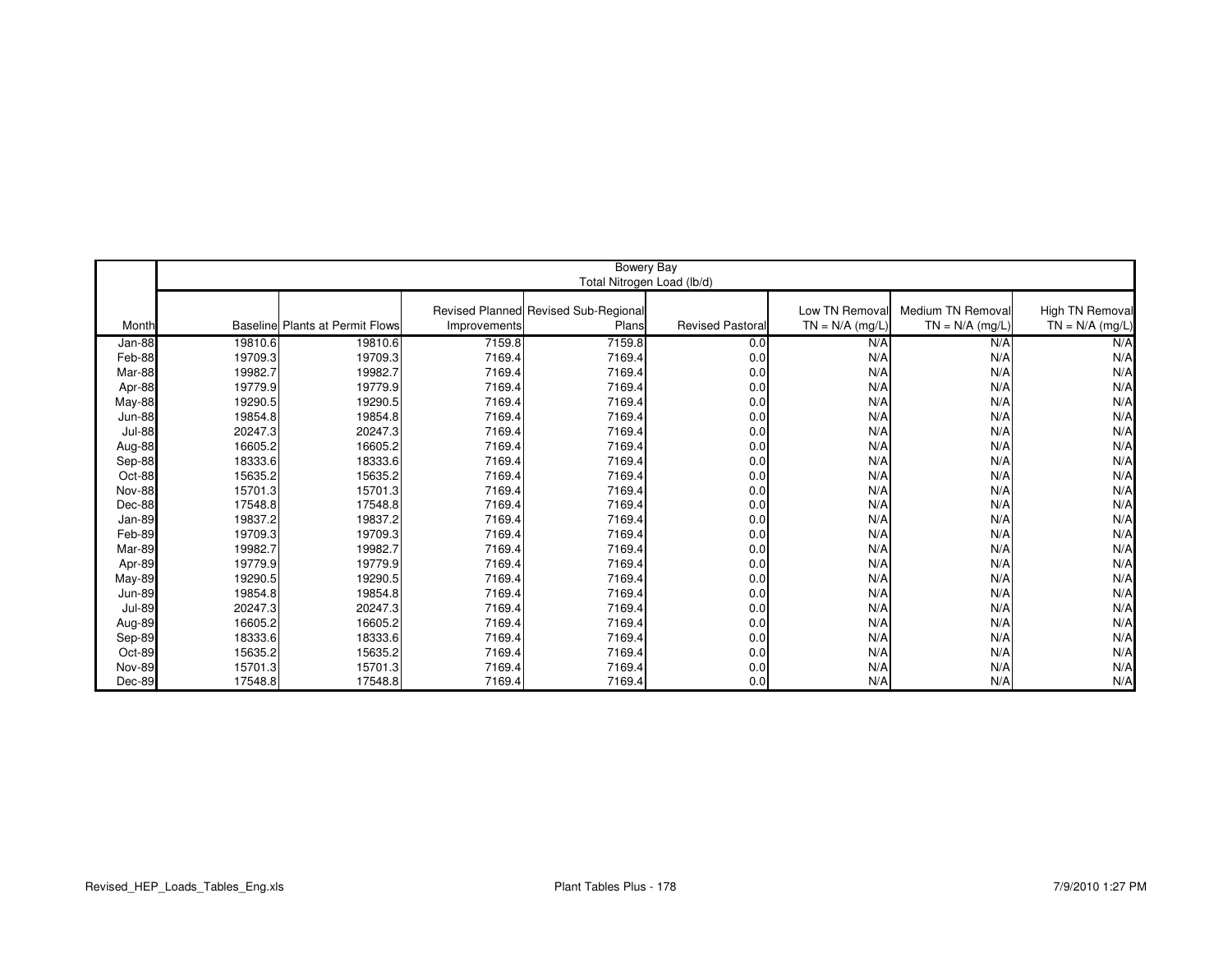|               |         |                                         |              | Bowery Bay                           |                        |                    |                    |                    |
|---------------|---------|-----------------------------------------|--------------|--------------------------------------|------------------------|--------------------|--------------------|--------------------|
|               |         |                                         |              | Total Organic Carbon Load (lb/d)     |                        |                    |                    |                    |
|               |         |                                         |              |                                      |                        |                    | Medium BOD         |                    |
|               |         |                                         |              | Revised Planned Revised Sub-Regional |                        | Low BOD Removal    | Removal            | High BOD Removal   |
| Month         |         | <b>Baselinel Plants at Permit Flows</b> | Improvements | Plans                                | <b>Revised Pastora</b> | $BOD = N/A$ (mg/L) | $BOD = N/A$ (mg/L) | $BOD = N/A$ (mg/L) |
| Jan-88        | 12461.4 | 12461.4                                 | 11219.7      | 11219.7                              | 0.0                    | N/A                | N/A                | N/A                |
| Feb-88        | 17637.0 | 17637.0                                 | 15864.5      | 15864.5                              | 0.0                    | N/A                | N/A                | N/A                |
| Mar-88        | 15101.7 | 15101.7                                 | 13576.1      | 13576.1                              | 0.0                    | N/A                | N/A                | N/A                |
| Apr-88        | 12989.6 | 12989.6                                 | 11693.3      | 11693.3                              | 0.0                    | N/A                | N/A                | N/A                |
| <b>May-88</b> | 8589.2  | 8589.2                                  | 7729.4       | 7729.4                               | 0.0                    | N/A                | N/A                | N/A                |
| <b>Jun-88</b> | 11534.6 | 11534.6                                 | 10383.8      | 10383.8                              | 0.0                    | N/A                | N/A                | N/A                |
| <b>Jul-88</b> | 9501.9  | 9501.9                                  | 8549.5       | 8549.5                               | 0.0                    | N/A                | N/A                | N/A                |
| Aug-88        | 6459.5  | 6459.5                                  | 5811.4       | 5811.4                               | 0.0                    | N/A                | N/A                | N/A                |
| Sep-88        | 6622.7  | 6622.7                                  | 5956.9       | 5956.9                               | 0.0                    | N/A                | N/A                | N/A                |
| Oct-88        | 7751.5  | 7751.5                                  | 6975.4       | 6975.4                               | 0.0                    | N/A                | N/A                | N/A                |
| <b>Nov-88</b> | 9118.3  | 9118.3                                  | 8210.0       | 8210.0                               | 0.0                    | N/A                | N/A                | N/A                |
| Dec-88        | 9118.3  | 9118.3                                  | 8210.0       | 8210.0                               | 0.0                    | N/A                | N/A                | N/A                |
| Jan-89        | 12478.2 | 12478.2                                 | 11234.8      | 11234.8                              | 0.0                    | N/A                | N/A                | N/A                |
| Feb-89        | 17637.0 | 17637.0                                 | 15864.5      | 15864.5                              | 0.0                    | N/A                | N/A                | N/A                |
| Mar-89        | 15101.7 | 15101.7                                 | 13576.1      | 13576.1                              | 0.0                    | N/A                | N/A                | N/A                |
| Apr-89        | 12989.6 | 12989.6                                 | 11693.3      | 11693.3                              | 0.0                    | N/A                | N/A                | N/A                |
| May-89        | 8589.2  | 8589.2                                  | 7729.4       | 7729.4                               | 0.0                    | N/A                | N/A                | N/A                |
| <b>Jun-89</b> | 11534.6 | 11534.6                                 | 10383.8      | 10383.8                              | 0.0                    | N/A                | N/A                | N/A                |
| <b>Jul-89</b> | 9501.9  | 9501.9                                  | 8549.5       | 8549.5                               | 0.0                    | N/A                | N/A                | N/A                |
| Aug-89        | 6459.5  | 6459.5                                  | 5811.4       | 5811.4                               | 0.0                    | N/A                | N/A                | N/A                |
| Sep-89        | 6622.7  | 6622.7                                  | 5956.9       | 5956.9                               | 0.0                    | N/A                | N/A                | N/A                |
| Oct-89        | 7751.5  | 7751.5                                  | 6975.4       | 6975.4                               | 0.0                    | N/A                | N/A                | N/A                |
| <b>Nov-89</b> | 9118.3  | 9118.3                                  | 8210.0       | 8210.0                               | 0.0                    | N/A                | N/A                | N/A                |
| Dec-89        | 9118.3  | 9118.3                                  | 8210.0       | 8210.0                               | 0.0                    | N/A                | N/A                | N/A                |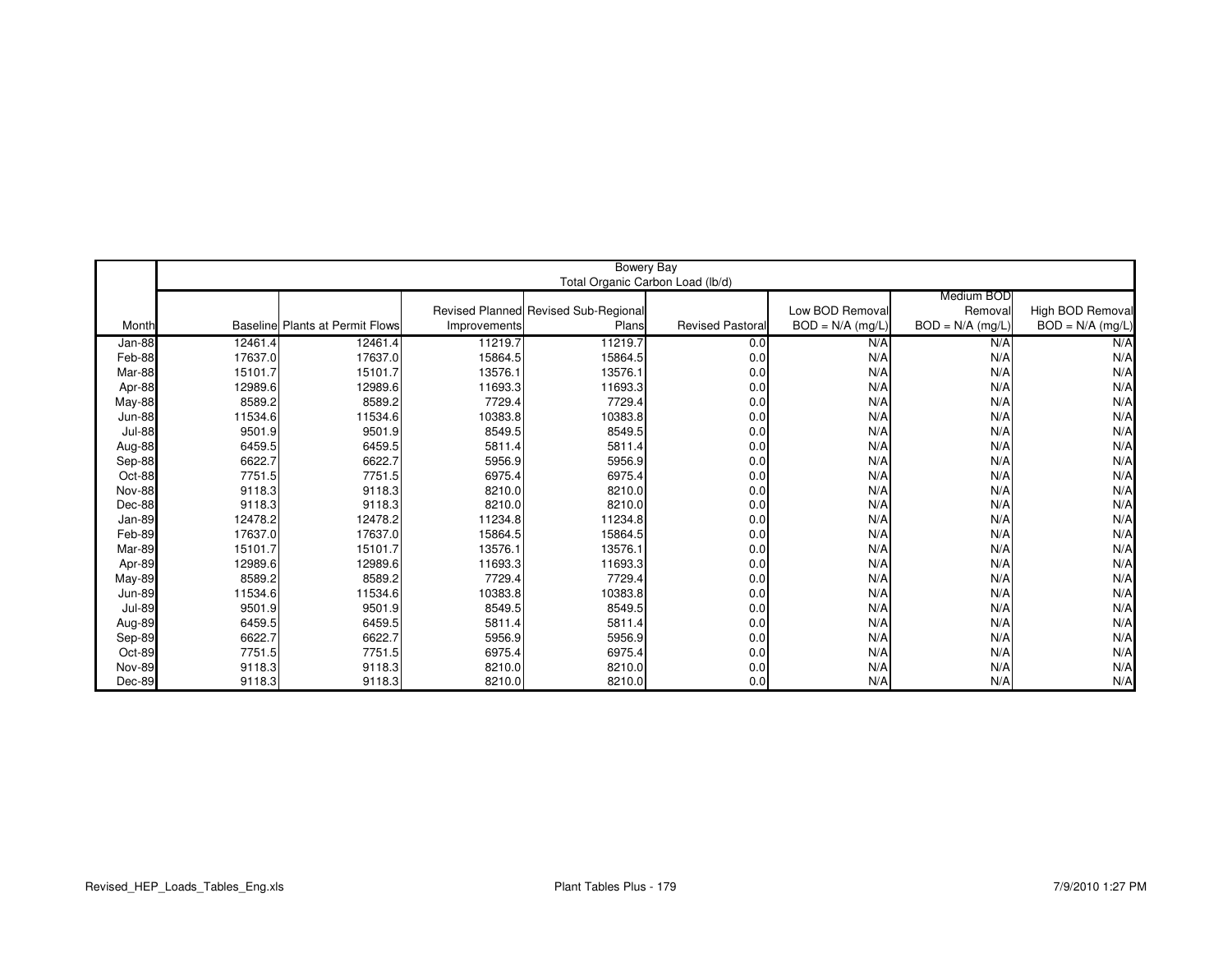|                         |                    |                                        |              | <b>Hunts Point</b>                   |                        |                   |                   |                   |
|-------------------------|--------------------|----------------------------------------|--------------|--------------------------------------|------------------------|-------------------|-------------------|-------------------|
|                         |                    |                                        |              | Total Nitrogen Load (lb/d)           |                        |                   |                   |                   |
|                         |                    |                                        |              |                                      |                        |                   |                   |                   |
|                         |                    |                                        |              | Revised Planned Revised Sub-Regional |                        | Low TN Removal    | Medium TN Removal | High TN Removal   |
| Month                   |                    | <b>Baseline Plants at Permit Flows</b> | Improvements | Plans                                | <b>Revised Pastora</b> | $TN = N/A$ (mg/L) | $TN = N/A$ (mg/L) | $TN = N/A$ (mg/L) |
| Jan-88                  | 28205.1            | 28205.1                                | 11863.4      | 11863.4                              | 0.0                    | N/A               | N/A               | N/A               |
| Feb-88                  | 25367.3            | 25367.3                                | 11879.4      | 11879.4                              | 0.0                    | N/A               | N/A               | N/A               |
| Mar-88                  | 25943.6            | 25943.6                                | 11879.4      | 11879.4                              | 0.0                    | N/A               | N/A               | N/A               |
|                         |                    | 25363.3                                | 11879.4      | 11879.4                              |                        | N/A               | N/A               | N/A               |
| Apr-88                  | 25363.3<br>27999.1 | 27999.1                                | 11879.4      | 11879.4                              | 0.0                    | N/A               | N/A               | N/A               |
| May-88<br><b>Jun-88</b> | 29374.0            | 29374.0                                | 11879.4      | 11879.4                              | 0.0<br>0.0             | N/A               | N/A               | N/A               |
|                         |                    |                                        |              |                                      |                        |                   |                   |                   |
| <b>Jul-88</b>           | 25860.7            | 25860.7<br>24557.8                     | 11879.4      | 11879.4                              | 0.0                    | N/A<br>N/A        | N/A<br>N/A        | N/A               |
| Aug-88                  | 24557.8            |                                        | 11879.4      | 11879.4                              | 0.0                    |                   |                   | N/A               |
| Sep-88                  | 24795.8            | 24795.8                                | 11879.4      | 11879.4                              | 0.0                    | N/A               | N/A               | N/A               |
| Oct-88                  | 27906.1            | 27906.1                                | 11879.4      | 11879.4                              | 0.0                    | N/A               | N/A               | N/A               |
| Nov-88                  | 33422.1            | 33422.1                                | 11879.4      | 11879.4                              | 0.0                    | N/A               | N/A               | N/A               |
| Dec-88                  | 29031.8            | 29031.8                                | 11879.4      | 11879.4                              | 0.0                    | N/A               | N/A               | N/A               |
| Jan-89                  | 28242.9            | 28242.9                                | 11879.4      | 11879.4                              | 0.0                    | N/A               | N/A               | N/A               |
| Feb-89                  | 25367.3            | 25367.3                                | 11879.4      | 11879.4                              | 0.0                    | N/A               | N/A               | N/A               |
| Mar-89                  | 25943.6            | 25943.6                                | 11879.4      | 11879.4                              | 0.0                    | N/A               | N/A               | N/A               |
| Apr-89                  | 25363.3            | 25363.3                                | 11879.4      | 11879.4                              | 0.0                    | N/A               | N/A               | N/A               |
| May-89                  | 27999.1            | 27999.1                                | 11879.4      | 11879.4                              | 0.0                    | N/A               | N/A               | N/A               |
| <b>Jun-89</b>           | 29374.0            | 29374.0                                | 11879.4      | 11879.4                              | 0.0                    | N/A               | N/A               | N/A               |
| <b>Jul-89</b>           | 25860.7            | 25860.7                                | 11879.4      | 11879.4                              | 0.0                    | N/A               | N/A               | N/A               |
| Aug-89                  | 24557.8            | 24557.8                                | 11879.4      | 11879.4                              | 0.0                    | N/A               | N/A               | N/A               |
| Sep-89                  | 24795.8            | 24795.8                                | 11879.4      | 11879.4                              | 0.0                    | N/A               | N/A               | N/A               |
| Oct-89                  | 27906.1            | 27906.1                                | 11879.4      | 11879.4                              | 0.0                    | N/A               | N/A               | N/A               |
| <b>Nov-89</b>           | 33422.1            | 33422.1                                | 11879.4      | 11879.4                              | 0.0                    | N/A               | N/A               | N/A               |
| Dec-89                  | 29031.8            | 29031.8                                | 11879.4      | 11879.4                              | 0.0                    | N/A               | N/A               | N/A               |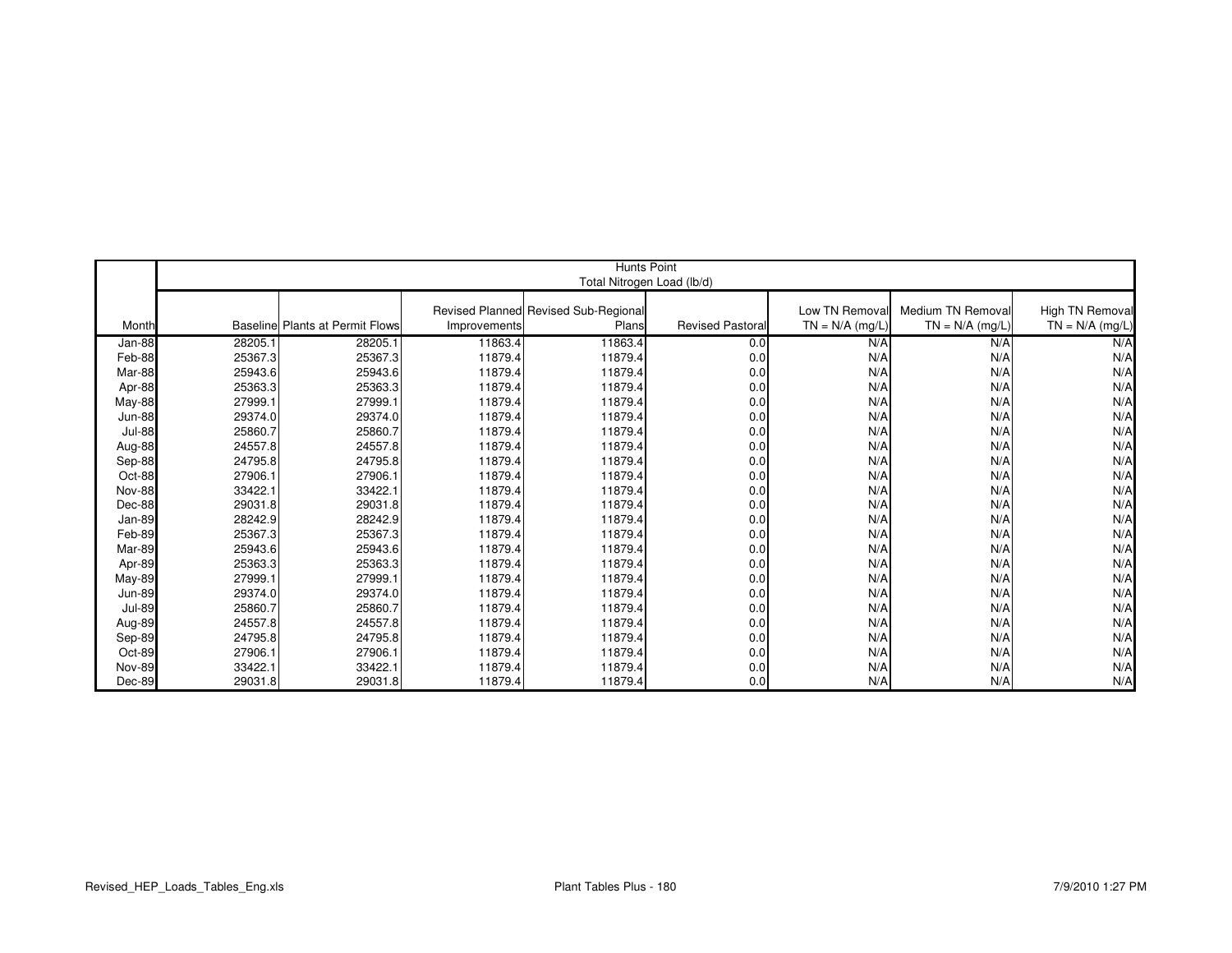|               |         |                                 |              | Hunts Point                          |                        |                    |                    |                    |
|---------------|---------|---------------------------------|--------------|--------------------------------------|------------------------|--------------------|--------------------|--------------------|
|               |         |                                 |              | Total Organic Carbon Load (lb/d)     |                        |                    |                    |                    |
|               |         |                                 |              |                                      |                        |                    | Medium BOD         |                    |
|               |         |                                 |              | Revised Planned Revised Sub-Regional |                        | Low BOD Removal    | Removal            | High BOD Removal   |
| Month         |         | Baseline Plants at Permit Flows | Improvements | Plans                                | <b>Revised Pastora</b> | $BOD = N/A$ (mg/L) | $BOD = N/A$ (mg/L) | $BOD = N/A$ (mg/L) |
| Jan-88        | 14777.5 | 14777.5                         | 13298.0      | 13298.0                              | 0.0                    | N/A                | N/A                | N/A                |
| Feb-88        | 18197.0 | 18197.0                         | 16362.7      | 16362.7                              | 0.0                    | N/A                | N/A                | N/A                |
| Mar-88        | 15560.2 | 15560.2                         | 14030.2      | 14030.2                              | 0.0                    | N/A                | N/A                | N/A                |
| Apr-88        | 13981.7 | 13981.7                         | 12592.8      | 12592.8                              | 0.0                    | N/A                | N/A                | N/A                |
| May-88        | 15062.0 | 15062.0                         | 13562.8      | 13562.8                              | 0.0                    | N/A                | N/A                | N/A                |
| <b>Jun-88</b> | 14330.0 | 14330.0                         | 12927.9      | 12927.9                              | 0.0                    | N/A                | N/A                | N/A                |
| <b>Jul-88</b> | 16045.2 | 16045.2                         | 14440.3      | 14440.3                              | 0.0                    | N/A                | N/A                | N/A                |
| Aug-88        | 10300.0 | 10300.0                         | 9272.6       | 9272.6                               | 0.0                    | N/A                | N/A                | N/A                |
| Sep-88        | 11759.5 | 11759.5                         | 10586.6      | 10586.6                              | 0.0                    | N/A                | N/A                | N/A                |
| Oct-88        | 11843.2 | 11843.2                         | 10661.6      | 10661.6                              | 0.0                    | N/A                | N/A                | N/A                |
| Nov-88        | 13615.8 | 13615.8                         | 12253.3      | 12253.3                              | 0.0                    | N/A                | N/A                | N/A                |
| Dec-88        | 16556.7 | 16556.7                         | 14916.5      | 14916.5                              | 0.0                    | N/A                | N/A                | N/A                |
| Jan-89        | 14797.4 | 14797.4                         | 13315.9      | 13315.9                              | 0.0                    | N/A                | N/A                | N/A                |
| Feb-89        | 18197.0 | 18197.0                         | 16362.7      | 16362.7                              | 0.0                    | N/A                | N/A                | N/A                |
| Mar-89        | 15560.2 | 15560.2                         | 14030.2      | 14030.2                              | 0.0                    | N/A                | N/A                | N/A                |
| Apr-89        | 13981.7 | 13981.7                         | 12592.8      | 12592.8                              | 0.0                    | N/A                | N/A                | N/A                |
| <b>May-89</b> | 15062.0 | 15062.0                         | 13562.8      | 13562.8                              | 0.0                    | N/A                | N/A                | N/A                |
| <b>Jun-89</b> | 14330.0 | 14330.0                         | 12927.9      | 12927.9                              | 0.0                    | N/A                | N/A                | N/A                |
| <b>Jul-89</b> | 16045.2 | 16045.2                         | 14440.3      | 14440.3                              | 0.0                    | N/A                | N/A                | N/A                |
| Aug-89        | 10300.0 | 10300.0                         | 9272.6       | 9272.6                               | 0.0                    | N/A                | N/A                | N/A                |
| Sep-89        | 11759.5 | 11759.5                         | 10586.6      | 10586.6                              | 0.0                    | N/A                | N/A                | N/A                |
| Oct-89        | 11843.2 | 11843.2                         | 10661.6      | 10661.6                              | 0.0                    | N/A                | N/A                | N/A                |
| Nov-89        | 13615.8 | 13615.8                         | 12253.3      | 12253.3                              | 0.0                    | N/A                | N/A                | N/A                |
| Dec-89        | 16556.7 | 16556.7                         | 14916.5      | 14916.5                              | 0.0                    | N/A                | N/A                | N/A                |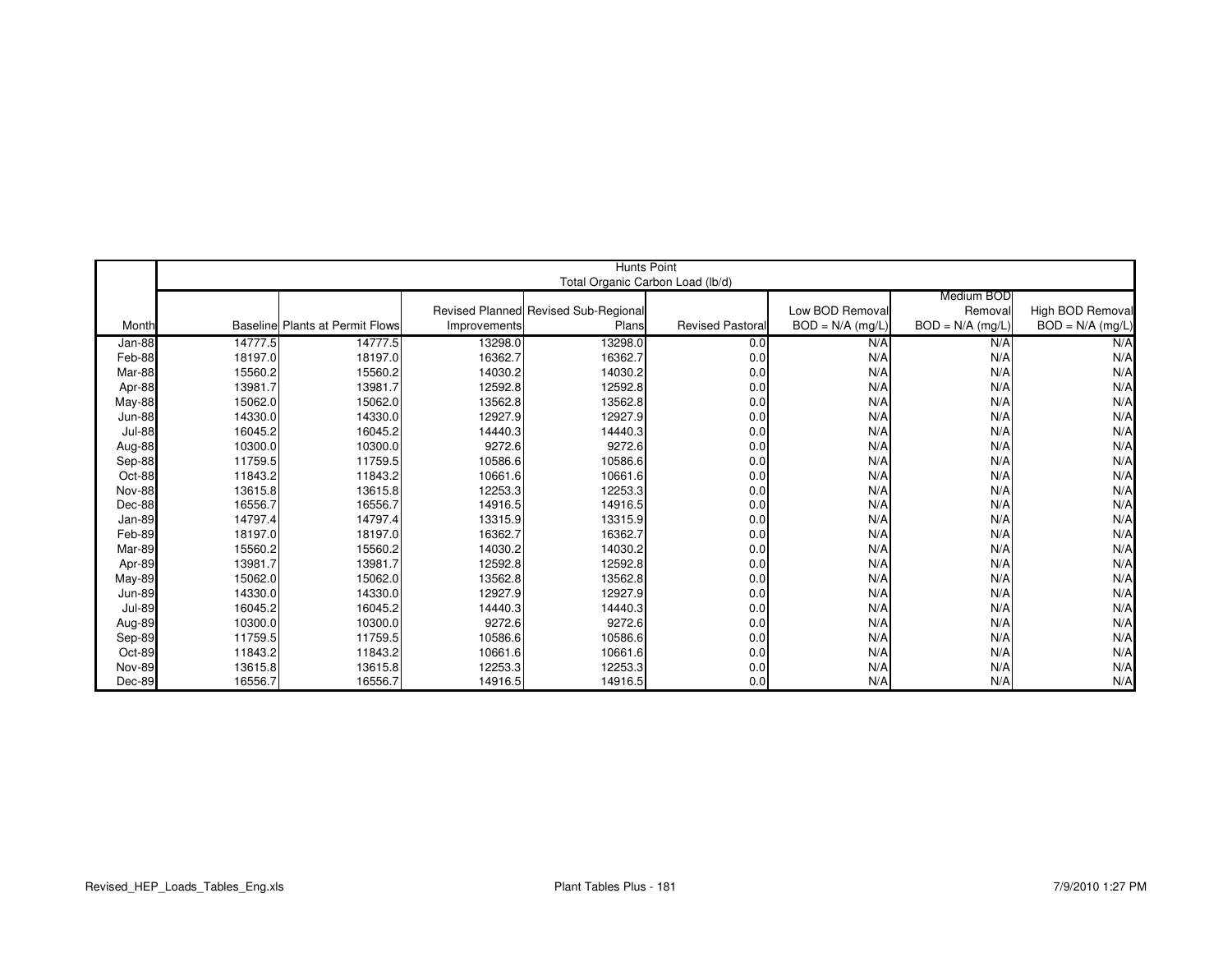|               |         |                                        |              | Tallman Island                       |                        |                   |                   |                   |
|---------------|---------|----------------------------------------|--------------|--------------------------------------|------------------------|-------------------|-------------------|-------------------|
|               |         |                                        |              |                                      |                        |                   |                   |                   |
|               |         |                                        |              | Total Nitrogen Load (lb/d)           |                        |                   |                   |                   |
|               |         |                                        |              | Revised Planned Revised Sub-Regional |                        | Low TN Removal    | Medium TN Removal | High TN Removal   |
| Month         |         | <b>Baseline Plants at Permit Flows</b> | Improvements | Plans                                | <b>Revised Pastora</b> | $TN = N/A$ (mg/L) | $TN = N/A$ (mg/L) | $TN = N/A$ (mg/L) |
|               |         |                                        |              |                                      |                        |                   |                   |                   |
| Jan-88        | 5781.1  | 5781.1                                 | 2841.9       | 2841.9                               | 0.0                    | N/A               | N/A               | N/A               |
| Feb-88        | 6319.3  | 6319.3                                 | 2845.7       | 2845.7                               | 0.0                    | N/A               | N/A               | N/A               |
| Mar-88        | 7131.1  | 7131.1                                 | 2845.7       | 2845.7                               | 0.0                    | N/A               | N/A               | N/A               |
| Apr-88        | 7944.1  | 7944.1                                 | 2845.7       | 2845.7                               | 0.0                    | N/A               | N/A               | N/A               |
| May-88        | 9047.8  | 9047.8                                 | 2845.7       | 2845.7                               | 0.0                    | N/A               | N/A               | N/A               |
| <b>Jun-88</b> | 9154.9  | 9154.9                                 | 2845.7       | 2845.7                               | 0.0                    | N/A               | N/A               | N/A               |
| <b>Jul-88</b> | 8293.8  | 8293.8                                 | 2845.7       | 2845.7                               | 0.0                    | N/A               | N/A               | N/A               |
| Aug-88        | 8818.5  | 8818.5                                 | 2845.7       | 2845.7                               | 0.0                    | N/A               | N/A               | N/A               |
| Sep-88        | 10181.8 | 10181.8                                | 2845.7       | 2845.7                               | 0.0                    | N/A               | N/A               | N/A               |
| Oct-88        | 5351.9  | 5351.9                                 | 2845.7       | 2845.7                               | 0.0                    | N/A               | N/A               | N/A               |
| <b>Nov-88</b> | 4783.6  | 4783.6                                 | 2845.7       | 2845.7                               | 0.0                    | N/A               | N/A               | N/A               |
| Dec-88        | 5367.8  | 5367.8                                 | 2845.7       | 2845.7                               | 0.0                    | N/A               | N/A               | N/A               |
| Jan-89        | 5788.9  | 5788.9                                 | 2845.7       | 2845.7                               | 0.0                    | N/A               | N/A               | N/A               |
| Feb-89        | 6319.3  | 6319.3                                 | 2845.7       | 2845.7                               | 0.0                    | N/A               | N/A               | N/A               |
| Mar-89        | 7131.1  | 7131.1                                 | 2845.7       | 2845.7                               | 0.0                    | N/A               | N/A               | N/A               |
| Apr-89        | 7944.1  | 7944.1                                 | 2845.7       | 2845.7                               | 0.0                    | N/A               | N/A               | N/A               |
| <b>May-89</b> | 9047.8  | 9047.8                                 | 2845.7       | 2845.7                               | 0.0                    | N/A               | N/A               | N/A               |
| <b>Jun-89</b> | 9154.9  | 9154.9                                 | 2845.7       | 2845.7                               | 0.0                    | N/A               | N/A               | N/A               |
| <b>Jul-89</b> | 8293.8  | 8293.8                                 | 2845.7       | 2845.7                               | 0.0                    | N/A               | N/A               | N/A               |
| Aug-89        | 8818.5  | 8818.5                                 | 2845.7       | 2845.7                               | 0.0                    | N/A               | N/A               | N/A               |
| Sep-89        | 10181.8 | 10181.8                                | 2845.7       | 2845.7                               | 0.0                    | N/A               | N/A               | N/A               |
| Oct-89        | 5351.9  | 5351.9                                 | 2845.7       | 2845.7                               | 0.0                    | N/A               | N/A               | N/A               |
| <b>Nov-89</b> | 4783.6  | 4783.6                                 | 2845.7       | 2845.7                               | 0.0                    | N/A               | N/A               | N/A               |
| Dec-89        | 5367.8  | 5367.8                                 | 2845.7       | 2845.7                               | 0.0                    | N/A               | N/A               | N/A               |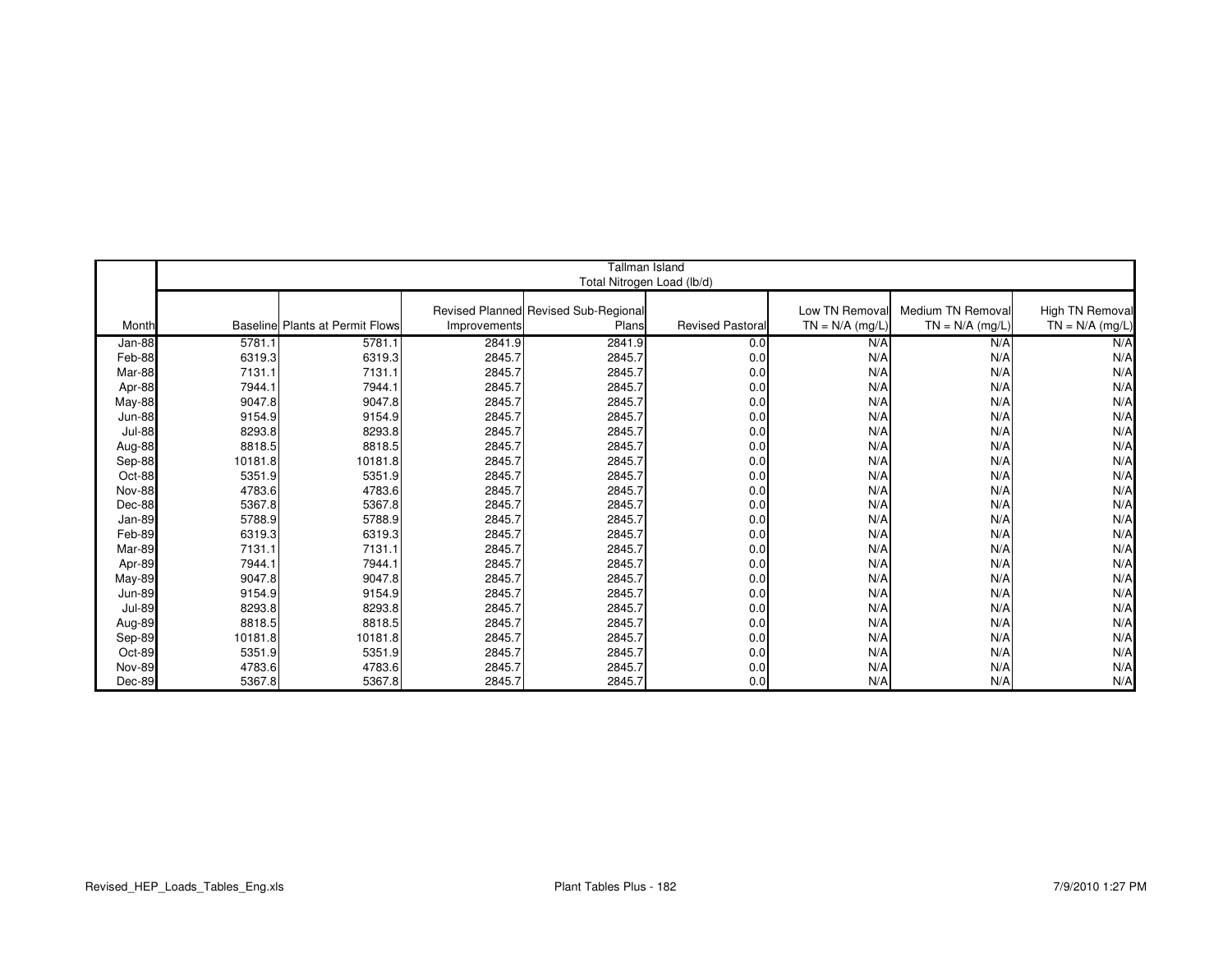|               |        |                                        |              | <b>Tallman Island</b>                |                         |                    |                    |                    |
|---------------|--------|----------------------------------------|--------------|--------------------------------------|-------------------------|--------------------|--------------------|--------------------|
|               |        |                                        |              | Total Organic Carbon Load (lb/d)     |                         |                    |                    |                    |
|               |        |                                        |              |                                      |                         |                    | Medium BOD         |                    |
|               |        |                                        |              | Revised Planned Revised Sub-Regional |                         | Low BOD Removal    | Removal            | High BOD Removal   |
| Month         |        | <b>Baseline Plants at Permit Flows</b> | Improvements | Plans                                | <b>Revised Pastoral</b> | $BOD = N/A$ (mg/L) | $BOD = N/A$ (mg/L) | $BOD = N/A$ (mg/L) |
| Jan-88        | 3774.5 | 3774.5                                 | 3399.8       | 3399.8                               | 0.0                     | N/A                | N/A                | N/A                |
| Feb-88        | 8311.4 | 8311.4                                 | 7482.5       | 7482.5                               | 0.0                     | N/A                | N/A                | N/A                |
| Mar-88        | 7270.8 | 7270.8                                 | 6538.9       | 6538.9                               | 0.0                     | N/A                | N/A                | N/A                |
| Apr-88        | 6680.0 | 6680.0                                 | 6014.2       | 6014.2                               | 0.0                     | N/A                | N/A                | N/A                |
| May-88        | 8465.8 | 8465.8                                 | 7619.2       | 7619.2                               | 0.0                     | N/A                | N/A                | N/A                |
| <b>Jun-88</b> | 4780.5 | 4780.5                                 | 4299.9       | 4299.9                               | 0.0                     | N/A                | N/A                | N/A                |
| <b>Jul-88</b> | 6935.7 | 6935.7                                 | 6247.9       | 6247.9                               | 0.0                     | N/A                | N/A                | N/A                |
| Aug-88        | 4341.8 | 4341.8                                 | 3904.4       | 3904.4                               | 0.0                     | N/A                | N/A                | N/A                |
| Sep-88        | 9854.7 | 9854.7                                 | 8871.4       | 8871.4                               | 0.0                     | N/A                | N/A                | N/A                |
| Oct-88        | 3073.2 | 3073.2                                 | 2765.5       | 2765.5                               | 0.0                     | N/A                | N/A                | N/A                |
| <b>Nov-88</b> | 2309.1 | 2309.1                                 | 2077.6       | 2077.6                               | 0.0                     | N/A                | N/A                | N/A                |
| Dec-88        | 3131.0 | 3131.0                                 | 2814.0       | 2814.0                               | 0.0                     | N/A                | N/A                | N/A                |
| Jan-89        | 3779.6 | 3779.6                                 | 3404.4       | 3404.4                               | 0.0                     | N/A                | N/A                | N/A                |
| Feb-89        | 8311.4 | 8311.4                                 | 7482.5       | 7482.5                               | 0.0                     | N/A                | N/A                | N/A                |
| Mar-89        | 7270.8 | 7270.8                                 | 6538.9       | 6538.9                               | 0.0                     | N/A                | N/A                | N/A                |
| Apr-89        | 6680.0 | 6680.0                                 | 6014.2       | 6014.2                               | 0.0                     | N/A                | N/A                | N/A                |
| <b>May-89</b> | 8465.8 | 8465.8                                 | 7619.2       | 7619.2                               | 0.0                     | N/A                | N/A                | N/A                |
| <b>Jun-89</b> | 4780.5 | 4780.5                                 | 4299.9       | 4299.9                               | 0.0                     | N/A                | N/A                | N/A                |
| <b>Jul-89</b> | 6935.7 | 6935.7                                 | 6247.9       | 6247.9                               | 0.0                     | N/A                | N/A                | N/A                |
| Aug-89        | 4341.8 | 4341.8                                 | 3904.4       | 3904.4                               | 0.0                     | N/A                | N/A                | N/A                |
| Sep-89        | 9854.7 | 9854.7                                 | 8871.4       | 8871.4                               | 0.0                     | N/A                | N/A                | N/A                |
| Oct-89        | 3073.2 | 3073.2                                 | 2765.5       | 2765.5                               | 0.0                     | N/A                | N/A                | N/A                |
| Nov-89        | 2309.1 | 2309.1                                 | 2077.6       | 2077.6                               | 0.0                     | N/A                | N/A                | N/A                |
| Dec-89        | 3131.0 | 3131.0                                 | 2814.0       | 2814.0                               | 0.0                     | N/A                | N/A                | N/A                |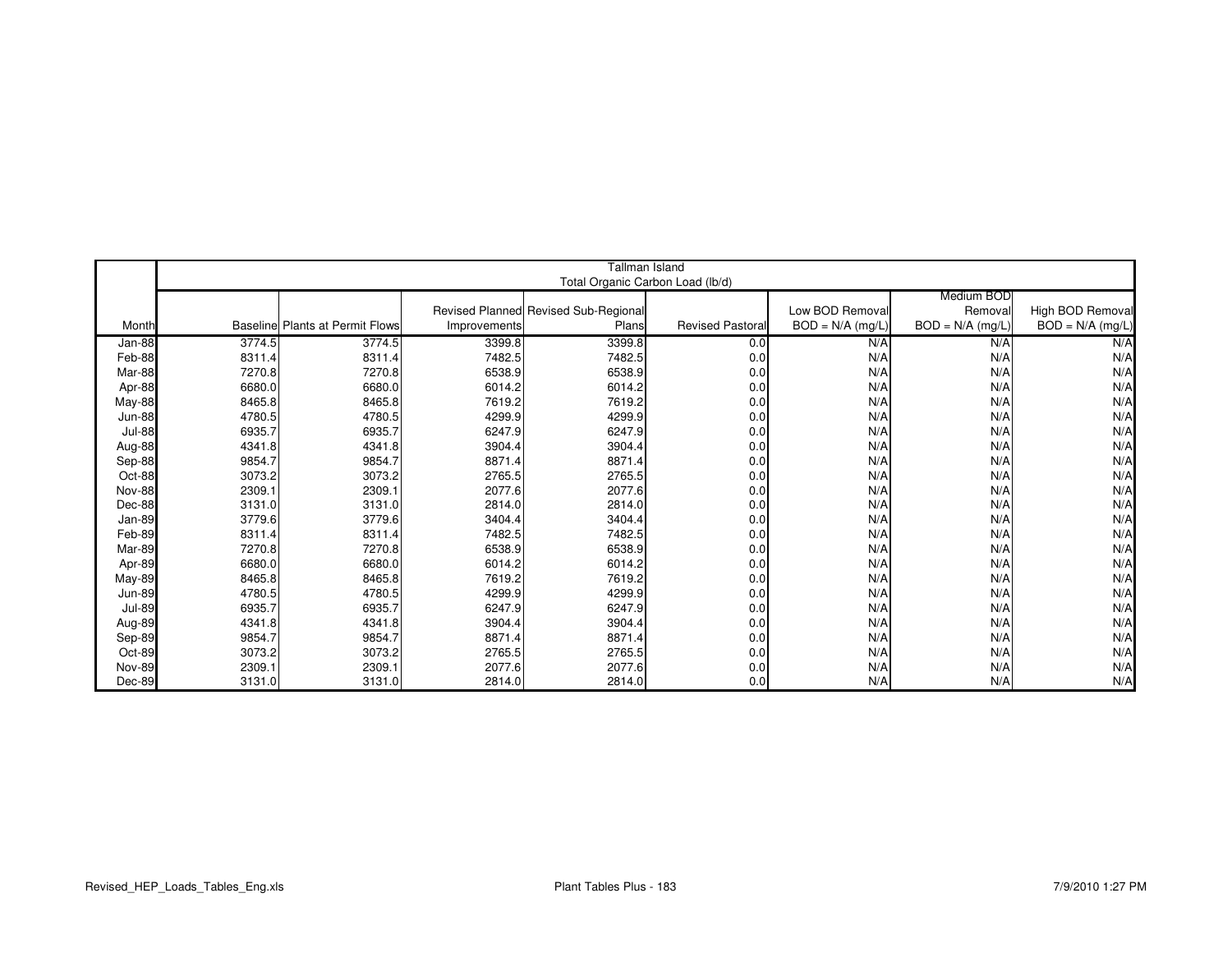|               |         |                                 |              | 26th Ward                            |                        |                   |                   |                   |
|---------------|---------|---------------------------------|--------------|--------------------------------------|------------------------|-------------------|-------------------|-------------------|
|               |         |                                 |              | Total Nitrogen Load (lb/d)           |                        |                   |                   |                   |
|               |         |                                 |              |                                      |                        |                   |                   |                   |
|               |         |                                 |              | Revised Planned Revised Sub-Regional |                        | Low TN Removal    | Medium TN Removal | High TN Removal   |
| Month         |         | Baseline Plants at Permit Flows | Improvements | Plans                                | <b>Revised Pastora</b> | $TN = N/A$ (mg/L) | $TN = N/A$ (mg/L) | $TN = N/A$ (mg/L) |
| Jan-88        | 15572.7 | 15572.7                         | 5697.0       | 5697.0                               | 0.0                    | N/A               | N/A               | N/A               |
| Feb-88        | 16021.8 | 16021.8                         | 5705.1       | 5705.1                               | 0.0                    | N/A               | N/A               | N/A               |
| Mar-88        | 14363.0 | 14363.0                         | 5705.1       | 5705.1                               | 0.0                    | N/A               | N/A               | N/A               |
| Apr-88        | 15408.6 | 15408.6                         | 5704.7       | 5704.7                               | 0.0                    | N/A               | N/A               | N/A               |
| May-88        | 16060.2 | 16060.2                         | 5705.1       | 5705.1                               | 0.0                    | N/A               | N/A               | N/A               |
| <b>Jun-88</b> | 15637.8 | 15637.8                         | 5704.7       | 5704.7                               | 0.0                    | N/A               | N/A               | N/A               |
| <b>Jul-88</b> | 13423.1 | 13423.1                         | 5705.1       | 5705.1                               | 0.0                    | N/A               | N/A               | N/A               |
| Aug-88        | 10969.3 | 10969.3                         | 5700.3       | 5700.3                               | 0.0                    | N/A               | N/A               | N/A               |
| Sep-88        | 10111.3 | 10111.3                         | 5700.7       | 5700.7                               | 0.0                    | N/A               | N/A               | N/A               |
| Oct-88        | 16355.6 | 16355.6                         | 5701.6       | 5701.6                               | 0.0                    | N/A               | N/A               | N/A               |
| <b>Nov-88</b> | 11177.0 | 11177.0                         | 5700.7       | 5700.7                               | 0.0                    | N/A               | N/A               | N/A               |
| Dec-88        | 14410.3 | 14410.3                         | 5705.1       | 5705.1                               | 0.0                    | N/A               | N/A               | N/A               |
| Jan-89        | 15593.8 | 15593.8                         | 5704.7       | 5704.7                               | 0.0                    | N/A               | N/A               | N/A               |
| Feb-89        | 16021.9 | 16021.9                         | 5705.1       | 5705.1                               | 0.0                    | N/A               | N/A               | N/A               |
| Mar-89        | 14363.0 | 14363.0                         | 5705.1       | 5705.1                               | 0.0                    | N/A               | N/A               | N/A               |
| Apr-89        | 15408.6 | 15408.6                         | 5704.7       | 5704.7                               | 0.0                    | N/A               | N/A               | N/A               |
| May-89        | 16060.2 | 16060.2                         | 5705.1       | 5705.1                               | 0.0                    | N/A               | N/A               | N/A               |
| <b>Jun-89</b> | 15637.8 | 15637.8                         | 5704.7       | 5704.7                               | 0.0                    | N/A               | N/A               | N/A               |
| <b>Jul-89</b> | 13423.1 | 13423.1                         | 5705.1       | 5705.1                               | 0.0                    | N/A               | N/A               | N/A               |
| Aug-89        | 10969.3 | 10969.3                         | 5700.3       | 5700.3                               | 0.0                    | N/A               | N/A               | N/A               |
| Sep-89        | 10111.3 | 10111.3                         | 5700.7       | 5700.7                               | 0.0                    | N/A               | N/A               | N/A               |
| Oct-89        | 16355.6 | 16355.6                         | 5701.6       | 5701.6                               | 0.0                    | N/A               | N/A               | N/A               |
| <b>Nov-89</b> | 11177.0 | 11177.0                         | 5700.7       | 5700.7                               | 0.0                    | N/A               | N/A               | N/A               |
| Dec-89        | 14410.3 | 14410.3                         | 5705.1       | 5705.1                               | 0.0                    | N/A               | N/A               | N/A               |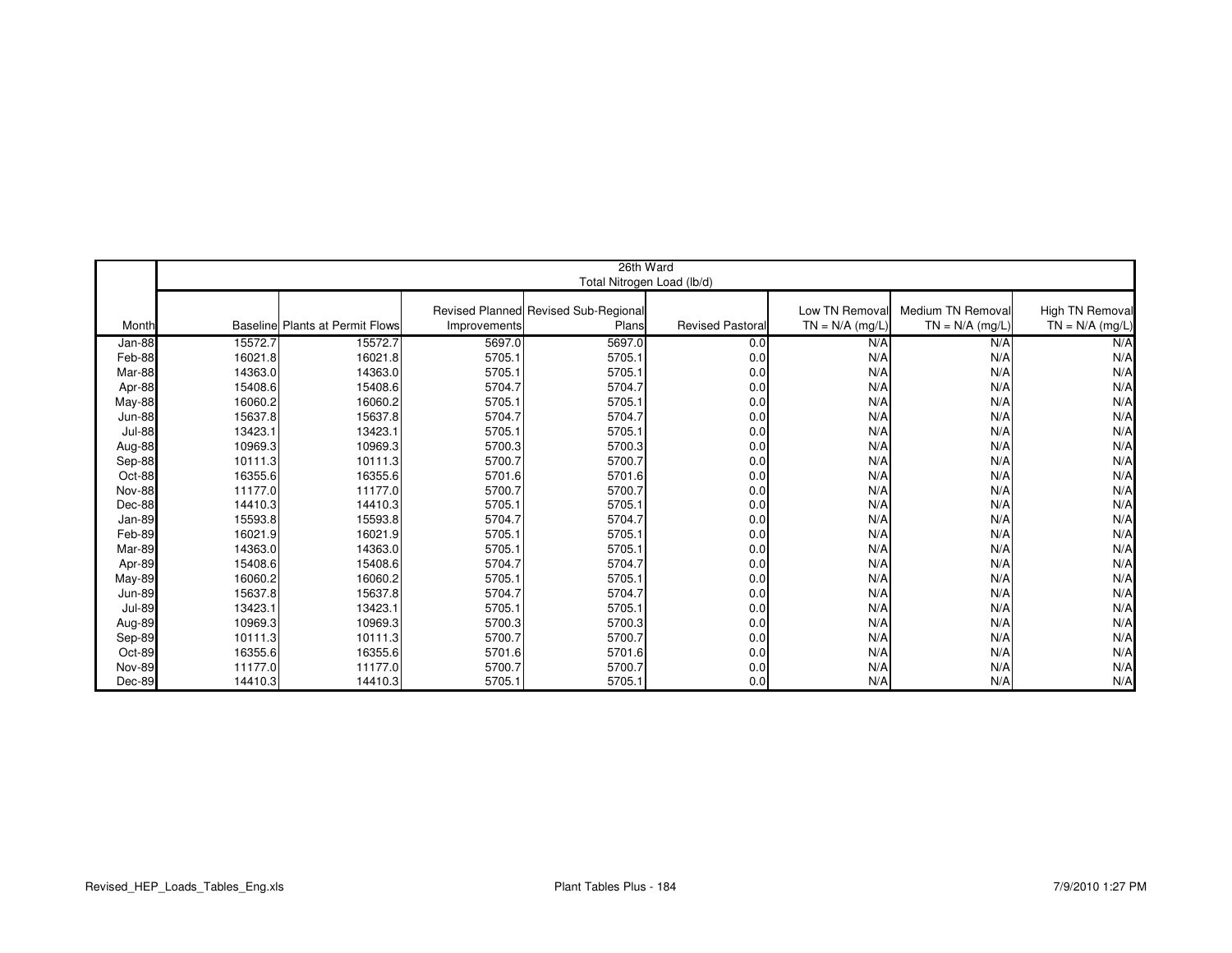|               |         |                                         |              | 26th Ward                            |                        |                    |                    |                    |
|---------------|---------|-----------------------------------------|--------------|--------------------------------------|------------------------|--------------------|--------------------|--------------------|
|               |         |                                         |              | Total Organic Carbon Load (lb/d)     |                        |                    |                    |                    |
|               |         |                                         |              |                                      |                        |                    | Medium BOD         |                    |
|               |         |                                         |              | Revised Planned Revised Sub-Regional |                        | Low BOD Removal    | Removal            | High BOD Removal   |
| Month         |         | <b>Baselinel Plants at Permit Flows</b> | Improvements | Plans                                | <b>Revised Pastora</b> | $BOD = N/A$ (mg/L) | $BOD = N/A$ (mg/L) | $BOD = N/A$ (mg/L) |
| Jan-88        | 14011.4 | 14011.4                                 | 8987.2       | 8987.2                               | 0.0                    | N/A                | N/A                | N/A                |
| Feb-88        | 12606.0 | 12606.0                                 | 8999.3       | 8999.3                               | 0.0                    | N/A                | N/A                | N/A                |
| Mar-88        | 11574.3 | 11574.3                                 | 8999.3       | 8999.3                               | 0.0                    | N/A                | N/A                | N/A                |
| Apr-88        | 11583.1 | 11583.1                                 | 8994.9       | 8994.9                               | 0.0                    | N/A                | N/A                | N/A                |
| <b>May-88</b> | 13646.6 | 13646.6                                 | 8994.9       | 8994.9                               | 0.0                    | N/A                | N/A                | N/A                |
| <b>Jun-88</b> | 12094.6 | 12094.6                                 | 9003.7       | 9003.7                               | 0.0                    | N/A                | N/A                | N/A                |
| <b>Jul-88</b> | 11631.6 | 11631.6                                 | 9003.7       | 9003.7                               | 0.0                    | N/A                | N/A                | N/A                |
| Aug-88        | 11252.4 | 11252.4                                 | 9003.7       | 9003.7                               | 0.0                    | N/A                | N/A                | N/A                |
| Sep-88        | 12081.3 | 12081.3                                 | 8999.3       | 8999.3                               | 0.0                    | N/A                | N/A                | N/A                |
| Oct-88        | 13307.1 | 13307.1                                 | 8999.3       | 8999.3                               | 0.0                    | N/A                | N/A                | N/A                |
| <b>Nov-88</b> | 13937.6 | 13937.6                                 | 8999.3       | 8999.3                               | 0.0                    | N/A                | N/A                | N/A                |
| Dec-88        | 15573.5 | 15573.5                                 | 9003.7       | 9003.7                               | 0.0                    | N/A                | N/A                | N/A                |
| Jan-89        | 14030.2 | 14030.2                                 | 8999.3       | 8999.3                               | 0.0                    | N/A                | N/A                | N/A                |
| Feb-89        | 12606.0 | 12606.0                                 | 8999.3       | 8999.3                               | 0.0                    | N/A                | N/A                | N/A                |
| Mar-89        | 11574.3 | 11574.3                                 | 8999.3       | 8999.3                               | 0.0                    | N/A                | N/A                | N/A                |
| Apr-89        | 11583.1 | 11583.1                                 | 8994.9       | 8994.9                               | 0.0                    | N/A                | N/A                | N/A                |
| May-89        | 13646.6 | 13646.6                                 | 8994.9       | 8994.9                               | 0.0                    | N/A                | N/A                | N/A                |
| <b>Jun-89</b> | 12094.6 | 12094.6                                 | 9003.7       | 9003.7                               | 0.0                    | N/A                | N/A                | N/A                |
| <b>Jul-89</b> | 11631.6 | 11631.6                                 | 9003.7       | 9003.7                               | 0.0                    | N/A                | N/A                | N/A                |
| Aug-89        | 11252.4 | 11252.4                                 | 9003.7       | 9003.7                               | 0.0                    | N/A                | N/A                | N/A                |
| Sep-89        | 12081.3 | 12081.3                                 | 8999.3       | 8999.3                               | 0.0                    | N/A                | N/A                | N/A                |
| Oct-89        | 13307.1 | 13307.1                                 | 8999.3       | 8999.3                               | 0.0                    | N/A                | N/A                | N/A                |
| <b>Nov-89</b> | 13937.6 | 13937.6                                 | 8999.3       | 8999.3                               | 0.0                    | N/A                | N/A                | N/A                |
| Dec-89        | 15573.5 | 15573.5                                 | 9003.7       | 9003.7                               | 0.0                    | N/A                | N/A                | N/A                |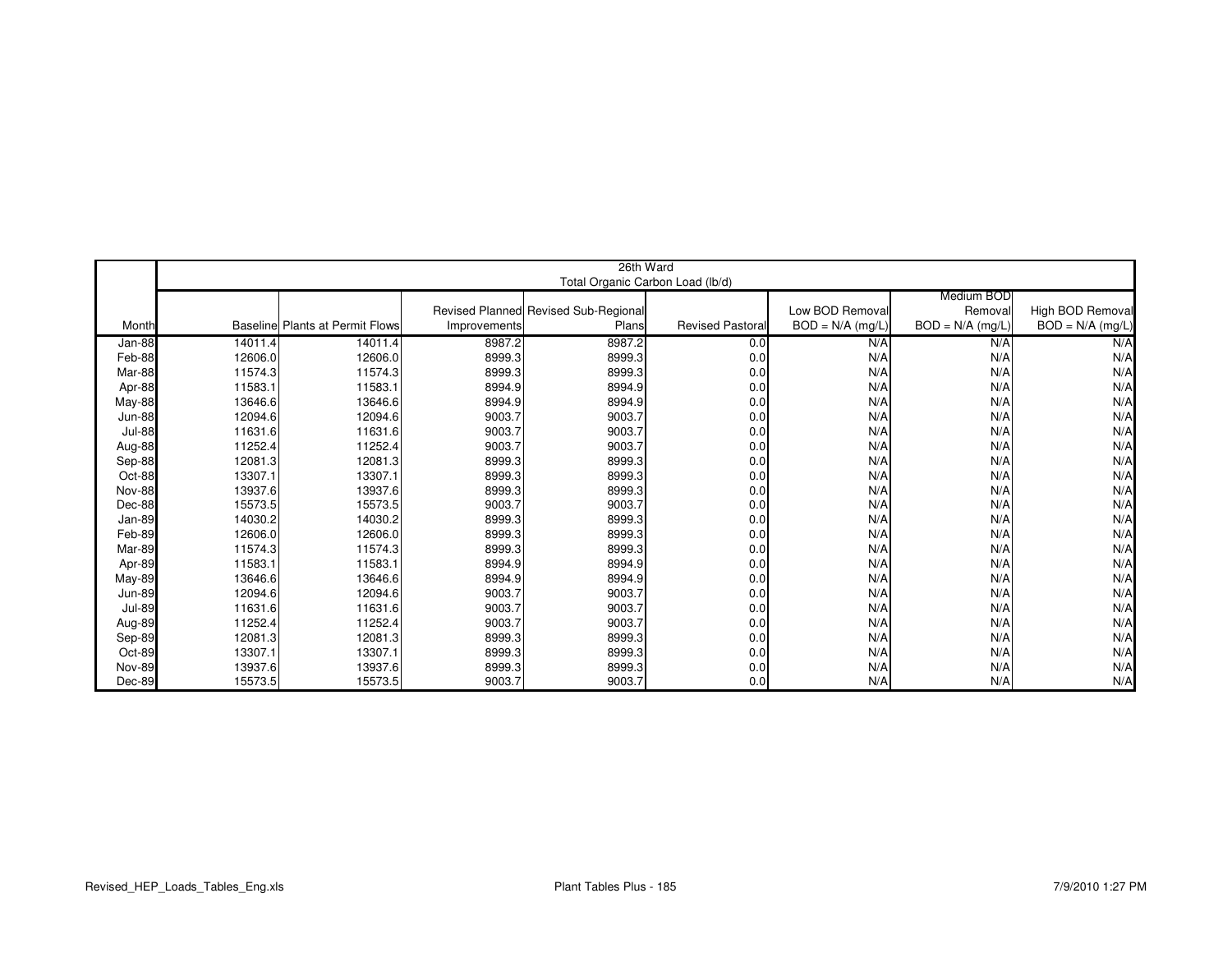|               |         |                                        |              | Jamaica<br>Total Nitrogen Load (lb/d) |                        |                   |                   |                   |
|---------------|---------|----------------------------------------|--------------|---------------------------------------|------------------------|-------------------|-------------------|-------------------|
|               |         |                                        |              |                                       |                        |                   |                   |                   |
|               |         |                                        |              | Revised Planned Revised Sub-Regional  |                        | Low TN Removal    | Medium TN Removal | High TN Removal   |
| Month         |         | <b>Baseline Plants at Permit Flows</b> | Improvements | Plans                                 | <b>Revised Pastora</b> | $TN = N/A$ (mg/L) | $TN = N/A$ (mg/L) | $TN = N/A$ (mg/L) |
| Jan-88        | 16369.0 | 16369.0                                | 20667.0      | 20667.0                               | 0.0                    | N/A               | N/A               | N/A               |
|               |         | 19435.0                                | 20698.8      |                                       |                        | N/A               | N/A               | N/A               |
| Feb-88        | 19435.0 |                                        |              | 20698.8                               | 0.0                    |                   |                   |                   |
| Mar-88        | 18587.7 | 18587.7                                | 20694.9      | 20694.9                               | 0.0                    | N/A               | N/A               | N/A               |
| Apr-88        | 19872.0 | 19872.0                                | 20699.2      | 20699.2                               | 0.0                    | N/A               | N/A               | N/A               |
| May-88        | 20847.8 | 20847.8                                | 20699.3      | 20699.3                               | 0.0                    | N/A               | N/A               | N/A               |
| <b>Jun-88</b> | 19488.4 | 19488.4                                | 20694.4      | 20694.4                               | 0.0                    | N/A               | N/A               | N/A               |
| <b>Jul-88</b> | 19007.4 | 19007.4                                | 20698.7      | 20698.7                               | 0.0                    | N/A               | N/A               | N/A               |
| Aug-88        | 18333.6 | 18333.6                                | 20698.7      | 20698.7                               | 0.0                    | N/A               | N/A               | N/A               |
| Sep-88        | 17662.1 | 17662.1                                | 20699.2      | 20699.2                               | 0.0                    | N/A               | N/A               | N/A               |
| Oct-88        | 14146.2 | 14146.2                                | 20699.3      | 20699.3                               | 0.0                    | N/A               | N/A               | N/A               |
| Nov-88        | 16702.2 | 16702.2                                | 20694.8      | 20694.8                               | 0.0                    | N/A               | N/A               | N/A               |
| Dec-88        | 15683.3 | 15683.3                                | 20694.3      | 20694.3                               | 0.0                    | N/A               | N/A               | N/A               |
| Jan-89        | 16390.9 | 16390.9                                | 20694.9      | 20694.9                               | 0.0                    | N/A               | N/A               | N/A               |
| Feb-89        | 19435.0 | 19435.0                                | 20698.7      | 20698.7                               | 0.0                    | N/A               | N/A               | N/A               |
| Mar-89        | 18587.7 | 18587.7                                | 20694.9      | 20694.9                               | 0.0                    | N/A               | N/A               | N/A               |
| Apr-89        | 19872.0 | 19872.0                                | 20699.2      | 20699.2                               | 0.0                    | N/A               | N/A               | N/A               |
| May-89        | 20847.8 | 20847.8                                | 20699.3      | 20699.3                               | 0.0                    | N/A               | N/A               | N/A               |
| <b>Jun-89</b> | 19488.4 | 19488.4                                | 20694.4      | 20694.4                               | 0.0                    | N/A               | N/A               | N/A               |
| <b>Jul-89</b> | 19007.4 | 19007.4                                | 20698.7      | 20698.7                               | 0.0                    | N/A               | N/A               | N/A               |
| Aug-89        | 18333.6 | 18333.6                                | 20698.7      | 20698.7                               | 0.0                    | N/A               | N/A               | N/A               |
| Sep-89        | 17662.1 | 17662.1                                | 20699.2      | 20699.2                               | 0.0                    | N/A               | N/A               | N/A               |
| Oct-89        | 14146.2 | 14146.2                                | 20699.3      | 20699.3                               | 0.0                    | N/A               | N/A               | N/A               |
| <b>Nov-89</b> | 16702.2 | 16702.2                                | 20694.8      | 20694.8                               | 0.0                    | N/A               | N/A               | N/A               |
| Dec-89        | 15683.3 | 15683.3                                | 20694.3      | 20694.3                               | 0.0                    | N/A               | N/A               | N/A               |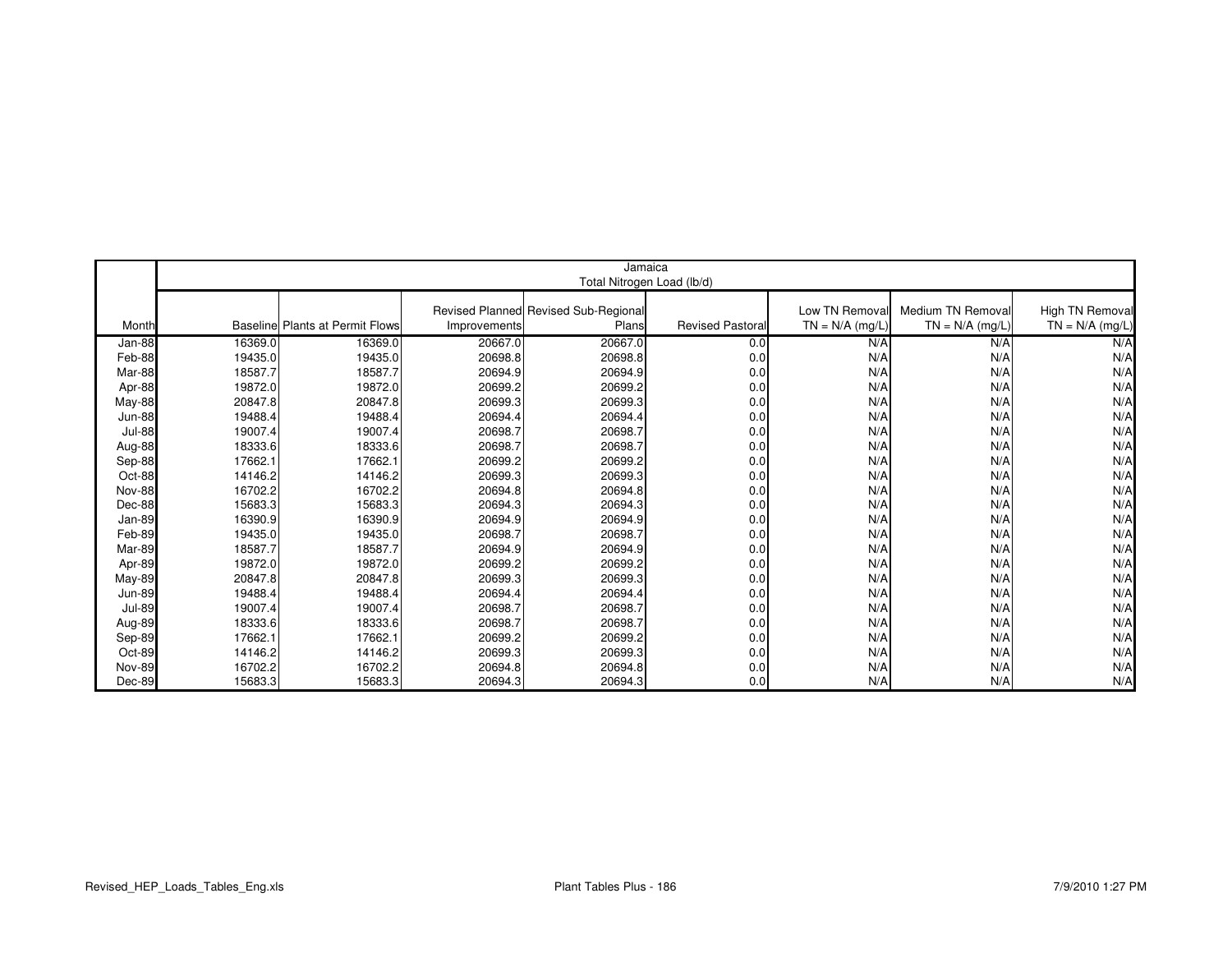|               |         |                                        |              | Jamaica                              |                        |                    |                    |                    |
|---------------|---------|----------------------------------------|--------------|--------------------------------------|------------------------|--------------------|--------------------|--------------------|
|               |         |                                        |              | Total Organic Carbon Load (lb/d)     |                        |                    |                    |                    |
|               |         |                                        |              |                                      |                        |                    | Medium BOD         |                    |
|               |         |                                        |              | Revised Planned Revised Sub-Regional |                        | Low BOD Removal    | Removall           | High BOD Removal   |
| Month         |         | <b>Baseline Plants at Permit Flows</b> | Improvements | Plans                                | <b>Revised Pastora</b> | $BOD = N/A$ (mg/L) | $BOD = N/A$ (mg/L) | $BOD = N/A$ (mg/L) |
| Jan-88        | 16481.6 | 16481.6                                | 15173.8      | 15173.8                              | 0.0                    | N/A                | N/A                | N/A                |
| Feb-88        | 17504.7 | 17504.7                                | 15216.3      | 15216.3                              | 0.0                    | N/A                | N/A                | N/A                |
| Mar-88        | 18928.9 | 18928.9                                | 15203.1      | 15203.1                              | 0.0                    | N/A                | N/A                | N/A                |
| Apr-88        | 16706.6 | 16706.6                                | 15207.5      | 15207.5                              | 0.0                    | N/A                | N/A                | N/A                |
| <b>May-88</b> | 16693.4 | 16693.4                                | 15198.7      | 15198.7                              | 0.0                    | N/A                | N/A                | N/A                |
| <b>Jun-88</b> | 17945.6 | 17945.6                                | 15211.9      | 15211.9                              | 0.0                    | N/A                | N/A                | N/A                |
| <b>Jul-88</b> | 16450.9 | 16450.9                                | 15181.0      | 15181.0                              | 0.0                    | N/A                | N/A                | N/A                |
| Aug-88        | 18734.9 | 18734.9                                | 15185.4      | 15185.4                              | 0.0                    | N/A                | N/A                | N/A                |
| Sep-88        | 15701.3 | 15701.3                                | 15225.1      | 15225.1                              | 0.0                    | N/A                | N/A                | N/A                |
| Oct-88        | 11746.2 | 11746.2                                | 15185.4      | 15185.4                              | 0.0                    | N/A                | N/A                | N/A                |
| Nov-88        | 16120.2 | 16120.2                                | 15216.3      | 15216.3                              | 0.0                    | N/A                | N/A                | N/A                |
| Dec-88        | 15128.1 | 15128.1                                | 15176.6      | 15176.6                              | 0.0                    | N/A                | N/A                | N/A                |
| Jan-89        | 16503.8 | 16503.8                                | 15194.3      | 15194.3                              | 0.0                    | N/A                | N/A                | N/A                |
| Feb-89        | 17504.7 | 17504.7                                | 15216.3      | 15216.3                              | 0.0                    | N/A                | N/A                | N/A                |
| Mar-89        | 18928.9 | 18928.9                                | 15203.1      | 15203.1                              | 0.0                    | N/A                | N/A                | N/A                |
| Apr-89        | 16706.6 | 16706.6                                | 15207.5      | 15207.5                              | 0.0                    | N/A                | N/A                | N/A                |
| May-89        | 16693.4 | 16693.4                                | 15198.7      | 15198.7                              | 0.0                    | N/A                | N/A                | N/A                |
| <b>Jun-89</b> | 17945.6 | 17945.6                                | 15211.9      | 15211.9                              | 0.0                    | N/A                | N/A                | N/A                |
| <b>Jul-89</b> | 16450.9 | 16450.9                                | 15181.0      | 15181.0                              | 0.0                    | N/A                | N/A                | N/A                |
| Aug-89        | 18734.9 | 18734.9                                | 15185.4      | 15185.4                              | 0.0                    | N/A                | N/A                | N/A                |
| Sep-89        | 15701.3 | 15701.3                                | 15225.1      | 15225.1                              | 0.0                    | N/A                | N/A                | N/A                |
| Oct-89        | 11746.2 | 11746.2                                | 15185.4      | 15185.4                              | 0.0                    | N/A                | N/A                | N/A                |
| Nov-89        | 16120.2 | 16120.2                                | 15216.3      | 15216.3                              | 0.0                    | N/A                | N/A                | N/A                |
| Dec-89        | 15128.1 | 15128.1                                | 15176.6      | 15176.6                              | 0.0                    | N/A                | N/A                | N/A                |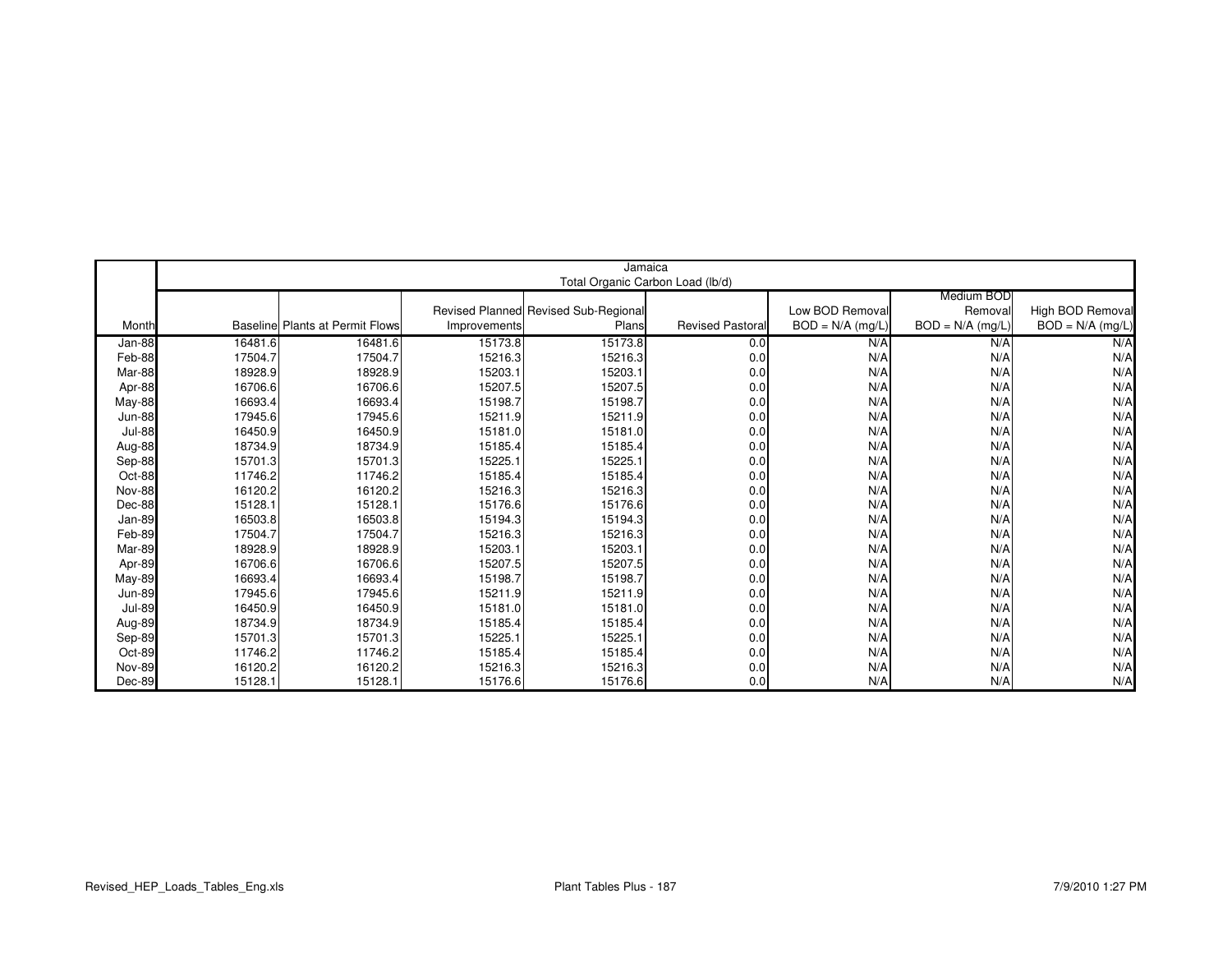|               | Rockaway |                                        |              |                                      |                        |                   |                   |                   |  |  |
|---------------|----------|----------------------------------------|--------------|--------------------------------------|------------------------|-------------------|-------------------|-------------------|--|--|
|               |          |                                        |              | Total Nitrogen Load (lb/d)           |                        |                   |                   |                   |  |  |
|               |          |                                        |              |                                      |                        |                   |                   |                   |  |  |
|               |          |                                        |              | Revised Planned Revised Sub-Regional |                        | Low TN Removal    | Medium TN Removal | High TN Removal   |  |  |
| Month         |          | <b>Baseline Plants at Permit Flows</b> | Improvements | Plans                                | <b>Revised Pastora</b> | $TN = N/A$ (mg/L) | $TN = N/A$ (mg/L) | $TN = N/A$ (mg/L) |  |  |
| Jan-88        | 2815.0   | 2815.0                                 | 2792.8       | 2792.8                               | 0.0                    | N/A               | N/A               | N/A               |  |  |
| Feb-88        | 2692.7   | 2692.7                                 | 2795.6       | 2795.6                               | 0.0                    | N/A               | N/A               | N/A               |  |  |
| Mar-88        | 2534.4   | 2534.4                                 | 2795.5       | 2795.5                               | 0.0                    | N/A               | N/A               | N/A               |  |  |
| Apr-88        | 2847.5   | 2847.5                                 | 2796.3       | 2796.3                               | 0.0                    | N/A               | N/A               | N/A               |  |  |
| May-88        | 2993.9   | 2993.9                                 | 2796.2       | 2796.2                               | 0.0                    | N/A               | N/A               | N/A               |  |  |
| <b>Jun-88</b> | 2356.9   | 2356.9                                 | 2796.2       | 2796.2                               | 0.0                    | N/A               | N/A               | N/A               |  |  |
| <b>Jul-88</b> | 2661.0   | 2661.0                                 | 2795.8       | 2795.8                               | 0.0                    | N/A               | N/A               | N/A               |  |  |
| Aug-88        | 2811.3   | 2811.3                                 | 2796.1       | 2796.1                               | 0.0                    | N/A               | N/A               | N/A               |  |  |
| Sep-88        | 3180.8   | 3180.8                                 | 2796.1       | 2796.1                               | 0.0                    | N/A               | N/A               | N/A               |  |  |
| Oct-88        | 2298.5   | 2298.5                                 | 2795.2       | 2795.2                               | 0.0                    | N/A               | N/A               | N/A               |  |  |
| <b>Nov-88</b> | 2403.0   | 2403.0                                 | 2795.6       | 2795.6                               | 0.0                    | N/A               | N/A               | N/A               |  |  |
| Dec-88        | 2301.2   | 2301.2                                 | 2796.5       | 2796.5                               | 0.0                    | N/A               | N/A               | N/A               |  |  |
| Jan-89        | 2818.8   | 2818.8                                 | 2796.5       | 2796.5                               | 0.0                    | N/A               | N/A               | N/A               |  |  |
| Feb-89        | 2692.7   | 2692.7                                 | 2795.6       | 2795.6                               | 0.0                    | N/A               | N/A               | N/A               |  |  |
| Mar-89        | 2534.4   | 2534.4                                 | 2795.5       | 2795.5                               | 0.0                    | N/A               | N/A               | N/A               |  |  |
| Apr-89        | 2847.5   | 2847.5                                 | 2796.3       | 2796.3                               | 0.0                    | N/A               | N/A               | N/A               |  |  |
| <b>May-89</b> | 2993.9   | 2993.9                                 | 2796.2       | 2796.2                               | 0.0                    | N/A               | N/A               | N/A               |  |  |
| <b>Jun-89</b> | 2356.9   | 2356.9                                 | 2796.2       | 2796.2                               | 0.0                    | N/A               | N/A               | N/A               |  |  |
| <b>Jul-89</b> | 2661.0   | 2661.0                                 | 2795.8       | 2795.8                               | 0.0                    | N/A               | N/A               | N/A               |  |  |
| Aug-89        | 2811.3   | 2811.3                                 | 2796.1       | 2796.1                               | 0.0                    | N/A               | N/A               | N/A               |  |  |
| Sep-89        | 3180.8   | 3180.8                                 | 2796.1       | 2796.1                               | 0.0                    | N/A               | N/A               | N/A               |  |  |
| Oct-89        | 2298.5   | 2298.5                                 | 2795.2       | 2795.2                               | 0.0                    | N/A               | N/A               | N/A               |  |  |
| <b>Nov-89</b> | 2403.0   | 2403.0                                 | 2795.6       | 2795.6                               | 0.0                    | N/A               | N/A               | N/A               |  |  |
| Dec-89        | 2301.2   | 2301.2                                 | 2796.5       | 2796.5                               | 0.0                    | N/A               | N/A               | N/A               |  |  |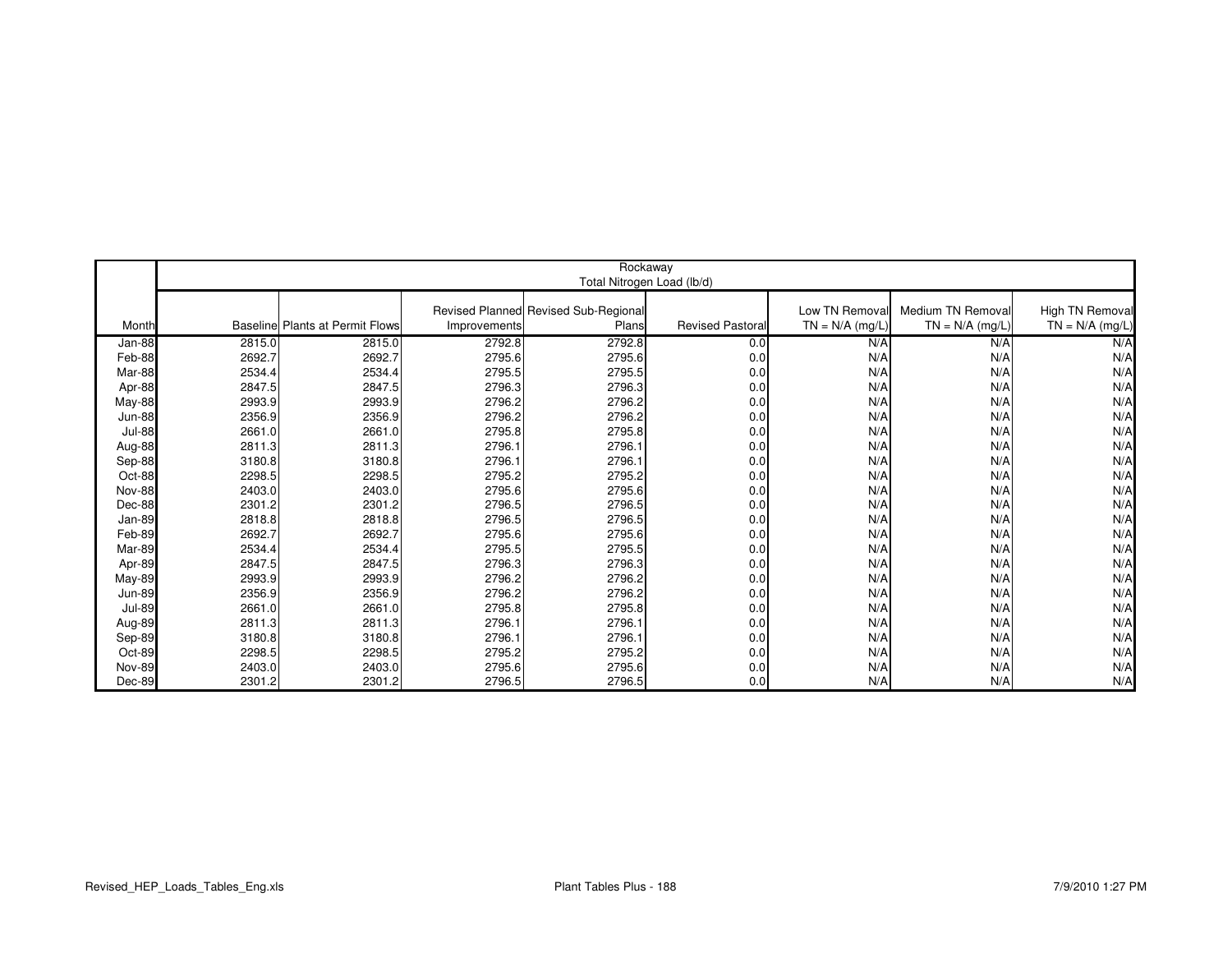|               |        |                                        |              | Rockaway                             |                        |                    |                    |                    |
|---------------|--------|----------------------------------------|--------------|--------------------------------------|------------------------|--------------------|--------------------|--------------------|
|               |        |                                        |              | Total Organic Carbon Load (lb/d)     |                        |                    |                    |                    |
|               |        |                                        |              |                                      |                        |                    | Medium BOD         |                    |
|               |        |                                        |              | Revised Planned Revised Sub-Regional |                        | Low BOD Removal    | Removal            | High BOD Removal   |
| Month         |        | <b>Baseline Plants at Permit Flows</b> | Improvements | Plans                                | <b>Revised Pastora</b> | $BOD = N/A$ (mg/L) | $BOD = N/A$ (mg/L) | $BOD = N/A$ (mg/L) |
| Jan-88        | 3620.4 | 3620.4                                 | 2197.7       | 2197.7                               | 0.0                    | N/A                | N/A                | N/A                |
| Feb-88        | 3370.9 | 3370.9                                 | 2202.0       | 2202.0                               | 0.0                    | N/A                | N/A                | N/A                |
| Mar-88        | 3675.5 | 3675.5                                 | 2200.2       | 2200.2                               | 0.0                    | N/A                | N/A                | N/A                |
| Apr-88        | 3675.5 | 3675.5                                 | 2200.2       | 2200.2                               | 0.0                    | N/A                | N/A                | N/A                |
| May-88        | 4065.3 | 4065.3                                 | 2198.4       | 2198.4                               | 0.0                    | N/A                | N/A                | N/A                |
| <b>Jun-88</b> | 3643.8 | 3643.8                                 | 2201.1       | 2201.1                               | 0.0                    | N/A                | N/A                | N/A                |
| <b>Jul-88</b> | 3476.7 | 3476.7                                 | 2198.0       | 2198.0                               | 0.0                    | N/A                | N/A                | N/A                |
| Aug-88        | 3117.3 | 3117.3                                 | 2198.4       | 2198.4                               | 0.0                    | N/A                | N/A                | N/A                |
| Sep-88        | 3657.5 | 3657.5                                 | 2202.0       | 2202.0                               | 0.0                    | N/A                | N/A                | N/A                |
| Oct-88        | 3509.3 | 3509.3                                 | 2198.4       | 2198.4                               | 0.0                    | N/A                | N/A                | N/A                |
| <b>Nov-88</b> | 3509.3 | 3509.3                                 | 2198.4       | 2198.4                               | 0.0                    | N/A                | N/A                | N/A                |
| Dec-88        | 3899.1 | 3899.1                                 | 2199.8       | 2199.8                               | 0.0                    | N/A                | N/A                | N/A                |
| Jan-89        | 3625.3 | 3625.3                                 | 2200.7       | 2200.7                               | 0.0                    | N/A                | N/A                | N/A                |
| Feb-89        | 3370.9 | 3370.9                                 | 2202.0       | 2202.0                               | 0.0                    | N/A                | N/A                | N/A                |
| Mar-89        | 3675.5 | 3675.5                                 | 2200.2       | 2200.2                               | 0.0                    | N/A                | N/A                | N/A                |
| Apr-89        | 3675.5 | 3675.5                                 | 2200.2       | 2200.2                               | 0.0                    | N/A                | N/A                | N/A                |
| May-89        | 4065.3 | 4065.3                                 | 2198.4       | 2198.4                               | 0.0                    | N/A                | N/A                | N/A                |
| <b>Jun-89</b> | 3643.8 | 3643.8                                 | 2201.1       | 2201.1                               | 0.0                    | N/A                | N/A                | N/A                |
| <b>Jul-89</b> | 3476.7 | 3476.7                                 | 2198.0       | 2198.0                               | 0.0                    | N/A                | N/A                | N/A                |
| Aug-89        | 3117.3 | 3117.3                                 | 2198.4       | 2198.4                               | 0.0                    | N/A                | N/A                | N/A                |
| Sep-89        | 3657.5 | 3657.5                                 | 2202.0       | 2202.0                               | 0.0                    | N/A                | N/A                | N/A                |
| Oct-89        | 3509.3 | 3509.3                                 | 2198.4       | 2198.4                               | 0.0                    | N/A                | N/A                | N/A                |
| <b>Nov-89</b> | 3509.3 | 3509.3                                 | 2198.4       | 2198.4                               | 0.0                    | N/A                | N/A                | N/A                |
| Dec-89        | 3899.1 | 3899.1                                 | 2199.8       | 2199.8                               | 0.0                    | N/A                | N/A                | N/A                |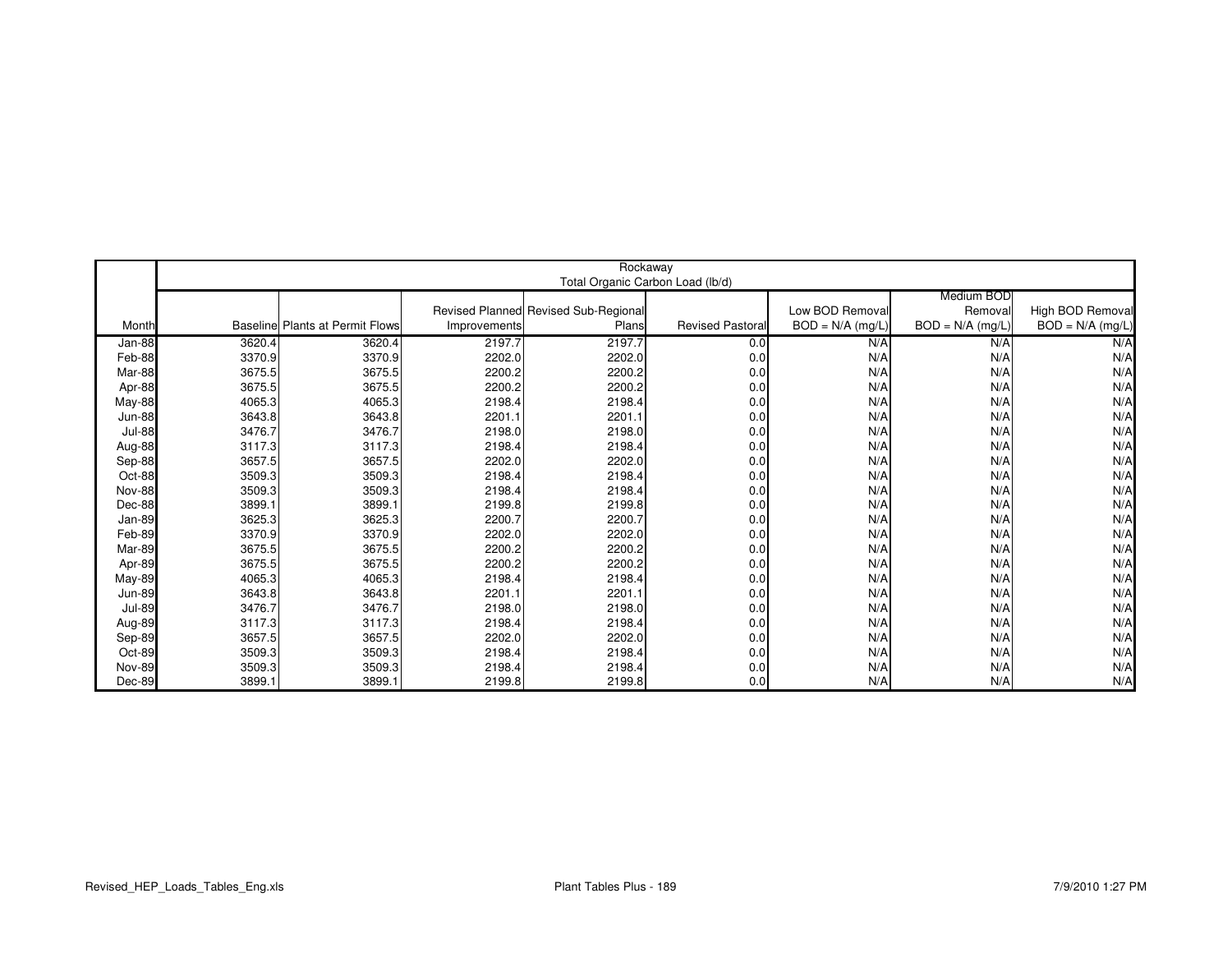|               | Coney Island               |                                        |              |                                      |                        |                   |                   |                   |
|---------------|----------------------------|----------------------------------------|--------------|--------------------------------------|------------------------|-------------------|-------------------|-------------------|
|               | Total Nitrogen Load (lb/d) |                                        |              |                                      |                        |                   |                   |                   |
|               |                            |                                        |              | Revised Planned Revised Sub-Regional |                        | Low TN Removal    | Medium TN Removal | High TN Removal   |
| Month         |                            | <b>Baseline Plants at Permit Flows</b> | Improvements | Plans                                | <b>Revised Pastora</b> | $TN = N/A$ (mg/L) | $TN = N/A$ (mg/L) | $TN = N/A$ (mg/L) |
|               |                            |                                        |              |                                      |                        |                   |                   |                   |
| Jan-88        | 15329.2                    | 15329.2                                | 15980.5      | 15980.5                              | 0.0                    | N/A               | N/A               | N/A               |
| Feb-88        | 12883.4                    | 12883.4                                | 15997.7      | 15997.7                              | 0.0                    | N/A               | N/A               | N/A               |
| Mar-88        | 14234.8                    | 14234.8                                | 15997.2      | 15997.2                              | 0.0                    | N/A               | N/A               | N/A               |
| Apr-88        | 14606.5                    | 14606.5                                | 15997.2      | 15997.2                              | 0.0                    | N/A               | N/A               | N/A               |
| May-88        | 14122.8                    | 14122.8                                | 15997.2      | 15997.2                              | 0.0                    | N/A               | N/A               | N/A               |
| <b>Jun-88</b> | 14312.9                    | 14312.9                                | 16002.0      | 16002.0                              | 0.0                    | N/A               | N/A               | N/A               |
| <b>Jul-88</b> | 14427.1                    | 14427.1                                | 15997.2      | 15997.2                              | 0.0                    | N/A               | N/A               | N/A               |
| Aug-88        | 12218.9                    | 12218.9                                | 15998.0      | 15998.0                              | 0.0                    | N/A               | N/A               | N/A               |
| Sep-88        | 15024.9                    | 15024.9                                | 15997.6      | 15997.6                              | 0.0                    | N/A               | N/A               | N/A               |
| Oct-88        | 11061.5                    | 11061.5                                | 15997.6      | 15997.6                              | 0.0                    | N/A               | N/A               | N/A               |
| <b>Nov-88</b> | 10599.8                    | 10599.8                                | 15997.2      | 15997.2                              | 0.0                    | N/A               | N/A               | N/A               |
| Dec-88        | 12266.5                    | 12266.5                                | 15997.2      | 15997.2                              | 0.0                    | N/A               | N/A               | N/A               |
| Jan-89        | 15349.9                    | 15349.9                                | 16002.0      | 16002.0                              | 0.0                    | N/A               | N/A               | N/A               |
| Feb-89        | 12883.4                    | 12883.4                                | 15997.7      | 15997.7                              | 0.0                    | N/A               | N/A               | N/A               |
| Mar-89        | 14234.8                    | 14234.8                                | 15997.2      | 15997.2                              | 0.0                    | N/A               | N/A               | N/A               |
| Apr-89        | 14606.5                    | 14606.5                                | 15997.2      | 15997.2                              | 0.0                    | N/A               | N/A               | N/A               |
| May-89        | 14122.8                    | 14122.8                                | 15997.2      | 15997.2                              | 0.0                    | N/A               | N/A               | N/A               |
| <b>Jun-89</b> | 14312.9                    | 14312.9                                | 16002.0      | 16002.0                              | 0.0                    | N/A               | N/A               | N/A               |
| <b>Jul-89</b> | 14427.1                    | 14427.1                                | 15997.2      | 15997.2                              | 0.0                    | N/A               | N/A               | N/A               |
| Aug-89        | 12218.9                    | 12218.9                                | 15998.0      | 15998.0                              | 0.0                    | N/A               | N/A               | N/A               |
| Sep-89        | 15024.9                    | 15024.9                                | 15997.6      | 15997.6                              | 0.0                    | N/A               | N/A               | N/A               |
| Oct-89        | 11061.5                    | 11061.5                                | 15997.6      | 15997.6                              | 0.0                    | N/A               | N/A               | N/A               |
| <b>Nov-89</b> | 10599.8                    | 10599.8                                | 15997.2      | 15997.2                              | 0.0                    | N/A               | N/A               | N/A               |
| Dec-89        | 12266.5                    | 12266.5                                | 15997.2      | 15997.2                              | 0.0                    | N/A               | N/A               | N/A               |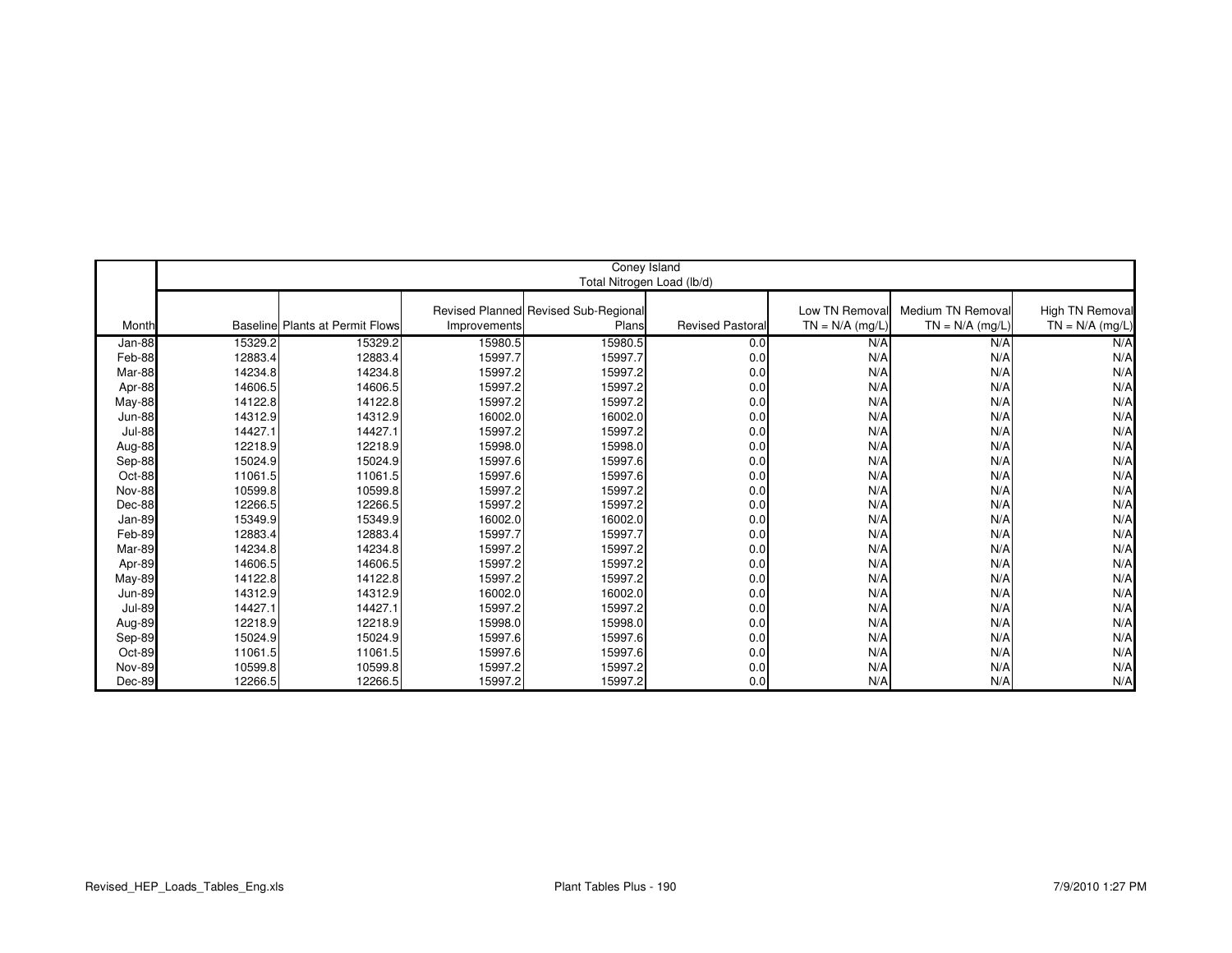|               | Coney Island |                                        |              |                                      |                        |                    |                    |                    |  |
|---------------|--------------|----------------------------------------|--------------|--------------------------------------|------------------------|--------------------|--------------------|--------------------|--|
|               |              | Total Organic Carbon Load (lb/d)       |              |                                      |                        |                    |                    |                    |  |
|               |              |                                        |              |                                      |                        |                    | Medium BOD         |                    |  |
|               |              |                                        |              | Revised Planned Revised Sub-Regional |                        | Low BOD Removal    | Removal            | High BOD Removal   |  |
| Month         |              | <b>Baseline Plants at Permit Flows</b> | Improvements | Plans                                | <b>Revised Pastora</b> | $BOD = N/A$ (mg/L) | $BOD = N/A$ (mg/L) | $BOD = N/A$ (mg/L) |  |
| Jan-88        | 19299.7      | 19299.7                                | 10986.3      | 10986.3                              | 0.0                    | N/A                | N/A                | N/A                |  |
| Feb-88        | 16843.3      | 16843.3                                | 11001.1      | 11001.1                              | 0.0                    | N/A                | N/A                | N/A                |  |
| Mar-88        | 18946.5      | 18946.5                                | 10992.2      | 10992.2                              | 0.0                    | N/A                | N/A                | N/A                |  |
| Apr-88        | 17090.2      | 17090.2                                | 10996.7      | 10996.7                              | 0.0                    | N/A                | N/A                | N/A                |  |
| May-88        | 16398.0      | 16398.0                                | 10996.7      | 10996.7                              | 0.0                    | N/A                | N/A                | N/A                |  |
| <b>Jun-88</b> | 15899.7      | 15899.7                                | 11001.1      | 11001.1                              | 0.0                    | N/A                | N/A                | N/A                |  |
| <b>Jul-88</b> | 16455.3      | 16455.3                                | 10996.7      | 10996.7                              | 0.0                    | N/A                | N/A                | N/A                |  |
| Aug-88        | 13814.2      | 13814.2                                | 10996.7      | 10996.7                              | 0.0                    | N/A                | N/A                | N/A                |  |
| Sep-88        | 16715.5      | 16715.5                                | 11001.1      | 11001.1                              | 0.0                    | N/A                | N/A                | N/A                |  |
| Oct-88        | 15573.5      | 15573.5                                | 11005.5      | 11005.5                              | 0.0                    | N/A                | N/A                | N/A                |  |
| <b>Nov-88</b> | 16869.8      | 16869.8                                | 10996.7      | 10996.7                              | 0.0                    | N/A                | N/A                | N/A                |  |
| Dec-88        | 17495.9      | 17495.9                                | 11001.1      | 11001.1                              | 0.0                    | N/A                | N/A                | N/A                |  |
| Jan-89        | 19325.7      | 19325.7                                | 11001.1      | 11001.1                              | 0.0                    | N/A                | N/A                | N/A                |  |
| Feb-89        | 16843.3      | 16843.3                                | 11001.1      | 11001.1                              | 0.0                    | N/A                | N/A                | N/A                |  |
| Mar-89        | 18946.5      | 18946.5                                | 10992.2      | 10992.2                              | 0.0                    | N/A                | N/A                | N/A                |  |
| Apr-89        | 17090.2      | 17090.2                                | 10996.7      | 10996.7                              | 0.0                    | N/A                | N/A                | N/A                |  |
| <b>May-89</b> | 16398.0      | 16398.0                                | 10996.7      | 10996.7                              | 0.0                    | N/A                | N/A                | N/A                |  |
| <b>Jun-89</b> | 15899.7      | 15899.7                                | 11001.1      | 11001.1                              | 0.0                    | N/A                | N/A                | N/A                |  |
| <b>Jul-89</b> | 16455.3      | 16455.3                                | 10996.7      | 10996.7                              | 0.0                    | N/A                | N/A                | N/A                |  |
| Aug-89        | 13814.2      | 13814.2                                | 10996.7      | 10996.7                              | 0.0                    | N/A                | N/A                | N/A                |  |
| Sep-89        | 16715.5      | 16715.5                                | 11001.1      | 11001.1                              | 0.0                    | N/A                | N/A                | N/A                |  |
| Oct-89        | 15573.5      | 15573.5                                | 11005.5      | 11005.5                              | 0.0                    | N/A                | N/A                | N/A                |  |
| <b>Nov-89</b> | 16869.8      | 16869.8                                | 10996.7      | 10996.7                              | 0.0                    | N/A                | N/A                | N/A                |  |
| Dec-89        | 17495.9      | 17495.9                                | 11001.1      | 11001.1                              | 0.0                    | N/A                | N/A                | N/A                |  |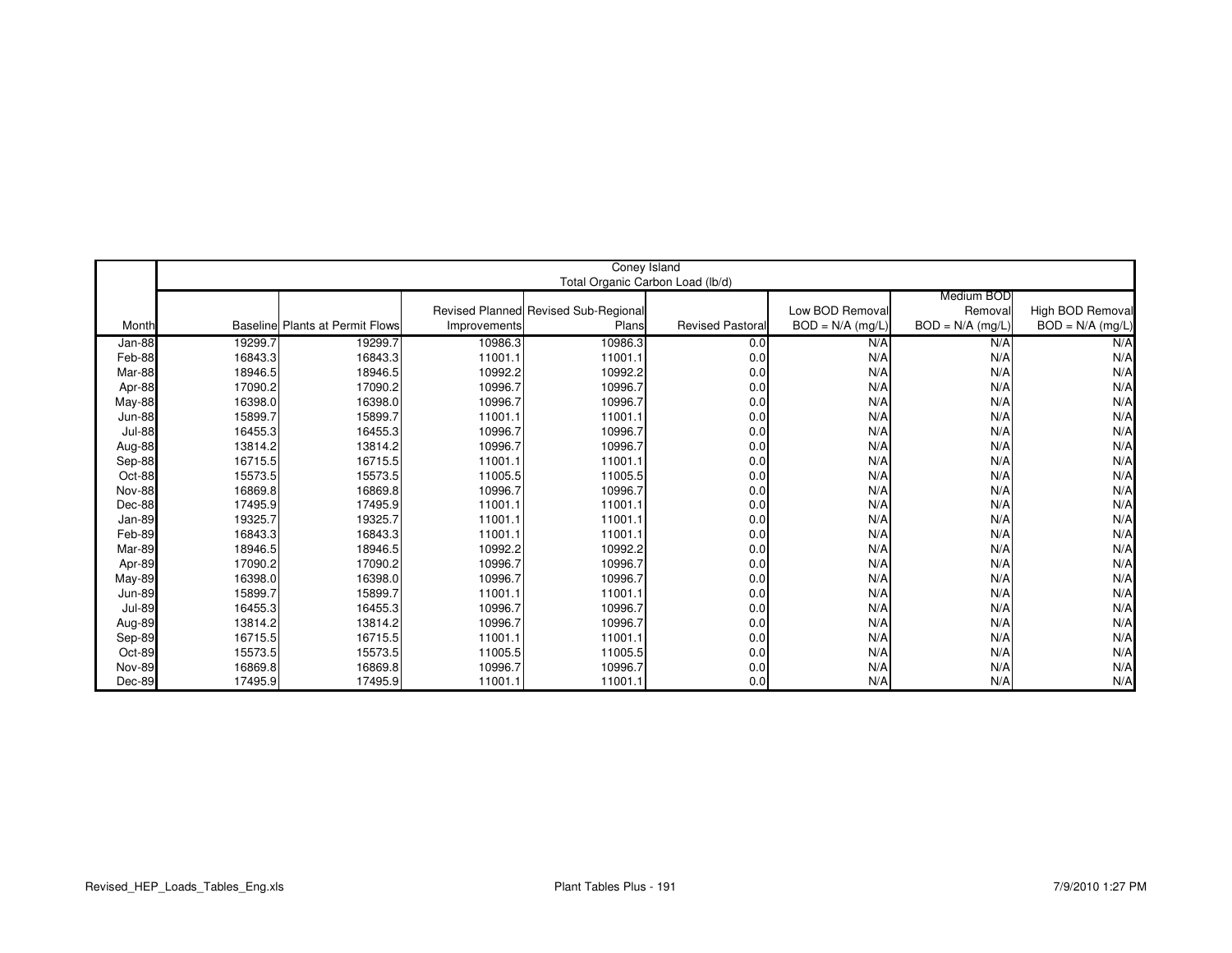|               | Atmospheric Load<br>Total Nitrogen Deposition Rate (lb/mi <sup>2</sup> -d) |                                        |              |                                      |                         |  |  |
|---------------|----------------------------------------------------------------------------|----------------------------------------|--------------|--------------------------------------|-------------------------|--|--|
|               |                                                                            |                                        |              |                                      |                         |  |  |
|               |                                                                            |                                        |              |                                      |                         |  |  |
|               |                                                                            |                                        |              | Revised Planned Revised Sub-Regional |                         |  |  |
| Month         |                                                                            | <b>Baseline Plants at Permit Flows</b> | Improvements | Plans                                | <b>Revised Pastoral</b> |  |  |
| Jan-88        | 11.01                                                                      | 11.01                                  | 8.22         | 8.22                                 | 0.84                    |  |  |
| Feb-88        | 14.70                                                                      | 14.70                                  | 10.98        | 10.98                                | 1.12                    |  |  |
| Mar-88        | 18.17                                                                      | 18.17                                  | 13.57        | 13.57                                | 1.38                    |  |  |
| Apr-88        | 17.67                                                                      | 17.67                                  | 13.19        | 13.19                                | 1.35                    |  |  |
| <b>May-88</b> | 34.06                                                                      | 34.06                                  | 25.43        | 25.43                                | 2.59                    |  |  |
| <b>Jun-88</b> | 25.80                                                                      | 25.80                                  | 19.26        | 19.26                                | 1.96                    |  |  |
| <b>Jul-88</b> | 19.75                                                                      | 19.75                                  | 14.75        | 14.75                                | 1.50                    |  |  |
| Aug-88        | 28.99                                                                      | 28.99                                  | 21.65        | 21.65                                | 2.21                    |  |  |
| Sep-88        | 19.27                                                                      | 19.27                                  | 14.39        | 14.39                                | 1.47                    |  |  |
| Oct-88        | 15.14                                                                      | 15.14                                  | 11.30        | 11.30                                | 1.15                    |  |  |
| Nov-88        | 32.32                                                                      | 32.32                                  | 24.13        | 24.13                                | 2.46                    |  |  |
| Dec-88        | 9.50                                                                       | 9.50                                   | 7.10         | 7.10                                 | 0.72                    |  |  |
| Jan-89        | 11.02                                                                      | 11.02                                  | 8.23         | 8.23                                 | 0.84                    |  |  |
| Feb-89        | 14.70                                                                      | 14.70                                  | 10.98        | 10.98                                | 1.12                    |  |  |
| Mar-89        | 18.17                                                                      | 18.17                                  | 13.57        | 13.57                                | 1.38                    |  |  |
| Apr-89        | 17.67                                                                      | 17.67                                  | 13.19        | 13.19                                | 1.35                    |  |  |
| <b>May-89</b> | 34.06                                                                      | 34.06                                  | 25.43        | 25.43                                | 2.59                    |  |  |
| <b>Jun-89</b> | 25.80                                                                      | 25.80                                  | 19.26        | 19.26                                | 1.96                    |  |  |
| <b>Jul-89</b> | 19.75                                                                      | 19.75                                  | 14.75        | 14.75                                | 1.50                    |  |  |
| Aug-89        | 28.99                                                                      | 28.99                                  | 21.65        | 21.65                                | 2.21                    |  |  |
| Sep-89        | 19.27                                                                      | 19.27                                  | 14.39        | 14.39                                | 1.47                    |  |  |
| Oct-89        | 15.14                                                                      | 15.14                                  | 11.30        | 11.30                                | 1.15                    |  |  |
| <b>Nov-89</b> | 32.32                                                                      | 32.32                                  | 24.13        | 24.13                                | 2.46                    |  |  |
| Dec-89        | 9.50                                                                       | 9.50                                   | 7.10         | 7.10                                 | 0.72                    |  |  |